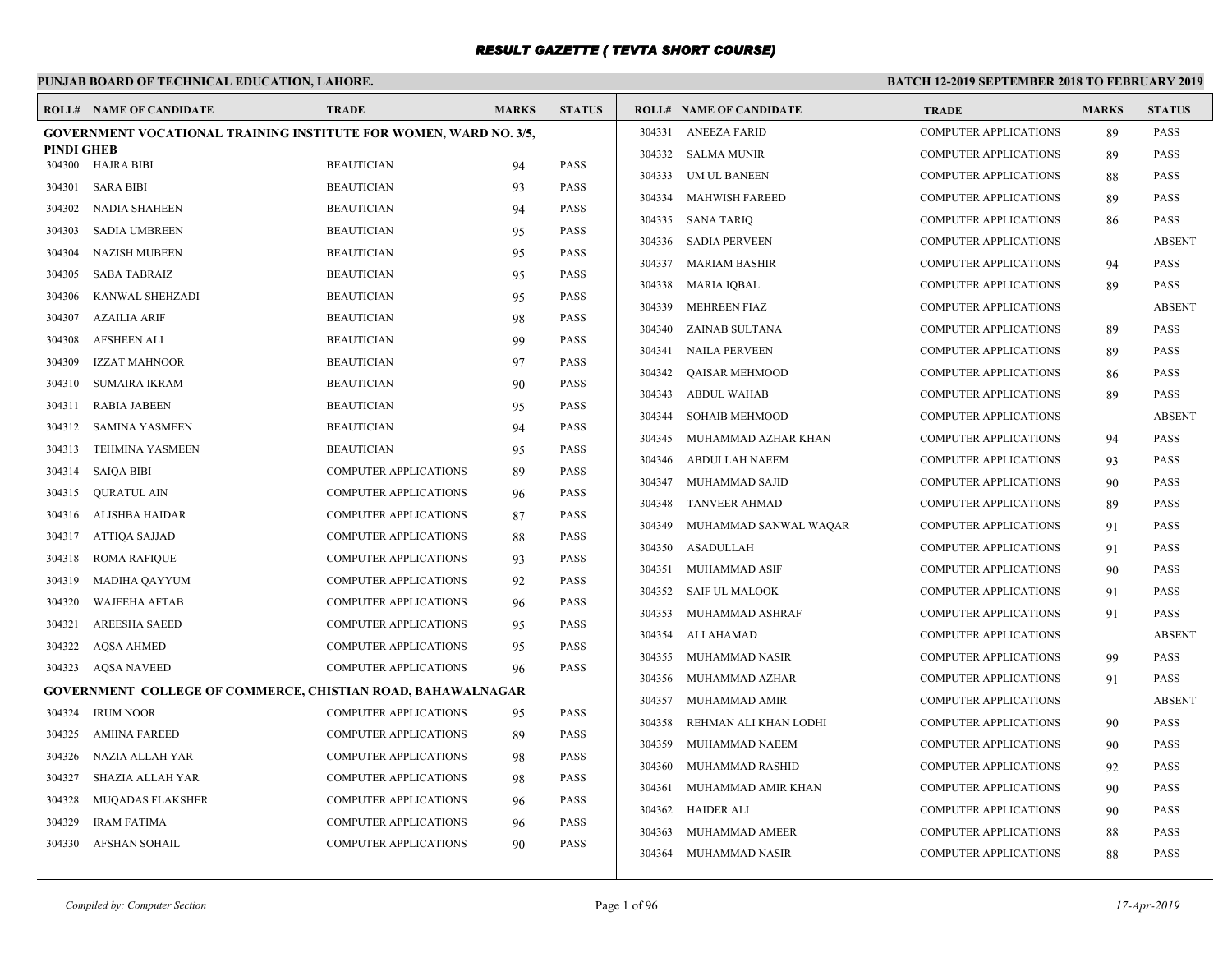# **PUNJAB BOARD OF TECHNICAL EDUCATION, LAHORE.**

|        | <b>ROLL# NAME OF CANDIDATE</b>                                    | <b>TRADE</b>                 | <b>MARKS</b> | <b>STATUS</b> |        | <b>ROLL# NAME OF CANDIDATE</b>                        | <b>TRADE</b>                 | <b>MARKS</b> | <b>STATUS</b> |
|--------|-------------------------------------------------------------------|------------------------------|--------------|---------------|--------|-------------------------------------------------------|------------------------------|--------------|---------------|
|        | 304365 ASIF ALI                                                   | <b>COMPUTER APPLICATIONS</b> | 90           | <b>PASS</b>   |        | 304398 MEHVISH ASLAM                                  | <b>COMPUTER APPLICATIONS</b> | 87           | PASS          |
| 304366 | MUHAMMAD AHMAD ZAI                                                | <b>COMPUTER APPLICATIONS</b> | 88           | <b>PASS</b>   | 304399 | <b>ASIA IRUM</b>                                      | <b>COMPUTER APPLICATIONS</b> | -86          | <b>PASS</b>   |
| 304367 | <b>USMAN NAEEM</b>                                                | COMPUTER APPLICATIONS        | 87           | PASS          | 304400 | MUHAMMAD WAQAS                                        | <b>COMPUTER APPLICATIONS</b> | 89           | <b>PASS</b>   |
| 304368 | MUHAMMAD UMAR KHAN                                                | <b>COMPUTER APPLICATIONS</b> | 88           | <b>PASS</b>   | 304401 | <b>TAYBA GHAFAR</b>                                   | <b>COMPUTER APPLICATIONS</b> | 86           | <b>PASS</b>   |
| 304369 | TALHA ALI KHAN                                                    | <b>COMPUTER APPLICATIONS</b> | 90           | <b>PASS</b>   | 304402 | <b>MONSAF ALI</b>                                     | <b>COMPUTER APPLICATIONS</b> | 78           | <b>PASS</b>   |
| 304370 | MUHAMMAD JAVED                                                    | <b>COMPUTER APPLICATIONS</b> | 86           | <b>PASS</b>   | 304403 | <b>FOZIA ISHAQ</b>                                    | <b>COMPUTER APPLICATIONS</b> | 86           | PASS          |
| 304371 | ALI HASAN                                                         | COMPUTER APPLICATIONS        | 88           | PASS          | 304404 | MUHAMMAD TALHA                                        | <b>COMPUTER APPLICATIONS</b> | 86           | <b>PASS</b>   |
| 304372 | MUHAMMAD IMRAN                                                    | COMPUTER APPLICATIONS        | 88           | PASS          | 304405 | MUHAMMAD ZAFAR IQBAL                                  | <b>COMPUTER APPLICATIONS</b> | 89           | <b>PASS</b>   |
| 304373 | HAMZA KAZIM                                                       | <b>COMPUTER APPLICATIONS</b> | 93           | <b>PASS</b>   | 304406 | <b>MAIZA SARFRAZ</b>                                  | <b>COMPUTER APPLICATIONS</b> | 90           | <b>PASS</b>   |
| 304374 | ZESHAN ZUBAIR                                                     | <b>COMPUTER APPLICATIONS</b> | 90           | <b>PASS</b>   | 304407 | <b>ADEEBA NISAR</b>                                   | <b>COMPUTER APPLICATIONS</b> | 90           | <b>PASS</b>   |
| 304375 | MUHAMMAD SHEHZAD                                                  | <b>COMPUTER APPLICATIONS</b> |              | <b>ABSENT</b> | 304408 | MUHAMMAD IJAZ                                         | <b>COMPUTER APPLICATIONS</b> | 82           | <b>PASS</b>   |
| 304376 | <b>MUBEEN SARWAR</b>                                              | COMPUTER APPLICATIONS        |              | <b>ABSENT</b> | 304409 | <b>SUMINA KOUSAR</b>                                  | <b>COMPUTER APPLICATIONS</b> | 86           | <b>PASS</b>   |
| 304377 | ALI AHMED SHAD                                                    | <b>COMPUTER APPLICATIONS</b> | 99           | <b>PASS</b>   | 304410 | NOSHABA KOKAB                                         | <b>COMPUTER APPLICATIONS</b> | 85           | PASS          |
| 304378 | <b>INAM UL HAQ</b>                                                | COMPUTER APPLICATIONS        | 89           | <b>PASS</b>   | 304411 | ADNAN ALI                                             | <b>COMPUTER APPLICATIONS</b> | 89           | <b>PASS</b>   |
| 304379 | MUHAMMAD FAROOO                                                   | <b>COMPUTER APPLICATIONS</b> |              | <b>ABSENT</b> |        | 304412 SHAZIA LATIF                                   | <b>COMPUTER APPLICATIONS</b> | 90           | <b>PASS</b>   |
| 304380 | <b>ABDUL MATLOOB</b>                                              | COMPUTER APPLICATIONS        | 89           | PASS          | 304413 | HAFIZ ABDUL REHMAN                                    | <b>COMPUTER APPLICATIONS</b> | 89           | <b>PASS</b>   |
| 304381 | <b>JUNAID AKHTER</b>                                              | COMPUTER APPLICATIONS        | 90           | PASS          | 304414 | MUHAMMAD YOUSAF                                       | <b>COMPUTER APPLICATIONS</b> | -89          | <b>PASS</b>   |
| 304382 | <b>FAISAL HAMEED</b>                                              | <b>COMPUTER APPLICATIONS</b> | 99           | <b>PASS</b>   | 304415 | AYESHA HANIF                                          | <b>COMPUTER APPLICATIONS</b> | 88           | <b>PASS</b>   |
| 304383 | MUHAMMAD HASSAN IJAZ                                              | <b>COMPUTER APPLICATIONS</b> | 93           | <b>PASS</b>   |        | 304416 ALIEN ZEHRA                                    | <b>COMPUTER APPLICATIONS</b> | 86           | <b>PASS</b>   |
| 304384 | RAO MUHAMMAD REHAN AKRAM                                          | <b>COMPUTER APPLICATIONS</b> | 90           | <b>PASS</b>   | 304417 | TAYYABA TARIQ                                         | <b>COMPUTER APPLICATIONS</b> | 90           | PASS          |
| 304385 | <b>BILAL AHMAD</b>                                                | COMPUTER APPLICATIONS        | 99           | PASS          | 304418 | MUHAMMAD ABDUL REHMAN                                 | <b>COMPUTER APPLICATIONS</b> | 90           | <b>PASS</b>   |
| 304386 | MUHAMMAD HASSAN NASEER                                            | COMPUTER APPLICATIONS        | 91           | <b>PASS</b>   | 304419 | MUHAMMAD MASHOOD MAZHAR                               | <b>COMPUTER APPLICATIONS</b> | 90           | PASS          |
| 304387 | MUHAMMAD USMAN AJMAL                                              | <b>COMPUTER APPLICATIONS</b> |              | <b>ABSENT</b> | 304420 | HUSNAIN ALI                                           | <b>COMPUTER APPLICATIONS</b> | 90           | PASS          |
| 304388 | MUDASSAR ALI                                                      | <b>COMPUTER APPLICATIONS</b> | 99           | <b>PASS</b>   |        | 304421 MUHAMMAD IRFAN ILYAS                           | <b>COMPUTER APPLICATIONS</b> | 90           | PASS          |
| 304389 | <b>WAQAS ANJUM</b>                                                | COMPUTER APPLICATIONS        | 92           | PASS          |        | <b>GOVERNMENT INSTITUTE OF COMMERCE, , HAROONABAD</b> |                              |              |               |
| 304390 | <b>SOHAIL ANWAR</b>                                               | COMPUTER APPLICATIONS        | 90           | PASS          |        | 304422 NASRULLAH                                      | <b>COMPUTER APPLICATIONS</b> | 90           | <b>PASS</b>   |
| 304391 | AADIL GHAFFAR                                                     | <b>COMPUTER APPLICATIONS</b> | 92           | <b>PASS</b>   | 304423 | MUHAMMAD HUZAIFA                                      | <b>COMPUTER APPLICATIONS</b> | 90           | <b>PASS</b>   |
| 304392 | SALMAN ALI                                                        | <b>COMPUTER APPLICATIONS</b> | 94           | <b>PASS</b>   | 304424 | MUHAMMAD ADIL                                         | <b>COMPUTER APPLICATIONS</b> | 90           | <b>PASS</b>   |
|        | 304393 SYED ALI WAQAS                                             | COMPUTER APPLICATIONS        | 90           | <b>PASS</b>   | 304425 | MUHAMMAD YASIR                                        | <b>COMPUTER APPLICATIONS</b> | 90           | <b>PASS</b>   |
|        | <b>GOVERNMENT INSTITUTE OF COMMERCE, FORT ABBAS, BAHAWALNAGAR</b> |                              |              |               | 304426 | ABDUL HANAN                                           | <b>COMPUTER APPLICATIONS</b> | 90           | <b>PASS</b>   |
| 304394 | <b>SHAISTA NASEER</b>                                             | <b>COMPUTER APPLICATIONS</b> | 90           | <b>PASS</b>   | 304427 | MUHAMMAD AHSAN ABBAS                                  | <b>COMPUTER APPLICATIONS</b> | 90           | <b>PASS</b>   |
| 304395 | <b>INSA BANO</b>                                                  | <b>COMPUTER APPLICATIONS</b> | 89           | <b>PASS</b>   | 304428 | <b>ABAID UR REHMAN</b>                                | <b>COMPUTER APPLICATIONS</b> | 90           | <b>PASS</b>   |
| 304396 | MUHAMMAD NASIR NAWAZ                                              | COMPUTER APPLICATIONS        | 85           | PASS          | 304429 | MUBEEN AHMED                                          | <b>COMPUTER APPLICATIONS</b> | 90           | PASS          |
|        | 304397 ISHRAT NAWAZ                                               | <b>COMPUTER APPLICATIONS</b> | 87           | <b>PASS</b>   | 304430 | <b>UMAIR ASHRAF</b>                                   | <b>COMPUTER APPLICATIONS</b> | 90           | PASS          |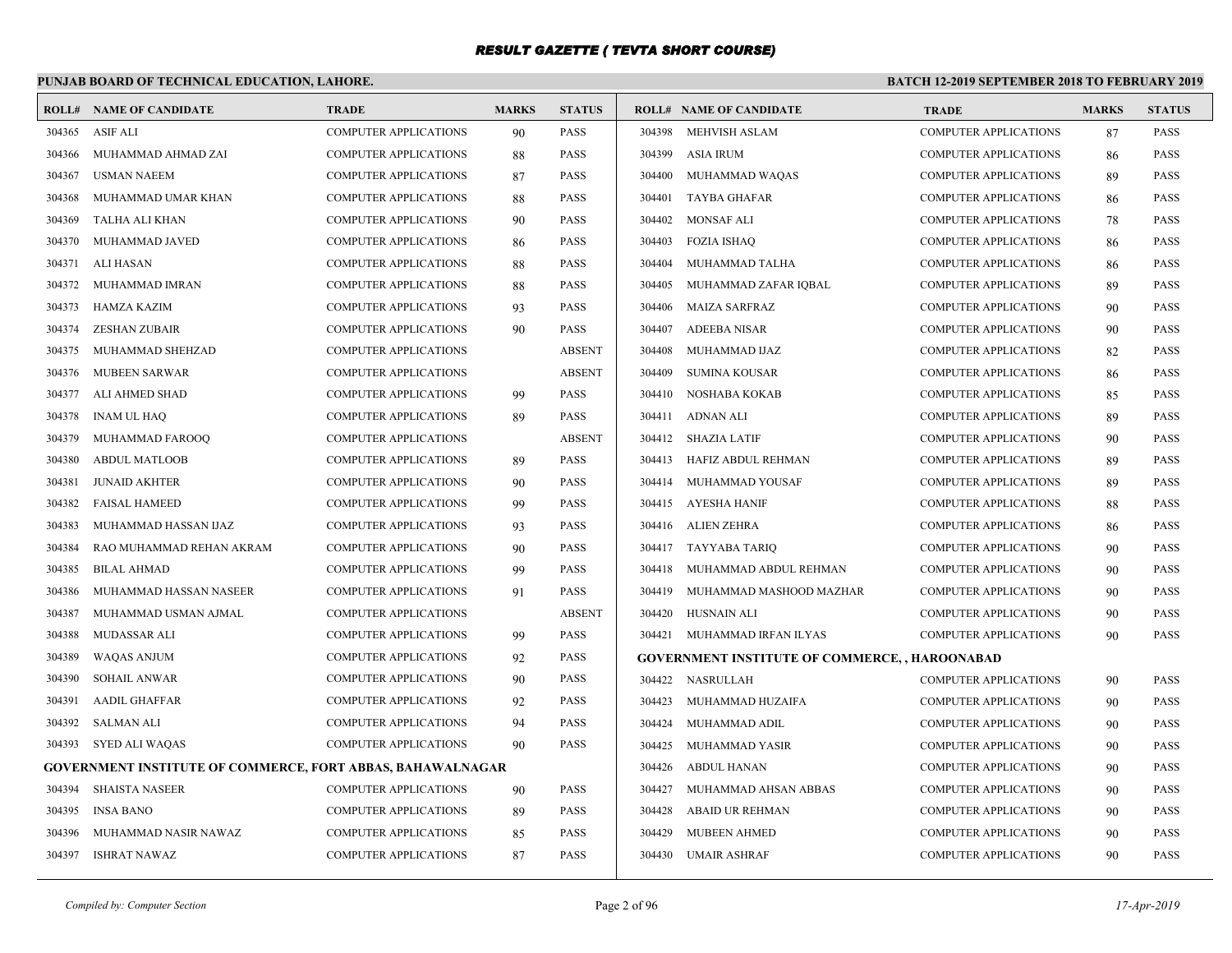# **PUNJAB BOARD OF TECHNICAL EDUCATION, LAHORE.**

|        | <b>ROLL# NAME OF CANDIDATE</b>                        | <b>TRADE</b>                 | <b>MARKS</b> | <b>STATUS</b> |                       | <b>ROLL# NAME OF CANDIDATE</b>                                 | <b>TRADE</b>                 | <b>MARKS</b> | <b>STATUS</b> |
|--------|-------------------------------------------------------|------------------------------|--------------|---------------|-----------------------|----------------------------------------------------------------|------------------------------|--------------|---------------|
| 304431 | <b>MUNEEB ANWAR</b>                                   | <b>COMPUTER APPLICATIONS</b> | 90           | <b>PASS</b>   | 304464                | MUHAMMAD TALHA ASLAM                                           | <b>COMPUTER APPLICATIONS</b> |              | <b>ABSENT</b> |
| 304432 | MUBASHAR ALI                                          | COMPUTER APPLICATIONS        | 90           | PASS          | 304465                | <b>ASIM ASIF</b>                                               | <b>COMPUTER APPLICATIONS</b> | 93           | <b>PASS</b>   |
| 304433 | MUHAMMAD REHAN                                        | <b>COMPUTER APPLICATIONS</b> | 90           | PASS          | 304466                | MUHAMMAD NADEEM                                                | <b>COMPUTER APPLICATIONS</b> | 80           | <b>PASS</b>   |
| 304434 | ALI AHTISHAM SAEED                                    | <b>COMPUTER APPLICATIONS</b> | 90           | <b>PASS</b>   | 304467                | ZIA UR REHMAN                                                  | <b>COMPUTER APPLICATIONS</b> | 75           | <b>PASS</b>   |
| 304435 | MUHAMMAD EHTASHAM ZAFAR                               | <b>COMPUTER APPLICATIONS</b> | 90           | <b>PASS</b>   | 304468                | <b>RIASAT ALI</b>                                              | <b>COMPUTER APPLICATIONS</b> | 83           | <b>PASS</b>   |
| 304436 | <b>ZOHAIB AHMED</b>                                   | COMPUTER APPLICATIONS        | 90           | PASS          | 304469                | MUHAMMAD MURSLEEN                                              | <b>COMPUTER APPLICATIONS</b> | 89           | <b>PASS</b>   |
| 304437 | MUHAMMAD BILAL HASSAN                                 | <b>COMPUTER APPLICATIONS</b> | 90           | PASS          | 304470                | MUHAMMAD SALMAN                                                | <b>COMPUTER APPLICATIONS</b> | 83           | <b>PASS</b>   |
| 304438 | MUHAMMAD TAYYAB                                       | <b>COMPUTER APPLICATIONS</b> | 90           | <b>PASS</b>   | 304471                | <b>GHULAM MURTAZA</b>                                          | <b>COMPUTER APPLICATIONS</b> | 90           | <b>PASS</b>   |
| 304439 | <b>MAMOONA ANDLEEB</b>                                | <b>COMPUTER APPLICATIONS</b> | 91           | <b>PASS</b>   | 304472                | HAFIZ FAHEEM AKHTAR                                            | <b>COMPUTER APPLICATIONS</b> | 85           | <b>PASS</b>   |
| 304440 | <b>SIDRA RASHEED</b>                                  | <b>COMPUTER APPLICATIONS</b> | 91           | <b>PASS</b>   | 304473                | MUHAMMAD AWAIS                                                 | <b>COMPUTER APPLICATIONS</b> | 75           | <b>PASS</b>   |
| 304441 | <b>GULSHAN PARVEEN</b>                                | COMPUTER APPLICATIONS        | 91           | PASS          |                       | GOVERNMENT VOCATIONAL TRAINING INSTITUTE FOR WOMEN, , AHMADPUR |                              |              |               |
| 304442 | <b>MISBAH ZAHOOR</b>                                  | <b>COMPUTER APPLICATIONS</b> | 91           | <b>PASS</b>   | <b>EAST</b><br>304474 | ANAM SHEHZADI                                                  | DOMESTIC TAILORING           |              | <b>PASS</b>   |
| 304443 | <b>UMBER LIAQAT</b>                                   | <b>COMPUTER APPLICATIONS</b> | 91           | <b>PASS</b>   | 304475                | RAHANA ZAHOOR                                                  | <b>DOMESTIC TAILORING</b>    | 96           | <b>PASS</b>   |
| 304444 | <b>AYESHA AKRAM</b>                                   | <b>COMPUTER APPLICATIONS</b> | 91           | <b>PASS</b>   | 304476                | <b>SANA MUSHTAQ</b>                                            | DOMESTIC TAILORING           | 86<br>97     | <b>PASS</b>   |
| 304445 | <b>AQSA NOUREEN</b>                                   | COMPUTER APPLICATIONS        | 91           | PASS          | 304477                | KANWAL NADEEM                                                  | <b>DOMESTIC TAILORING</b>    | 91           | <b>PASS</b>   |
| 304446 | <b>HIRA ANUM</b>                                      | <b>COMPUTER APPLICATIONS</b> | 91           | PASS          | 304478                | <b>ANEEOA TALIB</b>                                            | <b>DOMESTIC TAILORING</b>    | 93           | <b>PASS</b>   |
| 304447 | AANSA AKRAM                                           | <b>COMPUTER APPLICATIONS</b> | 91           | <b>PASS</b>   | 304479                | <b>SAJIDA PARVEEN</b>                                          | DOMESTIC TAILORING           |              | <b>ABSENT</b> |
| 304448 | <b>SALMA KHAN</b>                                     | <b>COMPUTER APPLICATIONS</b> | 92           | <b>PASS</b>   | 304480                | <b>SHAGUFTA BIBI</b>                                           | <b>DOMESTIC TAILORING</b>    | 90           | <b>PASS</b>   |
| 304449 | <b>USAMA SHAFIQ</b>                                   | COMPUTER APPLICATIONS        | 90           | <b>PASS</b>   | 304481                | KOMAL AMIN                                                     | <b>DOMESTIC TAILORING</b>    | 93           | <b>PASS</b>   |
| 304450 | MUHAMMAD UMAIR                                        | COMPUTER APPLICATIONS        | 90           | PASS          | 304482                | <b>ADIBA MUNWER</b>                                            | <b>DOMESTIC TAILORING</b>    | 89           | <b>PASS</b>   |
| 304451 | ANWARUL HAQ                                           | COMPUTER APPLICATIONS        | 90           | <b>PASS</b>   | 304483                | MUQADASA SHUJAAT                                               | DOMESTIC TAILORING           | 94           | <b>PASS</b>   |
| 304452 | MUHAMMAD ZAIN UL HASSAN                               | <b>COMPUTER APPLICATIONS</b> | 90           | <b>PASS</b>   | 304484                | <b>SHAZIA SHAHEEN</b>                                          | DOMESTIC TAILORING           | 90           | <b>PASS</b>   |
|        | GOVT. INSTITUTE OF COMMERCE, MINCHINABAD, MINCHINABAD |                              |              |               | 304485                | <b>RIDA FATIMA</b>                                             | DOMESTIC TAILORING           | 96           | <b>PASS</b>   |
| 304453 | MUHAMMAD SAEED AZAM                                   | <b>COMPUTER APPLICATIONS</b> | 72           | PASS          | 304486                | <b>RABIA BIBI</b>                                              | DOMESTIC TAILORING           | 86           | <b>PASS</b>   |
| 304454 | M.KASHIF SADDIQUE                                     | <b>COMPUTER APPLICATIONS</b> | 90           | <b>PASS</b>   | 304487                | <b>GHULAM MARIAM</b>                                           | <b>DOMESTIC TAILORING</b>    |              | <b>ABSENT</b> |
| 304455 | <b>ABDUL FAROOQ</b>                                   | COMPUTER APPLICATIONS        | 77           | <b>PASS</b>   | 304488                | <b>KAINAT MURAD</b>                                            | DOMESTIC TAILORING           | 98           | <b>PASS</b>   |
| 304456 | MUHAMMAD INAAM ULLAH                                  | <b>COMPUTER APPLICATIONS</b> | 74           | <b>PASS</b>   | 304489                | <b>IQRA HAFEEZ</b>                                             | <b>DOMESTIC TAILORING</b>    |              | <b>ABSENT</b> |
| 304457 | MUHAMMAD SAJID                                        | COMPUTER APPLICATIONS        | 74           | PASS          | 304490                | MUQADDAS QAYYUM                                                | <b>BEAUTICIAN</b>            | 88           | <b>PASS</b>   |
| 304458 | NUMAN SABIR                                           | <b>COMPUTER APPLICATIONS</b> | 95           | <b>PASS</b>   | 304491                | <b>AMBREEN MEHMOOD</b>                                         | <b>BEAUTICIAN</b>            | 86           | <b>PASS</b>   |
| 304459 | MUHAMMAD MUNIR AHMAD                                  | <b>COMPUTER APPLICATIONS</b> | 81           | <b>PASS</b>   | 304492                | <b>RIZWANA TALIB</b>                                           | <b>BEAUTICIAN</b>            | 92           | PASS          |
| 304460 | <b>ABDUL RAUF</b>                                     | <b>COMPUTER APPLICATIONS</b> | 77           | <b>PASS</b>   | 304493                | <b>SOBIA IQBAL</b>                                             | <b>BEAUTICIAN</b>            | 91           | <b>PASS</b>   |
| 304461 | MUHAMMAD SAJID                                        | COMPUTER APPLICATIONS        | 76           | PASS          | 304494                | <b>IQRA BIBI</b>                                               | <b>BEAUTICIAN</b>            | 92           | <b>PASS</b>   |
| 304462 | MUHAMMAD UMAR                                         | <b>COMPUTER APPLICATIONS</b> | 80           | PASS          | 304495                | <b>TASLEEM AKHTER</b>                                          | <b>BEAUTICIAN</b>            | 93           | <b>PASS</b>   |
|        | 304463 MUHAMMAD JAMIL                                 | <b>COMPUTER APPLICATIONS</b> | 80           | <b>PASS</b>   |                       |                                                                |                              |              |               |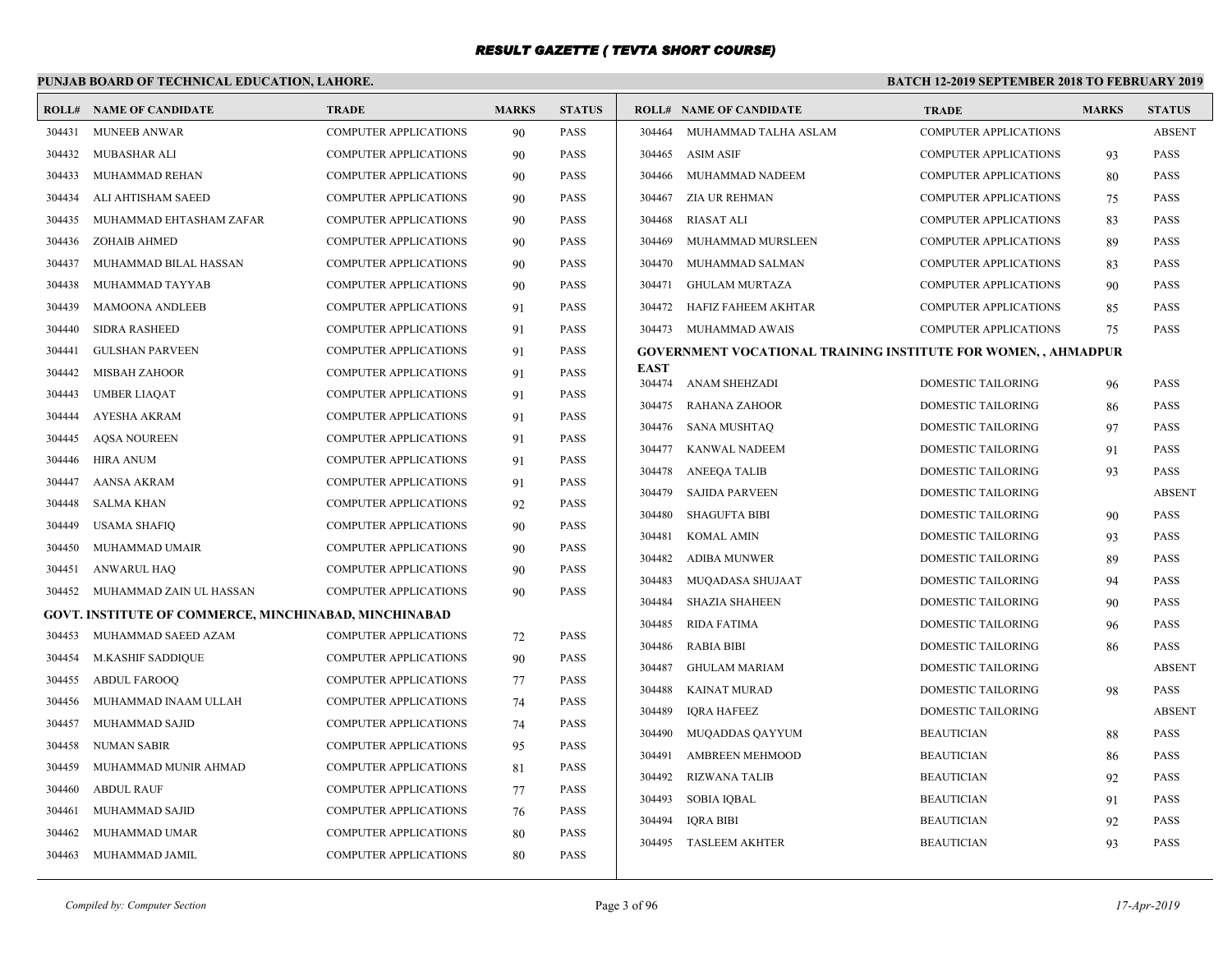# **PUNJAB BOARD OF TECHNICAL EDUCATION, LAHORE.**

| <b>SAEEDA SATTAR</b><br><b>BEAUTICIAN</b><br><b>PASS</b><br>MUHAMMAD SHAHEED UL REHMAN<br>MOBILE PHONE REPAIRING<br><b>PASS</b><br>304496<br>94<br>304528<br>74<br><b>SHUMILA NOSHEEN</b><br><b>BEAUTICIAN</b><br>89<br><b>PASS</b><br>304529<br>HAFIZ MUHAMMAD ASIF<br>MOBILE PHONE REPAIRING<br><b>PASS</b><br>304497<br>77<br><b>BEAUTICIAN</b><br><b>PASS</b><br>304498<br><b>SANAM GULL</b><br>304530<br>MUHAMMAD FARHAN<br>MOBILE PHONE REPAIRING<br><b>PASS</b><br>90<br>78<br>304499<br><b>SAWERA MAJEED</b><br><b>BEAUTICIAN</b><br>93<br><b>PASS</b><br>304531<br><b>MUZAMMIL TARIO</b><br>MOBILE PHONE REPAIRING<br><b>PASS</b><br>72<br><b>PASS</b><br>304500<br>KOUSAR PARVEEN<br><b>BEAUTICIAN</b><br>304532<br>HAFIZ ATTAULLAH<br>MOBILE PHONE REPAIRING<br><b>PASS</b><br>86<br>77<br><b>BEAUTICIAN</b><br><b>ABSENT</b><br>304533<br>MUHAMMAD UMAIR<br>MOBILE PHONE REPAIRING<br>304501<br>FATIMA AKBAR<br>82<br><b>PASS</b><br><b>PASS</b><br>304502<br><b>SABA RASHEED</b><br><b>BEAUTICIAN</b><br>304534<br><b>UMER FAROOQ</b><br>MOBILE PHONE REPAIRING<br><b>PASS</b><br>98<br>80<br><b>BEAUTICIAN</b><br><b>PASS</b><br>304535<br><b>ADNAN YOUSAF</b><br>MOBILE PHONE REPAIRING<br>304503<br>MARIA SHABBER<br><b>PASS</b><br>94<br>81<br><b>BEAUTICIAN</b><br><b>PASS</b><br>MOBILE PHONE REPAIRING<br>304504<br><b>ALEEZA QADIR</b><br>98<br>304536<br>HAFIZ MUHAMMAD ABDUL WAHAB<br><b>PASS</b><br>76<br><b>ROZINA TUFAIL</b><br><b>BEAUTICIAN</b><br><b>PASS</b><br>304505<br>94<br>304537<br>MUHAMMAD AHMED TARIQ<br>MOBILE PHONE REPAIRING<br><b>PASS</b><br>72<br><b>ABSENT</b><br>304506<br><b>NEHA ISLAM</b><br><b>COMPUTER APPLICATIONS</b><br>304538<br>MUHAMMAD IJAZ<br>MOBILE PHONE REPAIRING<br>69<br><b>PASS</b><br><b>PASS</b><br>304507<br><b>IQRA SAMI</b><br><b>COMPUTER APPLICATIONS</b><br>304539<br>MUHAMMAD SHAREYAR<br>MOBILE PHONE REPAIRING<br>77<br><b>PASS</b><br>94<br>304508<br><b>COMPUTER APPLICATIONS</b><br><b>PASS</b><br>304540<br>MUHAMMAD WAHEED YOUSAF<br>MOBILE PHONE REPAIRING<br><b>PASS</b><br>SANA GULL<br>95<br>71<br>304509<br><b>RAZIA MUSHTAQ</b><br>COMPUTER APPLICATIONS<br><b>PASS</b><br>304541<br>HAFEEZ UR REHMAN<br>MOBILE PHONE REPAIRING<br><b>PASS</b><br>94<br>68<br><b>IRRUM BILAL</b><br><b>COMPUTER APPLICATIONS</b><br><b>PASS</b><br>304542<br>MUHAMMAD SHAHID<br>MOBILE PHONE REPAIRING<br><b>PASS</b><br>304510<br>93<br>77<br>304511<br><b>ANAM SHAFIQUE</b><br>COMPUTER APPLICATIONS<br><b>PASS</b><br>304543<br>HAFIZ MUHAMMAD RIAZ<br>MOBILE PHONE REPAIRING<br><b>PASS</b><br>95<br>79<br>304512<br><b>SABA IQBAL</b><br><b>COMPUTER APPLICATIONS</b><br>95<br><b>PASS</b><br>304544<br>MUHAMMAD SAAD UR REHMAN<br>MOBILE PHONE REPAIRING<br>70<br><b>PASS</b><br>JAMI<br>304513<br>SUMAN MUSTAFA<br>COMPUTER APPLICATIONS<br><b>ABSENT</b><br>304545 MUHAMMAD SAJID<br>MOBILE PHONE REPAIRING<br><b>PASS</b><br>73<br>304514<br>AKASHA ASGHAR<br><b>COMPUTER APPLICATIONS</b><br><b>PASS</b><br>88<br>304546<br>HAFIZ TAHIR ABBAS<br>MOBILE PHONE REPAIRING<br><b>PASS</b><br>74<br><b>ABSENT</b><br>304515<br><b>SAIMA ALI</b><br><b>COMPUTER APPLICATIONS</b><br>304547<br>MUHAMMAD NAVEED HUSSAIN<br>HOME APPLIANCES REPAIR<br><b>PASS</b><br>75<br>NAZIMA ALI<br><b>COMPUTER APPLICATIONS</b><br><b>ABSENT</b><br>304516<br>304548<br><b>UMER ISHFAQ</b><br>HOME APPLIANCES REPAIR<br><b>PASS</b><br>77<br><b>RUQIA NAZ</b><br><b>COMPUTER APPLICATIONS</b><br><b>PASS</b><br>304517<br>92<br>304549<br>MUHAMMAD YASIR<br>HOME APPLIANCES REPAIR<br>81<br><b>PASS</b><br>COMPUTER APPLICATIONS<br><b>ABSENT</b><br>304518<br><b>RIDA SAHAR</b><br>304550<br>MUHAMMAD AHSAN<br>HOME APPLIANCES REPAIR<br><b>PASS</b><br>72<br>304519<br><b>HUMAIRA MALIK</b><br><b>COMPUTER APPLICATIONS</b><br><b>PASS</b><br>90<br>304551<br>SYED NOMAN ZAHID<br>HOME APPLIANCES REPAIR<br><b>PASS</b><br>81<br>304520<br><b>IMAAN GUL</b><br>COMPUTER APPLICATIONS<br><b>PASS</b><br>84<br>304552<br>SYED FAKHAR ALI AKBAR<br>HOME APPLIANCES REPAIR<br><b>PASS</b><br>78<br>304521<br><b>SOBIA ATTA</b><br><b>COMPUTER APPLICATIONS</b><br><b>PASS</b><br>90<br>304553<br>MUHAMMAD ABID HUSSAIN<br>HOME APPLIANCES REPAIR<br><b>PASS</b><br>77<br>304522<br>COMPUTER APPLICATIONS<br><b>PASS</b><br>MENAHIL AKRAM<br>93<br>304554<br>MUHAMMAD SHAHID RASHEED<br>HOME APPLIANCES REPAIR<br><b>PASS</b><br>82<br>304523<br>ABIDA IQBAL<br><b>COMPUTER APPLICATIONS</b><br><b>PASS</b><br>90<br>304555<br>MUHAMMAD MAKKY<br>HOME APPLIANCES REPAIR<br>73<br><b>PASS</b><br>COMPUTER APPLICATIONS<br><b>PASS</b><br>304524<br><b>IQRA KHALID</b><br>95<br>304556<br>MUHAMMAD ALI AHSAN<br>HOME APPLIANCES REPAIR<br><b>PASS</b><br>74<br><b>ASIFA QADEER</b><br><b>COMPUTER APPLICATIONS</b><br><b>PASS</b><br>304525<br>91<br>304557<br>MUHAMMAD HASSAN<br>HOME APPLIANCES REPAIR<br><b>PASS</b><br>77<br><b>PASS</b><br>304526 ZUBAIDA BIBI<br>COMPUTER APPLICATIONS<br>99<br>304558<br>MUHAMMAD BILAWAL SHAH<br>HOME APPLIANCES REPAIR<br><b>PASS</b><br>73<br>GOVT. TECHNICAL TRAINING CENTRE (JAMAIA AWASIA RIZWIA), SAIRANI<br>304559<br>MUHAMMAD USMAN<br>HOME APPLIANCES REPAIR<br>80<br><b>PASS</b><br>MASJID, BAHAWALPUR<br>304560<br>MUHAMMAD TAHIR MAQBOOL<br>HOME APPLIANCES REPAIR<br><b>PASS</b><br>76<br>304527 MUHAMMAD ISHAO<br>MOBILE PHONE REPAIRING<br>79<br><b>PASS</b> | ROLL# | <b>NAME OF CANDIDATE</b> | <b>TRADE</b> | <b>MARKS</b> | <b>STATUS</b> |        | <b>ROLL# NAME OF CANDIDATE</b> | <b>TRADE</b>           | <b>MARKS</b> | <b>STATUS</b> |
|--------------------------------------------------------------------------------------------------------------------------------------------------------------------------------------------------------------------------------------------------------------------------------------------------------------------------------------------------------------------------------------------------------------------------------------------------------------------------------------------------------------------------------------------------------------------------------------------------------------------------------------------------------------------------------------------------------------------------------------------------------------------------------------------------------------------------------------------------------------------------------------------------------------------------------------------------------------------------------------------------------------------------------------------------------------------------------------------------------------------------------------------------------------------------------------------------------------------------------------------------------------------------------------------------------------------------------------------------------------------------------------------------------------------------------------------------------------------------------------------------------------------------------------------------------------------------------------------------------------------------------------------------------------------------------------------------------------------------------------------------------------------------------------------------------------------------------------------------------------------------------------------------------------------------------------------------------------------------------------------------------------------------------------------------------------------------------------------------------------------------------------------------------------------------------------------------------------------------------------------------------------------------------------------------------------------------------------------------------------------------------------------------------------------------------------------------------------------------------------------------------------------------------------------------------------------------------------------------------------------------------------------------------------------------------------------------------------------------------------------------------------------------------------------------------------------------------------------------------------------------------------------------------------------------------------------------------------------------------------------------------------------------------------------------------------------------------------------------------------------------------------------------------------------------------------------------------------------------------------------------------------------------------------------------------------------------------------------------------------------------------------------------------------------------------------------------------------------------------------------------------------------------------------------------------------------------------------------------------------------------------------------------------------------------------------------------------------------------------------------------------------------------------------------------------------------------------------------------------------------------------------------------------------------------------------------------------------------------------------------------------------------------------------------------------------------------------------------------------------------------------------------------------------------------------------------------------------------------------------------------------------------------------------------------------------------------------------------------------------------------------------------------------------------------------------------------------------------------------------------------------------------------------------------------------------------------------------------------------------------------------------------------------------------------------------------------------------------------------------------------------------------------------------------------------------------------------------------------------------------------------------------------------------------------------------------------------------------------------------------------------------------------------------------------------------------------------------------------------------------------------------------------------------------------------------------------------------------------------------------------------------------------------------------------------------------------------------------------------------------------------|-------|--------------------------|--------------|--------------|---------------|--------|--------------------------------|------------------------|--------------|---------------|
|                                                                                                                                                                                                                                                                                                                                                                                                                                                                                                                                                                                                                                                                                                                                                                                                                                                                                                                                                                                                                                                                                                                                                                                                                                                                                                                                                                                                                                                                                                                                                                                                                                                                                                                                                                                                                                                                                                                                                                                                                                                                                                                                                                                                                                                                                                                                                                                                                                                                                                                                                                                                                                                                                                                                                                                                                                                                                                                                                                                                                                                                                                                                                                                                                                                                                                                                                                                                                                                                                                                                                                                                                                                                                                                                                                                                                                                                                                                                                                                                                                                                                                                                                                                                                                                                                                                                                                                                                                                                                                                                                                                                                                                                                                                                                                                                                                                                                                                                                                                                                                                                                                                                                                                                                                                                                                                                                                                |       |                          |              |              |               |        |                                |                        |              |               |
|                                                                                                                                                                                                                                                                                                                                                                                                                                                                                                                                                                                                                                                                                                                                                                                                                                                                                                                                                                                                                                                                                                                                                                                                                                                                                                                                                                                                                                                                                                                                                                                                                                                                                                                                                                                                                                                                                                                                                                                                                                                                                                                                                                                                                                                                                                                                                                                                                                                                                                                                                                                                                                                                                                                                                                                                                                                                                                                                                                                                                                                                                                                                                                                                                                                                                                                                                                                                                                                                                                                                                                                                                                                                                                                                                                                                                                                                                                                                                                                                                                                                                                                                                                                                                                                                                                                                                                                                                                                                                                                                                                                                                                                                                                                                                                                                                                                                                                                                                                                                                                                                                                                                                                                                                                                                                                                                                                                |       |                          |              |              |               |        |                                |                        |              |               |
|                                                                                                                                                                                                                                                                                                                                                                                                                                                                                                                                                                                                                                                                                                                                                                                                                                                                                                                                                                                                                                                                                                                                                                                                                                                                                                                                                                                                                                                                                                                                                                                                                                                                                                                                                                                                                                                                                                                                                                                                                                                                                                                                                                                                                                                                                                                                                                                                                                                                                                                                                                                                                                                                                                                                                                                                                                                                                                                                                                                                                                                                                                                                                                                                                                                                                                                                                                                                                                                                                                                                                                                                                                                                                                                                                                                                                                                                                                                                                                                                                                                                                                                                                                                                                                                                                                                                                                                                                                                                                                                                                                                                                                                                                                                                                                                                                                                                                                                                                                                                                                                                                                                                                                                                                                                                                                                                                                                |       |                          |              |              |               |        |                                |                        |              |               |
|                                                                                                                                                                                                                                                                                                                                                                                                                                                                                                                                                                                                                                                                                                                                                                                                                                                                                                                                                                                                                                                                                                                                                                                                                                                                                                                                                                                                                                                                                                                                                                                                                                                                                                                                                                                                                                                                                                                                                                                                                                                                                                                                                                                                                                                                                                                                                                                                                                                                                                                                                                                                                                                                                                                                                                                                                                                                                                                                                                                                                                                                                                                                                                                                                                                                                                                                                                                                                                                                                                                                                                                                                                                                                                                                                                                                                                                                                                                                                                                                                                                                                                                                                                                                                                                                                                                                                                                                                                                                                                                                                                                                                                                                                                                                                                                                                                                                                                                                                                                                                                                                                                                                                                                                                                                                                                                                                                                |       |                          |              |              |               |        |                                |                        |              |               |
|                                                                                                                                                                                                                                                                                                                                                                                                                                                                                                                                                                                                                                                                                                                                                                                                                                                                                                                                                                                                                                                                                                                                                                                                                                                                                                                                                                                                                                                                                                                                                                                                                                                                                                                                                                                                                                                                                                                                                                                                                                                                                                                                                                                                                                                                                                                                                                                                                                                                                                                                                                                                                                                                                                                                                                                                                                                                                                                                                                                                                                                                                                                                                                                                                                                                                                                                                                                                                                                                                                                                                                                                                                                                                                                                                                                                                                                                                                                                                                                                                                                                                                                                                                                                                                                                                                                                                                                                                                                                                                                                                                                                                                                                                                                                                                                                                                                                                                                                                                                                                                                                                                                                                                                                                                                                                                                                                                                |       |                          |              |              |               |        |                                |                        |              |               |
|                                                                                                                                                                                                                                                                                                                                                                                                                                                                                                                                                                                                                                                                                                                                                                                                                                                                                                                                                                                                                                                                                                                                                                                                                                                                                                                                                                                                                                                                                                                                                                                                                                                                                                                                                                                                                                                                                                                                                                                                                                                                                                                                                                                                                                                                                                                                                                                                                                                                                                                                                                                                                                                                                                                                                                                                                                                                                                                                                                                                                                                                                                                                                                                                                                                                                                                                                                                                                                                                                                                                                                                                                                                                                                                                                                                                                                                                                                                                                                                                                                                                                                                                                                                                                                                                                                                                                                                                                                                                                                                                                                                                                                                                                                                                                                                                                                                                                                                                                                                                                                                                                                                                                                                                                                                                                                                                                                                |       |                          |              |              |               |        |                                |                        |              |               |
|                                                                                                                                                                                                                                                                                                                                                                                                                                                                                                                                                                                                                                                                                                                                                                                                                                                                                                                                                                                                                                                                                                                                                                                                                                                                                                                                                                                                                                                                                                                                                                                                                                                                                                                                                                                                                                                                                                                                                                                                                                                                                                                                                                                                                                                                                                                                                                                                                                                                                                                                                                                                                                                                                                                                                                                                                                                                                                                                                                                                                                                                                                                                                                                                                                                                                                                                                                                                                                                                                                                                                                                                                                                                                                                                                                                                                                                                                                                                                                                                                                                                                                                                                                                                                                                                                                                                                                                                                                                                                                                                                                                                                                                                                                                                                                                                                                                                                                                                                                                                                                                                                                                                                                                                                                                                                                                                                                                |       |                          |              |              |               |        |                                |                        |              |               |
|                                                                                                                                                                                                                                                                                                                                                                                                                                                                                                                                                                                                                                                                                                                                                                                                                                                                                                                                                                                                                                                                                                                                                                                                                                                                                                                                                                                                                                                                                                                                                                                                                                                                                                                                                                                                                                                                                                                                                                                                                                                                                                                                                                                                                                                                                                                                                                                                                                                                                                                                                                                                                                                                                                                                                                                                                                                                                                                                                                                                                                                                                                                                                                                                                                                                                                                                                                                                                                                                                                                                                                                                                                                                                                                                                                                                                                                                                                                                                                                                                                                                                                                                                                                                                                                                                                                                                                                                                                                                                                                                                                                                                                                                                                                                                                                                                                                                                                                                                                                                                                                                                                                                                                                                                                                                                                                                                                                |       |                          |              |              |               |        |                                |                        |              |               |
|                                                                                                                                                                                                                                                                                                                                                                                                                                                                                                                                                                                                                                                                                                                                                                                                                                                                                                                                                                                                                                                                                                                                                                                                                                                                                                                                                                                                                                                                                                                                                                                                                                                                                                                                                                                                                                                                                                                                                                                                                                                                                                                                                                                                                                                                                                                                                                                                                                                                                                                                                                                                                                                                                                                                                                                                                                                                                                                                                                                                                                                                                                                                                                                                                                                                                                                                                                                                                                                                                                                                                                                                                                                                                                                                                                                                                                                                                                                                                                                                                                                                                                                                                                                                                                                                                                                                                                                                                                                                                                                                                                                                                                                                                                                                                                                                                                                                                                                                                                                                                                                                                                                                                                                                                                                                                                                                                                                |       |                          |              |              |               |        |                                |                        |              |               |
|                                                                                                                                                                                                                                                                                                                                                                                                                                                                                                                                                                                                                                                                                                                                                                                                                                                                                                                                                                                                                                                                                                                                                                                                                                                                                                                                                                                                                                                                                                                                                                                                                                                                                                                                                                                                                                                                                                                                                                                                                                                                                                                                                                                                                                                                                                                                                                                                                                                                                                                                                                                                                                                                                                                                                                                                                                                                                                                                                                                                                                                                                                                                                                                                                                                                                                                                                                                                                                                                                                                                                                                                                                                                                                                                                                                                                                                                                                                                                                                                                                                                                                                                                                                                                                                                                                                                                                                                                                                                                                                                                                                                                                                                                                                                                                                                                                                                                                                                                                                                                                                                                                                                                                                                                                                                                                                                                                                |       |                          |              |              |               |        |                                |                        |              |               |
|                                                                                                                                                                                                                                                                                                                                                                                                                                                                                                                                                                                                                                                                                                                                                                                                                                                                                                                                                                                                                                                                                                                                                                                                                                                                                                                                                                                                                                                                                                                                                                                                                                                                                                                                                                                                                                                                                                                                                                                                                                                                                                                                                                                                                                                                                                                                                                                                                                                                                                                                                                                                                                                                                                                                                                                                                                                                                                                                                                                                                                                                                                                                                                                                                                                                                                                                                                                                                                                                                                                                                                                                                                                                                                                                                                                                                                                                                                                                                                                                                                                                                                                                                                                                                                                                                                                                                                                                                                                                                                                                                                                                                                                                                                                                                                                                                                                                                                                                                                                                                                                                                                                                                                                                                                                                                                                                                                                |       |                          |              |              |               |        |                                |                        |              |               |
|                                                                                                                                                                                                                                                                                                                                                                                                                                                                                                                                                                                                                                                                                                                                                                                                                                                                                                                                                                                                                                                                                                                                                                                                                                                                                                                                                                                                                                                                                                                                                                                                                                                                                                                                                                                                                                                                                                                                                                                                                                                                                                                                                                                                                                                                                                                                                                                                                                                                                                                                                                                                                                                                                                                                                                                                                                                                                                                                                                                                                                                                                                                                                                                                                                                                                                                                                                                                                                                                                                                                                                                                                                                                                                                                                                                                                                                                                                                                                                                                                                                                                                                                                                                                                                                                                                                                                                                                                                                                                                                                                                                                                                                                                                                                                                                                                                                                                                                                                                                                                                                                                                                                                                                                                                                                                                                                                                                |       |                          |              |              |               |        |                                |                        |              |               |
|                                                                                                                                                                                                                                                                                                                                                                                                                                                                                                                                                                                                                                                                                                                                                                                                                                                                                                                                                                                                                                                                                                                                                                                                                                                                                                                                                                                                                                                                                                                                                                                                                                                                                                                                                                                                                                                                                                                                                                                                                                                                                                                                                                                                                                                                                                                                                                                                                                                                                                                                                                                                                                                                                                                                                                                                                                                                                                                                                                                                                                                                                                                                                                                                                                                                                                                                                                                                                                                                                                                                                                                                                                                                                                                                                                                                                                                                                                                                                                                                                                                                                                                                                                                                                                                                                                                                                                                                                                                                                                                                                                                                                                                                                                                                                                                                                                                                                                                                                                                                                                                                                                                                                                                                                                                                                                                                                                                |       |                          |              |              |               |        |                                |                        |              |               |
|                                                                                                                                                                                                                                                                                                                                                                                                                                                                                                                                                                                                                                                                                                                                                                                                                                                                                                                                                                                                                                                                                                                                                                                                                                                                                                                                                                                                                                                                                                                                                                                                                                                                                                                                                                                                                                                                                                                                                                                                                                                                                                                                                                                                                                                                                                                                                                                                                                                                                                                                                                                                                                                                                                                                                                                                                                                                                                                                                                                                                                                                                                                                                                                                                                                                                                                                                                                                                                                                                                                                                                                                                                                                                                                                                                                                                                                                                                                                                                                                                                                                                                                                                                                                                                                                                                                                                                                                                                                                                                                                                                                                                                                                                                                                                                                                                                                                                                                                                                                                                                                                                                                                                                                                                                                                                                                                                                                |       |                          |              |              |               |        |                                |                        |              |               |
|                                                                                                                                                                                                                                                                                                                                                                                                                                                                                                                                                                                                                                                                                                                                                                                                                                                                                                                                                                                                                                                                                                                                                                                                                                                                                                                                                                                                                                                                                                                                                                                                                                                                                                                                                                                                                                                                                                                                                                                                                                                                                                                                                                                                                                                                                                                                                                                                                                                                                                                                                                                                                                                                                                                                                                                                                                                                                                                                                                                                                                                                                                                                                                                                                                                                                                                                                                                                                                                                                                                                                                                                                                                                                                                                                                                                                                                                                                                                                                                                                                                                                                                                                                                                                                                                                                                                                                                                                                                                                                                                                                                                                                                                                                                                                                                                                                                                                                                                                                                                                                                                                                                                                                                                                                                                                                                                                                                |       |                          |              |              |               |        |                                |                        |              |               |
|                                                                                                                                                                                                                                                                                                                                                                                                                                                                                                                                                                                                                                                                                                                                                                                                                                                                                                                                                                                                                                                                                                                                                                                                                                                                                                                                                                                                                                                                                                                                                                                                                                                                                                                                                                                                                                                                                                                                                                                                                                                                                                                                                                                                                                                                                                                                                                                                                                                                                                                                                                                                                                                                                                                                                                                                                                                                                                                                                                                                                                                                                                                                                                                                                                                                                                                                                                                                                                                                                                                                                                                                                                                                                                                                                                                                                                                                                                                                                                                                                                                                                                                                                                                                                                                                                                                                                                                                                                                                                                                                                                                                                                                                                                                                                                                                                                                                                                                                                                                                                                                                                                                                                                                                                                                                                                                                                                                |       |                          |              |              |               |        |                                |                        |              |               |
|                                                                                                                                                                                                                                                                                                                                                                                                                                                                                                                                                                                                                                                                                                                                                                                                                                                                                                                                                                                                                                                                                                                                                                                                                                                                                                                                                                                                                                                                                                                                                                                                                                                                                                                                                                                                                                                                                                                                                                                                                                                                                                                                                                                                                                                                                                                                                                                                                                                                                                                                                                                                                                                                                                                                                                                                                                                                                                                                                                                                                                                                                                                                                                                                                                                                                                                                                                                                                                                                                                                                                                                                                                                                                                                                                                                                                                                                                                                                                                                                                                                                                                                                                                                                                                                                                                                                                                                                                                                                                                                                                                                                                                                                                                                                                                                                                                                                                                                                                                                                                                                                                                                                                                                                                                                                                                                                                                                |       |                          |              |              |               |        |                                |                        |              |               |
|                                                                                                                                                                                                                                                                                                                                                                                                                                                                                                                                                                                                                                                                                                                                                                                                                                                                                                                                                                                                                                                                                                                                                                                                                                                                                                                                                                                                                                                                                                                                                                                                                                                                                                                                                                                                                                                                                                                                                                                                                                                                                                                                                                                                                                                                                                                                                                                                                                                                                                                                                                                                                                                                                                                                                                                                                                                                                                                                                                                                                                                                                                                                                                                                                                                                                                                                                                                                                                                                                                                                                                                                                                                                                                                                                                                                                                                                                                                                                                                                                                                                                                                                                                                                                                                                                                                                                                                                                                                                                                                                                                                                                                                                                                                                                                                                                                                                                                                                                                                                                                                                                                                                                                                                                                                                                                                                                                                |       |                          |              |              |               |        |                                |                        |              |               |
|                                                                                                                                                                                                                                                                                                                                                                                                                                                                                                                                                                                                                                                                                                                                                                                                                                                                                                                                                                                                                                                                                                                                                                                                                                                                                                                                                                                                                                                                                                                                                                                                                                                                                                                                                                                                                                                                                                                                                                                                                                                                                                                                                                                                                                                                                                                                                                                                                                                                                                                                                                                                                                                                                                                                                                                                                                                                                                                                                                                                                                                                                                                                                                                                                                                                                                                                                                                                                                                                                                                                                                                                                                                                                                                                                                                                                                                                                                                                                                                                                                                                                                                                                                                                                                                                                                                                                                                                                                                                                                                                                                                                                                                                                                                                                                                                                                                                                                                                                                                                                                                                                                                                                                                                                                                                                                                                                                                |       |                          |              |              |               |        |                                |                        |              |               |
|                                                                                                                                                                                                                                                                                                                                                                                                                                                                                                                                                                                                                                                                                                                                                                                                                                                                                                                                                                                                                                                                                                                                                                                                                                                                                                                                                                                                                                                                                                                                                                                                                                                                                                                                                                                                                                                                                                                                                                                                                                                                                                                                                                                                                                                                                                                                                                                                                                                                                                                                                                                                                                                                                                                                                                                                                                                                                                                                                                                                                                                                                                                                                                                                                                                                                                                                                                                                                                                                                                                                                                                                                                                                                                                                                                                                                                                                                                                                                                                                                                                                                                                                                                                                                                                                                                                                                                                                                                                                                                                                                                                                                                                                                                                                                                                                                                                                                                                                                                                                                                                                                                                                                                                                                                                                                                                                                                                |       |                          |              |              |               |        |                                |                        |              |               |
|                                                                                                                                                                                                                                                                                                                                                                                                                                                                                                                                                                                                                                                                                                                                                                                                                                                                                                                                                                                                                                                                                                                                                                                                                                                                                                                                                                                                                                                                                                                                                                                                                                                                                                                                                                                                                                                                                                                                                                                                                                                                                                                                                                                                                                                                                                                                                                                                                                                                                                                                                                                                                                                                                                                                                                                                                                                                                                                                                                                                                                                                                                                                                                                                                                                                                                                                                                                                                                                                                                                                                                                                                                                                                                                                                                                                                                                                                                                                                                                                                                                                                                                                                                                                                                                                                                                                                                                                                                                                                                                                                                                                                                                                                                                                                                                                                                                                                                                                                                                                                                                                                                                                                                                                                                                                                                                                                                                |       |                          |              |              |               |        |                                |                        |              |               |
|                                                                                                                                                                                                                                                                                                                                                                                                                                                                                                                                                                                                                                                                                                                                                                                                                                                                                                                                                                                                                                                                                                                                                                                                                                                                                                                                                                                                                                                                                                                                                                                                                                                                                                                                                                                                                                                                                                                                                                                                                                                                                                                                                                                                                                                                                                                                                                                                                                                                                                                                                                                                                                                                                                                                                                                                                                                                                                                                                                                                                                                                                                                                                                                                                                                                                                                                                                                                                                                                                                                                                                                                                                                                                                                                                                                                                                                                                                                                                                                                                                                                                                                                                                                                                                                                                                                                                                                                                                                                                                                                                                                                                                                                                                                                                                                                                                                                                                                                                                                                                                                                                                                                                                                                                                                                                                                                                                                |       |                          |              |              |               |        |                                |                        |              |               |
|                                                                                                                                                                                                                                                                                                                                                                                                                                                                                                                                                                                                                                                                                                                                                                                                                                                                                                                                                                                                                                                                                                                                                                                                                                                                                                                                                                                                                                                                                                                                                                                                                                                                                                                                                                                                                                                                                                                                                                                                                                                                                                                                                                                                                                                                                                                                                                                                                                                                                                                                                                                                                                                                                                                                                                                                                                                                                                                                                                                                                                                                                                                                                                                                                                                                                                                                                                                                                                                                                                                                                                                                                                                                                                                                                                                                                                                                                                                                                                                                                                                                                                                                                                                                                                                                                                                                                                                                                                                                                                                                                                                                                                                                                                                                                                                                                                                                                                                                                                                                                                                                                                                                                                                                                                                                                                                                                                                |       |                          |              |              |               |        |                                |                        |              |               |
|                                                                                                                                                                                                                                                                                                                                                                                                                                                                                                                                                                                                                                                                                                                                                                                                                                                                                                                                                                                                                                                                                                                                                                                                                                                                                                                                                                                                                                                                                                                                                                                                                                                                                                                                                                                                                                                                                                                                                                                                                                                                                                                                                                                                                                                                                                                                                                                                                                                                                                                                                                                                                                                                                                                                                                                                                                                                                                                                                                                                                                                                                                                                                                                                                                                                                                                                                                                                                                                                                                                                                                                                                                                                                                                                                                                                                                                                                                                                                                                                                                                                                                                                                                                                                                                                                                                                                                                                                                                                                                                                                                                                                                                                                                                                                                                                                                                                                                                                                                                                                                                                                                                                                                                                                                                                                                                                                                                |       |                          |              |              |               |        |                                |                        |              |               |
|                                                                                                                                                                                                                                                                                                                                                                                                                                                                                                                                                                                                                                                                                                                                                                                                                                                                                                                                                                                                                                                                                                                                                                                                                                                                                                                                                                                                                                                                                                                                                                                                                                                                                                                                                                                                                                                                                                                                                                                                                                                                                                                                                                                                                                                                                                                                                                                                                                                                                                                                                                                                                                                                                                                                                                                                                                                                                                                                                                                                                                                                                                                                                                                                                                                                                                                                                                                                                                                                                                                                                                                                                                                                                                                                                                                                                                                                                                                                                                                                                                                                                                                                                                                                                                                                                                                                                                                                                                                                                                                                                                                                                                                                                                                                                                                                                                                                                                                                                                                                                                                                                                                                                                                                                                                                                                                                                                                |       |                          |              |              |               |        |                                |                        |              |               |
|                                                                                                                                                                                                                                                                                                                                                                                                                                                                                                                                                                                                                                                                                                                                                                                                                                                                                                                                                                                                                                                                                                                                                                                                                                                                                                                                                                                                                                                                                                                                                                                                                                                                                                                                                                                                                                                                                                                                                                                                                                                                                                                                                                                                                                                                                                                                                                                                                                                                                                                                                                                                                                                                                                                                                                                                                                                                                                                                                                                                                                                                                                                                                                                                                                                                                                                                                                                                                                                                                                                                                                                                                                                                                                                                                                                                                                                                                                                                                                                                                                                                                                                                                                                                                                                                                                                                                                                                                                                                                                                                                                                                                                                                                                                                                                                                                                                                                                                                                                                                                                                                                                                                                                                                                                                                                                                                                                                |       |                          |              |              |               |        |                                |                        |              |               |
|                                                                                                                                                                                                                                                                                                                                                                                                                                                                                                                                                                                                                                                                                                                                                                                                                                                                                                                                                                                                                                                                                                                                                                                                                                                                                                                                                                                                                                                                                                                                                                                                                                                                                                                                                                                                                                                                                                                                                                                                                                                                                                                                                                                                                                                                                                                                                                                                                                                                                                                                                                                                                                                                                                                                                                                                                                                                                                                                                                                                                                                                                                                                                                                                                                                                                                                                                                                                                                                                                                                                                                                                                                                                                                                                                                                                                                                                                                                                                                                                                                                                                                                                                                                                                                                                                                                                                                                                                                                                                                                                                                                                                                                                                                                                                                                                                                                                                                                                                                                                                                                                                                                                                                                                                                                                                                                                                                                |       |                          |              |              |               |        |                                |                        |              |               |
|                                                                                                                                                                                                                                                                                                                                                                                                                                                                                                                                                                                                                                                                                                                                                                                                                                                                                                                                                                                                                                                                                                                                                                                                                                                                                                                                                                                                                                                                                                                                                                                                                                                                                                                                                                                                                                                                                                                                                                                                                                                                                                                                                                                                                                                                                                                                                                                                                                                                                                                                                                                                                                                                                                                                                                                                                                                                                                                                                                                                                                                                                                                                                                                                                                                                                                                                                                                                                                                                                                                                                                                                                                                                                                                                                                                                                                                                                                                                                                                                                                                                                                                                                                                                                                                                                                                                                                                                                                                                                                                                                                                                                                                                                                                                                                                                                                                                                                                                                                                                                                                                                                                                                                                                                                                                                                                                                                                |       |                          |              |              |               |        |                                |                        |              |               |
|                                                                                                                                                                                                                                                                                                                                                                                                                                                                                                                                                                                                                                                                                                                                                                                                                                                                                                                                                                                                                                                                                                                                                                                                                                                                                                                                                                                                                                                                                                                                                                                                                                                                                                                                                                                                                                                                                                                                                                                                                                                                                                                                                                                                                                                                                                                                                                                                                                                                                                                                                                                                                                                                                                                                                                                                                                                                                                                                                                                                                                                                                                                                                                                                                                                                                                                                                                                                                                                                                                                                                                                                                                                                                                                                                                                                                                                                                                                                                                                                                                                                                                                                                                                                                                                                                                                                                                                                                                                                                                                                                                                                                                                                                                                                                                                                                                                                                                                                                                                                                                                                                                                                                                                                                                                                                                                                                                                |       |                          |              |              |               |        |                                |                        |              |               |
|                                                                                                                                                                                                                                                                                                                                                                                                                                                                                                                                                                                                                                                                                                                                                                                                                                                                                                                                                                                                                                                                                                                                                                                                                                                                                                                                                                                                                                                                                                                                                                                                                                                                                                                                                                                                                                                                                                                                                                                                                                                                                                                                                                                                                                                                                                                                                                                                                                                                                                                                                                                                                                                                                                                                                                                                                                                                                                                                                                                                                                                                                                                                                                                                                                                                                                                                                                                                                                                                                                                                                                                                                                                                                                                                                                                                                                                                                                                                                                                                                                                                                                                                                                                                                                                                                                                                                                                                                                                                                                                                                                                                                                                                                                                                                                                                                                                                                                                                                                                                                                                                                                                                                                                                                                                                                                                                                                                |       |                          |              |              |               |        |                                |                        |              |               |
|                                                                                                                                                                                                                                                                                                                                                                                                                                                                                                                                                                                                                                                                                                                                                                                                                                                                                                                                                                                                                                                                                                                                                                                                                                                                                                                                                                                                                                                                                                                                                                                                                                                                                                                                                                                                                                                                                                                                                                                                                                                                                                                                                                                                                                                                                                                                                                                                                                                                                                                                                                                                                                                                                                                                                                                                                                                                                                                                                                                                                                                                                                                                                                                                                                                                                                                                                                                                                                                                                                                                                                                                                                                                                                                                                                                                                                                                                                                                                                                                                                                                                                                                                                                                                                                                                                                                                                                                                                                                                                                                                                                                                                                                                                                                                                                                                                                                                                                                                                                                                                                                                                                                                                                                                                                                                                                                                                                |       |                          |              |              |               |        |                                |                        |              |               |
|                                                                                                                                                                                                                                                                                                                                                                                                                                                                                                                                                                                                                                                                                                                                                                                                                                                                                                                                                                                                                                                                                                                                                                                                                                                                                                                                                                                                                                                                                                                                                                                                                                                                                                                                                                                                                                                                                                                                                                                                                                                                                                                                                                                                                                                                                                                                                                                                                                                                                                                                                                                                                                                                                                                                                                                                                                                                                                                                                                                                                                                                                                                                                                                                                                                                                                                                                                                                                                                                                                                                                                                                                                                                                                                                                                                                                                                                                                                                                                                                                                                                                                                                                                                                                                                                                                                                                                                                                                                                                                                                                                                                                                                                                                                                                                                                                                                                                                                                                                                                                                                                                                                                                                                                                                                                                                                                                                                |       |                          |              |              |               |        |                                |                        |              |               |
|                                                                                                                                                                                                                                                                                                                                                                                                                                                                                                                                                                                                                                                                                                                                                                                                                                                                                                                                                                                                                                                                                                                                                                                                                                                                                                                                                                                                                                                                                                                                                                                                                                                                                                                                                                                                                                                                                                                                                                                                                                                                                                                                                                                                                                                                                                                                                                                                                                                                                                                                                                                                                                                                                                                                                                                                                                                                                                                                                                                                                                                                                                                                                                                                                                                                                                                                                                                                                                                                                                                                                                                                                                                                                                                                                                                                                                                                                                                                                                                                                                                                                                                                                                                                                                                                                                                                                                                                                                                                                                                                                                                                                                                                                                                                                                                                                                                                                                                                                                                                                                                                                                                                                                                                                                                                                                                                                                                |       |                          |              |              |               |        |                                |                        |              |               |
|                                                                                                                                                                                                                                                                                                                                                                                                                                                                                                                                                                                                                                                                                                                                                                                                                                                                                                                                                                                                                                                                                                                                                                                                                                                                                                                                                                                                                                                                                                                                                                                                                                                                                                                                                                                                                                                                                                                                                                                                                                                                                                                                                                                                                                                                                                                                                                                                                                                                                                                                                                                                                                                                                                                                                                                                                                                                                                                                                                                                                                                                                                                                                                                                                                                                                                                                                                                                                                                                                                                                                                                                                                                                                                                                                                                                                                                                                                                                                                                                                                                                                                                                                                                                                                                                                                                                                                                                                                                                                                                                                                                                                                                                                                                                                                                                                                                                                                                                                                                                                                                                                                                                                                                                                                                                                                                                                                                |       |                          |              |              |               | 304561 | MUHAMMAD AQEEL                 | HOME APPLIANCES REPAIR | 77           | <b>PASS</b>   |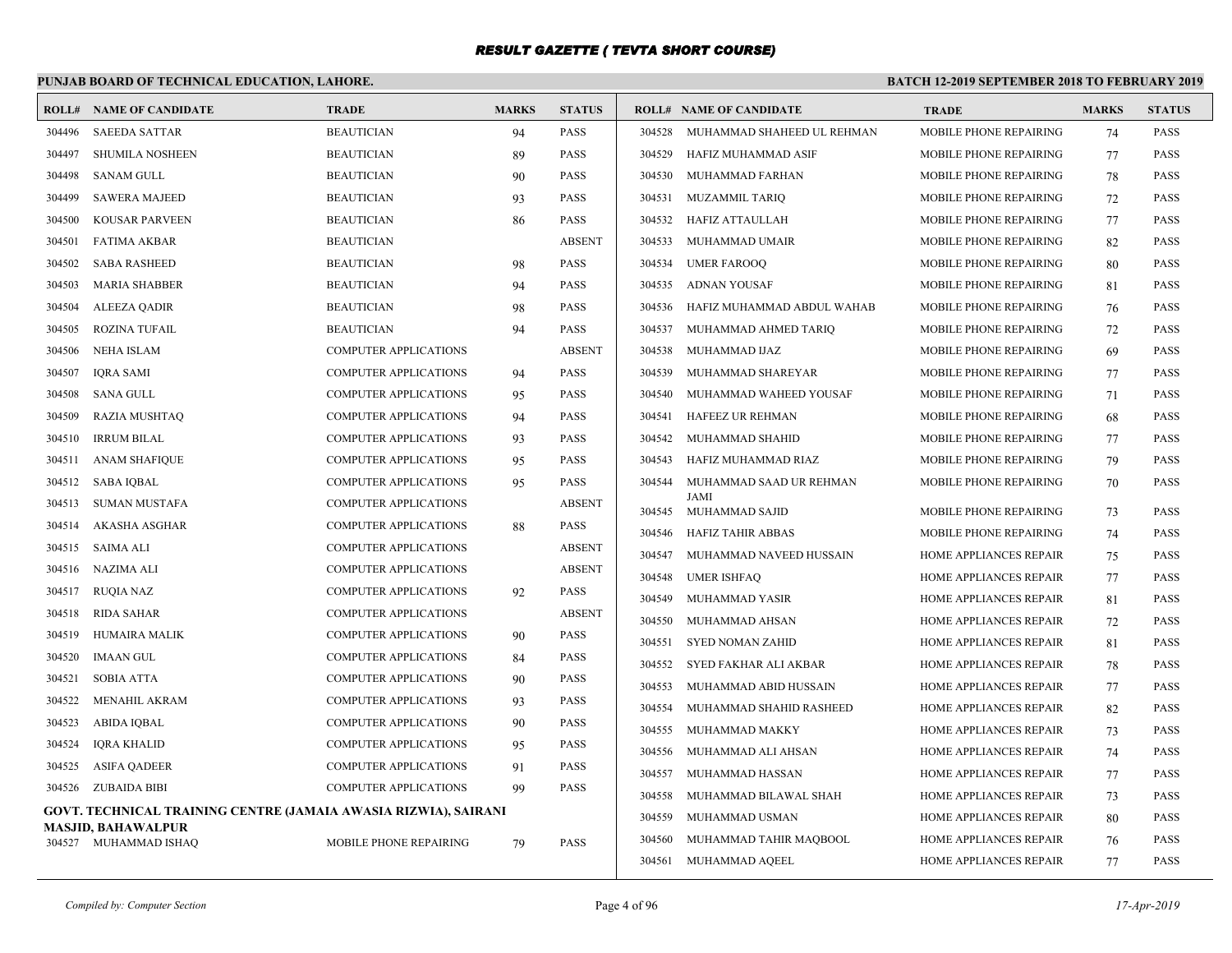# **PUNJAB BOARD OF TECHNICAL EDUCATION, LAHORE.**

|                  | <b>ROLL# NAME OF CANDIDATE</b>                                         | <b>TRADE</b>                           | <b>MARKS</b> | <b>STATUS</b> |        | <b>ROLL# NAME OF CANDIDATE</b>                                       | <b>TRADE</b>              | <b>MARKS</b> | <b>STATUS</b> |
|------------------|------------------------------------------------------------------------|----------------------------------------|--------------|---------------|--------|----------------------------------------------------------------------|---------------------------|--------------|---------------|
| 304562           | MUHAMMAD YOUNAS                                                        | HOME APPLIANCES REPAIR                 | 76           | PASS          | 304594 | SOBIA AKBAR                                                          | <b>DOMESTIC TAILORING</b> |              | <b>ABSENT</b> |
| 304563           | MUHAMMAD FAIZAN MUSHTAQ                                                | HOME APPLIANCES REPAIR                 | 72           | <b>PASS</b>   | 304595 | <b>RIMSHA FIRDOUS</b>                                                | <b>DOMESTIC TAILORING</b> |              | <b>ABSENT</b> |
| 304564           | <b>SHAHZAD ALI</b>                                                     | HOME APPLIANCES REPAIR                 | 80           | PASS          | 304596 | <b>ABIDA ZAHOOR</b>                                                  | DOMESTIC TAILORING        |              | <b>ABSENT</b> |
| 304565           | MUHAMMAD HASHIM                                                        | HOME APPLIANCES REPAIR                 | 79           | PASS          | 304597 | <b>BUSHRA NAWAZ</b>                                                  | DOMESTIC TAILORING        | 91           | <b>PASS</b>   |
| 304566           | MUHAMMAD UMAR                                                          | HOME APPLIANCES REPAIR                 | 80           | PASS          | 304598 | RUKHSAN PAREEN                                                       | DOMESTIC TAILORING        | 82           | PASS          |
|                  | <b>GOVT. VOCATIONAL TRAINING INSTITUTE FOR WOMEN (RMGTC), OPPOSITE</b> |                                        |              |               | 304599 | <b>MARIA FARID</b>                                                   | DOMESTIC TAILORING        |              | <b>ABSENT</b> |
|                  | G.P.O, FARID GATE, BAHAWALPUR<br>304567 AFRA JAFFAR                    | <b>BEAUTICIAN</b>                      | 83           | PASS          | 304600 | <b>RIMSHA RASHEED</b>                                                | DOMESTIC TAILORING        |              | <b>ABSENT</b> |
| 304568           | <b>MADEHA NAWAZ</b>                                                    | <b>BEAUTICIAN</b>                      | 90           | PASS          | 304601 | MEHREEN ASHAR ALI                                                    | <b>DOMESTIC TAILORING</b> |              | <b>ABSENT</b> |
| 304569           | RIMSHA ISMAIL                                                          | <b>BEAUTICIAN</b>                      |              | PASS          | 304602 | JAWARIA FAROOQ                                                       | <b>DOMESTIC TAILORING</b> |              | <b>ABSENT</b> |
| 304570           | SHAZMA JAMEEL                                                          | <b>BEAUTICIAN</b>                      | 80           | PASS          | 304603 | <b>MARIA ANWER</b>                                                   | DOMESTIC TAILORING        | 77           | <b>PASS</b>   |
|                  |                                                                        |                                        | 85           | PASS          | 304604 | NATASHA KHURSHEED                                                    | DOMESTIC TAILORING        |              | <b>ABSENT</b> |
| 304571           | <b>BUSHRA SAJID</b>                                                    | <b>BEAUTICIAN</b><br><b>BEAUTICIAN</b> | 91           | PASS          | 304605 | <b>VANEEZA SHAHID</b>                                                | DOMESTIC TAILORING        |              | <b>ABSENT</b> |
| 304572           | <b>KAUSER SAMREEN</b>                                                  |                                        | 89           |               | 304606 | NIDRA BIBI                                                           | DOMESTIC TAILORING        | 83           | <b>PASS</b>   |
| 304573           | <b>RUBAB</b><br><b>TAHREEM SHARIF</b>                                  | <b>BEAUTICIAN</b><br><b>BEAUTICIAN</b> | 82           | PASS          | 304607 | <b>ADREES SARWAR</b>                                                 | DOMESTIC TAILORING        | 76           | <b>PASS</b>   |
| 304574<br>304575 | MOMNA RAHAT UL AIN                                                     | <b>BEAUTICIAN</b>                      | 86           | PASS<br>PASS  | 304608 | <b>AREEJ ARSHAD</b>                                                  | DOMESTIC TAILORING        | 72           | PASS          |
| 304576           | <b>IQRA AKRAM</b>                                                      | <b>BEAUTICIAN</b>                      | 84           | <b>ABSENT</b> |        | 304609 MUQADAS HANIF                                                 | DOMESTIC TAILORING        | 86           | <b>PASS</b>   |
| 304577           | RABIA GULZAR                                                           | <b>BEAUTICIAN</b>                      | 95           | <b>PASS</b>   |        | <b>GOVERNMENT VOCATIONAL TRAINING INSTITUTE FOR WOMEN, JALANDHAR</b> |                           |              |               |
| 304578           | <b>KIRAN BIBI</b>                                                      | <b>BEAUTICIAN</b>                      |              | <b>PASS</b>   |        | <b>COLONY, HASILPUR</b><br>304610 BUSHRA AKRAM                       | <b>BEAUTICIAN</b>         |              | <b>PASS</b>   |
|                  | <b>SAIMA RANI</b>                                                      | <b>BEAUTICIAN</b>                      | 95           | PASS          |        | 304611 NADIA SHARIF                                                  | <b>BEAUTICIAN</b>         | 98           | <b>PASS</b>   |
| 304579<br>304580 | RIHANNA AKHTAR                                                         | <b>BEAUTICIAN</b>                      | 97<br>90     | PASS          |        | 304612 SHAZIA KOUSAR                                                 | <b>BEAUTICIAN</b>         | 96<br>92     | <b>PASS</b>   |
|                  |                                                                        |                                        |              |               |        |                                                                      |                           |              | <b>ABSENT</b> |
| 304581           | <b>NAINA MAZHAR</b>                                                    | <b>BEAUTICIAN</b>                      |              | <b>ABSENT</b> |        | 304613 HAJRA SHAN                                                    | <b>BEAUTICIAN</b>         |              |               |
| 304582           | MAH JABEEN MALIK                                                       | <b>BEAUTICIAN</b>                      | 81           | <b>PASS</b>   | 304614 | <b>BUSHRA YASIN</b>                                                  | <b>BEAUTICIAN</b>         |              | <b>ABSENT</b> |
| 304583           | <b>RABIA BASRI</b>                                                     | <b>BEAUTICIAN</b>                      | 84           | PASS          | 304615 | ZEENAT WAQAR                                                         | <b>BEAUTICIAN</b>         |              | <b>ABSENT</b> |
| 304584           | <b>FATIMA SADIQQUI</b>                                                 | <b>BEAUTICIAN</b>                      | 80           | PASS          | 304616 | <b>FARAH NAZ</b>                                                     | <b>BEAUTICIAN</b>         | 90           | <b>PASS</b>   |
| 304585           | <b>MARIAM AKRAM</b>                                                    | <b>BEAUTICIAN</b>                      | 80           | PASS          | 304617 | AYESHA RAMZAN                                                        | <b>BEAUTICIAN</b>         | 97           | <b>PASS</b>   |
| 304586           | <b>SHEHLA ISHFAQ</b>                                                   | <b>BEAUTICIAN</b>                      |              | <b>ABSENT</b> | 304618 | ANAM SHEHZADI                                                        | <b>BEAUTICIAN</b>         | 98           | <b>PASS</b>   |
| 304587           | <b>SAIMA BAKSH</b>                                                     | <b>BEAUTICIAN</b>                      | 82           | PASS          | 304619 | SAJIDA ARSHAD                                                        | <b>BEAUTICIAN</b>         | 95           | PASS          |
| 304588           | <b>HAFSA MAZHAR</b>                                                    | <b>BEAUTICIAN</b>                      | 84           | <b>PASS</b>   | 304620 | <b>HUMERA YASMEEN</b>                                                | <b>BEAUTICIAN</b>         | 97           | <b>PASS</b>   |
| 304589           | <b>KIRAN RAMZAN</b>                                                    | <b>DOMESTIC TAILORING</b>              |              | <b>ABSENT</b> | 304621 | <b>IORA ANEES</b>                                                    | <b>BEAUTICIAN</b>         | 100          | <b>PASS</b>   |
| 304590           | <b>SAIRA ABBAS</b>                                                     | DOMESTIC TAILORING                     | 80           | <b>PASS</b>   | 304622 | ZUNAIRA FATIMA                                                       | <b>BEAUTICIAN</b>         |              | <b>ABSENT</b> |
| 304591           | <b>ANAM BIBI</b>                                                       | DOMESTIC TAILORING                     |              | <b>ABSENT</b> | 304623 | <b>ZANIB BIBI</b>                                                    | <b>BEAUTICIAN</b>         | 92           | PASS          |
| 304592           | <b>SANAM BIBI</b>                                                      | DOMESTIC TAILORING                     |              | <b>ABSENT</b> | 304624 | <b>MEHREEN FATIMA</b>                                                | <b>BEAUTICIAN</b>         | 98           | <b>PASS</b>   |
| 304593           | SHUMAILA BILAL                                                         | DOMESTIC TAILORING                     | 80           | PASS          |        | 304625 AYESHA ASLAM                                                  | <b>BEAUTICIAN</b>         | 96           | <b>PASS</b>   |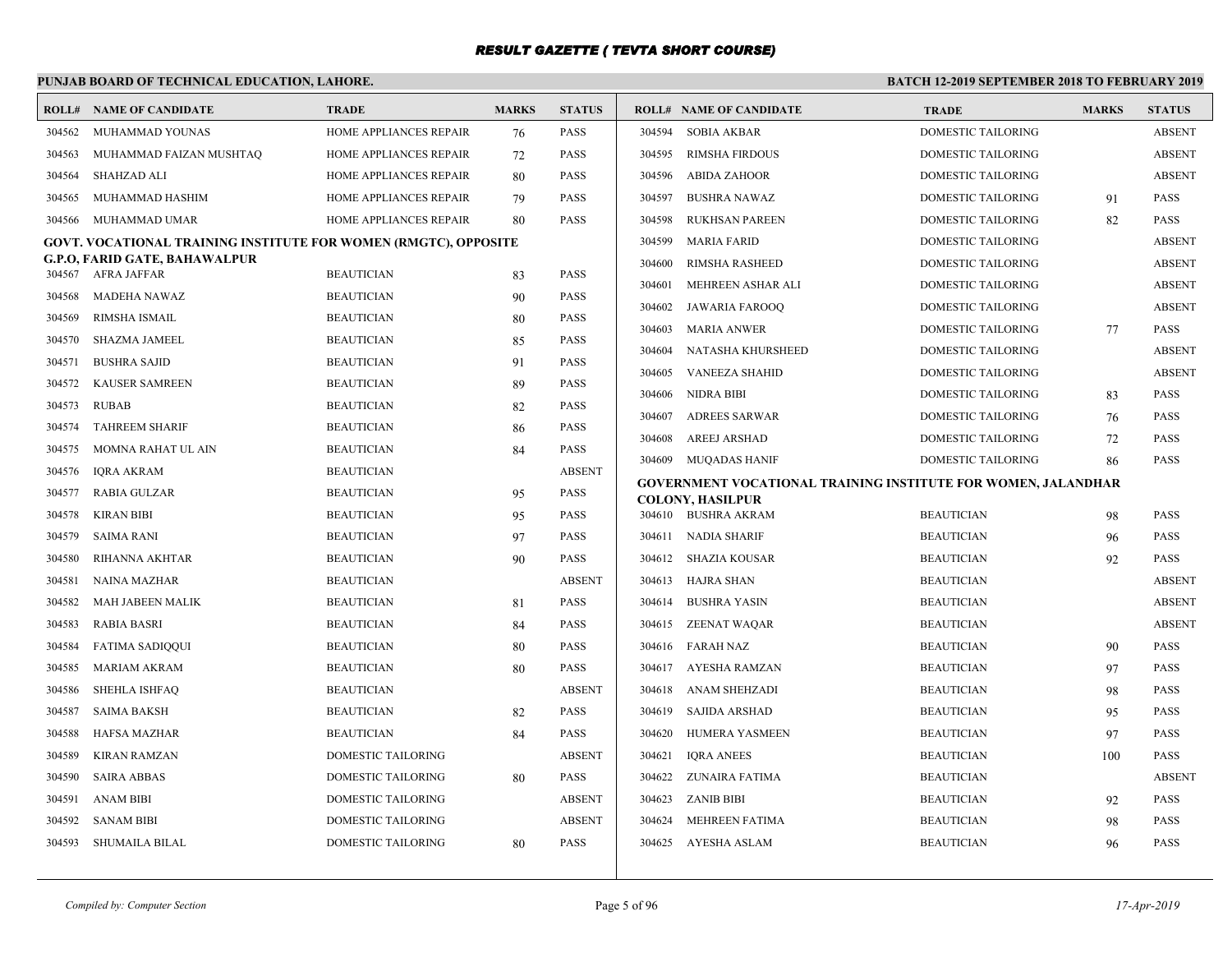# **PUNJAB BOARD OF TECHNICAL EDUCATION, LAHORE.**

| <b>ROLL#</b>              | NAME OF CANDIDATE                                         | <b>TRADE</b>                 | <b>MARKS</b> | <b>STATUS</b> |        | <b>ROLL# NAME OF CANDIDATE</b>                              | <b>TRADE</b>              | <b>MARKS</b> | <b>STATUS</b> |
|---------------------------|-----------------------------------------------------------|------------------------------|--------------|---------------|--------|-------------------------------------------------------------|---------------------------|--------------|---------------|
| 304626                    | <b>NOSHEEN FATIMA</b>                                     | <b>BEAUTICIAN</b>            |              | <b>ABSENT</b> | 304658 | MARIA YAMEEN                                                | <b>DOMESTIC TAILORING</b> | 89           | <b>PASS</b>   |
| 304627                    | <b>MEHREEN GHAFOOR</b>                                    | <b>BEAUTICIAN</b>            | 96           | <b>PASS</b>   | 304659 | NIDA AFZAL                                                  | DOMESTIC TAILORING        | 99           | <b>PASS</b>   |
| 304628                    | <b>MISBAH ARSHAD</b>                                      | DOMESTIC TAILORING           | 93           | <b>PASS</b>   | 304660 | <b>SIDRA BANO</b>                                           | DOMESTIC TAILORING        | 95           | <b>PASS</b>   |
| 304629                    | HAFIZA MISBAH MAQSOOD                                     | DOMESTIC TAILORING           |              | <b>ABSENT</b> | 304661 | RAMIZA KHAN                                                 | DOMESTIC TAILORING        | 89           | <b>PASS</b>   |
| 304630                    | <b>MEHWISH RAFIOUE</b>                                    | <b>DOMESTIC TAILORING</b>    |              | <b>ABSENT</b> | 304662 | SHAZIA PARVEEN                                              | DOMESTIC TAILORING        |              | <b>ABSENT</b> |
| 304631                    | YASMIN BASHIR                                             | DOMESTIC TAILORING           | 94           | PASS          | 304663 | <b>IQRA TEHSEEN</b>                                         | DOMESTIC TAILORING        | 100          | <b>PASS</b>   |
| 304632                    | <b>RIMSHA BIBI</b>                                        | <b>DOMESTIC TAILORING</b>    | 99           | PASS          | 304664 | <b>SOBIA MUMTAZ</b>                                         | DOMESTIC TAILORING        | 96           | <b>PASS</b>   |
| 304633                    | RUKKHSANA MUSHTAQ                                         | <b>DOMESTIC TAILORING</b>    | 99           | PASS          | 304665 | <b>SHEHZADI BIBI</b>                                        | DOMESTIC TAILORING        | 98           | <b>PASS</b>   |
| 304634                    | SHUMAILA AHMED DIN                                        | DOMESTIC TAILORING           | 99           | PASS          | 304666 | MARYAM KANWAL                                               | DOMESTIC TAILORING        | 98           | <b>PASS</b>   |
| 304635                    | <b>TAMSELA TANVEER</b>                                    | DOMESTIC TAILORING           | 99           | <b>PASS</b>   | 304667 | <b>UROOJ ZAHRA</b>                                          | DOMESTIC TAILORING        | 100          | <b>PASS</b>   |
| 304636                    | <b>SANA HANIF</b>                                         | DOMESTIC TAILORING           | 93           | PASS          | 304668 | HUMERA ALLAH WASAYA                                         | DOMESTIC TAILORING        | 88           | <b>PASS</b>   |
| 304637                    | <b>SAILA BATOOL</b>                                       | <b>DOMESTIC TAILORING</b>    |              | <b>ABSENT</b> | 304669 | <b>SEHRISH AZIZ</b>                                         | DOMESTIC TAILORING        | 100          | PASS          |
| 304638                    | <b>FOZIA NASIM</b>                                        | <b>DOMESTIC TAILORING</b>    | 89           | <b>PASS</b>   | 304670 | SURYYA SHAHZAD                                              | DOMESTIC TAILORING        |              | <b>ABSENT</b> |
| 304639                    | <b>SHAHNAZ KIRAN</b>                                      | <b>DOMESTIC TAILORING</b>    | 88           | PASS          | 304671 | YASMIN KHAN                                                 | DOMESTIC TAILORING        | 94           | <b>PASS</b>   |
| 304640                    | MUQADDAS PERVEEN                                          | DOMESTIC TAILORING           | 89           | PASS          | 304672 | SOBIA AFZAL                                                 | <b>BEAUTICIAN</b>         | 100          | <b>PASS</b>   |
| 304641                    | SADIA SAJID                                               | DOMESTIC TAILORING           | 98           | PASS          | 304673 | ALIA NAZIR                                                  | <b>BEAUTICIAN</b>         | 98           | PASS          |
|                           | GOVERNMENT TECHNICAL TRAINING CENTRE (FEMALE), , KHAIRPUR |                              |              |               | 304674 | <b>TABASSAM MANZOOR</b>                                     | <b>BEAUTICIAN</b>         | 88           | <b>PASS</b>   |
| <b>TAMEWALI</b><br>304642 | <b>IRUM BIBI</b>                                          | <b>COMPUTER APPLICATIONS</b> | 100          | PASS          | 304675 | SHAISTA FATIMA                                              | <b>BEAUTICIAN</b>         | 99           | <b>PASS</b>   |
| 304643                    | <b>MAMOONA RAZZAQ</b>                                     | <b>COMPUTER APPLICATIONS</b> | 100          | PASS          | 304676 | AYESHA KHAN                                                 | <b>BEAUTICIAN</b>         | 98           | <b>PASS</b>   |
| 304644                    | MISBAH ISHAO                                              | <b>COMPUTER APPLICATIONS</b> | 97           | <b>PASS</b>   | 304677 | <b>IRAM SHAHZADI</b>                                        | <b>BEAUTICIAN</b>         | 100          | <b>PASS</b>   |
| 304645                    | NIDA SHAHEN                                               | <b>COMPUTER APPLICATIONS</b> |              | <b>ABSENT</b> | 304678 | UZMA KIRAN                                                  | <b>BEAUTICIAN</b>         | 100          | <b>PASS</b>   |
| 304646                    | FATIMA HABIB                                              | <b>COMPUTER APPLICATIONS</b> | 96           | PASS          | 304679 | KASHMALA NAWAZ                                              | <b>BEAUTICIAN</b>         | 100          | <b>PASS</b>   |
| 304647                    | AIMAN SHAHZADI                                            | <b>COMPUTER APPLICATIONS</b> | 100          | <b>PASS</b>   | 304680 | <b>SOBIA</b>                                                | <b>BEAUTICIAN</b>         | 99           | <b>PASS</b>   |
| 304648                    | IQRA SAHAR                                                | <b>COMPUTER APPLICATIONS</b> | 99           | <b>PASS</b>   | 304681 | <b>SALMA BASHIR</b>                                         | <b>BEAUTICIAN</b>         | 99           | <b>PASS</b>   |
| 304649                    | <b>OURAT UL AIN</b>                                       | <b>COMPUTER APPLICATIONS</b> | 100          | PASS          | 304682 | <b>SUMAIRA FREED</b>                                        | <b>BEAUTICIAN</b>         | 99           | <b>PASS</b>   |
| 304650                    | <b>SAMREEN AKHTAR</b>                                     | <b>COMPUTER APPLICATIONS</b> | 97           | PASS          | 304683 | <b>NAUREEN TALIB</b>                                        | <b>BEAUTICIAN</b>         | 99           | <b>PASS</b>   |
| 304651                    | <b>SAIMA KIRAN</b>                                        | <b>COMPUTER APPLICATIONS</b> |              | <b>ABSENT</b> | 304684 | <b>MARIA AHSAN</b>                                          | <b>BEAUTICIAN</b>         | 99           | PASS          |
| 304652                    | <b>QUDDSIA KHAN</b>                                       | <b>COMPUTER APPLICATIONS</b> | 100          | PASS          | 304685 | MISBAH AHSAN                                                | <b>BEAUTICIAN</b>         | 98           | <b>PASS</b>   |
| 304653                    | <b>SAMINA NOOH</b>                                        | <b>COMPUTER APPLICATIONS</b> | 98           | PASS          |        | 304686 ASMA AHSAN                                           | <b>BEAUTICIAN</b>         | 98           | <b>PASS</b>   |
| 304654                    | <b>SHAHLA FATIMA</b>                                      | <b>COMPUTER APPLICATIONS</b> | 100          | PASS          |        | GOVT. TECHNICAL TRAINING CENTRE (MALE), , KHAIRPUR TAMEWALI |                           |              |               |
| 304655                    | <b>RUOIA HAMEED</b>                                       | <b>COMPUTER APPLICATIONS</b> | 97           | PASS          | 304687 | MUHAMMAD ZAHID                                              | <b>ELECTRICIAN</b>        | 81           | <b>PASS</b>   |
| 304656                    | <b>SIDRA MUBARAK</b>                                      | <b>COMPUTER APPLICATIONS</b> | 100          | PASS          | 304688 | MUHAMMAD MEHBOOB                                            | <b>ELECTRICIAN</b>        | 81           | PASS          |
| 304657                    | <b>SHAHNAZ RAFIQUE</b>                                    | <b>DOMESTIC TAILORING</b>    | 99           | PASS          | 304689 | HAFIZ IMRAN                                                 | <b>ELECTRICIAN</b>        | 76           | PASS          |
|                           |                                                           |                              |              |               | 304690 | MUHANNAD AKRAM                                              | <b>ELECTRICIAN</b>        | 75           | <b>PASS</b>   |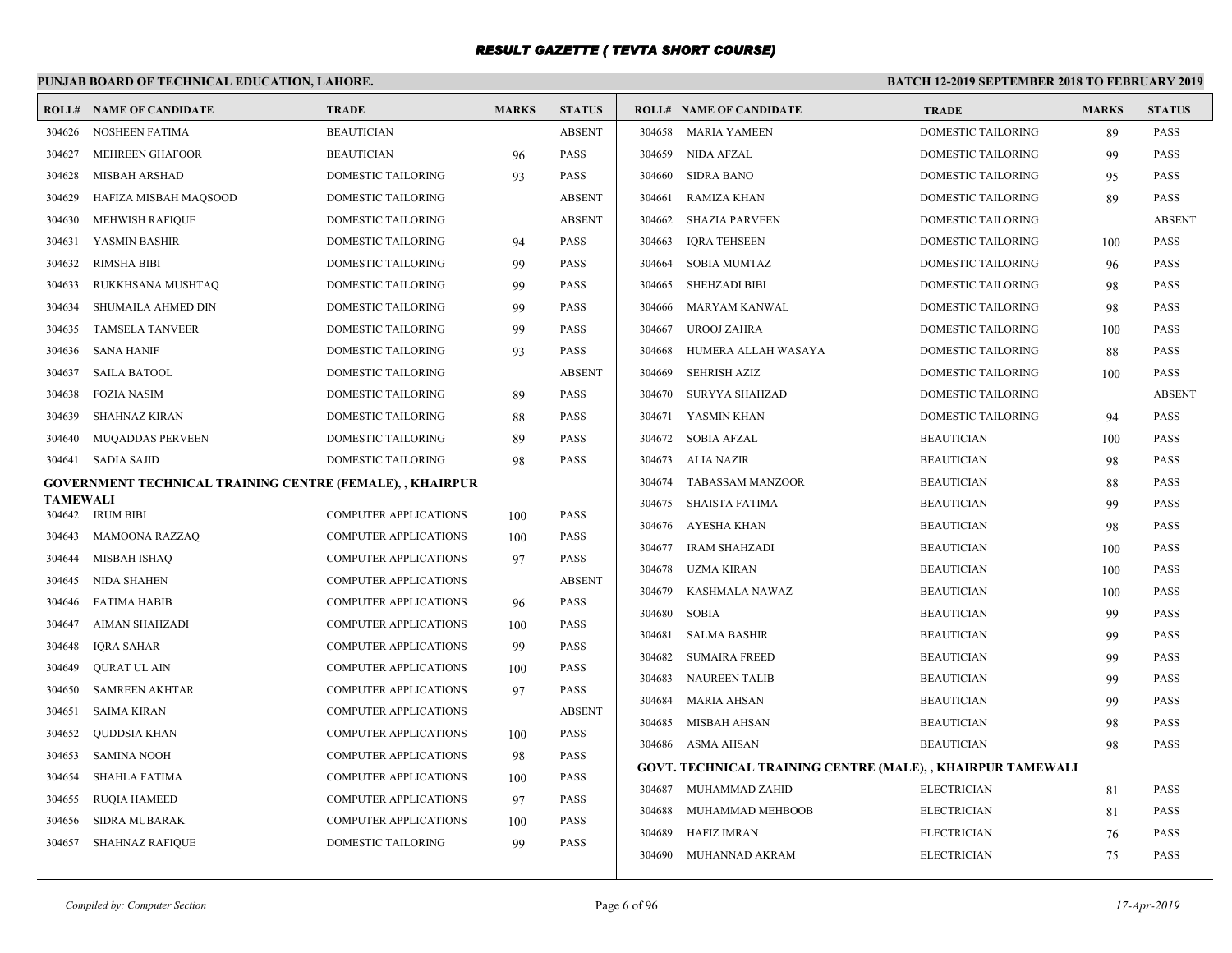#### **PUNJAB BOARD OF TECHNICAL EDUCATION, LAHORE. BATCH 12-2019 SEPTEMBER 2018 TO FEBRUARY 2019 ROLL# NAME OF CANDIDATE TRADE MARKS STATUS ROLL# NAME OF CANDIDATE TRADE MARKS STATUS** 304691 MUHAMMAD SHAHZAD AHMAD ELECTRICIAN 78 PASS 304692 ABDUL WAJID ELECTRICIAN 74 PASS 304693 MUHAMMAD JUNAID ELECTRICIAN 80 PASS 304694 MUHAMMAD NAVEED ELECTRICIAN 79 PASS 304695 QAISER MEHBOOB ELECTRICIAN 71 PASS 304696 MUHAMMAD UMAR ELECTRICIAN ABSENT 304697 MUHAMMAD ABU UBAIDA ELECTRICIAN 67 PASS 304698 TASLEEM NAWAZ ELECTRICIAN 504698 TASLEEM NAWAZ 304699 SAIF UR RAHMAN ELECTRICIAN 74 PASS 304700 RIZWAN HUSSAIN ELECTRICIAN 87 PASS 304701 FARHAN SALIMAN ELECTRICIAN 77 PASS 304702 MUHAMMAD MUBEEN MOBILE PHONE REPAIRING 74 PASS 304703 FEROZE AHMAD MOBILE PHONE REPAIRING 77 PASS 304704 ABDUL SAMAD MOBILE PHONE REPAIRING 81 PASS 304705 ABDUL HANNAN MOBILE PHONE REPAIRING 81 PASS 304706 MUHAMMAD FASIAL TARIO MOBILE PHONE REPAIRING 84 PASS 304707 MUHAMMAD WAQAS MOBILE PHONE REPAIRING 78 PASS 304708 MUHAMMAD RIZWAN MOBILE PHONE REPAIRING 82 PASS 304709 MUHAMMAD NADEEM MOBILE PHONE REPAIRING 77 PASS 304710 MUHAMMAD TAHIR MOBILE PHONE REPAIRING 77 PASS 304711 SALMAN SAJID MOBILE PHONE REPAIRING 79 PASS 304712 MUHAMMAD MOAZZAM MOBILE PHONE REPAIRING 83 PASS 304713 SYED MUNTAZIR MEHDI MOBILE PHONE REPAIRING 80 PASS 304714 MUHAMMAD SALMAN MANZOOR MOBILE PHONE REPAIRING 80 PASS 304715 MUHAMMAD HARIS MEHBOOB MOBILE PHONE REPAIRING 76 PASS 304716 MUHAMMD NAVEED MOBILE PHONE REPAIRING 76 PASS 304717 GHULAM SHABIR MOTOR WINDER ABSENT 304718 MUHAMMAD SHEHZAD MOTOR WINDER 75 PASS 304719 MUHAMMAD WAOAS MOTOR WINDER 80 PASS 304720 MUHAMMAD ARSHAD MOTOR WINDER 80 PASS 304721 MUHAMMAD NADEEM MOTOR WINDER 70 PASS 304722 ASAD ABBAS MOTOR WINDER 78 PASS 304723 MUHAMMAD ASIF MOTOR WINDER 72 PASS 304724 HAO NAWAZ MOTOR WINDER 75 PASS 304725 MUHAMMAD WAQAS MOTOR WINDER 80 PASS 304726 UMAR FAROOQ MOTOR WINDER 80 PASS 304727 MAKHDOM ALI MOTOR WINDER 70 PASS 304728 MUHAMMAD JAMSHED ABID MOTOR WINDER 75 PASS 304729 GHULAM MUSTAFA MOTOR WINDER 78 PASS 304730 UMAR HABIB MOTOR WINDER 85 PASS 304731 MUHAMMAD AZAM MOTOR WINDER 80 PASS **GOVERNMENT VOCATIONAL TRAINING INSTITUTE FOR WOMAN, YAZMAN, YAZMAN** 304732 KIRAN PERVEEN DOMESTIC TAILORING 82 PASS 304733 HAINUM JAVED DOMESTIC TAILORING 83 PASS 304734 IQRA RASHEED DOMESTIC TAILORING 93 PASS 304735 ZUNAIRA JAMSHAID DOMESTIC TAILORING 79 PASS 304736 ROZIA NASEEM DOMESTIC TAILORING 80 PASS 304737 FARZEEN SHAFIQ DOMESTIC TAILORING 80 PASS 304738 SHFIQA KANWAL DOMESTIC TAILORING 94 PASS 304739 IRUM MEHBOOB DOMESTIC TAILORING 79 PASS 304740 RUKHSANA BIBI DOMESTIC TAILORING 81 PASS 304741 UZMA HANEEF DOMESTIC TAILORING 84 PASS 304742 AQSA PARVEEN DOMESTIC TAILORING 83 PASS 304743 KANWAL KAREEM DOMESTIC TAILORING 86 PASS 304744 NIDA REHMAN DOMESTIC TAILORING 84 PASS 304745 MAREEA RIZWAN DOMESTIC TAILORING 90 PASS 304746 RUBINA TUBSSAM DOMESTIC TAILORING 94 PASS 304747 FARAH ANUM BEAUTICIAN 87 PASS 304748 AYESHA BIBI BEAUTICIAN 86 PASS 304749 AASMA HANIF BEAUTICIAN 88 PASS 304750 ROBINA RAZZAQ BEAUTICIAN 88 PASS 304751 GULSHAN BIBI BEAUTICIAN 85 PASS 304752 ASIMA RAMZAN BEAUTICIAN 87 PASS 304753 FOZIA ASLAM BEAUTICIAN 88 PASS 304754 NIMRA TEHREEM BEAUTICIAN 84 PASS 304755 ATEEIQA RAZAQ BEAUTICIAN 89 PASS 304756 SHAKEELA LATIF BEAUTICIAN 84 PASS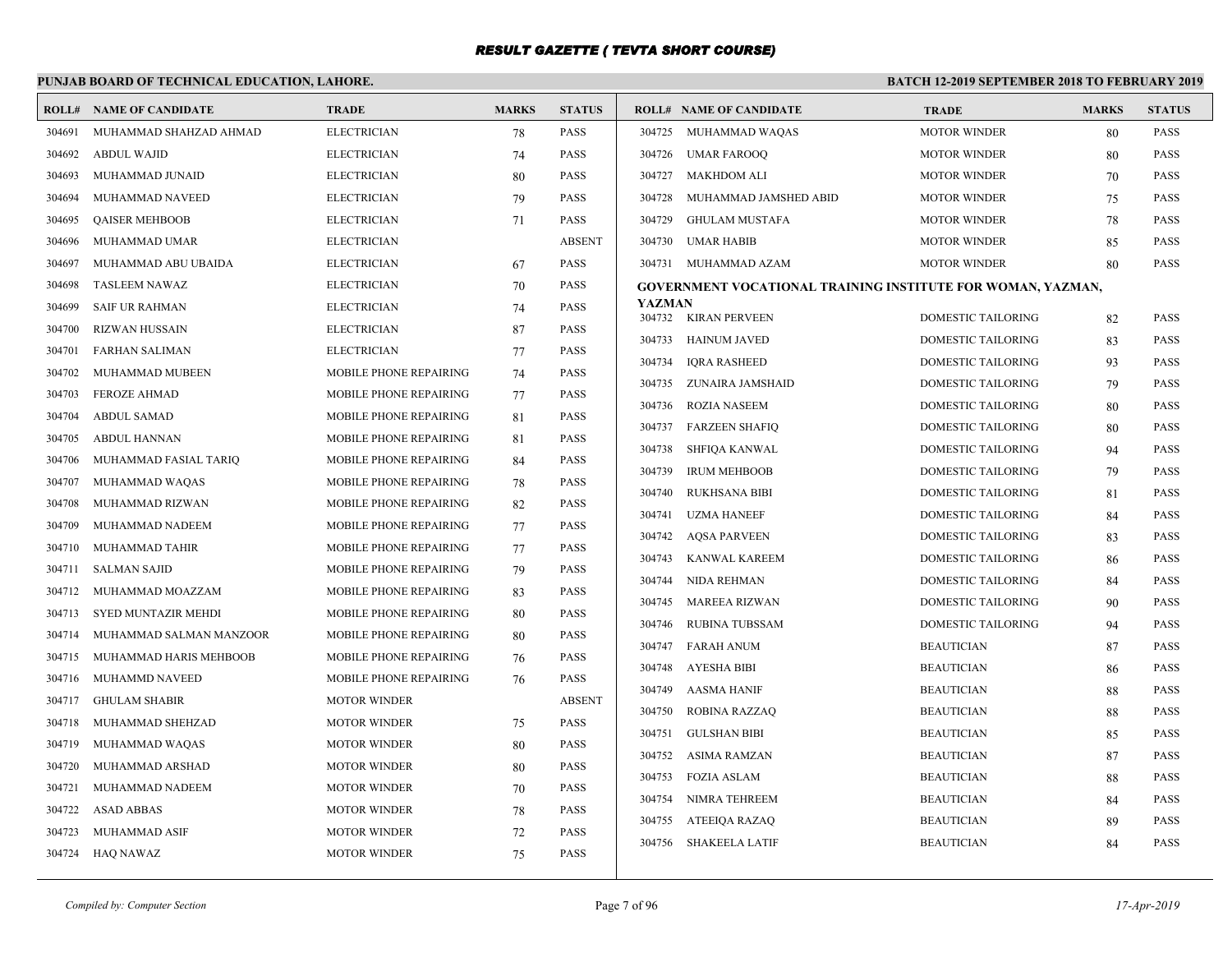# **PUNJAB BOARD OF TECHNICAL EDUCATION, LAHORE.**

|        | <b>ROLL# NAME OF CANDIDATE</b>                              | TRADE                        | <b>MARKS</b> | <b>STATUS</b> |                  | <b>ROLL# NAME OF CANDIDATE</b>                                       | <b>TRADE</b>                           | <b>MARKS</b> | <b>STATUS</b>              |
|--------|-------------------------------------------------------------|------------------------------|--------------|---------------|------------------|----------------------------------------------------------------------|----------------------------------------|--------------|----------------------------|
| 304757 | <b>SHAZIA KOUSAR</b>                                        | <b>BEAUTICIAN</b>            | 85           | <b>PASS</b>   | 304790           | MUHAMMAD YOUNIS KAMAL                                                | <b>COMPUTER APPLICATIONS</b>           | 86           | <b>PASS</b>                |
| 304758 | <b>BUSHRA HANIF</b>                                         | <b>BEAUTICIAN</b>            | 85           | <b>PASS</b>   | 304791           | AMMAR AKHTAR                                                         | <b>COMPUTER APPLICATIONS</b>           | 81           | <b>PASS</b>                |
| 304759 | <b>BUSHRA IRSHAD</b>                                        | <b>BEAUTICIAN</b>            | 89           | <b>PASS</b>   | 304792           | MUHAMMAD MUNAWWAR                                                    | <b>COMPUTER APPLICATIONS</b>           | 98           | <b>PASS</b>                |
| 304760 | <b>LARAIB AKBAR</b>                                         | <b>BEAUTICIAN</b>            | 85           | <b>PASS</b>   |                  | 304793 FAISAL IQBAL KHAN                                             | <b>COMPUTER APPLICATIONS</b>           | 86           | <b>PASS</b>                |
| 304761 | <b>HUMA ZAFAR</b>                                           | <b>BEAUTICIAN</b>            | 84           | <b>PASS</b>   |                  | <b>GOVERNMENT VOCATIONAL TRAINING INSTITUTE FOR WOMEN, CLUB ROAD</b> |                                        |              |                            |
|        | <b>GOVERNMENT TECHNICAL TRAINING CENTRE, MALE,, BHAKKAR</b> |                              |              |               |                  | <b>MANDI TOWN, BHAKKAR</b>                                           |                                        |              |                            |
| 304762 | MUHAMMAD RIZWAN                                             | <b>COMPUTER APPLICATIONS</b> | 97           | <b>PASS</b>   |                  | 304794 NADIA RAMZAN                                                  | <b>BEAUTICIAN</b>                      | 90           | <b>PASS</b>                |
| 304763 | MUHAMMAD ZEESHAN                                            | <b>COMPUTER APPLICATIONS</b> | 95           | <b>PASS</b>   | 304795<br>304796 | SHAZIA RAMZAN<br>ROBINA AKHTAR                                       | <b>BEAUTICIAN</b><br><b>BEAUTICIAN</b> | 90           | <b>PASS</b><br><b>PASS</b> |
| 304764 | <b>SHABBIR YOUSAF</b>                                       | <b>COMPUTER APPLICATIONS</b> | 65           | <b>PASS</b>   | 304797           | <b>SONIA SUMERA</b>                                                  | <b>BEAUTICIAN</b>                      | 89           | <b>PASS</b>                |
| 304765 | MUHAMMAD MUDASSAR MUSHTAQ                                   | <b>COMPUTER APPLICATIONS</b> | 88           | <b>PASS</b>   | 304798           | SHUMAILA KHAN                                                        | <b>BEAUTICIAN</b>                      | 89           | <b>PASS</b>                |
| 304766 | <b>KHAN</b><br>ANEES UR REHMAN                              | <b>COMPUTER APPLICATIONS</b> | 97           | <b>PASS</b>   | 304799           | IRAM IOBAL                                                           | <b>BEAUTICIAN</b>                      | 89<br>91     | <b>PASS</b>                |
| 304767 | <b>SAOIB HUSSAIN</b>                                        | <b>COMPUTER APPLICATIONS</b> | 91           | <b>PASS</b>   | 304800           | AIMAN KAINAT                                                         | <b>BEAUTICIAN</b>                      | 87           | <b>PASS</b>                |
| 304768 | MUZAMIL HUSSAIN                                             | <b>COMPUTER APPLICATIONS</b> | 78           | <b>PASS</b>   | 304801           | FARAH GUL                                                            | <b>BEAUTICIAN</b>                      | 90           | <b>PASS</b>                |
| 304769 | <b>ATIF RIZWAN</b>                                          | <b>COMPUTER APPLICATIONS</b> | 90           | <b>PASS</b>   | 304802           | MUNAZZA AMBREEN                                                      | <b>BEAUTICIAN</b>                      | 92           | <b>PASS</b>                |
| 304770 | <b>HASSAN KHAN</b>                                          | <b>COMPUTER APPLICATIONS</b> | 82           | <b>PASS</b>   | 304803           | <b>MARIA MUMTAZ</b>                                                  | <b>BEAUTICIAN</b>                      | 89           | PASS                       |
| 304771 | AFAQ ASHRAF                                                 | <b>COMPUTER APPLICATIONS</b> | 87           | <b>PASS</b>   | 304804           | <b>GULSHAN BATOOL</b>                                                | <b>BEAUTICIAN</b>                      | 91           | <b>PASS</b>                |
| 304772 | MUHAMMAD RIZAWAN                                            | <b>COMPUTER APPLICATIONS</b> | 87           | <b>PASS</b>   | 304805           | MARIA BIBI                                                           | <b>BEAUTICIAN</b>                      | 88           | <b>PASS</b>                |
| 304773 | MUHAMMAD FAISAL                                             | <b>COMPUTER APPLICATIONS</b> | 93           | <b>PASS</b>   | 304806           | <b>HUMA NOOR</b>                                                     | <b>BEAUTICIAN</b>                      | 90           | <b>PASS</b>                |
| 304774 | MUHAMMAD SAIF ULLAH                                         | <b>COMPUTER APPLICATIONS</b> | 93           | <b>PASS</b>   | 304807           | AMNA BIBI                                                            | <b>BEAUTICIAN</b>                      | 88           | <b>PASS</b>                |
| 304775 | MUHAMMAD HAJI                                               | <b>COMPUTER APPLICATIONS</b> | 83           | <b>PASS</b>   | 304808           | <b>RUKHSANA BIBI</b>                                                 | <b>BEAUTICIAN</b>                      | 89           | <b>PASS</b>                |
| 304776 | MUHAMMAD JAHANZEB                                           | <b>COMPUTER APPLICATIONS</b> | 94           | <b>PASS</b>   | 304809           | ARFA RASOOL                                                          | <b>BEAUTICIAN</b>                      | 88           | <b>PASS</b>                |
| 304777 | <b>GHULAM MUSTAFA</b>                                       | <b>COMPUTER APPLICATIONS</b> | 90           | <b>PASS</b>   | 304810           | SANA MUGHAL                                                          | <b>BEAUTICIAN</b>                      | 91           | <b>PASS</b>                |
| 304778 | ZULQARNAIN HAIDER                                           | COMPUTER APPLICATIONS        | 88           | <b>PASS</b>   | 304811           | SHAGUFTA RAFIQUE                                                     | <b>BEAUTICIAN</b>                      | 91           | <b>PASS</b>                |
| 304779 | MUHAMMAD QASIM                                              | <b>COMPUTER APPLICATIONS</b> | 83           | <b>PASS</b>   | 304812           | SAIMA AZIZ                                                           | <b>BEAUTICIAN</b>                      | 92           | PASS                       |
| 304780 | <b>SAJID HUSSAIN</b>                                        | <b>COMPUTER APPLICATIONS</b> | 85           | <b>PASS</b>   | 304813           | FARWA ANWAR                                                          | <b>BEAUTICIAN</b>                      | 91           | <b>PASS</b>                |
| 304781 | MUHAMMAD ISHFAQ SARWAR                                      | <b>COMPUTER APPLICATIONS</b> | 99           | <b>PASS</b>   |                  | 304814 ARSHIA ANWAR                                                  | <b>COMPUTER APPLICATIONS</b>           |              | <b>ABSENT</b>              |
| 304782 | ZAIGHAM ABBAS                                               | <b>COMPUTER APPLICATIONS</b> | 91           | <b>PASS</b>   | 304815           | AMMARA                                                               | <b>COMPUTER APPLICATIONS</b>           | 95           | <b>PASS</b>                |
| 304783 | <b>FAHIM BASHIR</b>                                         | <b>COMPUTER APPLICATIONS</b> | 97           | <b>PASS</b>   | 304816           | UMM-E-AIMAN                                                          | <b>COMPUTER APPLICATIONS</b>           | 89           | <b>PASS</b>                |
| 304784 | <b>ASAD ABBAS</b>                                           | <b>COMPUTER APPLICATIONS</b> | 94           | <b>PASS</b>   | 304817           | SABA IRSHAD                                                          | <b>COMPUTER APPLICATIONS</b>           | 98           | <b>PASS</b>                |
| 304785 | <b>SAFDER ABBAS</b>                                         | <b>COMPUTER APPLICATIONS</b> | 81           | <b>PASS</b>   | 304818           | ASMA HANIF                                                           | <b>COMPUTER APPLICATIONS</b>           | 95           | <b>PASS</b>                |
| 304786 | <b>AWAIS RASOOL</b>                                         | <b>COMPUTER APPLICATIONS</b> | 90           | <b>PASS</b>   | 304819           | AROOJ TARIO                                                          | <b>COMPUTER APPLICATIONS</b>           | 94           | <b>PASS</b>                |
| 304787 | MEHMOOD UL HASSAN                                           | <b>COMPUTER APPLICATIONS</b> | 82           | <b>PASS</b>   | 304820           | YASMEEN RIAZ                                                         | <b>COMPUTER APPLICATIONS</b>           | 97           | PASS                       |
| 304788 | <b>SAFEER ASLAM KHAN</b>                                    | <b>COMPUTER APPLICATIONS</b> | 94           | <b>PASS</b>   | 304821           | MISBAH IRSHAD                                                        | <b>COMPUTER APPLICATIONS</b>           | 96           | PASS                       |
| 304789 | <b>GHULAM ABID</b>                                          | <b>COMPUTER APPLICATIONS</b> | 94           | <b>PASS</b>   |                  |                                                                      |                                        |              |                            |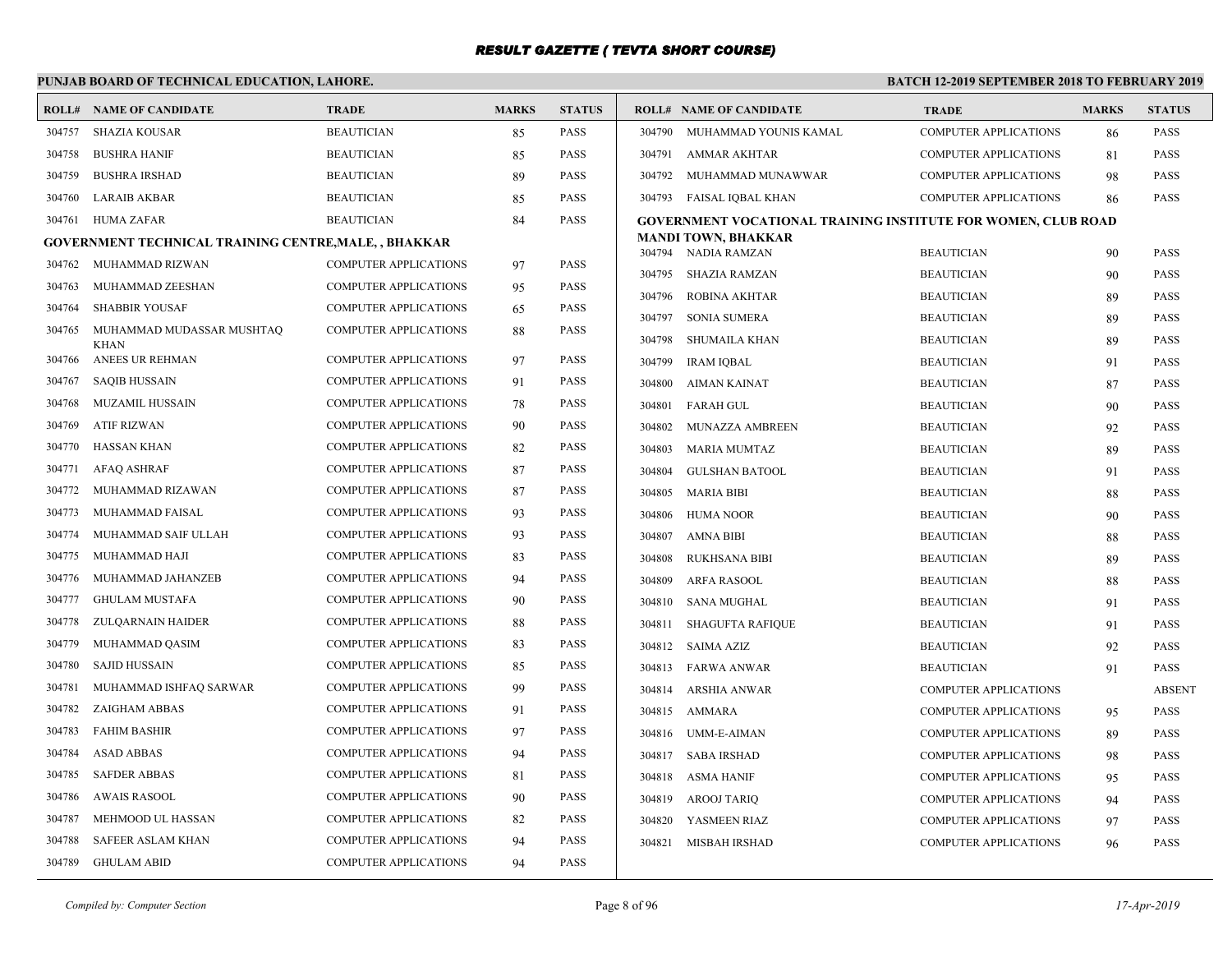# **PUNJAB BOARD OF TECHNICAL EDUCATION, LAHORE.**

| ROLL#          | NAME OF CANDIDATE                                                 | <b>TRADE</b>                 | <b>MARKS</b> | <b>STATUS</b> |        | <b>ROLL# NAME OF CANDIDATE</b> | <b>TRADE</b>              | <b>MARKS</b> | <b>STATUS</b> |
|----------------|-------------------------------------------------------------------|------------------------------|--------------|---------------|--------|--------------------------------|---------------------------|--------------|---------------|
| 304822         | <b>SIDRA RAZA</b>                                                 | <b>COMPUTER APPLICATIONS</b> | 88           | <b>PASS</b>   | 304854 | <b>TAMSEELA BIBI</b>           | <b>DOMESTIC TAILORING</b> | 90           | <b>PASS</b>   |
| 304823         | GULNAZ                                                            | <b>COMPUTER APPLICATIONS</b> | 93           | <b>PASS</b>   | 304855 | SHAGUFTA KAUSER                | <b>DOMESTIC TAILORING</b> | 89           | <b>PASS</b>   |
| 304824         | <b>LARAIB SHAHID</b>                                              | <b>COMPUTER APPLICATIONS</b> | 96           | <b>PASS</b>   | 304856 | RABIA BIBI                     | DOMESTIC TAILORING        | 93           | <b>PASS</b>   |
| 304825         | ANEELA MARYUM                                                     | <b>COMPUTER APPLICATIONS</b> | 94           | <b>PASS</b>   |        | 304857 SAIMA IKHLAQ            | <b>DOMESTIC TAILORING</b> | 92           | <b>PASS</b>   |
| 304826         | <b>RAHEELA BIBI</b>                                               | <b>COMPUTER APPLICATIONS</b> | 92           | <b>PASS</b>   | 304858 | ARISHAH SHAKEEL                | DOMESTIC TAILORING        | 95           | <b>PASS</b>   |
| 304827         | <b>INAAM BATOOL</b>                                               | COMPUTER APPLICATIONS        | 89           | <b>PASS</b>   | 304859 | <b>IRAM HASSAN</b>             | DOMESTIC TAILORING        | 92           | PASS          |
| 304828         | <b>SAIMA GUL</b>                                                  | COMPUTER APPLICATIONS        | 92           | <b>PASS</b>   | 304860 | NAZIA BIBI                     | <b>DOMESTIC TAILORING</b> | 93           | <b>PASS</b>   |
| 304829         | IQRA GHAZAL                                                       | <b>COMPUTER APPLICATIONS</b> | 95           | <b>PASS</b>   | 304861 | <b>IRAM SHABBIR</b>            | DOMESTIC TAILORING        | 93           | <b>PASS</b>   |
| 304830         | <b>AYESHA BIBI</b>                                                | <b>COMPUTER APPLICATIONS</b> | 94           | <b>PASS</b>   | 304862 | <b>REHANA BIBI</b>             | <b>DOMESTIC TAILORING</b> | 91           | <b>PASS</b>   |
| 304831         | MARIA KANWAL                                                      | <b>COMPUTER APPLICATIONS</b> | 96           | <b>PASS</b>   | 304863 | KIRAN ABBAS                    | <b>BEAUTICIAN</b>         | 93           | <b>PASS</b>   |
| 304832         | CHRISTINA SOHAN                                                   | <b>COMPUTER APPLICATIONS</b> | 97           | <b>PASS</b>   | 304864 | RIMSHA HASHMI                  | <b>BEAUTICIAN</b>         | 90           | <b>PASS</b>   |
| 304833         | <b>AOSA MAHNOOR</b>                                               | <b>COMPUTER APPLICATIONS</b> |              | <b>ABSENT</b> | 304865 | <b>SHAHEEN ASLAM</b>           | <b>BEAUTICIAN</b>         | 91           | <b>PASS</b>   |
| 304834         | HUZAIRA IQBAL                                                     | COMPUTER APPLICATIONS        | 92           | <b>PASS</b>   | 304866 | SUMAIRA SULEMAN                | <b>BEAUTICIAN</b>         | 92           | <b>PASS</b>   |
| 304835         | USWA FATIMA                                                       | DOMESTIC TAILORING           | 88           | <b>PASS</b>   | 304867 | NABILA RANI                    | <b>BEAUTICIAN</b>         | 92           | <b>PASS</b>   |
| 304836         | <b>NUSRAT BIBI</b>                                                | DOMESTIC TAILORING           |              | <b>ABSENT</b> | 304868 | SHAGUFTA NAZ                   | <b>BEAUTICIAN</b>         | 92           | <b>PASS</b>   |
| 304837         | <b>GULSHAN HUMAIRA</b>                                            | DOMESTIC TAILORING           | 94           | <b>PASS</b>   | 304869 | AROOSA                         | <b>BEAUTICIAN</b>         | 95           | <b>PASS</b>   |
| 304838         | KHANSA YOUSAF                                                     | DOMESTIC TAILORING           | 94           | <b>PASS</b>   |        | 304870 HIRA ASHRAF             | <b>BEAUTICIAN</b>         | 95           | <b>PASS</b>   |
| 304839         | ZUNAIRA ASGHAR                                                    | DOMESTIC TAILORING           |              | <b>ABSENT</b> | 304871 | SHAKEELA MUNAWAR               | <b>BEAUTICIAN</b>         | 92           | <b>PASS</b>   |
| 304840         | <b>SHUMAILA IRUM</b>                                              | DOMESTIC TAILORING           | 96           | <b>PASS</b>   | 304872 | LARAIB KANWAL                  | <b>BEAUTICIAN</b>         | 92           | <b>PASS</b>   |
| 304841         | <b>SAIMA BIBI</b>                                                 | DOMESTIC TAILORING           | 93           | <b>PASS</b>   | 304873 | <b>RIMSHA SAEED</b>            | <b>BEAUTICIAN</b>         | 92           | <b>PASS</b>   |
| 304842         | NAJMA BIBI                                                        | DOMESTIC TAILORING           | 92           | <b>PASS</b>   | 304874 | <b>SHAZIA PARVEEN</b>          | <b>BEAUTICIAN</b>         | 91           | <b>PASS</b>   |
| 304843         | AALIA BATOOL                                                      | DOMESTIC TAILORING           | 90           | <b>PASS</b>   | 304875 | SADIA TABASUM                  | <b>BEAUTICIAN</b>         | 92           | <b>PASS</b>   |
| 304844         | <b>TASLEEM BIBI</b>                                               | DOMESTIC TAILORING           | 92           | <b>PASS</b>   |        | 304876 NADIA HASSAN            | <b>BEAUTICIAN</b>         | 91           | <b>PASS</b>   |
| 304845         | SADIA FIDA                                                        | DOMESTIC TAILORING           | 93           | <b>PASS</b>   |        | 304877 SHABANA ASLAM           | <b>BEAUTICIAN</b>         | 93           | <b>PASS</b>   |
|                | GOVT. VOCATIONAL TRAINING INSTITUTE (W), MOH. BHOONA WALA., DARYA |                              |              |               | 304878 | NADIA AZIZ                     | <b>BEAUTICIAN</b>         | 89           | <b>PASS</b>   |
| KHAN<br>304846 | SADIA BIBI                                                        | DOMESTIC TAILORING           | 95           | <b>PASS</b>   | 304879 | MUQADAS NADEEM PARACHA         | <b>BEAUTICIAN</b>         | 90           | <b>PASS</b>   |
| 304847         | <b>AOSA GULZAR</b>                                                | <b>DOMESTIC TAILORING</b>    | 93           | <b>PASS</b>   | 304880 | KOUSAR BIBI                    | <b>BEAUTICIAN</b>         | 90           | <b>PASS</b>   |
| 304848         | <b>ASMA BIBI</b>                                                  | DOMESTIC TAILORING           | 93           | <b>PASS</b>   | 304881 | SYEDA NIDA ZAHRA NAQVI         | <b>BEAUTICIAN</b>         | 94           | <b>PASS</b>   |
| 304849         | <b>BUSHRA AFZAL</b>                                               | DOMESTIC TAILORING           | 89           | <b>PASS</b>   | 304882 | HUMAIRA SULEMAN                | <b>BEAUTICIAN</b>         | 91           | <b>PASS</b>   |
| 304850         | <b>UMME AYMAN</b>                                                 | DOMESTIC TAILORING           | 94           | <b>PASS</b>   | 304883 | TEHREEMA SHAKEEL               | <b>BEAUTICIAN</b>         | 91           | <b>PASS</b>   |
| 304851         | <b>SAIMA BIBI</b>                                                 | DOMESTIC TAILORING           | 89           | <b>PASS</b>   | 304884 | <b>IRUM NAWAZ</b>              | <b>BEAUTICIAN</b>         | 91           | <b>PASS</b>   |
| 304852         | MARIA HASSAN                                                      | DOMESTIC TAILORING           | 93           | <b>PASS</b>   | 304885 | LUBNA KIRAN                    | <b>BEAUTICIAN</b>         | 95           | <b>PASS</b>   |
|                | 304853 MEHREEN BIBI                                               | DOMESTIC TAILORING           | 93           | <b>PASS</b>   |        | 304886 SHAZIA TALIB            | <b>BEAUTICIAN</b>         | 91           | <b>PASS</b>   |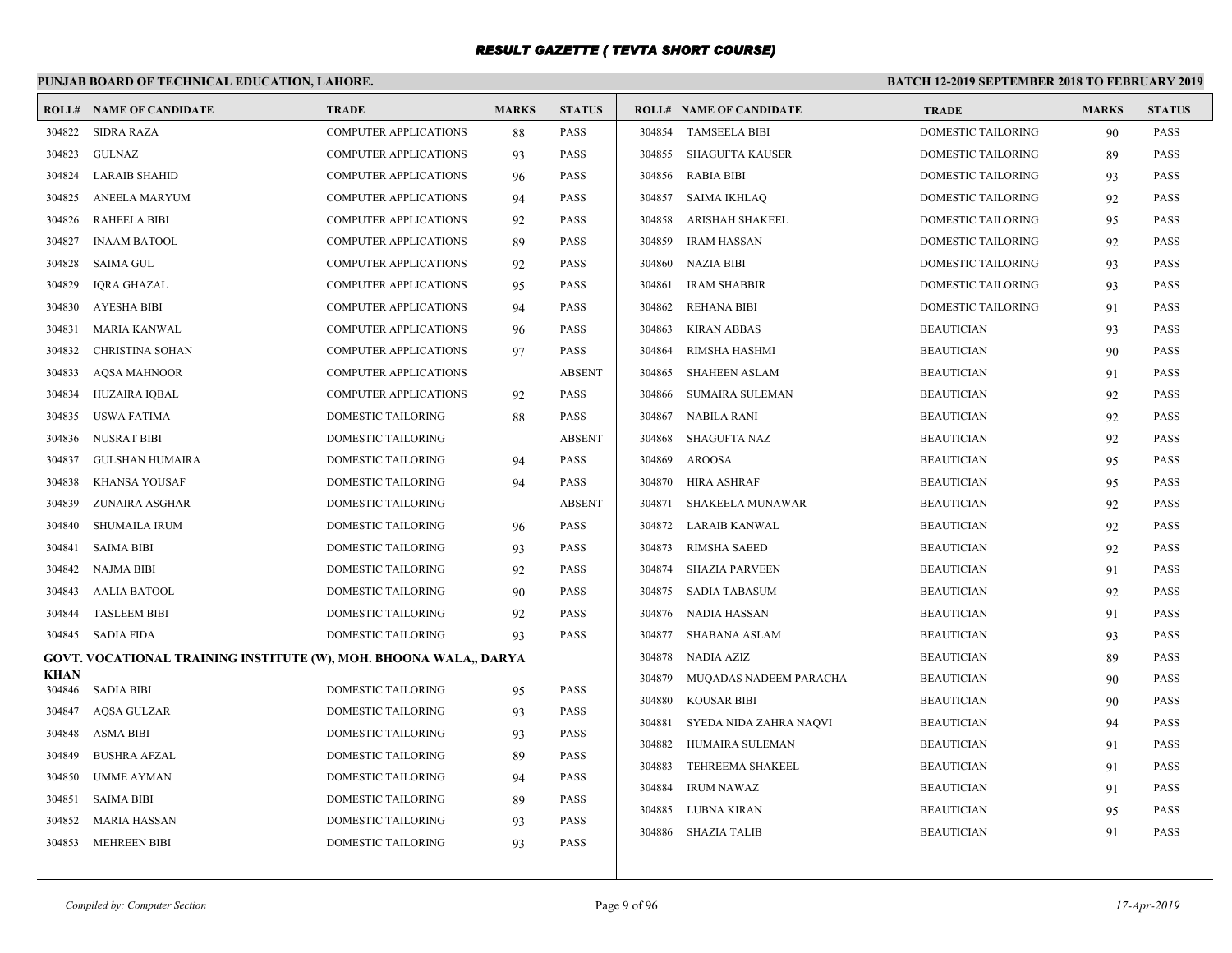# **PUNJAB BOARD OF TECHNICAL EDUCATION, LAHORE.**

|        | <b>ROLL# NAME OF CANDIDATE</b>                                     | <b>TRADE</b>                 | <b>MARKS</b> | <b>STATUS</b> |        | <b>ROLL# NAME OF CANDIDATE</b>                                                             | <b>TRADE</b>                 | <b>MARKS</b> | <b>STATUS</b> |
|--------|--------------------------------------------------------------------|------------------------------|--------------|---------------|--------|--------------------------------------------------------------------------------------------|------------------------------|--------------|---------------|
|        | <b>GOVERNMENT VOCATIONAL TRAINING INSTITUTE FOR WOMEN, HOUSING</b> |                              |              |               |        | 304918 ZOHAIB FARWA                                                                        | <b>BEAUTICIAN</b>            | 89           | <b>PASS</b>   |
|        | <b>COLONY B-13, KALUR KOT</b><br>MEHWISH IQBAL                     | <b>BEAUTICIAN</b>            |              | <b>PASS</b>   | 304919 | <b>BUSHRA ANSARI</b>                                                                       | <b>BEAUTICIAN</b>            |              | <b>ABSENT</b> |
| 304887 |                                                                    |                              | 98           |               | 304920 | TAHIRA SULTANA                                                                             | <b>BEAUTICIAN</b>            | 94           | <b>PASS</b>   |
| 304888 | <b>KASHAF UROOJ</b>                                                | <b>BEAUTICIAN</b>            | 97           | <b>PASS</b>   | 304921 | <b>SEHRISH JABEEN</b>                                                                      | <b>BEAUTICIAN</b>            |              | FAIL          |
| 304889 | ZUNAIRA AYUB                                                       | <b>BEAUTICIAN</b>            | 98           | <b>PASS</b>   |        | 304922 NADIA SULTANA                                                                       | <b>BEAUTICIAN</b>            | 90           | <b>PASS</b>   |
| 304890 | KAINAT GUL                                                         | <b>BEAUTICIAN</b>            |              | <b>ABSENT</b> | 304923 | MEHANAZ MY                                                                                 | <b>BEAUTICIAN</b>            | 86           | <b>PASS</b>   |
| 304891 | <b>MARIA IRUM</b>                                                  | <b>BEAUTICIAN</b>            | 92           | <b>PASS</b>   | 304924 | <b>SUMAIRA AMIR</b>                                                                        | <b>BEAUTICIAN</b>            | 96           | <b>PASS</b>   |
| 304892 | <b>SANA YOUNAS</b>                                                 | <b>BEAUTICIAN</b>            | 93           | <b>PASS</b>   |        | 304925 ATIQA LIAQAT                                                                        | <b>BEAUTICIAN</b>            | 91           | <b>PASS</b>   |
| 304893 | <b>MEENA KHAN</b>                                                  | <b>BEAUTICIAN</b>            | 100          | <b>PASS</b>   | 304926 | <b>SAHER MEHMOOD</b>                                                                       | <b>BEAUTICIAN</b>            | 84           | <b>PASS</b>   |
| 304894 | ZOHA AYUB                                                          | <b>BEAUTICIAN</b>            | 99           | <b>PASS</b>   | 304927 | RARHSHANDA SADEEQ                                                                          | <b>BEAUTICIAN</b>            | 88           | <b>PASS</b>   |
| 304895 | <b>GHAZALA SARDAR</b>                                              | <b>BEAUTICIAN</b>            | 100          | <b>PASS</b>   | 304928 | SAIMA DOLLAT                                                                               | <b>BEAUTICIAN</b>            | 88           | <b>PASS</b>   |
| 304896 | AMNA IQBAL                                                         | <b>BEAUTICIAN</b>            | 93           | <b>PASS</b>   | 304929 | ATTIKA ZAFAR                                                                               | <b>COMPUTER APPLICATIONS</b> | 75           | <b>PASS</b>   |
| 304897 | <b>NABEELA NAZ</b>                                                 | <b>BEAUTICIAN</b>            | 99           | <b>PASS</b>   |        | 304930 HUMAIRA GULNAZ                                                                      | <b>COMPUTER APPLICATIONS</b> |              | FAIL          |
| 304898 | <b>SUMIYA MEHMOOD</b>                                              | <b>BEAUTICIAN</b>            | 98           | <b>PASS</b>   | 304931 | <b>RIFFAT BATOOL</b>                                                                       | <b>COMPUTER APPLICATIONS</b> | 83           | <b>PASS</b>   |
| 304899 | <b>TABINDA SAFDAR</b>                                              | <b>COMPUTER APPLICATIONS</b> | 100          | <b>PASS</b>   | 304932 | <b>TASEER ZAHOOR</b>                                                                       | <b>COMPUTER APPLICATIONS</b> | 87           | <b>PASS</b>   |
| 304900 | <b>SIDRA RANA</b>                                                  | <b>COMPUTER APPLICATIONS</b> | 97           | <b>PASS</b>   | 304933 | <b>MEHWISH JABEEN</b>                                                                      | <b>COMPUTER APPLICATIONS</b> | 88           | <b>PASS</b>   |
| 304901 | <b>SHAHIDA IRSHAD</b>                                              | <b>COMPUTER APPLICATIONS</b> | 99           | <b>PASS</b>   | 304934 | <b>TASLEEM AKHTAR</b>                                                                      | <b>COMPUTER APPLICATIONS</b> | 85           | <b>PASS</b>   |
| 304902 | ANAM LUQMAN                                                        | <b>COMPUTER APPLICATIONS</b> | 100          | <b>PASS</b>   | 304935 | SIDRA ASLAM                                                                                | <b>COMPUTER APPLICATIONS</b> | 88           | <b>PASS</b>   |
| 304903 | MAHNOOR LIAQAT                                                     | COMPUTER APPLICATIONS        | 98           | <b>PASS</b>   | 304936 | SADIA KIRAN                                                                                | <b>COMPUTER APPLICATIONS</b> | 91           | <b>PASS</b>   |
| 304904 | <b>SUMAIRA FIRDOUS</b>                                             | <b>COMPUTER APPLICATIONS</b> | 91           | <b>PASS</b>   | 304937 | ZARMEENA FAZAL                                                                             | <b>COMPUTER APPLICATIONS</b> | 92           | <b>PASS</b>   |
| 304905 | SANOBAR                                                            | <b>COMPUTER APPLICATIONS</b> | 92           | <b>PASS</b>   |        |                                                                                            |                              |              |               |
| 304906 | <b>UZMA YOUNAS</b>                                                 | <b>COMPUTER APPLICATIONS</b> | 90           | <b>PASS</b>   | 304938 | SAMINA MAZHAR                                                                              | <b>COMPUTER APPLICATIONS</b> | 91           | <b>PASS</b>   |
| 304907 | <b>SUGHRA YOUNAS</b>                                               | <b>COMPUTER APPLICATIONS</b> | 95           | <b>PASS</b>   | 304939 | AROOJ ZAHRA                                                                                | <b>COMPUTER APPLICATIONS</b> | 87           | PASS          |
| 304908 | <b>SOBIA IQBAL</b>                                                 | <b>COMPUTER APPLICATIONS</b> | 96           | <b>PASS</b>   | 304940 | <b>ANDLEEB SHEHZADI</b>                                                                    | <b>COMPUTER APPLICATIONS</b> | 80           | <b>PASS</b>   |
| 304909 | <b>SHANZA QADEER</b>                                               | <b>COMPUTER APPLICATIONS</b> | 97           | <b>PASS</b>   | 304941 | MEHWISH KHAN                                                                               | <b>COMPUTER APPLICATIONS</b> | 96           | <b>PASS</b>   |
| 304910 | <b>RABIA JAFAR</b>                                                 | <b>COMPUTER APPLICATIONS</b> | 87           | <b>PASS</b>   |        | 304942 MAQADAS SALEEM                                                                      | <b>COMPUTER APPLICATIONS</b> | 88           | <b>PASS</b>   |
| 304911 | <b>FAIQA RAEES</b>                                                 | <b>COMPUTER APPLICATIONS</b> | 97           | <b>PASS</b>   |        | 304943 AYESHA IMTIAZ                                                                       | <b>COMPUTER APPLICATIONS</b> | 75           | <b>PASS</b>   |
| 304912 | MARIA RANI                                                         | <b>COMPUTER APPLICATIONS</b> | 94           | <b>PASS</b>   |        | <b>GOVERNMENT VOCATIONAL TRAINING INSTITUTE FOR WOMEN, TEHSIL</b><br><b>CHOWK, CHAKWAL</b> |                              |              |               |
| 304913 | RASHIDA IRAM                                                       | <b>COMPUTER APPLICATIONS</b> | 97           | <b>PASS</b>   |        | 304944 TEHMINA KHALID                                                                      | <b>COMPUTER APPLICATIONS</b> | 97           | <b>PASS</b>   |
|        | <b>GOVT. VOCATIONAL TRAINING INSTITUTE FOR WOMEN, , MANKERA</b>    |                              |              |               | 304945 | MUNAZA RAZA                                                                                | <b>COMPUTER APPLICATIONS</b> | 95           | <b>PASS</b>   |
| 304914 | ZUNAIRA NASEEM                                                     | <b>BEAUTICIAN</b>            |              | FAIL          | 304946 | MARYA KALSOOM                                                                              | <b>COMPUTER APPLICATIONS</b> | 96           | <b>PASS</b>   |
| 304915 | NADIA PARVEEN                                                      | <b>BEAUTICIAN</b>            |              | FAIL          | 304947 | <b>SANA FATIMA</b>                                                                         | <b>COMPUTER APPLICATIONS</b> | 97           | <b>PASS</b>   |
| 304916 | <b>SABA AYOOB</b>                                                  | <b>BEAUTICIAN</b>            | 82           | <b>PASS</b>   | 304948 | SHAMSA KANWAL                                                                              | <b>COMPUTER APPLICATIONS</b> | 97           | <b>PASS</b>   |
| 304917 | SUBHANA KOUSAR                                                     | <b>BEAUTICIAN</b>            | 95           | <b>PASS</b>   |        | 304949 TOUSIFA GHAZALI                                                                     | <b>COMPUTER APPLICATIONS</b> | 97           | <b>PASS</b>   |
|        |                                                                    |                              |              |               |        |                                                                                            |                              |              |               |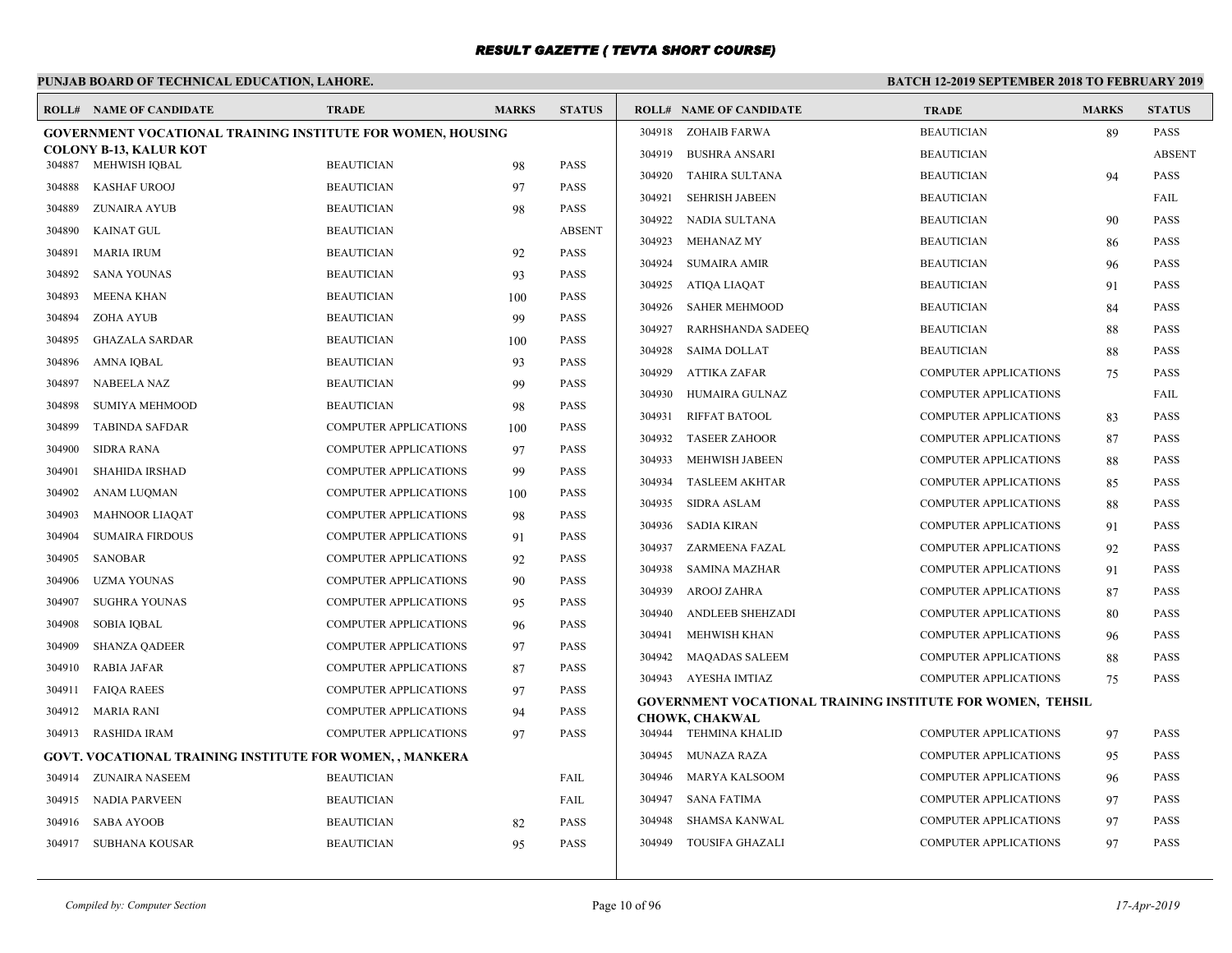# **PUNJAB BOARD OF TECHNICAL EDUCATION, LAHORE.**

|        | <b>ROLL# NAME OF CANDIDATE</b>                             | <b>TRADE</b>                 | <b>MARKS</b> | <b>STATUS</b> |        | <b>ROLL# NAME OF CANDIDATE</b> | <b>TRADE</b>                 | <b>MARKS</b> | <b>STATUS</b> |
|--------|------------------------------------------------------------|------------------------------|--------------|---------------|--------|--------------------------------|------------------------------|--------------|---------------|
| 304950 | HALEEMA KAINAT                                             | <b>COMPUTER APPLICATIONS</b> | 98           | <b>PASS</b>   | 304982 | MUHAMMAD RAEES                 | <b>COMPUTER APPLICATIONS</b> | 87           | <b>PASS</b>   |
| 304951 | <b>RIDA FATIMA</b>                                         | <b>COMPUTER APPLICATIONS</b> | 96           | <b>PASS</b>   | 304983 | <b>SAAD AHMED</b>              | <b>COMPUTER APPLICATIONS</b> | 88           | PASS          |
| 304952 | NAJWA KARAM                                                | <b>COMPUTER APPLICATIONS</b> | 97           | <b>PASS</b>   | 304984 | MUHAMMAD RIZWAN                | <b>COMPUTER APPLICATIONS</b> | 86           | PASS          |
| 304953 | <b>RABIA JABEEN</b>                                        | <b>COMPUTER APPLICATIONS</b> | 97           | <b>PASS</b>   | 304985 | MUHAMMAD SHOAIB                | <b>COMPUTER APPLICATIONS</b> | 87           | <b>PASS</b>   |
| 304954 | MEHREENA SAFDAR                                            | <b>COMPUTER APPLICATIONS</b> | 96           | <b>PASS</b>   | 304986 | ALI HAMZA QAYYUM               | <b>COMPUTER APPLICATIONS</b> | 84           | <b>PASS</b>   |
| 304955 | SUNNIYAH BATOOL                                            | <b>COMPUTER APPLICATIONS</b> | 96           | PASS          | 304987 | RAJA AMEER SULTAN ALI          | <b>COMPUTER APPLICATIONS</b> | 86           | PASS          |
| 304956 | KINZA SHAHEEN                                              | <b>COMPUTER APPLICATIONS</b> | 96           | <b>PASS</b>   | 304988 | MUHAMMAD NAEEM                 | <b>COMPUTER APPLICATIONS</b> | 89           | PASS          |
| 304957 | <b>LAIBA JABEEN</b>                                        | <b>COMPUTER APPLICATIONS</b> | 98           | <b>PASS</b>   | 304989 | <b>WAQAR HUSSAIN</b>           | <b>COMPUTER APPLICATIONS</b> | 91           | <b>PASS</b>   |
| 304958 | <b>MEHREEN EMAN ASIF</b>                                   | <b>COMPUTER APPLICATIONS</b> | 97           | <b>PASS</b>   | 304990 | MUHAMMAD UMAR FAROOQ           | <b>COMPUTER APPLICATIONS</b> | 88           | <b>PASS</b>   |
| 304959 | <b>MANZOOR BIBI</b>                                        | COMPUTER APPLICATIONS        | 96           | PASS          | 304991 | MUHAMMAD AWAIS                 | <b>COMPUTER APPLICATIONS</b> | 85           | PASS          |
| 304960 | <b>FOUZIA ZULFIQAR</b>                                     | <b>COMPUTER APPLICATIONS</b> | 96           | <b>PASS</b>   | 304992 | <b>ASIM SHEHZAD</b>            | <b>COMPUTER APPLICATIONS</b> | 85           | <b>PASS</b>   |
| 304961 | <b>GHULAM FATIMA</b>                                       | <b>COMPUTER APPLICATIONS</b> | 96           | <b>PASS</b>   | 304993 | <b>SAQIB FAROOQ</b>            | <b>COMPUTER APPLICATIONS</b> | 86           | <b>PASS</b>   |
| 304962 | <b>RUKHSAR NAZLI</b>                                       | <b>COMPUTER APPLICATIONS</b> | 96           | <b>PASS</b>   | 304994 | MUHAMMAD ARSLAN                | <b>COMPUTER APPLICATIONS</b> |              | <b>ABSENT</b> |
| 304963 | NEELAM RANA                                                | <b>COMPUTER APPLICATIONS</b> | 96           | <b>PASS</b>   | 304995 | <b>TAIMUR SAJID</b>            | <b>COMPUTER APPLICATIONS</b> | 87           | <b>PASS</b>   |
|        | GOVERNMENT VOCATIONAL TRAINING INSTITUTE FOR WOMEN, , LAWA |                              |              |               | 304996 | MUHAMMAD TANVEER UL HASSAN     | <b>COMPUTER APPLICATIONS</b> | 85           | <b>PASS</b>   |
| 304964 | NUSRAT PERVEEN                                             | <b>BEAUTICIAN</b>            | 94           | <b>PASS</b>   | 304997 | <b>FIAZ HUSSAIN</b>            | <b>COMPUTER APPLICATIONS</b> | 86           | PASS          |
| 304965 | <b>ISHRAT BIBI</b>                                         | <b>BEAUTICIAN</b>            |              | <b>ABSENT</b> | 304998 | <b>KASHIF SHAHZAD</b>          | <b>COMPUTER APPLICATIONS</b> | 88           | <b>PASS</b>   |
| 304966 | REHANA TEHSEEN                                             | <b>BEAUTICIAN</b>            |              | <b>ABSENT</b> | 304999 | <b>ZAIN ALI</b>                | <b>COMPUTER APPLICATIONS</b> | 85           | <b>PASS</b>   |
| 304967 | NIMRA AMIR                                                 | <b>BEAUTICIAN</b>            | 91           | <b>PASS</b>   | 305000 | MUHAMMAD SHEHZAD               | <b>COMPUTER APPLICATIONS</b> | 81           | <b>PASS</b>   |
| 304968 | HAMNA PERVEEN                                              | <b>BEAUTICIAN</b>            | 93           | <b>PASS</b>   | 305001 | MUHAMMAD WAQAS AZAM            | <b>COMPUTER APPLICATIONS</b> | 86           | <b>PASS</b>   |
| 304969 | <b>MARYAM BIBI</b>                                         | <b>BEAUTICIAN</b>            | 90           | <b>PASS</b>   | 305002 | MUHAMMAD ALI                   | <b>COMPUTER APPLICATIONS</b> | 84           | <b>PASS</b>   |
| 304970 | <b>SUNIYA YASMEEN</b>                                      | <b>BEAUTICIAN</b>            | 94           | <b>PASS</b>   | 305003 | MUHAMMAD UZAIR UL HASSAN       | <b>COMPUTER APPLICATIONS</b> | 82           | PASS          |
| 304971 | <b>MOBEEN ASMA</b>                                         | <b>BEAUTICIAN</b>            |              | <b>ABSENT</b> | 305004 | MUHAMMAD EHTISHAM TAJ          | <b>COMPUTER APPLICATIONS</b> | 85           | <b>PASS</b>   |
| 304972 | <b>ISMA NAWAZ</b>                                          | <b>BEAUTICIAN</b>            | 96           | <b>PASS</b>   | 305005 | MUHAMMAD WAJDAN HASSAIN        | <b>COMPUTER APPLICATIONS</b> | 84           | <b>PASS</b>   |
| 304973 | <b>SADIA PERVEEN</b>                                       | <b>BEAUTICIAN</b>            | 94           | PASS          | 305006 | MUHAMMAD ASIM                  | <b>COMPUTER APPLICATIONS</b> | 85           | <b>PASS</b>   |
|        | GOVT. TECHNICAL TRAINING CENTRE, NEAR EID GAH, TALAGANG    |                              |              |               | 305007 | REHAN JAVED MALIK              | <b>COMPUTER APPLICATIONS</b> | 85           | PASS          |
| 304974 | ARSHAD ALI KHAN                                            | <b>COMPUTER APPLICATIONS</b> | 88           | <b>PASS</b>   | 305008 | MUHAMMAD EHTISHAM FAROOQ       | <b>COMPUTER APPLICATIONS</b> | 90           | <b>PASS</b>   |
| 304975 | MUHAMMAD SHAHID                                            | <b>COMPUTER APPLICATIONS</b> | 88           | PASS          | 305009 | MUHAMMAD ASAD ALI              | <b>COMPUTER APPLICATIONS</b> | 85           | <b>PASS</b>   |
| 304976 | <b>AWAIS SAFDAR</b>                                        | COMPUTER APPLICATIONS        | 87           | <b>PASS</b>   | 305010 | SHEIKH ZEESHAN AFZAL           | <b>COMPUTER APPLICATIONS</b> | 82           | <b>PASS</b>   |
| 304977 | MUHAMMAD FAROOQ                                            | <b>COMPUTER APPLICATIONS</b> | 85           | <b>PASS</b>   | 305011 | USAMA BIN KHALID               | <b>COMPUTER APPLICATIONS</b> | 82           | <b>PASS</b>   |
| 304978 | MUHAMMAD ISLAM                                             | <b>COMPUTER APPLICATIONS</b> | 87           | <b>PASS</b>   | 305012 | MUHAMMAD SHOAIB QADIR          | <b>COMPUTER APPLICATIONS</b> | 82           | <b>PASS</b>   |
| 304979 | MUHAMMAD KHALIL                                            | <b>COMPUTER APPLICATIONS</b> | 89           | <b>PASS</b>   | 305013 | FAISAL ALI                     | <b>COMPUTER APPLICATIONS</b> | 81           | PASS          |
| 304980 | MUHAMMAD IHTESHAM KHALID                                   | <b>COMPUTER APPLICATIONS</b> | 87           | PASS          | 305014 | MUHAMMAD SADDIQUE              | <b>COMPUTER APPLICATIONS</b> | 80           | <b>PASS</b>   |
| 304981 | MUHAMMAD JUNAID ASHRAF                                     | <b>COMPUTER APPLICATIONS</b> | 90           | <b>PASS</b>   |        | 305015 MUHAMMAD RIZWAN         | <b>COMPUTER APPLICATIONS</b> | 86           | <b>PASS</b>   |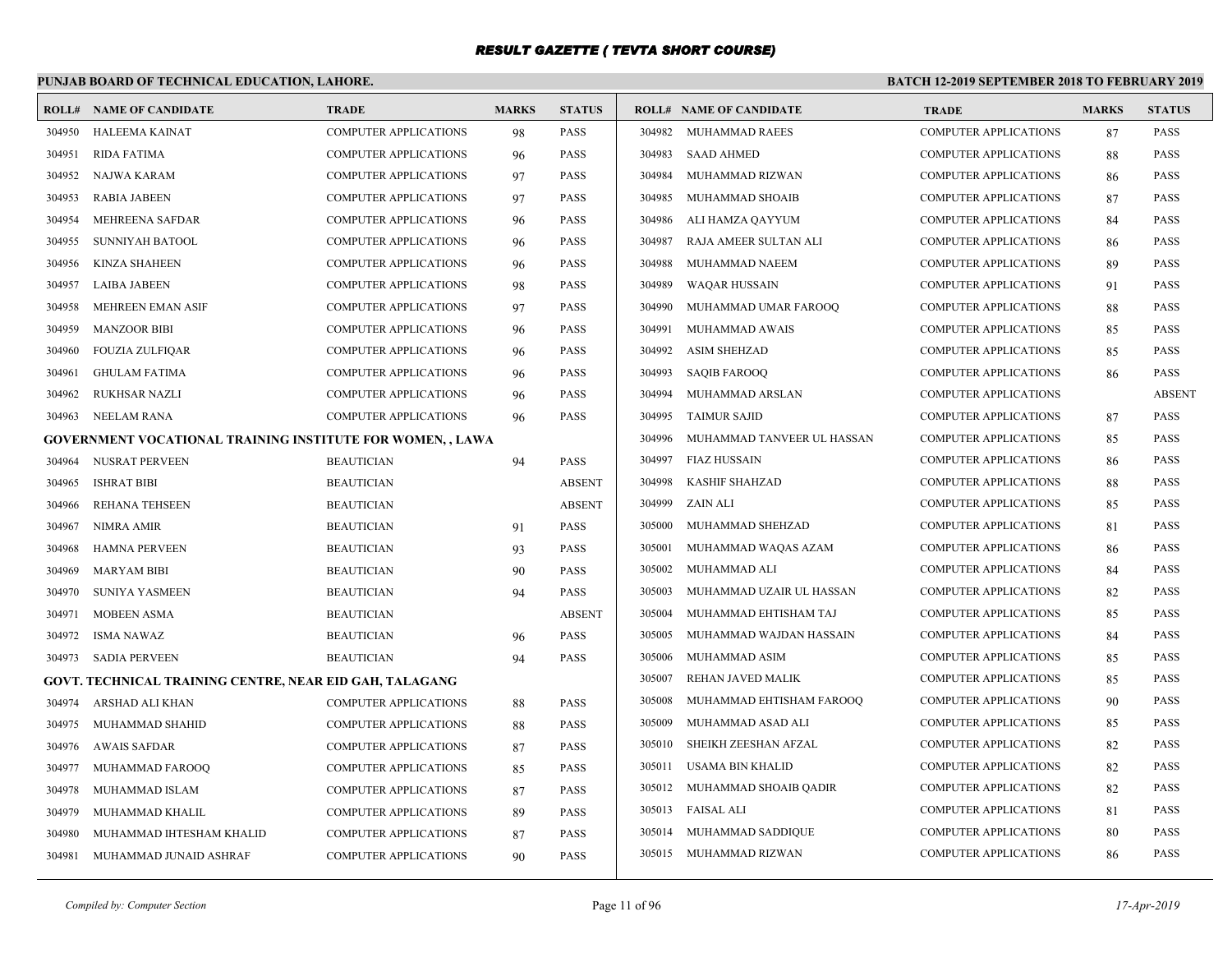# **PUNJAB BOARD OF TECHNICAL EDUCATION, LAHORE.**

|        | <b>ROLL# NAME OF CANDIDATE</b>              | <b>TRADE</b>                 | <b>MARKS</b> | <b>STATUS</b> |        | <b>ROLL# NAME OF CANDIDATE</b> | <b>TRADE</b>                 | <b>MARKS</b> | <b>STATUS</b> |
|--------|---------------------------------------------|------------------------------|--------------|---------------|--------|--------------------------------|------------------------------|--------------|---------------|
| 305016 | MUHAMMAD TALHA                              | COMPUTER APPLICATIONS        | 84           | <b>PASS</b>   |        | 305049 MUNIR AHMAD             | COMPUTER APPLICATIONS        | 88           | <b>PASS</b>   |
| 305017 | MUMTAZ HUSSAIN                              | <b>COMPUTER APPLICATIONS</b> | 93           | <b>PASS</b>   | 305050 | MUHAMMAD MEHRBAN NAHEED        | <b>COMPUTER APPLICATIONS</b> | 88           | <b>PASS</b>   |
| 305018 | MUHAMMAD WAQAR YOUNAS                       | <b>COMPUTER APPLICATIONS</b> | 89           | <b>PASS</b>   | 305051 | MUHAMMAD IMRAN                 | <b>COMPUTER APPLICATIONS</b> | 89           | <b>PASS</b>   |
| 305019 | <b>AWAIS JAMEEL</b>                         | <b>COMPUTER APPLICATIONS</b> | 87           | <b>PASS</b>   | 305052 | MUHAMMAD IRFAN SAEED           | <b>COMPUTER APPLICATIONS</b> | 91           | <b>PASS</b>   |
| 305020 | SIKANDAR ZULQARNAIN                         | <b>COMPUTER APPLICATIONS</b> | 95           | <b>PASS</b>   | 305053 | <b>IMRAN KAREEM</b>            | COMPUTER APPLICATIONS        | 88           | <b>PASS</b>   |
| 305021 | MUHAMMAD YASIR RAZZAQ                       | <b>COMPUTER APPLICATIONS</b> | 88           | <b>PASS</b>   | 305054 | ASFAND YAR NABI                | <b>COMPUTER APPLICATIONS</b> | -89          | <b>PASS</b>   |
| 305022 | MUHAMMAD ABU BAKAR                          | <b>COMPUTER APPLICATIONS</b> | 88           | <b>PASS</b>   | 305055 | EHSAN ZAFAR                    | <b>COMPUTER APPLICATIONS</b> | 90           | <b>PASS</b>   |
| 305023 | MUHAMMAD ASFAND YAR KHAN                    | <b>COMPUTER APPLICATIONS</b> | 89           | <b>PASS</b>   | 305056 | KHALID MAHMOOD                 | <b>COMPUTER APPLICATIONS</b> | 88           | <b>PASS</b>   |
| 305024 | AHMED NAWAZ                                 | <b>COMPUTER APPLICATIONS</b> | 82           | <b>PASS</b>   | 305057 | <b>IMRAN MEHMOOD</b>           | <b>COMPUTER APPLICATIONS</b> | 90           | PASS          |
| 305025 | <b>KHURRAM ABBAS</b>                        | <b>COMPUTER APPLICATIONS</b> | 85           | <b>PASS</b>   | 305058 | <b>MAJID RAFIQUE</b>           | <b>COMPUTER APPLICATIONS</b> | 90           | <b>PASS</b>   |
| 305026 | MUHAMMAD KAMRAN                             | <b>COMPUTER APPLICATIONS</b> | 83           | <b>PASS</b>   | 305059 | ARSALAN JAVID                  | <b>COMPUTER APPLICATIONS</b> | 90           | <b>PASS</b>   |
| 305027 | <b>ATIZAZ AHSAN</b>                         | <b>COMPUTER APPLICATIONS</b> | 84           | <b>PASS</b>   | 305060 | <b>FASEEH ULLAH</b>            | <b>COMPUTER APPLICATIONS</b> | 89           | <b>PASS</b>   |
| 305028 | NAJAM US SAQIB IJAZ                         | COMPUTER APPLICATIONS        | 81           | <b>PASS</b>   | 305061 | MUHAMMAD FAROOQ                | COMPUTER APPLICATIONS        | 89           | <b>PASS</b>   |
| 305029 | <b>UZAIR ALI</b>                            | <b>COMPUTER APPLICATIONS</b> | 85           | <b>PASS</b>   |        | 305062 AQSA LAGHARI            | <b>COMPUTER APPLICATIONS</b> | 88           | <b>PASS</b>   |
| 305030 | <b>FAIZAN AHMAD</b>                         | <b>COMPUTER APPLICATIONS</b> | 85           | <b>PASS</b>   |        | 305063 KIRAN ASHIQ             | <b>COMPUTER APPLICATIONS</b> | 89           | <b>PASS</b>   |
| 305031 | MUHAMMAD MEHBOOB                            | <b>COMPUTER APPLICATIONS</b> | 88           | <b>PASS</b>   | 305064 | FATIMA TAHIR                   | <b>COMPUTER APPLICATIONS</b> | 89           | <b>PASS</b>   |
| 305032 | <b>ZOHAIB SARFRAZ</b>                       | <b>COMPUTER APPLICATIONS</b> | 80           | <b>PASS</b>   | 305065 | MUHAMMAD ZUBAIR HABIB          | <b>COMPUTER APPLICATIONS</b> | 90           | <b>PASS</b>   |
| 305033 | <b>FAHAD ALI</b>                            | <b>COMPUTER APPLICATIONS</b> | 82           | <b>PASS</b>   | 305066 | ALTAF HUSSAIN                  | <b>COMPUTER APPLICATIONS</b> | 88           | <b>PASS</b>   |
| 305034 | HUZAIFA HASNAT MALIK                        | COMPUTER APPLICATIONS        | 82           | <b>PASS</b>   | 305067 | AWON MUHAMMAD                  | <b>COMPUTER APPLICATIONS</b> | 90           | <b>PASS</b>   |
| 305035 | MUHAMMAD NAQASH AHMED                       | <b>COMPUTER APPLICATIONS</b> | 81           | <b>PASS</b>   | 305068 | NABEEL ANWAR                   | <b>COMPUTER APPLICATIONS</b> | 88           | PASS          |
|        | CITI COLLEGE OF COMMERCE, , DERA GHAZI KHAN |                              |              |               | 305069 | MUHAMMAD NOMAN                 | <b>COMPUTER APPLICATIONS</b> | 88           | <b>PASS</b>   |
| 305036 | MUHAMMAD USMAN                              | <b>COMPUTER APPLICATIONS</b> | 91           | <b>PASS</b>   | 305070 | ABDUL SHAKOOR                  | <b>COMPUTER APPLICATIONS</b> | 88           | <b>PASS</b>   |
| 305037 | <b>FEROZ KHAN</b>                           | COMPUTER APPLICATIONS        | 90           | <b>PASS</b>   | 305071 | MUHAMMAD TALHA                 | COMPUTER APPLICATIONS        | 90           | <b>PASS</b>   |
| 305038 | <b>ASAD ABBAS</b>                           | <b>COMPUTER APPLICATIONS</b> | 93           | <b>PASS</b>   | 305072 | MUHAMMAD RAMZAN                | COMPUTER APPLICATIONS        | 90           | <b>PASS</b>   |
| 305039 | MUHAMMAD UMER FAROOQ                        | <b>COMPUTER APPLICATIONS</b> | 89           | <b>PASS</b>   | 305073 | MUHAMMAD ZULQARNAIN            | <b>COMPUTER APPLICATIONS</b> | 89           | <b>PASS</b>   |
| 305040 | MUHAMMAD WAQAS                              | <b>COMPUTER APPLICATIONS</b> | 91           | <b>PASS</b>   | 305074 | <b>SAFDAR ABBAS</b>            | <b>COMPUTER APPLICATIONS</b> | 88           | <b>PASS</b>   |
| 305041 | MUHAMMAD ABID                               | COMPUTER APPLICATIONS        | 91           | <b>PASS</b>   | 305075 | UZAIR UL HAQ                   | COMPUTER APPLICATIONS        | 88           | <b>PASS</b>   |
| 305042 | MUHAMMD KASHIF                              | <b>COMPUTER APPLICATIONS</b> | 90           | <b>PASS</b>   | 305076 | SYED AHMAD ALI GILLANI         | <b>COMPUTER APPLICATIONS</b> | -89          | <b>PASS</b>   |
| 305043 | MUHAMMAD SHAF YASEEN                        | <b>COMPUTER APPLICATIONS</b> | 90           | <b>PASS</b>   | 305077 | ADNAN HAIDAR                   | <b>COMPUTER APPLICATIONS</b> | 89           | <b>PASS</b>   |
| 305044 | MUHAMMAD ADEEL                              | COMPUTER APPLICATIONS        | 85           | <b>PASS</b>   | 305078 | ASAD ISMAIL                    | COMPUTER APPLICATIONS        | 89           | <b>PASS</b>   |
| 305045 | <b>SHAZIA KAUSER</b>                        | <b>COMPUTER APPLICATIONS</b> | 91           | <b>PASS</b>   | 305079 | SARFARAZ KHAN                  | <b>COMPUTER APPLICATIONS</b> | 90           | <b>PASS</b>   |
| 305046 | <b>MANZOOR QADIR</b>                        | <b>COMPUTER APPLICATIONS</b> | 89           | <b>PASS</b>   | 305080 | MUHAMMAD ANSAR                 | <b>COMPUTER APPLICATIONS</b> | 91           | <b>PASS</b>   |
| 305047 | HAFIZ MUHAMMAD JAVAID                       | <b>COMPUTER APPLICATIONS</b> | 83           | <b>PASS</b>   | 305081 | WAQAR UL HASSAN                | <b>COMPUTER APPLICATIONS</b> | 90           | <b>PASS</b>   |
| 305048 | MUHAMMAD ARSHAD IQBAL                       | <b>COMPUTER APPLICATIONS</b> | 89           | <b>PASS</b>   |        | 305082 FAHEEM FAIZ             | <b>COMPUTER APPLICATIONS</b> | 88           | <b>PASS</b>   |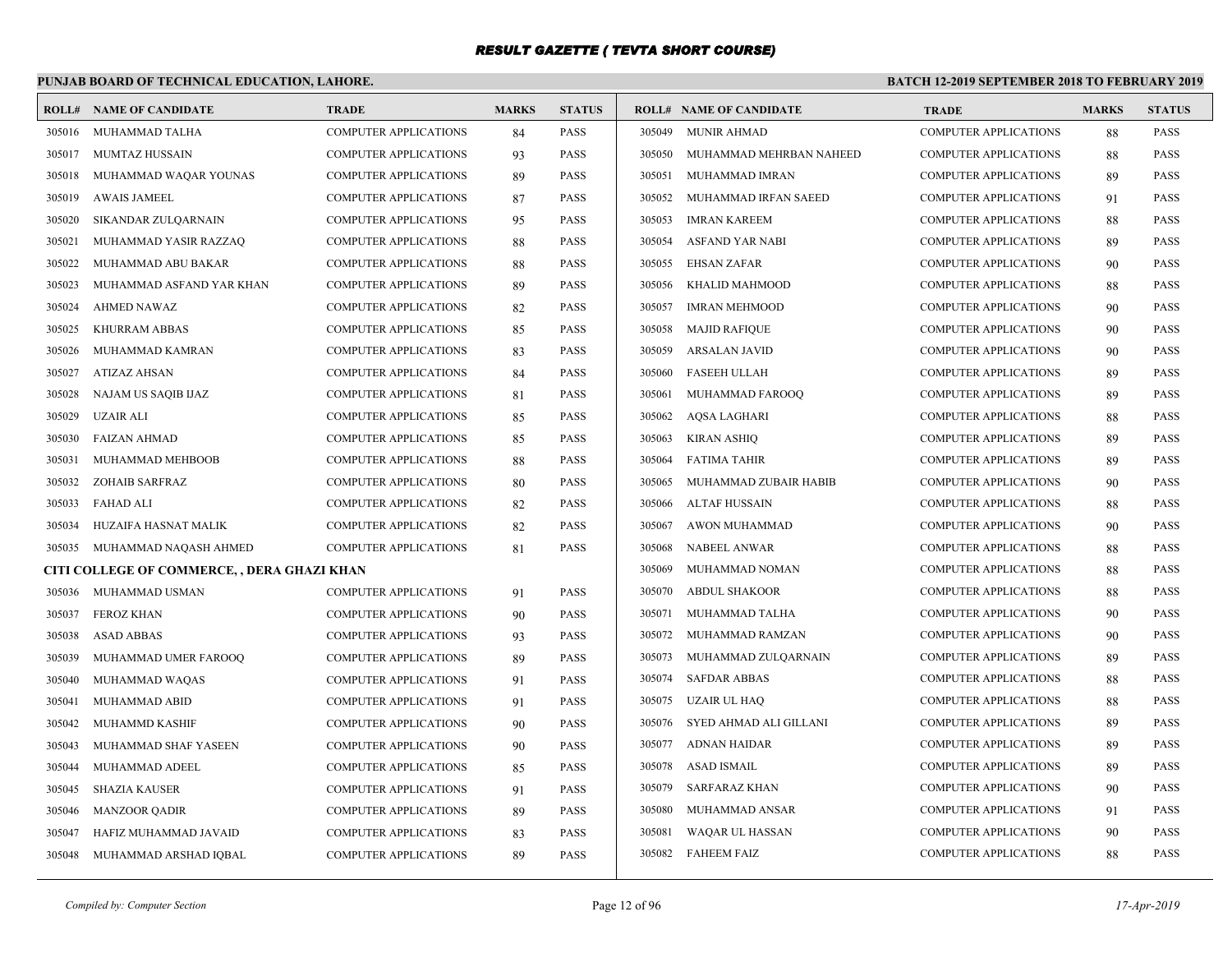# **PUNJAB BOARD OF TECHNICAL EDUCATION, LAHORE.**

| <b>ROLL#</b> | NAME OF CANDIDATE                        | <b>TRADE</b>                 | <b>MARKS</b> | <b>STATUS</b> |        | <b>ROLL# NAME OF CANDIDATE</b> | <b>TRADE</b>                 | <b>MARKS</b> | <b>STATUS</b> |
|--------------|------------------------------------------|------------------------------|--------------|---------------|--------|--------------------------------|------------------------------|--------------|---------------|
| 305083       | MUHAMMAD KHIZAR HAYAT                    | <b>COMPUTER APPLICATIONS</b> | 89           | <b>PASS</b>   |        | 305116 SHAISTA SAJJAD          | <b>COMPUTER APPLICATIONS</b> | 89           | <b>PASS</b>   |
| 305084       | <b>OURRSHI</b><br>MUHAMMAD ZAHID HUSSAIN | <b>COMPUTER APPLICATIONS</b> | 88           | <b>PASS</b>   |        | 305117 MUZAMIL BIBI            | <b>COMPUTER APPLICATIONS</b> | 89           | <b>PASS</b>   |
| 305085       | MUHAMMAD KASHIF                          | <b>COMPUTER APPLICATIONS</b> | 89           | <b>PASS</b>   |        | 305118 AROOSA IRSHAAD          | <b>COMPUTER APPLICATIONS</b> | 91           | <b>PASS</b>   |
| 305086       | <b>TARIQ MEHMOOD</b>                     | <b>COMPUTER APPLICATIONS</b> | 91           | <b>PASS</b>   | 305119 | <b>SADIA PARVEEN</b>           | <b>COMPUTER APPLICATIONS</b> | 88           | <b>PASS</b>   |
| 305087       | <b>SAYED ZARYAB KHALID</b>               | <b>COMPUTER APPLICATIONS</b> | 91           | <b>PASS</b>   | 305120 | <b>BUSHRA PARVEEN</b>          | <b>COMPUTER APPLICATIONS</b> | 90           | <b>PASS</b>   |
| 305088       | <b>RAHAT HUSSAIN</b>                     | <b>COMPUTER APPLICATIONS</b> | 91           | <b>PASS</b>   |        | 305121 TAHIRA                  | <b>COMPUTER APPLICATIONS</b> | 88           | <b>PASS</b>   |
| 305089       | <b>FAISAL FAYAZ</b>                      | <b>COMPUTER APPLICATIONS</b> | 88           | <b>PASS</b>   |        | 305122 ANUM BILAL              | <b>COMPUTER APPLICATIONS</b> | 87           | <b>PASS</b>   |
| 305090       | ATIF ALI MAZARI                          | <b>COMPUTER APPLICATIONS</b> | 88           | <b>PASS</b>   | 305123 | SADIA KHADIM                   | <b>COMPUTER APPLICATIONS</b> | 88           | <b>PASS</b>   |
| 305091       | MUHAMMAD YOUSAF                          | <b>COMPUTER APPLICATIONS</b> | 89           | <b>PASS</b>   |        | 305124 NAGEENA BIBI            | <b>COMPUTER APPLICATIONS</b> | 87           | <b>PASS</b>   |
| 305092       | MOHAMMAD AAMIR GHANI                     | <b>COMPUTER APPLICATIONS</b> | 89           | <b>PASS</b>   | 305125 | <b>SAMREEN SHABEER</b>         | <b>COMPUTER APPLICATIONS</b> | 91           | <b>PASS</b>   |
| 305093       | NOOR MUHAMMAD                            | COMPUTER APPLICATIONS        | 89           | <b>PASS</b>   | 305126 | <b>SAIRA SHAFI</b>             | COMPUTER APPLICATIONS        | 88           | PASS          |
| 305094       | <b>NASIR ATTA</b>                        | <b>COMPUTER APPLICATIONS</b> | 88           | <b>PASS</b>   | 305127 | <b>SAIRA ABBAS</b>             | <b>COMPUTER APPLICATIONS</b> | 89           | <b>PASS</b>   |
| 305095       | <b>SHER ALI</b>                          | <b>COMPUTER APPLICATIONS</b> | 90           | <b>PASS</b>   |        | 305128 FARWA ISMAIL            | <b>COMPUTER APPLICATIONS</b> | 89           | PASS          |
| 305096       | KALEEM ULLAH                             | <b>COMPUTER APPLICATIONS</b> | 89           | <b>PASS</b>   | 305129 | <b>GHULSHAN GULZAR</b>         | <b>COMPUTER APPLICATIONS</b> | 89           | <b>PASS</b>   |
| 305097       | MUHAMMAD IRFAN ASIF                      | <b>COMPUTER APPLICATIONS</b> | 87           | <b>PASS</b>   | 305130 | <b>AREEJ MUNIR</b>             | <b>COMPUTER APPLICATIONS</b> | 89           | <b>PASS</b>   |
| 305098       | ALIA NAWAZ                               | <b>COMPUTER APPLICATIONS</b> | 89           | <b>PASS</b>   | 305131 | <b>GULNAZ BABY</b>             | <b>COMPUTER APPLICATIONS</b> | 91           | <b>PASS</b>   |
| 305099       | <b>NAJMA DAD</b>                         | <b>COMPUTER APPLICATIONS</b> | 89           | <b>PASS</b>   | 305132 | MEHNAZ GUL                     | <b>COMPUTER APPLICATIONS</b> | 87           | <b>PASS</b>   |
| 305100       | <b>KHURUM ABBAS</b>                      | <b>COMPUTER APPLICATIONS</b> | 89           | <b>PASS</b>   | 305133 | <b>SUMAIRA FAIZ</b>            | <b>COMPUTER APPLICATIONS</b> | 88           | <b>PASS</b>   |
| 305101       | MUHAMMAD SAQALAIN HAIDER                 | <b>COMPUTER APPLICATIONS</b> | 87           | <b>PASS</b>   | 305134 | <b>SHAZIA RASHEED</b>          | <b>COMPUTER APPLICATIONS</b> | 87           | <b>PASS</b>   |
|              | <b>AWAN</b>                              |                              |              |               | 305135 | AYESHA UMAR                    | <b>COMPUTER APPLICATIONS</b> | 88           | <b>PASS</b>   |
| 305102       | MUHAMMAD BILAL                           | <b>COMPUTER APPLICATIONS</b> | 88           | <b>PASS</b>   | 305136 | PALWASHA IQBAL                 | <b>COMPUTER APPLICATIONS</b> | 90           | <b>PASS</b>   |
| 305103       | <b>MAZHAR ABBAS</b>                      | <b>COMPUTER APPLICATIONS</b> | 88           | <b>PASS</b>   | 305137 | <b>SAJEELA AQEEL</b>           | <b>COMPUTER APPLICATIONS</b> | 91           | <b>PASS</b>   |
| 305104       | MUHAMMAD ANSAR                           | <b>COMPUTER APPLICATIONS</b> | 90           | <b>PASS</b>   | 305138 | <b>SURRIYA BATOOL</b>          | <b>COMPUTER APPLICATIONS</b> | 90           | <b>PASS</b>   |
| 305105       | ZAIN ASGHAR                              | <b>COMPUTER APPLICATIONS</b> | 92           | <b>PASS</b>   | 305139 | <b>BAREERA ISHFAQ</b>          | <b>COMPUTER APPLICATIONS</b> | 88           | <b>PASS</b>   |
| 305106       | MUHAMMAD ASIF                            | <b>COMPUTER APPLICATIONS</b> | 88           | <b>PASS</b>   | 305140 | HIRA AKHTAR                    | COMPUTER APPLICATIONS        | 91           | PASS          |
| 305107       | MUHAMMAD FAHEEM KHAN                     | <b>COMPUTER APPLICATIONS</b> | 89           | <b>PASS</b>   | 305141 | AMNA KHAN                      | COMPUTER APPLICATIONS        | 90           | PASS          |
| 305108       | MUHAMMAD NOUMAN                          | <b>COMPUTER APPLICATIONS</b> | 89           | <b>PASS</b>   | 305142 | AREEJ KHAN                     | COMPUTER APPLICATIONS        | 90           | <b>PASS</b>   |
| 305109       | MUHAMMAD WASEEM                          | <b>COMPUTER APPLICATIONS</b> | 88           | <b>PASS</b>   | 305143 | MUHAMMAD SHAFIQ UR REHMAN      | <b>COMPUTER APPLICATIONS</b> | 87           | PASS          |
| 305110       | <b>ATIF SHABIR</b>                       | <b>COMPUTER APPLICATIONS</b> | 90           | <b>PASS</b>   | 305144 | MUHAMMAD ADEEL BHATI           | <b>COMPUTER APPLICATIONS</b> | 88           | <b>PASS</b>   |
| 305111       | NAEEM AHMAD                              | <b>COMPUTER APPLICATIONS</b> | 89           | <b>PASS</b>   | 305145 | <b>DANIAL TAHIR</b>            | <b>COMPUTER APPLICATIONS</b> | 88           | <b>PASS</b>   |
| 305112       | MUHAMMAD NAVEED                          | <b>COMPUTER APPLICATIONS</b> | 91           | <b>PASS</b>   | 305146 | MUHAMMAD AKRAM                 | COMPUTER APPLICATIONS        | 90           | <b>PASS</b>   |
| 305113       | AYESHA ASHIQ                             | <b>COMPUTER APPLICATIONS</b> | 87           | <b>PASS</b>   | 305147 | MUHAMMAD HUSNAIN               | <b>COMPUTER APPLICATIONS</b> | 88           | <b>PASS</b>   |
| 305114       | <b>ANEETA BASHIR</b>                     | <b>COMPUTER APPLICATIONS</b> | 88           | <b>PASS</b>   |        | 305148 ABDUL AHAD              | COMPUTER APPLICATIONS        | 89           | <b>PASS</b>   |
|              | 305115 MUHAMMAD FAROOQ                   | <b>COMPUTER APPLICATIONS</b> | 88           | <b>PASS</b>   |        | 305149 AWAIS AHMAD             | <b>COMPUTER APPLICATIONS</b> | 90           | <b>PASS</b>   |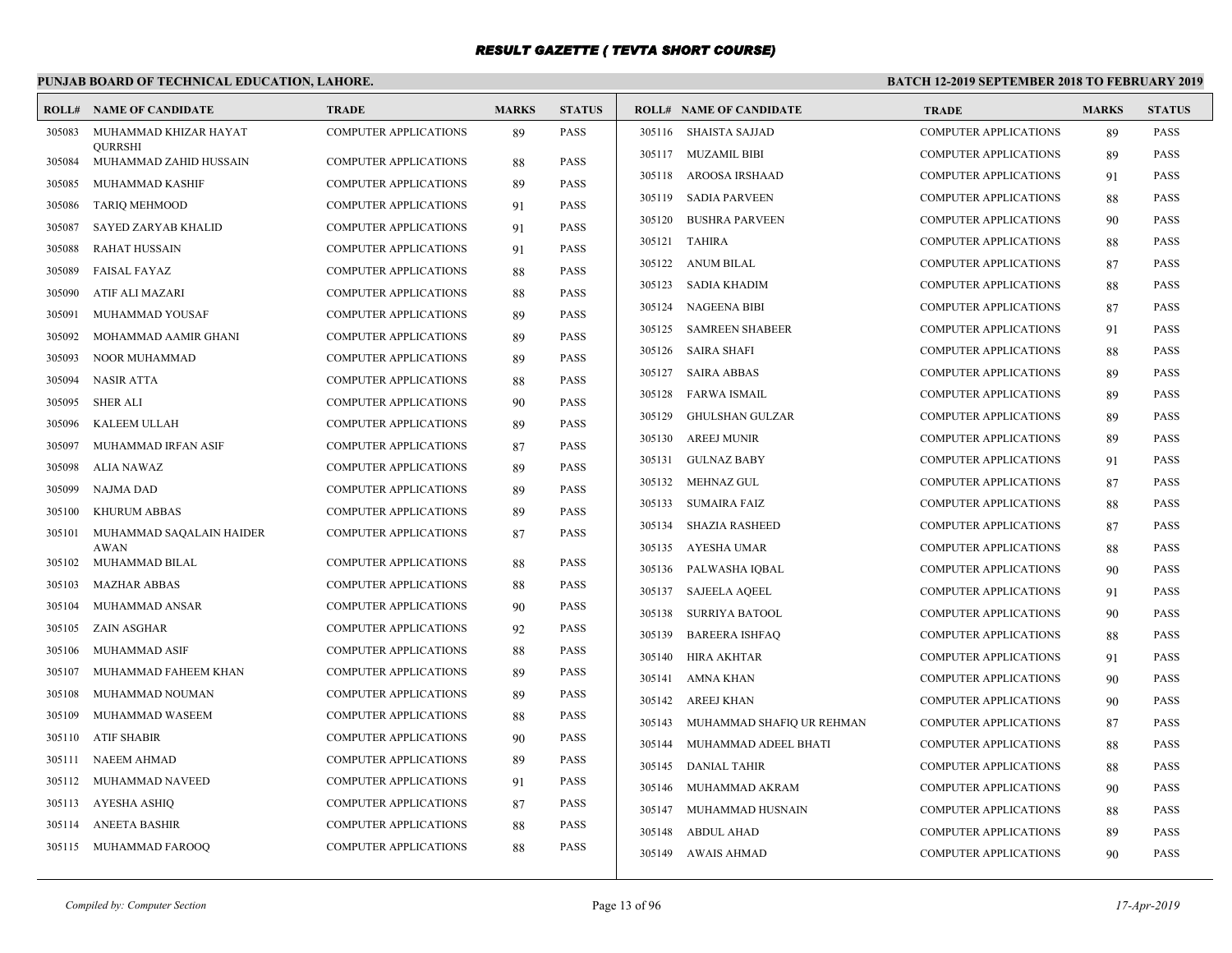# **PUNJAB BOARD OF TECHNICAL EDUCATION, LAHORE.**

|        | <b>ROLL# NAME OF CANDIDATE</b> | <b>TRADE</b>                 | <b>MARKS</b> | <b>STATUS</b> |        | <b>ROLL# NAME OF CANDIDATE</b>                                      | <b>TRADE</b>                 | <b>MARKS</b> | <b>STATUS</b> |
|--------|--------------------------------|------------------------------|--------------|---------------|--------|---------------------------------------------------------------------|------------------------------|--------------|---------------|
|        | 305150 MUHAMMAD ABID           | <b>COMPUTER APPLICATIONS</b> | 89           | <b>PASS</b>   |        | 305184 MUHAMMAD ALI RAZA                                            | <b>COMPUTER APPLICATIONS</b> | 89           | <b>PASS</b>   |
| 305151 | MUHAMMAD FIAZ                  | <b>COMPUTER APPLICATIONS</b> | 86           | <b>PASS</b>   |        | 305185 MUHAMMAD ASGHAR                                              | COMPUTER APPLICATIONS        | 88           | <b>PASS</b>   |
| 305152 | MUHAMMAD TALHA                 | COMPUTER APPLICATIONS        | 90           | <b>PASS</b>   | 305186 | MUHAMMAD SAJEEL                                                     | <b>COMPUTER APPLICATIONS</b> | 86           | <b>PASS</b>   |
| 305153 | <b>HASNAIN RASOOL</b>          | <b>COMPUTER APPLICATIONS</b> | 88           | <b>PASS</b>   |        | 305187 MUHAMMAD SHAHBAZ                                             | <b>COMPUTER APPLICATIONS</b> | 89           | <b>PASS</b>   |
| 305154 | MUHAMMAD ADNAN NAZIK           | COMPUTER APPLICATIONS        | 88           | <b>PASS</b>   | 305188 | ABDUL GHAFAR                                                        | <b>COMPUTER APPLICATIONS</b> | 90           | <b>PASS</b>   |
| 305155 | MUHAMMAD UMAR SULTAN           | <b>COMPUTER APPLICATIONS</b> | 89           | <b>PASS</b>   | 305189 | KHAWAR IQBAL                                                        | <b>COMPUTER APPLICATIONS</b> | 87           | <b>PASS</b>   |
| 305156 | <b>TANWEER JAMIL</b>           | <b>COMPUTER APPLICATIONS</b> | 88           | <b>PASS</b>   | 305190 | <b>HAMAD SAJJAD</b>                                                 | <b>COMPUTER APPLICATIONS</b> | 88           | <b>PASS</b>   |
| 305157 | RANA MUHAMMAD ABDUL AHAD       | COMPUTER APPLICATIONS        | 87           | <b>PASS</b>   |        | 305191 JAWAD HUSSAIN                                                | <b>COMPUTER APPLICATIONS</b> | 89           | <b>PASS</b>   |
| 305158 | AHSAN RAZA                     | <b>COMPUTER APPLICATIONS</b> | 87           | <b>PASS</b>   | 305192 | MUHAMMAD SHAHID                                                     | <b>COMPUTER APPLICATIONS</b> | 90           | <b>PASS</b>   |
| 305159 | SHEHROZE AHMAD SAJID           | <b>COMPUTER APPLICATIONS</b> | 89           | <b>PASS</b>   |        | 305193 MUHAMMAD SHAHID HAMEED                                       | <b>COMPUTER APPLICATIONS</b> | 88           | <b>PASS</b>   |
| 305160 | <b>MUHAMMAD HASEEB</b>         | <b>COMPUTER APPLICATIONS</b> | 89           | <b>PASS</b>   | 305194 | ALTAF HUSSAIN                                                       | <b>COMPUTER APPLICATIONS</b> | 88           | <b>PASS</b>   |
| 305161 | MUHAMMAD NAZIM                 | <b>COMPUTER APPLICATIONS</b> | 90           | <b>PASS</b>   | 305195 | SHAKEEL AHMAD                                                       | <b>COMPUTER APPLICATIONS</b> | 86           | <b>PASS</b>   |
| 305162 | MUHAMMAD ANAS BILAL            | <b>COMPUTER APPLICATIONS</b> | 90           | <b>PASS</b>   | 305196 | ZEESHAN AKBAR                                                       | <b>COMPUTER APPLICATIONS</b> | -89          | <b>PASS</b>   |
| 305163 | MUHAMMAD TAYYAB KHAN           | <b>COMPUTER APPLICATIONS</b> | 89           | <b>PASS</b>   | 305197 | MUHAMMAD ANEES BABAR                                                | <b>COMPUTER APPLICATIONS</b> | 89           | <b>PASS</b>   |
| 305164 | MUHAMMAD RAMZAN                | <b>COMPUTER APPLICATIONS</b> | 91           | <b>PASS</b>   | 305198 | HAFIZ MUHAMMAD SAIFULLAH                                            | COMPUTER APPLICATIONS        | 92           | <b>PASS</b>   |
| 305165 | <b>ASAD MUREED</b>             | <b>COMPUTER APPLICATIONS</b> | 91           | <b>PASS</b>   |        | 305199 MUHAMMAD ABUBAKAR SIDDIQUE                                   | <b>COMPUTER APPLICATIONS</b> | 88           | <b>PASS</b>   |
| 305166 | MUHAMMAD MUBASHIR              | <b>COMPUTER APPLICATIONS</b> | 91           | <b>PASS</b>   | 305200 | ARHAM REHMAN                                                        | <b>COMPUTER APPLICATIONS</b> | 86           | <b>PASS</b>   |
| 305167 | MUHAMMAD TANVEER               | <b>COMPUTER APPLICATIONS</b> | 89           | <b>PASS</b>   | 305201 | MUHAMMAD FAROOQ                                                     | <b>COMPUTER APPLICATIONS</b> | 88           | <b>PASS</b>   |
| 305168 | MUHAMMAD KALEEM ULLAH          | COMPUTER APPLICATIONS        | 89           | <b>PASS</b>   | 305202 | MUHAMMAD ADNAN                                                      | <b>COMPUTER APPLICATIONS</b> | 91           | <b>PASS</b>   |
| 305169 | MUHAMMAD ARIF                  | <b>COMPUTER APPLICATIONS</b> | 87           | <b>PASS</b>   | 305203 | TAHIR FIDA                                                          | <b>COMPUTER APPLICATIONS</b> | 90           | <b>PASS</b>   |
| 305170 | MUHAMMAD NAEEM                 | COMPUTER APPLICATIONS        | 88           | <b>PASS</b>   | 305204 | MUHAMMAD OAMMAR ABBAS                                               | <b>COMPUTER APPLICATIONS</b> | 91           | <b>PASS</b>   |
| 305171 | AHMAD HASSAN                   | COMPUTER APPLICATIONS        | 88           | <b>PASS</b>   | 305205 | MUHAMMAD ARSLAN                                                     | COMPUTER APPLICATIONS        | -89          | <b>PASS</b>   |
| 305172 | <b>KHURUM FAROOQ</b>           | <b>COMPUTER APPLICATIONS</b> | 89           | <b>PASS</b>   | 305206 | MUHAMMAD KHADIM HUSSAIN                                             | <b>COMPUTER APPLICATIONS</b> | 90           | <b>PASS</b>   |
| 305173 | MUHAMMAD AKHTAR                | <b>COMPUTER APPLICATIONS</b> | 90           | <b>PASS</b>   | 305207 | MUHAMMAD MAHTAB                                                     | <b>COMPUTER APPLICATIONS</b> | -89          | <b>PASS</b>   |
| 305174 | MUHAMMAD JUNAID                | COMPUTER APPLICATIONS        | 89           | <b>PASS</b>   | 305208 | MUHAMMAD AHSAN BILAL                                                | <b>COMPUTER APPLICATIONS</b> | 88           | <b>PASS</b>   |
| 305175 | MUHAMMAD JAVAID                | <b>COMPUTER APPLICATIONS</b> | 88           | <b>PASS</b>   | 305209 | MUHAMMAD HARIS BIN SAFDAR                                           | <b>COMPUTER APPLICATIONS</b> | 90           | <b>PASS</b>   |
| 305176 | MUHAMMAD SHOUKAT               | <b>COMPUTER APPLICATIONS</b> | 89           | <b>PASS</b>   |        | 305210 TANVIR HUSSAIN                                               | <b>COMPUTER APPLICATIONS</b> | 91           | <b>PASS</b>   |
| 305177 | MUHAMMAD IDREES                | COMPUTER APPLICATIONS        | 89           | <b>PASS</b>   |        | 305211 HAFEEZ ULLAH                                                 | <b>COMPUTER APPLICATIONS</b> | 88           | <b>PASS</b>   |
| 305178 | HAMMAD ALI KAZMI               | COMPUTER APPLICATIONS        | 90           | <b>PASS</b>   |        | <b>GOVERNMENT VOCATIONAL TRAINING INSTITUTE FOR WOMEN, BLOCK 9,</b> |                              |              |               |
| 305179 | NAYYER ABBAS                   | <b>COMPUTER APPLICATIONS</b> | 89           | <b>PASS</b>   |        | D.G.K, DERA GHAZI KHAN                                              |                              |              |               |
| 305180 | MUZAMMIL HUSSAIN QURESHI       | <b>COMPUTER APPLICATIONS</b> | 88           | <b>PASS</b>   |        | 305212 SAHER BIBI                                                   | <b>BEAUTICIAN</b>            | 95           | <b>PASS</b>   |
| 305181 | MUHAMMAD ANSAR                 | <b>COMPUTER APPLICATIONS</b> | 88           | <b>PASS</b>   |        | 305213 MARYAM FATIMA                                                | <b>BEAUTICIAN</b>            | 94           | <b>PASS</b>   |
| 305182 | MUHAMMAD SHAHBAZ KHAN          | <b>COMPUTER APPLICATIONS</b> | 87           | <b>PASS</b>   | 305214 | REHANA FIAZ                                                         | <b>BEAUTICIAN</b>            | 94           | <b>PASS</b>   |
|        | 305183 MUHAMMAD SHAHZAD WASEEM | <b>COMPUTER APPLICATIONS</b> | 87           | <b>PASS</b>   |        | 305215 TEHREEM NADEEM                                               | <b>BEAUTICIAN</b>            | 94           | <b>PASS</b>   |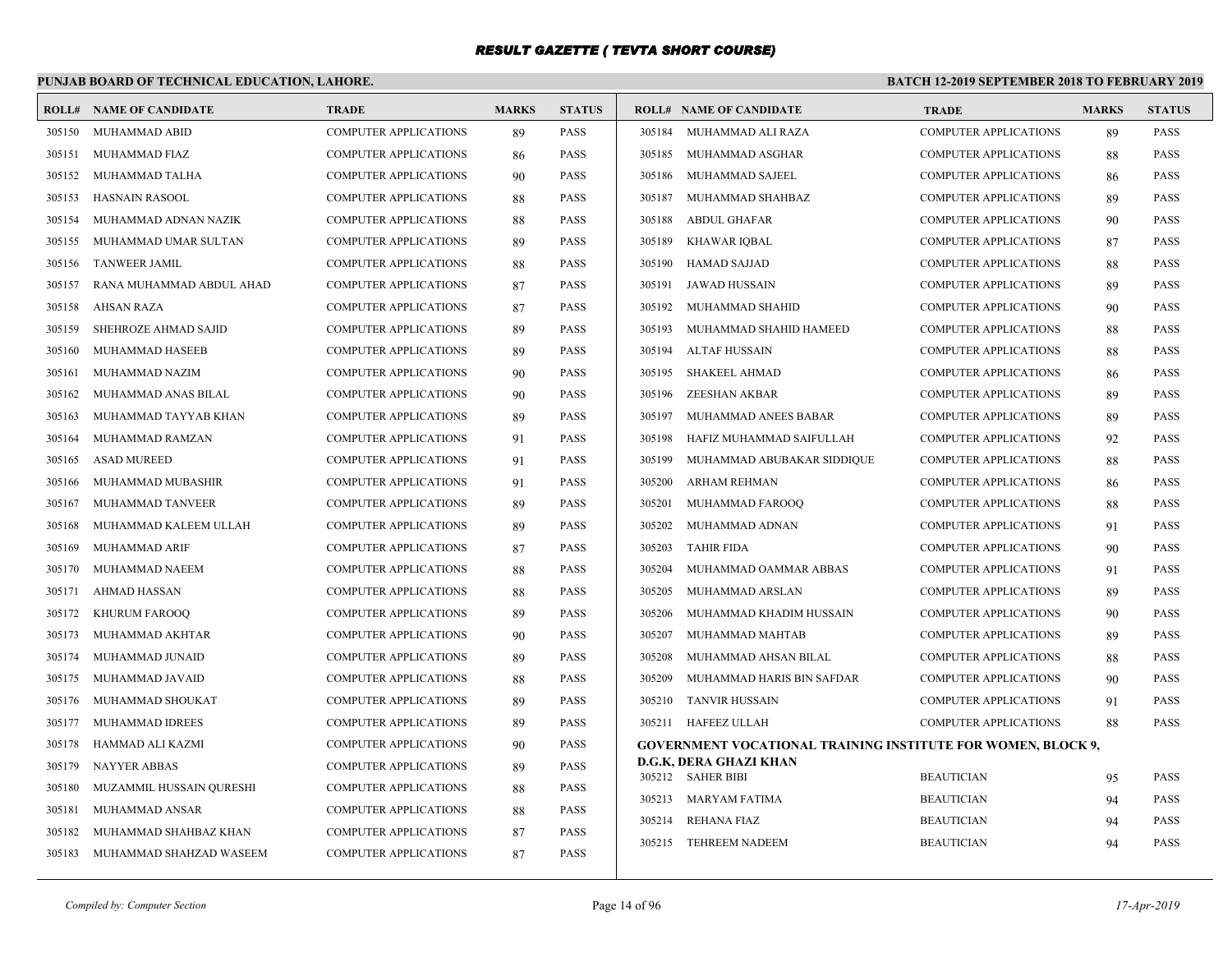# **PUNJAB BOARD OF TECHNICAL EDUCATION, LAHORE.**

| ROLL#  | <b>NAME OF CANDIDATE</b> | <b>TRADE</b>              | <b>MARKS</b> | <b>STATUS</b> |        | <b>ROLL# NAME OF CANDIDATE</b>                      | <b>TRADE</b>                 | <b>MARKS</b> | <b>STATUS</b> |
|--------|--------------------------|---------------------------|--------------|---------------|--------|-----------------------------------------------------|------------------------------|--------------|---------------|
| 305216 | TAYYABA GUL              | <b>BEAUTICIAN</b>         | 94           | <b>PASS</b>   | 305250 | <b>SHAGUFTA PERVEEN</b>                             | DOMESTIC TAILORING           | 94           | <b>PASS</b>   |
| 305217 | <b>ARFA NAEEM</b>        | <b>BEAUTICIAN</b>         | 93           | <b>PASS</b>   | 305251 | <b>GHAZIA GHAFFAR</b>                               | <b>DOMESTIC TAILORING</b>    | 93           | <b>PASS</b>   |
| 305218 | NAUSHEEN                 | <b>BEAUTICIAN</b>         | 92           | <b>PASS</b>   | 305252 | SHUMAILA ISHFAO                                     | <b>DOMESTIC TAILORING</b>    | 92           | <b>PASS</b>   |
| 305219 | AMIN FAIZ                | <b>BEAUTICIAN</b>         | 94           | <b>PASS</b>   | 305253 | <b>BENISH GULL</b>                                  | <b>DOMESTIC TAILORING</b>    | 93           | <b>PASS</b>   |
| 305220 | NADIA SHREEN             | <b>BEAUTICIAN</b>         |              | <b>ABSENT</b> | 305254 | NUSRAT PERVEEN                                      | <b>DOMESTIC TAILORING</b>    | 93           | <b>PASS</b>   |
| 305221 | <b>SOBIA BUKHARI</b>     | <b>BEAUTICIAN</b>         | 94           | <b>PASS</b>   | 305255 | <b>KALSOOM BIBI</b>                                 | DOMESTIC TAILORING           | 94           | <b>PASS</b>   |
| 305222 | <b>FOUZIA MUSTAFA</b>    | <b>BEAUTICIAN</b>         | 95           | <b>PASS</b>   |        | 305256 FAUZIA ISHAQ                                 | DOMESTIC TAILORING           | 93           | PASS          |
| 305223 | MARIA KHADIM             | <b>BEAUTICIAN</b>         | 93           | <b>PASS</b>   | 305257 | REHMAT BIBI                                         | <b>DOMESTIC TAILORING</b>    | 93           | <b>PASS</b>   |
| 305224 | <b>FARWA BATOOL</b>      | <b>BEAUTICIAN</b>         | 93           | <b>PASS</b>   | 305258 | <b>SUGHRA SADDIQUE</b>                              | DOMESTIC TAILORING           | 93           | <b>PASS</b>   |
| 305225 | <b>RIZWANA SHAKIR</b>    | <b>BEAUTICIAN</b>         | 94           | <b>PASS</b>   | 305259 | SARA JAVED                                          | <b>DOMESTIC TAILORING</b>    | 93           | <b>PASS</b>   |
| 305226 | NISHWA NAWAZ             | <b>BEAUTICIAN</b>         | 93           | <b>PASS</b>   | 305260 | MARIA ALTAF                                         | DOMESTIC TAILORING           | 93           | <b>PASS</b>   |
| 305227 | ANEELA SAFDAR            | <b>BEAUTICIAN</b>         | 94           | <b>PASS</b>   | 305261 | <b>SAMANA BATOOL</b>                                | <b>DOMESTIC TAILORING</b>    | 93           | <b>PASS</b>   |
| 305228 | ANAM FATIMA              | <b>BEAUTICIAN</b>         | 95           | <b>PASS</b>   | 305262 | AIMAN SULEMAN                                       | DOMESTIC TAILORING           | 93           | <b>PASS</b>   |
| 305229 | <b>AMMARA SAEED</b>      | <b>BEAUTICIAN</b>         | 94           | <b>PASS</b>   |        | 305263 ZARTASHA                                     | <b>DOMESTIC TAILORING</b>    | 93           | <b>PASS</b>   |
| 305230 | NADIA PARVEEN            | <b>BEAUTICIAN</b>         | 93           | <b>PASS</b>   |        | 305264 KHADIJA BATOOL                               | DOMESTIC TAILORING           | 92           | <b>PASS</b>   |
| 305231 | SUNNIA KANWAL            | <b>BEAUTICIAN</b>         | 95           | <b>PASS</b>   |        | 305265 NADIA KIRAN                                  | <b>DOMESTIC TAILORING</b>    | 93           | <b>PASS</b>   |
| 305232 | <b>AMBREEN IJAZ</b>      | <b>BEAUTICIAN</b>         | 95           | <b>PASS</b>   |        | 305266 MUQADUS FATIMA                               | <b>DOMESTIC TAILORING</b>    | 92           | <b>PASS</b>   |
| 305233 | ZULAYKHA SAEED           | <b>BEAUTICIAN</b>         | 93           | <b>PASS</b>   |        | GOVT COLLEGE OF COMMERCE, BLOCK 38, DERA GHAZI KHAN |                              |              |               |
| 305234 | <b>NADIA BIBI</b>        | <b>BEAUTICIAN</b>         | 93           | <b>PASS</b>   |        | 305267 ZAINAB BIBI                                  | <b>COMPUTER APPLICATIONS</b> | 91           | <b>PASS</b>   |
| 305235 | ANIQA NISAR              | <b>BEAUTICIAN</b>         | 94           | <b>PASS</b>   | 305268 | <b>MEMOONA BIBI</b>                                 | <b>COMPUTER APPLICATIONS</b> | 92           | <b>PASS</b>   |
| 305236 | <b>ALISHA NOOR</b>       | <b>BEAUTICIAN</b>         | 93           | <b>PASS</b>   | 305269 | <b>MOHSIN RAZZAQ</b>                                | <b>COMPUTER APPLICATIONS</b> | 84           | <b>PASS</b>   |
| 305237 | <b>SNOBER SAJJAD</b>     | <b>BEAUTICIAN</b>         | 94           | <b>PASS</b>   | 305270 | MUHAMMAD WAQAR                                      | <b>COMPUTER APPLICATIONS</b> | 90           | <b>PASS</b>   |
| 305238 | <b>GHADA KHAN</b>        | <b>BEAUTICIAN</b>         | 93           | <b>PASS</b>   | 305271 | HAFIZ GHULAM RASOOL                                 | <b>COMPUTER APPLICATIONS</b> | 90           | <b>PASS</b>   |
| 305239 | <b>GHAZALA HASHMI</b>    | <b>BEAUTICIAN</b>         | 94           | <b>PASS</b>   | 305272 | MUHAMMAD SHUJAAT SALEEM                             | <b>COMPUTER APPLICATIONS</b> | 90           | <b>PASS</b>   |
| 305240 | <b>RAFIA AMBER</b>       | <b>BEAUTICIAN</b>         | 93           | <b>PASS</b>   | 305273 | MUHAMMAD JAMSHAD                                    | <b>COMPUTER APPLICATIONS</b> | 83           | <b>PASS</b>   |
| 305241 | NIMRA ASIF BHATTI        | <b>BEAUTICIAN</b>         | 94           | <b>PASS</b>   | 305274 | MUHAMMAD ABUBAKAR                                   | <b>COMPUTER APPLICATIONS</b> | 92           | <b>PASS</b>   |
| 305242 | <b>BUSHRA BIBI</b>       | DOMESTIC TAILORING        | 94           | <b>PASS</b>   | 305275 | MUHAMMAD ABDULLAH                                   | <b>COMPUTER APPLICATIONS</b> | 93           | <b>PASS</b>   |
| 305243 | SUQAINA KAYNAT           | <b>DOMESTIC TAILORING</b> | 93           | <b>PASS</b>   | 305276 | MUHAMMAD NOUMAN                                     | <b>COMPUTER APPLICATIONS</b> | 94           | <b>PASS</b>   |
| 305244 | <b>RUBEENA NAZ</b>       | DOMESTIC TAILORING        | 92           | <b>PASS</b>   | 305277 | SARMAD SULTAN                                       | <b>COMPUTER APPLICATIONS</b> | 90           | PASS          |
| 305245 | RIMSHA                   | DOMESTIC TAILORING        | 93           | <b>PASS</b>   | 305278 | MUHAMMAD MUAZAM                                     | <b>COMPUTER APPLICATIONS</b> | 81           | <b>PASS</b>   |
| 305246 | MAH NOOR                 | DOMESTIC TAILORING        | 94           | <b>PASS</b>   | 305279 | MUHAMMAD ARBAZ                                      | <b>COMPUTER APPLICATIONS</b> | 82           | <b>PASS</b>   |
| 305247 | ZARGOONA BALOOCH         | DOMESTIC TAILORING        | 93           | <b>PASS</b>   | 305280 | HAFIZ MUHAMMAD IRFAN                                | <b>COMPUTER APPLICATIONS</b> | 84           | <b>PASS</b>   |
| 305248 | RIDA FATIMA              | DOMESTIC TAILORING        | 92           | <b>PASS</b>   | 305281 | MUHAMMAD AMAD U DEEN UMAR                           | <b>COMPUTER APPLICATIONS</b> | 83           | <b>PASS</b>   |
| 305249 | <b>BUSHRA BATOOL</b>     | DOMESTIC TAILORING        | 93           | <b>PASS</b>   |        | 305282 ANAYAT ULLAH                                 | <b>COMPUTER APPLICATIONS</b> | 90           | <b>PASS</b>   |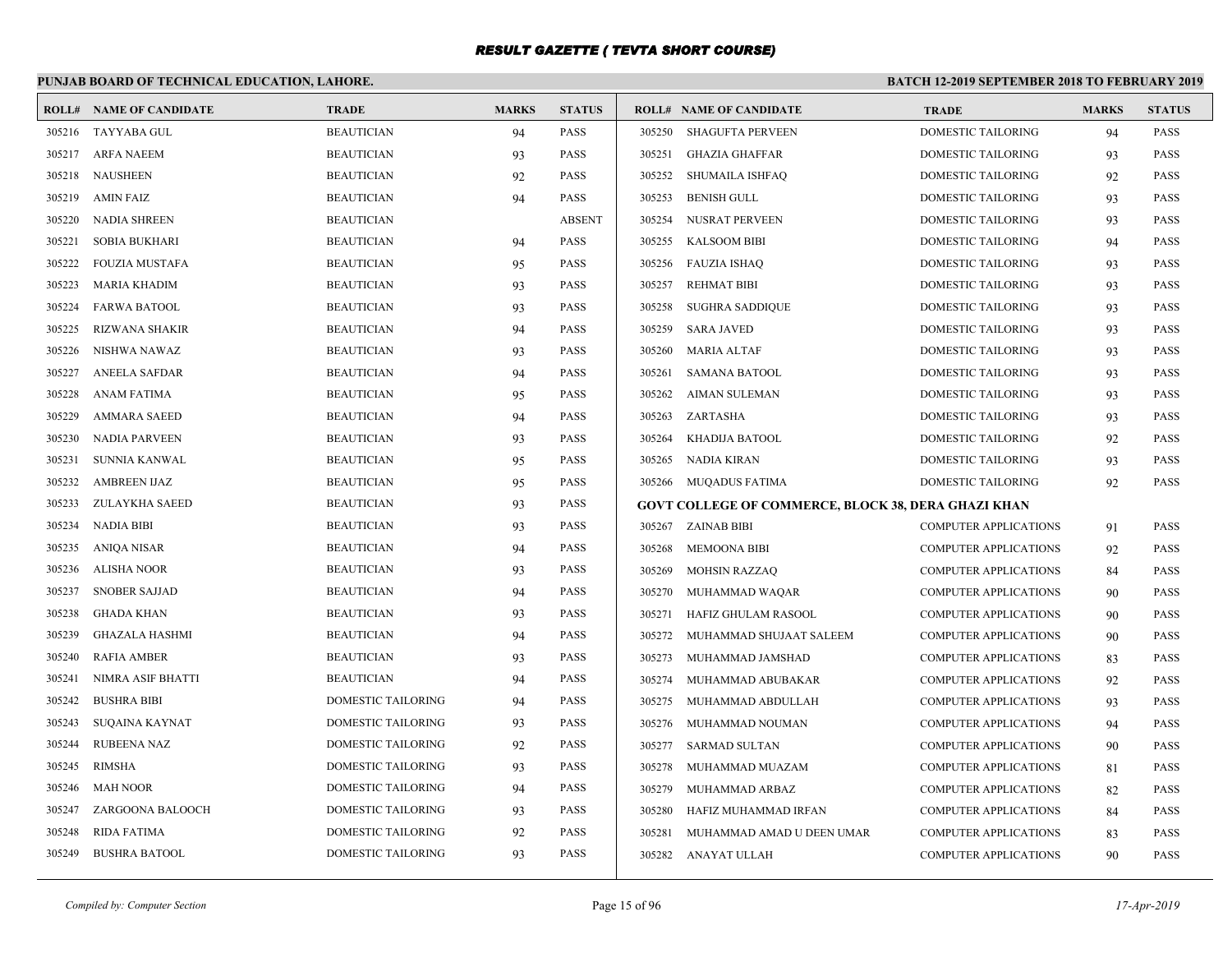# **PUNJAB BOARD OF TECHNICAL EDUCATION, LAHORE.**

| ROLL#  | <b>NAME OF CANDIDATE</b> | <b>TRADE</b>                 | <b>MARKS</b> | <b>STATUS</b> |        | <b>ROLL# NAME OF CANDIDATE</b>    | <b>TRADE</b>                 | <b>MARKS</b> | <b>STATUS</b> |
|--------|--------------------------|------------------------------|--------------|---------------|--------|-----------------------------------|------------------------------|--------------|---------------|
| 305283 | MUHAMMAD SODAIS IQBAL    | <b>COMPUTER APPLICATIONS</b> | 84           | <b>PASS</b>   |        | 305317 TAYAB SHAREEF              | COMPUTER APPLICATIONS        | 86           | <b>PASS</b>   |
| 305284 | MUHAMMAD NOUMAN          | <b>COMPUTER APPLICATIONS</b> | 82           | <b>PASS</b>   |        | 305318 AJAB GUL                   | <b>COMPUTER APPLICATIONS</b> | 93           | <b>PASS</b>   |
| 305285 | HAFIZ IZHAR ALI          | <b>COMPUTER APPLICATIONS</b> | 94           | <b>PASS</b>   |        | 305319 MUHAMMAD ZUBAIR            | COMPUTER APPLICATIONS        | 84           | <b>PASS</b>   |
| 305286 | HAMZA ALI                | <b>COMPUTER APPLICATIONS</b> | 93           | <b>PASS</b>   | 305320 | <b>TAUQEER ABBAS</b>              | <b>COMPUTER APPLICATIONS</b> | 88           | <b>PASS</b>   |
| 305287 | <b>AMIR NAWAZ</b>        | <b>COMPUTER APPLICATIONS</b> | 81           | <b>PASS</b>   | 305321 | MUHAMMAD SHAFIQ BHATTI            | <b>COMPUTER APPLICATIONS</b> | 83           | <b>PASS</b>   |
| 305288 | MUMTAZ AHMAD             | <b>COMPUTER APPLICATIONS</b> | 94           | <b>PASS</b>   |        | 305322 MUHAMMAD ANFAL             | <b>COMPUTER APPLICATIONS</b> | 82           | <b>PASS</b>   |
| 305289 | MUHAMMAD MEHBOOB JILANI  | <b>COMPUTER APPLICATIONS</b> | 85           | <b>PASS</b>   | 305323 | HAROON AKRAM                      | COMPUTER APPLICATIONS        | 90           | <b>PASS</b>   |
| 305290 | HAFIZ GHULAM JILANI      | <b>COMPUTER APPLICATIONS</b> | 86           | PASS          | 305324 | ATTIA AL RAHEEM                   | <b>COMPUTER APPLICATIONS</b> | 93           | <b>PASS</b>   |
| 305291 | SHAIR ALI                | <b>COMPUTER APPLICATIONS</b> | 94           | <b>PASS</b>   | 305325 | <b>SAJIDA AMEEN</b>               | COMPUTER APPLICATIONS        | 92           | <b>PASS</b>   |
| 305292 | ABDUL GHAFAR             | <b>COMPUTER APPLICATIONS</b> | 82           | PASS          | 305326 | <b>WAJID HUSSAIN</b>              | COMPUTER APPLICATIONS        | 90           | <b>PASS</b>   |
| 305293 | HASSNAIN AKHTAR          | <b>COMPUTER APPLICATIONS</b> | 83           | <b>PASS</b>   | 305327 | URAIB SULTAN                      | <b>COMPUTER APPLICATIONS</b> | 90           | <b>PASS</b>   |
| 305294 | MUHAMMAD USAMA MALIK     | <b>COMPUTER APPLICATIONS</b> | 94           | <b>PASS</b>   | 305328 | <b>GHULAM YASEEN</b>              | <b>COMPUTER APPLICATIONS</b> | 83           | <b>PASS</b>   |
| 305295 | <b>USMAN ALI</b>         | <b>COMPUTER APPLICATIONS</b> | 85           | PASS          | 305329 | MUHAMMAD SARFRAZ                  | <b>COMPUTER APPLICATIONS</b> | 93           | <b>PASS</b>   |
| 305296 | JABIR HUSSAIN            | <b>COMPUTER APPLICATIONS</b> | 87           | <b>PASS</b>   | 305330 | MUHAMMAD WALEED                   | <b>COMPUTER APPLICATIONS</b> | 87           | <b>PASS</b>   |
| 305297 | MUHAMMAD MUSHTAQ         | <b>COMPUTER APPLICATIONS</b> | 82           | PASS          | 305331 | MUHAMMAD ARSLAN FAROOQ            | <b>COMPUTER APPLICATIONS</b> | 92           | <b>PASS</b>   |
| 305298 | MUHAMMAD IMRAN           | <b>COMPUTER APPLICATIONS</b> | 91           | <b>PASS</b>   |        | 305332 MUHAMMAD BABUR             | COMPUTER APPLICATIONS        | 93           | <b>PASS</b>   |
| 305299 | MUHAMMAD ARSLAN ALI      | <b>COMPUTER APPLICATIONS</b> | 83           | PASS          |        | 305333 MUHAMMAD ASGHAR            | COMPUTER APPLICATIONS        | 85           | <b>PASS</b>   |
| 305300 | NAEEM AKBAR              | <b>COMPUTER APPLICATIONS</b> | 84           | <b>PASS</b>   | 305334 | <b>SHERAZ AHMAD</b>               | <b>COMPUTER APPLICATIONS</b> | 81           | <b>PASS</b>   |
| 305301 | MUHAMMAD ZUHAIB          | <b>COMPUTER APPLICATIONS</b> | 85           | <b>PASS</b>   | 305335 | MUHAMMAD FARHAN MAHMOOD           | <b>COMPUTER APPLICATIONS</b> | 94           | <b>PASS</b>   |
| 305302 | MUHAMMAD IMRAN           | <b>COMPUTER APPLICATIONS</b> | 85           | <b>PASS</b>   | 305336 | MUHAMMAD RAMZAN                   | <b>COMPUTER APPLICATIONS</b> | -84          | <b>PASS</b>   |
| 305303 | ZEESHAN ILYAS            | <b>COMPUTER APPLICATIONS</b> | 85           | <b>PASS</b>   | 305337 | MUHAMMAD SHARIF                   | <b>COMPUTER APPLICATIONS</b> | 83           | <b>PASS</b>   |
| 305304 | MUHAMMAD AFTAB           | <b>COMPUTER APPLICATIONS</b> | 83           | <b>PASS</b>   | 305338 | MUHAMMAD SHAKEEL                  | <b>COMPUTER APPLICATIONS</b> | 83           | <b>PASS</b>   |
| 305305 | ALLAH NAWAZ              | <b>COMPUTER APPLICATIONS</b> | 87           | <b>PASS</b>   | 305339 | MUHAMMAD USMAN                    | <b>COMPUTER APPLICATIONS</b> | 93           | <b>PASS</b>   |
| 305306 | ALI HASSAN               | <b>COMPUTER APPLICATIONS</b> | 84           | PASS          | 305340 | MUHAMMAD USAMA KHAN               | COMPUTER APPLICATIONS        | 86           | <b>PASS</b>   |
| 305307 | MUHAMMAD SHAHRO          | <b>COMPUTER APPLICATIONS</b> | 93           | <b>PASS</b>   | 305341 | <b>BILAL KHAN</b>                 | COMPUTER APPLICATIONS        | 82           | <b>PASS</b>   |
| 305308 | KHUBAIB ASLAM            | <b>COMPUTER APPLICATIONS</b> | 86           | <b>PASS</b>   |        | 305342 ZUBAIR AYOUB               | <b>COMPUTER APPLICATIONS</b> | 94           | <b>PASS</b>   |
| 305309 | ZEESHAN MUSHTAQ          | <b>COMPUTER APPLICATIONS</b> | 83           | PASS          | 305343 | MUHAMMAD SAQLAIN                  | COMPUTER APPLICATIONS        | -84          | <b>PASS</b>   |
| 305310 | MURTAJIZ WAQAR ALI KHAN  | <b>COMPUTER APPLICATIONS</b> | 94           | <b>PASS</b>   | 305344 | MUHAMMAD IDREES                   | <b>COMPUTER APPLICATIONS</b> | 85           | <b>PASS</b>   |
| 305311 | MUHAMMAD MEESAM RAZA     | <b>COMPUTER APPLICATIONS</b> | 95           | PASS          | 305345 | MUHAMMAD RASHID RAMZAN            | <b>COMPUTER APPLICATIONS</b> | 81           | <b>PASS</b>   |
| 305312 | MUHAMMAD ABDULLAH        | <b>COMPUTER APPLICATIONS</b> | 92           | <b>PASS</b>   | 305346 | SYED MUHAMMAD SALMAN HAIDER       | COMPUTER APPLICATIONS        | 95           | <b>PASS</b>   |
| 305313 | MUHAMMAD FAHAD           | <b>COMPUTER APPLICATIONS</b> | 93           | PASS          |        | <b>NAOVI</b><br>305347 ASAD IQBAL | <b>COMPUTER APPLICATIONS</b> | 93           | <b>PASS</b>   |
| 305314 | MUHAMMAD IQBAL           | <b>COMPUTER APPLICATIONS</b> | 91           | <b>PASS</b>   |        | 305348 ANWER HASSAN               | <b>COMPUTER APPLICATIONS</b> | 82           | <b>PASS</b>   |
| 305315 | NABEEL LIAQAT            | <b>COMPUTER APPLICATIONS</b> | 90           | <b>PASS</b>   | 305349 | ABDUL REHMAN BABAR                | <b>COMPUTER APPLICATIONS</b> | 93           | <b>PASS</b>   |
|        | 305316 ABDUL SALAM       | <b>COMPUTER APPLICATIONS</b> | 92           | <b>PASS</b>   |        | 305350 AKASH MOHSIN               | <b>COMPUTER APPLICATIONS</b> | 84           | <b>PASS</b>   |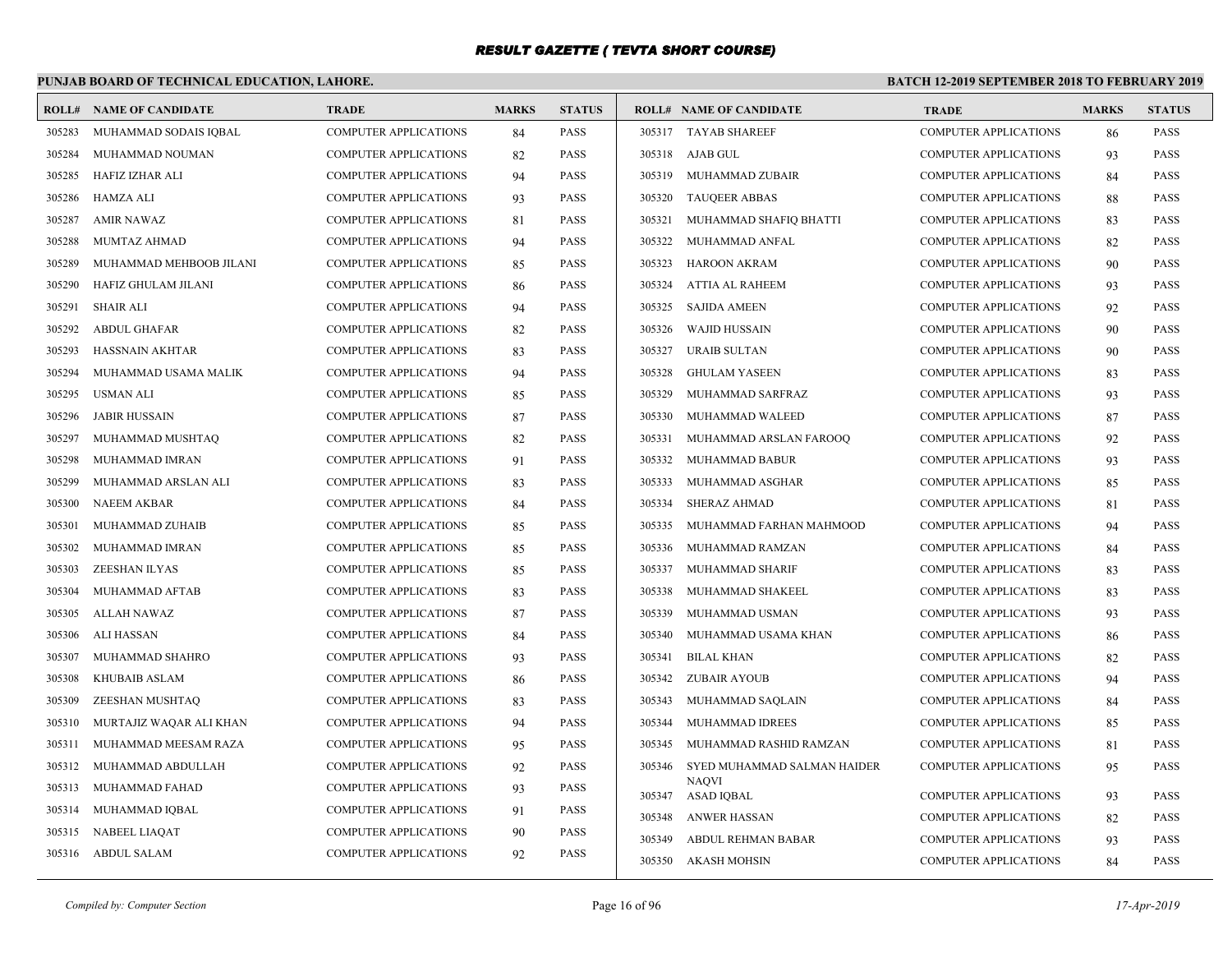# **PUNJAB BOARD OF TECHNICAL EDUCATION, LAHORE.**

|        | <b>ROLL# NAME OF CANDIDATE</b> | <b>TRADE</b>                 | <b>MARKS</b> | <b>STATUS</b> |        | <b>ROLL# NAME OF CANDIDATE</b>                           | <b>TRADE</b>                 | <b>MARKS</b> | <b>STATUS</b> |
|--------|--------------------------------|------------------------------|--------------|---------------|--------|----------------------------------------------------------|------------------------------|--------------|---------------|
| 305351 | <b>USAMA ISMAIL</b>            | <b>COMPUTER APPLICATIONS</b> | 94           | <b>PASS</b>   | 305385 | SHAHID ULLAH                                             | <b>COMPUTER APPLICATIONS</b> | 86           | <b>PASS</b>   |
| 305352 | <b>SHER ZAMAN</b>              | <b>COMPUTER APPLICATIONS</b> | 83           | <b>PASS</b>   | 305386 | MUHAMMAD AWAIS KHAN                                      | <b>COMPUTER APPLICATIONS</b> | 85           | <b>PASS</b>   |
| 305353 | MUHAMMAD NOOR HASHMI           | <b>COMPUTER APPLICATIONS</b> | 82           | <b>PASS</b>   | 305387 | ZAIN AHMAD KHAN                                          | COMPUTER APPLICATIONS        | 90           | <b>PASS</b>   |
| 305354 | MUHAMMAD ADNAN                 | COMPUTER APPLICATIONS        | 83           | <b>PASS</b>   | 305388 | <b>BASIT ALI</b>                                         | COMPUTER APPLICATIONS        | 94           | <b>PASS</b>   |
| 305355 | ZIA UR REHMAN                  | <b>COMPUTER APPLICATIONS</b> | 88           | <b>PASS</b>   | 305389 | FAISAL NAZAR SHAH                                        | <b>COMPUTER APPLICATIONS</b> | 86           | <b>PASS</b>   |
| 305356 | MUHAMMAD SALEEM                | <b>COMPUTER APPLICATIONS</b> | 85           | <b>PASS</b>   | 305390 | MUHAMMAD USAMA SHAHZAD                                   | <b>COMPUTER APPLICATIONS</b> | 94           | PASS          |
| 305357 | MUHAMMAD WAQAS                 | <b>COMPUTER APPLICATIONS</b> | 85           | <b>PASS</b>   | 305391 | MUHAMMAD SHABAZ                                          | <b>COMPUTER APPLICATIONS</b> | 90           | <b>PASS</b>   |
| 305358 | <b>TARIQ MAHMOOD</b>           | <b>COMPUTER APPLICATIONS</b> | 93           | <b>PASS</b>   | 305392 | MUHAMMAD HAMZA MUNEEB                                    | <b>COMPUTER APPLICATIONS</b> | 94           | <b>PASS</b>   |
| 305359 | MUHAMMAD ISHFAQ                | <b>COMPUTER APPLICATIONS</b> | 85           | <b>PASS</b>   | 305393 | SYED MUHAMMAD HASHIR NAEEM                               | <b>COMPUTER APPLICATIONS</b> | 95           | <b>PASS</b>   |
| 305360 | <b>ANAS KAREEM</b>             | <b>COMPUTER APPLICATIONS</b> | 87           | <b>PASS</b>   | 305394 | MUHAMMAD ANSAR                                           | <b>COMPUTER APPLICATIONS</b> | 86           | <b>PASS</b>   |
| 305361 | MUHAMMAD SAEED AHMAD           | <b>COMPUTER APPLICATIONS</b> | 82           | <b>PASS</b>   | 305395 | <b>SONIA NOREEN</b>                                      | <b>COMPUTER APPLICATIONS</b> | 90           | <b>PASS</b>   |
| 305362 | <b>HINA KIRAN</b>              | <b>COMPUTER APPLICATIONS</b> | 92           | <b>PASS</b>   | 305396 | <b>AMBREEN AMEER</b>                                     | <b>COMPUTER APPLICATIONS</b> | 90           | <b>PASS</b>   |
| 305363 | MUHAMMAD MAAZ                  | <b>COMPUTER APPLICATIONS</b> | 85           | <b>PASS</b>   | 305397 | <b>RIMSHA TARIQ</b>                                      | <b>COMPUTER APPLICATIONS</b> | -84          | <b>PASS</b>   |
| 305364 | ASGHAR REHMAN                  | <b>COMPUTER APPLICATIONS</b> | 82           | <b>PASS</b>   | 305398 | <b>ZESHAN RAMZAN</b>                                     | <b>COMPUTER APPLICATIONS</b> | 85           | <b>PASS</b>   |
| 305365 | MUHAMMAD ASIF                  | <b>COMPUTER APPLICATIONS</b> | 84           | <b>PASS</b>   | 305399 | MUHAMMAD SALEEM                                          | <b>COMPUTER APPLICATIONS</b> | 90           | <b>PASS</b>   |
| 305366 | JALIL AHMAD                    | COMPUTER APPLICATIONS        | 93           | <b>PASS</b>   | 305400 | MUSTAFA FARID                                            | <b>COMPUTER APPLICATIONS</b> | 91           | <b>PASS</b>   |
| 305367 | <b>HASSNAIN LATEEF</b>         | <b>COMPUTER APPLICATIONS</b> | 82           | <b>PASS</b>   | 305401 | WAJDAN ALI SHAHID                                        | <b>COMPUTER APPLICATIONS</b> | 90           | <b>PASS</b>   |
| 305368 | MUHAMMAD ARSHAD                | COMPUTER APPLICATIONS        | 83           | <b>PASS</b>   | 305402 | KAMRAN NAWAZ                                             | <b>COMPUTER APPLICATIONS</b> | 90           | <b>PASS</b>   |
| 305369 | <b>SYED MOHI U DEEN</b>        | <b>COMPUTER APPLICATIONS</b> | 84           | <b>PASS</b>   | 305403 | MUHAMMAD TALHA SAJJAD                                    | <b>COMPUTER APPLICATIONS</b> | 94           | <b>PASS</b>   |
| 305370 | MUHAMMAD ABRAR BUTT            | <b>COMPUTER APPLICATIONS</b> | 88           | <b>PASS</b>   | 305404 | <b>MEHWISH SAEED</b>                                     | <b>COMPUTER APPLICATIONS</b> | 93           | <b>PASS</b>   |
| 305371 | MALIK MUHAMMAD ARIF            | <b>COMPUTER APPLICATIONS</b> | 90           | <b>PASS</b>   |        | <b>GOVERNMENT INSTITUTE OF COMMERCE, , TAUNSA SHARIF</b> |                              |              |               |
| 305372 | <b>ABDUL RAFAY</b>             | <b>COMPUTER APPLICATIONS</b> | 95           | <b>PASS</b>   | 305405 | MUHAMMAD ZAIN                                            | <b>COMPUTER APPLICATIONS</b> | 91           | <b>PASS</b>   |
| 305373 | MUHAMMAD ARIF                  | <b>COMPUTER APPLICATIONS</b> | 90           | <b>PASS</b>   | 305406 | MUHAMMAD ASIF                                            | <b>COMPUTER APPLICATIONS</b> | 90           | <b>PASS</b>   |
| 305374 | HAFIZ MUHAMMAD MAZHAR KARIM    | <b>COMPUTER APPLICATIONS</b> | 92           | <b>PASS</b>   | 305407 | ASIF HUSSAIN                                             | <b>COMPUTER APPLICATIONS</b> | 91           | <b>PASS</b>   |
| 305375 | MUHAMMAD TARIQ MAJEED          | COMPUTER APPLICATIONS        | 90           | <b>PASS</b>   | 305408 | MUHAMMAD ARSLAN                                          | <b>COMPUTER APPLICATIONS</b> | 81           | <b>PASS</b>   |
| 305376 | <b>ANEELA HUSSAIN</b>          | <b>COMPUTER APPLICATIONS</b> | 90           | <b>PASS</b>   | 305409 | HAMZA ALI                                                | <b>COMPUTER APPLICATIONS</b> | 90           | <b>PASS</b>   |
| 305377 | MUHAMMAD SHAHZAD               | <b>COMPUTER APPLICATIONS</b> | 90           | <b>PASS</b>   | 305410 | MUHAMMAD UMAR FAROOQ                                     | <b>COMPUTER APPLICATIONS</b> | 91           | <b>PASS</b>   |
| 305378 | MUHAMMAD JAMSHAID              | <b>COMPUTER APPLICATIONS</b> | 94           | <b>PASS</b>   | 305411 | MUHAMMAD MUSHARAF ABBAS                                  | <b>COMPUTER APPLICATIONS</b> | 89           | <b>PASS</b>   |
| 305379 | MUHAMMAD ZAIN ZIA              | COMPUTER APPLICATIONS        | 90           | <b>PASS</b>   | 305412 | MUHAMMAD BILAL                                           | <b>COMPUTER APPLICATIONS</b> | 84           | <b>PASS</b>   |
| 305380 | <b>SAMEER AHMAD</b>            | <b>COMPUTER APPLICATIONS</b> | 81           | <b>PASS</b>   | 305413 | MUHAMMAD SHAHZAD                                         | COMPUTER APPLICATIONS        | 84           | <b>PASS</b>   |
| 305381 | MUHAMMAD TAHIR                 | <b>COMPUTER APPLICATIONS</b> | 85           | <b>PASS</b>   | 305414 | MUHAMMAD TAIMOOR ZAFAR                                   | <b>COMPUTER APPLICATIONS</b> | 92           | <b>PASS</b>   |
| 305382 | <b>GHULAM AKBER</b>            | <b>COMPUTER APPLICATIONS</b> | 82           | <b>PASS</b>   |        | <b>KHAN</b><br>305415 FAKHER KAMRAN                      | <b>COMPUTER APPLICATIONS</b> | 92           | <b>PASS</b>   |
| 305383 | AROOSA KANWAL                  | <b>COMPUTER APPLICATIONS</b> | 90           | <b>PASS</b>   | 305416 | REHMAT ULLAH                                             | COMPUTER APPLICATIONS        | 88           | <b>PASS</b>   |
| 305384 | MUHAMMAD ADNAN                 | COMPUTER APPLICATIONS        | 81           | <b>PASS</b>   |        | 305417 KAMRAN NAZEER                                     | <b>COMPUTER APPLICATIONS</b> | 84           | <b>PASS</b>   |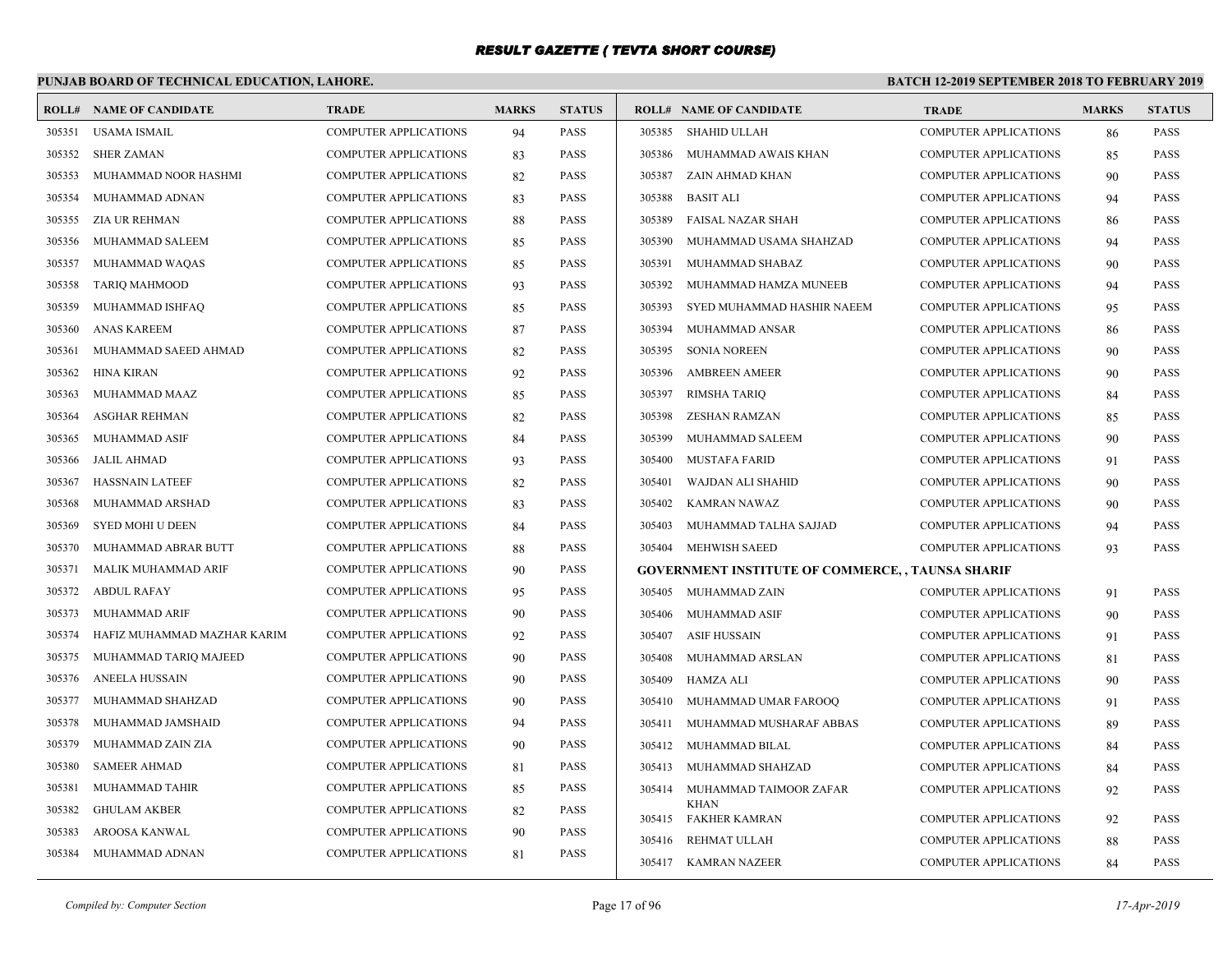# **PUNJAB BOARD OF TECHNICAL EDUCATION, LAHORE.**

| ROLL#  | <b>NAME OF CANDIDATE</b>                              | <b>TRADE</b>                 | <b>MARKS</b> | <b>STATUS</b> |        | <b>ROLL# NAME OF CANDIDATE</b> | <b>TRADE</b>                  | <b>MARKS</b> | <b>STATUS</b> |
|--------|-------------------------------------------------------|------------------------------|--------------|---------------|--------|--------------------------------|-------------------------------|--------------|---------------|
| 305418 | <b>FARKHANDA MAJEED</b>                               | <b>COMPUTER APPLICATIONS</b> | 96           | PASS          |        | 305451 ZUBAIR HAIDER           | <b>COMPUTER APPLICATIONS</b>  | 83           | <b>PASS</b>   |
| 305419 | MUHAMMAD RAMZAN                                       | <b>COMPUTER APPLICATIONS</b> | 90           | PASS          |        | 305452 AHMAD RAZA              | <b>COMPUTER APPLICATIONS</b>  |              | <b>ABSENT</b> |
| 305420 | MUHAMMAD AYYAZ BABUR                                  | COMPUTER APPLICATIONS        | 87           | PASS          | 305453 | <b>DANISH PERVEZ</b>           | <b>COMPUTER APPLICATIONS</b>  | 84           | PASS          |
| 305421 | MUHAMMAD NADEEM                                       | <b>COMPUTER APPLICATIONS</b> | 84           | PASS          | 305454 | MUHAMMAD REHMAN                | <b>COMPUTER APPLICATIONS</b>  | 90           | <b>PASS</b>   |
| 305422 | <b>RASHID KHAN</b>                                    | COMPUTER APPLICATIONS        | 85           | PASS          | 305455 | MUHAMMAD FAROOQ SAFDAR         | COMPUTER APPLICATIONS         | 92           | PASS          |
| 305423 | ZAFAR IQBAL                                           | <b>COMPUTER APPLICATIONS</b> | 84           | PASS          | 305456 | ZEESHAN MUZAFFAR               | <b>COMPUTER APPLICATIONS</b>  |              | <b>ABSENT</b> |
| 305424 | MUHAMMAD AKMAL                                        | COMPUTER APPLICATIONS        | 83           | PASS          | 305457 | <b>SULAMAN TARIQ</b>           | <b>COMPUTER APPLICATIONS</b>  | 85           | PASS          |
| 305425 | AFTAB MAHMOOD                                         | COMPUTER APPLICATIONS        | 87           | PASS          | 305458 | ALI HAMAD                      | COMPUTER APPLICATIONS         | 88           | PASS          |
| 305426 | MUHAMMAD ASIF                                         | <b>COMPUTER APPLICATIONS</b> | 90           | PASS          | 305459 | <b>GHULAM SAMDANI</b>          | <b>COMPUTER APPLICATIONS</b>  | 87           | <b>PASS</b>   |
| 305427 | <b>SHAKEEL AHMAD</b>                                  | <b>COMPUTER APPLICATIONS</b> | 88           | PASS          | 305460 | MUHAMMAD USMAN                 | <b>COMPUTER APPLICATIONS</b>  | 91           | <b>PASS</b>   |
| 305428 | <b>MUDASSIR SAEED</b>                                 | <b>COMPUTER APPLICATIONS</b> | 91           | PASS          | 305461 | MUHAMMAD MASHARAF              | <b>COMPUTER APPLICATIONS</b>  | 91           | <b>PASS</b>   |
| 305429 | MEHNAZ HASSAN                                         | <b>COMPUTER APPLICATIONS</b> | 91           | PASS          | 305462 | MUHAMMAD SULAIMAN              | INDUSTRIAL ELECTRICIAN        | 95           | <b>PASS</b>   |
| 305430 | MUHAMMAD ASIF                                         | <b>COMPUTER APPLICATIONS</b> | 89           | PASS          | 305463 | MUHAMMAD UMAR FAROOQ           | INDUSTRIAL ELECTRICIAN        | 94           | <b>PASS</b>   |
|        | GOVT. TECHNICAL TRAINING CENTRE (MALE), , CHAK JHUMRA |                              |              |               | 305464 | <b>ANEEB ALI</b>               | INDUSTRIAL ELECTRICIAN        | 85           | <b>PASS</b>   |
| 305431 | <b>AMIN SHOUKAT</b>                                   | <b>COMPUTER APPLICATIONS</b> | 90           | PASS          | 305465 | ALI RAZA                       | INDUSTRIAL ELECTRICIAN        | 87           | <b>PASS</b>   |
| 305432 | <b>HASNAAT ALI</b>                                    | <b>COMPUTER APPLICATIONS</b> | 92           | PASS          | 305466 | <b>SALMAN IJAZ</b>             | <b>INDUSTRIAL ELECTRICIAN</b> |              | <b>ABSENT</b> |
| 305433 | MUHAMMAD MUTEEN TAHIR                                 | <b>COMPUTER APPLICATIONS</b> | 90           | PASS          | 305467 | <b>ABDUL REHMAN</b>            | INDUSTRIAL ELECTRICIAN        |              | <b>ABSENT</b> |
| 305434 | <b>GHULAM SUBHANI</b>                                 | <b>COMPUTER APPLICATIONS</b> | 86           | PASS          | 305468 | MUHAMMAD AQEEL AKHTAR          | INDUSTRIAL ELECTRICIAN        | 86           | <b>PASS</b>   |
| 305435 | MUHAMMAD HARIS                                        | <b>COMPUTER APPLICATIONS</b> |              | <b>ABSENT</b> | 305469 | <b>SAQIB JAVED</b>             | <b>INDUSTRIAL ELECTRICIAN</b> | 95           | <b>PASS</b>   |
| 305436 | FIAZ ALI                                              | COMPUTER APPLICATIONS        | 93           | PASS          | 305470 | MUHAMMAD AZEEM                 | INDUSTRIAL ELECTRICIAN        | 73           | PASS          |
| 305437 | MUHAMMAD SAYIAM SHAZAL                                | <b>COMPUTER APPLICATIONS</b> | 92           | PASS          | 305471 | MUHAMMAD AHMAD                 | <b>INDUSTRIAL ELECTRICIAN</b> | 89           | <b>PASS</b>   |
| 305438 | MUHAMMAD ABASS                                        | <b>COMPUTER APPLICATIONS</b> | 89           | PASS          | 305472 | ZEESHAN ALI                    | INDUSTRIAL ELECTRICIAN        | 74           | PASS          |
| 305439 | MUHAMMAD ABBAS                                        | COMPUTER APPLICATIONS        | 89           | PASS          | 305473 | MUHAMMAD QASIM                 | <b>INDUSTRIAL ELECTRICIAN</b> |              | <b>ABSENT</b> |
| 305440 | <b>WASI ZAHEER</b>                                    | <b>COMPUTER APPLICATIONS</b> | 91           | PASS          | 305474 | AHMAD ZAHEER ARSHAD            | <b>INDUSTRIAL ELECTRICIAN</b> | 79           | <b>PASS</b>   |
| 305441 | MUHAMMAD NOUMAN                                       | <b>COMPUTER APPLICATIONS</b> | 90           | PASS          | 305475 | MUHAMMAD SAQIB AMIN            | INDUSTRIAL ELECTRICIAN        |              | <b>ABSENT</b> |
| 305442 | <b>WALID AHMAD</b>                                    | <b>COMPUTER APPLICATIONS</b> | 90           | PASS          | 305476 | MUHAMMAD ASIF                  | <b>INDUSTRIAL ELECTRICIAN</b> | 95           | <b>PASS</b>   |
| 305443 | <b>FAHD MAQSOOD</b>                                   | COMPUTER APPLICATIONS        | 83           | PASS          | 305477 | <b>HASSAN RAZA</b>             | INDUSTRIAL ELECTRICIAN        |              | <b>ABSENT</b> |
| 305444 | MUHAMMAD RAHMAN                                       | <b>COMPUTER APPLICATIONS</b> |              | <b>ABSENT</b> | 305478 | ABDUL WAHAB KHALID             | INDUSTRIAL ELECTRICIAN        | 84           | <b>PASS</b>   |
| 305445 | <b>USMAN ARSHAD</b>                                   | COMPUTER APPLICATIONS        | 90           | PASS          | 305479 | <b>NADEEM HUSSAIN</b>          | <b>INDUSTRIAL ELECTRICIAN</b> |              | <b>ABSENT</b> |
| 305446 | <b>BABER KHAN</b>                                     | <b>COMPUTER APPLICATIONS</b> |              | <b>ABSENT</b> | 305480 | MUHAMMAD USMAN                 | INDUSTRIAL ELECTRICIAN        |              | <b>ABSENT</b> |
| 305447 | MUHAMMAD BILAL                                        | <b>COMPUTER APPLICATIONS</b> | 87           | PASS          | 305481 | <b>MATLOOB HUSSAIN SABIR</b>   | INDUSTRIAL ELECTRICIAN        | 72           | <b>PASS</b>   |
| 305448 | MUHAMMAD ZEESHAN                                      | <b>COMPUTER APPLICATIONS</b> | 86           | PASS          | 305482 | <b>IMTIAZ ALI</b>              | INDUSTRIAL ELECTRICIAN        | 96           | PASS          |
| 305449 | MUHAMMAD NAVEED AFZAL                                 | <b>COMPUTER APPLICATIONS</b> | 93           | PASS          | 305483 | MUHAMMAD MUSHTAQ AHMAD         | <b>INDUSTRIAL ELECTRICIAN</b> |              | <b>ABSENT</b> |
|        | 305450 ALI RAZA                                       | COMPUTER APPLICATIONS        | 92           | PASS          | 305484 | MUHAMMAD ASAD                  | HOME APPLIANCES REPAIR        | 91           | PASS          |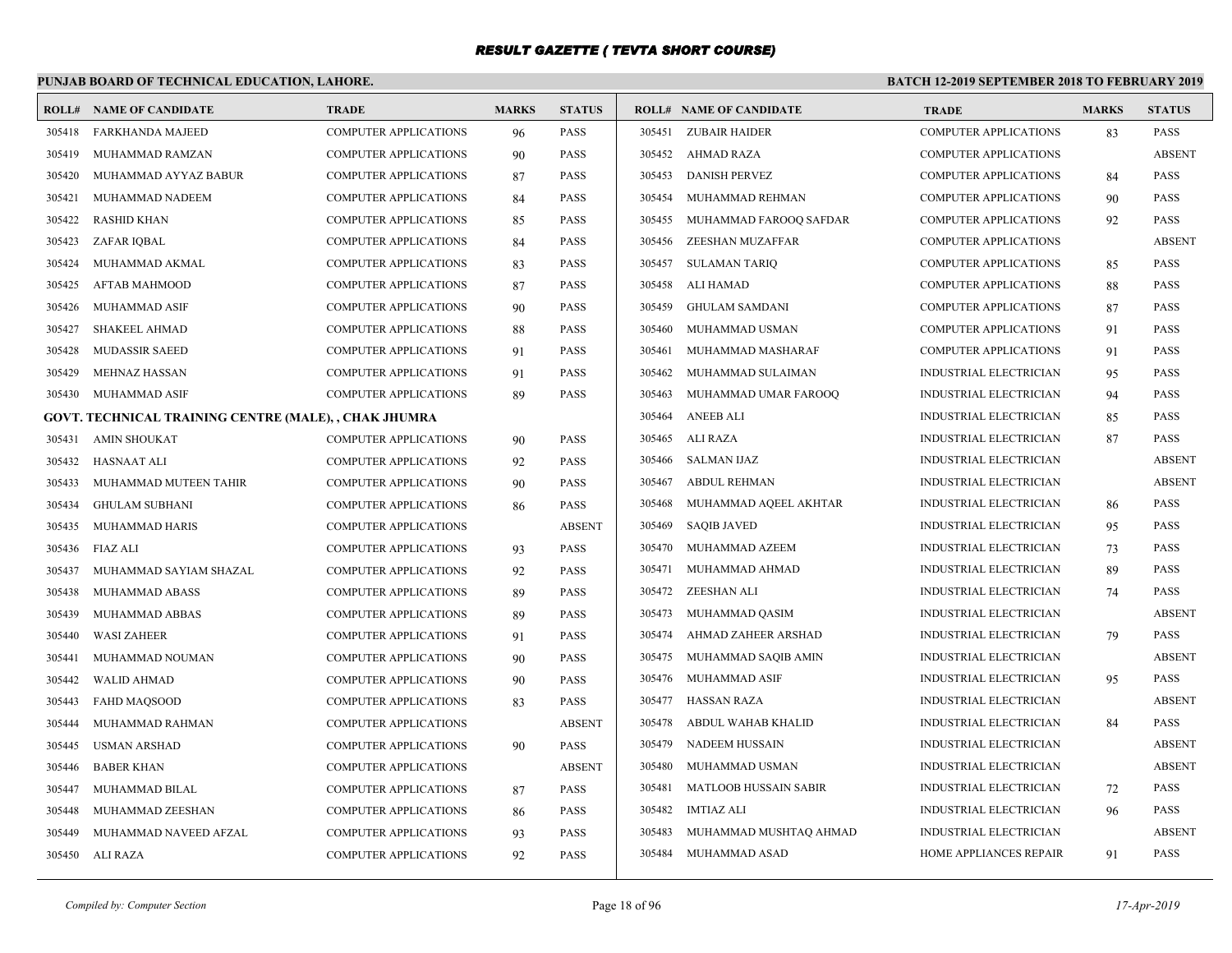# **PUNJAB BOARD OF TECHNICAL EDUCATION, LAHORE.**

| ROLL#  | <b>NAME OF CANDIDATE</b>                                           | <b>TRADE</b>                  | <b>MARKS</b> | <b>STATUS</b> |        | <b>ROLL# NAME OF CANDIDATE</b> | <b>TRADE</b>                 | <b>MARKS</b> | <b>STATUS</b> |
|--------|--------------------------------------------------------------------|-------------------------------|--------------|---------------|--------|--------------------------------|------------------------------|--------------|---------------|
| 305485 | MUDDASA SAFDAR                                                     | HOME APPLIANCES REPAIR        | 91           | <b>PASS</b>   |        | 305518 USMAN MAZHAR            | <b>COMPUTER APPLICATIONS</b> | 81           | <b>PASS</b>   |
| 305486 | MUHAMMAD QASIM                                                     | HOME APPLIANCES REPAIR        | 90           | <b>PASS</b>   |        | 305519 FAZAL ABBAS             | <b>COMPUTER APPLICATIONS</b> | 80           | <b>PASS</b>   |
| 305487 | <b>SEHRAN TARIQ</b>                                                | HOME APPLIANCES REPAIR        |              | <b>ABSENT</b> | 305520 | <b>SUMSAM HAIDER</b>           | <b>COMPUTER APPLICATIONS</b> | 90           | <b>PASS</b>   |
| 305488 | HAMZA TAHIR                                                        | <b>HOME APPLIANCES REPAIR</b> | 90           | <b>PASS</b>   | 305521 | AMIR JAVED                     | <b>COMPUTER APPLICATIONS</b> | 82           | <b>PASS</b>   |
| 305489 | MUDASSAR MEHMOOD                                                   | HOME APPLIANCES REPAIR        | 92           | <b>PASS</b>   |        | 305522 TAHSEEN ABBAS           | <b>COMPUTER APPLICATIONS</b> | 86           | <b>PASS</b>   |
| 305490 | <b>TAYYAB TAHIR</b>                                                | HOME APPLIANCES REPAIR        | 86           | <b>PASS</b>   | 305523 | AHMAD HASSAN                   | <b>COMPUTER APPLICATIONS</b> |              | <b>ABSENT</b> |
| 305491 | MUHAMMAD RIZWAN                                                    | HOME APPLIANCES REPAIR        | 95           | <b>PASS</b>   | 305524 | MUHAMMAD BILAL                 | <b>COMPUTER APPLICATIONS</b> | 82           | <b>PASS</b>   |
| 305492 | <b>ABDUL KAREEM</b>                                                | HOME APPLIANCES REPAIR        | 88           | <b>PASS</b>   | 305525 | <b>ISRA FATIMA</b>             | <b>COMPUTER APPLICATIONS</b> | 90           | <b>PASS</b>   |
| 305493 | <b>ALI HAIDER</b>                                                  | HOME APPLIANCES REPAIR        | 91           | PASS          | 305526 | AHMAD FARAZ PASHA              | <b>COMPUTER APPLICATIONS</b> | 81           | <b>PASS</b>   |
| 305494 | <b>ZOHAIB SALEEM</b>                                               | HOME APPLIANCES REPAIR        | 83           | PASS          | 305527 | USAMA ASGHAR                   | <b>COMPUTER APPLICATIONS</b> | 84           | <b>PASS</b>   |
| 305495 | MUHAMMAD SAEED                                                     | HOME APPLIANCES REPAIR        | 94           | <b>PASS</b>   | 305528 | <b>AQEEL SALEEM</b>            | <b>COMPUTER APPLICATIONS</b> | 86           | <b>PASS</b>   |
| 305496 | <b>MOHSIN SHAFIQUE</b>                                             | HOME APPLIANCES REPAIR        |              | <b>ABSENT</b> | 305529 | MUHAMMAD HAMZA SALEEM          | <b>COMPUTER APPLICATIONS</b> |              | <b>ABSENT</b> |
| 305497 | <b>NADEEM IDREES</b>                                               | HOME APPLIANCES REPAIR        | 90           | <b>PASS</b>   | 305530 | MUHAMMAD ZEESHAN AFZAL         | <b>COMPUTER APPLICATIONS</b> | 83           | <b>PASS</b>   |
| 305498 | ALI RAZA                                                           | HOME APPLIANCES REPAIR        |              | <b>ABSENT</b> | 305531 | <b>AZIZ AHMAD</b>              | <b>COMPUTER APPLICATIONS</b> | 91           | <b>PASS</b>   |
|        | <b>GOVERNMENT COLLEGE OF COMMERCE, PEPOLES COLONEY, FAISALABAD</b> |                               |              |               |        | 305532 ANSAR ALI               | <b>COMPUTER APPLICATIONS</b> | 85           | <b>PASS</b>   |
| 305499 | MUHAMMAD AWAIS                                                     | <b>COMPUTER APPLICATIONS</b>  | 85           | <b>PASS</b>   | 305533 | AWAIS AHMAD                    | <b>COMPUTER APPLICATIONS</b> | 82           | <b>PASS</b>   |
| 305500 | MUHAMMAD FAIZAN JILLANI                                            | <b>COMPUTER APPLICATIONS</b>  | 90           | <b>PASS</b>   | 305534 | MUHAMMAD BILAL                 | <b>COMPUTER APPLICATIONS</b> | 83           | <b>PASS</b>   |
| 305501 | MUHAMMAD IDREES                                                    | <b>COMPUTER APPLICATIONS</b>  | 85           | <b>PASS</b>   | 305535 | MUHAMMAD AWAIS SHAFIQUE        | <b>COMPUTER APPLICATIONS</b> | 85           | <b>PASS</b>   |
| 305502 | <b>FIZA ASIF</b>                                                   | <b>COMPUTER APPLICATIONS</b>  | 87           | <b>PASS</b>   | 305536 | ATA UL REHMAN                  | <b>COMPUTER APPLICATIONS</b> | 88           | <b>PASS</b>   |
| 305503 | <b>IQRA FAREED</b>                                                 | COMPUTER APPLICATIONS         | 87           | PASS          | 305537 | SAJJAD ALI                     | <b>COMPUTER APPLICATIONS</b> | 91           | <b>PASS</b>   |
| 305504 | <b>OURRA TUL AIN</b>                                               | COMPUTER APPLICATIONS         | 86           | <b>PASS</b>   | 305538 | YASIR SHARIF                   | <b>COMPUTER APPLICATIONS</b> | 84           | <b>PASS</b>   |
| 305505 | <b>RAVIHA HAMEED</b>                                               | <b>COMPUTER APPLICATIONS</b>  | 86           | <b>PASS</b>   | 305539 | MUNAWWAR HUSSAIN               | <b>COMPUTER APPLICATIONS</b> | 82           | <b>PASS</b>   |
| 305506 | MUHAMMAD USMAN                                                     | COMPUTER APPLICATIONS         | 86           | PASS          | 305540 | <b>SHOUKAT ALI</b>             | <b>COMPUTER APPLICATIONS</b> | 81           | <b>PASS</b>   |
| 305507 | SYED MUHAMMAD AHMAD ARSHAD                                         | <b>COMPUTER APPLICATIONS</b>  | 84           | <b>PASS</b>   | 305541 | MUHAMMAD USMAN                 | <b>COMPUTER APPLICATIONS</b> | 85           | <b>PASS</b>   |
| 305508 | MUHAMMAD ABU BAKAR                                                 | <b>COMPUTER APPLICATIONS</b>  | 85           | PASS          | 305542 | MUHAMMAD SHAHZAD               | <b>COMPUTER APPLICATIONS</b> | 84           | <b>PASS</b>   |
| 305509 | ZAFAR IQBAL                                                        | <b>COMPUTER APPLICATIONS</b>  | 85           | <b>PASS</b>   | 305543 | <b>ATTIQ UR REHMAN</b>         | <b>COMPUTER APPLICATIONS</b> | 86           | <b>PASS</b>   |
| 305510 | <b>SABIR RAMZAN</b>                                                | <b>COMPUTER APPLICATIONS</b>  | 85           | <b>PASS</b>   | 305544 | MUHAMMAD ABBAS                 | <b>COMPUTER APPLICATIONS</b> | 84           | <b>PASS</b>   |
| 305511 | <b>ADNAN HUSSAIN</b>                                               | COMPUTER APPLICATIONS         | 84           | <b>PASS</b>   | 305545 | <b>USAMA SAFDAR</b>            | <b>COMPUTER APPLICATIONS</b> | 87           | <b>PASS</b>   |
| 305512 | <b>SHAHID MASEEH</b>                                               | COMPUTER APPLICATIONS         |              | <b>ABSENT</b> | 305546 | MUHAMMAD TAYYAB                | <b>COMPUTER APPLICATIONS</b> | 81           | <b>PASS</b>   |
| 305513 | <b>RAFIA YOUSAF</b>                                                | <b>COMPUTER APPLICATIONS</b>  |              | <b>ABSENT</b> | 305547 | MUHAMMAD ADEEL                 | <b>COMPUTER APPLICATIONS</b> | 83           | <b>PASS</b>   |
| 305514 | MUHAMMAD MAJID HABIB                                               | COMPUTER APPLICATIONS         | 87           | PASS          | 305548 | <b>MOMINA ALVI</b>             | <b>COMPUTER APPLICATIONS</b> | 90           | <b>PASS</b>   |
| 305515 | MUHAMMAD HAMZA MAZHAR                                              | <b>COMPUTER APPLICATIONS</b>  | 91           | <b>PASS</b>   | 305549 | <b>AAMIR HUSSAIN</b>           | <b>COMPUTER APPLICATIONS</b> | 85           | <b>PASS</b>   |
| 305516 | SIKANDAR HIYAT ALI                                                 | <b>COMPUTER APPLICATIONS</b>  | 90           | <b>PASS</b>   | 305550 | <b>HAIDER ALI</b>              | <b>COMPUTER APPLICATIONS</b> |              | <b>ABSENT</b> |
|        | 305517 MUHAMMAD USMAN                                              | <b>COMPUTER APPLICATIONS</b>  | 83           | <b>PASS</b>   | 305551 | FAHAD HASSAN                   | <b>COMPUTER APPLICATIONS</b> | 87           | <b>PASS</b>   |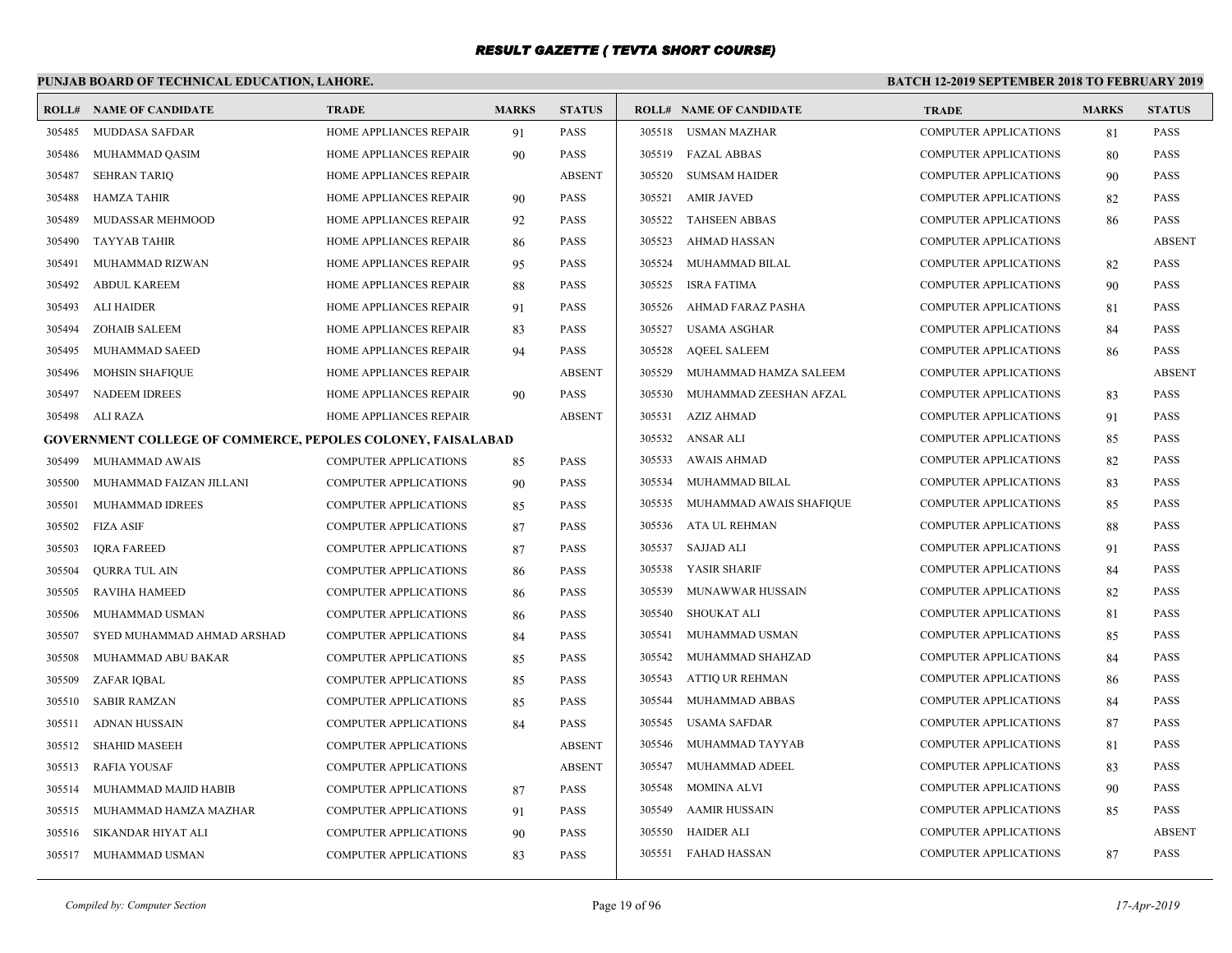# **PUNJAB BOARD OF TECHNICAL EDUCATION, LAHORE.**

|        | <b>ROLL# NAME OF CANDIDATE</b>                                 | <b>TRADE</b>                                    | <b>MARKS</b> | <b>STATUS</b> |        | <b>ROLL# NAME OF CANDIDATE</b>                                  | <b>TRADE</b>                                    | <b>MARKS</b> | <b>STATUS</b> |
|--------|----------------------------------------------------------------|-------------------------------------------------|--------------|---------------|--------|-----------------------------------------------------------------|-------------------------------------------------|--------------|---------------|
|        | 305552 SHAKEEL HAIDER                                          | <b>COMPUTER APPLICATIONS</b>                    | 88           | PASS          |        | 305582 MUHAMMAD AWAIS                                           | <b>CNC PROGRAMMER &amp;</b>                     | 81           | <b>PASS</b>   |
| 305553 | MUHAMMAD FIZAN                                                 | COMPUTER APPLICATIONS                           | 87           | PASS          | 305583 | MUHAMMAD USAMA                                                  | <b>MACHINIST</b><br><b>CNC PROGRAMMER &amp;</b> |              | <b>PASS</b>   |
| 305554 | <b>ABDUL SABOOR</b>                                            | COMPUTER APPLICATIONS                           | 90           | PASS          |        |                                                                 | <b>MACHINIST</b>                                | 67           |               |
| 305555 | MUHAMMAD IZAN                                                  | <b>COMPUTER APPLICATIONS</b>                    | 90           | PASS          | 305584 | MUHAMMAD MAHNA                                                  | CNC PROGRAMMER &                                | 86           | <b>PASS</b>   |
|        |                                                                |                                                 |              |               |        |                                                                 | <b>MACHINIST</b>                                |              |               |
| 305556 | <b>SHAHID ALI</b>                                              | <b>COMPUTER APPLICATIONS</b>                    | 95           | PASS          | 305585 | MUHAMMAD RAFI                                                   | <b>CNC PROGRAMMER &amp;</b><br><b>MACHINIST</b> | 88           | <b>PASS</b>   |
| 305557 | <b>ARSLAN</b>                                                  | COMPUTER APPLICATIONS                           |              | <b>ABSENT</b> | 305586 | MUHAMMAD ARSLAN                                                 | CNC PROGRAMMER &                                | 70           | <b>PASS</b>   |
| 305558 | MUHAMMAD ARSALAN RAUF                                          | <b>COMPUTER APPLICATIONS</b>                    |              | <b>ABSENT</b> |        |                                                                 | <b>MACHINIST</b>                                |              |               |
| 305559 | SHAHZADI MUNNYYA                                               | <b>COMPUTER APPLICATIONS</b>                    | 90           | PASS          | 305587 | MOHSIN HASSAN ABBAS                                             | <b>CNC PROGRAMMER &amp;</b><br><b>MACHINIST</b> | 62           | <b>PASS</b>   |
| 305560 | MUHAMMAD TAFHIM ZARYAB ZIA                                     | <b>COMPUTER APPLICATIONS</b>                    | 90           | PASS          | 305588 | <b>ROMAN ASLAM</b>                                              | <b>CNC PROGRAMMER &amp;</b>                     |              | <b>ABSENT</b> |
| 305561 | NAUMAN GULZAR ALVI                                             | <b>COMPUTER APPLICATIONS</b>                    | 82           | PASS          |        |                                                                 | <b>MACHINIST</b>                                |              |               |
| 305562 | MUHAMMAD KAMRAN                                                | <b>COMPUTER APPLICATIONS</b>                    | 88           | PASS          | 305589 | HAFIZ AHMAD RAZA QADRI                                          | <b>CNC PROGRAMMER &amp;</b><br><b>MACHINIST</b> | 80           | <b>PASS</b>   |
| 305563 | MUHAMMAD UMAR HUSSAIN                                          | <b>COMPUTER APPLICATIONS</b>                    | 84           | PASS          | 305590 | MUHAMMAD SALMAN UL SALEEM                                       | <b>CNC PROGRAMMER &amp;</b>                     | 68           | PASS          |
|        |                                                                |                                                 |              |               |        |                                                                 | <b>MACHINIST</b>                                |              |               |
| 305564 | <b>IBRAR ALI</b>                                               | <b>COMPUTER APPLICATIONS</b>                    | 90           | PASS          | 305591 | TAHIR FAROOO                                                    | <b>CNC PROGRAMMER &amp;</b>                     | 75           | <b>PASS</b>   |
| 305565 | <b>MAHRUKH AHMAD</b>                                           | COMPUTER APPLICATIONS                           | 93           | PASS          | 305592 | AHMAD MUSTAFA                                                   | <b>MACHINIST</b><br><b>CNC PROGRAMMER &amp;</b> | 79           | <b>PASS</b>   |
| 305566 | MUHAMMAD BILAL ARSHAD                                          | <b>COMPUTER APPLICATIONS</b>                    | 81           | PASS          |        |                                                                 | <b>MACHINIST</b>                                |              |               |
| 305567 | MUHAMMAD USMAN                                                 | COMPUTER APPLICATIONS                           | 84           | PASS          | 305593 | YASIR                                                           | <b>CNC PROGRAMMER &amp;</b>                     | 70           | <b>PASS</b>   |
| 305568 | <b>ABDUL REHMAN</b>                                            | <b>COMPUTER APPLICATIONS</b>                    | 85           | PASS          | 305594 | MUHAMMAD HAMZA                                                  | <b>MACHINIST</b><br><b>CNC PROGRAMMER &amp;</b> |              | <b>PASS</b>   |
| 305569 | MUHAMMAD WASEEM SALEEM                                         | <b>COMPUTER APPLICATIONS</b>                    |              | PASS          |        |                                                                 | <b>MACHINIST</b>                                | 83           |               |
|        |                                                                |                                                 | 85           |               | 305595 | <b>MUBASHAR HUSSAIN</b>                                         | <b>CNC PROGRAMMER &amp;</b>                     | 74           | <b>PASS</b>   |
| 305570 | <b>KOUSAR</b>                                                  | <b>COMPUTER APPLICATIONS</b>                    | 93           | PASS          |        |                                                                 | <b>MACHINIST</b>                                |              |               |
| 305571 | ZOHAIB ALI                                                     | <b>COMPUTER APPLICATIONS</b>                    |              | <b>ABSENT</b> | 305596 | MUHAMMAD ANSAR                                                  | CNC PROGRAMMER &<br><b>MACHINIST</b>            | 77           | <b>PASS</b>   |
| 305572 | MUHAMMAD ADREES                                                | <b>COMPUTER APPLICATIONS</b>                    |              | <b>ABSENT</b> | 305597 | <b>FAKHAR AMAN</b>                                              | <b>CNC PROGRAMMER &amp;</b>                     | 81           | <b>PASS</b>   |
|        | 305573 AYESHA PARVEEN                                          | <b>COMPUTER APPLICATIONS</b>                    | 90           | PASS          |        |                                                                 | <b>MACHINIST</b>                                |              |               |
|        | <b>GOVERNMENT COLLEGE OF TECHNOLOGY, SAMANABAD, FAISALABAD</b> |                                                 |              |               |        | 305598 MUHAMMAD BILAL                                           | CNC PROGRAMMER &<br><b>MACHINIST</b>            | 78           | <b>PASS</b>   |
| 305574 | <b>ZUNAIR FAROOQ</b>                                           | CNC PROGRAMMER &                                | 85           | PASS          |        | <b>GOVERNMENT INSTITUTE OF COMMERCE, JHANG ROAD, FAISALABAD</b> |                                                 |              |               |
|        |                                                                | <b>MACHINIST</b>                                |              |               |        | 305599 MUHAMMAD HAMZA                                           | <b>COMPUTER APPLICATIONS</b>                    | 90           | <b>PASS</b>   |
| 305575 | KHAN ABDULLAH                                                  | <b>CNC PROGRAMMER &amp;</b>                     | 81           | PASS          |        | 305600 TALHA REHMAN                                             | <b>COMPUTER APPLICATIONS</b>                    |              | <b>ABSENT</b> |
| 305576 | MUHAMMAD UMAIR RAZA                                            | <b>MACHINIST</b><br>CNC PROGRAMMER &            | 73           | PASS          |        |                                                                 |                                                 |              |               |
|        |                                                                | <b>MACHINIST</b>                                |              |               | 305601 | MUHAMMAD WAQAS                                                  | <b>COMPUTER APPLICATIONS</b>                    | 88           | <b>PASS</b>   |
| 305577 | NOOR KHAN                                                      | CNC PROGRAMMER &                                | 79           | PASS          | 305602 | <b>SAMIA SHAHZADI</b>                                           | <b>COMPUTER APPLICATIONS</b>                    | 87           | PASS          |
| 305578 | MUHAMMAD KASHIF                                                | <b>MACHINIST</b><br>CNC PROGRAMMER &            | 74           | PASS          | 305603 | MUHAMMAD AWAIS KHAN                                             | <b>COMPUTER APPLICATIONS</b>                    |              | <b>ABSENT</b> |
|        |                                                                | <b>MACHINIST</b>                                |              |               | 305604 | HIRA KANWAL                                                     | <b>COMPUTER APPLICATIONS</b>                    | 81           | <b>PASS</b>   |
| 305579 | MUHAMMAD ANSAB ALI                                             | <b>CNC PROGRAMMER &amp;</b>                     | 63           | PASS          |        | 305605 ALI RAZA                                                 | <b>COMPUTER APPLICATIONS</b>                    | 84           | <b>PASS</b>   |
| 305580 | <b>MUSTANSIR HUSSAIN</b>                                       | <b>MACHINIST</b><br><b>CNC PROGRAMMER &amp;</b> | 72           | PASS          | 305606 | <b>ABDULLAH</b>                                                 | <b>COMPUTER APPLICATIONS</b>                    | 85           | <b>PASS</b>   |
|        |                                                                | <b>MACHINIST</b>                                |              |               | 305607 | UMAR SHAKEEL                                                    | <b>COMPUTER APPLICATIONS</b>                    | 82           | <b>PASS</b>   |
| 305581 | MUHAMMAD ASLAM                                                 | CNC PROGRAMMER &                                |              | <b>ABSENT</b> |        | 305608 MUHAMMAD AHSAN NAWAZ                                     | <b>COMPUTER APPLICATIONS</b>                    |              | <b>PASS</b>   |
|        |                                                                | <b>MACHINIST</b>                                |              |               |        |                                                                 |                                                 | 83           |               |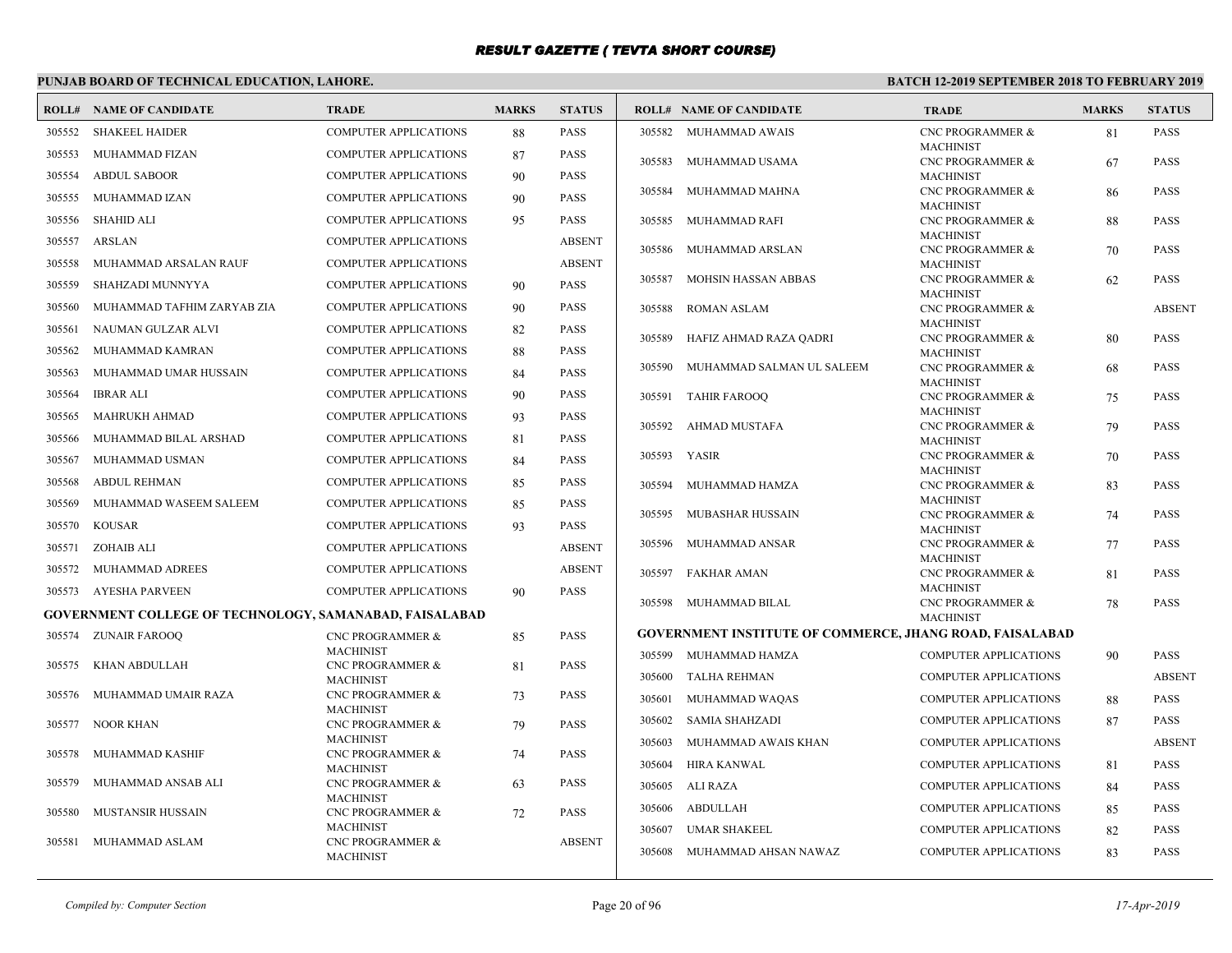# **PUNJAB BOARD OF TECHNICAL EDUCATION, LAHORE.**

|            | <b>ROLL# NAME OF CANDIDATE</b>                              | <b>TRADE</b>                 | <b>MARKS</b> | <b>STATUS</b> |        | <b>ROLL# NAME OF CANDIDATE</b>                                 | <b>TRADE</b>                 | <b>MARKS</b> | <b>STATUS</b> |
|------------|-------------------------------------------------------------|------------------------------|--------------|---------------|--------|----------------------------------------------------------------|------------------------------|--------------|---------------|
| 305609     | <b>MOHSIN YASEEN</b>                                        | <b>COMPUTER APPLICATIONS</b> | 81           | <b>PASS</b>   | 305641 | <b>USAMA HAROON</b>                                            | <b>COMPUTER APPLICATIONS</b> |              | <b>ABSENT</b> |
| 305610     | <b>ARMISH SEHER</b>                                         | <b>COMPUTER APPLICATIONS</b> | 88           | <b>PASS</b>   | 305642 | <b>SARA MUGHEES</b>                                            | <b>COMPUTER APPLICATIONS</b> | 80           | <b>PASS</b>   |
| 305611     | MUHAMMAD USMAN AKRAM                                        | <b>COMPUTER APPLICATIONS</b> | 83           | <b>PASS</b>   | 305643 | MUHAMMAD JUNAID AFZAL                                          | <b>COMPUTER APPLICATIONS</b> |              | <b>ABSENT</b> |
| 305612     | ZEESHAN ASLAM                                               | <b>COMPUTER APPLICATIONS</b> | 81           | <b>PASS</b>   |        | SITARA INSTITUTE OF MANAGEMENT & TECHNOLOGY, KOH-I-NOOR CHOWK, |                              |              |               |
| 305613     | <b>USMAN MAQSSOOD</b>                                       | <b>COMPUTER APPLICATIONS</b> |              | <b>ABSENT</b> |        | JARANWALA ROAD., FAISALABAD                                    | <b>FASHION DESIGN</b>        |              | <b>PASS</b>   |
| 305614     | <b>HASNAIN ALI</b>                                          | <b>COMPUTER APPLICATIONS</b> |              | <b>ABSENT</b> | 305645 | 305644 MUHAMMAD ABUBAKAR AMIR<br>AMINA ALI                     | <b>FASHION DESIGN</b>        | 98<br>97     | <b>PASS</b>   |
| 305615     | <b>MIAN M ISMAEEL</b>                                       | <b>COMPUTER APPLICATIONS</b> | 90           | <b>PASS</b>   |        | 305646 NOOR FATIMA JAVED                                       | <b>FASHION DESIGN</b>        |              | <b>ABSENT</b> |
| 305616     | MUHAMMAD AFTAB SULTAN                                       | <b>COMPUTER APPLICATIONS</b> | 83           | <b>PASS</b>   | 305647 | <b>RAZA DASTGHIR</b>                                           | <b>FASHION DESIGN</b>        |              | <b>ABSENT</b> |
| 305617     | HAFIZ MUHAMMAD USMAN                                        | <b>COMPUTER APPLICATIONS</b> | 82           | <b>PASS</b>   | 305648 | MUHAMMAD SUFIAN                                                | <b>FASHION DESIGN</b>        |              | <b>ABSENT</b> |
| 305618     | MUHAMMAD TANVEER                                            | COMPUTER APPLICATIONS        | 82           | PASS          | 305649 | MUHAMMAD NAEEM                                                 | <b>FASHION DESIGN</b>        |              | <b>ABSENT</b> |
| 305619     | MUHAMMAD SAJJAD                                             | <b>COMPUTER APPLICATIONS</b> | 81           | PASS          | 305650 | URWAH TARIO                                                    | <b>FASHION DESIGN</b>        | 100          | <b>PASS</b>   |
| 305620     | ANAM SHAHZADI                                               | <b>COMPUTER APPLICATIONS</b> | 87           | <b>PASS</b>   | 305651 | SHARJEEL AHMMAD                                                | <b>FASHION DESIGN</b>        | 100          | <b>PASS</b>   |
| 305621     | MUHAMMAD WAQAS                                              | <b>COMPUTER APPLICATIONS</b> | 80           | <b>PASS</b>   | 305652 | MUHAMMAD USMAN                                                 | <b>FASHION DESIGN</b>        | 97           | <b>PASS</b>   |
| 305622     | MUHAMMAD USMAN ARSHAD                                       | <b>COMPUTER APPLICATIONS</b> | 80           | <b>PASS</b>   | 305653 | <b>ZAINAB ARIF</b>                                             | <b>FASHION DESIGN</b>        | 98           | <b>PASS</b>   |
| 305623     | MUHAMMAD FARHAN AKRAM                                       | <b>COMPUTER APPLICATIONS</b> | 85           | PASS          | 305654 | JAVERIA MUSHTAQ                                                | <b>FASHION DESIGN</b>        | 100          | <b>PASS</b>   |
|            | GOVT. STAFF TRAINING COLLEGE, PEOPLES COLONY NEAR D GROUND, |                              |              |               |        | THE REHMAN COLLEGE, JARANWALA ROAD, FAISALABAD                 |                              |              |               |
| FAISALABAD | 305624 MUHAMMAD ARSLAN RIAZ                                 | <b>COMPUTER APPLICATIONS</b> | 87           | <b>PASS</b>   |        | 305655 SIDRA SHAKEEL                                           | <b>COMPUTER APPLICATIONS</b> |              | <b>ABSENT</b> |
| 305625     | MUHAMMAD UMAR                                               | COMPUTER APPLICATIONS        | 74           | PASS          |        | 305656 AYESHA JIYA                                             | <b>COMPUTER APPLICATIONS</b> | 62           | <b>PASS</b>   |
| 305626     | MUHAMMAD SHAHZAD                                            | <b>COMPUTER APPLICATIONS</b> | 85           | <b>PASS</b>   | 305657 | MUHAMMAD SUFYAN                                                | <b>COMPUTER APPLICATIONS</b> | 82           | <b>PASS</b>   |
| 305627     | RANA MUHAMMAD MUZAMMIL                                      | <b>COMPUTER APPLICATIONS</b> | 77           | <b>PASS</b>   | 305658 | MUHAMMAD DANISH                                                | <b>COMPUTER APPLICATIONS</b> | 67           | <b>PASS</b>   |
|            | <b>HUSSAIN</b>                                              |                              |              |               | 305659 | RANA AHMAD RAZA                                                | <b>COMPUTER APPLICATIONS</b> | 91           | <b>PASS</b>   |
| 305628     | MUHAMMAD USMAN                                              | <b>COMPUTER APPLICATIONS</b> |              | <b>ABSENT</b> | 305660 | MUNAZA ASLAM                                                   | <b>COMPUTER APPLICATIONS</b> | 74           | PASS          |
| 305629     | MUHAMMAD ASIM NISAR                                         | COMPUTER APPLICATIONS        | 84           | PASS          | 305661 | <b>SABA RAFIQUE</b>                                            | <b>COMPUTER APPLICATIONS</b> | 90           | PASS          |
| 305630     | <b>KAMRAN FAISAL</b>                                        | <b>COMPUTER APPLICATIONS</b> | 88           | PASS          | 305662 | <b>DILAWAR HUSSAIN</b>                                         | <b>COMPUTER APPLICATIONS</b> | 94           | <b>PASS</b>   |
| 305631     | MUHAMMAD NAZEEL                                             | <b>COMPUTER APPLICATIONS</b> | 88           | <b>PASS</b>   | 305663 | MUHAMMAD HASSAN KHAN                                           | <b>COMPUTER APPLICATIONS</b> | 69           | <b>PASS</b>   |
| 305632     | <b>AZEEN ANWAAR</b>                                         | <b>COMPUTER APPLICATIONS</b> | 90           | <b>PASS</b>   | 305664 | FARHAN AHMAD KHAN                                              | <b>COMPUTER APPLICATIONS</b> | 77           | <b>PASS</b>   |
| 305633     | MUHAMMAD USMAN                                              | <b>COMPUTER APPLICATIONS</b> | 80           | <b>PASS</b>   | 305665 | MUHAMMAD USMAN FAROOQ                                          | <b>COMPUTER APPLICATIONS</b> | 76           | <b>PASS</b>   |
| 305634     | <b>TAHIR USMAN</b>                                          | COMPUTER APPLICATIONS        | 92           | <b>PASS</b>   | 305666 | MUHAMMAD ASAD ZAIN                                             | <b>COMPUTER APPLICATIONS</b> | 77           | PASS          |
| 305635     | <b>USAMA TANVEER</b>                                        | <b>COMPUTER APPLICATIONS</b> |              | <b>ABSENT</b> | 305667 | AZIZ UL REHMAN                                                 | <b>COMPUTER APPLICATIONS</b> | 77           | <b>PASS</b>   |
| 305636     | <b>HARIS ALI</b>                                            | <b>COMPUTER APPLICATIONS</b> | 84           | <b>PASS</b>   | 305668 | <b>RASHID ALI</b>                                              | <b>COMPUTER APPLICATIONS</b> | 79           | <b>PASS</b>   |
| 305637     | MUHAMMAD SHAHID                                             | <b>COMPUTER APPLICATIONS</b> | 88           | <b>PASS</b>   | 305669 | <b>FAIZAN ASIF</b>                                             | <b>COMPUTER APPLICATIONS</b> | 76           | <b>PASS</b>   |
| 305638     | MUHAMMAD YASEEN                                             | <b>COMPUTER APPLICATIONS</b> | 72           | <b>PASS</b>   | 305670 | <b>RABIA SIKANDAR</b>                                          | <b>COMPUTER APPLICATIONS</b> | 89           | <b>PASS</b>   |
| 305639     | <b>GHAZANFAR ALI</b>                                        | <b>COMPUTER APPLICATIONS</b> | 84           | PASS          |        | 305671 ASHFAQ MAHYOU DIN                                       | <b>COMPUTER APPLICATIONS</b> |              | <b>ABSENT</b> |
|            | 305640 KHAWAR HUSSAIN                                       | <b>COMPUTER APPLICATIONS</b> | 82           | <b>PASS</b>   |        |                                                                |                              |              |               |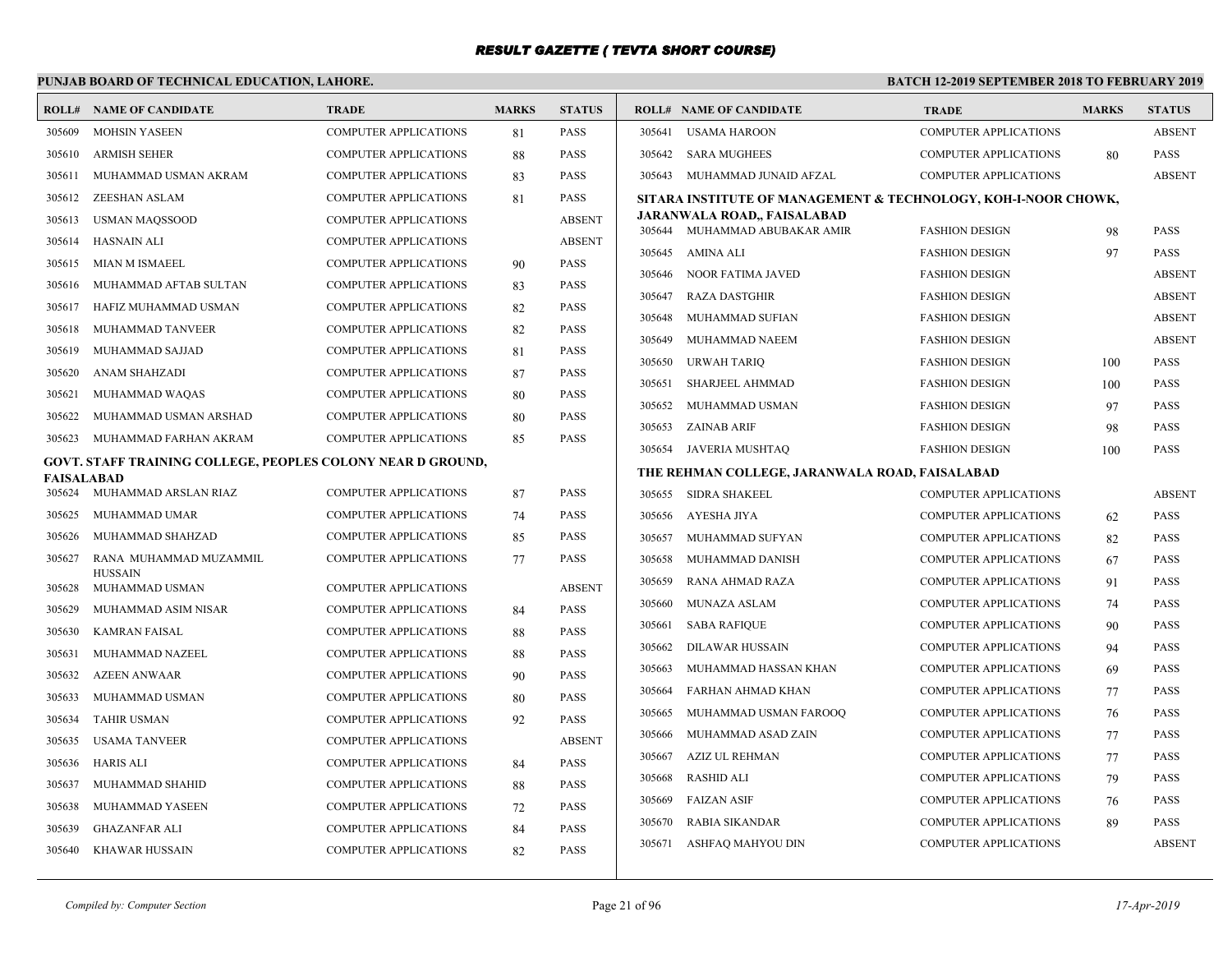# **PUNJAB BOARD OF TECHNICAL EDUCATION, LAHORE.**

|        | <b>ROLL# NAME OF CANDIDATE</b> | <b>TRADE</b>                 | <b>MARKS</b> | <b>STATUS</b> |                 | <b>ROLL# NAME OF CANDIDATE</b>                                      | <b>TRADE</b>                 | <b>MARKS</b> | <b>STATUS</b> |
|--------|--------------------------------|------------------------------|--------------|---------------|-----------------|---------------------------------------------------------------------|------------------------------|--------------|---------------|
| 305672 | <b>NOOR FATIMA</b>             | <b>COMPUTER APPLICATIONS</b> | 85           | <b>PASS</b>   | 305706          | MUHAMMAD ZUBAIR                                                     | <b>COMPUTER APPLICATIONS</b> | 85           | <b>PASS</b>   |
| 305673 | <b>MISBAH UROOJ</b>            | <b>COMPUTER APPLICATIONS</b> | 89           | PASS          | 305707          | <b>RIDA NAWAZ</b>                                                   | <b>COMPUTER APPLICATIONS</b> | 86           | <b>PASS</b>   |
| 305674 | <b>BILOEES NAWAZ</b>           | <b>COMPUTER APPLICATIONS</b> | 88           | <b>PASS</b>   | 305708          | <b>SYED HASSAN RAZA</b>                                             | <b>COMPUTER APPLICATIONS</b> | 79           | <b>PASS</b>   |
| 305675 | <b>FAISAL FAROOO</b>           | <b>COMPUTER APPLICATIONS</b> | 78           | <b>PASS</b>   | 305709          | AMNA ASLAM                                                          | <b>COMPUTER APPLICATIONS</b> | 93           | <b>PASS</b>   |
| 305676 | <b>SABA ASHRAF</b>             | COMPUTER APPLICATIONS        | 88           | <b>PASS</b>   | 305710          | MUHAMMAD ADIL ABID                                                  | <b>COMPUTER APPLICATIONS</b> |              | <b>ABSENT</b> |
| 305677 | RABIA RAZZAQ                   | <b>COMPUTER APPLICATIONS</b> | 73           | <b>PASS</b>   | 305711          | MUHAMMAD AQEEL                                                      | COMPUTER APPLICATIONS        |              | <b>ABSENT</b> |
| 305678 | MUHAMMAD FAIZAN MUNIR          | <b>COMPUTER APPLICATIONS</b> | 74           | <b>PASS</b>   | 305712          | HAFIZ USMAN ZAHOOR                                                  | <b>COMPUTER APPLICATIONS</b> |              | <b>ABSENT</b> |
| 305679 | ZAID ALI BIN MUNAWAR           | <b>COMPUTER APPLICATIONS</b> | 59           | <b>PASS</b>   |                 | 305713 MUHAMMAD DANISH AWAN                                         | <b>COMPUTER APPLICATIONS</b> |              | <b>ABSENT</b> |
| 305680 | MUHAMMAD SHAHROZ               | COMPUTER APPLICATIONS        | 71           | PASS          |                 | GOVT. TECHNICAL TRAINING INSTITUTE, CHAK NO.465 GB,FAISALABAD ROAD, |                              |              |               |
| 305681 | MUHAMMAD AHSAN SARFRAZ         | <b>COMPUTER APPLICATIONS</b> | 73           | <b>PASS</b>   | SAMMUNDRI       |                                                                     |                              |              |               |
| 305682 | <b>USAMA BILAL</b>             | <b>COMPUTER APPLICATIONS</b> | 78           | <b>PASS</b>   |                 | 305714 MUZAFFAR ALI                                                 | AUTOCAD 2016                 | 83           | <b>PASS</b>   |
| 305683 | SAMIA AHMAD                    | COMPUTER APPLICATIONS        |              | <b>ABSENT</b> | 305715 ALI RAZA |                                                                     | AUTOCAD 2016                 | 65           | <b>PASS</b>   |
| 305684 | ANILA BASHARAT                 | <b>COMPUTER APPLICATIONS</b> | 73           | <b>PASS</b>   |                 | 305716 MUHAMMAD SHAHZAD                                             | AUTOCAD 2016                 | 79           | <b>PASS</b>   |
| 305685 | REHAN KHALIL                   | <b>COMPUTER APPLICATIONS</b> |              | <b>ABSENT</b> | 305717          | MUHAMMAD FAISAL MUSHTAQ                                             | AUTOCAD 2016                 | 78           | <b>PASS</b>   |
| 305686 | <b>JAHANZAIB ARSHAD</b>        | <b>COMPUTER APPLICATIONS</b> | 68           | <b>PASS</b>   | 305718          | IHTISHAM UL HAQ                                                     | <b>AUTOCAD 2016</b>          | 73           | <b>PASS</b>   |
| 305687 | MUZAMAL SALEEM                 | COMPUTER APPLICATIONS        | 71           | PASS          | 305719          | <b>USMAN RAFIQUE</b>                                                | AUTOCAD 2016                 |              | <b>ABSENT</b> |
| 305688 | NAILA LIAQAT                   | <b>COMPUTER APPLICATIONS</b> | 72           | <b>PASS</b>   | 305720          | MUHAMMAD SALEEM                                                     | AUTOCAD 2016                 | 95           | <b>PASS</b>   |
| 305689 | MUHAMMAD ARSLAN RASHEED        | <b>COMPUTER APPLICATIONS</b> | 74           | <b>PASS</b>   | 305721          | <b>MUHAMMAD ASAD</b>                                                | AUTOCAD 2016                 | 69           | <b>PASS</b>   |
| 305690 | MUHAMMAD ZUBAIR                | <b>COMPUTER APPLICATIONS</b> | 80           | <b>PASS</b>   | 305722          | NAVEED AHMAD                                                        | AUTOCAD 2016                 | 94           | <b>PASS</b>   |
| 305691 | <b>MAFIA ISHAQ</b>             | <b>COMPUTER APPLICATIONS</b> | 77           | PASS          | 305723          | <b>OAMAR WAHEED</b>                                                 | AUTOCAD 2016                 | 89           | <b>PASS</b>   |
| 305692 | <b>ARSLAN AZHAR</b>            | <b>COMPUTER APPLICATIONS</b> | 82           | <b>PASS</b>   | 305724          | MUHAMMAD ARSLAN SHAKIR                                              | AUTOCAD 2016                 | 90           | <b>PASS</b>   |
| 305693 | MUHAMMAD IRFAN                 | <b>COMPUTER APPLICATIONS</b> | 77           | <b>PASS</b>   | 305725          | MUHAMMAD SHEHROZ AMJAD                                              | AUTOCAD 2016                 | 89           | <b>PASS</b>   |
| 305694 | SAMANA                         | COMPUTER APPLICATIONS        | 77           | PASS          | 305726          | <b>MEHBOOB AHMAD</b>                                                | AUTOCAD 2016                 | 93           | <b>PASS</b>   |
| 305695 | <b>AQSA SHABBIR</b>            | <b>COMPUTER APPLICATIONS</b> | 83           | <b>PASS</b>   | 305727          | MUHAMMAD UMAIR TOUSEEF                                              | AUTOCAD 2016                 |              | <b>ABSENT</b> |
| 305696 | <b>FARZANA</b>                 | <b>COMPUTER APPLICATIONS</b> | 77           | <b>PASS</b>   | 305728          | MUHAMMAD SAAD SAEED                                                 | AUTOCAD 2016                 | 81           | <b>PASS</b>   |
| 305697 | <b>USAMA SHABBIR</b>           | <b>COMPUTER APPLICATIONS</b> | 84           | <b>PASS</b>   | 305729          | MUHAMMAD UMAR                                                       | AUTOCAD 2016                 | 90           | <b>PASS</b>   |
| 305698 | <b>FAREEHA ASHRAF</b>          | <b>COMPUTER APPLICATIONS</b> | 89           | <b>PASS</b>   | 305730          | <b>SHAN ALI</b>                                                     | AUTOCAD 2016                 | 92           | <b>PASS</b>   |
| 305699 | MUHAMMAD AFZAAL ASIF           | <b>COMPUTER APPLICATIONS</b> | 75           | <b>PASS</b>   | 305731          | <b>SHEHROZ YOUSAF</b>                                               | AUTOCAD 2016                 | 83           | <b>PASS</b>   |
| 305700 | <b>SHAHIDA NASREEN</b>         | <b>COMPUTER APPLICATIONS</b> | 80           | <b>PASS</b>   | 305732          | MUHAMMAD MUBEEN                                                     | AUTOCAD 2016                 | 93           | <b>PASS</b>   |
| 305701 | <b>ANAM NOREEN</b>             | COMPUTER APPLICATIONS        | 88           | PASS          | 305733          | <b>NADIR NAVEED</b>                                                 | AUTOCAD 2016                 | 95           | <b>PASS</b>   |
| 305702 | SHUMAILA RAZZAQ                | <b>COMPUTER APPLICATIONS</b> | 80           | <b>PASS</b>   | 305734          | <b>SARDAR TALHA ABBAS</b>                                           | AUTOCAD 2016                 |              | <b>ABSENT</b> |
| 305703 | AZKA TAHIR                     | <b>COMPUTER APPLICATIONS</b> | 89           | <b>PASS</b>   | 305735          | HUSSNAIN ALI                                                        | AUTOCAD 2016                 | 80           | <b>PASS</b>   |
| 305704 | MUBBARA ASHRAF                 | <b>COMPUTER APPLICATIONS</b> | 79           | <b>PASS</b>   | 305736          | AMIR IQBAL                                                          | AUTOCAD 2016                 | 92           | <b>PASS</b>   |
| 305705 | USMAN ALI SHAH                 | <b>COMPUTER APPLICATIONS</b> | 77           | <b>PASS</b>   | 305737          | MUHAMMAD ARSLAN                                                     | AUTOCAD 2016                 | 95           | <b>PASS</b>   |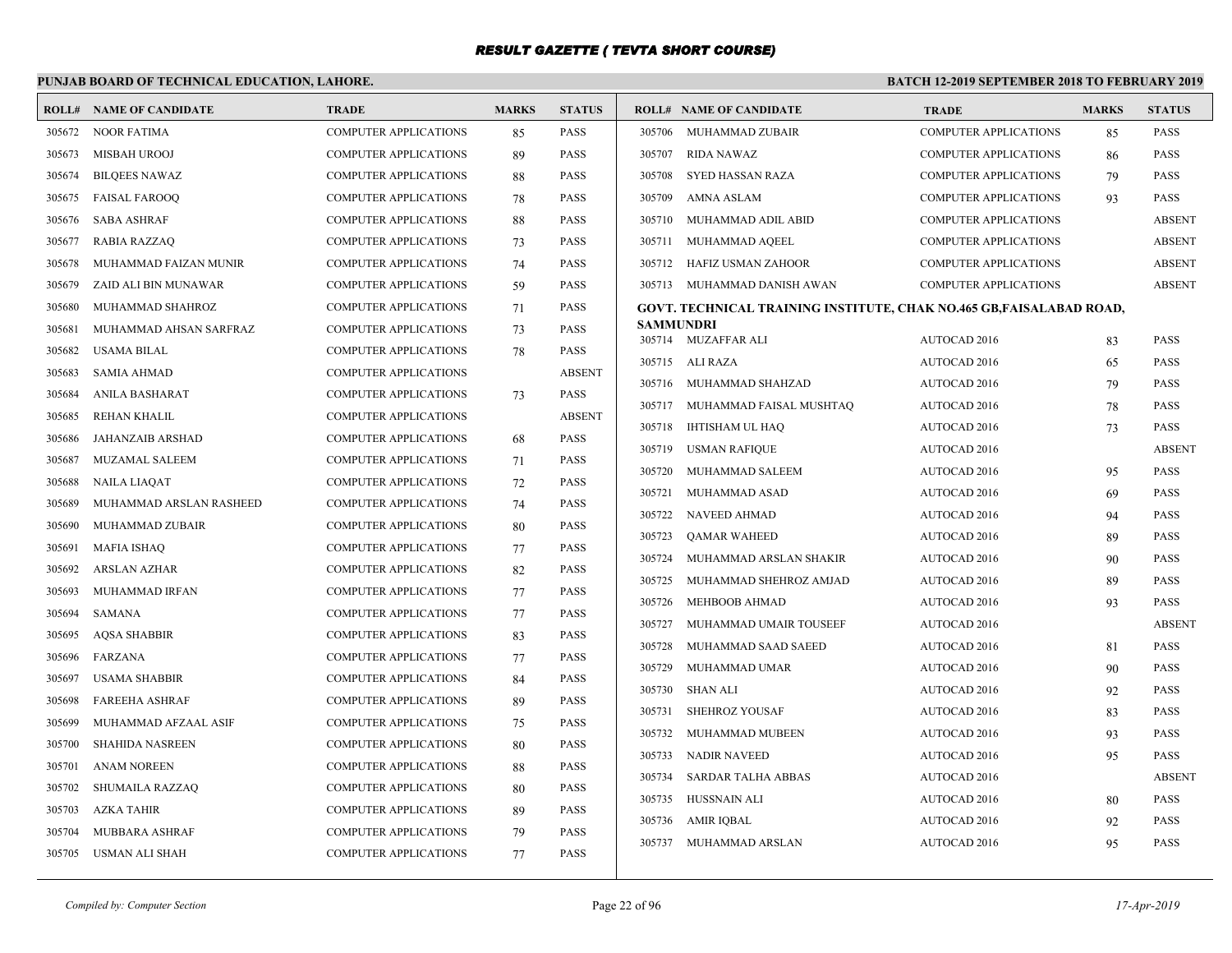# **PUNJAB BOARD OF TECHNICAL EDUCATION, LAHORE.**

|        | <b>ROLL# NAME OF CANDIDATE</b> | <b>TRADE</b>                 | <b>MARKS</b> | <b>STATUS</b> |        | <b>ROLL# NAME OF CANDIDATE</b>                            | <b>TRADE</b>                 | <b>MARKS</b> | <b>STATUS</b> |
|--------|--------------------------------|------------------------------|--------------|---------------|--------|-----------------------------------------------------------|------------------------------|--------------|---------------|
| 305738 | <b>IFTIKHAR HUSSAIN</b>        | AUTOCAD 2016                 | 84           | <b>PASS</b>   |        | 305772 WAQAS TALIB                                        | COMPUTER APPLICATIONS        | 80           | <b>PASS</b>   |
| 305739 | MASOOD MEHMOOD                 | <b>AUTOCAD 2016</b>          | 79           | <b>PASS</b>   | 305773 | MUHAMMAD MOHSAN                                           | <b>COMPUTER APPLICATIONS</b> | 93           | <b>PASS</b>   |
| 305740 | <b>ASAD MAHMOOD</b>            | AUTOCAD 2016                 | 85           | <b>PASS</b>   | 305774 | MUHAMMAD AHTASHAM                                         | <b>COMPUTER APPLICATIONS</b> | 95           | <b>PASS</b>   |
| 305741 | <b>ASHIQ HUSSAIN</b>           | <b>COMPUTER APPLICATIONS</b> | 88           | <b>PASS</b>   | 305775 | MUHAMMAD KASHIF                                           | COMPUTER APPLICATIONS        | 91           | <b>PASS</b>   |
| 305742 | MUHAMMAD ADNAN                 | <b>COMPUTER APPLICATIONS</b> | 89           | <b>PASS</b>   | 305776 | MUHAMMAD USMAN                                            | <b>COMPUTER APPLICATIONS</b> | 87           | <b>PASS</b>   |
| 305743 | ALLAH RAKHA MASIH              | <b>COMPUTER APPLICATIONS</b> | 78           | <b>PASS</b>   | 305777 | MUHAMMAD WALEED RIAZ                                      | <b>COMPUTER APPLICATIONS</b> | 95           | <b>PASS</b>   |
| 305744 | <b>ZEESHAN ALI</b>             | <b>COMPUTER APPLICATIONS</b> | 80           | <b>PASS</b>   | 305778 | ABU SUFIAN                                                | <b>COMPUTER APPLICATIONS</b> | 86           | <b>PASS</b>   |
| 305745 | <b>ABDUL WAHAB</b>             | COMPUTER APPLICATIONS        | 80           | <b>PASS</b>   | 305779 | MUHAMMAD ZAID GHUMAN                                      | <b>COMPUTER APPLICATIONS</b> | 84           | PASS          |
| 305746 | MUHAMMAD WAQAS                 | <b>COMPUTER APPLICATIONS</b> | 85           | <b>PASS</b>   | 305780 | MUHAMMAD TARIQ EJAZ                                       | <b>COMPUTER APPLICATIONS</b> | 92           | <b>PASS</b>   |
| 305747 | MUHAMMAD MUNIR AHMED           | <b>COMPUTER APPLICATIONS</b> | 90           | <b>PASS</b>   | 305781 | MEHRAN MUNIR AHMAD                                        | <b>COMPUTER APPLICATIONS</b> | 92           | <b>PASS</b>   |
| 305748 | MUHAMMAD BILAL                 | COMPUTER APPLICATIONS        | 92           | <b>PASS</b>   | 305782 | <b>ZEESHAN WAHEED</b>                                     | COMPUTER APPLICATIONS        | 93           | <b>PASS</b>   |
| 305749 | RANA UMAIR KHAN                | <b>COMPUTER APPLICATIONS</b> |              | <b>ABSENT</b> | 305783 | MUHAMMAD FAISAL UL REHMAN                                 | <b>COMPUTER APPLICATIONS</b> | 90           | <b>PASS</b>   |
| 305750 | MUHAMMAD HABIB RAZA            | <b>COMPUTER APPLICATIONS</b> | 90           | <b>PASS</b>   | 305784 | MUHAMMAD ADIL                                             | <b>COMPUTER APPLICATIONS</b> | 88           | <b>PASS</b>   |
| 305751 | <b>MUJAHID SARWAR</b>          | <b>COMPUTER APPLICATIONS</b> | 80           | <b>PASS</b>   |        | GOVT. VOCATIONAL TRAINING INSTITUE FOR WOMEN, , SAMMUNDRI |                              |              |               |
| 305752 | MUHAMMAD HAMZA                 | COMPUTER APPLICATIONS        | 82           | <b>PASS</b>   |        | 305785 AQSA BOOTA                                         | <b>BEAUTICIAN</b>            | 60           | <b>PASS</b>   |
| 305753 | FARAZ ALI                      | <b>COMPUTER APPLICATIONS</b> | 81           | <b>PASS</b>   |        | 305786 SAMINA BIBI                                        | <b>BEAUTICIAN</b>            | 69           | <b>PASS</b>   |
| 305754 | MUHAMMAD ABUBAKKAR AHMED       | <b>COMPUTER APPLICATIONS</b> | 90           | <b>PASS</b>   | 305787 | <b>AROOJ FATIMA</b>                                       | <b>BEAUTICIAN</b>            | 65           | <b>PASS</b>   |
| 305755 | SHEHAR YAR AKMAL               | <b>COMPUTER APPLICATIONS</b> | 83           | <b>PASS</b>   | 305788 | <b>ISHRAT HABIB</b>                                       | <b>BEAUTICIAN</b>            | 63           | <b>PASS</b>   |
| 305756 | <b>AMIR SHOUKAT</b>            | <b>COMPUTER APPLICATIONS</b> | 80           | <b>PASS</b>   | 305789 | <b>HUFSA BASHIR</b>                                       | <b>BEAUTICIAN</b>            | 77           | <b>PASS</b>   |
| 305757 | HUSSAIN MUSTAFA                | <b>COMPUTER APPLICATIONS</b> | 88           | <b>PASS</b>   | 305790 | SHABEELA SHEHZADI                                         | <b>BEAUTICIAN</b>            | 73           | PASS          |
| 305758 | <b>MOHSIN ALI RAZA</b>         | COMPUTER APPLICATIONS        | 93           | <b>PASS</b>   | 305791 | <b>ANEELA SHAFIQUE</b>                                    | <b>BEAUTICIAN</b>            | 77           | <b>PASS</b>   |
| 305759 | <b>HASEEB ALI</b>              | <b>COMPUTER APPLICATIONS</b> |              | <b>ABSENT</b> | 305792 | <b>SAIMA SADIQ</b>                                        | <b>BEAUTICIAN</b>            | 67           | <b>PASS</b>   |
| 305760 | <b>HASEEB SAQIB</b>            | <b>COMPUTER APPLICATIONS</b> | 85           | <b>PASS</b>   | 305793 | <b>MARIA LIAQAT</b>                                       | <b>BEAUTICIAN</b>            | 74           | <b>PASS</b>   |
| 305761 | MUHAMMAD MUNIB SAJJAD          | COMPUTER APPLICATIONS        | 82           | <b>PASS</b>   | 305794 | <b>ANILA RAFEEH</b>                                       | <b>BEAUTICIAN</b>            | 76           | <b>PASS</b>   |
| 305762 | <b>ABID AMEEN</b>              | <b>COMPUTER APPLICATIONS</b> | 86           | <b>PASS</b>   | 305795 | KHADIJA TAHIRA                                            | <b>BEAUTICIAN</b>            | 78           | <b>PASS</b>   |
| 305763 | MUHAMMAD HAIDER ALI            | <b>COMPUTER APPLICATIONS</b> | 85           | <b>PASS</b>   | 305796 | <b>TANIA RAFAQAT</b>                                      | <b>BEAUTICIAN</b>            | 73           | <b>PASS</b>   |
| 305764 | RANA MUHAMMAD AFTAB            | <b>COMPUTER APPLICATIONS</b> | 92           | <b>PASS</b>   | 305797 | <b>MUQDAS ABID</b>                                        | <b>BEAUTICIAN</b>            | 66           | <b>PASS</b>   |
| 305765 | <b>ABDUR REHMAN</b>            | COMPUTER APPLICATIONS        | 96           | <b>PASS</b>   | 305798 | HUMA ADIL                                                 | <b>BEAUTICIAN</b>            | 64           | <b>PASS</b>   |
| 305766 | MUHAMMAD ASIM                  | <b>COMPUTER APPLICATIONS</b> |              | FAIL          | 305799 | LUBNA SHAZDI                                              | <b>BEAUTICIAN</b>            | -66          | <b>PASS</b>   |
| 305767 | MUHAMMAD ARSLAN TAHIR          | <b>COMPUTER APPLICATIONS</b> | 92           | <b>PASS</b>   | 305800 | <b>IRUM MUSHTAQ</b>                                       | <b>BEAUTICIAN</b>            | 69           | <b>PASS</b>   |
| 305768 | ZAIN HAMZA                     | COMPUTER APPLICATIONS        | 88           | <b>PASS</b>   | 305801 | KOMAL ZULIFQAR                                            | DOMESTIC TAILORING           | 75           | PASS          |
| 305769 | MUHAMMAD SHEES                 | <b>COMPUTER APPLICATIONS</b> | 94           | <b>PASS</b>   | 305802 | <b>IQRA AKRAM</b>                                         | <b>DOMESTIC TAILORING</b>    | 73           | <b>PASS</b>   |
| 305770 | <b>AREEZ YOUSAF</b>            | <b>COMPUTER APPLICATIONS</b> | 95           | <b>PASS</b>   | 305803 | <b>MARIA KALSOOM</b>                                      | <b>DOMESTIC TAILORING</b>    | 77           | PASS          |
| 305771 | MUHAMMAD AFTAB ARSHAD          | <b>COMPUTER APPLICATIONS</b> | 90           | <b>PASS</b>   | 305804 | AFSHAN ZAFAR                                              | <b>DOMESTIC TAILORING</b>    |              | <b>ABSENT</b> |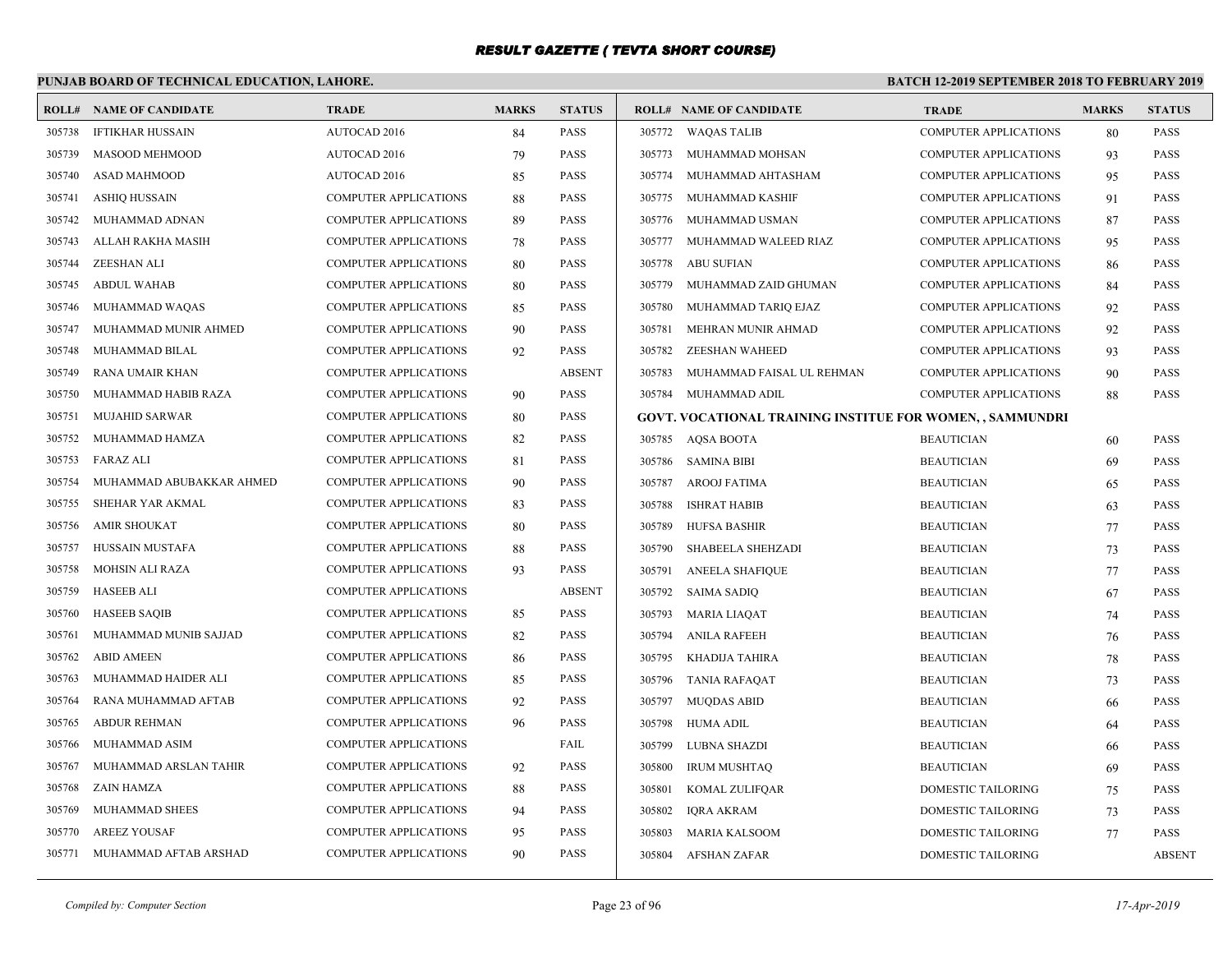# **PUNJAB BOARD OF TECHNICAL EDUCATION, LAHORE.**

| ROLL#  | NAME OF CANDIDATE                                               | <b>TRADE</b>                 | <b>MARKS</b> | <b>STATUS</b> |        | <b>ROLL# NAME OF CANDIDATE</b> | <b>TRADE</b>                 | <b>MARKS</b> | <b>STATUS</b> |
|--------|-----------------------------------------------------------------|------------------------------|--------------|---------------|--------|--------------------------------|------------------------------|--------------|---------------|
| 305805 | <b>SABA ARSHAD</b>                                              | <b>DOMESTIC TAILORING</b>    | 72           | <b>PASS</b>   | 305837 | HUMAIRA NAZIR                  | <b>DOMESTIC TAILORING</b>    | 70           | <b>PASS</b>   |
| 305806 | <b>SAMEEN ARSHAD</b>                                            | <b>COMPUTER APPLICATIONS</b> | 74           | <b>PASS</b>   | 305838 | SAIMA MUHAMMAD YAAR            | <b>DOMESTIC TAILORING</b>    | 70           | <b>PASS</b>   |
| 305807 | <b>MARYAM SHAHZADI</b>                                          | COMPUTER APPLICATIONS        | 83           | <b>PASS</b>   | 305839 | <b>SAJIDA AMANAT</b>           | DOMESTIC TAILORING           | 73           | <b>PASS</b>   |
| 305808 | AYESHA NISAR                                                    | <b>COMPUTER APPLICATIONS</b> | 81           | <b>PASS</b>   | 305840 | <b>ABIDA BATOOL</b>            | <b>DOMESTIC TAILORING</b>    | 68           | <b>PASS</b>   |
| 305809 | <b>NAZISH MAQSOOD</b>                                           | COMPUTER APPLICATIONS        | 78           | <b>PASS</b>   | 305841 | KHALIDA ASGHAR ALI             | DOMESTIC TAILORING           | 71           | PASS          |
| 305810 | <b>FATIMA MAQSOOD</b>                                           | <b>COMPUTER APPLICATIONS</b> | 79           | <b>PASS</b>   | 305842 | ASIA GHOLAM ALI                | <b>DOMESTIC TAILORING</b>    | 74           | <b>PASS</b>   |
| 305811 | NIDA ASHRAF                                                     | <b>COMPUTER APPLICATIONS</b> | 78           | <b>PASS</b>   | 305843 | YASMEEN GHOLAM ALI             | DOMESTIC TAILORING           | 71           | <b>PASS</b>   |
| 305812 | MAHA BIBI                                                       | <b>COMPUTER APPLICATIONS</b> | 79           | <b>PASS</b>   | 305844 | NAGHMA BIBI                    | <b>DOMESTIC TAILORING</b>    | 72           | <b>PASS</b>   |
| 305813 | NEELAM SHEHZADI                                                 | <b>COMPUTER APPLICATIONS</b> | 78           | <b>PASS</b>   | 305845 | MISBAH MUHAMMAD YAAR           | <b>DOMESTIC TAILORING</b>    | 70           | <b>PASS</b>   |
| 305814 | <b>TANZILA ASLAM</b>                                            | COMPUTER APPLICATIONS        | 81           | <b>PASS</b>   | 305846 | ASIA                           | DOMESTIC TAILORING           | 70           | <b>PASS</b>   |
| 305815 | <b>RUBAB HAMEED</b>                                             | <b>COMPUTER APPLICATIONS</b> | 76           | <b>PASS</b>   | 305847 | <b>SOBIA ILYAS</b>             | <b>DOMESTIC TAILORING</b>    | 71           | <b>PASS</b>   |
| 305816 | AKS RABIA                                                       | COMPUTER APPLICATIONS        | 84           | <b>PASS</b>   | 305848 | AQSA HASHMI                    | DOMESTIC TAILORING           | 70           | PASS          |
| 305817 | <b>IQRA ASHAQ</b>                                               | <b>COMPUTER APPLICATIONS</b> | 74           | <b>PASS</b>   | 305849 | <b>SOBIA RANI</b>              | DOMESTIC TAILORING           | 74           | <b>PASS</b>   |
| 305818 | <b>IQSA RAMZAAZ</b>                                             | <b>COMPUTER APPLICATIONS</b> | 77           | <b>PASS</b>   | 305850 | <b>BASARA BIBI</b>             | DOMESTIC TAILORING           | 71           | <b>PASS</b>   |
| 305819 | <b>ZUNASH AMJAD</b>                                             | <b>COMPUTER APPLICATIONS</b> | 77           | <b>PASS</b>   | 305851 | HURIA BARKAT ALI               | <b>DOMESTIC TAILORING</b>    | 71           | <b>PASS</b>   |
| 305820 | <b>KIRAN SHAHZADI</b>                                           | <b>COMPUTER APPLICATIONS</b> | 80           | <b>PASS</b>   | 305852 | <b>SHAMA BIBI</b>              | <b>DOMESTIC TAILORING</b>    | 69           | <b>PASS</b>   |
| 305821 | <b>AYESHA MUNEER</b>                                            | <b>COMPUTER APPLICATIONS</b> | 82           | PASS          | 305853 | <b>ALIYA AKRAM</b>             | DOMESTIC TAILORING           | 85           | <b>PASS</b>   |
| 305822 | HUMIARA NAZ                                                     | <b>COMPUTER APPLICATIONS</b> | 83           | PASS          | 305854 | SONIA RANI                     | <b>DOMESTIC TAILORING</b>    | 72           | <b>PASS</b>   |
| 305823 | <b>BASMA ASGHAR</b>                                             | COMPUTER APPLICATIONS        | 80           | <b>PASS</b>   | 305855 | ALIYA BATTOL                   | DOMESTIC TAILORING           | 82           | <b>PASS</b>   |
| 305824 | <b>AYESHA MEHMOOD</b>                                           | <b>COMPUTER APPLICATIONS</b> | 76           | <b>PASS</b>   | 305856 | KOMAL ABDUL GHAFFAR            | <b>MACHINE EMBROIDERY</b>    | 85           | <b>PASS</b>   |
| 305825 | NIGHAT AMIN                                                     | <b>COMPUTER APPLICATIONS</b> | 86           | <b>PASS</b>   | 305857 | <b>PATHANI</b>                 | <b>MACHINE EMBROIDERY</b>    | 68           | <b>PASS</b>   |
| 305826 | <b>LARIAB ABASS</b>                                             | <b>COMPUTER APPLICATIONS</b> | 81           | <b>PASS</b>   | 305858 | <b>IRAM</b>                    | <b>MACHINE EMBROIDERY</b>    | 81           | <b>PASS</b>   |
| 305827 | <b>MARIA FALAK</b>                                              | <b>COMPUTER APPLICATIONS</b> | 72           | <b>PASS</b>   | 305859 | <b>SHAHNAZ BIBI</b>            | <b>MACHINE EMBROIDERY</b>    | 68           | <b>PASS</b>   |
| 305828 | <b>IRAM SHAHZADI</b>                                            | COMPUTER APPLICATIONS        | 76           | <b>PASS</b>   | 305860 | RUBINA ATTA ULLAH SHAH         | MACHINE EMBROIDERY           | 70           | <b>PASS</b>   |
| 305829 | SAMAN                                                           | <b>COMPUTER APPLICATIONS</b> | 84           | <b>PASS</b>   | 305861 | <b>SAIMA NOOR</b>              | <b>COMPUTER APPLICATIONS</b> | 88           | <b>PASS</b>   |
| 305830 | <b>SADIA IMTIAZ</b>                                             | COMPUTER APPLICATIONS        | 88           | <b>PASS</b>   | 305862 | ZAHRA SHAH                     | <b>COMPUTER APPLICATIONS</b> | 82           | <b>PASS</b>   |
| 305831 | <b>AQSA ZAHID</b>                                               | <b>COMPUTER APPLICATIONS</b> | 78           | <b>PASS</b>   | 305863 | <b>SADIA SIDDIQUE</b>          | <b>COMPUTER APPLICATIONS</b> | 88           | <b>PASS</b>   |
| 305832 | SHAZIA                                                          | <b>COMPUTER APPLICATIONS</b> |              | <b>ABSENT</b> | 305864 | SABA                           | <b>COMPUTER APPLICATIONS</b> | 77           | <b>PASS</b>   |
| 305833 | <b>AYESHA HANIF</b>                                             | <b>COMPUTER APPLICATIONS</b> | 77           | <b>PASS</b>   | 305865 | ZIQRA HAMEED                   | <b>COMPUTER APPLICATIONS</b> | 88           | <b>PASS</b>   |
| 305834 | <b>RABIA</b>                                                    | <b>COMPUTER APPLICATIONS</b> | 77           | <b>PASS</b>   | 305866 | <b>HUMIRA ANWAR</b>            | <b>COMPUTER APPLICATIONS</b> | 77           | <b>PASS</b>   |
| 305835 | ASMA TABUSSAM                                                   | <b>COMPUTER APPLICATIONS</b> | 77           | PASS          | 305867 | SUGHRA ALLAH DITTA             | <b>BEAUTICIAN</b>            | 82           | <b>PASS</b>   |
|        | GOVERNMENT TECHNICAL TRAINING CENTRE (F), MAIN ROAD MUMTAZABAD, |                              |              |               | 305868 | <b>ZOHRA BIBI</b>              | <b>BEAUTICIAN</b>            | 83           | <b>PASS</b>   |
|        | TANDLIANWALA                                                    |                              |              |               | 305869 | HIJAB ZAHRA                    | <b>BEAUTICIAN</b>            | 82           | <b>PASS</b>   |
|        | 305836 SHUMAILA PEER BAKHASH                                    | <b>DOMESTIC TAILORING</b>    | 68           | <b>PASS</b>   | 305870 | KOMAL ZULFIQAR                 | <b>BEAUTICIAN</b>            | 81           | <b>PASS</b>   |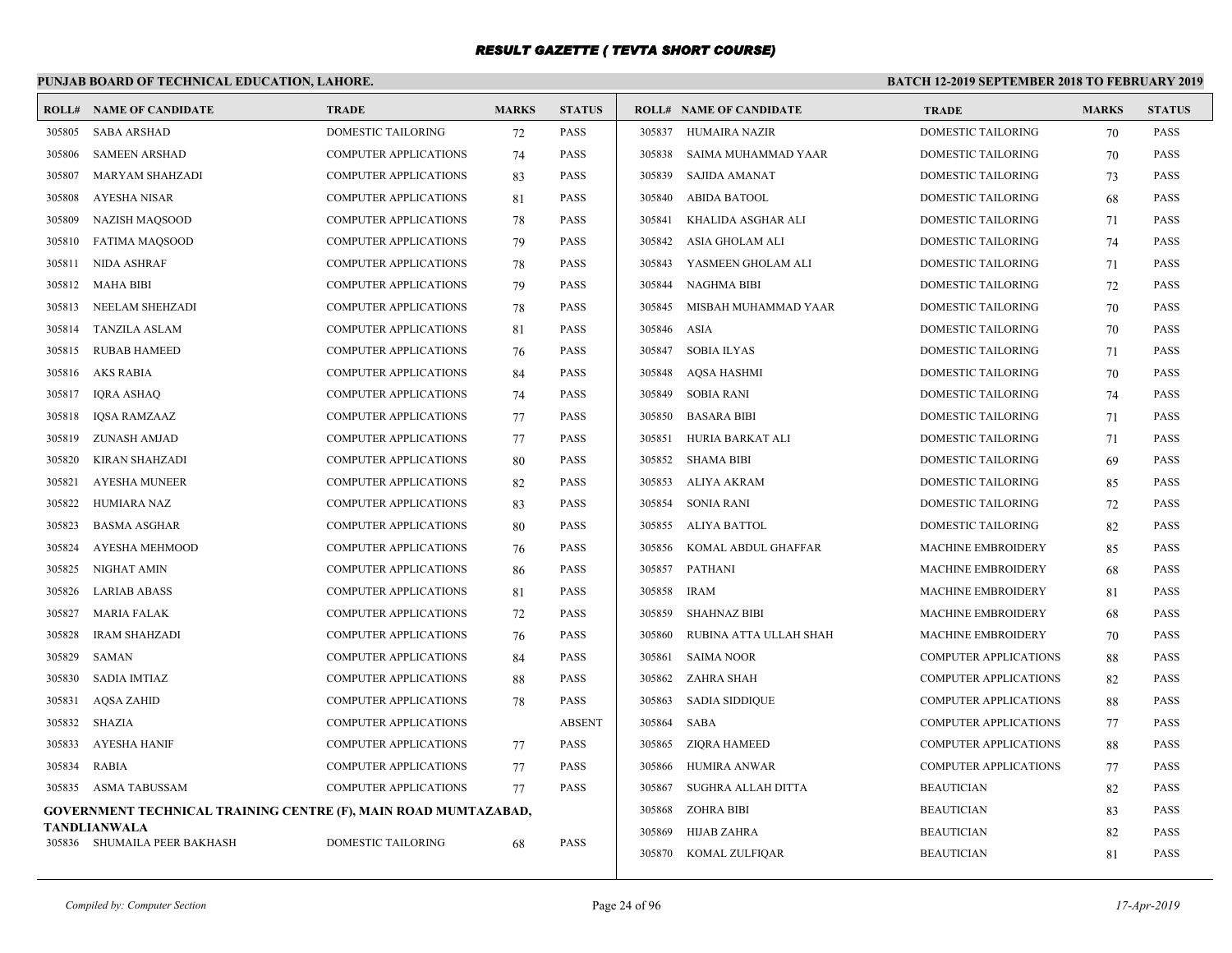# **PUNJAB BOARD OF TECHNICAL EDUCATION, LAHORE.**

|        | <b>ROLL# NAME OF CANDIDATE</b>                                   | <b>TRADE</b>        | <b>MARKS</b> | <b>STATUS</b> |        | <b>ROLL# NAME OF CANDIDATE</b> | <b>TRADE</b>        | <b>MARKS</b> | <b>STATUS</b> |
|--------|------------------------------------------------------------------|---------------------|--------------|---------------|--------|--------------------------------|---------------------|--------------|---------------|
| 305871 | VANIZA ATHAR                                                     | <b>BEAUTICIAN</b>   | 83           | <b>PASS</b>   | 305903 | TANVEER SATTAR                 | <b>MOTOR WINDER</b> | 88           | <b>PASS</b>   |
| 305872 | <b>SHABANA MANZOOR</b>                                           | <b>BEAUTICIAN</b>   | 84           | PASS          | 305904 | <b>SHAMVEEL BABAR</b>          | <b>MOTOR WINDER</b> | 82           | <b>PASS</b>   |
| 305873 | SONIA GHULAM DASTGEER                                            | <b>BEAUTICIAN</b>   |              | <b>ABSENT</b> | 305905 | AWAIS ALI                      | <b>MOTOR WINDER</b> |              | <b>ABSENT</b> |
| 305874 | <b>NIDA SHARIF</b>                                               | <b>BEAUTICIAN</b>   | 86           | PASS          | 305906 | GHULAM QADIR                   | <b>MOTOR WINDER</b> | 88           | <b>PASS</b>   |
| 305875 | SHIZA JANANGEER                                                  | <b>BEAUTICIAN</b>   | 83           | PASS          | 305907 | <b>FAKHAR IMAN</b>             | <b>MOTOR WINDER</b> | 89           | <b>PASS</b>   |
| 305876 | <b>SUMEN PARVEEN</b>                                             | <b>BEAUTICIAN</b>   | 90           | PASS          | 305908 | NAVEED ALI                     | <b>MOTOR WINDER</b> | 83           | <b>PASS</b>   |
| 305877 | <b>SHAZIA MANZOOR</b>                                            | <b>BEAUTICIAN</b>   | 84           | PASS          | 305909 | <b>RAHMAT ALI</b>              | <b>MOTOR WINDER</b> |              | <b>ABSENT</b> |
| 305878 | <b>AYSHA ZAKIR</b>                                               | <b>BEAUTICIAN</b>   | 83           | PASS          | 305910 | MUHAMMAD NAWAZ                 | <b>MOTOR WINDER</b> |              | <b>ABSENT</b> |
| 305879 | <b>SADIA</b>                                                     | <b>BEAUTICIAN</b>   | 81           | PASS          | 305911 | MUHAMMAD FAIZAN                | <b>MOTOR WINDER</b> | 81           | <b>PASS</b>   |
| 305880 | RABIA ZULFIQAR                                                   | <b>BEAUTICIAN</b>   | 84           | PASS          | 305912 | MUHAMMAD FARRUKH SHEHZAD       | <b>MOTOR WINDER</b> | 86           | PASS          |
| 305881 | SHAZIA RAMZAN                                                    | <b>BEAUTICIAN</b>   |              | <b>ABSENT</b> | 305913 | ZAHEER ABBAS                   | <b>MOTOR WINDER</b> | 72           | <b>PASS</b>   |
| 305882 | <b>TEHREEM ASLAM</b>                                             | <b>BEAUTICIAN</b>   |              | <b>ABSENT</b> |        | 305914 HASHAM ALI              | <b>MOTOR WINDER</b> |              | <b>ABSENT</b> |
| 305883 | <b>RUKHSAR</b>                                                   | <b>BEAUTICIAN</b>   | 83           | PASS          |        | 305915 ALI HASAN               | <b>ELECTRICIAN</b>  | 90           | <b>PASS</b>   |
| 305884 | <b>NIMRA SAEED</b>                                               | <b>BEAUTICIAN</b>   | 82           | PASS          |        | 305916 MUHAMMAD SUFFIYAN       | <b>ELECTRICIAN</b>  | 88           | PASS          |
| 305885 | AISHA AKRAM                                                      | <b>BEAUTICIAN</b>   | 80           | PASS          |        | 305917 ALLAH EHSAN             | <b>ELECTRICIAN</b>  | 87           | <b>PASS</b>   |
| 305886 | <b>IORA ASLAM</b>                                                | <b>BEAUTICIAN</b>   | 82           | PASS          |        | 305918 ARSLAN SOHAIL           | <b>ELECTRICIAN</b>  | 79           | <b>PASS</b>   |
| 305887 | NAJMA PARVEEN                                                    | <b>BEAUTICIAN</b>   | 87           | PASS          |        | 305919 ALI ABBAS               | <b>ELECTRICIAN</b>  | 80           | PASS          |
| 305888 | ADEELA KANWAL                                                    | <b>BEAUTICIAN</b>   | 88           | PASS          | 305920 | ALI RAZA                       | <b>ELECTRICIAN</b>  |              | <b>ABSENT</b> |
| 305889 | <b>MISBAH RASHEED</b>                                            | <b>BEAUTICIAN</b>   | 83           | PASS          | 305921 | <b>ZAHEER ABBAS</b>            | <b>ELECTRICIAN</b>  | 81           | <b>PASS</b>   |
|        | GOVT. TECHNICAL TRAINING CENTRE (MALE), P-197 BENZIR CHOWK IQBAL |                     |              |               | 305922 | MUHAMMAD TUFAIL                | <b>ELECTRICIAN</b>  | 89           | <b>PASS</b>   |
|        | COLONY, TANDLIANWALA<br>305890 AHMAD RAZA HASHMI                 | <b>MOTOR WINDER</b> |              | <b>ABSENT</b> | 305923 | MUHAMMAD ZEESHAN AKBAR         | <b>ELECTRICIAN</b>  | 90           | <b>PASS</b>   |
| 305891 | MUHAMMAD ALI                                                     | <b>MOTOR WINDER</b> | 87           | PASS          | 305924 | MUHAMMAD OMER                  | <b>ELECTRICIAN</b>  | 80           | PASS          |
| 305892 | <b>JAMAL AHMAD</b>                                               | <b>MOTOR WINDER</b> | 86           | PASS          | 305925 | MUHAMMAD JAMIL                 | <b>ELECTRICIAN</b>  | 87           | <b>PASS</b>   |
| 305893 | MUHAMMAD NABEEL                                                  | <b>MOTOR WINDER</b> | 90           | PASS          | 305926 | <b>GHULAM SABIR</b>            | <b>ELECTRICIAN</b>  | 80           | <b>PASS</b>   |
| 305894 | <b>TANVEER HUSSAIN</b>                                           | <b>MOTOR WINDER</b> | 96           | PASS          | 305927 | MUHAMMAD BILAL                 | <b>ELECTRICIAN</b>  | 82           | <b>PASS</b>   |
| 305895 | MUHAMMAD ABBAS                                                   | <b>MOTOR WINDER</b> | 89           | PASS          | 305928 | MUHAMMAD ZEESHAN               | <b>ELECTRICIAN</b>  | 88           | <b>PASS</b>   |
| 305896 | <b>NASIR ALI</b>                                                 | <b>MOTOR WINDER</b> | 90           | PASS          | 305929 | AFRA SAYYAB                    | <b>ELECTRICIAN</b>  |              | <b>ABSENT</b> |
| 305897 | MUHAMMAD IKRAM                                                   | <b>MOTOR WINDER</b> | 95           | PASS          | 305930 | <b>FAZAL ABBAS</b>             | <b>ELECTRICIAN</b>  | 90           | <b>PASS</b>   |
| 305898 | ASIF ALI                                                         | <b>MOTOR WINDER</b> |              | <b>ABSENT</b> | 305931 | <b>UMAR FAROOQ</b>             | <b>ELECTRICIAN</b>  |              | <b>ABSENT</b> |
| 305899 | <b>NAEEM ABBAS</b>                                               | <b>MOTOR WINDER</b> | 82           | PASS          | 305932 | <b>TANVIR ALI ABID</b>         | <b>ELECTRICIAN</b>  | 82           | <b>PASS</b>   |
| 305900 | ANEES UR RAHMAN                                                  | <b>MOTOR WINDER</b> | 86           | PASS          | 305933 | MUHAMMAD AAMIR                 | <b>ELECTRICIAN</b>  |              | <b>ABSENT</b> |
| 305901 | MUHAMMAD NAVEED AHMAD                                            | <b>MOTOR WINDER</b> | 81           | PASS          | 305934 | <b>AMJAD ALI</b>               | <b>ELECTRICIAN</b>  | 91           | PASS          |
| 305902 | ARFAN KHAN                                                       | <b>MOTOR WINDER</b> | 91           | PASS          | 305935 | <b>SADI AHMAD</b>              | <b>ELECTRICIAN</b>  |              | <b>ABSENT</b> |
|        |                                                                  |                     |              |               | 305936 | WAQAS AHMAD                    | <b>ELECTRICIAN</b>  | 87           | <b>PASS</b>   |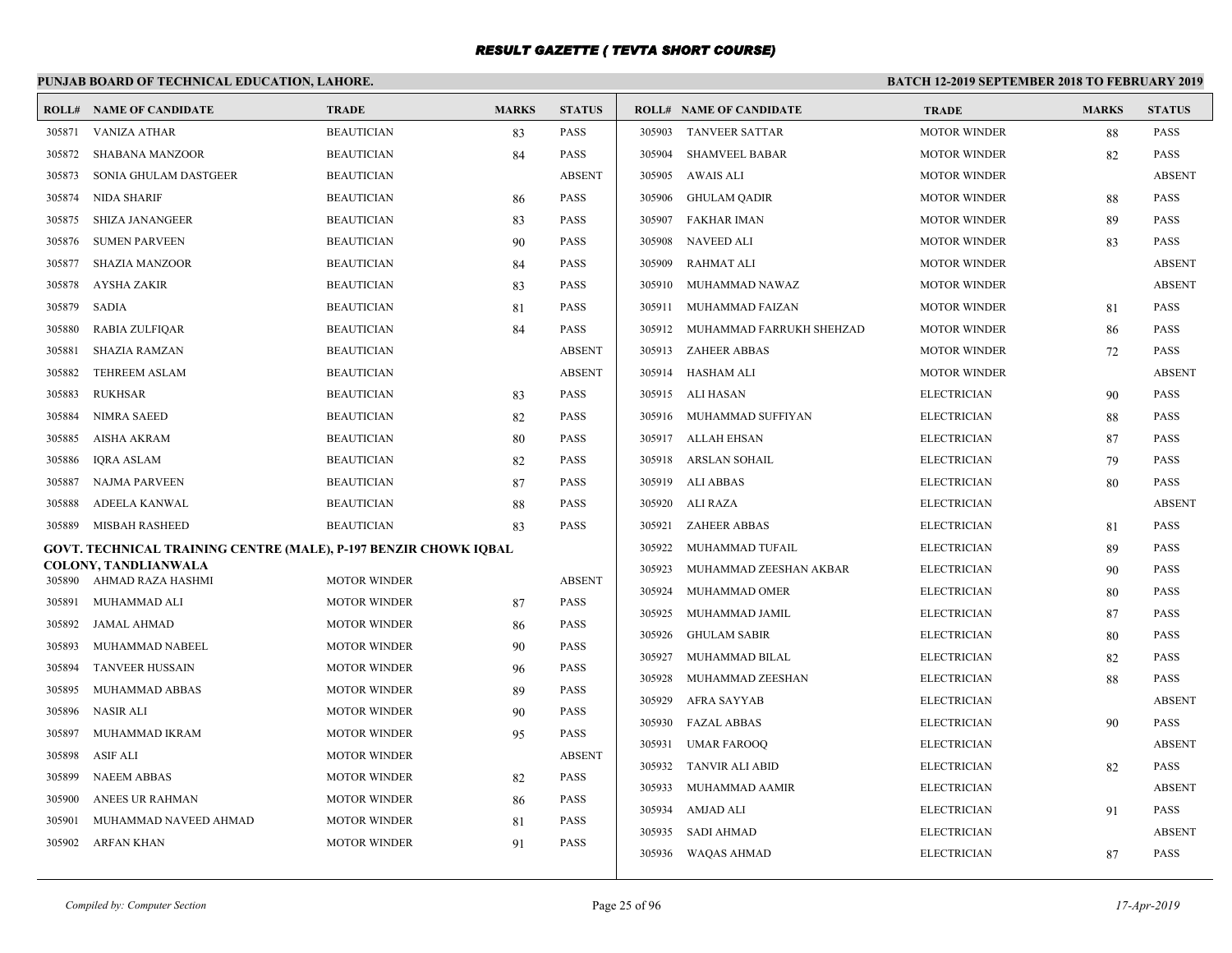# **PUNJAB BOARD OF TECHNICAL EDUCATION, LAHORE.**

|        | <b>ROLL# NAME OF CANDIDATE</b> | <b>TRADE</b>                 | <b>MARKS</b> | <b>STATUS</b> |        | <b>ROLL# NAME OF CANDIDATE</b>                                     | <b>TRADE</b>                 | <b>MARKS</b> | <b>STATUS</b> |
|--------|--------------------------------|------------------------------|--------------|---------------|--------|--------------------------------------------------------------------|------------------------------|--------------|---------------|
| 305937 | <b>ABID ALI ABID</b>           | <b>ELECTRICIAN</b>           | 84           | <b>PASS</b>   |        | 305971 MUHAMMAD ARSLAN                                             | <b>COMPUTER APPLICATIONS</b> | 89           | <b>PASS</b>   |
| 305938 | ALI SHAHZAD                    | <b>ELECTRICIAN</b>           | 83           | <b>PASS</b>   |        | 305972 FAISAL UR REHMAN                                            | <b>COMPUTER APPLICATIONS</b> |              | <b>ABSENT</b> |
| 305939 | MUHAMMAD USMAN                 | <b>ELECTRICIAN</b>           | 85           | <b>PASS</b>   | 305973 | <b>SHER NAWAZ</b>                                                  | <b>COMPUTER APPLICATIONS</b> |              | <b>ABSENT</b> |
| 305940 | MUHAMMAD KHALIL                | <b>COMPUTER APPLICATIONS</b> | 95           | <b>PASS</b>   | 305974 | <b>RASHID JAVEED</b>                                               | <b>COMPUTER APPLICATIONS</b> | 91           | <b>PASS</b>   |
| 305941 | MOHAMMAD IRFAN                 | COMPUTER APPLICATIONS        | 92           | <b>PASS</b>   | 305975 | ABID HUSSAIN                                                       | <b>COMPUTER APPLICATIONS</b> | 74           | <b>PASS</b>   |
| 305942 | <b>AHMAD HASSAN</b>            | <b>COMPUTER APPLICATIONS</b> | 89           | <b>PASS</b>   |        | 305976 MUHAMMAD ASIF ZIA                                           | <b>COMPUTER APPLICATIONS</b> | 77           | <b>PASS</b>   |
| 305943 | MUHAMMAD HASSAN RAZA           | <b>COMPUTER APPLICATIONS</b> | 89           | <b>PASS</b>   |        | 305977 SAQIB ALI                                                   | <b>COMPUTER APPLICATIONS</b> | 90           | <b>PASS</b>   |
| 305944 | FAHIM ABBAS SABAZ WARI         | COMPUTER APPLICATIONS        | 92           | <b>PASS</b>   |        | ARSHAD INSTITUTE OF TECHNOLOGY, , GUJRANWALA                       |                              |              |               |
| 305945 | <b>FAKHAR ABBAS</b>            | <b>COMPUTER APPLICATIONS</b> |              | <b>ABSENT</b> |        | 305978 MUHAMMAD AITZAZ                                             | <b>CIVIL SURVEYOR 2016</b>   | 86           | <b>PASS</b>   |
| 305946 | MUHAMMAD ASLAM                 | <b>COMPUTER APPLICATIONS</b> | 86           | <b>PASS</b>   | 305979 | MUSHAHED AMJID                                                     | CIVIL SURVEYOR 2016          | 87           | PASS          |
| 305947 | <b>NOMAN QADIR</b>             | <b>COMPUTER APPLICATIONS</b> | 91           | <b>PASS</b>   | 305980 | UMAR AKHTAR                                                        | AUTOCAD 2016                 | 88           | <b>PASS</b>   |
| 305948 | <b>ISRAR QASIM</b>             | <b>COMPUTER APPLICATIONS</b> |              | <b>ABSENT</b> | 305981 | USAMA FAZAL                                                        | <b>AUTOCAD 2016</b>          | 87           | <b>PASS</b>   |
| 305949 | <b>QADEER FAIZ</b>             | COMPUTER APPLICATIONS        | 92           | <b>PASS</b>   |        | 305982 MUHAMMAD USMAN                                              | <b>ELECTRICIAN</b>           | 95           | <b>PASS</b>   |
| 305950 | MUHAMMAD JUNAID FAREEDI        | <b>COMPUTER APPLICATIONS</b> |              | <b>ABSENT</b> | 305983 | MUHAMMAD USAMA                                                     | <b>ELECTRICIAN</b>           | 90           | <b>PASS</b>   |
| 305951 | ALI HASAN                      | <b>COMPUTER APPLICATIONS</b> |              | <b>ABSENT</b> | 305984 | MUBASHAR ALI                                                       | <b>COMPUTER APPLICATIONS</b> | 94           | <b>PASS</b>   |
| 305952 | MUHAMMAD FIAZ                  | COMPUTER APPLICATIONS        | 92           | <b>PASS</b>   |        | 305985 MUHAMMAD EHSAN                                              | CIVIL SURVEYOR 2016          | 87           | <b>PASS</b>   |
| 305953 | EHTASHAM HUSSAN                | <b>COMPUTER APPLICATIONS</b> | 92           | <b>PASS</b>   |        | <b>BURAQ VOCATIONAL TRAINING CENTRE, STREET NO.07 NEAR SARHANG</b> |                              |              |               |
| 305954 | <b>ABDUL JABBAR</b>            | <b>COMPUTER APPLICATIONS</b> |              | <b>ABSENT</b> |        | MARKET RAHWALI CANTT, GUJRANWALA                                   |                              |              |               |
| 305955 | KASHIF HAYAT                   | <b>COMPUTER APPLICATIONS</b> | 91           | <b>PASS</b>   |        | 305986 SAMRA HABIB                                                 | <b>DOMESTIC TAILORING</b>    | 82           | <b>PASS</b>   |
| 305956 | AHMAD YAR                      | COMPUTER APPLICATIONS        |              | <b>ABSENT</b> | 305987 | <b>SUMAIRA HABIB</b>                                               | DOMESTIC TAILORING           | 86           | PASS          |
| 305957 | <b>WAQAR AHMED</b>             | <b>COMPUTER APPLICATIONS</b> | 90           | <b>PASS</b>   | 305988 | <b>IRAM BASHIR</b>                                                 | <b>DOMESTIC TAILORING</b>    | 75           | <b>PASS</b>   |
| 305958 | MUHAMMAD BILAL                 | <b>COMPUTER APPLICATIONS</b> | 88           | <b>PASS</b>   | 305989 | AMNA AKHTAR                                                        | <b>DOMESTIC TAILORING</b>    | 77           | <b>PASS</b>   |
| 305959 | ALLAH YAR                      | <b>COMPUTER APPLICATIONS</b> | 92           | <b>PASS</b>   | 305990 | FATIMA AKHTAR                                                      | DOMESTIC TAILORING           | 81           | <b>PASS</b>   |
| 305960 | NAYYAR TUFAIL                  | <b>COMPUTER APPLICATIONS</b> | 88           | <b>PASS</b>   | 305991 | <b>SHAMIM AKHTER</b>                                               | <b>DOMESTIC TAILORING</b>    | 78           | <b>PASS</b>   |
| 305961 | AHMAD SHAHZAD                  | <b>COMPUTER APPLICATIONS</b> | 93           | <b>PASS</b>   | 305992 | RUBIYA KHANUM                                                      | DOMESTIC TAILORING           | 79           | <b>PASS</b>   |
| 305962 | <b>ALI RIZWAN</b>              | COMPUTER APPLICATIONS        | 92           | <b>PASS</b>   | 305993 | YASMIN BASHIR                                                      | <b>DOMESTIC TAILORING</b>    | 76           | <b>PASS</b>   |
| 305963 | SHAHID IQBAL                   | <b>COMPUTER APPLICATIONS</b> | 88           | <b>PASS</b>   | 305994 | AYESHA SABIR                                                       | <b>DOMESTIC TAILORING</b>    | 81           | <b>PASS</b>   |
| 305964 | <b>NABEEL HASSAN</b>           | <b>COMPUTER APPLICATIONS</b> | 77           | <b>PASS</b>   | 305995 | <b>IQRA SABIR</b>                                                  | DOMESTIC TAILORING           | 78           | <b>PASS</b>   |
| 305965 | PHOOL FERVEZ                   | <b>COMPUTER APPLICATIONS</b> | 92           | <b>PASS</b>   | 305996 | SONIA NAWAZ                                                        | DOMESTIC TAILORING           | 80           | <b>PASS</b>   |
| 305966 | MUHAMMAD IMRAN                 | <b>COMPUTER APPLICATIONS</b> | 93           | <b>PASS</b>   | 305997 | <b>FAKHRA BIBI</b>                                                 | DOMESTIC TAILORING           | 80           | <b>PASS</b>   |
| 305967 | MUHAMMAD SHAFQAT               | <b>COMPUTER APPLICATIONS</b> | 93           | <b>PASS</b>   | 305998 | ANAM IFTIKHAR                                                      | DOMESTIC TAILORING           | 71           | <b>PASS</b>   |
| 305968 | MUHAMMAD BILAL                 | <b>COMPUTER APPLICATIONS</b> | 94           | <b>PASS</b>   | 305999 | <b>IRAM SHAHZADI</b>                                               | <b>DOMESTIC TAILORING</b>    | 77           | <b>PASS</b>   |
| 305969 | QASIM UZ ZAMAN                 | <b>COMPUTER APPLICATIONS</b> | 90           | <b>PASS</b>   | 306000 | NAVEEDA ANDALEEB                                                   | DOMESTIC TAILORING           | 75           | <b>PASS</b>   |
| 305970 | MUHAMMAD ADREES                | <b>COMPUTER APPLICATIONS</b> | 90           | <b>PASS</b>   | 306001 | MEHVISH                                                            | <b>DOMESTIC TAILORING</b>    | 80           | <b>PASS</b>   |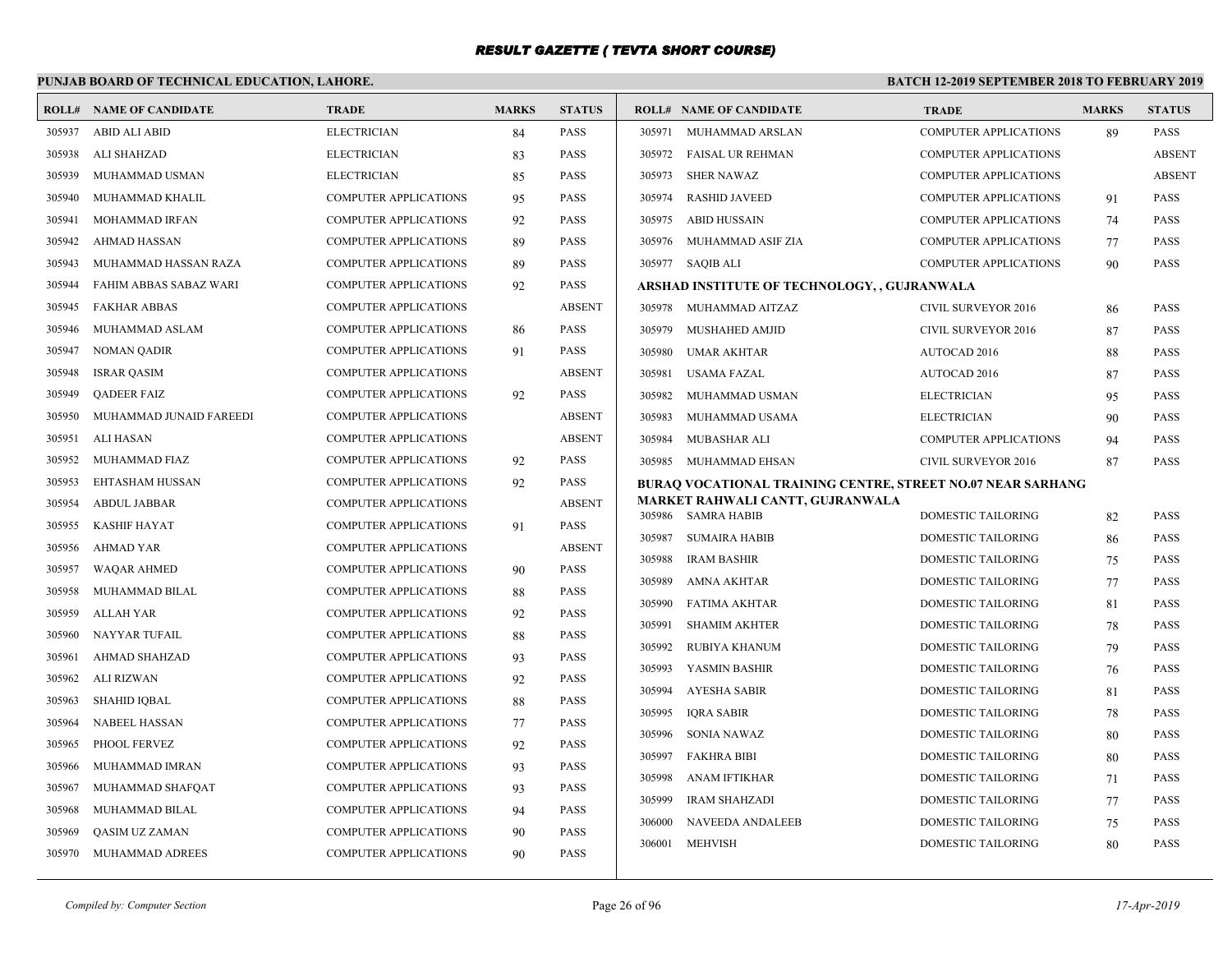# **PUNJAB BOARD OF TECHNICAL EDUCATION, LAHORE.**

|        | <b>ROLL# NAME OF CANDIDATE</b>                                      | <b>TRADE</b>                                                 | <b>MARKS</b> | <b>STATUS</b>              |        | <b>ROLL# NAME OF CANDIDATE</b>                                 | <b>TRADE</b>                 | <b>MARKS</b> | <b>STATUS</b> |
|--------|---------------------------------------------------------------------|--------------------------------------------------------------|--------------|----------------------------|--------|----------------------------------------------------------------|------------------------------|--------------|---------------|
| 306002 | <b>SHAHIDA PARVEEN</b>                                              | DOMESTIC TAILORING                                           | 78           | <b>PASS</b>                | 306034 | <b>UMAL BANIN</b>                                              | <b>BEAUTICIAN</b>            | 94           | <b>PASS</b>   |
| 306003 | MEHAK TARIQ                                                         | <b>DOMESTIC TAILORING</b>                                    | 84           | <b>PASS</b>                | 306035 | RAKHIL SHAHZAD                                                 | <b>BEAUTICIAN</b>            | 99           | <b>PASS</b>   |
|        | <b>FARAN COLLEGE OF TECHNOLOGY FOR WOMEN, NEAR GOVT.HIGH SCHOOL</b> |                                                              |              |                            | 306036 | NOSHEEN HUMEERA                                                | <b>BEAUTICIAN</b>            | 94           | <b>PASS</b>   |
| 306004 | KHIALI ADDA, GUJRANWALA<br>MARIA                                    | <b>COMPUTER APPLICATIONS</b>                                 |              | <b>PASS</b>                | 306037 | KIRAN SABA                                                     | <b>BEAUTICIAN</b>            | 95           | <b>PASS</b>   |
|        |                                                                     |                                                              | 99           |                            | 306038 | SADIA NOMAN                                                    | <b>BEAUTICIAN</b>            | 99           | <b>PASS</b>   |
| 306005 | ATIQA AFZAL                                                         | COMPUTER APPLICATIONS                                        | 97           | <b>PASS</b><br><b>PASS</b> | 306039 | MEHAK SHAFIQUE                                                 | <b>BEAUTICIAN</b>            | 94           | <b>PASS</b>   |
| 306006 | RABIA ABBAS                                                         | <b>COMPUTER APPLICATIONS</b>                                 | 98           |                            | 306040 | <b>ASRA SHAREEF</b>                                            | <b>BEAUTICIAN</b>            | 96           | <b>PASS</b>   |
| 306007 | <b>FARAH JAVAID</b><br>MARYAM SAIF U RAHMAN                         | <b>COMPUTER APPLICATIONS</b><br><b>COMPUTER APPLICATIONS</b> | 99           | <b>PASS</b><br><b>PASS</b> | 306041 | <b>AMINA TUFAIL</b>                                            | <b>BEAUTICIAN</b>            | 96           | <b>PASS</b>   |
| 306008 |                                                                     |                                                              | 98           |                            | 306042 | SAIMA RANI                                                     | <b>BEAUTICIAN</b>            | 96           | <b>PASS</b>   |
| 306009 | <b>IQRA</b>                                                         | COMPUTER APPLICATIONS                                        | 99           | PASS                       | 306043 | ANUM RANI                                                      | <b>BEAUTICIAN</b>            | 96           | <b>PASS</b>   |
| 306010 | <b>IQRA MUSHTAQ</b>                                                 | <b>COMPUTER APPLICATIONS</b>                                 | 98           | <b>PASS</b>                | 306044 | ASIA HUSSAIN                                                   | <b>BEAUTICIAN</b>            | 96           | <b>PASS</b>   |
| 306011 | <b>MADIHA BAIG</b>                                                  | <b>COMPUTER APPLICATIONS</b>                                 | 98           | <b>PASS</b>                |        | 306045 HAMNA AZMAT                                             | <b>BEAUTICIAN</b>            | 98           | PASS          |
| 306012 | <b>FARZANA ILYAS</b>                                                | <b>COMPUTER APPLICATIONS</b>                                 | 99           | <b>PASS</b>                |        | FARAN INSTITUTE OF TECHNOLOGY, KHYALI BYPASS CHOWK, GUJRANWALA |                              |              |               |
| 306013 | IQRA                                                                | COMPUTER APPLICATIONS                                        | 98           | <b>PASS</b>                |        | 306046 MUHAMMAD JAVED                                          | <b>HVACR</b>                 | 87           | <b>PASS</b>   |
| 306014 | <b>HALEEMA SADIA</b>                                                | <b>COMPUTER APPLICATIONS</b>                                 | 99           | <b>PASS</b>                | 306047 | MUHAMMAD YASIR KHAN                                            | AUTOCAD 2016                 | 91           | <b>PASS</b>   |
| 306015 | <b>NOREEN KHALID</b>                                                | <b>COMPUTER APPLICATIONS</b>                                 | 96           | <b>PASS</b>                | 306048 | WAQAS ARSHAD                                                   | ELECTRICAL WIRING            | 93           | <b>PASS</b>   |
| 306016 | NABILA MUJADAD                                                      | <b>COMPUTER APPLICATIONS</b>                                 | 96           | PASS                       | 306049 | BILAL AMJAD                                                    | ELECTRICAL WIRING            | 89           | <b>PASS</b>   |
| 306017 | NEELAM SHAHZADI                                                     | COMPUTER APPLICATIONS                                        | 93           | <b>PASS</b>                | 306050 | HAFIZ ABDULLAH                                                 | ELECTRICAL WIRING            | 100          | <b>PASS</b>   |
| 306018 | <b>SHAMA PARVEEN</b>                                                | <b>COMPUTER APPLICATIONS</b>                                 | 99           | <b>PASS</b>                | 306051 | TALHA AFZAL                                                    | <b>COMPUTER APPLICATIONS</b> | 67           | <b>PASS</b>   |
| 306019 | ZOYA                                                                | <b>COMPUTER APPLICATIONS</b>                                 | 98           | <b>PASS</b>                | 306052 | SIKANDAR JAVEED                                                | <b>COMPUTER APPLICATIONS</b> | 63           | <b>PASS</b>   |
| 306020 | <b>IRSA NASEER</b>                                                  | COMPUTER APPLICATIONS                                        | 98           | <b>PASS</b>                | 306053 | RIASAT ALI                                                     | <b>COMPUTER APPLICATIONS</b> | 79           | <b>PASS</b>   |
| 306021 | <b>SHABNAM SEHER</b>                                                | <b>COMPUTER APPLICATIONS</b>                                 | 99           | <b>PASS</b>                | 306054 | MUHAMMAD MOAZ                                                  | <b>COMPUTER APPLICATIONS</b> | 83           | PASS          |
| 306022 | <b>MAHRUNISA SAEED</b>                                              | <b>COMPUTER APPLICATIONS</b>                                 | 98           | <b>PASS</b>                | 306055 | <b>DANISH AHMED</b>                                            | <b>COMPUTER APPLICATIONS</b> | 85           | <b>PASS</b>   |
| 306023 | <b>UME AFIFA</b>                                                    | DOMESTIC TAILORING                                           | 98           | PASS                       | 306056 | ALI HASSAN                                                     | <b>COMPUTER APPLICATIONS</b> | 65           | <b>PASS</b>   |
| 306024 | AIMA NAWAZ                                                          | DOMESTIC TAILORING                                           | 98           | <b>PASS</b>                | 306057 | ADNAN REHMAT                                                   | <b>COMPUTER APPLICATIONS</b> | 93           | <b>PASS</b>   |
| 306025 | SADAF                                                               | <b>BEAUTICIAN</b>                                            | 99           | <b>PASS</b>                | 306058 | WAQAS AHMAD                                                    | <b>COMPUTER APPLICATIONS</b> | 87           | <b>PASS</b>   |
| 306026 | SABA                                                                | <b>BEAUTICIAN</b>                                            | 97           | <b>PASS</b>                | 306059 | NABEEL SHAHZAD                                                 | <b>COMPUTER APPLICATIONS</b> | 82           | <b>PASS</b>   |
| 306027 | <b>RASHDA TABASSUM</b>                                              | <b>BEAUTICIAN</b>                                            | 96           | <b>PASS</b>                | 306060 | ARSLAN AHMAD                                                   | <b>COMPUTER APPLICATIONS</b> | 89           | <b>PASS</b>   |
| 306028 | HADIA TABASSUM                                                      | <b>BEAUTICIAN</b>                                            | 96           | <b>PASS</b>                | 306061 | <b>SAJJAD HAIDER</b>                                           | <b>COMPUTER APPLICATIONS</b> | 86           | <b>PASS</b>   |
| 306029 | <b>KAUSAR</b>                                                       | <b>BEAUTICIAN</b>                                            | 97           | <b>PASS</b>                | 306062 | SHAHR YAR                                                      | <b>COMPUTER APPLICATIONS</b> | 65           | <b>PASS</b>   |
| 306030 | <b>ALIYA HAIDER</b>                                                 | <b>BEAUTICIAN</b>                                            | 97           | PASS                       | 306063 | MUHAMMAD USAMA                                                 | <b>COMPUTER APPLICATIONS</b> | 93           | <b>PASS</b>   |
| 306031 | <b>SADIA</b>                                                        | <b>BEAUTICIAN</b>                                            | 95           | PASS                       | 306064 | USAMA BIN QAMAR                                                | <b>COMPUTER APPLICATIONS</b> | 94           | <b>PASS</b>   |
| 306032 | SARA                                                                | <b>BEAUTICIAN</b>                                            | 94           | <b>PASS</b>                | 306065 | MUHAMMAD KAMRAN                                                | <b>COMPUTER APPLICATIONS</b> | 94           | <b>PASS</b>   |
| 306033 | SEHAR                                                               | <b>BEAUTICIAN</b>                                            | 94           | <b>PASS</b>                |        | 306066 AOIB JAVED                                              | <b>COMPUTER APPLICATIONS</b> | 93           | <b>PASS</b>   |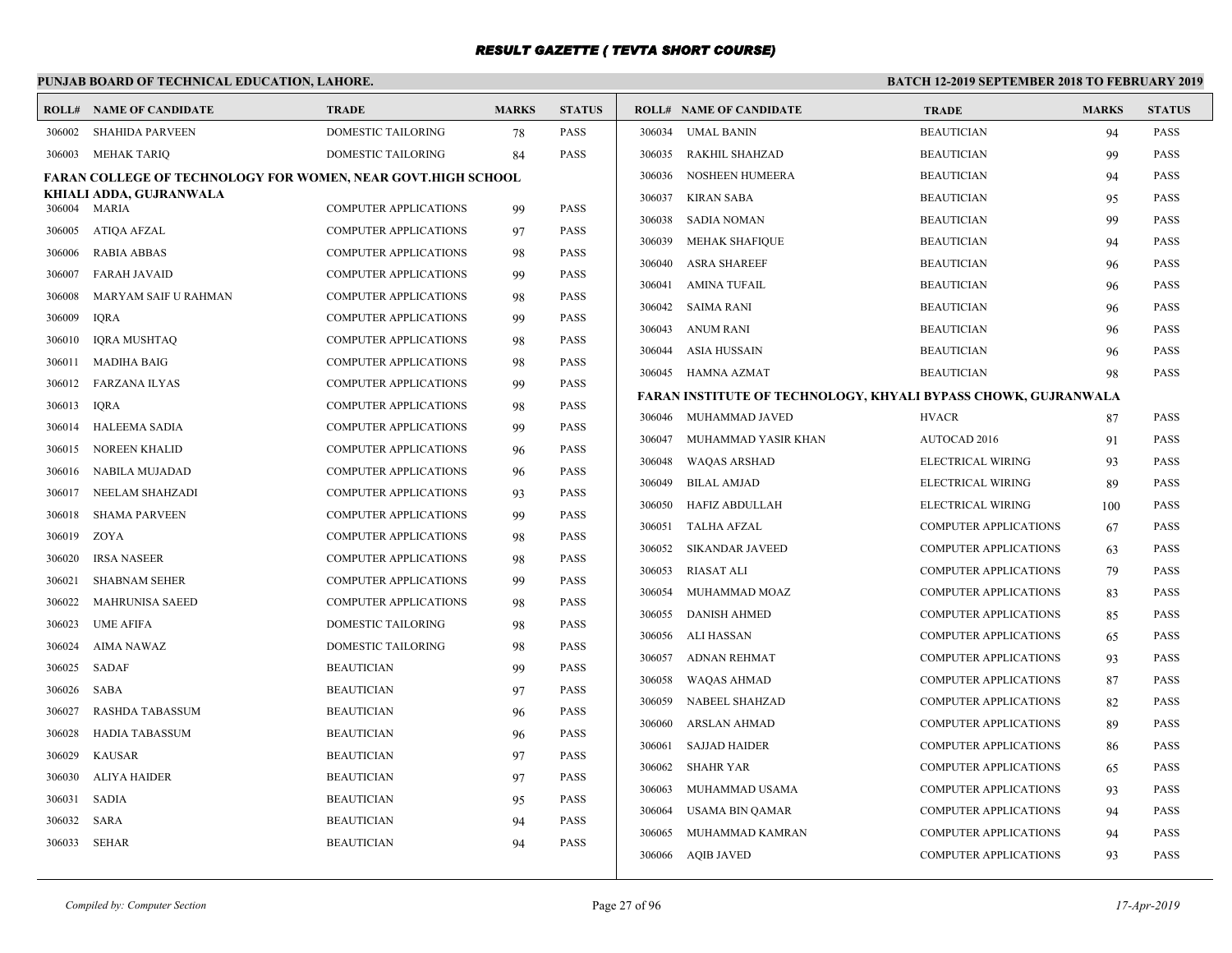# **PUNJAB BOARD OF TECHNICAL EDUCATION, LAHORE.**

| ROLL#            | NAME OF CANDIDATE                                      | <b>TRADE</b>                                                 | <b>MARKS</b> | <b>STATUS</b>                |             | <b>ROLL# NAME OF CANDIDATE</b>                   | <b>TRADE</b>              | <b>MARKS</b> | <b>STATUS</b> |
|------------------|--------------------------------------------------------|--------------------------------------------------------------|--------------|------------------------------|-------------|--------------------------------------------------|---------------------------|--------------|---------------|
| 306067           | MUHAMMAD UMAIR                                         | <b>COMPUTER APPLICATIONS</b>                                 | 92           | <b>PASS</b>                  | 306099      | <b>SHOAIB REHMAN</b>                             | ELECTRICAL WIRING         | 80           | PASS          |
| 306068           | <b>MONSIN RASHEED</b>                                  | <b>COMPUTER APPLICATIONS</b>                                 | 100          | <b>PASS</b>                  | 306100      | <b>HAMZA IKRAM</b>                               | ELECTRICAL WIRING         | 84           | <b>PASS</b>   |
| 306069           | <b>ABDUL MAJID</b>                                     | <b>COMPUTER APPLICATIONS</b>                                 | 100          | <b>PASS</b>                  | 306101      | MUHAMMAD SHARAFAT                                | ELECTRICAL WIRING         | 83           | <b>PASS</b>   |
| 306070           | ALI HASSAN                                             | <b>COMPUTER APPLICATIONS</b>                                 | 93           | <b>PASS</b>                  | 306102      | SYED ABDU SAMI TAHIR                             | ELECTRICAL WIRING         | 82           | <b>PASS</b>   |
|                  | GOVERNMENT TECHNICAL TRAINING INSTITUTE, PASROOR ROAD, |                                                              |              |                              | 306103      | <b>ABDUL RAHMAN</b>                              | ELECTRICAL WIRING         | 94           | <b>PASS</b>   |
|                  | GUJRANWALA<br>306071 MUHAMMAD USAMA                    | <b>COMPUTER APPLICATIONS</b>                                 |              | <b>PASS</b>                  | 306104      | MUHAMMAD HAMMAD                                  | ELECTRICAL WIRING         | 82           | <b>PASS</b>   |
| 306072           | MUHAMMAD RIZWAN                                        | <b>COMPUTER APPLICATIONS</b>                                 | 69<br>72     | <b>PASS</b>                  | 306105      | ABD UL RAHMAN                                    | ELECTRICAL WIRING         | 84           | <b>PASS</b>   |
| 306073           | USAMA                                                  | <b>COMPUTER APPLICATIONS</b>                                 |              | <b>PASS</b>                  |             | 306106 HAFIZ USAMA                               | ELECTRICAL WIRING         | 89           | PASS          |
| 306074           | MOEEZ SHAHID                                           | <b>COMPUTER APPLICATIONS</b>                                 | 81<br>89     | <b>PASS</b>                  |             | VOCATIONAL TRAINING INSTITUTE, CANTT, GUJRANWALA |                           |              |               |
| 306075           | <b>SHAROZ SHAFIQUE</b>                                 | <b>COMPUTER APPLICATIONS</b>                                 |              | <b>PASS</b>                  |             | 306107 SADIA                                     | DOMESTIC TAILORING        | 99           | <b>PASS</b>   |
|                  |                                                        |                                                              | 76           |                              | 306108      | <b>BIBI FARWAH</b>                               | <b>DOMESTIC TAILORING</b> | 91           | <b>PASS</b>   |
| 306076           | <b>AMEER HAMZA</b><br>RANA SHAN MEHMOOD                | COMPUTER APPLICATIONS                                        | 67           | <b>PASS</b><br><b>ABSENT</b> | 306109      | <b>SHAZIA KHAN</b>                               | DOMESTIC TAILORING        | 100          | <b>PASS</b>   |
| 306077           | <b>AHMAD RAZA</b>                                      | <b>COMPUTER APPLICATIONS</b><br><b>COMPUTER APPLICATIONS</b> |              | <b>PASS</b>                  | 306110      | <b>SONIA</b>                                     | DOMESTIC TAILORING        | 95           | <b>PASS</b>   |
| 306078<br>306079 | <b>MUJEEB AHMAD</b>                                    | <b>COMPUTER APPLICATIONS</b>                                 | 88           | <b>PASS</b>                  |             | 306111 TEHMEENA BATOOL                           | DOMESTIC TAILORING        | 96           | <b>PASS</b>   |
| 306080           | MUHAMMAD BILAL                                         | <b>COMPUTER APPLICATIONS</b>                                 | 69           | <b>PASS</b>                  |             | 306112 HAREEBA KANWAL                            | DOMESTIC TAILORING        | 78           | <b>PASS</b>   |
| 306081           | ATA UR REHMAN                                          | <b>COMPUTER APPLICATIONS</b>                                 | 89           | <b>PASS</b>                  | 306113      | LARIB KHALID                                     | DOMESTIC TAILORING        | 86           | <b>PASS</b>   |
| 306082           | <b>MUHAMMAD IRFAN</b>                                  | <b>COMPUTER APPLICATIONS</b>                                 | 86           | <b>ABSENT</b>                | 306114      | ANAM SHAHZAD                                     | <b>DOMESTIC TAILORING</b> |              | <b>ABSENT</b> |
|                  |                                                        |                                                              |              | <b>PASS</b>                  |             | 306115 AREJ ASGHAR                               | DOMESTIC TAILORING        | 83           | PASS          |
| 306083<br>306084 | SHAHBAZ AHMAD<br><b>KASHIF RAZA</b>                    | <b>COMPUTER APPLICATIONS</b><br><b>COMPUTER APPLICATIONS</b> | 87           | <b>PASS</b>                  |             | 306116 FASLEEM BIBI                              | DOMESTIC TAILORING        | 92           | <b>PASS</b>   |
| 306085           | <b>ABDUL OADEER</b>                                    | <b>COMPUTER APPLICATIONS</b>                                 | 84           | <b>PASS</b>                  |             | 306117 KHALIDA RIAZ                              | <b>DOMESTIC TAILORING</b> | 78           | <b>PASS</b>   |
| 306086           | <b>IBTISAM ILAHI TOUHIDI</b>                           | <b>COMPUTER APPLICATIONS</b>                                 | 81           | <b>PASS</b>                  |             | 306118 TAHIRA BATOOL                             | DOMESTIC TAILORING        |              | <b>ABSENT</b> |
|                  |                                                        |                                                              | 86           | <b>ABSENT</b>                | 306119      | <b>RAIFA BIBI</b>                                | <b>DOMESTIC TAILORING</b> | 87           | <b>PASS</b>   |
| 306087           | MUBASHAR MUMTAZ<br><b>TALHA</b>                        | <b>COMPUTER APPLICATIONS</b>                                 |              | <b>PASS</b>                  | 306120      | SHAHZADI                                         | DOMESTIC TAILORING        | 92           | <b>PASS</b>   |
| 306088           |                                                        | <b>COMPUTER APPLICATIONS</b>                                 | 70           | <b>PASS</b>                  |             | 306121 MUHAMMADIA                                | DOMESTIC TAILORING        |              | <b>ABSENT</b> |
| 306089           | ARKAM<br><b>HABIB ULLAH</b>                            | <b>COMPUTER APPLICATIONS</b><br><b>COMPUTER APPLICATIONS</b> | 52           | <b>ABSENT</b>                |             | 306122 AQEELA IJAZ                               | DOMESTIC TAILORING        | 91           | PASS          |
| 306090           |                                                        |                                                              |              |                              | 306123      | <b>SHEHNAZ BEGUM</b>                             | DOMESTIC TAILORING        | 91           | <b>PASS</b>   |
| 306091           | <b>SAJID IOBAL</b>                                     | ELECTRICAL WIRING                                            | 93           | <b>PASS</b>                  | 306124      | <b>AZRA PARVEEN</b>                              | <b>DOMESTIC TAILORING</b> | 88           | <b>PASS</b>   |
| 306092           | ABDUL QADEER KHAN                                      | ELECTRICAL WIRING                                            | 90           | PASS                         | 306125      | SHAZIA MAZHAR                                    | DOMESTIC TAILORING        |              | <b>ABSENT</b> |
| 306093           | MUHAMMAD AFZAAL FAZAL                                  | ELECTRICAL WIRING                                            | 89           | PASS                         |             | 306126 JAMEELA                                   | <b>DOMESTIC TAILORING</b> | 89           | <b>PASS</b>   |
| 306094           | <b>SADAM SAGHEER</b>                                   | ELECTRICAL WIRING                                            | 84           | <b>PASS</b>                  | 306127      | <b>KIRAN BIBI</b>                                | DOMESTIC TAILORING        | 83           | PASS          |
| 306095           | <b>AMEER HAMZA</b>                                     | ELECTRICAL WIRING                                            | 85           | <b>PASS</b>                  | 306128      | MARYYAM SHAHZADI                                 | DOMESTIC TAILORING        | 88           | <b>PASS</b>   |
| 306096           | MUHAMMAD ZULQARNAIN KHAN                               | ELECTRICAL WIRING                                            | 87           | <b>PASS</b>                  | 306129      | <b>ERAM BIBI</b>                                 | DOMESTIC TAILORING        | 82           | <b>PASS</b>   |
| 306097           | JAMAL UD DIN                                           | ELECTRICAL WIRING                                            | 88           | <b>PASS</b>                  |             | 306130 ASIA BIBI                                 | <b>DOMESTIC TAILORING</b> | 82           | <b>PASS</b>   |
| 306098           | SALAH UD DIN                                           | ELECTRICAL WIRING                                            | 84           | <b>PASS</b>                  | 306131 LIBA |                                                  | <b>DOMESTIC TAILORING</b> |              | <b>ABSENT</b> |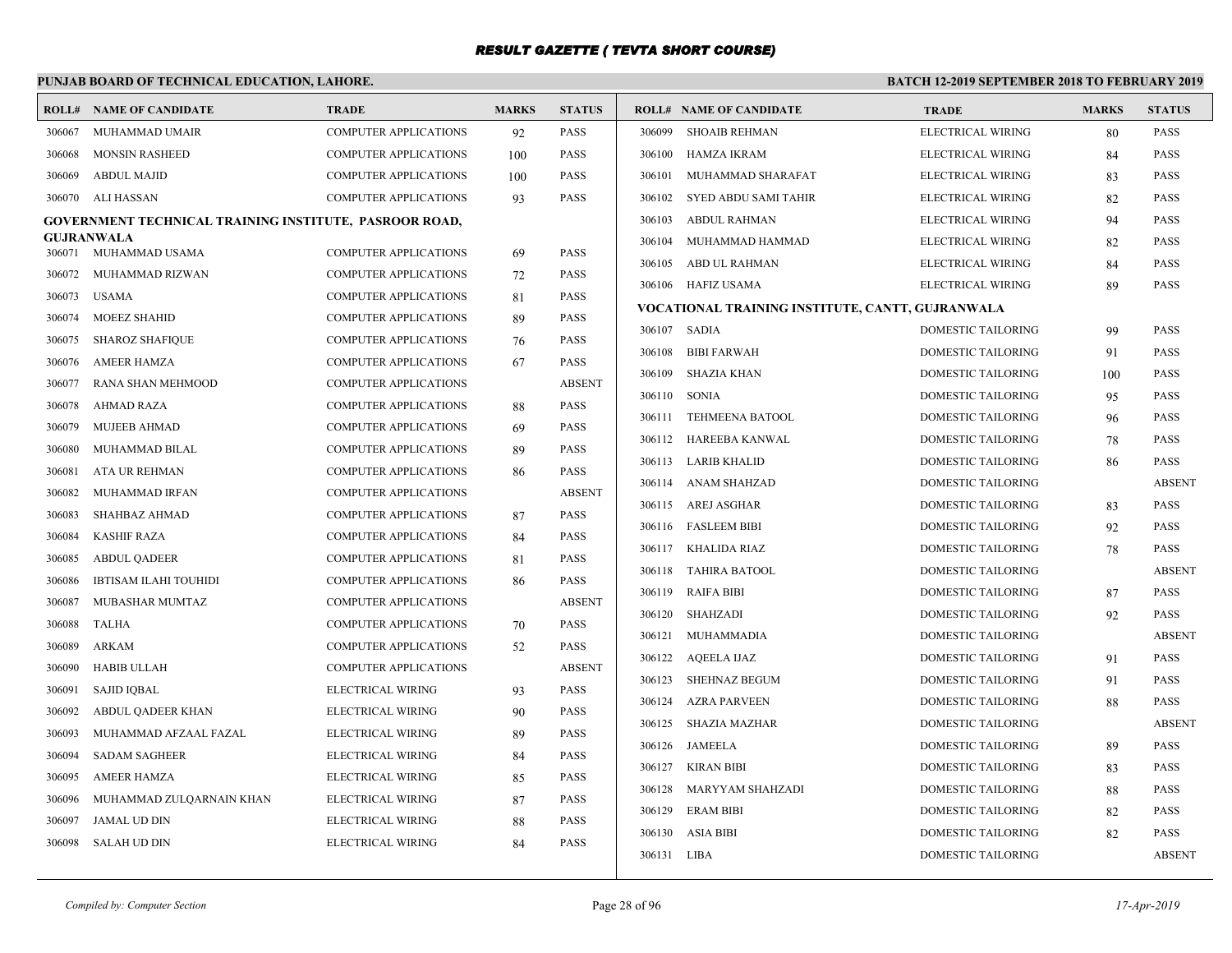# **PUNJAB BOARD OF TECHNICAL EDUCATION, LAHORE.**

|        | <b>ROLL# NAME OF CANDIDATE</b>                                   | <b>TRADE</b>              | <b>MARKS</b> | <b>STATUS</b> |        | <b>ROLL# NAME OF CANDIDATE</b>                               | <b>TRADE</b>                 | <b>MARKS</b> | <b>STATUS</b> |
|--------|------------------------------------------------------------------|---------------------------|--------------|---------------|--------|--------------------------------------------------------------|------------------------------|--------------|---------------|
| 306132 | <b>ARFANA KOUSAR</b>                                             | DOMESTIC TAILORING        | 95           | <b>PASS</b>   |        | 306164 SAFIA KANWAL                                          | <b>DOMESTIC TAILORING</b>    | 89           | <b>PASS</b>   |
| 306133 | <b>SHIDA PERVEEN</b>                                             | <b>DOMESTIC TAILORING</b> | 87           | <b>PASS</b>   |        | WINWARE GROUP OF COLLEGES, NAGRI ABBAS SHAH, GT ROAD, KAMOKE |                              |              |               |
| 306134 | <b>HUMMA TARIO</b>                                               | <b>DOMESTIC TAILORING</b> | 87           | <b>PASS</b>   |        | 306165 IMRAN YAQOOB                                          | AUTOCAD 2016                 | 80           | <b>PASS</b>   |
| 306135 | <b>TEHSEEN FATIMA</b>                                            | DOMESTIC TAILORING        | 78           | <b>PASS</b>   | 306166 | ABUHURAIRA JAVAID                                            | AUTOCAD 2016                 | 89           | PASS          |
| 306136 | SHABINA FAIZ UR REHMAN                                           | <b>DOMESTIC TAILORING</b> | 86           | <b>PASS</b>   | 306167 | MUHAMMAD SOHAIB JAVAID                                       | AUTOCAD 2016                 | 90           | <b>PASS</b>   |
| 306137 | <b>RABAB AYESHA</b>                                              | <b>DOMESTIC TAILORING</b> | 80           | <b>PASS</b>   |        | 306168 MUHAMMAD QASIM                                        | <b>COMPUTER APPLICATIONS</b> | 90           | PASS          |
| 306138 | HASEENA                                                          | <b>DOMESTIC TAILORING</b> | 81           | <b>PASS</b>   | 306169 | MUHAMMAD ZUBAIR                                              | <b>COMPUTER APPLICATIONS</b> | 92           | <b>PASS</b>   |
| 306139 | <b>KALSOOM BIBI</b>                                              | <b>DOMESTIC TAILORING</b> |              | <b>ABSENT</b> | 306170 | MUHAMMAD IMRAN                                               | <b>COMPUTER APPLICATIONS</b> | 87           | <b>PASS</b>   |
| 306140 | <b>KALSOOM SAJJAD</b>                                            | <b>DOMESTIC TAILORING</b> | 80           | <b>PASS</b>   |        | 306171 MARYAM SADIO                                          | <b>COMPUTER APPLICATIONS</b> | 98           | <b>PASS</b>   |
| 306141 | ANEETA AYUB                                                      | DOMESTIC TAILORING        |              | <b>ABSENT</b> | 306172 | ADEEL AHMAD                                                  | <b>COMPUTER APPLICATIONS</b> | 89           | <b>PASS</b>   |
|        | TROOPS FAMILY WELFARE CENTRE-II FOR WOMEN, 50 SUPPLY & TRANSPORT |                           |              |               | 306173 | ABDULLAH YASIN                                               | <b>COMPUTER APPLICATIONS</b> | 87           | <b>PASS</b>   |
| 306142 | BATTALION, TANKY NO.07, GUJRANWALA CANTT<br>RUKHSANA TANVEER     | <b>DOMESTIC TAILORING</b> | 87           | <b>PASS</b>   | 306174 | MUHAMMAD FARAZ MAQSOOD                                       | <b>COMPUTER APPLICATIONS</b> | 87           | <b>PASS</b>   |
| 306143 | <b>SHAIMLA TARIQ</b>                                             | DOMESTIC TAILORING        |              | <b>ABSENT</b> |        | 306175 MUHAMMAD SHAWEEZ                                      | <b>COMPUTER APPLICATIONS</b> | 93           | PASS          |
| 306144 | <b>SAIMA YASMEEM</b>                                             | <b>DOMESTIC TAILORING</b> | 82           | <b>PASS</b>   |        | 306176 ITTHAF RAUF                                           | <b>COMPUTER APPLICATIONS</b> | 88           | <b>PASS</b>   |
| 306145 | <b>SAIRA SHAHEEN</b>                                             | DOMESTIC TAILORING        | 80           | PASS          |        | 306177 ZAIN UL ABIDDIN                                       | <b>COMPUTER APPLICATIONS</b> | 88           | <b>PASS</b>   |
| 306146 | <b>ROBINA AZAM</b>                                               | <b>DOMESTIC TAILORING</b> | 90           | <b>PASS</b>   |        | 306178 MUHAMMAD ASSAD KHAN                                   | <b>COMPUTER APPLICATIONS</b> | 81           | <b>PASS</b>   |
| 306147 | <b>NASEEMA BIBI</b>                                              | <b>DOMESTIC TAILORING</b> | 85           | <b>PASS</b>   | 306179 | ZAMAN SAIF                                                   | <b>COMPUTER APPLICATIONS</b> | 83           | <b>PASS</b>   |
| 306148 | <b>KANWAL ABBAS</b>                                              | <b>DOMESTIC TAILORING</b> | 76           | <b>PASS</b>   |        | 306180 MUHAMMAD AHSAN IQBAL                                  | <b>COMPUTER APPLICATIONS</b> | 87           | <b>PASS</b>   |
| 306149 | RIDA                                                             | DOMESTIC TAILORING        | 81           | <b>PASS</b>   | 306181 | ABDUL HANAN                                                  | <b>COMPUTER APPLICATIONS</b> | 87           | <b>PASS</b>   |
| 306150 | <b>BANO</b>                                                      | <b>DOMESTIC TAILORING</b> |              | <b>ABSENT</b> |        | 306182 SYEDA FIZA                                            | <b>COMPUTER APPLICATIONS</b> | 80           | PASS          |
| 306151 | <b>AMINA BIBI</b>                                                | DOMESTIC TAILORING        |              | <b>ABSENT</b> |        | 306183 FARMAN ALI                                            | <b>COMPUTER APPLICATIONS</b> | 98           | <b>PASS</b>   |
| 306152 | <b>SHUMAILA BIBI</b>                                             | DOMESTIC TAILORING        | 81           | <b>PASS</b>   | 306184 | MUHAMMAD UMAIS                                               | <b>COMPUTER APPLICATIONS</b> | 85           | <b>PASS</b>   |
| 306153 | <b>GHULAM FATIMA</b>                                             | <b>DOMESTIC TAILORING</b> | 83           | PASS          |        | 306185 ATIF JAVED                                            | <b>COMPUTER APPLICATIONS</b> | 91           | <b>PASS</b>   |
| 306154 | <b>RAHEELA BIBI</b>                                              | DOMESTIC TAILORING        |              | <b>ABSENT</b> | 306186 | MUHAMMAD AWAIS BHATTI                                        | <b>COMPUTER APPLICATIONS</b> | 89           | <b>PASS</b>   |
| 306155 | ASMA BIBI                                                        | <b>DOMESTIC TAILORING</b> | 81           | <b>PASS</b>   | 306187 | TARIO MEHMOOD                                                | <b>COMPUTER APPLICATIONS</b> | 83           | <b>PASS</b>   |
| 306156 | <b>IQRA IDREES</b>                                               | DOMESTIC TAILORING        | 94           | <b>PASS</b>   | 306188 | AROOBA ASIF                                                  | <b>COMPUTER APPLICATIONS</b> | 94           | PASS          |
| 306157 | <b>GULNAZ BIBI</b>                                               | <b>DOMESTIC TAILORING</b> | 94           | <b>PASS</b>   | 306189 | MUHAMMAD SHERAZ                                              | <b>COMPUTER APPLICATIONS</b> | 88           | <b>PASS</b>   |
| 306158 | <b>SOMIA BIBI</b>                                                | DOMESTIC TAILORING        | 80           | <b>PASS</b>   |        | 306190 MEHWISH                                               | <b>COMPUTER APPLICATIONS</b> | 91           | <b>PASS</b>   |
| 306159 | SABA KANWAL                                                      | <b>DOMESTIC TAILORING</b> |              | <b>ABSENT</b> |        | 306191 HUMA KANWAL                                           | <b>COMPUTER APPLICATIONS</b> | 92           | <b>PASS</b>   |
| 306160 | <b>SYEDA IRAM ANEES</b>                                          | <b>DOMESTIC TAILORING</b> | 80           | PASS          | 306192 | NOSHEELA AKRAM                                               | <b>COMPUTER APPLICATIONS</b> | 96           | <b>PASS</b>   |
| 306161 | <b>BAKHTAWER BIBI</b>                                            | DOMESTIC TAILORING        | 72           | PASS          | 306193 | ALI HAMZA                                                    | <b>COMPUTER APPLICATIONS</b> | 86           | <b>PASS</b>   |
| 306162 | MASOOMA                                                          | DOMESTIC TAILORING        |              | <b>ABSENT</b> | 306194 | MUHAMMAD USMAN AKRAM                                         | <b>COMPUTER APPLICATIONS</b> | 86           | <b>PASS</b>   |
| 306163 | <b>WAHEEDA NAZ</b>                                               | DOMESTIC TAILORING        | 77           | <b>PASS</b>   | 306195 | SIDRA                                                        | <b>COMPUTER APPLICATIONS</b> | 97           | <b>PASS</b>   |
|        |                                                                  |                           |              |               |        | 306196 FARWA IJAZ                                            | <b>COMPUTER APPLICATIONS</b> | 96           | <b>PASS</b>   |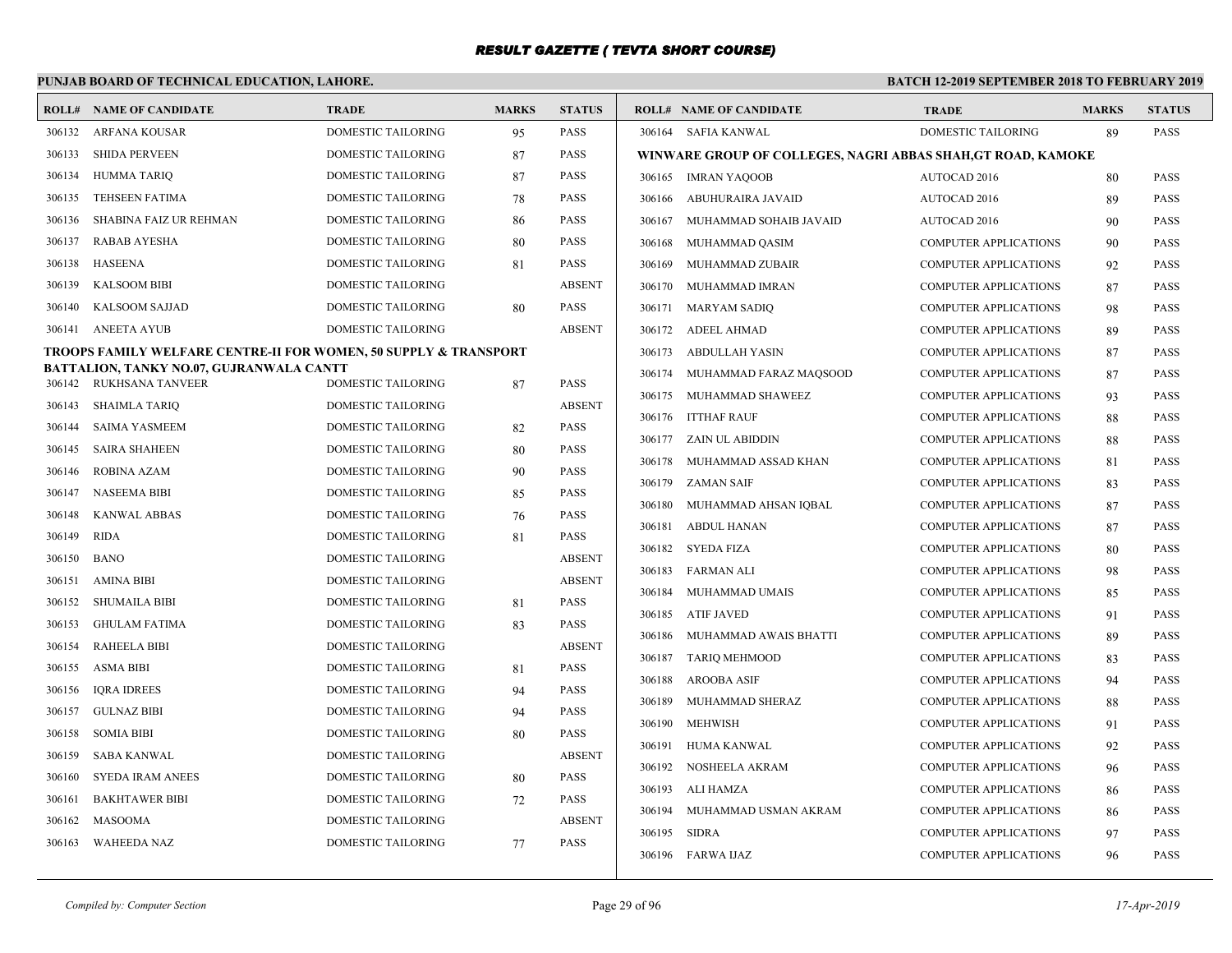# **PUNJAB BOARD OF TECHNICAL EDUCATION, LAHORE.**

|        | <b>ROLL# NAME OF CANDIDATE</b>                                        | <b>TRADE</b>                 | <b>MARKS</b> | <b>STATUS</b> |        | <b>ROLL# NAME OF CANDIDATE</b> | <b>TRADE</b>              | <b>MARKS</b> | <b>STATUS</b> |
|--------|-----------------------------------------------------------------------|------------------------------|--------------|---------------|--------|--------------------------------|---------------------------|--------------|---------------|
| 306197 | <b>AQIB SHAMSHAD</b>                                                  | COMPUTER APPLICATIONS        | 90           | <b>PASS</b>   | 306229 | <b>IQRA KANWAL</b>             | <b>BEAUTICIAN</b>         | 90           | <b>PASS</b>   |
| 306198 | <b>SAIMA SULTAN</b>                                                   | <b>COMPUTER APPLICATIONS</b> | 91           | <b>PASS</b>   | 306230 | AIMAN                          | <b>BEAUTICIAN</b>         | 87           | <b>PASS</b>   |
| 306199 | ZAIN UL ABADIN                                                        | <b>COMPUTER APPLICATIONS</b> | 87           | <b>PASS</b>   |        | 306231 MEHWISH                 | <b>BEAUTICIAN</b>         | 88           | <b>PASS</b>   |
| 306200 | MUHAMMAD FARHAN ANWAR                                                 | <b>COMPUTER APPLICATIONS</b> | 86           | <b>PASS</b>   |        | 306232 SABA KHALIL             | <b>BEAUTICIAN</b>         | 95           | <b>PASS</b>   |
| 306201 | <b>HASSAN RAZA</b>                                                    | COMPUTER APPLICATIONS        | 90           | <b>PASS</b>   | 306233 | <b>FARIDA BASHIR</b>           | <b>BEAUTICIAN</b>         | 82           | <b>PASS</b>   |
| 306202 | <b>ARSLAN SHAFIQ</b>                                                  | <b>COMPUTER APPLICATIONS</b> | 84           | <b>PASS</b>   | 306234 | <b>AREEZA ANWAR</b>            | <b>BEAUTICIAN</b>         | -89          | <b>PASS</b>   |
| 306203 | <b>IFTIKHAR AHMAD</b>                                                 | <b>COMPUTER APPLICATIONS</b> | 97           | <b>PASS</b>   | 306235 | <b>DILROSE SEHER</b>           | <b>BEAUTICIAN</b>         | 86           | <b>PASS</b>   |
| 306204 | <b>RIDA FATIMA</b>                                                    | <b>COMPUTER APPLICATIONS</b> | 89           | <b>PASS</b>   | 306236 | ULFAT SHAHZADI                 | <b>BEAUTICIAN</b>         | 86           | <b>PASS</b>   |
| 306205 | <b>ABDUL HASEEB</b>                                                   | <b>COMPUTER APPLICATIONS</b> | 89           | <b>PASS</b>   | 306237 | SHABANA WALI MUHAMMAD          | <b>BEAUTICIAN</b>         | 83           | <b>PASS</b>   |
| 306206 | <b>KAINAT</b>                                                         | COMPUTER APPLICATIONS        | 90           | <b>PASS</b>   | 306238 | RABIA JAMIL                    | DOMESTIC TAILORING        | 83           | <b>PASS</b>   |
| 306207 | MUHAMMAD WASEEM                                                       | <b>COMPUTER APPLICATIONS</b> | 94           | <b>PASS</b>   | 306239 | SAFINA MUNEER                  | DOMESTIC TAILORING        | 83           | <b>PASS</b>   |
| 306208 | ASIF ALI                                                              | <b>COMPUTER APPLICATIONS</b> | 82           | <b>PASS</b>   | 306240 | RBIQA ABBAS                    | <b>DOMESTIC TAILORING</b> | 79           | <b>PASS</b>   |
| 306209 | RAZA AHMAD RIAZ                                                       | <b>COMPUTER APPLICATIONS</b> | 80           | <b>PASS</b>   |        | 306241 AYESHA SADDIQA          | DOMESTIC TAILORING        | 82           | <b>PASS</b>   |
| 306210 | <b>AMEER HAMZA</b>                                                    | COMPUTER APPLICATIONS        | 88           | <b>PASS</b>   | 306242 | MADIHA RAMZAN                  | DOMESTIC TAILORING        | 77           | <b>PASS</b>   |
| 306211 | AYEZA IFTIKHAR                                                        | <b>COMPUTER APPLICATIONS</b> | 90           | <b>PASS</b>   | 306243 | MARYAM BIBI                    | DOMESTIC TAILORING        | 82           | <b>PASS</b>   |
|        | 306212 SHAMS UL HAQ                                                   | <b>COMPUTER APPLICATIONS</b> | 81           | <b>PASS</b>   | 306244 | KIRAN LIAQAT                   | DOMESTIC TAILORING        | 82           | <b>PASS</b>   |
|        | <b>GOVERNMENT VOCATIONAL TRAINING INSTITUTE FOR WOMEN, , NAUSHERA</b> |                              |              |               | 306245 | OURAT UL AIN                   | <b>DOMESTIC TAILORING</b> | 85           | <b>PASS</b>   |
| VIRKAN | 306213 SADIA PARVEEN                                                  | <b>BEAUTICIAN</b>            | 95           | <b>PASS</b>   | 306246 | SADIA ASGHAR                   | DOMESTIC TAILORING        | 80           | <b>PASS</b>   |
| 306214 | KOMAL MEMOONA                                                         | <b>BEAUTICIAN</b>            | 95           | <b>PASS</b>   | 306247 | <b>IRUM SHEHZADI</b>           | DOMESTIC TAILORING        | 78           | <b>PASS</b>   |
|        | 306215 SHOMAILA RIAZ                                                  | <b>BEAUTICIAN</b>            | 94           | <b>PASS</b>   | 306248 | DILSHAD YOUSAF                 | DOMESTIC TAILORING        | 82           | <b>PASS</b>   |
| 306216 | IMRANA                                                                | <b>BEAUTICIAN</b>            | 93           | <b>PASS</b>   | 306249 | AYESHA BIBI                    | DOMESTIC TAILORING        | 82           | <b>PASS</b>   |
| 306217 | NIMRA SHEHZADI                                                        | <b>BEAUTICIAN</b>            | 95           | <b>PASS</b>   | 306250 | RAISA KHALID                   | DOMESTIC TAILORING        | 79           | <b>PASS</b>   |
| 306218 | <b>SAFEENA SAJJAD</b>                                                 | <b>BEAUTICIAN</b>            | 86           | <b>PASS</b>   | 306251 | MUZALFA SHAHZADI               | DOMESTIC TAILORING        | 75           | <b>PASS</b>   |
| 306219 | SAMINA KAUSAR                                                         | <b>BEAUTICIAN</b>            | 94           | <b>PASS</b>   | 306252 | ASBA SHAKOOR                   | DOMESTIC TAILORING        | 83           | <b>PASS</b>   |
| 306220 | AYESHA SIDDIQA                                                        | <b>BEAUTICIAN</b>            | 87           | <b>PASS</b>   | 306253 | HAFIZA SHUMAILA NOREEN         | DOMESTIC TAILORING        | 80           | <b>PASS</b>   |
| 306221 | <b>MEHWISH BIBI</b>                                                   | <b>BEAUTICIAN</b>            | 86           | <b>PASS</b>   | 306254 | NADIA HAYYAT                   | <b>DOMESTIC TAILORING</b> | 79           | <b>PASS</b>   |
| 306222 | ATEEQA MUSHTAQ                                                        | <b>BEAUTICIAN</b>            | 95           | <b>PASS</b>   |        | 306255 ZAINIB FATIMA           | DOMESTIC TAILORING        | 79           | <b>PASS</b>   |
| 306223 | <b>SAMERA HADAYAT</b>                                                 | <b>BEAUTICIAN</b>            | 87           | <b>PASS</b>   |        | 306256 ZUBIA BANO              | DOMESTIC TAILORING        | 75           | <b>PASS</b>   |
| 306224 | <b>GULSHAN</b>                                                        | <b>BEAUTICIAN</b>            | 84           | <b>PASS</b>   |        | 306257 TAYYABA FATIMA          | DOMESTIC TAILORING        | 79           | PASS          |
| 306225 | ZEENAT RAFIQ                                                          | <b>BEAUTICIAN</b>            | 89           | <b>PASS</b>   | 306258 | AMINA AKRAM                    | DOMESTIC TAILORING        | 77           | <b>PASS</b>   |
| 306226 | <b>ISHRAT BIBI</b>                                                    | <b>BEAUTICIAN</b>            | 89           | <b>PASS</b>   | 306259 | SAMRA IQBAL                    | DOMESTIC TAILORING        | 79           | <b>PASS</b>   |
| 306227 | <b>SHAHNEELA BIBI</b>                                                 | <b>BEAUTICIAN</b>            | 91           | <b>PASS</b>   | 306260 | ANAM SHAHZADI                  | DOMESTIC TAILORING        |              | <b>ABSENT</b> |
| 306228 | NIDA AKRAM                                                            | <b>BEAUTICIAN</b>            | 89           | <b>PASS</b>   | 306261 | FARZANA KOUSAR                 | <b>DOMESTIC TAILORING</b> |              | <b>ABSENT</b> |
|        |                                                                       |                              |              |               |        | 306262 SALMA ASGHAR            | DOMESTIC TAILORING        | 76           | <b>PASS</b>   |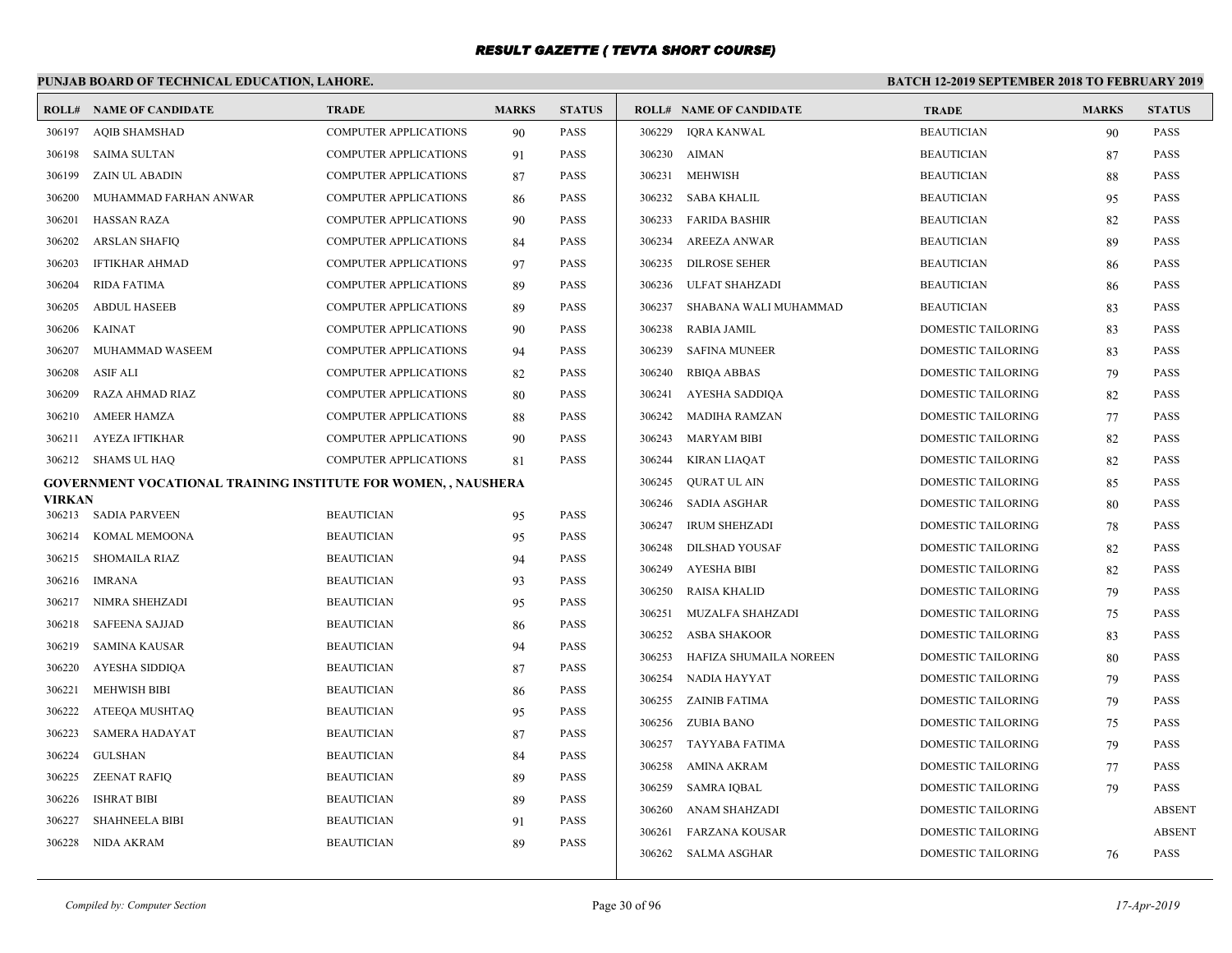#### **PUNJAB BOARD OF TECHNICAL EDUCATION, LAHORE.**

|        | <b>ROLL# NAME OF CANDIDATE</b>                               | <b>TRADE</b>                 | <b>MARKS</b> | <b>STATUS</b> |        | <b>ROLL# NAME OF CANDIDATE</b>                                | <b>TRADE</b>                                                 | <b>MARKS</b> | <b>STATUS</b> |
|--------|--------------------------------------------------------------|------------------------------|--------------|---------------|--------|---------------------------------------------------------------|--------------------------------------------------------------|--------------|---------------|
| 306263 | <b>NIMRA RASHEED</b>                                         | <b>COMPUTER APPLICATIONS</b> | 97           | <b>PASS</b>   | 306295 | <b>SABA PERVAIZ</b>                                           | DOMESTIC TAILORING                                           | 91           | <b>PASS</b>   |
| 306264 | <b>MAFIA BIBI</b>                                            | COMPUTER APPLICATIONS        | 95           | PASS          | 306296 | TANZILLA SAIFULLAH                                            | DOMESTIC TAILORING                                           | 93           | <b>PASS</b>   |
| 306265 | <b>SONIA ADDALIT</b>                                         | <b>COMPUTER APPLICATIONS</b> | 97           | <b>PASS</b>   |        | 306297 SAMARA SHEIZADI                                        | <b>DOMESTIC TAILORING</b>                                    | 92           | <b>PASS</b>   |
| 306266 | <b>FATIMA</b>                                                | <b>COMPUTER APPLICATIONS</b> | 98           | <b>PASS</b>   |        | GOVERNMENT VOCATIONAL TRAINING INSTITUTE FOR WOMEN, JALAL PUR |                                                              |              |               |
| 306267 | <b>KHIZRA YASEEN</b>                                         | <b>COMPUTER APPLICATIONS</b> |              | <b>ABSENT</b> |        | JATTAN ROAD, GUJRAT                                           |                                                              |              | <b>PASS</b>   |
| 306268 | <b>UMME AMARA</b>                                            | <b>COMPUTER APPLICATIONS</b> | 93           | <b>PASS</b>   | 306299 | 306298 NERA AFZAL<br><b>SUMAIRA NAZEER</b>                    | <b>COMPUTER APPLICATIONS</b><br><b>COMPUTER APPLICATIONS</b> | 80           |               |
| 306269 | <b>SANA SHAHZADI</b>                                         | <b>COMPUTER APPLICATIONS</b> | 95           | <b>PASS</b>   |        |                                                               |                                                              |              | FAIL          |
| 306270 | NIMRA SANAULLAH                                              | <b>COMPUTER APPLICATIONS</b> | 95           | <b>PASS</b>   |        | 306300 HEFZA AFZAL                                            | <b>COMPUTER APPLICATIONS</b>                                 | 77           | <b>PASS</b>   |
| 306271 | <b>BUSHRA ANWAR</b>                                          | <b>COMPUTER APPLICATIONS</b> | 93           | <b>PASS</b>   | 306301 | SHUMAILA AFZAL                                                | COMPUTER APPLICATIONS                                        | 88           | <b>PASS</b>   |
| 306272 | <b>ANEEZ FATIMA</b>                                          | <b>COMPUTER APPLICATIONS</b> | 97           | <b>PASS</b>   | 306302 | <b>MUBEEN JAVID</b>                                           | COMPUTER APPLICATIONS                                        | 93           | <b>PASS</b>   |
| 306273 | IQRA AHSAN                                                   | <b>COMPUTER APPLICATIONS</b> | 95           | <b>PASS</b>   | 306303 | <b>MARIA KOUSAR</b>                                           | COMPUTER APPLICATIONS                                        | 76           | <b>PASS</b>   |
| 306274 | MUNEEBA HANIF                                                | <b>COMPUTER APPLICATIONS</b> | 97           | <b>PASS</b>   | 306304 | <b>SAMIA IJAZ</b>                                             | <b>COMPUTER APPLICATIONS</b>                                 | 75           | <b>PASS</b>   |
| 306275 | <b>HIRA QAZI</b>                                             | <b>COMPUTER APPLICATIONS</b> | 97           | <b>PASS</b>   | 306305 | SANIA SHAHZADI                                                | <b>COMPUTER APPLICATIONS</b>                                 | 78           | <b>PASS</b>   |
| 306276 | <b>NABEELA ARIF</b>                                          | <b>COMPUTER APPLICATIONS</b> | 96           | <b>PASS</b>   | 306306 | <b>FAIOA AKBAR</b>                                            | <b>COMPUTER APPLICATIONS</b>                                 | 95           | <b>PASS</b>   |
| 306277 | NIMRA NISAR                                                  | <b>COMPUTER APPLICATIONS</b> | 94           | <b>PASS</b>   | 306307 | AROOJ FATIMA                                                  | <b>COMPUTER APPLICATIONS</b>                                 | 97           | <b>PASS</b>   |
| 306278 | SHAZBA KANWAL                                                | <b>COMPUTER APPLICATIONS</b> | 94           | PASS          | 306308 | <b>UROOJ AMBER</b>                                            | <b>COMPUTER APPLICATIONS</b>                                 | 98           | <b>PASS</b>   |
| 306279 | HADIA                                                        | <b>COMPUTER APPLICATIONS</b> | 94           | PASS          | 306309 | KOMAL PARVAIZ                                                 | <b>COMPUTER APPLICATIONS</b>                                 | 92           | <b>PASS</b>   |
| 306280 | NAFISA AMANULLAH                                             | <b>COMPUTER APPLICATIONS</b> | 91           | <b>PASS</b>   |        | 306310 KHADIJA IQBAL                                          | <b>COMPUTER APPLICATIONS</b>                                 |              | FAIL          |
| 306281 | <b>SANA</b>                                                  | <b>COMPUTER APPLICATIONS</b> | 93           | <b>PASS</b>   | 306311 | HAJAB KOMAL                                                   | <b>COMPUTER APPLICATIONS</b>                                 | 80           | <b>PASS</b>   |
| 306282 | <b>NAIMA SARFRAZ</b>                                         | <b>COMPUTER APPLICATIONS</b> | 96           | <b>PASS</b>   |        | 306312 MUSTANSAR SHAHEEN                                      | COMPUTER APPLICATIONS                                        | 84           | <b>PASS</b>   |
| 306283 | JAWAIRIA                                                     | <b>COMPUTER APPLICATIONS</b> | 94           | <b>PASS</b>   |        | 306313 NIDA ASHRAF                                            | DOMESTIC TAILORING                                           |              | <b>ABSENT</b> |
| 306284 | MALAKOOTT                                                    | <b>COMPUTER APPLICATIONS</b> | 96           | <b>PASS</b>   |        | 306314 MARYAM ASLAM                                           | DOMESTIC TAILORING                                           | 91           | <b>PASS</b>   |
|        | GOVERNMENT VOCATIONAL TRAINING INSTITUTE FOR WOMEN, CIRCULAR |                              |              |               |        | 306315 AYMEN YASMEEN                                          | DOMESTIC TAILORING                                           |              | ABSENT        |
|        | <b>ROAD, WAZIRABAD</b>                                       |                              |              |               |        | 306316 FAIZA MUNAWAR                                          | DOMESTIC TAILORING                                           | 98           | <b>PASS</b>   |
| 306285 | HUMAIRA MAZHAR                                               | <b>DOMESTIC TAILORING</b>    | 92           | <b>PASS</b>   | 306317 | <b>RIDA FATIMA</b>                                            | DOMESTIC TAILORING                                           | 98           | <b>PASS</b>   |
| 306286 | RIZWANA KOUSAR                                               | <b>DOMESTIC TAILORING</b>    | 96           | <b>PASS</b>   | 306318 | KINZA SHAHZADI                                                | DOMESTIC TAILORING                                           | 95           | <b>PASS</b>   |
| 306287 | MEHWISH SAEED KHAN                                           | <b>DOMESTIC TAILORING</b>    | 94           | <b>PASS</b>   | 306319 | ZAINAB FATIMA                                                 | <b>DOMESTIC TAILORING</b>                                    | 98           | <b>PASS</b>   |
| 306288 | <b>SABEEOA YOUSAF</b>                                        | <b>DOMESTIC TAILORING</b>    | 90           | <b>PASS</b>   |        | 306320 ZANIB                                                  | <b>DOMESTIC TAILORING</b>                                    |              | <b>ABSENT</b> |
| 306289 | ZUNERA TALAT                                                 | DOMESTIC TAILORING           | 89           | <b>PASS</b>   | 306321 | <b>BUSHRA PERVAIZ</b>                                         | DOMESTIC TAILORING                                           |              | <b>ABSENT</b> |
| 306290 | <b>TABINDA IOBAL</b>                                         | <b>DOMESTIC TAILORING</b>    | 89           | <b>PASS</b>   | 306322 | SAEEDA                                                        | <b>DOMESTIC TAILORING</b>                                    |              | <b>ABSENT</b> |
| 306291 | <b>AYEZA ASLAM</b>                                           | <b>DOMESTIC TAILORING</b>    | 91           | <b>PASS</b>   | 306323 | <b>MAHNOOR FATIMA</b>                                         | <b>DOMESTIC TAILORING</b>                                    | 95           | <b>PASS</b>   |
| 306292 | <b>SADIA ARIF</b>                                            | <b>DOMESTIC TAILORING</b>    | 93           | <b>PASS</b>   |        | 306324 FARWA HAMEED                                           | <b>DOMESTIC TAILORING</b>                                    | 96           | <b>PASS</b>   |
| 306293 | <b>AROOJ SHAHZADI</b>                                        | <b>DOMESTIC TAILORING</b>    | 91           | <b>PASS</b>   | 306325 | <b>SAJIDA NAZEER</b>                                          | <b>DOMESTIC TAILORING</b>                                    | 97           | <b>PASS</b>   |
| 306294 | RABIA SHABEER                                                | <b>DOMESTIC TAILORING</b>    | 94           | <b>PASS</b>   |        | 306326 IRAM ASLAM                                             | DOMESTIC TAILORING                                           | 97           | <b>PASS</b>   |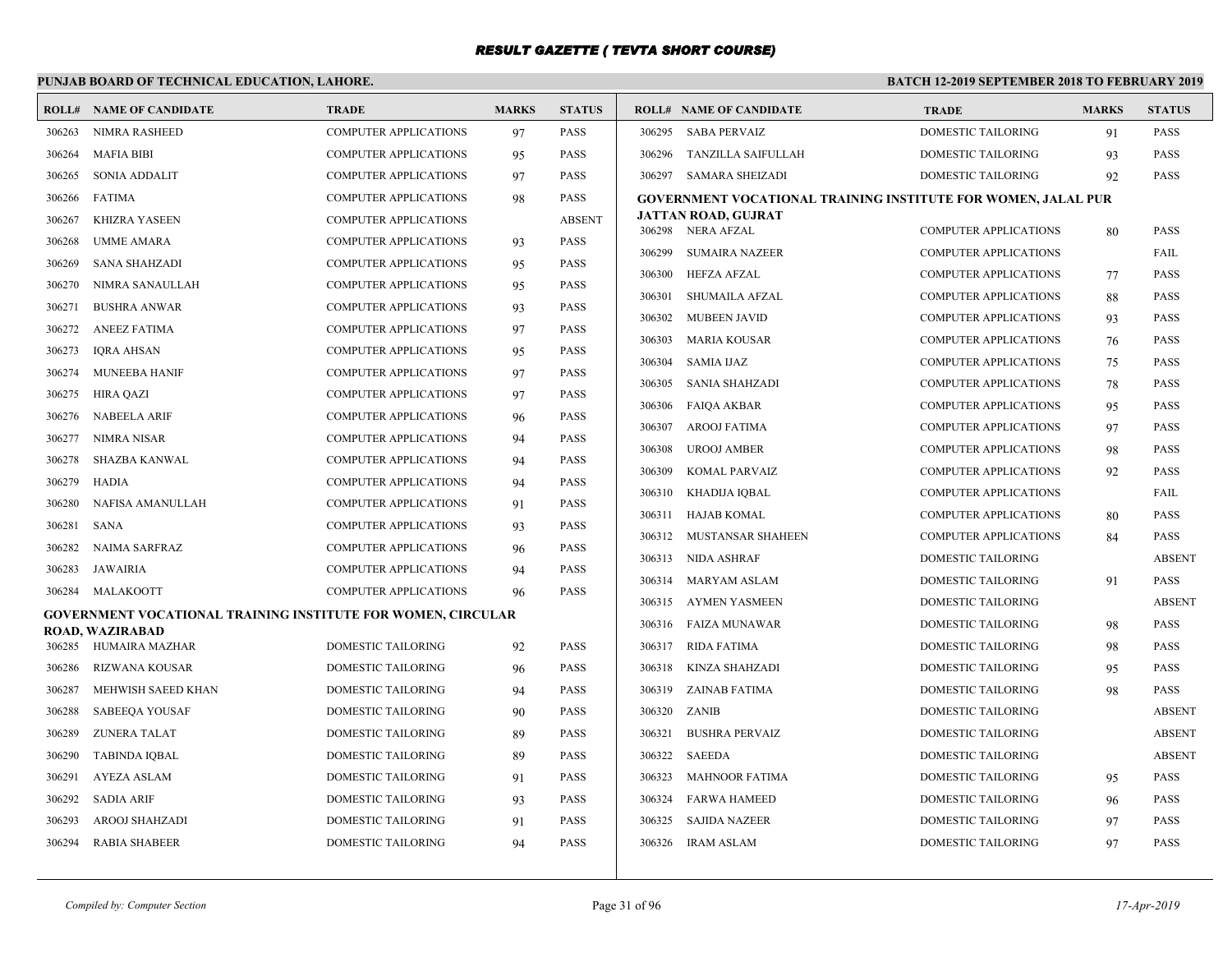|        | PUNJAB BOARD OF TECHNICAL EDUCATION, LAHORE.                          |                           |              |               | <b>BATCH 12-2019 SEPTEMBER 2018 TO FEBRUARY 2019</b> |                                                                     |                                            |              |               |  |  |
|--------|-----------------------------------------------------------------------|---------------------------|--------------|---------------|------------------------------------------------------|---------------------------------------------------------------------|--------------------------------------------|--------------|---------------|--|--|
|        | <b>ROLL# NAME OF CANDIDATE</b>                                        | <b>TRADE</b>              | <b>MARKS</b> | <b>STATUS</b> | <b>ROLL# NAME OF CANDIDATE</b>                       |                                                                     | <b>TRADE</b>                               | <b>MARKS</b> | <b>STATUS</b> |  |  |
| 306327 | <b>ANUM SHAHZADI</b>                                                  | <b>DOMESTIC TAILORING</b> |              | <b>ABSENT</b> | 306389 ZEENAT GUL                                    |                                                                     | <b>BEAUTICIAN</b>                          | 88           | <b>PASS</b>   |  |  |
| 306328 | <b>ROZY TUFAIL</b>                                                    | <b>DOMESTIC TAILORING</b> | 96           | <b>PASS</b>   | 306390 MARIA RASHID                                  |                                                                     | <b>BEAUTICIAN</b>                          | 94           | <b>PASS</b>   |  |  |
| 306329 | <b>FARAH NOREEN</b>                                                   | DOMESTIC TAILORING        |              | <b>ABSENT</b> | 306391                                               | FAKHIRA PARVEEN                                                     | <b>BEAUTICIAN</b>                          | 95           | <b>PASS</b>   |  |  |
| 306330 | <b>MEMOONA ALI</b>                                                    | DOMESTIC TAILORING        |              | <b>ABSENT</b> | 306392                                               | AKFA GHAZANFAR                                                      | <b>BEAUTICIAN</b>                          | 91           | <b>PASS</b>   |  |  |
| 306331 | <b>FIZA BATOOL</b>                                                    | DOMESTIC TAILORING        | 95           | <b>PASS</b>   | 306393                                               | ZOVA FAROOO                                                         | <b>BEAUTICIAN</b>                          | 93           | <b>PASS</b>   |  |  |
| 306332 | <b>ASIMA RANI</b>                                                     | <b>DOMESTIC TAILORING</b> | 97           | <b>PASS</b>   | 306394                                               | NABILA KOUSAR                                                       | <b>BEAUTICIAN</b>                          | 94           | <b>PASS</b>   |  |  |
| 306333 | HIFZA AMJAD                                                           | <b>DOMESTIC TAILORING</b> |              | <b>ABSENT</b> | 306395<br>SIDRA ARIF                                 |                                                                     | <b>BEAUTICIAN</b>                          | 89           | <b>PASS</b>   |  |  |
| 306334 | AFIFA ZIA                                                             | <b>DOMESTIC TAILORING</b> | 98           | <b>PASS</b>   | 306396 MUZALFA ZAHID                                 |                                                                     | <b>BEAUTICIAN</b>                          | 95           | <b>PASS</b>   |  |  |
| 306335 | IQRA ZANIB                                                            | DOMESTIC TAILORING        | 95           | <b>PASS</b>   | 306397 SABA BIBI                                     |                                                                     | <b>BEAUTICIAN</b>                          | 93           | <b>PASS</b>   |  |  |
| 306336 | KHADIJA NAZ                                                           | DOMESTIC TAILORING        | 95           | <b>PASS</b>   | 306398 IQRA FAZAL                                    |                                                                     | <b>BEAUTICIAN</b>                          | 91           | <b>PASS</b>   |  |  |
| 306337 | NIMRA SHAHID                                                          | <b>DOMESTIC TAILORING</b> | 96           | <b>PASS</b>   | 306399<br>FIZA BATOOL                                |                                                                     | <b>BEAUTICIAN</b>                          | 93           | <b>PASS</b>   |  |  |
|        | <b>GOVERNMENT VOCATIONAL TRAINING INSTITUTE FOR WOMEN, NEAR RURAL</b> |                           |              |               | 306400 NOSHEEN TABBSUM                               |                                                                     | <b>BEAUTICIAN</b>                          | 93           | <b>PASS</b>   |  |  |
|        | HEALTH CENTRE MALKA, MANGLIA, GUJRAT                                  |                           |              |               |                                                      | <b>GOVT.SWEDISH PAKISTANI COLLEGE OF TECHNOLOGY,, SERVICE MOR,,</b> |                                            |              |               |  |  |
|        | 306368 DIL NAZ RAUF                                                   | <b>FABRIC PRINTING</b>    | 97           | <b>PASS</b>   | <b>GUJRAT</b>                                        |                                                                     |                                            |              |               |  |  |
| 306369 | SALMA YASEEN                                                          | <b>FABRIC PRINTING</b>    | 90           | <b>PASS</b>   | 306401 ALI HAMZA MASOOD                              |                                                                     | PLC BASED INDUSTRIAL<br><b>ELECTRICIAN</b> | 89           | <b>PASS</b>   |  |  |
| 306370 | <b>SUNDAS EJAZ</b>                                                    | <b>FABRIC PRINTING</b>    | 95           | <b>PASS</b>   | 306402 ANEES UR REHMAN                               |                                                                     | PLC BASED INDUSTRIAL                       | 85           | <b>PASS</b>   |  |  |
| 306371 | <b>FAIZA MAZHAR</b>                                                   | <b>FABRIC PRINTING</b>    | 87           | <b>PASS</b>   | 306403 SAEED SARWAR                                  |                                                                     | <b>ELECTRICIAN</b><br>PLC BASED INDUSTRIAL | 89           | <b>PASS</b>   |  |  |
| 306372 | NEELAM SHAHZADI                                                       | <b>FABRIC PRINTING</b>    | 79           | <b>PASS</b>   |                                                      |                                                                     | <b>ELECTRICIAN</b>                         |              |               |  |  |
| 306373 | <b>SAMINA NAZ</b>                                                     | <b>FABRIC PRINTING</b>    | 82           | <b>PASS</b>   | ARSLAN ALI<br>306404                                 |                                                                     | PLC BASED INDUSTRIAL<br><b>ELECTRICIAN</b> | 85           | <b>PASS</b>   |  |  |
| 306374 | <b>AFIA ASGHAR</b>                                                    | <b>FABRIC PRINTING</b>    | 87           | <b>PASS</b>   | 306405 TALHA ZUBAIR                                  |                                                                     | PLC BASED INDUSTRIAL                       | 90           | <b>PASS</b>   |  |  |
| 306375 | HAMNA JABEEN                                                          | <b>FABRIC PRINTING</b>    | 92           | <b>PASS</b>   | 306406 NABEEL RIAZ                                   |                                                                     | <b>ELECTRICIAN</b><br>PLC BASED INDUSTRIAL | 83           | <b>PASS</b>   |  |  |
| 306376 | SAMINA RANI                                                           | <b>FABRIC PRINTING</b>    | 93           | <b>PASS</b>   |                                                      |                                                                     | <b>ELECTRICIAN</b>                         |              |               |  |  |
| 306377 | <b>TEHMINA KOUSAR</b>                                                 | <b>FABRIC PRINTING</b>    | 85           | <b>PASS</b>   | 306407 UMAR FAROOQ                                   |                                                                     | PLC BASED INDUSTRIAL<br><b>ELECTRICIAN</b> | 89           | <b>PASS</b>   |  |  |
| 306378 | <b>MARIA ASLAM</b>                                                    | <b>FABRIC PRINTING</b>    | 84           | <b>PASS</b>   | 306408                                               | SHAKEEL AKHTAR BUTT                                                 | PLC BASED INDUSTRIAL                       | 93           | <b>PASS</b>   |  |  |
| 306379 | ANISA GULZAR                                                          | <b>FABRIC PRINTING</b>    | 95           | <b>PASS</b>   | 306409<br><b>TAHIR NAEEM</b>                         |                                                                     | <b>ELECTRICIAN</b>                         |              | <b>PASS</b>   |  |  |
| 306380 | <b>RIZWANA IRUM</b>                                                   | <b>FABRIC PRINTING</b>    | 91           | <b>PASS</b>   |                                                      |                                                                     | PLC BASED INDUSTRIAL<br><b>ELECTRICIAN</b> | 92           |               |  |  |
| 306381 | <b>TANIA TARIO</b>                                                    | <b>FABRIC PRINTING</b>    | 93           | <b>PASS</b>   | 306410 ALI USMAN                                     |                                                                     | PLC BASED INDUSTRIAL                       | 90           | <b>PASS</b>   |  |  |
| 306382 | <b>RIDA REHMAN</b>                                                    | <b>FABRIC PRINTING</b>    | 88           | <b>PASS</b>   | 306411 DANIYAL AHMED                                 |                                                                     | <b>ELECTRICIAN</b><br>PLC BASED INDUSTRIAL | 88           | <b>PASS</b>   |  |  |
| 306383 | NADIA AZIZ                                                            | <b>BEAUTICIAN</b>         | 94           | <b>PASS</b>   |                                                      |                                                                     | <b>ELECTRICIAN</b>                         |              |               |  |  |
| 306384 | <b>TANIA ARBAB</b>                                                    | <b>BEAUTICIAN</b>         | 93           | <b>PASS</b>   | 306412 MOIN HUSSAIN                                  |                                                                     | PLC BASED INDUSTRIAL<br><b>ELECTRICIAN</b> | 82           | <b>PASS</b>   |  |  |
| 306385 | <b>AROOSA NAZ</b>                                                     | <b>BEAUTICIAN</b>         | 91           | <b>PASS</b>   | 306413 BILAL HASAN                                   |                                                                     | PLC BASED INDUSTRIAL                       | 88           | <b>PASS</b>   |  |  |
| 306386 | <b>NOSHABA PERVEEN</b>                                                | <b>BEAUTICIAN</b>         | 93           | <b>PASS</b>   | 306414 UMAIR AHMAD                                   |                                                                     | <b>ELECTRICIAN</b><br>PLC BASED INDUSTRIAL | 91           | <b>PASS</b>   |  |  |
| 306387 | <b>MARIA RAFFI</b>                                                    | <b>BEAUTICIAN</b>         | 94           | <b>PASS</b>   |                                                      |                                                                     | <b>ELECTRICIAN</b>                         |              |               |  |  |
| 306388 | RABIA MUNAF                                                           | <b>BEAUTICIAN</b>         | 92           | <b>PASS</b>   | 306415 GHULAM MUSTAFA                                |                                                                     | PLC BASED INDUSTRIAL<br><b>ELECTRICIAN</b> | 88           | <b>PASS</b>   |  |  |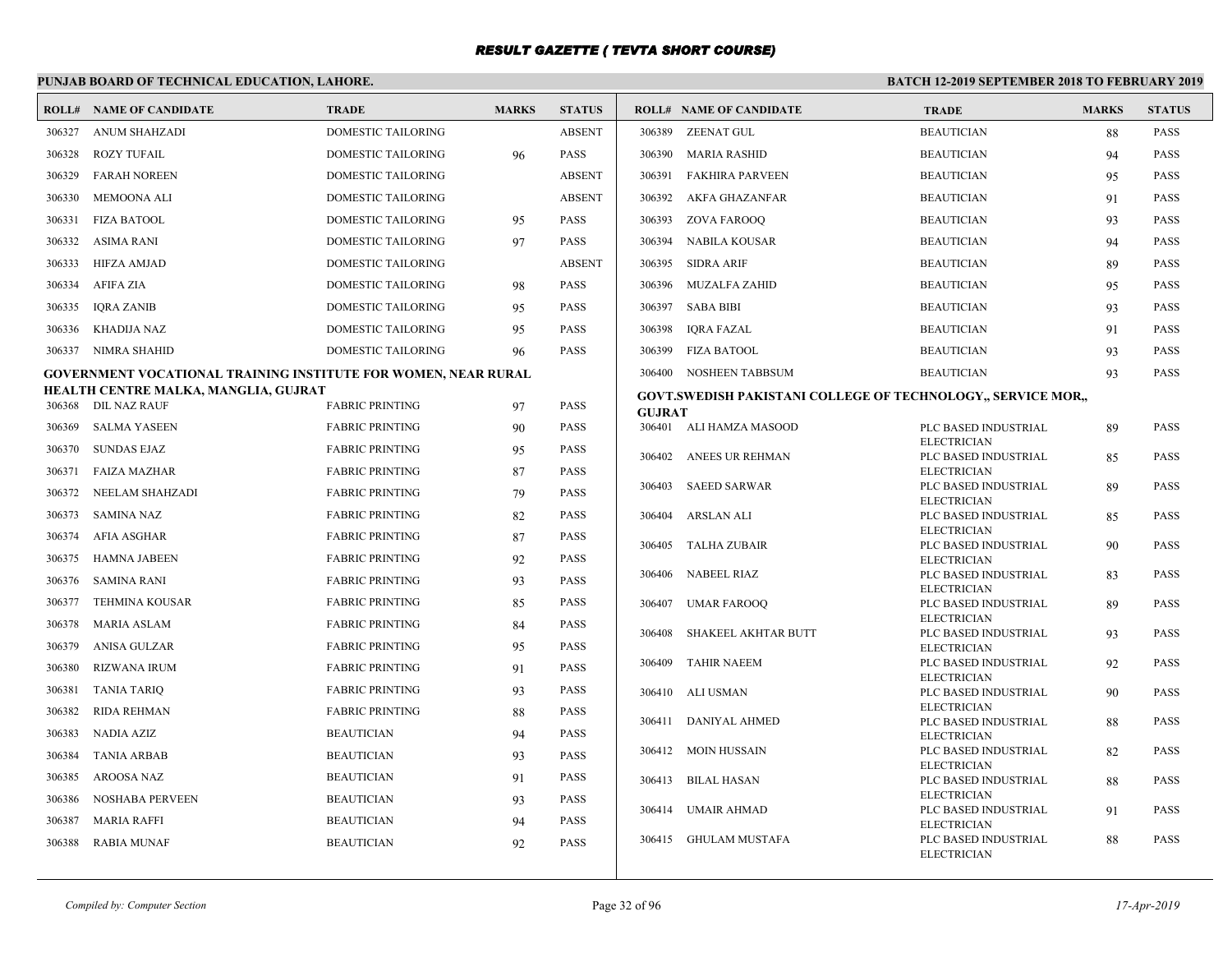# **PUNJAB BOARD OF TECHNICAL EDUCATION, LAHORE.**

| 306416 ALI RAZA<br>PLC BASED INDUSTRIAL<br>92<br><b>PASS</b><br>306445<br>RIMSHA SHABIR<br><b>BEAUTICIAN</b><br>97<br><b>PASS</b><br><b>ELECTRICIAN</b><br>306446 SAIMA MUKHTAR<br>DOMESTIC TAILORING<br>100<br><b>PASS</b><br><b>PASS</b><br>HUSNAIN NAWAZ<br>PLC BASED INDUSTRIAL<br>306417<br>86<br>AYESHA ASGHAR<br><b>ELECTRICIAN</b><br>306447<br>DOMESTIC TAILORING<br><b>PASS</b><br>95<br><b>REHMAN ALI</b><br>PLC BASED INDUSTRIAL<br><b>ABSENT</b><br>306418<br>NAJMANA SHAHEEN<br>DOMESTIC TAILORING<br><b>PASS</b><br>306448<br>96<br><b>ELECTRICIAN</b><br>306449<br><b>ISMA</b><br>DOMESTIC TAILORING<br><b>PASS</b><br>MUHAMMAD SAYYAM RAFIQUE<br><b>PASS</b><br>97<br>306419<br>PLC BASED INDUSTRIAL<br>93<br><b>ELECTRICIAN</b><br><b>SOBIA KOUSAR</b><br>306450<br>DOMESTIC TAILORING<br>97<br><b>PASS</b><br>PASS<br>306420<br><b>TALHA MUDASAR</b><br>PLC BASED INDUSTRIAL<br>84<br>ALISHA KANWAL<br>306451<br>DOMESTIC TAILORING<br><b>PASS</b><br>98<br><b>ELECTRICIAN</b><br><b>PASS</b><br>306421<br><b>QASIM ALI</b><br>PLC BASED INDUSTRIAL<br>81<br><b>KHADIJA ASHRAF</b><br>DOMESTIC TAILORING<br>PASS<br>306452<br>98<br><b>ELECTRICIAN</b><br><b>RABIA TANVEER</b><br>DOMESTIC TAILORING<br><b>PASS</b><br>306453<br>98<br><b>PASS</b><br>306422<br><b>ZAHEER SHAHZAD</b><br>PLC BASED INDUSTRIAL<br>83<br><b>ELECTRICIAN</b><br>306454<br><b>IRAM AYUB</b><br>DOMESTIC TAILORING<br><b>PASS</b><br>99<br>306423<br>FAIZAN QAISAR<br>PLC BASED INDUSTRIAL<br><b>PASS</b><br>85<br>306455<br>ALISHBA AJMAL<br>DOMESTIC TAILORING<br>98<br><b>PASS</b><br><b>ELECTRICIAN</b><br><b>PASS</b><br>306424<br>AHSAN RAZA<br>PLC BASED INDUSTRIAL<br>89<br><b>RIMSHA NADEEM</b><br>DOMESTIC TAILORING<br>PASS<br>306456<br>97<br><b>ELECTRICIAN</b><br><b>AROOSHA MUNEER</b><br>DOMESTIC TAILORING<br><b>PASS</b><br>306457<br>98<br>MUHAMMAD HASSAN<br>PLC BASED INDUSTRIAL<br><b>PASS</b><br>306425<br>88<br><b>ELECTRICIAN</b><br>306458<br>AROOSH<br>DOMESTIC TAILORING<br><b>PASS</b><br>99<br><b>GOVERNMENT VOCATIONAL TRAINING INSTITUTE FOR WOMEN, MAIN BAZAR</b><br><b>LUBNA</b><br>306459<br>DOMESTIC TAILORING<br>100<br><b>PASS</b><br>NEAR MASJID. KHARIAN<br><b>BEAUTICIAN</b><br><b>PASS</b><br>306426 RIFFAT AKHTER<br>99<br><b>SAFOORA YUNAS</b><br>306460<br>DOMESTIC TAILORING<br><b>PASS</b><br>100<br><b>BEAUTICIAN</b><br>306427<br>KIRAN ABID<br>99<br><b>PASS</b><br><b>KHADIJA BIBI</b><br>DOMESTIC TAILORING<br><b>PASS</b><br>306461<br>98<br><b>FARAH DEEBA</b><br><b>BEAUTICIAN</b><br><b>PASS</b><br>306428<br>99<br><b>REHANA SHAHEEN</b><br>DOMESTIC TAILORING<br>306462<br>PASS<br>97<br><b>AYESHA KHALID</b><br><b>BEAUTICIAN</b><br>99<br><b>PASS</b><br>306429<br>306463<br><b>FARZANA ASHIQ</b><br>DOMESTIC TAILORING<br>99<br><b>PASS</b><br>306430<br>RIMSHA KANWAL<br><b>BEAUTICIAN</b><br><b>PASS</b><br>95<br>306464<br><b>SABA KIRAN</b><br>DOMESTIC TAILORING<br><b>PASS</b><br>98<br>PASS<br><b>IRAM SHAHZADI</b><br><b>BEAUTICIAN</b><br>93<br>306431<br>306465<br>NEEZA BASHARAT<br>DOMESTIC TAILORING<br>99<br>PASS<br><b>PASS</b><br>306432<br><b>SHABANA SALEEM</b><br><b>BEAUTICIAN</b><br>100<br><b>SAFEENA KHALID</b><br><b>FABRIC PRINTING</b><br><b>PASS</b><br>306466<br>95<br><b>TASMIA ISHTIAQ</b><br><b>BEAUTICIAN</b><br><b>PASS</b><br>306433<br>95<br><b>SHAHIDA PARVEEN</b><br><b>FABRIC PRINTING</b><br><b>PASS</b><br>306467<br>90<br><b>SABA KANWAL</b><br><b>BEAUTICIAN</b><br><b>PASS</b><br>306434<br>93<br>306468<br><b>SHAMILA SABAR</b><br><b>FABRIC PRINTING</b><br>88<br><b>PASS</b><br><b>SAWAIRA ZAHID</b><br><b>BEAUTICIAN</b><br>PASS<br>306435<br>97<br>306469<br><b>ESHRAT KHALID</b><br><b>FABRIC PRINTING</b><br><b>PASS</b><br>92<br><b>BEAUTICIAN</b><br>306436<br><b>ANDLEEB ANJUB</b><br><b>PASS</b><br>100<br>306470<br><b>SAMINA ANWAR</b><br><b>FABRIC PRINTING</b><br>98<br><b>PASS</b><br>100<br><b>PASS</b><br>306437<br><b>MUQADDAS NAZAM</b><br><b>BEAUTICIAN</b><br><b>FABRIC PRINTING</b><br><b>PASS</b><br>306471<br>SHAMARAZA BIBI<br>87<br><b>ROZINA NAZ</b><br><b>BEAUTICIAN</b><br><b>PASS</b><br>306438<br>100<br>306472<br><b>SAMRA SABIR</b><br><b>FABRIC PRINTING</b><br>90<br><b>PASS</b><br><b>SONIA AFZAL</b><br><b>BEAUTICIAN</b><br><b>PASS</b><br>306439<br>99<br>306473<br>MARYAM ASLAM<br><b>FABRIC PRINTING</b><br><b>PASS</b><br>99<br>PASS<br>306440<br><b>KISHWAR</b><br><b>BEAUTICIAN</b><br>95<br>306474<br><b>SANA QADEER</b><br><b>FABRIC PRINTING</b><br>96<br>PASS<br><b>BEAUTICIAN</b><br><b>PASS</b><br>AFIFA NIGHAMA<br>306441<br>96<br><b>TABASSUM NOREEN</b><br><b>FABRIC PRINTING</b><br><b>PASS</b><br>306475<br>94<br><b>FOZIA AMIR</b><br><b>BEAUTICIAN</b><br>97<br><b>PASS</b><br>306442<br>306476 AYESHA ZAHEER<br><b>FABRIC PRINTING</b><br>94<br>PASS |        | <b>ROLL# NAME OF CANDIDATE</b> | <b>TRADE</b>      | <b>MARKS</b> | <b>STATUS</b> |        | <b>ROLL# NAME OF CANDIDATE</b> | <b>TRADE</b>           | <b>MARKS</b> | <b>STATUS</b> |
|-----------------------------------------------------------------------------------------------------------------------------------------------------------------------------------------------------------------------------------------------------------------------------------------------------------------------------------------------------------------------------------------------------------------------------------------------------------------------------------------------------------------------------------------------------------------------------------------------------------------------------------------------------------------------------------------------------------------------------------------------------------------------------------------------------------------------------------------------------------------------------------------------------------------------------------------------------------------------------------------------------------------------------------------------------------------------------------------------------------------------------------------------------------------------------------------------------------------------------------------------------------------------------------------------------------------------------------------------------------------------------------------------------------------------------------------------------------------------------------------------------------------------------------------------------------------------------------------------------------------------------------------------------------------------------------------------------------------------------------------------------------------------------------------------------------------------------------------------------------------------------------------------------------------------------------------------------------------------------------------------------------------------------------------------------------------------------------------------------------------------------------------------------------------------------------------------------------------------------------------------------------------------------------------------------------------------------------------------------------------------------------------------------------------------------------------------------------------------------------------------------------------------------------------------------------------------------------------------------------------------------------------------------------------------------------------------------------------------------------------------------------------------------------------------------------------------------------------------------------------------------------------------------------------------------------------------------------------------------------------------------------------------------------------------------------------------------------------------------------------------------------------------------------------------------------------------------------------------------------------------------------------------------------------------------------------------------------------------------------------------------------------------------------------------------------------------------------------------------------------------------------------------------------------------------------------------------------------------------------------------------------------------------------------------------------------------------------------------------------------------------------------------------------------------------------------------------------------------------------------------------------------------------------------------------------------------------------------------------------------------------------------------------------------------------------------------------------------------------------------------------------------------------------------------------------------------------------------------------------------------------------------------------------------------------------------------------------------------------------------------------------------------------------------------------------------------------------------------------------------------------------------------------------------------------------------------------------------------------------------------------------------------------------------------------------------------------------------------------------------------------------------------------------------------------------------------|--------|--------------------------------|-------------------|--------------|---------------|--------|--------------------------------|------------------------|--------------|---------------|
|                                                                                                                                                                                                                                                                                                                                                                                                                                                                                                                                                                                                                                                                                                                                                                                                                                                                                                                                                                                                                                                                                                                                                                                                                                                                                                                                                                                                                                                                                                                                                                                                                                                                                                                                                                                                                                                                                                                                                                                                                                                                                                                                                                                                                                                                                                                                                                                                                                                                                                                                                                                                                                                                                                                                                                                                                                                                                                                                                                                                                                                                                                                                                                                                                                                                                                                                                                                                                                                                                                                                                                                                                                                                                                                                                                                                                                                                                                                                                                                                                                                                                                                                                                                                                                                                                                                                                                                                                                                                                                                                                                                                                                                                                                                                                                                                                       |        |                                |                   |              |               |        |                                |                        |              |               |
|                                                                                                                                                                                                                                                                                                                                                                                                                                                                                                                                                                                                                                                                                                                                                                                                                                                                                                                                                                                                                                                                                                                                                                                                                                                                                                                                                                                                                                                                                                                                                                                                                                                                                                                                                                                                                                                                                                                                                                                                                                                                                                                                                                                                                                                                                                                                                                                                                                                                                                                                                                                                                                                                                                                                                                                                                                                                                                                                                                                                                                                                                                                                                                                                                                                                                                                                                                                                                                                                                                                                                                                                                                                                                                                                                                                                                                                                                                                                                                                                                                                                                                                                                                                                                                                                                                                                                                                                                                                                                                                                                                                                                                                                                                                                                                                                                       |        |                                |                   |              |               |        |                                |                        |              |               |
|                                                                                                                                                                                                                                                                                                                                                                                                                                                                                                                                                                                                                                                                                                                                                                                                                                                                                                                                                                                                                                                                                                                                                                                                                                                                                                                                                                                                                                                                                                                                                                                                                                                                                                                                                                                                                                                                                                                                                                                                                                                                                                                                                                                                                                                                                                                                                                                                                                                                                                                                                                                                                                                                                                                                                                                                                                                                                                                                                                                                                                                                                                                                                                                                                                                                                                                                                                                                                                                                                                                                                                                                                                                                                                                                                                                                                                                                                                                                                                                                                                                                                                                                                                                                                                                                                                                                                                                                                                                                                                                                                                                                                                                                                                                                                                                                                       |        |                                |                   |              |               |        |                                |                        |              |               |
|                                                                                                                                                                                                                                                                                                                                                                                                                                                                                                                                                                                                                                                                                                                                                                                                                                                                                                                                                                                                                                                                                                                                                                                                                                                                                                                                                                                                                                                                                                                                                                                                                                                                                                                                                                                                                                                                                                                                                                                                                                                                                                                                                                                                                                                                                                                                                                                                                                                                                                                                                                                                                                                                                                                                                                                                                                                                                                                                                                                                                                                                                                                                                                                                                                                                                                                                                                                                                                                                                                                                                                                                                                                                                                                                                                                                                                                                                                                                                                                                                                                                                                                                                                                                                                                                                                                                                                                                                                                                                                                                                                                                                                                                                                                                                                                                                       |        |                                |                   |              |               |        |                                |                        |              |               |
|                                                                                                                                                                                                                                                                                                                                                                                                                                                                                                                                                                                                                                                                                                                                                                                                                                                                                                                                                                                                                                                                                                                                                                                                                                                                                                                                                                                                                                                                                                                                                                                                                                                                                                                                                                                                                                                                                                                                                                                                                                                                                                                                                                                                                                                                                                                                                                                                                                                                                                                                                                                                                                                                                                                                                                                                                                                                                                                                                                                                                                                                                                                                                                                                                                                                                                                                                                                                                                                                                                                                                                                                                                                                                                                                                                                                                                                                                                                                                                                                                                                                                                                                                                                                                                                                                                                                                                                                                                                                                                                                                                                                                                                                                                                                                                                                                       |        |                                |                   |              |               |        |                                |                        |              |               |
|                                                                                                                                                                                                                                                                                                                                                                                                                                                                                                                                                                                                                                                                                                                                                                                                                                                                                                                                                                                                                                                                                                                                                                                                                                                                                                                                                                                                                                                                                                                                                                                                                                                                                                                                                                                                                                                                                                                                                                                                                                                                                                                                                                                                                                                                                                                                                                                                                                                                                                                                                                                                                                                                                                                                                                                                                                                                                                                                                                                                                                                                                                                                                                                                                                                                                                                                                                                                                                                                                                                                                                                                                                                                                                                                                                                                                                                                                                                                                                                                                                                                                                                                                                                                                                                                                                                                                                                                                                                                                                                                                                                                                                                                                                                                                                                                                       |        |                                |                   |              |               |        |                                |                        |              |               |
|                                                                                                                                                                                                                                                                                                                                                                                                                                                                                                                                                                                                                                                                                                                                                                                                                                                                                                                                                                                                                                                                                                                                                                                                                                                                                                                                                                                                                                                                                                                                                                                                                                                                                                                                                                                                                                                                                                                                                                                                                                                                                                                                                                                                                                                                                                                                                                                                                                                                                                                                                                                                                                                                                                                                                                                                                                                                                                                                                                                                                                                                                                                                                                                                                                                                                                                                                                                                                                                                                                                                                                                                                                                                                                                                                                                                                                                                                                                                                                                                                                                                                                                                                                                                                                                                                                                                                                                                                                                                                                                                                                                                                                                                                                                                                                                                                       |        |                                |                   |              |               |        |                                |                        |              |               |
|                                                                                                                                                                                                                                                                                                                                                                                                                                                                                                                                                                                                                                                                                                                                                                                                                                                                                                                                                                                                                                                                                                                                                                                                                                                                                                                                                                                                                                                                                                                                                                                                                                                                                                                                                                                                                                                                                                                                                                                                                                                                                                                                                                                                                                                                                                                                                                                                                                                                                                                                                                                                                                                                                                                                                                                                                                                                                                                                                                                                                                                                                                                                                                                                                                                                                                                                                                                                                                                                                                                                                                                                                                                                                                                                                                                                                                                                                                                                                                                                                                                                                                                                                                                                                                                                                                                                                                                                                                                                                                                                                                                                                                                                                                                                                                                                                       |        |                                |                   |              |               |        |                                |                        |              |               |
|                                                                                                                                                                                                                                                                                                                                                                                                                                                                                                                                                                                                                                                                                                                                                                                                                                                                                                                                                                                                                                                                                                                                                                                                                                                                                                                                                                                                                                                                                                                                                                                                                                                                                                                                                                                                                                                                                                                                                                                                                                                                                                                                                                                                                                                                                                                                                                                                                                                                                                                                                                                                                                                                                                                                                                                                                                                                                                                                                                                                                                                                                                                                                                                                                                                                                                                                                                                                                                                                                                                                                                                                                                                                                                                                                                                                                                                                                                                                                                                                                                                                                                                                                                                                                                                                                                                                                                                                                                                                                                                                                                                                                                                                                                                                                                                                                       |        |                                |                   |              |               |        |                                |                        |              |               |
|                                                                                                                                                                                                                                                                                                                                                                                                                                                                                                                                                                                                                                                                                                                                                                                                                                                                                                                                                                                                                                                                                                                                                                                                                                                                                                                                                                                                                                                                                                                                                                                                                                                                                                                                                                                                                                                                                                                                                                                                                                                                                                                                                                                                                                                                                                                                                                                                                                                                                                                                                                                                                                                                                                                                                                                                                                                                                                                                                                                                                                                                                                                                                                                                                                                                                                                                                                                                                                                                                                                                                                                                                                                                                                                                                                                                                                                                                                                                                                                                                                                                                                                                                                                                                                                                                                                                                                                                                                                                                                                                                                                                                                                                                                                                                                                                                       |        |                                |                   |              |               |        |                                |                        |              |               |
|                                                                                                                                                                                                                                                                                                                                                                                                                                                                                                                                                                                                                                                                                                                                                                                                                                                                                                                                                                                                                                                                                                                                                                                                                                                                                                                                                                                                                                                                                                                                                                                                                                                                                                                                                                                                                                                                                                                                                                                                                                                                                                                                                                                                                                                                                                                                                                                                                                                                                                                                                                                                                                                                                                                                                                                                                                                                                                                                                                                                                                                                                                                                                                                                                                                                                                                                                                                                                                                                                                                                                                                                                                                                                                                                                                                                                                                                                                                                                                                                                                                                                                                                                                                                                                                                                                                                                                                                                                                                                                                                                                                                                                                                                                                                                                                                                       |        |                                |                   |              |               |        |                                |                        |              |               |
|                                                                                                                                                                                                                                                                                                                                                                                                                                                                                                                                                                                                                                                                                                                                                                                                                                                                                                                                                                                                                                                                                                                                                                                                                                                                                                                                                                                                                                                                                                                                                                                                                                                                                                                                                                                                                                                                                                                                                                                                                                                                                                                                                                                                                                                                                                                                                                                                                                                                                                                                                                                                                                                                                                                                                                                                                                                                                                                                                                                                                                                                                                                                                                                                                                                                                                                                                                                                                                                                                                                                                                                                                                                                                                                                                                                                                                                                                                                                                                                                                                                                                                                                                                                                                                                                                                                                                                                                                                                                                                                                                                                                                                                                                                                                                                                                                       |        |                                |                   |              |               |        |                                |                        |              |               |
|                                                                                                                                                                                                                                                                                                                                                                                                                                                                                                                                                                                                                                                                                                                                                                                                                                                                                                                                                                                                                                                                                                                                                                                                                                                                                                                                                                                                                                                                                                                                                                                                                                                                                                                                                                                                                                                                                                                                                                                                                                                                                                                                                                                                                                                                                                                                                                                                                                                                                                                                                                                                                                                                                                                                                                                                                                                                                                                                                                                                                                                                                                                                                                                                                                                                                                                                                                                                                                                                                                                                                                                                                                                                                                                                                                                                                                                                                                                                                                                                                                                                                                                                                                                                                                                                                                                                                                                                                                                                                                                                                                                                                                                                                                                                                                                                                       |        |                                |                   |              |               |        |                                |                        |              |               |
|                                                                                                                                                                                                                                                                                                                                                                                                                                                                                                                                                                                                                                                                                                                                                                                                                                                                                                                                                                                                                                                                                                                                                                                                                                                                                                                                                                                                                                                                                                                                                                                                                                                                                                                                                                                                                                                                                                                                                                                                                                                                                                                                                                                                                                                                                                                                                                                                                                                                                                                                                                                                                                                                                                                                                                                                                                                                                                                                                                                                                                                                                                                                                                                                                                                                                                                                                                                                                                                                                                                                                                                                                                                                                                                                                                                                                                                                                                                                                                                                                                                                                                                                                                                                                                                                                                                                                                                                                                                                                                                                                                                                                                                                                                                                                                                                                       |        |                                |                   |              |               |        |                                |                        |              |               |
|                                                                                                                                                                                                                                                                                                                                                                                                                                                                                                                                                                                                                                                                                                                                                                                                                                                                                                                                                                                                                                                                                                                                                                                                                                                                                                                                                                                                                                                                                                                                                                                                                                                                                                                                                                                                                                                                                                                                                                                                                                                                                                                                                                                                                                                                                                                                                                                                                                                                                                                                                                                                                                                                                                                                                                                                                                                                                                                                                                                                                                                                                                                                                                                                                                                                                                                                                                                                                                                                                                                                                                                                                                                                                                                                                                                                                                                                                                                                                                                                                                                                                                                                                                                                                                                                                                                                                                                                                                                                                                                                                                                                                                                                                                                                                                                                                       |        |                                |                   |              |               |        |                                |                        |              |               |
|                                                                                                                                                                                                                                                                                                                                                                                                                                                                                                                                                                                                                                                                                                                                                                                                                                                                                                                                                                                                                                                                                                                                                                                                                                                                                                                                                                                                                                                                                                                                                                                                                                                                                                                                                                                                                                                                                                                                                                                                                                                                                                                                                                                                                                                                                                                                                                                                                                                                                                                                                                                                                                                                                                                                                                                                                                                                                                                                                                                                                                                                                                                                                                                                                                                                                                                                                                                                                                                                                                                                                                                                                                                                                                                                                                                                                                                                                                                                                                                                                                                                                                                                                                                                                                                                                                                                                                                                                                                                                                                                                                                                                                                                                                                                                                                                                       |        |                                |                   |              |               |        |                                |                        |              |               |
|                                                                                                                                                                                                                                                                                                                                                                                                                                                                                                                                                                                                                                                                                                                                                                                                                                                                                                                                                                                                                                                                                                                                                                                                                                                                                                                                                                                                                                                                                                                                                                                                                                                                                                                                                                                                                                                                                                                                                                                                                                                                                                                                                                                                                                                                                                                                                                                                                                                                                                                                                                                                                                                                                                                                                                                                                                                                                                                                                                                                                                                                                                                                                                                                                                                                                                                                                                                                                                                                                                                                                                                                                                                                                                                                                                                                                                                                                                                                                                                                                                                                                                                                                                                                                                                                                                                                                                                                                                                                                                                                                                                                                                                                                                                                                                                                                       |        |                                |                   |              |               |        |                                |                        |              |               |
|                                                                                                                                                                                                                                                                                                                                                                                                                                                                                                                                                                                                                                                                                                                                                                                                                                                                                                                                                                                                                                                                                                                                                                                                                                                                                                                                                                                                                                                                                                                                                                                                                                                                                                                                                                                                                                                                                                                                                                                                                                                                                                                                                                                                                                                                                                                                                                                                                                                                                                                                                                                                                                                                                                                                                                                                                                                                                                                                                                                                                                                                                                                                                                                                                                                                                                                                                                                                                                                                                                                                                                                                                                                                                                                                                                                                                                                                                                                                                                                                                                                                                                                                                                                                                                                                                                                                                                                                                                                                                                                                                                                                                                                                                                                                                                                                                       |        |                                |                   |              |               |        |                                |                        |              |               |
|                                                                                                                                                                                                                                                                                                                                                                                                                                                                                                                                                                                                                                                                                                                                                                                                                                                                                                                                                                                                                                                                                                                                                                                                                                                                                                                                                                                                                                                                                                                                                                                                                                                                                                                                                                                                                                                                                                                                                                                                                                                                                                                                                                                                                                                                                                                                                                                                                                                                                                                                                                                                                                                                                                                                                                                                                                                                                                                                                                                                                                                                                                                                                                                                                                                                                                                                                                                                                                                                                                                                                                                                                                                                                                                                                                                                                                                                                                                                                                                                                                                                                                                                                                                                                                                                                                                                                                                                                                                                                                                                                                                                                                                                                                                                                                                                                       |        |                                |                   |              |               |        |                                |                        |              |               |
|                                                                                                                                                                                                                                                                                                                                                                                                                                                                                                                                                                                                                                                                                                                                                                                                                                                                                                                                                                                                                                                                                                                                                                                                                                                                                                                                                                                                                                                                                                                                                                                                                                                                                                                                                                                                                                                                                                                                                                                                                                                                                                                                                                                                                                                                                                                                                                                                                                                                                                                                                                                                                                                                                                                                                                                                                                                                                                                                                                                                                                                                                                                                                                                                                                                                                                                                                                                                                                                                                                                                                                                                                                                                                                                                                                                                                                                                                                                                                                                                                                                                                                                                                                                                                                                                                                                                                                                                                                                                                                                                                                                                                                                                                                                                                                                                                       |        |                                |                   |              |               |        |                                |                        |              |               |
|                                                                                                                                                                                                                                                                                                                                                                                                                                                                                                                                                                                                                                                                                                                                                                                                                                                                                                                                                                                                                                                                                                                                                                                                                                                                                                                                                                                                                                                                                                                                                                                                                                                                                                                                                                                                                                                                                                                                                                                                                                                                                                                                                                                                                                                                                                                                                                                                                                                                                                                                                                                                                                                                                                                                                                                                                                                                                                                                                                                                                                                                                                                                                                                                                                                                                                                                                                                                                                                                                                                                                                                                                                                                                                                                                                                                                                                                                                                                                                                                                                                                                                                                                                                                                                                                                                                                                                                                                                                                                                                                                                                                                                                                                                                                                                                                                       |        |                                |                   |              |               |        |                                |                        |              |               |
|                                                                                                                                                                                                                                                                                                                                                                                                                                                                                                                                                                                                                                                                                                                                                                                                                                                                                                                                                                                                                                                                                                                                                                                                                                                                                                                                                                                                                                                                                                                                                                                                                                                                                                                                                                                                                                                                                                                                                                                                                                                                                                                                                                                                                                                                                                                                                                                                                                                                                                                                                                                                                                                                                                                                                                                                                                                                                                                                                                                                                                                                                                                                                                                                                                                                                                                                                                                                                                                                                                                                                                                                                                                                                                                                                                                                                                                                                                                                                                                                                                                                                                                                                                                                                                                                                                                                                                                                                                                                                                                                                                                                                                                                                                                                                                                                                       |        |                                |                   |              |               |        |                                |                        |              |               |
|                                                                                                                                                                                                                                                                                                                                                                                                                                                                                                                                                                                                                                                                                                                                                                                                                                                                                                                                                                                                                                                                                                                                                                                                                                                                                                                                                                                                                                                                                                                                                                                                                                                                                                                                                                                                                                                                                                                                                                                                                                                                                                                                                                                                                                                                                                                                                                                                                                                                                                                                                                                                                                                                                                                                                                                                                                                                                                                                                                                                                                                                                                                                                                                                                                                                                                                                                                                                                                                                                                                                                                                                                                                                                                                                                                                                                                                                                                                                                                                                                                                                                                                                                                                                                                                                                                                                                                                                                                                                                                                                                                                                                                                                                                                                                                                                                       |        |                                |                   |              |               |        |                                |                        |              |               |
|                                                                                                                                                                                                                                                                                                                                                                                                                                                                                                                                                                                                                                                                                                                                                                                                                                                                                                                                                                                                                                                                                                                                                                                                                                                                                                                                                                                                                                                                                                                                                                                                                                                                                                                                                                                                                                                                                                                                                                                                                                                                                                                                                                                                                                                                                                                                                                                                                                                                                                                                                                                                                                                                                                                                                                                                                                                                                                                                                                                                                                                                                                                                                                                                                                                                                                                                                                                                                                                                                                                                                                                                                                                                                                                                                                                                                                                                                                                                                                                                                                                                                                                                                                                                                                                                                                                                                                                                                                                                                                                                                                                                                                                                                                                                                                                                                       |        |                                |                   |              |               |        |                                |                        |              |               |
|                                                                                                                                                                                                                                                                                                                                                                                                                                                                                                                                                                                                                                                                                                                                                                                                                                                                                                                                                                                                                                                                                                                                                                                                                                                                                                                                                                                                                                                                                                                                                                                                                                                                                                                                                                                                                                                                                                                                                                                                                                                                                                                                                                                                                                                                                                                                                                                                                                                                                                                                                                                                                                                                                                                                                                                                                                                                                                                                                                                                                                                                                                                                                                                                                                                                                                                                                                                                                                                                                                                                                                                                                                                                                                                                                                                                                                                                                                                                                                                                                                                                                                                                                                                                                                                                                                                                                                                                                                                                                                                                                                                                                                                                                                                                                                                                                       |        |                                |                   |              |               |        |                                |                        |              |               |
|                                                                                                                                                                                                                                                                                                                                                                                                                                                                                                                                                                                                                                                                                                                                                                                                                                                                                                                                                                                                                                                                                                                                                                                                                                                                                                                                                                                                                                                                                                                                                                                                                                                                                                                                                                                                                                                                                                                                                                                                                                                                                                                                                                                                                                                                                                                                                                                                                                                                                                                                                                                                                                                                                                                                                                                                                                                                                                                                                                                                                                                                                                                                                                                                                                                                                                                                                                                                                                                                                                                                                                                                                                                                                                                                                                                                                                                                                                                                                                                                                                                                                                                                                                                                                                                                                                                                                                                                                                                                                                                                                                                                                                                                                                                                                                                                                       |        |                                |                   |              |               |        |                                |                        |              |               |
|                                                                                                                                                                                                                                                                                                                                                                                                                                                                                                                                                                                                                                                                                                                                                                                                                                                                                                                                                                                                                                                                                                                                                                                                                                                                                                                                                                                                                                                                                                                                                                                                                                                                                                                                                                                                                                                                                                                                                                                                                                                                                                                                                                                                                                                                                                                                                                                                                                                                                                                                                                                                                                                                                                                                                                                                                                                                                                                                                                                                                                                                                                                                                                                                                                                                                                                                                                                                                                                                                                                                                                                                                                                                                                                                                                                                                                                                                                                                                                                                                                                                                                                                                                                                                                                                                                                                                                                                                                                                                                                                                                                                                                                                                                                                                                                                                       |        |                                |                   |              |               |        |                                |                        |              |               |
|                                                                                                                                                                                                                                                                                                                                                                                                                                                                                                                                                                                                                                                                                                                                                                                                                                                                                                                                                                                                                                                                                                                                                                                                                                                                                                                                                                                                                                                                                                                                                                                                                                                                                                                                                                                                                                                                                                                                                                                                                                                                                                                                                                                                                                                                                                                                                                                                                                                                                                                                                                                                                                                                                                                                                                                                                                                                                                                                                                                                                                                                                                                                                                                                                                                                                                                                                                                                                                                                                                                                                                                                                                                                                                                                                                                                                                                                                                                                                                                                                                                                                                                                                                                                                                                                                                                                                                                                                                                                                                                                                                                                                                                                                                                                                                                                                       |        |                                |                   |              |               |        |                                |                        |              |               |
|                                                                                                                                                                                                                                                                                                                                                                                                                                                                                                                                                                                                                                                                                                                                                                                                                                                                                                                                                                                                                                                                                                                                                                                                                                                                                                                                                                                                                                                                                                                                                                                                                                                                                                                                                                                                                                                                                                                                                                                                                                                                                                                                                                                                                                                                                                                                                                                                                                                                                                                                                                                                                                                                                                                                                                                                                                                                                                                                                                                                                                                                                                                                                                                                                                                                                                                                                                                                                                                                                                                                                                                                                                                                                                                                                                                                                                                                                                                                                                                                                                                                                                                                                                                                                                                                                                                                                                                                                                                                                                                                                                                                                                                                                                                                                                                                                       |        |                                |                   |              |               |        |                                |                        |              |               |
|                                                                                                                                                                                                                                                                                                                                                                                                                                                                                                                                                                                                                                                                                                                                                                                                                                                                                                                                                                                                                                                                                                                                                                                                                                                                                                                                                                                                                                                                                                                                                                                                                                                                                                                                                                                                                                                                                                                                                                                                                                                                                                                                                                                                                                                                                                                                                                                                                                                                                                                                                                                                                                                                                                                                                                                                                                                                                                                                                                                                                                                                                                                                                                                                                                                                                                                                                                                                                                                                                                                                                                                                                                                                                                                                                                                                                                                                                                                                                                                                                                                                                                                                                                                                                                                                                                                                                                                                                                                                                                                                                                                                                                                                                                                                                                                                                       |        |                                |                   |              |               |        |                                |                        |              |               |
|                                                                                                                                                                                                                                                                                                                                                                                                                                                                                                                                                                                                                                                                                                                                                                                                                                                                                                                                                                                                                                                                                                                                                                                                                                                                                                                                                                                                                                                                                                                                                                                                                                                                                                                                                                                                                                                                                                                                                                                                                                                                                                                                                                                                                                                                                                                                                                                                                                                                                                                                                                                                                                                                                                                                                                                                                                                                                                                                                                                                                                                                                                                                                                                                                                                                                                                                                                                                                                                                                                                                                                                                                                                                                                                                                                                                                                                                                                                                                                                                                                                                                                                                                                                                                                                                                                                                                                                                                                                                                                                                                                                                                                                                                                                                                                                                                       |        |                                |                   |              |               |        |                                |                        |              |               |
|                                                                                                                                                                                                                                                                                                                                                                                                                                                                                                                                                                                                                                                                                                                                                                                                                                                                                                                                                                                                                                                                                                                                                                                                                                                                                                                                                                                                                                                                                                                                                                                                                                                                                                                                                                                                                                                                                                                                                                                                                                                                                                                                                                                                                                                                                                                                                                                                                                                                                                                                                                                                                                                                                                                                                                                                                                                                                                                                                                                                                                                                                                                                                                                                                                                                                                                                                                                                                                                                                                                                                                                                                                                                                                                                                                                                                                                                                                                                                                                                                                                                                                                                                                                                                                                                                                                                                                                                                                                                                                                                                                                                                                                                                                                                                                                                                       |        |                                |                   |              |               |        |                                |                        |              |               |
|                                                                                                                                                                                                                                                                                                                                                                                                                                                                                                                                                                                                                                                                                                                                                                                                                                                                                                                                                                                                                                                                                                                                                                                                                                                                                                                                                                                                                                                                                                                                                                                                                                                                                                                                                                                                                                                                                                                                                                                                                                                                                                                                                                                                                                                                                                                                                                                                                                                                                                                                                                                                                                                                                                                                                                                                                                                                                                                                                                                                                                                                                                                                                                                                                                                                                                                                                                                                                                                                                                                                                                                                                                                                                                                                                                                                                                                                                                                                                                                                                                                                                                                                                                                                                                                                                                                                                                                                                                                                                                                                                                                                                                                                                                                                                                                                                       | 306443 | <b>MUMTAZ AKHTAR</b>           | <b>BEAUTICIAN</b> | 99           | <b>PASS</b>   | 306477 | <b>SALMA ARIF</b>              | <b>FABRIC PRINTING</b> | 94           | <b>PASS</b>   |
| NIGHAT YASMEEN<br><b>BEAUTICIAN</b><br>100<br><b>PASS</b><br>306444<br><b>FABRIC PRINTING</b><br>93<br><b>PASS</b><br>306478 SABA ANAYAT                                                                                                                                                                                                                                                                                                                                                                                                                                                                                                                                                                                                                                                                                                                                                                                                                                                                                                                                                                                                                                                                                                                                                                                                                                                                                                                                                                                                                                                                                                                                                                                                                                                                                                                                                                                                                                                                                                                                                                                                                                                                                                                                                                                                                                                                                                                                                                                                                                                                                                                                                                                                                                                                                                                                                                                                                                                                                                                                                                                                                                                                                                                                                                                                                                                                                                                                                                                                                                                                                                                                                                                                                                                                                                                                                                                                                                                                                                                                                                                                                                                                                                                                                                                                                                                                                                                                                                                                                                                                                                                                                                                                                                                                              |        |                                |                   |              |               |        |                                |                        |              |               |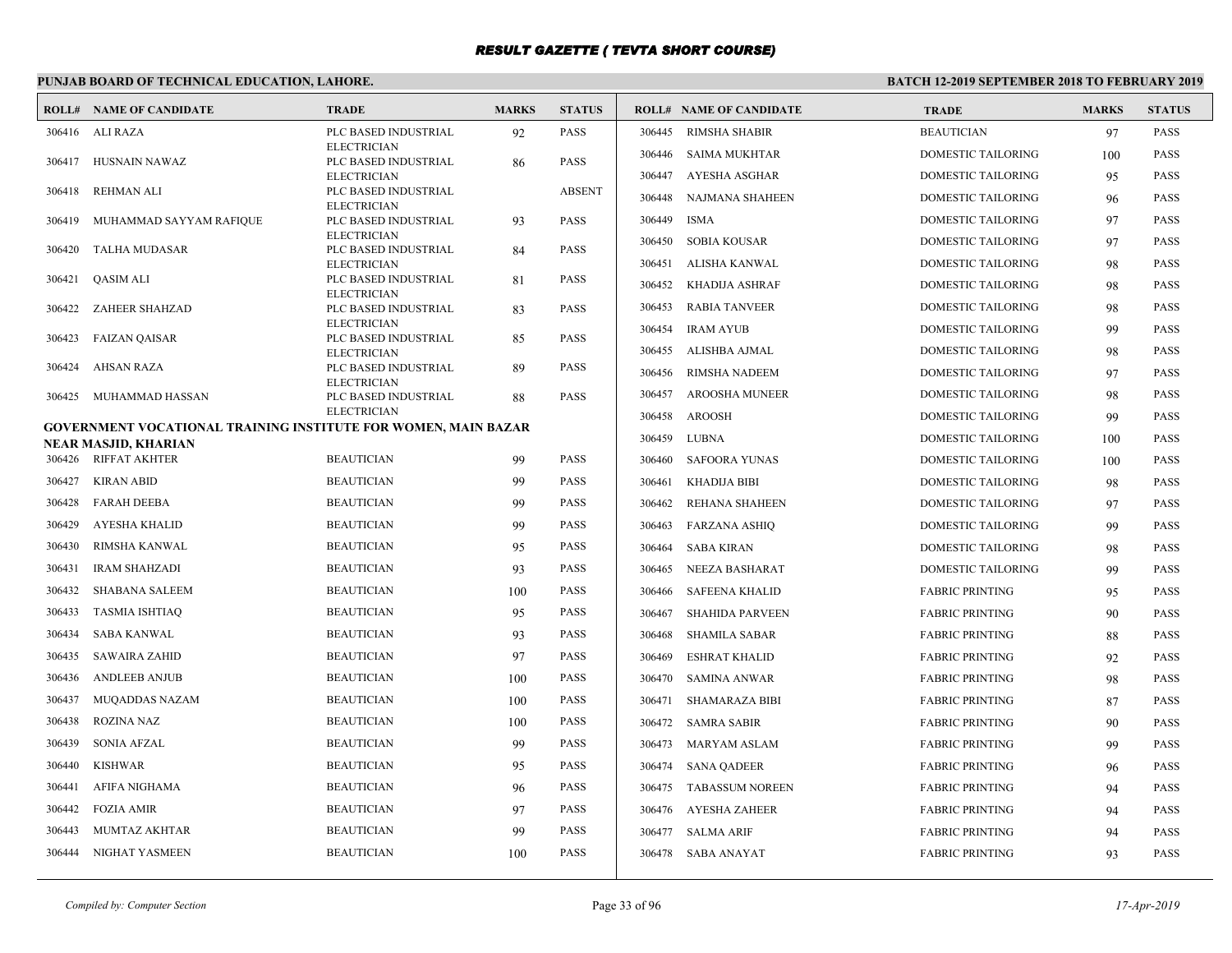# **PUNJAB BOARD OF TECHNICAL EDUCATION, LAHORE.**

|         | <b>ROLL# NAME OF CANDIDATE</b>                                   | <b>TRADE</b>              | <b>MARKS</b> | <b>STATUS</b> |                  | <b>ROLL# NAME OF CANDIDATE</b>                                    | <b>TRADE</b>                                                 | <b>MARKS</b> | <b>STATUS</b>              |
|---------|------------------------------------------------------------------|---------------------------|--------------|---------------|------------------|-------------------------------------------------------------------|--------------------------------------------------------------|--------------|----------------------------|
| 306479  | <b>MARIA ZAHEER MEHMOOD</b>                                      | <b>FABRIC PRINTING</b>    | 92           | <b>PASS</b>   |                  | 306511 MUMTAZ BIBI                                                | <b>DOMESTIC TAILORING</b>                                    | 83           | <b>PASS</b>                |
| 306480  | <b>RAMEEZA MUBASHER</b>                                          | <b>FABRIC PRINTING</b>    | 93           | <b>PASS</b>   |                  | 306512 SADIA BILAL                                                | <b>DOMESTIC TAILORING</b>                                    | -81          | <b>PASS</b>                |
| 306481  | ZUNAIRA RIAZ                                                     | PROFESSIONAL COOKING      | 100          | <b>PASS</b>   |                  | <b>GOVERNMENT VOCATIONAL TRAINING INSTITUTE FOR WOMEN, VANIKE</b> |                                                              |              |                            |
| 306482  | KIRAN SHAHZADI                                                   | PROFESSIONAL COOKING      | 93           | <b>PASS</b>   |                  | <b>CHOWK, POST OFFICE ROAD,, HAFIZABAD</b>                        |                                                              |              |                            |
| 306483  | NAGEENA SHAFQAT                                                  | PROFESSIONAL COOKING      | 85           | <b>PASS</b>   |                  | 306513 AYESHA SIDDIQA                                             | <b>COMPUTER APPLICATIONS</b>                                 | 85           | <b>PASS</b>                |
| 306484  | <b>SABIA ALTAF</b>                                               | PROFESSIONAL COOKING      | 83           | <b>PASS</b>   |                  | 306514 AROOFA SAIF<br>306515 NOREEN FATIMA                        | <b>COMPUTER APPLICATIONS</b>                                 | 97           | <b>PASS</b><br><b>PASS</b> |
| 306485  | <b>ASMA ASGHAR</b>                                               | PROFESSIONAL COOKING      | 80           | <b>PASS</b>   |                  | <b>KINZA ZAFAR</b>                                                | COMPUTER APPLICATIONS                                        | 97           |                            |
| 306486  | <b>SALIHA NASEER</b>                                             | PROFESSIONAL COOKING      | 76           | <b>PASS</b>   | 306516<br>306517 | <b>SAHER MAZHER</b>                                               | <b>COMPUTER APPLICATIONS</b><br><b>COMPUTER APPLICATIONS</b> | -81          | <b>PASS</b><br><b>PASS</b> |
| 306487  | <b>SAMREENA NAZ</b>                                              | PROFESSIONAL COOKING      | 90           | <b>PASS</b>   | 306518           | <b>GULRAIZ SHAHZADI</b>                                           |                                                              | 95           | <b>PASS</b>                |
| 306488  | <b>ISHFA SHEHZADI</b>                                            | PROFESSIONAL COOKING      | 97           | <b>PASS</b>   | 306519           | <b>TASKEEN ZAHRA</b>                                              | <b>COMPUTER APPLICATIONS</b><br><b>COMPUTER APPLICATIONS</b> | 93           | <b>PASS</b>                |
| 306489  | SAIMA KHAN                                                       | PROFESSIONAL COOKING      | 100          | <b>PASS</b>   | 306520           | NAZISH CHAUDHARY                                                  | COMPUTER APPLICATIONS                                        | 93<br>96     | <b>PASS</b>                |
| 306490  | ANAM GUL                                                         | PROFESSIONAL COOKING      | 100          | <b>PASS</b>   | 306521           | <b>AMMARA RAFIQUE</b>                                             | <b>COMPUTER APPLICATIONS</b>                                 |              | <b>PASS</b>                |
| 306491  | <b>SANI KOMAL</b>                                                | PROFESSIONAL COOKING      | 74           | <b>PASS</b>   | 306522           | ZUNAIRA YAQOOB                                                    | COMPUTER APPLICATIONS                                        | 96<br>82     | PASS                       |
| 306492  | <b>FARWA BATOOL</b>                                              | PROFESSIONAL COOKING      | 79           | <b>PASS</b>   | 306523           | <b>IQRA RANI</b>                                                  | <b>COMPUTER APPLICATIONS</b>                                 | 83           | <b>PASS</b>                |
| 306493  | <b>TOOBA ANWAR</b>                                               | PROFESSIONAL COOKING      | 69           | <b>PASS</b>   | 306524           | <b>HELAMA SADAF</b>                                               | <b>COMPUTER APPLICATIONS</b>                                 | 93           | <b>PASS</b>                |
| 306494  | UJALA                                                            | PROFESSIONAL COOKING      | 73           | <b>PASS</b>   | 306525           | <b>KIRAN RANI</b>                                                 | <b>COMPUTER APPLICATIONS</b>                                 | 95           | <b>PASS</b>                |
| 306495  | SHABNAM SHAHZADI                                                 | PROFESSIONAL COOKING      | 70           | <b>PASS</b>   | 306526           | SABA NOOR MUHAMMAD                                                | <b>COMPUTER APPLICATIONS</b>                                 | 98           | <b>PASS</b>                |
|         | TROOPS FAMILY WELFARE CENTRE, HEAD OUATER 17 DIVISION ARTILLERY, |                           |              |               | 306527           | <b>SAFIA BIBI</b>                                                 | COMPUTER APPLICATIONS                                        | 83           | <b>PASS</b>                |
| KHARIAN | 306496 HALEEMA BIBI                                              | DOMESTIC TAILORING        | 67           | <b>PASS</b>   | 306528           | <b>FOZIA SHAHEEN</b>                                              | <b>BEAUTICIAN</b>                                            | 89           | <b>PASS</b>                |
| 306497  | <b>NOMANA TARIQ</b>                                              | DOMESTIC TAILORING        | 68           | <b>PASS</b>   | 306529           | <b>AMBER FATIMA</b>                                               | <b>BEAUTICIAN</b>                                            | 89           | <b>PASS</b>                |
| 306498  | AYESHA SIDIQA                                                    | DOMESTIC TAILORING        | 66           | <b>PASS</b>   | 306530           | <b>SHAISTA NOREEN</b>                                             | <b>BEAUTICIAN</b>                                            | 92           | <b>PASS</b>                |
| 306499  | SANA SALEEM KAYANI                                               | DOMESTIC TAILORING        | 57           | <b>PASS</b>   | 306531           | <b>SAEEDA MOBEEN</b>                                              | <b>BEAUTICIAN</b>                                            | 88           | <b>PASS</b>                |
| 306500  | <b>SUGHRA RIAZ</b>                                               | DOMESTIC TAILORING        | 60           | <b>PASS</b>   | 306532           | <b>FAIZA JABEEN</b>                                               | <b>BEAUTICIAN</b>                                            | 94           | <b>PASS</b>                |
| 306501  | <b>NAJMA BIBI</b>                                                | DOMESTIC TAILORING        | 76           | <b>PASS</b>   | 306533           | <b>NABILA NOOR</b>                                                | <b>BEAUTICIAN</b>                                            | 84           | <b>PASS</b>                |
| 306502  | <b>IRUM NAZ</b>                                                  | DOMESTIC TAILORING        | 75           | <b>PASS</b>   | 306534           | <b>FAIZA REHMAN</b>                                               | <b>BEAUTICIAN</b>                                            | 96           | <b>PASS</b>                |
| 306503  | <b>SAJIDA BIBI</b>                                               | <b>DOMESTIC TAILORING</b> | 64           | <b>PASS</b>   | 306535           | <b>TANZILA KOSSER</b>                                             | <b>BEAUTICIAN</b>                                            | 80           | <b>PASS</b>                |
| 306504  | <b>TASMIYA AFTAB</b>                                             | DOMESTIC TAILORING        | 62           | <b>PASS</b>   | 306536           | <b>SALMA SHABBIR</b>                                              | <b>BEAUTICIAN</b>                                            | 97           | <b>PASS</b>                |
| 306505  | <b>AYSHA RASTI</b>                                               | <b>DOMESTIC TAILORING</b> | 61           | <b>PASS</b>   | 306537           | NISHA UR REHMAN                                                   | <b>BEAUTICIAN</b>                                            | 84           | <b>PASS</b>                |
| 306506  | ANAM SAYYADA                                                     | DOMESTIC TAILORING        | 75           | <b>PASS</b>   | 306538           | <b>SEHRISH ABID</b>                                               | <b>BEAUTICIAN</b>                                            | 90           | <b>PASS</b>                |
| 306507  | <b>SHAKEELA BIBI</b>                                             | DOMESTIC TAILORING        | 84           | <b>PASS</b>   | 306539           | <b>TAZEEN TAHIRA</b>                                              | <b>BEAUTICIAN</b>                                            | 95           | <b>PASS</b>                |
| 306508  | <b>SHABINA MASHOOD</b>                                           | DOMESTIC TAILORING        | 59           | <b>PASS</b>   | 306540           | <b>TASNEEM TAHIRA</b>                                             | <b>BEAUTICIAN</b>                                            | 90           | <b>PASS</b>                |
| 306509  | <b>SHAZIA KOASAR</b>                                             | DOMESTIC TAILORING        | 65           | <b>PASS</b>   | 306541           | <b>KISHWER BIBI</b>                                               | <b>BEAUTICIAN</b>                                            | 90           | <b>PASS</b>                |
| 306510  | <b>SANA AFTAB</b>                                                | DOMESTIC TAILORING        | 65           | <b>PASS</b>   | 306542           | <b>TANVEER SHABBIR</b>                                            | <b>BEAUTICIAN</b>                                            | 95           | <b>PASS</b>                |
|         |                                                                  |                           |              |               |                  |                                                                   |                                                              |              |                            |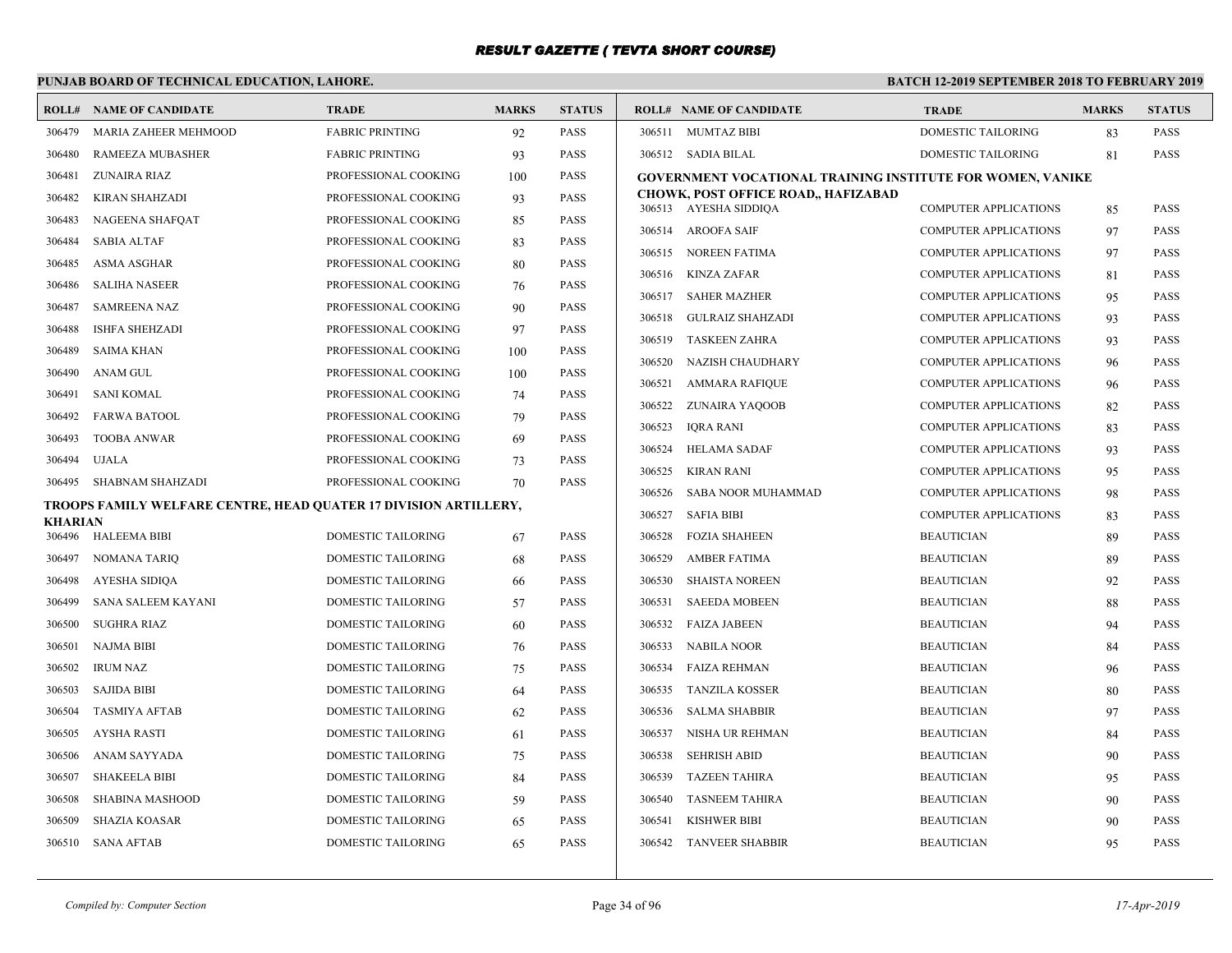# **PUNJAB BOARD OF TECHNICAL EDUCATION, LAHORE.**

| <b>ROLL#</b> | <b>NAME OF CANDIDATE</b>                                       | <b>TRADE</b>                                    | <b>MARKS</b> | <b>STATUS</b>       |        | <b>ROLL# NAME OF CANDIDATE</b> | <b>TRADE</b>                 | <b>MARKS</b> | <b>STATUS</b> |
|--------------|----------------------------------------------------------------|-------------------------------------------------|--------------|---------------------|--------|--------------------------------|------------------------------|--------------|---------------|
| 306543       | <b>RIDA RIASAT</b>                                             | <b>DOMESTIC TAILORING</b>                       | 87           | PASS                |        | 306575 NAEEMA SADIA            | <b>DOMESTIC TAILORING</b>    | 94           | <b>PASS</b>   |
| 306544       | MUBEEN AKHTAR                                                  | <b>DOMESTIC TAILORING</b>                       | 97           | PASS                | 306576 | <b>SOBIA NOREEN</b>            | <b>DOMESTIC TAILORING</b>    | 94           | <b>PASS</b>   |
| 306545       | <b>AROOJ FATIMA</b>                                            | <b>DOMESTIC TAILORING</b>                       | 93           | <b>PASS</b>         | 306577 | <b>SABA SAADAT</b>             | <b>DOMESTIC TAILORING</b>    | 93           | <b>PASS</b>   |
| 306546       | <b>IORA MAZHAR</b>                                             | <b>DOMESTIC TAILORING</b>                       | 81           | PASS                | 306578 | YASMEEN BIBI                   | <b>COMPUTER APPLICATIONS</b> | 96           | <b>PASS</b>   |
| 306547       | ZUKHRUF                                                        | <b>DOMESTIC TAILORING</b>                       | 98           | PASS                | 306579 | <b>MARIA PERVAIZ</b>           | <b>COMPUTER APPLICATIONS</b> | 90           | <b>PASS</b>   |
| 306548       | <b>SANA AKBAR</b>                                              | DOMESTIC TAILORING                              | 80           | PASS                | 306580 | KHADIJA SHAHID                 | COMPUTER APPLICATIONS        | 91           | <b>PASS</b>   |
| 306549       | <b>NAZIA BOOTA</b>                                             | DOMESTIC TAILORING                              | 96           | PASS                | 306581 | NAZIA INAYAT                   | COMPUTER APPLICATIONS        | 90           | <b>PASS</b>   |
| 306550       | <b>UMME HABEBA</b>                                             | DOMESTIC TAILORING                              | 96           | PASS                | 306582 | <b>GHAZALA IQBAL</b>           | COMPUTER APPLICATIONS        | 91           | <b>PASS</b>   |
| 306551       | <b>SNAIA EHSAN</b>                                             | DOMESTIC TAILORING                              | 95           | PASS                | 306583 | <b>TEHREEM SARWAR</b>          | COMPUTER APPLICATIONS        | 91           | PASS          |
| 306552       | <b>SAMINA RAFIQUE</b>                                          | DOMESTIC TAILORING                              | 98           | PASS                | 306584 | <b>MAHVISH UMAR</b>            | <b>COMPUTER APPLICATIONS</b> | 95           | <b>PASS</b>   |
| 306553       | <b>NIMRA ARIF</b>                                              | DOMESTIC TAILORING                              | 98           | PASS                | 306585 | SYEDA AMBER SAIMA              | <b>COMPUTER APPLICATIONS</b> | 90           | <b>PASS</b>   |
| 306554       | LARAIB YASMEEN                                                 | DOMESTIC TAILORING                              | 83           | PASS                | 306586 | <b>UMM-E-HANIFA</b>            | <b>COMPUTER APPLICATIONS</b> | 91           | <b>PASS</b>   |
| 306555       | MARYAM SADIO                                                   | DOMESTIC TAILORING                              | 95           | <b>PASS</b>         | 306587 | <b>AAMINA GHAFOOR</b>          | <b>COMPUTER APPLICATIONS</b> | 90           | <b>PASS</b>   |
| 306556       | <b>RIDA ILTAF</b>                                              | DOMESTIC TAILORING                              | 85           | <b>PASS</b>         | 306588 | <b>IRAM CHAN</b>               | <b>COMPUTER APPLICATIONS</b> | 81           | <b>PASS</b>   |
| 306557       | <b>IORA</b>                                                    | DOMESTIC TAILORING                              | 88           | <b>PASS</b>         | 306589 | <b>NIDA HAMEED</b>             | <b>COMPUTER APPLICATIONS</b> |              | <b>ABSENT</b> |
|              | GOVT. VOCATIONAL TRAINING INSTITUTE FOR WOMEN, NEAR QABARASTAN |                                                 |              |                     | 306590 | <b>RAFIA SHAHID</b>            | <b>COMPUTER APPLICATIONS</b> | 82           | <b>PASS</b>   |
|              | SUHEKE CHOWKI, SUKHEKE, HAFIZABAD<br>RAHEEMA RANI              | DOMESTIC TAILORING                              |              | PASS                | 306591 | <b>MARIA LATEEF</b>            | COMPUTER APPLICATIONS        | 90           | <b>PASS</b>   |
| 306558       | <b>SHEHR BANO</b>                                              |                                                 | 94           | <b>PASS</b>         | 306592 | <b>IQRA TAHREEM</b>            | COMPUTER APPLICATIONS        | 96           | <b>PASS</b>   |
| 306559       | <b>ASRA ABBAS</b>                                              | DOMESTIC TAILORING<br>DOMESTIC TAILORING        | 92           | PASS                | 306593 | SAWAIRA NAZ                    | <b>COMPUTER APPLICATIONS</b> | 89           | PASS          |
| 306560       |                                                                |                                                 | 90           |                     | 306594 | IQRA AFZAL                     | <b>COMPUTER APPLICATIONS</b> | 93           | PASS          |
| 306561       | <b>SABA SHAHZADI</b><br><b>RIFFAT TAHIRA</b>                   | DOMESTIC TAILORING<br><b>DOMESTIC TAILORING</b> | 93           | PASS<br><b>PASS</b> | 306595 | <b>SAIRA MUNAWAR</b>           | COMPUTER APPLICATIONS        | 92           | <b>PASS</b>   |
| 306562       |                                                                |                                                 | 94           |                     | 306596 | ASMA KHADAM                    | <b>COMPUTER APPLICATIONS</b> | 92           | <b>PASS</b>   |
| 306563       | <b>SAMINA AZAM</b>                                             | DOMESTIC TAILORING                              | 95           | PASS<br><b>PASS</b> | 306597 | <b>SANA NASEER</b>             | COMPUTER APPLICATIONS        | 80           | <b>PASS</b>   |
| 306564       | <b>AQSA ARIF</b>                                               | DOMESTIC TAILORING                              | 90           |                     | 306598 | <b>NOOR FATIMA</b>             | <b>COMPUTER APPLICATIONS</b> | 82           | <b>PASS</b>   |
| 306565       | ZAIBUN NISA                                                    | DOMESTIC TAILORING                              | 94           | PASS                | 306599 | <b>SABA AFZAL</b>              | <b>COMPUTER APPLICATIONS</b> | 94           | <b>PASS</b>   |
| 306566       | RUQIA ZAKAA                                                    | DOMESTIC TAILORING                              | 90           | PASS                | 306600 | <b>AROOJ FATIMA</b>            | <b>COMPUTER APPLICATIONS</b> | 81           | <b>PASS</b>   |
| 306567       | SABA KHUSHI                                                    | DOMESTIC TAILORING                              | 94           | PASS                | 306601 | <b>UMME HABIBA</b>             | <b>COMPUTER APPLICATIONS</b> | 95           | <b>PASS</b>   |
| 306568       | <b>NAZIA QUSER</b>                                             | DOMESTIC TAILORING                              | 90           | PASS                | 306602 | <b>FARWA SHAHZADI</b>          | COMPUTER APPLICATIONS        | 89           | <b>PASS</b>   |
| 306569       | <b>KINZA RANI</b>                                              | <b>DOMESTIC TAILORING</b>                       | 91           | PASS                | 306603 | <b>GHAIDA SHAHID</b>           | COMPUTER APPLICATIONS        | 79           | <b>PASS</b>   |
| 306570       | <b>SALMA RANI</b>                                              | <b>DOMESTIC TAILORING</b>                       | 94           | PASS                | 306604 | <b>MUFIA SULTAN</b>            | <b>COMPUTER APPLICATIONS</b> | 91           | <b>PASS</b>   |
| 306571       | <b>SABA GHAZANFAR</b>                                          | <b>DOMESTIC TAILORING</b>                       | 86           | PASS                | 306605 | MASHAL BASHIR                  | <b>COMPUTER APPLICATIONS</b> | 87           | <b>PASS</b>   |
| 306572       | <b>RIMSHA RANI</b>                                             | <b>DOMESTIC TAILORING</b>                       | 94           | <b>PASS</b>         | 306606 | ABIDA PARVEEN MOSA             | <b>COMPUTER APPLICATIONS</b> | 94           | <b>PASS</b>   |
| 306573       | <b>ASMA NAAZ</b>                                               | <b>DOMESTIC TAILORING</b>                       |              | FAIL                | 306607 | NIMRA FATIMA                   | <b>COMPUTER APPLICATIONS</b> | 81           | <b>PASS</b>   |
| 306574       | FAKHIRA                                                        | <b>DOMESTIC TAILORING</b>                       | 93           | PASS                |        | 306608 FARZANA TAHIR           | <b>COMPUTER APPLICATIONS</b> | 90           | <b>PASS</b>   |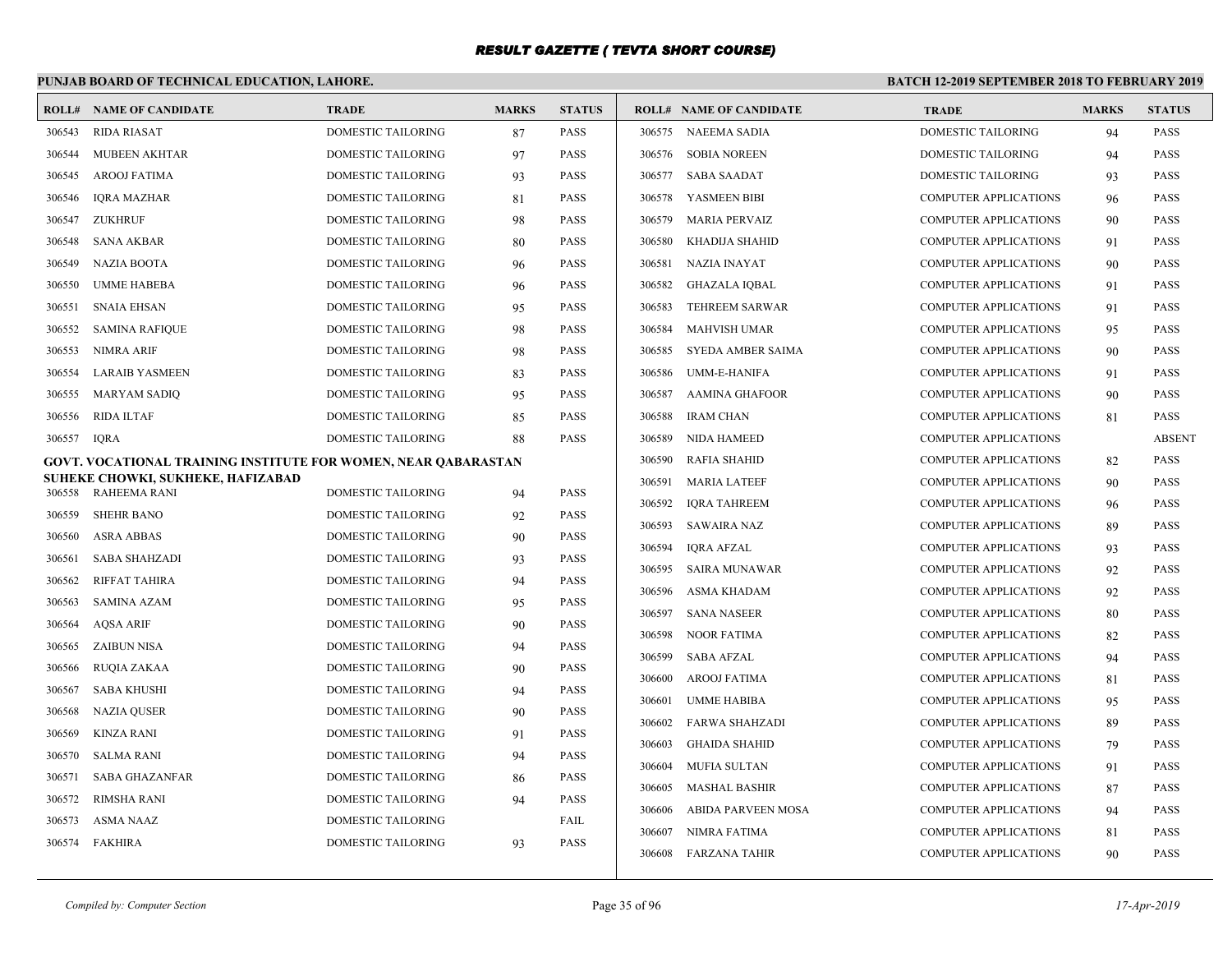# **PUNJAB BOARD OF TECHNICAL EDUCATION, LAHORE.**

|        | <b>ROLL# NAME OF CANDIDATE</b> | <b>TRADE</b>                 | <b>MARKS</b> | <b>STATUS</b> |        | <b>ROLL# NAME OF CANDIDATE</b>           | <b>TRADE</b>                 | <b>MARKS</b> | <b>STATUS</b> |
|--------|--------------------------------|------------------------------|--------------|---------------|--------|------------------------------------------|------------------------------|--------------|---------------|
| 306609 | <b>NAZIA</b>                   | <b>COMPUTER APPLICATIONS</b> | 95           | <b>PASS</b>   |        | 306643 MUQADDAS BIBI                     | <b>BEAUTICIAN</b>            | 90           | <b>PASS</b>   |
| 306610 | KANWAL MUNNAWAR                | <b>COMPUTER APPLICATIONS</b> | 83           | <b>PASS</b>   |        | 306644 KIRAN AKBAR                       | <b>BEAUTICIAN</b>            | 94           | PASS          |
| 306611 | HIRA ASHRAF                    | <b>COMPUTER APPLICATIONS</b> | 82           | <b>PASS</b>   | 306645 | SHAHR BANO                               | <b>BEAUTICIAN</b>            | 97           | <b>PASS</b>   |
| 306612 | ATTIA TAHIR                    | COMPUTER APPLICATIONS        | 89           | <b>PASS</b>   | 306646 | FARIA NOOR HUSSAIN                       | <b>BEAUTICIAN</b>            | 92           | PASS          |
| 306613 | SHOMAILA                       | <b>COMPUTER APPLICATIONS</b> | 88           | <b>PASS</b>   |        | 306647 ABIDA KUNWAL                      | <b>BEAUTICIAN</b>            | 90           | <b>PASS</b>   |
| 306614 | <b>RABIA ARSHAD</b>            | <b>COMPUTER APPLICATIONS</b> | 84           | <b>PASS</b>   |        | DISTRICT INDUSTRIAL (SANAT ZAR), , JHANG |                              |              |               |
| 306615 | <b>MALEEHA MUNIR</b>           | <b>COMPUTER APPLICATIONS</b> | 81           | PASS          | 306648 | SUMARIA NASEEM                           | <b>COMPUTER APPLICATIONS</b> | 77           | <b>PASS</b>   |
| 306616 | <b>FAKHRA ASHRAF</b>           | COMPUTER APPLICATIONS        | 84           | <b>PASS</b>   | 306649 | <b>FARAH DEEBA</b>                       | <b>COMPUTER APPLICATIONS</b> | 92           | <b>PASS</b>   |
| 306617 | ATIYA RIZWAN                   | <b>COMPUTER APPLICATIONS</b> | 92           | <b>PASS</b>   | 306650 | <b>IQRA ZAHOOR</b>                       | <b>COMPUTER APPLICATIONS</b> | 93           | PASS          |
| 306618 | <b>ZEENAT IKRAM</b>            | <b>BEAUTICIAN</b>            | 95           | <b>PASS</b>   | 306651 | NUSRAT                                   | COMPUTER APPLICATIONS        | 90           | <b>PASS</b>   |
| 306619 | <b>ASMA NAWAZ</b>              | <b>BEAUTICIAN</b>            | 95           | <b>PASS</b>   |        | 306652 AQSA MUBEEN                       | COMPUTER APPLICATIONS        | 94           | PASS          |
| 306620 | SHAZIA SULTAN                  | <b>BEAUTICIAN</b>            | 90           | <b>PASS</b>   | 306653 | HUMAIRA IOBAL                            | <b>COMPUTER APPLICATIONS</b> | 94           | <b>PASS</b>   |
| 306621 | <b>SWAIRA BANO</b>             | <b>BEAUTICIAN</b>            | 90           | <b>PASS</b>   | 306654 | <b>SHAZIA PARVEEN</b>                    | <b>COMPUTER APPLICATIONS</b> | 96           | <b>PASS</b>   |
| 306622 | KHADIJA RANI                   | <b>BEAUTICIAN</b>            | 96           | <b>PASS</b>   | 306655 | SANIA MEHMOOD                            | <b>COMPUTER APPLICATIONS</b> | 97           | <b>PASS</b>   |
| 306623 | <b>AQSA RANI</b>               | <b>BEAUTICIAN</b>            | 95           | <b>PASS</b>   | 306656 | ATTIA UMBREEN                            | <b>COMPUTER APPLICATIONS</b> | 89           | PASS          |
| 306624 | <b>SONIA WALAIT</b>            | <b>BEAUTICIAN</b>            | 93           | <b>PASS</b>   | 306657 | LUBNA SHEHZADI                           | <b>COMPUTER APPLICATIONS</b> | 90           | <b>PASS</b>   |
| 306625 | <b>KIRAN SAJID</b>             | <b>BEAUTICIAN</b>            | 95           | <b>PASS</b>   | 306658 | <b>SOBIA NAWAZ</b>                       | <b>COMPUTER APPLICATIONS</b> | 95           | <b>PASS</b>   |
| 306626 | <b>NOREEN AKTHIR</b>           | <b>BEAUTICIAN</b>            | 91           | <b>PASS</b>   | 306659 | AISHA KHAN                               | <b>COMPUTER APPLICATIONS</b> | 97           | <b>PASS</b>   |
| 306627 | <b>ABIDA PRVEEN</b>            | <b>BEAUTICIAN</b>            | 91           | <b>PASS</b>   | 306660 | MEHAK FATIMA                             | <b>COMPUTER APPLICATIONS</b> | 98           | <b>PASS</b>   |
| 306628 | <b>SHAHIDA PARVEEN</b>         | <b>BEAUTICIAN</b>            | 95           | <b>PASS</b>   | 306661 | <b>KIRAN FATIMA</b>                      | <b>COMPUTER APPLICATIONS</b> | 95           | <b>PASS</b>   |
| 306629 | <b>NAILA AKHTAR</b>            | <b>BEAUTICIAN</b>            | 91           | <b>PASS</b>   | 306662 | FARWA IFTIKHAR                           | <b>COMPUTER APPLICATIONS</b> | 98           | <b>PASS</b>   |
| 306630 | <b>REHANA KOUSAR</b>           | <b>BEAUTICIAN</b>            | 90           | <b>PASS</b>   | 306663 | <b>IRAM HABIB</b>                        | <b>COMPUTER APPLICATIONS</b> | 86           | <b>PASS</b>   |
| 306631 | <b>SHABANA SUBHAN</b>          | <b>BEAUTICIAN</b>            | 90           | <b>PASS</b>   | 306664 | <b>BUSHRA ZAHOOR</b>                     | <b>COMPUTER APPLICATIONS</b> | 91           | PASS          |
| 306632 | TAYYABA BATOOL                 | <b>BEAUTICIAN</b>            | 93           | <b>PASS</b>   | 306665 | AQSA ZULFIQAR                            | <b>COMPUTER APPLICATIONS</b> | 99           | <b>PASS</b>   |
| 306633 | RAHILA MUHAMMAD ALI            | <b>BEAUTICIAN</b>            | 90           | <b>PASS</b>   | 306666 | <b>SADIA PARVEEN</b>                     | <b>COMPUTER APPLICATIONS</b> | 97           | <b>PASS</b>   |
| 306634 | <b>NAZIA WAKIL</b>             | <b>BEAUTICIAN</b>            | 90           | <b>PASS</b>   | 306667 | <b>KOUSAR PARVEEN</b>                    | <b>COMPUTER APPLICATIONS</b> | 84           | <b>PASS</b>   |
| 306635 | <b>HINA RAUF</b>               | <b>BEAUTICIAN</b>            | 91           | <b>PASS</b>   | 306668 | HAFSA BIBI                               | DOMESTIC TAILORING           |              | <b>ABSENT</b> |
| 306636 | <b>FOZIA SALEEM</b>            | <b>BEAUTICIAN</b>            | 90           | <b>PASS</b>   | 306669 | <b>IRAM SHAHZADI</b>                     | DOMESTIC TAILORING           | 87           | <b>PASS</b>   |
| 306637 | <b>NASREEN AKHTAR</b>          | <b>BEAUTICIAN</b>            | 97           | <b>PASS</b>   |        | 306670 HIRA HIJAB                        | DOMESTIC TAILORING           | 88           | PASS          |
| 306638 | <b>FARWA FARMAN</b>            | <b>BEAUTICIAN</b>            | 94           | <b>PASS</b>   | 306671 | <b>UMBREEN ZULAFIQAR</b>                 | DOMESTIC TAILORING           | 97           | <b>PASS</b>   |
| 306639 | <b>UME BISMA</b>               | <b>BEAUTICIAN</b>            | 96           | <b>PASS</b>   |        | 306672 FARZANA BIBI                      | <b>DOMESTIC TAILORING</b>    | 87           | <b>PASS</b>   |
| 306640 | <b>RABIA EJAZ</b>              | <b>BEAUTICIAN</b>            | 94           | <b>PASS</b>   | 306673 | SAIMA ZAFAR                              | DOMESTIC TAILORING           | 98           | <b>PASS</b>   |
| 306641 | <b>HABIBA TABASSUM</b>         | <b>BEAUTICIAN</b>            | 94           | <b>PASS</b>   | 306674 | SIDRA TUL MUNTAHA                        | <b>DOMESTIC TAILORING</b>    | 91           | <b>PASS</b>   |
| 306642 | RIMSHA MANZOOR                 | <b>BEAUTICIAN</b>            | 96           | <b>PASS</b>   |        | 306675 FOZIA IRFAN                       | DOMESTIC TAILORING           | 93           | <b>PASS</b>   |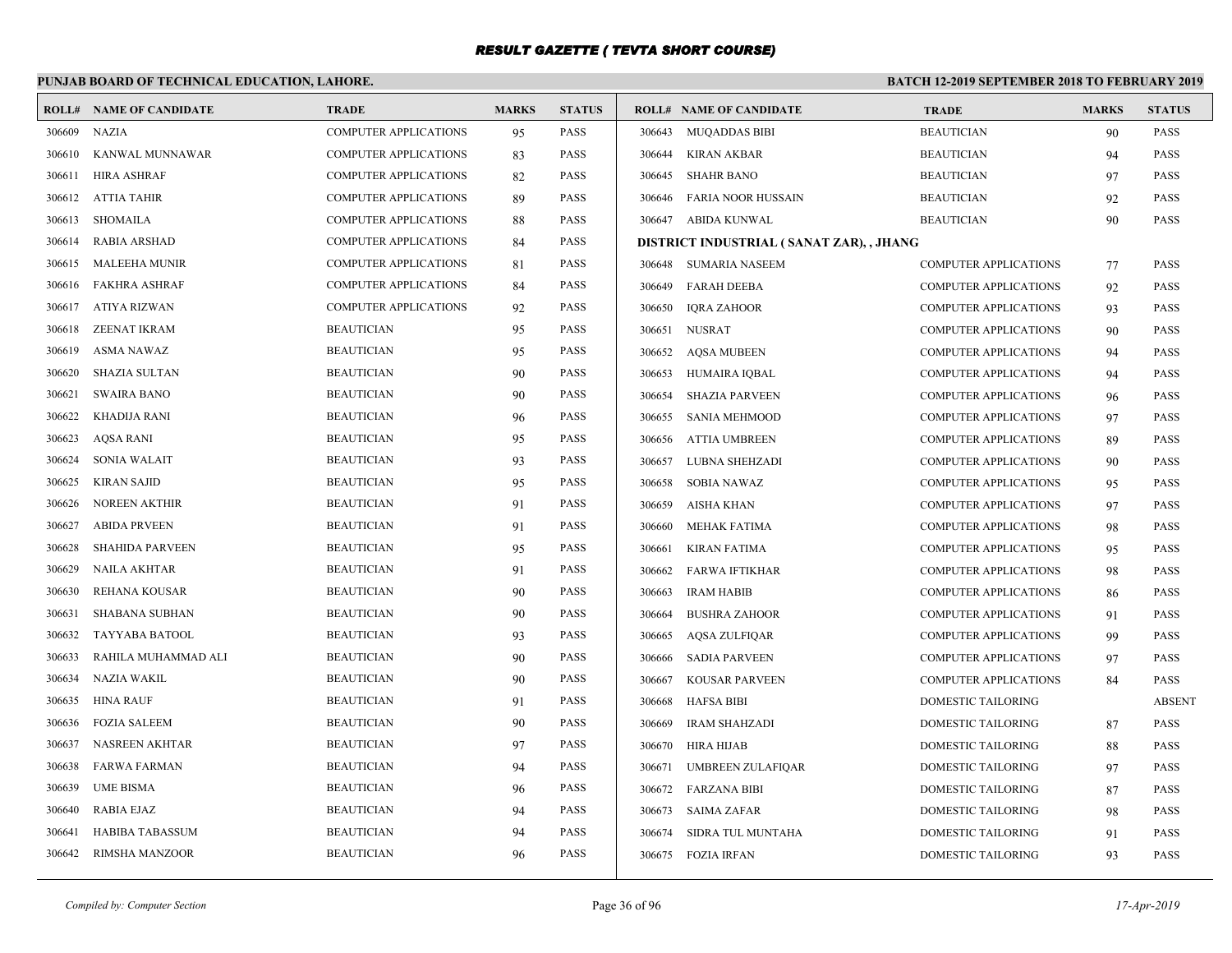# **PUNJAB BOARD OF TECHNICAL EDUCATION, LAHORE.**

| ROLL#  | <b>NAME OF CANDIDATE</b>                                       | <b>TRADE</b>                 | <b>MARKS</b> | <b>STATUS</b> |        | <b>ROLL# NAME OF CANDIDATE</b> | <b>TRADE</b>                 | <b>MARKS</b> | <b>STATUS</b> |
|--------|----------------------------------------------------------------|------------------------------|--------------|---------------|--------|--------------------------------|------------------------------|--------------|---------------|
| 306676 | ROZEENA MANZOOR                                                | DOMESTIC TAILORING           | 92           | PASS          | 306709 | <b>RAHMAN KHAN</b>             | <b>COMPUTER APPLICATIONS</b> | 87           | PASS          |
| 306677 | MISBAH NAWAZ                                                   | DOMESTIC TAILORING           | 91           | <b>PASS</b>   |        | 306710 MANZAR ABBAS            | <b>COMPUTER APPLICATIONS</b> | 89           | <b>PASS</b>   |
| 306678 | <b>SUMAIRA BANO</b>                                            | DOMESTIC TAILORING           | 90           | PASS          | 306711 | <b>IHSAN QADIR</b>             | <b>COMPUTER APPLICATIONS</b> | 86           | <b>PASS</b>   |
| 306679 | <b>TEHMINA SALEEM</b>                                          | DOMESTIC TAILORING           | 96           | <b>PASS</b>   | 306712 | AHMAD YASEEN                   | <b>COMPUTER APPLICATIONS</b> | 81           | <b>PASS</b>   |
| 306680 | <b>SHALLA BIBI</b>                                             | DOMESTIC TAILORING           | 91           | PASS          | 306713 | <b>SHAHID IQBAL</b>            | <b>ELECTRICIAN</b>           | 83           | <b>PASS</b>   |
| 306681 | <b>SAJIDAH BIBI</b>                                            | DOMESTIC TAILORING           | 91           | <b>PASS</b>   | 306714 | <b>SAIF ULLAH</b>              | <b>ELECTRICIAN</b>           | 86           | <b>PASS</b>   |
| 306682 | <b>SAIMA SAEED</b>                                             | DOMESTIC TAILORING           | 89           | PASS          |        | 306715 MUHAMMAD REHAN          | <b>ELECTRICIAN</b>           | 78           | <b>PASS</b>   |
| 306683 | <b>SANIA RUBAB</b>                                             | <b>DOMESTIC TAILORING</b>    | 91           | <b>PASS</b>   |        | 306716 FARHAN ALI              | <b>ELECTRICIAN</b>           | 76           | <b>PASS</b>   |
| 306684 | <b>MAOBOOL BIBI</b>                                            | DOMESTIC TAILORING           | 88           | <b>PASS</b>   | 306717 | MUHAMMAD ZESHAN                | <b>ELECTRICIAN</b>           |              | <b>ABSENT</b> |
| 306685 | <b>SANOBAR SHAHEEN</b>                                         | <b>DOMESTIC TAILORING</b>    | 95           | <b>PASS</b>   | 306718 | MEHMOOD UL HASSAN              | <b>ELECTRICIAN</b>           | 78           | <b>PASS</b>   |
| 306686 | <b>SANA BATOOL</b>                                             | DOMESTIC TAILORING           | 90           | <b>PASS</b>   | 306719 | <b>ASIF ALI</b>                | <b>ELECTRICIAN</b>           | 78           | <b>PASS</b>   |
| 306687 | <b>SUMIA HANF</b>                                              | DOMESTIC TAILORING           | 94           | <b>PASS</b>   | 306720 | <b>RAHEEL UMAR</b>             | <b>ELECTRICIAN</b>           |              | <b>ABSENT</b> |
| 306688 | <b>MUNAZZA ZAFAR</b>                                           | DOMESTIC TAILORING           |              | <b>ABSENT</b> | 306721 | <b>JAMSHAID IOBAL</b>          | <b>ELECTRICIAN</b>           | 77           | <b>PASS</b>   |
| 306689 | <b>SUMAIRA AKRAM</b>                                           | DOMESTIC TAILORING           | 89           | PASS          | 306722 | FAISAL RAZA                    | <b>ELECTRICIAN</b>           | 77           | <b>PASS</b>   |
| 306690 | <b>AKHTAR BIBI</b>                                             | DOMESTIC TAILORING           | 88           | <b>PASS</b>   | 306723 | MUHAMMAD FARHAN                | <b>ELECTRICIAN</b>           | 76           | <b>PASS</b>   |
| 306691 | <b>ASMA RUBAB</b>                                              | DOMESTIC TAILORING           | 89           | PASS          | 306724 | <b>ABDUL SHAKOOR</b>           | <b>ELECTRICIAN</b>           | 77           | <b>PASS</b>   |
| 306692 | LAIBA IOBAL                                                    | DOMESTIC TAILORING           | 80           | <b>PASS</b>   | 306725 | <b>AZHAR ALI</b>               | <b>ELECTRICIAN</b>           | 75           | <b>PASS</b>   |
|        | GOVERNMENT TECHNICAL TRAINING INSTITUTE, SATELLITE TOWN, JHANG |                              |              |               | 306726 | HUNZLA AZIZ                    | <b>ELECTRICIAN</b>           |              | <b>ABSENT</b> |
| 306693 | <b>HUZAIFA WARIS</b>                                           | <b>COMPUTER APPLICATIONS</b> | 87           | <b>PASS</b>   | 306727 | MUHAMMAD HUZAIFA JAVED         | <b>ELECTRICIAN</b>           |              | <b>ABSENT</b> |
| 306694 | MUHAMMAD HASSAN WAQAS                                          | <b>COMPUTER APPLICATIONS</b> | 88           | <b>PASS</b>   | 306728 | MUDASSAR                       | <b>ELECTRICIAN</b>           | 72           | <b>PASS</b>   |
| 306695 | MUHAMMAD UZAIR QAISAR                                          | <b>COMPUTER APPLICATIONS</b> | 81           | <b>PASS</b>   | 306729 | MUHAMMAD UZAIR RAFIQUE         | <b>ELECTRICIAN</b>           |              | <b>ABSENT</b> |
| 306696 | <b>SAQLAIN HAIDER</b>                                          | <b>COMPUTER APPLICATIONS</b> | 87           | <b>PASS</b>   | 306730 | MUHAMMAD FAZEEL                | <b>ELECTRICIAN</b>           | 72           | <b>PASS</b>   |
| 306697 | <b>ISHAQ AHMED</b>                                             | <b>COMPUTER APPLICATIONS</b> | 87           | <b>PASS</b>   | 306731 | <b>HASNAIN SHAKOOR</b>         | <b>ELECTRICIAN</b>           |              | <b>ABSENT</b> |
| 306698 | MUHAMMAD SULAMAN                                               | <b>COMPUTER APPLICATIONS</b> | 86           | <b>PASS</b>   | 306732 | MUHAMMAD FAIZAN                | <b>COMPUTER APPLICATIONS</b> |              | <b>ABSENT</b> |
| 306699 | <b>AAMIR SHAHZAD</b>                                           | <b>COMPUTER APPLICATIONS</b> | 84           | <b>PASS</b>   | 306733 | <b>HAMZA ZUBAIR</b>            | <b>COMPUTER APPLICATIONS</b> | 83           | <b>PASS</b>   |
| 306700 | <b>ABUBAKAR</b>                                                | <b>COMPUTER APPLICATIONS</b> | 86           | <b>PASS</b>   | 306734 | <b>ZIA UR REHMAN</b>           | <b>COMPUTER APPLICATIONS</b> | 89           | <b>PASS</b>   |
| 306701 | MUHAMMAD AZMAH ULLAH ABBAS                                     | <b>COMPUTER APPLICATIONS</b> | 90           | <b>PASS</b>   | 306735 | <b>ASIF RIAZ</b>               | <b>COMPUTER APPLICATIONS</b> | 93           | <b>PASS</b>   |
| 306702 | MUHAMMAD AZAM TARIQ                                            | <b>COMPUTER APPLICATIONS</b> | 84           | <b>PASS</b>   | 306736 | <b>AMIR SOHAIL</b>             | <b>COMPUTER APPLICATIONS</b> |              | <b>ABSENT</b> |
| 306703 | MUHAMMAD OSAMA SAEED                                           | <b>COMPUTER APPLICATIONS</b> | 85           | <b>PASS</b>   | 306737 | <b>FARHAN</b>                  | <b>COMPUTER APPLICATIONS</b> | 85           | PASS          |
| 306704 | ASAD ALI                                                       | <b>COMPUTER APPLICATIONS</b> | 80           | <b>PASS</b>   | 306738 | RANA MUHAMMAD GULFAM           | <b>COMPUTER APPLICATIONS</b> | 85           | <b>PASS</b>   |
| 306705 | SAMI ULLAH ZAFFAR                                              | <b>COMPUTER APPLICATIONS</b> | 91           | <b>PASS</b>   | 306739 | <b>HASSAN</b><br>TAYYAB REHMAN | <b>COMPUTER APPLICATIONS</b> |              | <b>ABSENT</b> |
| 306706 | <b>SAFDAR ABBAS</b>                                            | <b>COMPUTER APPLICATIONS</b> | 85           | <b>PASS</b>   | 306740 | MUHAMMAD HAMZA                 | <b>COMPUTER APPLICATIONS</b> | 87           | <b>PASS</b>   |
| 306707 | <b>MUHAMMAD</b>                                                | <b>COMPUTER APPLICATIONS</b> | 87           | <b>PASS</b>   | 306741 | MUHAMMAD SHEHROZ HASSAN        | <b>COMPUTER APPLICATIONS</b> | 88           | PASS          |
| 306708 | SARDAR MUHAMMAD EHTISHAM                                       | <b>COMPUTER APPLICATIONS</b> | 88           | <b>PASS</b>   |        | 306742 MUHAMMAD AWAIS          | <b>COMPUTER APPLICATIONS</b> | 86           | <b>PASS</b>   |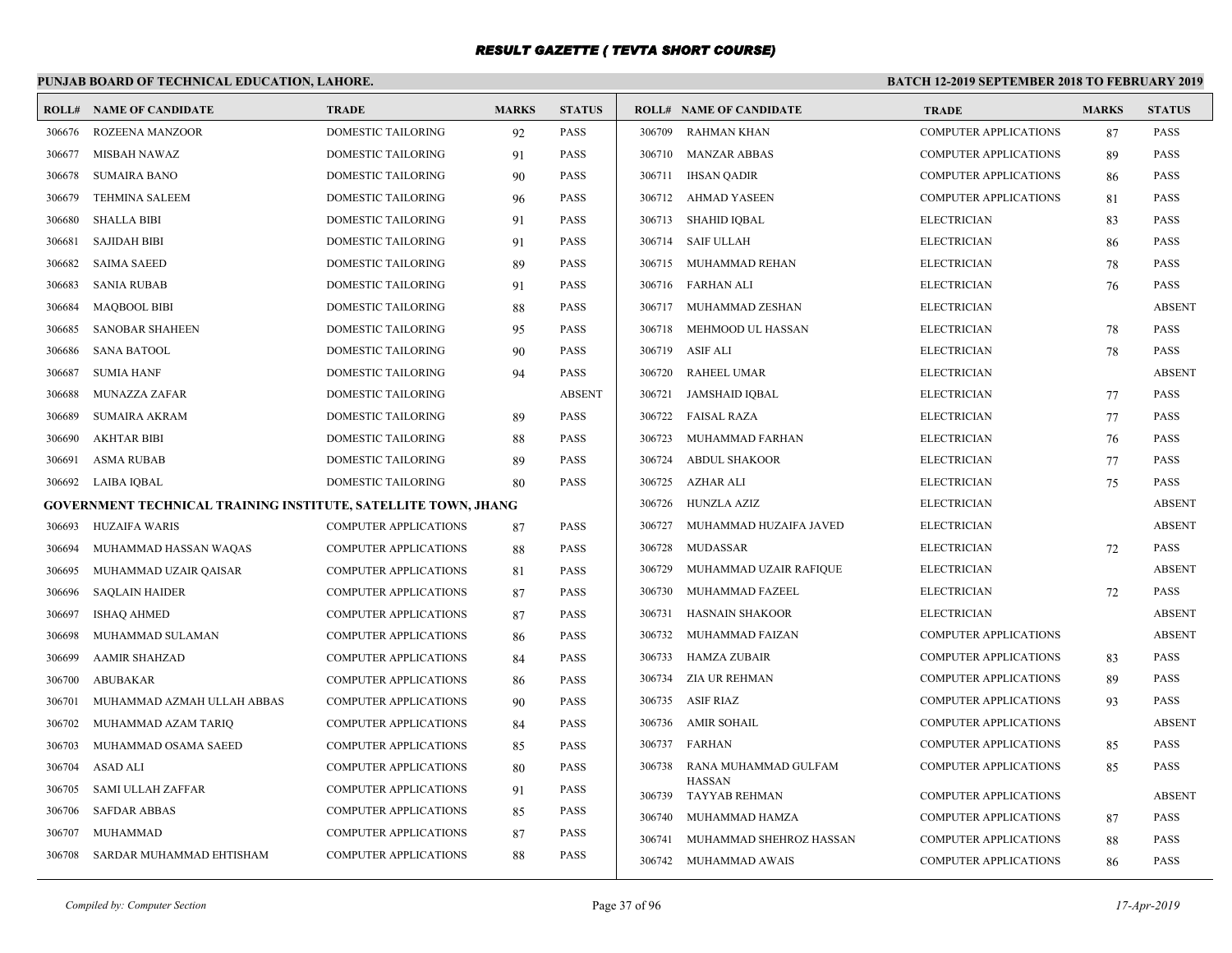# **PUNJAB BOARD OF TECHNICAL EDUCATION, LAHORE.**

|        | <b>ROLL# NAME OF CANDIDATE</b>                                    | <b>TRADE</b>                 | <b>MARKS</b> | <b>STATUS</b> |        | <b>ROLL# NAME OF CANDIDATE</b>                                     | <b>TRADE</b>                 | <b>MARKS</b> | <b>STATUS</b> |
|--------|-------------------------------------------------------------------|------------------------------|--------------|---------------|--------|--------------------------------------------------------------------|------------------------------|--------------|---------------|
| 306743 | <b>BILAL SALEEM</b>                                               | <b>COMPUTER APPLICATIONS</b> | 89           | <b>PASS</b>   |        | 306776 ISHRAT HAYYAT                                               | <b>DOMESTIC TAILORING</b>    | 95           | <b>PASS</b>   |
| 306744 | MUHAMMAD HAMZA                                                    | COMPUTER APPLICATIONS        | 89           | <b>PASS</b>   |        | 306777 LUBNA SAJJAD                                                | DOMESTIC TAILORING           | 95           | <b>PASS</b>   |
| 306745 | <b>AHMAD HASSAN</b>                                               | COMPUTER APPLICATIONS        | 90           | PASS          |        | 306778 TAYYABA SHAHZADI                                            | DOMESTIC TAILORING           | 97           | <b>PASS</b>   |
| 306746 | <b>SHARJEEEL AKHTER</b>                                           | <b>COMPUTER APPLICATIONS</b> | 85           | <b>PASS</b>   |        | 306779 ZANIB BIBI                                                  | <b>DOMESTIC TAILORING</b>    | 95           | <b>PASS</b>   |
| 306747 | <b>AQEEL AHMED</b>                                                | <b>COMPUTER APPLICATIONS</b> | 88           | <b>PASS</b>   | 306780 | HUMAIRA BIBI                                                       | <b>DOMESTIC TAILORING</b>    | 95           | <b>PASS</b>   |
| 306748 | <b>USAMA REHMAN</b>                                               | COMPUTER APPLICATIONS        | 86           | <b>PASS</b>   | 306781 | ZAHIDA AZHAR                                                       | DOMESTIC TAILORING           | 94           | <b>PASS</b>   |
| 306749 | MUHAMMAD SAQLAIN                                                  | <b>COMPUTER APPLICATIONS</b> | 88           | <b>PASS</b>   |        | 306782 HALEEMA SADIA                                               | <b>DOMESTIC TAILORING</b>    | 86           | <b>PASS</b>   |
| 306750 | MUHAMMAD MUZAMMIL SIALVI                                          | <b>COMPUTER APPLICATIONS</b> |              | <b>ABSENT</b> |        | <b>GOVERNMENT VOCATIONAL TRAINING INSTITUTE FOR WOMEN,, JHELUM</b> |                              |              |               |
| 306751 | MUHAMMAD RAZA                                                     | COMPUTER APPLICATIONS        | 92           | PASS          |        | 306783 JABBAR RAHIM                                                | <b>COMPUTER APPLICATIONS</b> |              | <b>ABSENT</b> |
|        | <b>GOVERNMENT VOCATIONAL TRAINING INSTITUTE FOR WOMEN,, JHANG</b> |                              |              |               | 306784 | MUHAMMAD NOMAN SAFDAR                                              | COMPUTER APPLICATIONS        | 87           | <b>PASS</b>   |
| 306752 | RAKIA FIAZ                                                        | <b>COMPUTER APPLICATIONS</b> | 92           | <b>PASS</b>   | 306785 | TAHIR ALI                                                          | <b>COMPUTER APPLICATIONS</b> | 78           | <b>PASS</b>   |
| 306753 | SAIMA                                                             | COMPUTER APPLICATIONS        | 92           | <b>PASS</b>   | 306786 | HUSSNAIN MUAVIA                                                    | COMPUTER APPLICATIONS        | 82           | <b>PASS</b>   |
| 306754 | UMME SALMA FAZAL                                                  | <b>COMPUTER APPLICATIONS</b> | 96           | <b>PASS</b>   | 306787 | <b>NOMAN SAJID</b>                                                 | COMPUTER APPLICATIONS        | 82           | <b>PASS</b>   |
| 306755 | HUMAIRA SADIA                                                     | <b>COMPUTER APPLICATIONS</b> | 93           | <b>PASS</b>   | 306788 | ZAHID MANAZAR                                                      | <b>COMPUTER APPLICATIONS</b> |              | <b>ABSENT</b> |
| 306756 | <b>BALQEES AKHTAR</b>                                             | <b>COMPUTER APPLICATIONS</b> | 96           | <b>PASS</b>   | 306789 | MUHAMMAD IBRAHIM                                                   | <b>COMPUTER APPLICATIONS</b> | 77           | <b>PASS</b>   |
| 306757 | MEHWISH AKHTAR                                                    | <b>COMPUTER APPLICATIONS</b> | 93           | <b>PASS</b>   | 306790 | MUHAMMAD ABDULLAH LAIQUE                                           | COMPUTER APPLICATIONS        | 73           | <b>PASS</b>   |
| 306758 | <b>SHABANA UMAR</b>                                               | <b>COMPUTER APPLICATIONS</b> | 92           | PASS          | 306791 | MUHAMMAD SHOAIB                                                    | COMPUTER APPLICATIONS        | 90           | <b>PASS</b>   |
| 306759 | SHABANA                                                           | <b>COMPUTER APPLICATIONS</b> | 92           | <b>PASS</b>   | 306792 | USMAN ALI                                                          | <b>COMPUTER APPLICATIONS</b> | 80           | <b>PASS</b>   |
| 306760 | <b>SANA RASOOL</b>                                                | <b>COMPUTER APPLICATIONS</b> | 89           | <b>PASS</b>   | 306793 | ZUBAIR AHMED                                                       | COMPUTER APPLICATIONS        | 80           | <b>PASS</b>   |
| 306761 | <b>AMNA RIAZ</b>                                                  | <b>COMPUTER APPLICATIONS</b> | 94           | <b>PASS</b>   | 306794 | TAYYAB AHMED                                                       | COMPUTER APPLICATIONS        | 71           | <b>PASS</b>   |
| 306762 | KISHWAR RAB NAWAZ                                                 | <b>COMPUTER APPLICATIONS</b> | 94           | <b>PASS</b>   | 306795 | FARMANULLAH                                                        | COMPUTER APPLICATIONS        | 76           | <b>PASS</b>   |
| 306763 | <b>ASMA RASHEED</b>                                               | <b>COMPUTER APPLICATIONS</b> | 94           | <b>PASS</b>   | 306796 | MUHAMMAD UMAIR                                                     | <b>COMPUTER APPLICATIONS</b> | 78           | <b>PASS</b>   |
| 306764 | <b>SUMAIRA YASMIN</b>                                             | <b>COMPUTER APPLICATIONS</b> | 93           | <b>PASS</b>   |        | 306797 RAJA AMMAR HUSSAIN                                          | COMPUTER APPLICATIONS        | 80           | <b>PASS</b>   |
| 306765 | <b>UMAIRA NASREEN</b>                                             | <b>COMPUTER APPLICATIONS</b> | 89           | <b>PASS</b>   |        | TROOPS FAMILY WELFARE CENTRE, , JHELUM                             |                              |              |               |
| 306766 | <b>HIJAB ZAHRA</b>                                                | COMPUTER APPLICATIONS        |              | <b>ABSENT</b> |        | 306798 HIRA TARIQ                                                  | <b>DOMESTIC TAILORING</b>    | 83           | <b>PASS</b>   |
| 306767 | ZAINAB MANZOOR                                                    | COMPUTER APPLICATIONS        |              | <b>ABSENT</b> |        | 306799 SUMAIRA BIBI                                                | <b>DOMESTIC TAILORING</b>    | 91           | <b>PASS</b>   |
| 306768 | RABIA BIBI                                                        | <b>DOMESTIC TAILORING</b>    | 95           | <b>PASS</b>   | 306800 | SEHRISH ZAFAR                                                      | DOMESTIC TAILORING           | 97           | <b>PASS</b>   |
| 306769 | <b>BAKHTAWAR RASHEED</b>                                          | DOMESTIC TAILORING           | 94           | <b>PASS</b>   | 306801 | <b>FAIZA YOUSAF</b>                                                | <b>DOMESTIC TAILORING</b>    | 89           | <b>PASS</b>   |
| 306770 | <b>SIDRA MANZOOR</b>                                              | DOMESTIC TAILORING           | 92           | <b>PASS</b>   | 306802 | MEHREEN KOUSAR                                                     | DOMESTIC TAILORING           | 96           | <b>PASS</b>   |
| 306771 | ALVINA RASHEED                                                    | <b>DOMESTIC TAILORING</b>    | 97           | <b>PASS</b>   | 306803 | ZAINAB BIBI                                                        | DOMESTIC TAILORING           | 92           | <b>PASS</b>   |
| 306772 | <b>AMBREEN NAWAZ</b>                                              | DOMESTIC TAILORING           | 97           | <b>PASS</b>   | 306804 | <b>HALEEMA SADIA</b>                                               | <b>DOMESTIC TAILORING</b>    | 97           | <b>PASS</b>   |
| 306773 | <b>SHAZIA RANI</b>                                                | DOMESTIC TAILORING           | 96           | <b>PASS</b>   | 306805 | PHOOL SHEHZADI                                                     | DOMESTIC TAILORING           | 90           | <b>PASS</b>   |
| 306774 | <b>AOSA BIBI</b>                                                  | <b>DOMESTIC TAILORING</b>    | 99           | <b>PASS</b>   | 306806 | ATTIAQA WASEEM                                                     | DOMESTIC TAILORING           | 83           | <b>PASS</b>   |
|        | 306775 SAIRA BATOOL                                               | <b>DOMESTIC TAILORING</b>    | 97           | <b>PASS</b>   |        | 306807 IRAM BIBI                                                   | <b>DOMESTIC TAILORING</b>    | 96           | <b>PASS</b>   |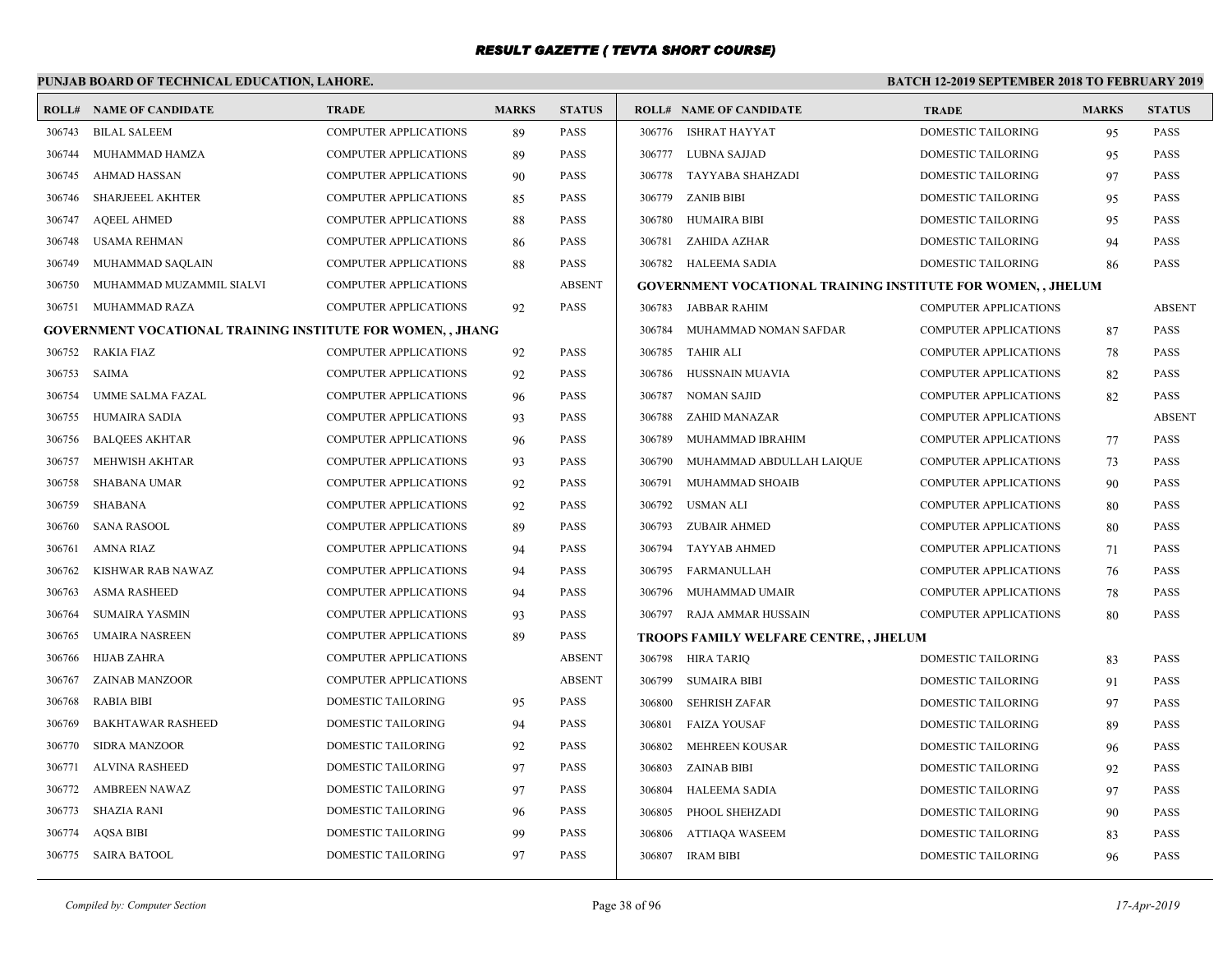# **PUNJAB BOARD OF TECHNICAL EDUCATION, LAHORE.**

|        | <b>ROLL# NAME OF CANDIDATE</b>                                | <b>TRADE</b>                | <b>MARKS</b> | <b>STATUS</b> |        | <b>ROLL# NAME OF CANDIDATE</b>                                                                | <b>TRADE</b>                 | <b>MARKS</b> | <b>STATUS</b> |
|--------|---------------------------------------------------------------|-----------------------------|--------------|---------------|--------|-----------------------------------------------------------------------------------------------|------------------------------|--------------|---------------|
| 306808 | <b>MARIA BIBI</b>                                             | DOMESTIC TAILORING          | 95           | <b>PASS</b>   |        | 306841 NAZISH NAZIR                                                                           | <b>BASIC GARMENT DESIGN</b>  | 71           | <b>PASS</b>   |
| 306809 | <b>MARIA ASHRAF</b>                                           | <b>DOMESTIC TAILORING</b>   | 79           | <b>PASS</b>   | 306842 | IORA ZULFIOAR                                                                                 | <b>BASIC GARMENT DESIGN</b>  | 76           | <b>PASS</b>   |
| 306810 | <b>SAIRA JABEEN</b>                                           | <b>DOMESTIC TAILORING</b>   | 94           | <b>PASS</b>   |        | 306843 MARYAM FARHEEN                                                                         | <b>BASIC GARMENT DESIGN</b>  | 75           | <b>PASS</b>   |
| 306811 | FAZILA JABEEN                                                 | DOMESTIC TAILORING          | 85           | <b>PASS</b>   |        | 306844 SUMAIRA ISLAM                                                                          | <b>BASIC GARMENT DESIGN</b>  | 82           | <b>PASS</b>   |
| 306812 | <b>MEHAK AMBREEN</b>                                          | DOMESTIC TAILORING          | 97           | <b>PASS</b>   |        | <b>GOVERNMENT VOCATIONAL TRAINING INSTITUTE FOR WOMEN, NEAR POST</b>                          |                              |              |               |
| 306813 | NASREEN AKHTAR                                                | DOMESTIC TAILORING          | 86           | <b>PASS</b>   |        | OFFICE, PIND DADAN KHAN<br>306845 WAJIHA MUNEER                                               | <b>BEAUTICIAN</b>            | 93           | <b>PASS</b>   |
| 306814 | <b>FARAH SALEEM</b>                                           | DOMESTIC TAILORING          | 89           | <b>PASS</b>   |        | 306846 AOSA MUBEEN                                                                            | <b>BEAUTICIAN</b>            | 92           | <b>PASS</b>   |
| 306815 | AMBER SALEEM                                                  | <b>DOMESTIC TAILORING</b>   | 97           | <b>PASS</b>   |        | 306847 SOBIA SIDDIQUE                                                                         | <b>BEAUTICIAN</b>            | 92           | <b>PASS</b>   |
|        | <b>GOLDEN EAGLE GARRISON COMMUNITY CENTRE, , MANGLA CANTT</b> |                             |              |               | 306848 | AOSA IMTIAZ                                                                                   | <b>BEAUTICIAN</b>            | 88           | <b>PASS</b>   |
|        | 306816 UZMA ASLAM                                             | <b>BASIC GARMENT DESIGN</b> | 88           | <b>PASS</b>   |        | 306849 SAIOA MANAF                                                                            | <b>BEAUTICIAN</b>            |              | <b>PASS</b>   |
| 306817 | MARIA IQBAL                                                   | <b>BASIC GARMENT DESIGN</b> | 83           | <b>PASS</b>   |        | 306850 SANA IQRA                                                                              | <b>BEAUTICIAN</b>            | 89<br>90     | <b>PASS</b>   |
| 306818 | SONIA KHALIL                                                  | <b>BASIC GARMENT DESIGN</b> | 84           | <b>PASS</b>   | 306851 | MISBAH AROOJ                                                                                  | <b>BEAUTICIAN</b>            |              | <b>PASS</b>   |
| 306819 | MUQADAS MUNIR                                                 | <b>BASIC GARMENT DESIGN</b> | 91           | <b>PASS</b>   |        | 306852 SADIA BATOOL                                                                           | <b>BEAUTICIAN</b>            | 90<br>90     | <b>PASS</b>   |
| 306820 | HINA FAROOO                                                   | <b>BASIC GARMENT DESIGN</b> | 78           | <b>PASS</b>   |        |                                                                                               |                              |              |               |
| 306821 | <b>MARYAM PERVEZ</b>                                          | <b>BASIC GARMENT DESIGN</b> | 94           | <b>PASS</b>   |        | GOVERNMENT VOCATIONAL TRAINING INSTITUTE FOR WOMEN, NEAR POST<br><b>OFFICE SOHAWA, SOHAWA</b> |                              |              |               |
| 306822 | <b>AREEGE PARVEZ</b>                                          | <b>BASIC GARMENT DESIGN</b> | 96           | <b>PASS</b>   |        | 306853 SOMIA WAJIB                                                                            | <b>COMPUTER APPLICATIONS</b> | 80           | <b>PASS</b>   |
| 306823 | <b>HINA YOUNUS</b>                                            | <b>BASIC GARMENT DESIGN</b> | 86           | <b>PASS</b>   | 306854 | ZULAIKHA SABA                                                                                 | <b>COMPUTER APPLICATIONS</b> |              | <b>ABSENT</b> |
| 306824 | <b>SEERAT NOREEN</b>                                          | <b>BASIC GARMENT DESIGN</b> | 70           | <b>PASS</b>   |        | 306855 USMA SABA                                                                              | <b>COMPUTER APPLICATIONS</b> |              | <b>ABSENT</b> |
| 306825 | JAVERIA IFTIKHAR                                              | <b>BASIC GARMENT DESIGN</b> | 80           | <b>PASS</b>   |        | 306856 HAJRA BATOOL                                                                           | <b>COMPUTER APPLICATIONS</b> | 90           | <b>PASS</b>   |
| 306826 | <b>KAUSAR PARVEEN</b>                                         | <b>BASIC GARMENT DESIGN</b> | 90           | <b>PASS</b>   | 306857 | MEHVISH GHAFFAR                                                                               | <b>COMPUTER APPLICATIONS</b> |              | <b>ABSENT</b> |
| 306827 | <b>SONIA BIBI</b>                                             | <b>BASIC GARMENT DESIGN</b> | 84           | <b>PASS</b>   | 306858 | RIMSHA ZIA                                                                                    | <b>COMPUTER APPLICATIONS</b> | 69           | <b>PASS</b>   |
| 306828 | MARIA MEHARBAN                                                | <b>BASIC GARMENT DESIGN</b> | 76           | <b>PASS</b>   | 306859 | <b>SAMIA SHARAZ</b>                                                                           | <b>BEAUTICIAN</b>            | 90           | PASS          |
| 306829 | <b>IORA AMJAD</b>                                             | <b>BASIC GARMENT DESIGN</b> | 73           | <b>PASS</b>   | 306860 | <b>SAMIA FAROOQ</b>                                                                           | <b>BEAUTICIAN</b>            | 90           | <b>PASS</b>   |
| 306830 | ATIYA AMJAD                                                   | <b>BASIC GARMENT DESIGN</b> | 75           | <b>PASS</b>   | 306861 | <b>SADAF ZAHEER</b>                                                                           | <b>BEAUTICIAN</b>            | 96           | <b>PASS</b>   |
| 306831 | <b>SURRIYA BANO</b>                                           | <b>BASIC GARMENT DESIGN</b> | 86           | <b>PASS</b>   | 306862 | <b>SADIMA SHER</b>                                                                            | <b>BEAUTICIAN</b>            | 88           | <b>PASS</b>   |
| 306832 | NAJMA NAZ                                                     | <b>BASIC GARMENT DESIGN</b> |              | <b>ABSENT</b> | 306863 | SAIRA NAZ                                                                                     | <b>BEAUTICIAN</b>            | 94           | <b>PASS</b>   |
| 306833 | MADHIHA BEGUM                                                 | <b>BASIC GARMENT DESIGN</b> | 92           | <b>PASS</b>   |        | 306864 HAJRA BIBI                                                                             | <b>BEAUTICIAN</b>            | 88           | <b>PASS</b>   |
| 306834 | NAILA ANEELA                                                  | <b>BASIC GARMENT DESIGN</b> | 90           | <b>PASS</b>   |        | 306865 SAIQA SHAFAT                                                                           | <b>BEAUTICIAN</b>            | 96           | <b>PASS</b>   |
| 306835 | SHAZIA AKHTAR                                                 | <b>BASIC GARMENT DESIGN</b> | 88           | <b>PASS</b>   |        | 306866 UZMA QAZMI                                                                             | <b>BEAUTICIAN</b>            | 90           | <b>PASS</b>   |
| 306836 | <b>RUKHSANA</b>                                               | <b>BASIC GARMENT DESIGN</b> | 78           | <b>PASS</b>   | 306867 | USAMA BATOOL                                                                                  | <b>BEAUTICIAN</b>            | 85           | <b>PASS</b>   |
| 306837 | NADIA PARVAIZ                                                 | <b>BASIC GARMENT DESIGN</b> | 92           | <b>PASS</b>   | 306868 | FARZANA KAUSAR                                                                                | <b>BEAUTICIAN</b>            | 96           | <b>PASS</b>   |
| 306838 | <b>MADEEHA KOUKAB</b>                                         | <b>BASIC GARMENT DESIGN</b> | 87           | <b>PASS</b>   | 306869 | <b>SOBIA KOUSAR</b>                                                                           | <b>BEAUTICIAN</b>            | 84           | <b>PASS</b>   |
| 306839 | <b>RIFFAT BIBI</b>                                            | <b>BASIC GARMENT DESIGN</b> | 77           | <b>PASS</b>   | 306870 | ZARMENA RAMZAN                                                                                | <b>BEAUTICIAN</b>            | 88           | <b>PASS</b>   |
|        | 306840 SOBIA SADIQ                                            | <b>BASIC GARMENT DESIGN</b> | 77           | <b>PASS</b>   |        | 306871 SABA KOUSAR                                                                            | <b>BEAUTICIAN</b>            | 88           | <b>PASS</b>   |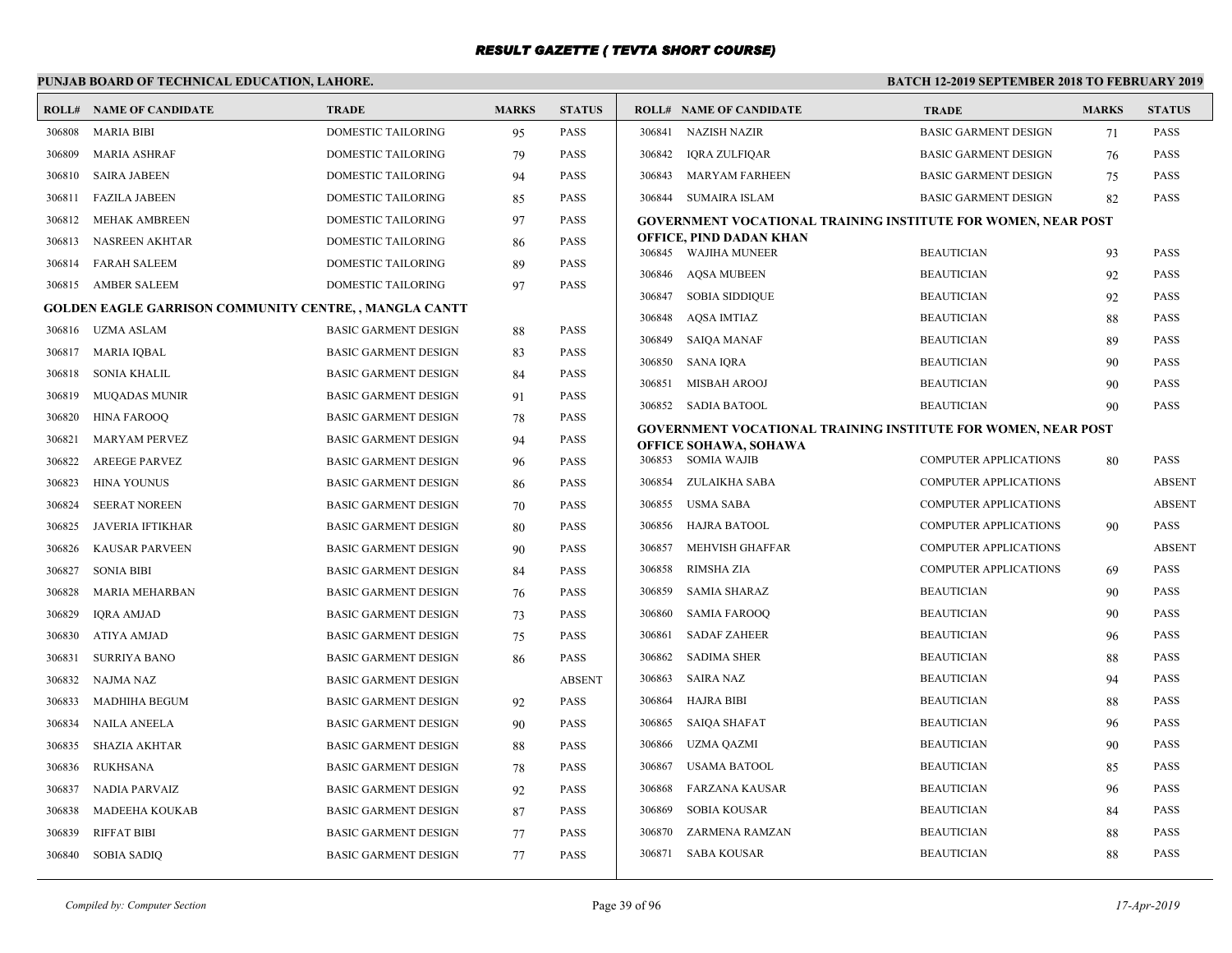|                                |                                                                                                                                                                                                                                                                                                                                                                                                                                                                                           |                                                                                                                                                                                                                                                                                                                                                                                                                                                                                                                                                                                                                                          |                                                                                        | <b>BATCH 12-2019 SEPTEMBER 2018 TO FEBRUARY 2019</b>                                                                                                                                                                                                                                                                          |  |                                                                                                                                                                                                                                                                                                                                                                                                                                                                                                                                                                                                                                                                            |              |                                                                |  |
|--------------------------------|-------------------------------------------------------------------------------------------------------------------------------------------------------------------------------------------------------------------------------------------------------------------------------------------------------------------------------------------------------------------------------------------------------------------------------------------------------------------------------------------|------------------------------------------------------------------------------------------------------------------------------------------------------------------------------------------------------------------------------------------------------------------------------------------------------------------------------------------------------------------------------------------------------------------------------------------------------------------------------------------------------------------------------------------------------------------------------------------------------------------------------------------|----------------------------------------------------------------------------------------|-------------------------------------------------------------------------------------------------------------------------------------------------------------------------------------------------------------------------------------------------------------------------------------------------------------------------------|--|----------------------------------------------------------------------------------------------------------------------------------------------------------------------------------------------------------------------------------------------------------------------------------------------------------------------------------------------------------------------------------------------------------------------------------------------------------------------------------------------------------------------------------------------------------------------------------------------------------------------------------------------------------------------------|--------------|----------------------------------------------------------------|--|
| <b>ROLL# NAME OF CANDIDATE</b> | <b>TRADE</b>                                                                                                                                                                                                                                                                                                                                                                                                                                                                              | <b>MARKS</b>                                                                                                                                                                                                                                                                                                                                                                                                                                                                                                                                                                                                                             | <b>STATUS</b>                                                                          |                                                                                                                                                                                                                                                                                                                               |  | <b>TRADE</b>                                                                                                                                                                                                                                                                                                                                                                                                                                                                                                                                                                                                                                                               | <b>MARKS</b> | <b>STATUS</b>                                                  |  |
| <b>ROOZINA BI</b>              | <b>BEAUTICIAN</b>                                                                                                                                                                                                                                                                                                                                                                                                                                                                         | 85                                                                                                                                                                                                                                                                                                                                                                                                                                                                                                                                                                                                                                       | <b>PASS</b>                                                                            | 306904                                                                                                                                                                                                                                                                                                                        |  | <b>BEAUTICIAN</b>                                                                                                                                                                                                                                                                                                                                                                                                                                                                                                                                                                                                                                                          | 97           | <b>PASS</b>                                                    |  |
| MARYAM SAEED                   | <b>DOMESTIC TAILORING</b>                                                                                                                                                                                                                                                                                                                                                                                                                                                                 |                                                                                                                                                                                                                                                                                                                                                                                                                                                                                                                                                                                                                                          | <b>ABSENT</b>                                                                          | 306905                                                                                                                                                                                                                                                                                                                        |  | <b>BEAUTICIAN</b>                                                                                                                                                                                                                                                                                                                                                                                                                                                                                                                                                                                                                                                          | 96           | <b>PASS</b>                                                    |  |
| SYEDA UROOJ FATIMA             | DOMESTIC TAILORING                                                                                                                                                                                                                                                                                                                                                                                                                                                                        | 98                                                                                                                                                                                                                                                                                                                                                                                                                                                                                                                                                                                                                                       | <b>PASS</b>                                                                            | 306906 MARIA                                                                                                                                                                                                                                                                                                                  |  | <b>BEAUTICIAN</b>                                                                                                                                                                                                                                                                                                                                                                                                                                                                                                                                                                                                                                                          | 92           | <b>PASS</b>                                                    |  |
| LUBNA FIRDOOS                  | DOMESTIC TAILORING                                                                                                                                                                                                                                                                                                                                                                                                                                                                        |                                                                                                                                                                                                                                                                                                                                                                                                                                                                                                                                                                                                                                          | <b>ABSENT</b>                                                                          | 306907<br><b>IORA</b>                                                                                                                                                                                                                                                                                                         |  | <b>BEAUTICIAN</b>                                                                                                                                                                                                                                                                                                                                                                                                                                                                                                                                                                                                                                                          | 92           | <b>PASS</b>                                                    |  |
| <b>SUMAIRA NOREEN</b>          | DOMESTIC TAILORING                                                                                                                                                                                                                                                                                                                                                                                                                                                                        | 95                                                                                                                                                                                                                                                                                                                                                                                                                                                                                                                                                                                                                                       | <b>PASS</b>                                                                            | 306908                                                                                                                                                                                                                                                                                                                        |  | <b>BEAUTICIAN</b>                                                                                                                                                                                                                                                                                                                                                                                                                                                                                                                                                                                                                                                          | 96           | <b>PASS</b>                                                    |  |
| SABA KOUSAR                    | DOMESTIC TAILORING                                                                                                                                                                                                                                                                                                                                                                                                                                                                        | 90                                                                                                                                                                                                                                                                                                                                                                                                                                                                                                                                                                                                                                       | <b>PASS</b>                                                                            | 306909                                                                                                                                                                                                                                                                                                                        |  | <b>BEAUTICIAN</b>                                                                                                                                                                                                                                                                                                                                                                                                                                                                                                                                                                                                                                                          | 96           | <b>PASS</b>                                                    |  |
| <b>IORA KOUSAR</b>             | DOMESTIC TAILORING                                                                                                                                                                                                                                                                                                                                                                                                                                                                        |                                                                                                                                                                                                                                                                                                                                                                                                                                                                                                                                                                                                                                          | <b>ABSENT</b>                                                                          |                                                                                                                                                                                                                                                                                                                               |  | <b>BEAUTICIAN</b>                                                                                                                                                                                                                                                                                                                                                                                                                                                                                                                                                                                                                                                          |              | <b>ABSENT</b>                                                  |  |
|                                |                                                                                                                                                                                                                                                                                                                                                                                                                                                                                           |                                                                                                                                                                                                                                                                                                                                                                                                                                                                                                                                                                                                                                          |                                                                                        | 306911                                                                                                                                                                                                                                                                                                                        |  | <b>BEAUTICIAN</b>                                                                                                                                                                                                                                                                                                                                                                                                                                                                                                                                                                                                                                                          |              | <b>ABSENT</b>                                                  |  |
|                                |                                                                                                                                                                                                                                                                                                                                                                                                                                                                                           |                                                                                                                                                                                                                                                                                                                                                                                                                                                                                                                                                                                                                                          |                                                                                        |                                                                                                                                                                                                                                                                                                                               |  | <b>BEAUTICIAN</b>                                                                                                                                                                                                                                                                                                                                                                                                                                                                                                                                                                                                                                                          | 97           | <b>PASS</b>                                                    |  |
|                                |                                                                                                                                                                                                                                                                                                                                                                                                                                                                                           |                                                                                                                                                                                                                                                                                                                                                                                                                                                                                                                                                                                                                                          |                                                                                        |                                                                                                                                                                                                                                                                                                                               |  | <b>BEAUTICIAN</b>                                                                                                                                                                                                                                                                                                                                                                                                                                                                                                                                                                                                                                                          | 94           | <b>PASS</b>                                                    |  |
|                                |                                                                                                                                                                                                                                                                                                                                                                                                                                                                                           |                                                                                                                                                                                                                                                                                                                                                                                                                                                                                                                                                                                                                                          |                                                                                        |                                                                                                                                                                                                                                                                                                                               |  | <b>COMPUTER APPLICATIONS</b>                                                                                                                                                                                                                                                                                                                                                                                                                                                                                                                                                                                                                                               |              | <b>ABSENT</b>                                                  |  |
|                                |                                                                                                                                                                                                                                                                                                                                                                                                                                                                                           |                                                                                                                                                                                                                                                                                                                                                                                                                                                                                                                                                                                                                                          |                                                                                        |                                                                                                                                                                                                                                                                                                                               |  | <b>COMPUTER APPLICATIONS</b>                                                                                                                                                                                                                                                                                                                                                                                                                                                                                                                                                                                                                                               | 94           | <b>PASS</b>                                                    |  |
|                                |                                                                                                                                                                                                                                                                                                                                                                                                                                                                                           |                                                                                                                                                                                                                                                                                                                                                                                                                                                                                                                                                                                                                                          |                                                                                        |                                                                                                                                                                                                                                                                                                                               |  | <b>COMPUTER APPLICATIONS</b>                                                                                                                                                                                                                                                                                                                                                                                                                                                                                                                                                                                                                                               | 93           | <b>PASS</b>                                                    |  |
|                                |                                                                                                                                                                                                                                                                                                                                                                                                                                                                                           |                                                                                                                                                                                                                                                                                                                                                                                                                                                                                                                                                                                                                                          |                                                                                        |                                                                                                                                                                                                                                                                                                                               |  | <b>COMPUTER APPLICATIONS</b>                                                                                                                                                                                                                                                                                                                                                                                                                                                                                                                                                                                                                                               | 91           | <b>PASS</b>                                                    |  |
|                                |                                                                                                                                                                                                                                                                                                                                                                                                                                                                                           |                                                                                                                                                                                                                                                                                                                                                                                                                                                                                                                                                                                                                                          |                                                                                        | 306918                                                                                                                                                                                                                                                                                                                        |  | <b>COMPUTER APPLICATIONS</b>                                                                                                                                                                                                                                                                                                                                                                                                                                                                                                                                                                                                                                               | 96           | <b>PASS</b>                                                    |  |
|                                |                                                                                                                                                                                                                                                                                                                                                                                                                                                                                           |                                                                                                                                                                                                                                                                                                                                                                                                                                                                                                                                                                                                                                          |                                                                                        | 306919                                                                                                                                                                                                                                                                                                                        |  | <b>COMPUTER APPLICATIONS</b>                                                                                                                                                                                                                                                                                                                                                                                                                                                                                                                                                                                                                                               |              | <b>ABSENT</b>                                                  |  |
|                                |                                                                                                                                                                                                                                                                                                                                                                                                                                                                                           |                                                                                                                                                                                                                                                                                                                                                                                                                                                                                                                                                                                                                                          |                                                                                        |                                                                                                                                                                                                                                                                                                                               |  | <b>COMPUTER APPLICATIONS</b>                                                                                                                                                                                                                                                                                                                                                                                                                                                                                                                                                                                                                                               | 92           | <b>PASS</b>                                                    |  |
|                                |                                                                                                                                                                                                                                                                                                                                                                                                                                                                                           |                                                                                                                                                                                                                                                                                                                                                                                                                                                                                                                                                                                                                                          |                                                                                        | 306921                                                                                                                                                                                                                                                                                                                        |  | <b>COMPUTER APPLICATIONS</b>                                                                                                                                                                                                                                                                                                                                                                                                                                                                                                                                                                                                                                               | 90           | <b>PASS</b>                                                    |  |
|                                |                                                                                                                                                                                                                                                                                                                                                                                                                                                                                           |                                                                                                                                                                                                                                                                                                                                                                                                                                                                                                                                                                                                                                          |                                                                                        | 306922                                                                                                                                                                                                                                                                                                                        |  | <b>COMPUTER APPLICATIONS</b>                                                                                                                                                                                                                                                                                                                                                                                                                                                                                                                                                                                                                                               | 88           | <b>PASS</b>                                                    |  |
|                                |                                                                                                                                                                                                                                                                                                                                                                                                                                                                                           |                                                                                                                                                                                                                                                                                                                                                                                                                                                                                                                                                                                                                                          |                                                                                        | 306923                                                                                                                                                                                                                                                                                                                        |  | <b>COMPUTER APPLICATIONS</b>                                                                                                                                                                                                                                                                                                                                                                                                                                                                                                                                                                                                                                               | 90           | <b>PASS</b>                                                    |  |
|                                |                                                                                                                                                                                                                                                                                                                                                                                                                                                                                           |                                                                                                                                                                                                                                                                                                                                                                                                                                                                                                                                                                                                                                          |                                                                                        | 306924                                                                                                                                                                                                                                                                                                                        |  | <b>COMPUTER APPLICATIONS</b>                                                                                                                                                                                                                                                                                                                                                                                                                                                                                                                                                                                                                                               | 90           | <b>PASS</b>                                                    |  |
|                                |                                                                                                                                                                                                                                                                                                                                                                                                                                                                                           |                                                                                                                                                                                                                                                                                                                                                                                                                                                                                                                                                                                                                                          |                                                                                        | 306925                                                                                                                                                                                                                                                                                                                        |  | <b>COMPUTER APPLICATIONS</b>                                                                                                                                                                                                                                                                                                                                                                                                                                                                                                                                                                                                                                               | 95           | <b>PASS</b>                                                    |  |
|                                |                                                                                                                                                                                                                                                                                                                                                                                                                                                                                           |                                                                                                                                                                                                                                                                                                                                                                                                                                                                                                                                                                                                                                          |                                                                                        |                                                                                                                                                                                                                                                                                                                               |  | <b>COMPUTER APPLICATIONS</b>                                                                                                                                                                                                                                                                                                                                                                                                                                                                                                                                                                                                                                               | 93           | <b>PASS</b>                                                    |  |
|                                |                                                                                                                                                                                                                                                                                                                                                                                                                                                                                           |                                                                                                                                                                                                                                                                                                                                                                                                                                                                                                                                                                                                                                          |                                                                                        | 306927                                                                                                                                                                                                                                                                                                                        |  | <b>COMPUTER APPLICATIONS</b>                                                                                                                                                                                                                                                                                                                                                                                                                                                                                                                                                                                                                                               | 93           | <b>PASS</b>                                                    |  |
|                                |                                                                                                                                                                                                                                                                                                                                                                                                                                                                                           |                                                                                                                                                                                                                                                                                                                                                                                                                                                                                                                                                                                                                                          |                                                                                        | 306928                                                                                                                                                                                                                                                                                                                        |  | COMPUTER APPLICATIONS                                                                                                                                                                                                                                                                                                                                                                                                                                                                                                                                                                                                                                                      | 94           | <b>PASS</b>                                                    |  |
|                                |                                                                                                                                                                                                                                                                                                                                                                                                                                                                                           |                                                                                                                                                                                                                                                                                                                                                                                                                                                                                                                                                                                                                                          |                                                                                        | 306929                                                                                                                                                                                                                                                                                                                        |  | <b>COMPUTER APPLICATIONS</b>                                                                                                                                                                                                                                                                                                                                                                                                                                                                                                                                                                                                                                               | 96           | <b>PASS</b>                                                    |  |
|                                |                                                                                                                                                                                                                                                                                                                                                                                                                                                                                           |                                                                                                                                                                                                                                                                                                                                                                                                                                                                                                                                                                                                                                          |                                                                                        | 306930                                                                                                                                                                                                                                                                                                                        |  | <b>COMPUTER APPLICATIONS</b>                                                                                                                                                                                                                                                                                                                                                                                                                                                                                                                                                                                                                                               | 95           | <b>PASS</b>                                                    |  |
|                                |                                                                                                                                                                                                                                                                                                                                                                                                                                                                                           |                                                                                                                                                                                                                                                                                                                                                                                                                                                                                                                                                                                                                                          |                                                                                        | 306931                                                                                                                                                                                                                                                                                                                        |  | <b>COMPUTER APPLICATIONS</b>                                                                                                                                                                                                                                                                                                                                                                                                                                                                                                                                                                                                                                               | 94           | <b>PASS</b>                                                    |  |
|                                |                                                                                                                                                                                                                                                                                                                                                                                                                                                                                           |                                                                                                                                                                                                                                                                                                                                                                                                                                                                                                                                                                                                                                          |                                                                                        | 306932                                                                                                                                                                                                                                                                                                                        |  | <b>COMPUTER APPLICATIONS</b>                                                                                                                                                                                                                                                                                                                                                                                                                                                                                                                                                                                                                                               | 93           | <b>PASS</b>                                                    |  |
|                                |                                                                                                                                                                                                                                                                                                                                                                                                                                                                                           |                                                                                                                                                                                                                                                                                                                                                                                                                                                                                                                                                                                                                                          |                                                                                        |                                                                                                                                                                                                                                                                                                                               |  | <b>COMPUTER APPLICATIONS</b>                                                                                                                                                                                                                                                                                                                                                                                                                                                                                                                                                                                                                                               | 82           | <b>PASS</b>                                                    |  |
| <b>SAIMA ARSHAD</b>            | <b>BEAUTICIAN</b>                                                                                                                                                                                                                                                                                                                                                                                                                                                                         | 94                                                                                                                                                                                                                                                                                                                                                                                                                                                                                                                                                                                                                                       | PASS                                                                                   |                                                                                                                                                                                                                                                                                                                               |  |                                                                                                                                                                                                                                                                                                                                                                                                                                                                                                                                                                                                                                                                            |              |                                                                |  |
| <b>ASRA MUBEEN</b>             | <b>BEAUTICIAN</b>                                                                                                                                                                                                                                                                                                                                                                                                                                                                         |                                                                                                                                                                                                                                                                                                                                                                                                                                                                                                                                                                                                                                          | <b>ABSENT</b>                                                                          | <b>JAHANIAN</b>                                                                                                                                                                                                                                                                                                               |  |                                                                                                                                                                                                                                                                                                                                                                                                                                                                                                                                                                                                                                                                            |              |                                                                |  |
| UM E KALSOOM                   | <b>BEAUTICIAN</b>                                                                                                                                                                                                                                                                                                                                                                                                                                                                         | 95                                                                                                                                                                                                                                                                                                                                                                                                                                                                                                                                                                                                                                       |                                                                                        | 306934                                                                                                                                                                                                                                                                                                                        |  |                                                                                                                                                                                                                                                                                                                                                                                                                                                                                                                                                                                                                                                                            | 95           | <b>PASS</b>                                                    |  |
| MAH NOOR FAROOO                | <b>BEAUTICIAN</b>                                                                                                                                                                                                                                                                                                                                                                                                                                                                         | 94                                                                                                                                                                                                                                                                                                                                                                                                                                                                                                                                                                                                                                       | <b>PASS</b>                                                                            |                                                                                                                                                                                                                                                                                                                               |  | <b>HVACR</b>                                                                                                                                                                                                                                                                                                                                                                                                                                                                                                                                                                                                                                                               | 90           | <b>PASS</b>                                                    |  |
|                                | <b>JAHANIAN</b><br><b>MEHNAZ BIBI</b><br><b>IQRA YASMEEN</b><br><b>MARIYAM BIBI</b><br><b>MARIA IBADAT</b><br><b>RABIA IBADAT</b><br><b>AIZA BIBI</b><br><b>MUQADDAS BIBI</b><br><b>AMREEN NOOR</b><br><b>SHAZIA KOUSAR</b><br>HINA ALLAH DITTA<br><b>SIDRA SADIQ</b><br>IQRA IQBAL<br><b>IQRA JABBAR</b><br>SAIMA SHAKR ULLAH<br><b>UZMA SHAFI</b><br><b>SAJJDA ALTAF</b><br><b>IORA AKRAM</b><br><b>SIDRA IQBAL</b><br><b>AQSA PARVEEN</b><br><b>SOBIA SAEED</b><br><b>FIZZA FATIMA</b> | PUNJAB BOARD OF TECHNICAL EDUCATION, LAHORE.<br><b>GOVERNMENT TECHNICAL TRAINING CENTRE (W), HOUSING SCHEME,,</b><br><b>DOMESTIC TAILORING</b><br>DOMESTIC TAILORING<br>DOMESTIC TAILORING<br>DOMESTIC TAILORING<br>DOMESTIC TAILORING<br>DOMESTIC TAILORING<br>DOMESTIC TAILORING<br>DOMESTIC TAILORING<br>DOMESTIC TAILORING<br><b>DOMESTIC TAILORING</b><br><b>DOMESTIC TAILORING</b><br>DOMESTIC TAILORING<br>DOMESTIC TAILORING<br><b>DOMESTIC TAILORING</b><br>DOMESTIC TAILORING<br><b>DOMESTIC TAILORING</b><br><b>DOMESTIC TAILORING</b><br>DOMESTIC TAILORING<br>DOMESTIC TAILORING<br>DOMESTIC TAILORING<br><b>BEAUTICIAN</b> | 92<br>93<br>91<br>91<br>93<br>94<br>97<br>92<br>94<br>94<br>98<br>97<br>95<br>95<br>95 | <b>PASS</b><br><b>PASS</b><br>PASS<br>PASS<br><b>PASS</b><br><b>ABSENT</b><br><b>ABSENT</b><br><b>PASS</b><br>PASS<br><b>PASS</b><br><b>PASS</b><br><b>ABSENT</b><br><b>PASS</b><br><b>PASS</b><br><b>PASS</b><br><b>PASS</b><br><b>PASS</b><br><b>ABSENT</b><br><b>ABSENT</b><br><b>PASS</b><br><b>ABSENT</b><br><b>PASS</b> |  | <b>ROLL# NAME OF CANDIDATE</b><br><b>NUSRAT BIBI</b><br>RIZWANA JAMEEL<br>GUL NAZ SHEHZADI<br>AOSA ASLAM<br>306910 NAILA BIBI<br><b>KUBRA BIBI</b><br>306912 SANA SHABBIR<br>306913 NOREEN NOOR<br>306914 HUMAIRA NOOR AHMAD<br>306915 MEHAK ARIF<br>306916 FAIZA MARYAM<br>306917 ISHRAT PARVEEN<br>KALSOOM SADIQ<br><b>BAREERA SAEED</b><br>306920 NAILA YAMIN<br><b>ISHRAT ZAHARA</b><br>SHAMA KANWAL<br><b>TEHMINA RASHEED</b><br>SHUMAILA IBRAHIM<br>IRUM SHUKRULLAH<br>306926 HABIBA BIBI<br><b>SAMINA BIBI</b><br>RAZIA JAVAID<br>ASIA REHMAN<br>SHAHIDA RAFIQ<br><b>MAHNOOR</b><br><b>ROBINA BIBI</b><br>306933 MADEHA KOUSAR<br>ALI HASSAN<br>306935 ADNAN YOUSAF | <b>HVACR</b> | GOVT. TECHNICAL TRAINING CENTRE (MALE), 143-A, HOUSING SCHEME, |  |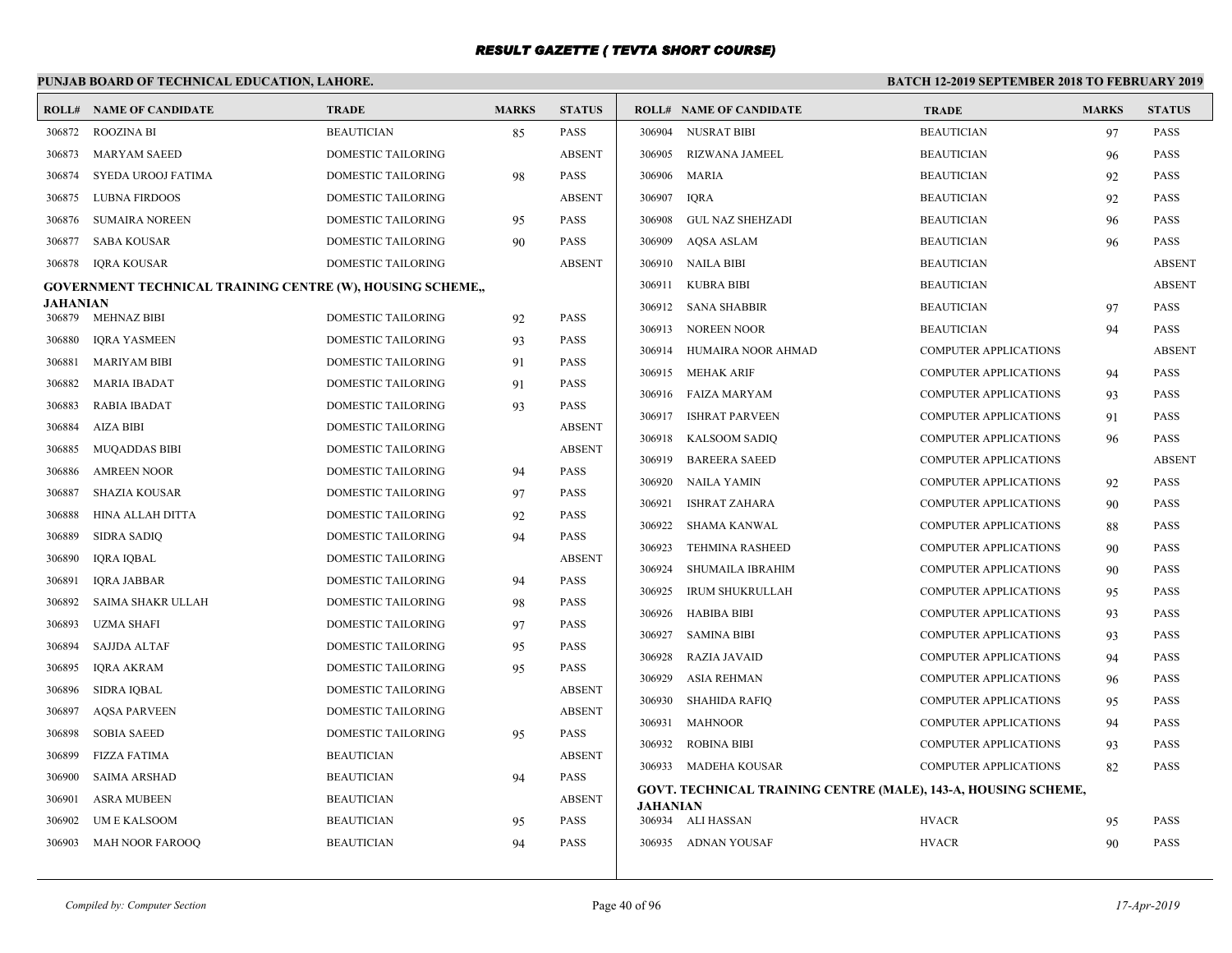# **PUNJAB BOARD OF TECHNICAL EDUCATION, LAHORE.**

|        | <b>ROLL# NAME OF CANDIDATE</b> | <b>TRADE</b>       | <b>MARKS</b> | <b>STATUS</b> |                  | <b>ROLL# NAME OF CANDIDATE</b>                                 | <b>TRADE</b>              | <b>MARKS</b> | <b>STATUS</b> |
|--------|--------------------------------|--------------------|--------------|---------------|------------------|----------------------------------------------------------------|---------------------------|--------------|---------------|
| 306936 | MUHAMMAD UZAIR                 | <b>HVACR</b>       | 92           | <b>PASS</b>   |                  | 306970 MUBASHIR ALI                                            | <b>ELECTRICIAN</b>        |              | <b>ABSENT</b> |
| 306937 | MUHAMMAD SAQIB                 | <b>HVACR</b>       | 92           | <b>PASS</b>   |                  | 306971 MUHAMMAD NAVEED                                         | <b>ELECTRICIAN</b>        | 80           | <b>PASS</b>   |
| 306938 | AHTIASHAM                      | <b>HVACR</b>       | 94           | <b>PASS</b>   |                  | GOVERNMENT VOCATIONAL TRAINING INSTITUTE FOR WOMAN, KABIRWALA, |                           |              |               |
| 306939 | <b>MONEEB ATHER</b>            | <b>HVACR</b>       | 94           | <b>PASS</b>   | <b>KABIRWALA</b> |                                                                |                           |              |               |
| 306940 | <b>FAHAD SALEEM</b>            | <b>HVACR</b>       | 89           | <b>PASS</b>   |                  | 306972 SAIMA BIBI                                              | <b>BEAUTICIAN</b>         | 96           | <b>PASS</b>   |
| 306941 | <b>KASHIF ALI</b>              | <b>HVACR</b>       | 95           | <b>PASS</b>   | 306973           | <b>SAIRA ASLAM</b>                                             | <b>BEAUTICIAN</b>         | 96           | <b>PASS</b>   |
| 306942 | MUHAMMAD WAQAS                 | <b>HVACR</b>       | 89           | <b>PASS</b>   | 306974           | <b>SANA SADDIQUE</b>                                           | <b>BEAUTICIAN</b>         | 88           | <b>PASS</b>   |
| 306943 | MUHAMMAD SHEHZAD               | <b>HVACR</b>       | 93           | <b>PASS</b>   | 306975           | SAIRA MUNAWAR                                                  | <b>BEAUTICIAN</b>         | 88           | <b>PASS</b>   |
| 306944 | MUHAMMAD USAMA                 | <b>HVACR</b>       | 88           | <b>PASS</b>   | 306976           | SANA ALLAH DITTA                                               | <b>BEAUTICIAN</b>         | 91           | <b>PASS</b>   |
| 306945 | <b>ALLAH DITTA</b>             | <b>HVACR</b>       | 89           | <b>PASS</b>   | 306977           | AYESHA BIBI                                                    | <b>BEAUTICIAN</b>         | 89           | <b>PASS</b>   |
| 306946 | MUHAMMAD MUDASSAR              | <b>HVACR</b>       | 90           | <b>PASS</b>   | 306978           | <b>SHAZMA SHAMSHAD</b>                                         | <b>BEAUTICIAN</b>         | 94           | <b>PASS</b>   |
| 306947 | <b>FAKHAR ABBAS</b>            | <b>HVACR</b>       | 95           | <b>PASS</b>   | 306979           | <b>KHALIDA PERVEEN</b>                                         | <b>BEAUTICIAN</b>         | 97           | <b>PASS</b>   |
| 306948 | ABRAR UL HAQ                   | <b>HVACR</b>       | 94           | <b>PASS</b>   | 306980           | <b>SAIMA BIBI</b>                                              | <b>BEAUTICIAN</b>         | 91           | <b>PASS</b>   |
| 306949 | <b>SAIF ULLAH</b>              | <b>HVACR</b>       | 90           | <b>PASS</b>   | 306981           | <b>FARAH NAZ</b>                                               | <b>BEAUTICIAN</b>         | 97           | <b>PASS</b>   |
| 306950 | MUHAMMAD ASAD                  | <b>HVACR</b>       | 94           | <b>PASS</b>   | 306982           | <b>MARIA TASSAWAR</b>                                          | <b>BEAUTICIAN</b>         |              | <b>ABSENT</b> |
| 306951 | <b>ZESHAN TALIB</b>            | <b>HVACR</b>       | 96           | <b>PASS</b>   | 306983           | <b>SHAH RUKH QAISIR</b>                                        | <b>BEAUTICIAN</b>         | 92           | <b>PASS</b>   |
| 306952 | MUHAMMAD YASEEN                | <b>HVACR</b>       | 88           | <b>PASS</b>   | 306984           | LARAIB QURAT UL AIN                                            | <b>BEAUTICIAN</b>         | 96           | <b>PASS</b>   |
| 306953 | MUHAMMAD FAHAD                 | <b>ELECTRICIAN</b> | 99           | <b>PASS</b>   | 306985           | FARAH SHAHEEN                                                  | <b>BEAUTICIAN</b>         | 95           | <b>PASS</b>   |
| 306954 | <b>ABDUL HAFEEZ</b>            | <b>ELECTRICIAN</b> | 99           | <b>PASS</b>   | 306986           | ADEELA YOUSAF                                                  | <b>DOMESTIC TAILORING</b> |              | <b>ABSENT</b> |
| 306955 | <b>FAISAL AAMEEN</b>           | <b>ELECTRICIAN</b> | 99           | PASS          | 306987           | <b>BARIRA GHAFFAR</b>                                          | DOMESTIC TAILORING        | 95           | <b>PASS</b>   |
| 306956 | <b>MUJAHID ALI</b>             | <b>ELECTRICIAN</b> |              | <b>ABSENT</b> | 306988           | FAKHIRA RAMZAN                                                 | <b>DOMESTIC TAILORING</b> | 93           | <b>PASS</b>   |
| 306957 | <b>BASIT ALI</b>               | <b>ELECTRICIAN</b> | 98           | PASS          | 306989           | FAREHA KANWAL                                                  | DOMESTIC TAILORING        | 94           | <b>PASS</b>   |
| 306958 | <b>GHULLAM HUSSAIN</b>         | <b>ELECTRICIAN</b> |              | <b>ABSENT</b> | 306990           | IRZA AKHTAR                                                    | <b>DOMESTIC TAILORING</b> |              | <b>ABSENT</b> |
| 306959 | <b>HAMID AQEEL</b>             | <b>ELECTRICIAN</b> | 97           | PASS          | 306991           | <b>SHUMAILA FAKHAR</b>                                         | <b>DOMESTIC TAILORING</b> | 95           | <b>PASS</b>   |
| 306960 | MUHAMMAD BILAL AKRAM           | <b>ELECTRICIAN</b> | 97           | <b>PASS</b>   | 306992           | MAHNOOR                                                        | <b>DOMESTIC TAILORING</b> | 97           | <b>PASS</b>   |
| 306961 | MUHAMMAD NOMAN                 | <b>ELECTRICIAN</b> | 99           | <b>PASS</b>   | 306993           | HUMERA SHANAS                                                  | <b>DOMESTIC TAILORING</b> | 94           | <b>PASS</b>   |
| 306962 | MUHAMMAD ASAD ZAFAR            | <b>ELECTRICIAN</b> | 94           | <b>PASS</b>   | 306994           | KIRAN NAZ                                                      | <b>DOMESTIC TAILORING</b> | 93           | <b>PASS</b>   |
| 306963 | <b>USAMA SHOUKAT</b>           | <b>ELECTRICIAN</b> | 98           | <b>PASS</b>   | 306995           | JAVERIA JALAL                                                  | <b>DOMESTIC TAILORING</b> | 97           | <b>PASS</b>   |
| 306964 | MUHAMMAD ASAD                  | <b>ELECTRICIAN</b> | 90           | <b>PASS</b>   |                  | 306996 SAFIA                                                   | <b>DOMESTIC TAILORING</b> |              | <b>ABSENT</b> |
| 306965 | MUHAMMAD NAVEED                | <b>ELECTRICIAN</b> | 91           | <b>PASS</b>   |                  | 306997 SONIA ASHIQ                                             | <b>DOMESTIC TAILORING</b> | 95           | <b>PASS</b>   |
| 306966 | <b>AQIB JAVED</b>              | <b>ELECTRICIAN</b> | 89           | <b>PASS</b>   | 306998           | NAYYAR MUKHTAR                                                 | <b>DOMESTIC TAILORING</b> | 92           | <b>PASS</b>   |
| 306967 | MUHAMMAD MUJAHID               | <b>ELECTRICIAN</b> |              | <b>ABSENT</b> | 306999           | <b>SAFA ABBAS</b>                                              | <b>DOMESTIC TAILORING</b> | 94           | <b>PASS</b>   |
| 306968 | <b>WAQAS ANJUM</b>             | <b>ELECTRICIAN</b> | 89           | <b>PASS</b>   | 307000           | <b>SAIOA GHAFOOR</b>                                           | <b>DOMESTIC TAILORING</b> |              | <b>ABSENT</b> |
| 306969 | SHAFAQAT ALI                   | <b>ELECTRICIAN</b> | 89           | <b>PASS</b>   | 307001           | NIMRA SHEHZADI                                                 | DOMESTIC TAILORING        | 98           | <b>PASS</b>   |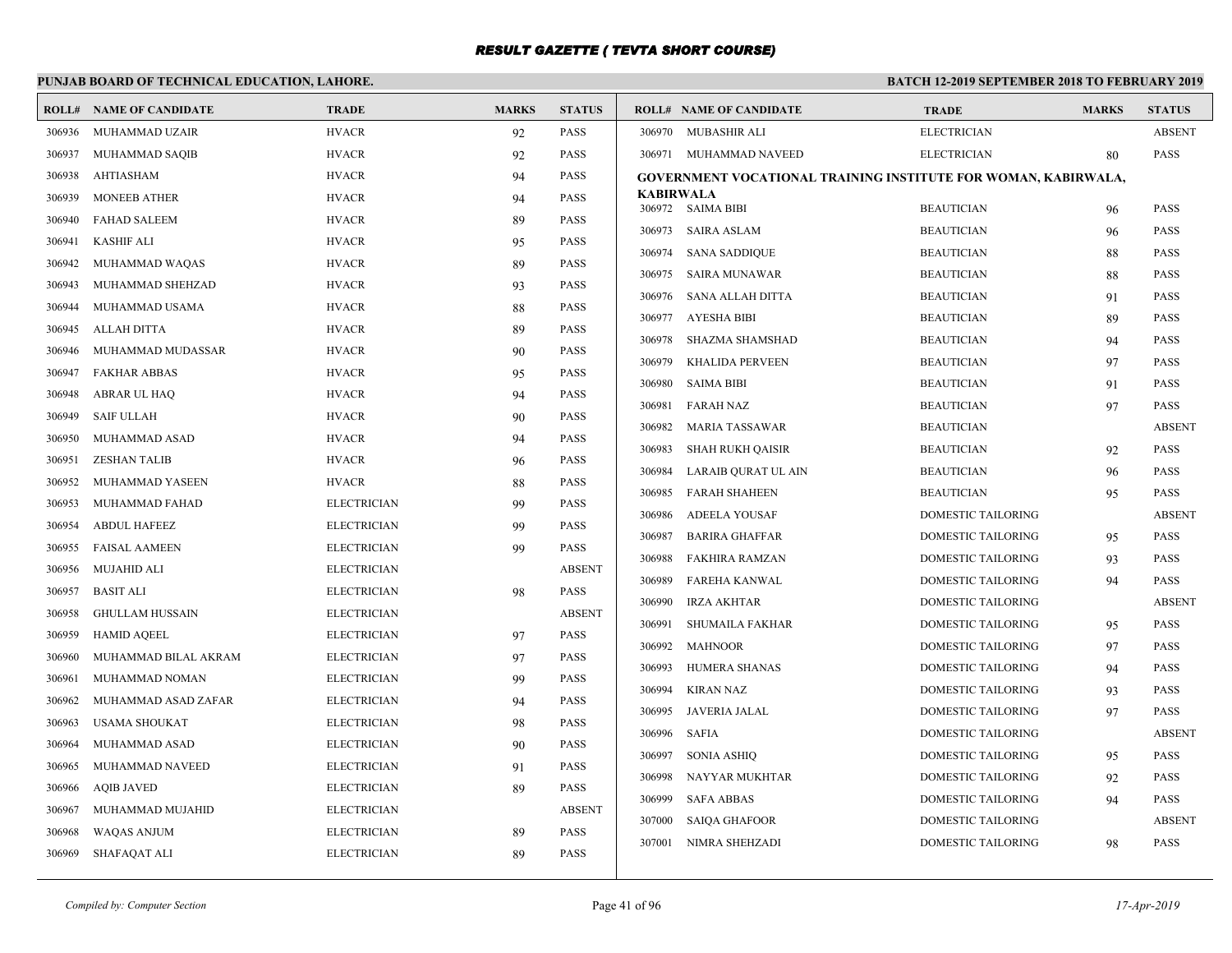### **PUNJAB BOARD OF TECHNICAL EDUCATION, LAHORE. BATCH 12-2019 SEPTEMBER 2018 TO FEBRUARY 2019 ROLL# NAME OF CANDIDATE TRADE MARKS STATUS ROLL# NAME OF CANDIDATE TRADE MARKS STATUS** 307002 AFSHAN ASLAM DOMESTIC TAILORING 97 PASS 307003 SAEEDA NOREEN DOMESTIC TAILORING 95 PASS 307004 SABA ASHRAF DOMESTIC TAILORING 93 PASS 307005 RABIA HUSSAIN DOMESTIC TAILORING 90 PASS 307006 RABIYA ARZOO DOMESTIC TAILORING 92 PASS 307007 SHANSA BATOOL DOMESTIC TAILORING 92 PASS 307008 SABA AHMAD DOMESTIC TAILORING 95 PASS 307009 SOBIA DOMESTIC TAILORING 95 PASS **AFSARI VOCATIONAL TRAINING INSTITUTE, LATIF ROAD RANA TOWN, KHANEWAL** 307010 NASIM AKHTAR DOMESTIC TAILORING 92 PASS 307011 SALMA MUMTAZ DOMESTIC TAILORING 88 PASS 307012 NIMRA UMAR DIN DOMESTIC TAILORING 88 PASS 307013 AZKA KHALIQ DOMESTIC TAILORING 89 PASS 307014 ZUBAIDA BIBI DOMESTIC TAILORING 86 PASS 307015 SOBIA ZARA DOMESTIC TAILORING 89 PASS 307016 TANIA WAKEEL DOMESTIC TAILORING 86 PASS 307017 BUSHAR NISAR DOMESTIC TAILORING 82 PASS 307018 HALIMA BIBI DOMESTIC TAILORING 88 PASS 307019 RABIA PARVEEN DOMESTIC TAILORING 94 PASS 307020 KIRAN SHOKAT DOMESTIC TAILORING 87 PASS 307021 YASMEEN BIBI DOMESTIC TAILORING 87 PASS 307022 RABIA ABAS DOMESTIC TAILORING 92 PASS 307023 NADIA ABASS DOMESTIC TAILORING 86 PASS 307024 MEHTAB AKBAR DOMESTIC TAILORING 85 PASS 307025 RAFIA PARVEEN DOMESTIC TAILORING 85 PASS 307026 MUNAZZA BASHIR DOMESTIC TAILORING 91 PASS 307027 RIMSHA DOMESTIC TAILORING 97 PASS 307028 KHALIDA PARVEEN DOMESTIC TAILORING 91 PASS 307029 AMBREEN AKHTAR DOMESTIC TAILORING 79 PASS 307030 SEHRISH MASOOD BEAUTICIAN 85 PASS 307031 FAHMEEDA PAREEN BEAUTICIAN 92 PASS 307032 NOURIN FATIMA BEAUTICIAN 92 PASS 307033 SUMAIRA MUNEER BEAUTICIAN 97 PASS 307034 KOUSAR PARVEEN BEAUTICIAN 92 PASS 307035 NOREEN HAKEEM BEAUTICIAN 89 PASS 307036 ZAKIA AKBAR BEAUTICIAN 93 PASS 307037 KHADIJA SARWAR BEAUTICIAN 86 PASS 307038 ASIFA ARSHAD BEAUTICIAN 88 PASS 307039 AQSA HAFEEZ BEAUTICIAN 85 PASS 307040 IQRA TABSUM BEAUTICIAN 86 PASS 307041 NISA SHABBIR BEAUTICIAN 94 PASS 307042 GULSHAN BIBI BEAUTICIAN 88 PASS 307043 MUBEEN FATIMA BEAUTICIAN 81 PASS 307044 AFSHAN KIRAN BEAUTICIAN 91 PASS 307045 KANWAL MANZOOR COMPUTER APPLICATIONS 80 PASS 307046 ZEESHAN MANZOOR COMPUTER APPLICATIONS 80 PASS 307047 MUHAMMAD NAVEED ALAM COMPUTER APPLICATIONS 83 PASS 307048 MUHAMMAD ALI COMPUTER APPLICATIONS 82 PASS 307049 NOSHEEN AKHTAR COMPUTER APPLICATIONS 85 PASS 307050 HASNAIN HAIDAR COMPUTER APPLICATIONS 96 PASS 307051 MURTAZA IMRAN COMPUTER APPLICATIONS 98 PASS 307052 ASMA NAZ COMPUTER APPLICATIONS 90 PASS 307053 SADIA NASEEM COMPUTER APPLICATIONS 82 PASS 307054 MUHAMMAD KASHIF COMPUTER APPLICATIONS 92 PASS 307055 MEHVISH KANWAL COMPUTER APPLICATIONS 91 PASS 307056 SAMRH NIAZ COMPUTER APPLICATIONS 91 PASS 307057 MUHIB ULLAH KHAN COMPUTER APPLICATIONS 95 PASS 307058 M.UZAIR CHEEMA COMPUTER APPLICATIONS 90 PASS 307059 ZEESHAN AHMAD COMPUTER APPLICATIONS 95 PASS **GOVERNMENT VOCATIONAL TRAINING INSTITUTE FOR WOMEN, AWAN CHOWK,, KHANEWAL** 307060 IQRA MUGHAL BEAUTICIAN 79 PASS 307061 HOOR UN NAISA BEAUTICIAN 81 PASS 307062 ATIQA MUZAMMAL BEAUTICIAN 88 PASS 307063 TALLAT FIRDOUS BEAUTICIAN 77 PASS 307064 AMINA IBRAR BEAUTICIAN BEAUTICIAN 80 PASS 307065 MEHWISH AYAZ BEAUTICIAN 79 PASS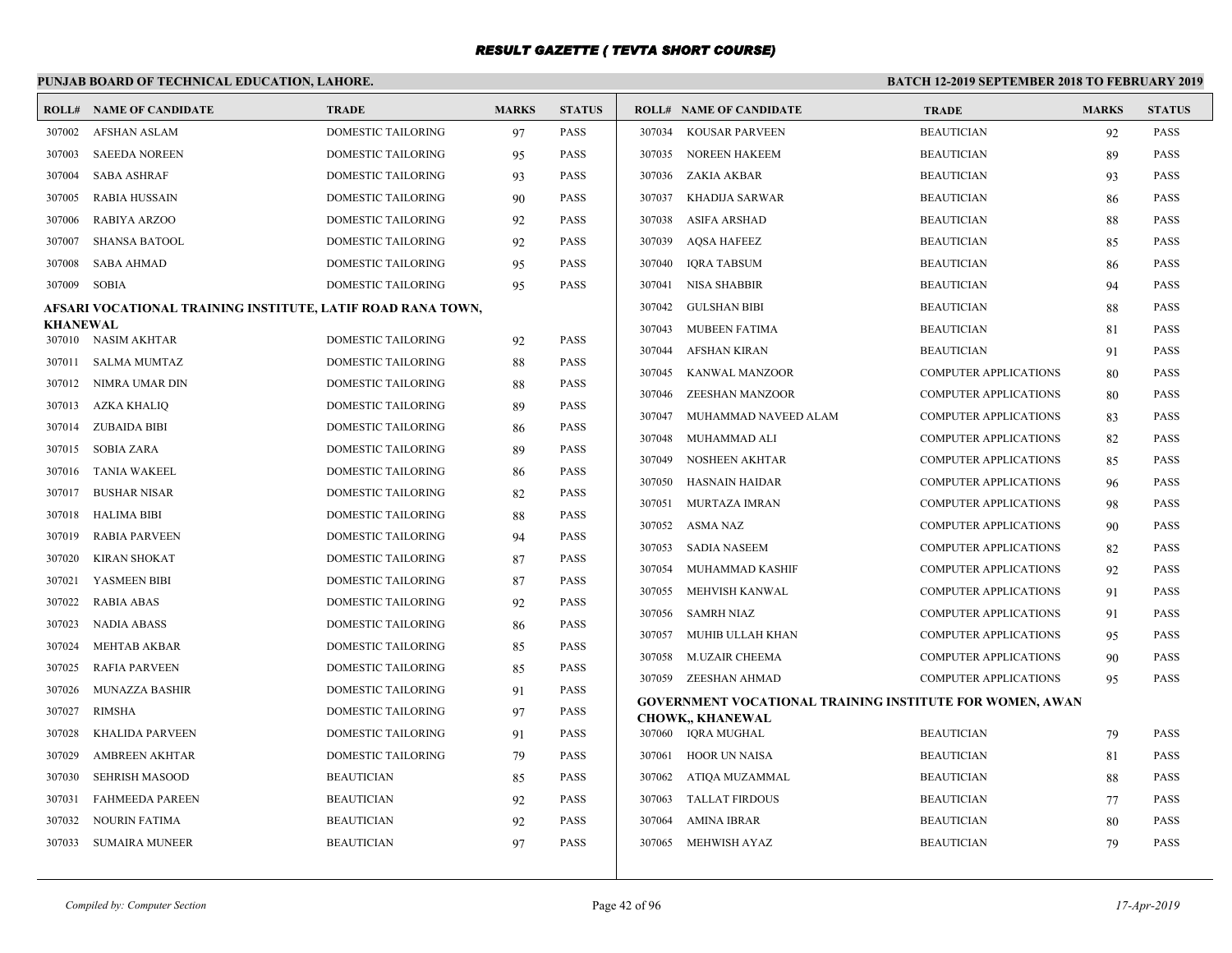# **PUNJAB BOARD OF TECHNICAL EDUCATION, LAHORE.**

|        | <b>ROLL# NAME OF CANDIDATE</b> | <b>TRADE</b>                 | <b>MARKS</b> | <b>STATUS</b> |             | <b>ROLL# NAME OF CANDIDATE</b>                                       | <b>TRADE</b>                 | <b>MARKS</b> | <b>STATUS</b> |
|--------|--------------------------------|------------------------------|--------------|---------------|-------------|----------------------------------------------------------------------|------------------------------|--------------|---------------|
|        | 307066 HAFSA                   | <b>BEAUTICIAN</b>            | 80           | <b>PASS</b>   |             | 307100 SHAKEELA KALSOOM                                              | COMPUTER APPLICATIONS        | 90           | <b>PASS</b>   |
| 307067 | <b>ANAM NADEEM</b>             | <b>BEAUTICIAN</b>            | 79           | <b>PASS</b>   | 307101 ANAM |                                                                      | <b>COMPUTER APPLICATIONS</b> | 96           | <b>PASS</b>   |
| 307068 | <b>SAIMA ALTAF</b>             | <b>BEAUTICIAN</b>            | 79           | <b>PASS</b>   | 307102      | <b>RIDA BANO</b>                                                     | <b>COMPUTER APPLICATIONS</b> | 96           | <b>PASS</b>   |
| 307069 | <b>ANAM MUMTAZ</b>             | <b>BEAUTICIAN</b>            | 94           | <b>PASS</b>   | 307103      | QURRAT UL AIN                                                        | <b>COMPUTER APPLICATIONS</b> | 94           | <b>PASS</b>   |
| 307070 | <b>ARFA TAHIR</b>              | <b>BEAUTICIAN</b>            | 80           | <b>PASS</b>   |             | 307104 SAMREEN ANJUM                                                 | <b>COMPUTER APPLICATIONS</b> | 89           | PASS          |
| 307071 | SHABANA                        | <b>BEAUTICIAN</b>            | 80           | <b>PASS</b>   |             | CENTER FOR AGRICULTURAL MACHINER INDUSTRIES, S.I.E, MIAN CHANNU      |                              |              |               |
| 307072 | <b>FAHIMDA ANJUM</b>           | <b>BEAUTICIAN</b>            | 83           | <b>PASS</b>   |             | 307105 MUHAMMAD HAMID KHAN                                           | AUTOCAD 2016                 | 92           | <b>PASS</b>   |
| 307073 | <b>RABIA SAFDER</b>            | <b>BEAUTICIAN</b>            | 80           | <b>PASS</b>   |             | 307106 MURAD ALI                                                     | AUTOCAD 2016                 | 82           | <b>PASS</b>   |
| 307074 | <b>MAMOONA SAJJAD</b>          | <b>BEAUTICIAN</b>            | 79           | <b>PASS</b>   | 307107      | MUHAMMAD USMAN                                                       | AUTOCAD 2016                 | 85           | <b>PASS</b>   |
| 307075 | <b>IORA ANWER</b>              | <b>BEAUTICIAN</b>            | 79           | <b>PASS</b>   | 307108      | <b>SABIR HUSSAIN</b>                                                 | AUTOCAD 2016                 | 91           | <b>PASS</b>   |
| 307076 | AMNA KASHAF                    | <b>BEAUTICIAN</b>            | 76           | <b>PASS</b>   | 307109      | SHAHBAZ AKHTAR                                                       | AUTOCAD 2016                 | 81           | <b>PASS</b>   |
| 307077 | <b>ZAREEN FATIMA</b>           | <b>BEAUTICIAN</b>            | 84           | <b>PASS</b>   |             | 307110 MUHAMMAD MUDDASER RAZZAQ                                      | AUTOCAD 2016                 | 80           | <b>PASS</b>   |
| 307078 | <b>RIMSHA SHAFI</b>            | <b>BEAUTICIAN</b>            | 85           | <b>PASS</b>   |             | 307111 MOHSIN SATTAR                                                 | <b>AUTOCAD 2016</b>          | 90           | <b>PASS</b>   |
| 307079 | <b>KOMAL</b>                   | <b>BEAUTICIAN</b>            | 78           | <b>PASS</b>   |             | 307112 HURAIRA ASHRAF                                                | <b>AUTOCAD 2016</b>          | 92           | <b>PASS</b>   |
| 307080 | MARRY                          | <b>BEAUTICIAN</b>            | 81           | <b>PASS</b>   |             | 307113 SHAHBAZ SALEEM                                                | <b>AUTOCAD 2016</b>          | 80           | <b>PASS</b>   |
| 307081 | <b>NADIA BASHIR</b>            | <b>BEAUTICIAN</b>            | 84           | <b>PASS</b>   | 307114      | MUHAMMAD AWAIS                                                       | AUTOCAD 2016                 | 92           | <b>PASS</b>   |
| 307082 | AYESHA GULZAR                  | <b>BEAUTICIAN</b>            | 78           | <b>PASS</b>   |             | 307115 MUHAMMAD AFTAB                                                | AUTOCAD 2016                 | 88           | <b>PASS</b>   |
| 307083 | <b>SOFIA ASHRAF</b>            | <b>BEAUTICIAN</b>            | 81           | <b>PASS</b>   |             | 307116 MUHAMMAD SHAHZAD                                              | AUTOCAD 2016                 | 82           | <b>PASS</b>   |
| 307084 | <b>NAILA PERVEEN</b>           | <b>BEAUTICIAN</b>            |              | <b>ABSENT</b> |             | 307117 MUHAMMAD ANIQ TAHIR                                           | AUTOCAD 2016                 | 90           | <b>PASS</b>   |
| 307085 | <b>SHAISTA HAMEED</b>          | COMPUTER APPLICATIONS        | 97           | <b>PASS</b>   | 307118      | HAFIZ MUHAMMAD GHAZALI                                               | AUTOCAD 2016                 | 90           | <b>PASS</b>   |
| 307086 | <b>SADIA BASHIR</b>            | <b>COMPUTER APPLICATIONS</b> | 88           | <b>PASS</b>   |             | 307119 MUHAMMAD AMIR TOSEEF                                          | AUTOCAD 2016                 | 82           | <b>PASS</b>   |
| 307087 | <b>DIDRA PERVEEN</b>           | COMPUTER APPLICATIONS        | 97           | <b>PASS</b>   | 307120      | MAZHAR ABBASS                                                        | AUTOCAD 2016                 | 83           | <b>PASS</b>   |
| 307088 | <b>SADIA KOSAR</b>             | <b>COMPUTER APPLICATIONS</b> | 89           | <b>PASS</b>   | 307121      | <b>BABAR ALI</b>                                                     | AUTOCAD 2016                 | 82           | <b>PASS</b>   |
| 307089 | <b>MEMONA NAWAZ</b>            | COMPUTER APPLICATIONS        | 90           | <b>PASS</b>   |             | 307122 NAVEED MAHMOOD KHALID                                         | AUTOCAD 2016                 | 84           | <b>PASS</b>   |
| 307090 | <b>IRAM ZULFIOAR</b>           | <b>COMPUTER APPLICATIONS</b> | 97           | <b>PASS</b>   |             | 307123 AWAIS ASGHAR                                                  | <b>AUTOCAD 2016</b>          | 84           | <b>PASS</b>   |
| 307091 | <b>SAEEDA RAHMAN</b>           | COMPUTER APPLICATIONS        | 98           | <b>PASS</b>   |             | 307124 MUHAMMAD NUMAN MAQSOOD                                        | AUTOCAD 2016                 | 92           | <b>PASS</b>   |
| 307092 | <b>TEHRIM MULAZIM</b>          | <b>COMPUTER APPLICATIONS</b> | 96           | <b>PASS</b>   |             | 307125 ALI HAMZA                                                     | AUTOCAD 2016                 | 83           | <b>PASS</b>   |
| 307093 | <b>AOSA MANZOOR</b>            | <b>COMPUTER APPLICATIONS</b> | 88           | <b>PASS</b>   |             | 307126 MUBASHIR HAMEED                                               | AUTOCAD 2016                 | 86           | <b>PASS</b>   |
| 307094 | <b>AQSA ABBAS</b>              | COMPUTER APPLICATIONS        | 92           | <b>PASS</b>   |             | 307127 MURAD ALI                                                     | AUTOCAD 2016                 | 80           | <b>PASS</b>   |
| 307095 | <b>BUSHRA HANIF</b>            | <b>COMPUTER APPLICATIONS</b> | 93           | <b>PASS</b>   |             | 307128 MUHAMMAD ZEESHAN                                              | <b>AUTOCAD 2016</b>          | 80           | <b>PASS</b>   |
| 307096 | <b>HUMA NOOR</b>               | <b>COMPUTER APPLICATIONS</b> | 95           | <b>PASS</b>   |             | 307129 TAHANGIR KHAN                                                 | AUTOCAD 2016                 | 88           | <b>PASS</b>   |
| 307097 | <b>IRAM MASOOD</b>             | COMPUTER APPLICATIONS        | 96           | <b>PASS</b>   |             | <b>GOVERNMENT VOCATIONAL TRAINING INSTITUTE FOR WOMEN, G.T ROAD,</b> |                              |              |               |
| 307098 | ZAINAB                         | <b>COMPUTER APPLICATIONS</b> | 95           | <b>PASS</b>   |             | <b>MIAN CHANNU</b>                                                   |                              |              |               |
|        | 307099 SAJIDA QASIM            | <b>COMPUTER APPLICATIONS</b> | 91           | <b>PASS</b>   |             | 307130 ANEELA YASIN                                                  | <b>BEAUTICIAN</b>            | 100          | <b>PASS</b>   |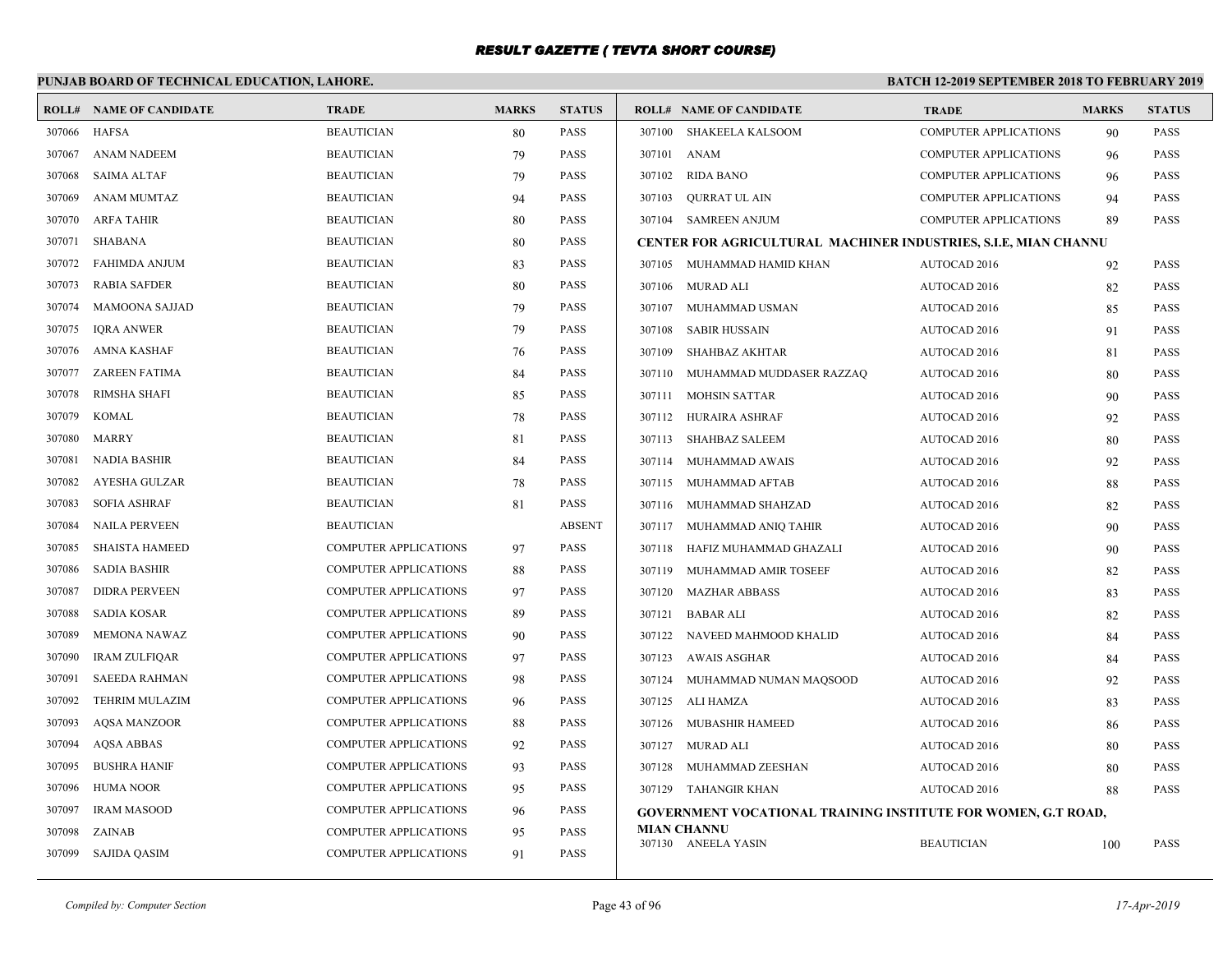# **PUNJAB BOARD OF TECHNICAL EDUCATION, LAHORE.**

|        | <b>ROLL# NAME OF CANDIDATE</b> | <b>TRADE</b>              | <b>MARKS</b> | <b>STATUS</b> |                  | <b>ROLL# NAME OF CANDIDATE</b>                                                      | <b>TRADE</b>                                                 | <b>MARKS</b> | <b>STATUS</b>                |
|--------|--------------------------------|---------------------------|--------------|---------------|------------------|-------------------------------------------------------------------------------------|--------------------------------------------------------------|--------------|------------------------------|
| 307131 | <b>BUSHRA NAZEER</b>           | <b>BEAUTICIAN</b>         | 96           | <b>PASS</b>   |                  | 307165 TASNEEM KOUSAR                                                               | <b>DOMESTIC TAILORING</b>                                    | 92           | <b>PASS</b>                  |
| 307132 | YASMEEN JAVED                  | <b>BEAUTICIAN</b>         | 96           | <b>PASS</b>   |                  | 307166 SAYYAN BIBI                                                                  | DOMESTIC TAILORING                                           | 91           | <b>PASS</b>                  |
| 307133 | MUSRRAT JABIN RABIA            | <b>BEAUTICIAN</b>         | 99           | PASS          | 307167           | <b>SAMIA NAZIR</b>                                                                  | DOMESTIC TAILORING                                           | 93           | <b>PASS</b>                  |
| 307134 | SHAGUFTA RAMZAN                | <b>BEAUTICIAN</b>         | 99           | <b>PASS</b>   | 307168           | <b>MARIA SHAFI</b>                                                                  | DOMESTIC TAILORING                                           | 96           | <b>PASS</b>                  |
| 307135 | <b>SANIA SHAFI</b>             | <b>BEAUTICIAN</b>         | 84           | <b>PASS</b>   |                  | 307169 SUMERA LIAOAT                                                                | DOMESTIC TAILORING                                           | 98           | <b>PASS</b>                  |
| 307136 | <b>BENISH</b>                  | <b>BEAUTICIAN</b>         | 90           | PASS          |                  | GOVERNMENT TECHNICAL TRAINING INSTITUTE, NEAR DHQ, JOHARABAD                        |                                                              |              |                              |
| 307137 | <b>SHANZA RASHEED</b>          | <b>BEAUTICIAN</b>         | 97           | <b>PASS</b>   | (KHUSHAB)        | 307170 ZESHAN NAWAZ                                                                 | <b>COMPUTER APPLICATIONS</b>                                 |              | <b>PASS</b>                  |
| 307138 | <b>MEHRO NISA</b>              | <b>BEAUTICIAN</b>         | 96           | <b>PASS</b>   | 307171           | HASHIR SHAFQAT ULLAH                                                                |                                                              | 90           | <b>PASS</b>                  |
| 307139 | <b>FAIZA ARSHAD</b>            | <b>BEAUTICIAN</b>         | 90           | <b>PASS</b>   |                  |                                                                                     | <b>COMPUTER APPLICATIONS</b><br><b>COMPUTER APPLICATIONS</b> | 75           | <b>PASS</b>                  |
| 307140 | <b>AISHA RAHEEM</b>            | <b>BEAUTICIAN</b>         | 99           | <b>PASS</b>   | 307173           | 307172 MUHAMMAD WAQAR<br>MUHAMMAD ZEESHAN                                           |                                                              | 74           | <b>PASS</b>                  |
| 307141 | <b>ROZINA</b>                  | <b>BEAUTICIAN</b>         | 93           | <b>PASS</b>   |                  |                                                                                     | <b>COMPUTER APPLICATIONS</b>                                 | 80           |                              |
|        | 307142 KALSOOM FATIMA          | <b>BEAUTICIAN</b>         | 93           | <b>PASS</b>   | 307174<br>307175 | MUHAMMAD ABBAS<br>MUHAMMAD FAIZAN                                                   | <b>COMPUTER APPLICATIONS</b><br><b>COMPUTER APPLICATIONS</b> | 87           | <b>PASS</b><br><b>PASS</b>   |
| 307143 | AMIRA TABASSUM                 | <b>BEAUTICIAN</b>         | 98           | <b>PASS</b>   |                  |                                                                                     |                                                              | 74           |                              |
| 307144 | <b>SULTANA BASRI</b>           | <b>BEAUTICIAN</b>         | 91           | <b>PASS</b>   |                  | 307176 MUHAMMAD NOUMAN                                                              | <b>COMPUTER APPLICATIONS</b><br><b>COMPUTER APPLICATIONS</b> | 91           | <b>PASS</b><br><b>ABSENT</b> |
| 307145 | SIDRA TARIQ                    | <b>BEAUTICIAN</b>         | 97           | <b>PASS</b>   |                  | 307177 NOUMAN IQBAL<br><b>SOHAIB RIAZ</b>                                           |                                                              |              |                              |
| 307146 | <b>ABIDA PERVEEN</b>           | <b>BEAUTICIAN</b>         | 97           | <b>PASS</b>   | 307178<br>307179 | MUHAMMAD ALI ABBAS                                                                  | <b>COMPUTER APPLICATIONS</b><br><b>COMPUTER APPLICATIONS</b> |              | <b>ABSENT</b><br><b>PASS</b> |
| 307147 | <b>SANA SAJJAD</b>             | <b>BEAUTICIAN</b>         | 89           | <b>PASS</b>   | 307180           | <b>FAHAD ISMAIL</b>                                                                 | <b>COMPUTER APPLICATIONS</b>                                 | 88           | <b>PASS</b>                  |
| 307148 | <b>SAIMA BIBI</b>              | <b>BEAUTICIAN</b>         | 83           | <b>PASS</b>   | 307181           |                                                                                     |                                                              | 87           | <b>PASS</b>                  |
| 307149 | <b>IRAM ADREES</b>             | <b>BEAUTICIAN</b>         | 88           | PASS          | 307182           | <b>GHAZANFAR ALI</b><br>MUHAMMAD WARIS MUMTAZ                                       | <b>COMPUTER APPLICATIONS</b><br><b>COMPUTER APPLICATIONS</b> | 74           | <b>PASS</b>                  |
| 307150 | TAYYABA AMIN                   | <b>DOMESTIC TAILORING</b> | 100          | <b>PASS</b>   |                  |                                                                                     |                                                              | 89           |                              |
| 307151 | <b>ASIFA SHANI</b>             | DOMESTIC TAILORING        | 100          | PASS          | 307183           | KHAWAR KHAN                                                                         | <b>COMPUTER APPLICATIONS</b>                                 | 91           | <b>PASS</b>                  |
| 307152 | <b>SIDRA ASLAM</b>             | <b>DOMESTIC TAILORING</b> | 100          | <b>PASS</b>   | 307184           | <b>NUSRAT ABBAS</b>                                                                 | <b>COMPUTER APPLICATIONS</b>                                 | 91           | <b>PASS</b>                  |
| 307153 | <b>ZANIB KALSOOM</b>           | <b>DOMESTIC TAILORING</b> | 100          | <b>PASS</b>   |                  | 307185 AAMIR ABBAS                                                                  | <b>COMPUTER APPLICATIONS</b>                                 | 77           | <b>PASS</b>                  |
| 307154 | <b>IORA ASLAM</b>              | <b>DOMESTIC TAILORING</b> | 95           | <b>PASS</b>   |                  | 307186 GHULAM QADIR                                                                 | <b>COMPUTER APPLICATIONS</b>                                 | 86           | <b>PASS</b>                  |
| 307155 | <b>SABA MUSHTAQ</b>            | DOMESTIC TAILORING        | 97           | <b>PASS</b>   |                  | <b>GOVERNMENT VOCATIONAL TRAINING INSTITUTE FOR WOMEN, MOH.</b><br>MUDHWAL, KHUSHAB |                                                              |              |                              |
| 307156 | ZAINAB NAZIR                   | <b>DOMESTIC TAILORING</b> | 99           | <b>PASS</b>   |                  | 307187 AMINA BIBI                                                                   | <b>BEAUTICIAN</b>                                            | 93           | <b>PASS</b>                  |
|        | 307157 YASMEEN NAZIR           | <b>DOMESTIC TAILORING</b> | 99           | <b>PASS</b>   | 307188           | FARWA MAZHAR                                                                        | <b>BEAUTICIAN</b>                                            |              | <b>ABSENT</b>                |
| 307158 | <b>IQRA MUSHTAQ</b>            | DOMESTIC TAILORING        | 98           | <b>PASS</b>   | 307189           | <b>SOBIA SHAHZADI</b>                                                               | <b>BEAUTICIAN</b>                                            | 93           | <b>PASS</b>                  |
| 307159 | AQSA AKRAM                     | DOMESTIC TAILORING        | 100          | <b>PASS</b>   | 307190           | MEH JABEEN KANWAL                                                                   | <b>BEAUTICIAN</b>                                            | 90           | <b>PASS</b>                  |
| 307160 | <b>BABI</b>                    | <b>DOMESTIC TAILORING</b> | 97           | <b>PASS</b>   | 307191           | <b>NOREEN AKHTAR</b>                                                                | <b>BEAUTICIAN</b>                                            | 75           | <b>PASS</b>                  |
| 307161 | <b>REMSHA LATEEF</b>           | DOMESTIC TAILORING        | 93           | PASS          | 307192           | AMBER SAVAIRA AHMAD                                                                 | <b>BEAUTICIAN</b>                                            | 82           | <b>PASS</b>                  |
| 307162 | <b>CHANDA RAMZAN</b>           | DOMESTIC TAILORING        | 91           | <b>PASS</b>   | 307193           | RUKHSANA PERVEEN                                                                    | <b>BEAUTICIAN</b>                                            | 94           | <b>PASS</b>                  |
| 307163 | <b>TAHIRA ASLAM</b>            | <b>DOMESTIC TAILORING</b> | 94           | <b>PASS</b>   | 307194           | <b>NASREEN AKHTAR</b>                                                               | <b>BEAUTICIAN</b>                                            |              | <b>ABSENT</b>                |
|        | 307164 SABA ALI                | <b>DOMESTIC TAILORING</b> | 93           | <b>PASS</b>   |                  | 307195 MUNAZA BATOOL                                                                | <b>BEAUTICIAN</b>                                            | 87           | <b>PASS</b>                  |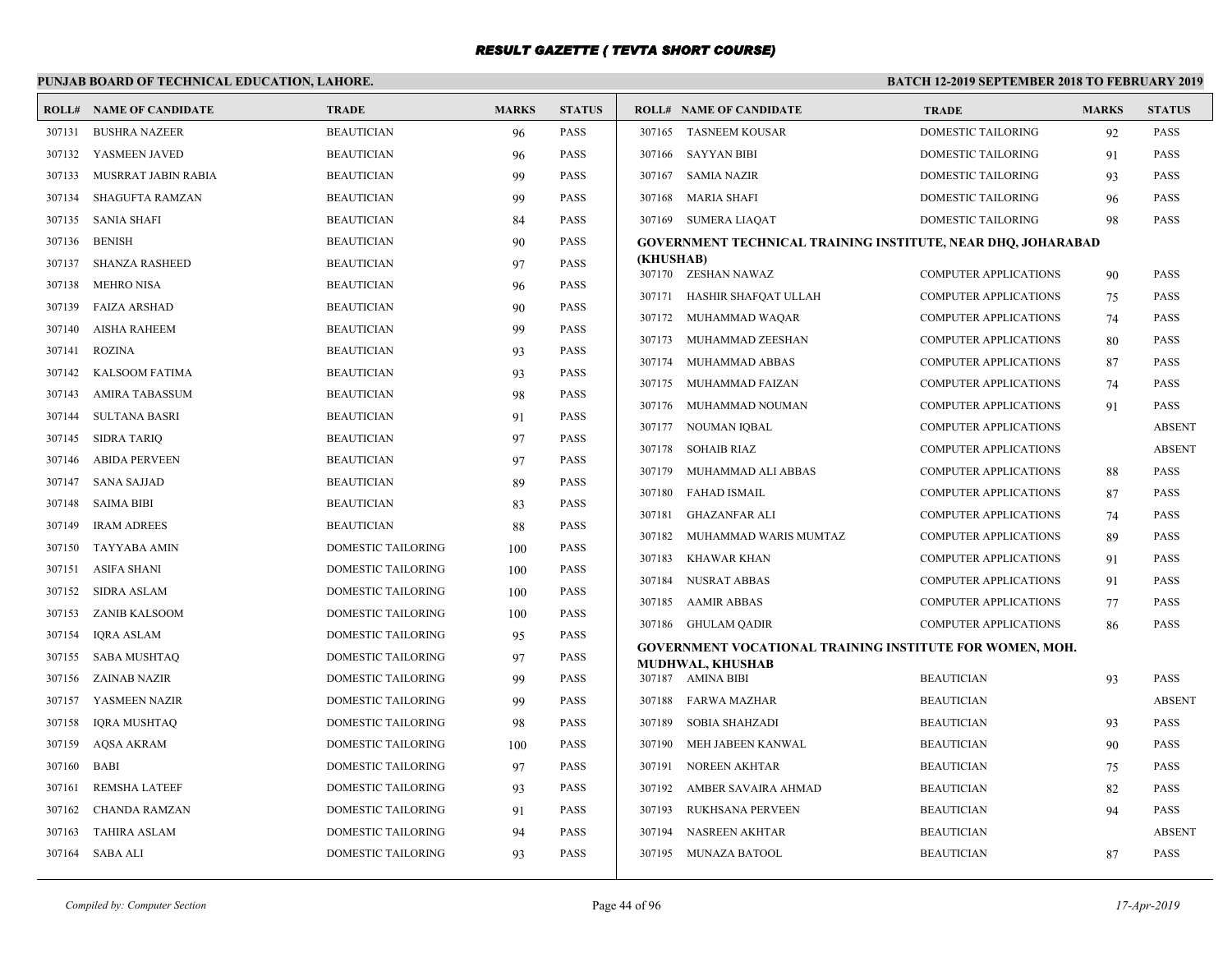# **PUNJAB BOARD OF TECHNICAL EDUCATION, LAHORE.**

|        | <b>ROLL# NAME OF CANDIDATE</b>                                        | <b>TRADE</b>                 | <b>MARKS</b> | <b>STATUS</b> |        | <b>ROLL# NAME OF CANDIDATE</b> | <b>TRADE</b>                 | <b>MARKS</b> | <b>STATUS</b> |
|--------|-----------------------------------------------------------------------|------------------------------|--------------|---------------|--------|--------------------------------|------------------------------|--------------|---------------|
| 307196 | <b>SUMAIRA ASHRAF</b>                                                 | <b>BEAUTICIAN</b>            | 93           | <b>PASS</b>   | 307227 | <b>TAHZIBA ASLAM</b>           | <b>BEAUTICIAN</b>            |              | <b>ABSENT</b> |
| 307197 | <b>SANIA</b>                                                          | <b>BEAUTICIAN</b>            | 94           | <b>PASS</b>   | 307228 | <b>SUMARA SHAFIQUE</b>         | <b>BEAUTICIAN</b>            | 85           | <b>PASS</b>   |
| 307198 | RUBINA JUMARAZ                                                        | <b>BEAUTICIAN</b>            | 96           | <b>PASS</b>   | 307229 | <b>MUNEBA RAZZAQ</b>           | <b>BEAUTICIAN</b>            | 74           | <b>PASS</b>   |
| 307199 | FARZANA NAWAZ                                                         | <b>BEAUTICIAN</b>            | 71           | <b>PASS</b>   | 307230 | <b>MAFIA WILLIAM</b>           | <b>BEAUTICIAN</b>            | 73           | <b>PASS</b>   |
|        | <b>GOVERNMENT VOCATIONAL TRAINING INSTITUTE FOR WOMEN, NEAR T.H.O</b> |                              |              |               | 307231 | <b>AQSA ISHFAQ</b>             | <b>BEAUTICIAN</b>            | 75           | <b>PASS</b>   |
| 307200 | HOSPITAL, NOSHEHRA (KHUSHAB)<br><b>FOZIA SULTANA</b>                  | <b>BEAUTICIAN</b>            | 91           | <b>PASS</b>   | 307232 | <b>NAZIA SHEHZADI</b>          | <b>BEAUTICIAN</b>            | 75           | <b>PASS</b>   |
| 307201 | <b>BUSHERA GHULAM</b>                                                 | <b>BEAUTICIAN</b>            | 89           | <b>PASS</b>   | 307233 | <b>IORA BATOOL</b>             | <b>BEAUTICIAN</b>            | 94           | PASS          |
| 307202 | <b>RIDA YASMEEN</b>                                                   | <b>BEAUTICIAN</b>            | 87           | <b>PASS</b>   | 307234 | <b>SWAIRA AFZAL</b>            | <b>BEAUTICIAN</b>            | 94           | <b>PASS</b>   |
| 307203 | PALWASHA HABIB                                                        | <b>BEAUTICIAN</b>            | 85           | <b>PASS</b>   | 307235 | <b>SAMAN EJAZ</b>              | <b>BEAUTICIAN</b>            | 58           | <b>PASS</b>   |
| 307204 | <b>SHAMSA YASMEEN</b>                                                 | <b>BEAUTICIAN</b>            | 95           | <b>PASS</b>   | 307236 | <b>SHAISTA PARVEEN</b>         | <b>BEAUTICIAN</b>            | 84           | <b>PASS</b>   |
| 307205 | <b>SANIA AHMED</b>                                                    | <b>BEAUTICIAN</b>            | 98           | <b>PASS</b>   | 307237 | <b>MARYAM REHMAN</b>           | <b>BEAUTICIAN</b>            | 80           | PASS          |
| 307206 | <b>SONIA MAJEED</b>                                                   | <b>BEAUTICIAN</b>            | 94           | <b>PASS</b>   | 307238 | <b>AMMARA SHAHEEN</b>          | DOMESTIC TAILORING           | 85           | <b>PASS</b>   |
| 307207 | <b>FARHAT NASEEM</b>                                                  | <b>COMPUTER APPLICATIONS</b> | 93           | <b>PASS</b>   | 307239 | <b>FAREEEHA BATOOL</b>         | DOMESTIC TAILORING           | 81           | <b>PASS</b>   |
| 307208 | <b>NAZISH MALIK</b>                                                   | <b>COMPUTER APPLICATIONS</b> | 75           | <b>PASS</b>   |        | 307240 AYESHA NOREEN           | DOMESTIC TAILORING           | 94           | <b>PASS</b>   |
| 307209 | <b>RIZWANA YASMEEN</b>                                                | <b>COMPUTER APPLICATIONS</b> | 82           | <b>PASS</b>   | 307241 | MARYAM ZAHRA                   | <b>DOMESTIC TAILORING</b>    | 92           | <b>PASS</b>   |
| 307210 | <b>MAH JABEEN</b>                                                     | <b>COMPUTER APPLICATIONS</b> | 91           | <b>PASS</b>   | 307242 | MEHWISH SARWAR KHAN            | DOMESTIC TAILORING           |              | <b>ABSENT</b> |
| 307211 | <b>UME KALSOOM</b>                                                    | COMPUTER APPLICATIONS        | 97           | <b>PASS</b>   | 307243 | <b>SABAHAT GUL</b>             | DOMESTIC TAILORING           | 80           | <b>PASS</b>   |
| 307212 | <b>RAMEEN MUSHTAQ</b>                                                 | <b>COMPUTER APPLICATIONS</b> | 85           | <b>PASS</b>   | 307244 | <b>ALIZA GHAFOOR</b>           | DOMESTIC TAILORING           |              | <b>ABSENT</b> |
| 307213 | <b>IQRA KHAN</b>                                                      | COMPUTER APPLICATIONS        | 86           | <b>PASS</b>   | 307245 | <b>SAMINA IQBAL</b>            | DOMESTIC TAILORING           | 92           | <b>PASS</b>   |
|        | 307214 SOMIAH KANWAL                                                  | <b>COMPUTER APPLICATIONS</b> | 93           | <b>PASS</b>   | 307246 | SONIA MUKHTAR                  | DOMESTIC TAILORING           |              | <b>ABSENT</b> |
|        | DEFENCE WELFARE SOCITY TECHNICAL VOCATIONAL TRAINING CENTRE,          |                              |              |               | 307247 | <b>ASMA ASLAM</b>              | DOMESTIC TAILORING           | 91           | <b>PASS</b>   |
|        | <b>STREET NO. 1 PEOPLES COLLONY WALTON ROAD, LAHORE CANTT, LAHORE</b> |                              |              |               | 307248 | HAMNA                          | DOMESTIC TAILORING           |              | <b>ABSENT</b> |
|        | 307215 HINA SHAUKAT                                                   | <b>BEAUTICIAN</b>            | 82           | <b>PASS</b>   | 307249 | <b>ANSA PARVEEN</b>            | DOMESTIC TAILORING           | 75           | <b>PASS</b>   |
| 307216 | <b>MUQADDAS RANI</b>                                                  | <b>BEAUTICIAN</b>            |              | <b>ABSENT</b> | 307250 | <b>SAWERA BATOOL</b>           | <b>DOMESTIC TAILORING</b>    | 87           | <b>PASS</b>   |
| 307217 | <b>JAVERIA</b>                                                        | <b>BEAUTICIAN</b>            | 93           | <b>PASS</b>   | 307251 | <b>OUDSIA NAZ</b>              | DOMESTIC TAILORING           | 96           | <b>PASS</b>   |
| 307218 | <b>BUSHRA</b>                                                         | <b>BEAUTICIAN</b>            | 74           | <b>PASS</b>   | 307252 | <b>SEEMAB TAQDEES</b>          | <b>DOMESTIC TAILORING</b>    |              | <b>ABSENT</b> |
| 307219 | ASIFA ALI                                                             | <b>BEAUTICIAN</b>            | 74           | <b>PASS</b>   | 307253 | NAGINA MUHAMMAD DIN            | COMPUTER APPLICATIONS        | 60           | <b>PASS</b>   |
| 307220 | <b>RIDA ZOHRA</b>                                                     | <b>BEAUTICIAN</b>            | 85           | <b>PASS</b>   | 307254 | <b>MAFIA WAHEED</b>            | <b>COMPUTER APPLICATIONS</b> | 78           | <b>PASS</b>   |
| 307221 | NIGHAT MALIK                                                          | <b>BEAUTICIAN</b>            | 98           | <b>PASS</b>   | 307255 | SHUMAIL WAHEED                 | COMPUTER APPLICATIONS        | 90           | PASS          |
| 307222 | <b>RASHIDA TABASUM</b>                                                | <b>BEAUTICIAN</b>            | 81           | <b>PASS</b>   | 307256 | <b>SADIA ARSHAD</b>            | <b>COMPUTER APPLICATIONS</b> | 95           | <b>PASS</b>   |
| 307223 | <b>ABIDA PARVEEN</b>                                                  | <b>BEAUTICIAN</b>            | 75           | <b>PASS</b>   | 307257 | <b>ANIOA</b>                   | <b>COMPUTER APPLICATIONS</b> |              | <b>ABSENT</b> |
| 307224 | <b>SOBIA SHARIF</b>                                                   | <b>BEAUTICIAN</b>            | 86           | PASS          | 307258 | <b>SHAZIA FIRDOUS</b>          | <b>COMPUTER APPLICATIONS</b> | 87           | <b>PASS</b>   |
| 307225 | <b>ASIA ZAHEER</b>                                                    | <b>BEAUTICIAN</b>            | 71           | <b>PASS</b>   | 307259 | MUSSARAT BIBI                  | <b>COMPUTER APPLICATIONS</b> | 87           | <b>PASS</b>   |
|        | 307226 SAMREEN AHMAD                                                  | <b>BEAUTICIAN</b>            | 59           | <b>PASS</b>   |        | 307260 SHAHEEN ASLAM           | <b>COMPUTER APPLICATIONS</b> | 89           | PASS          |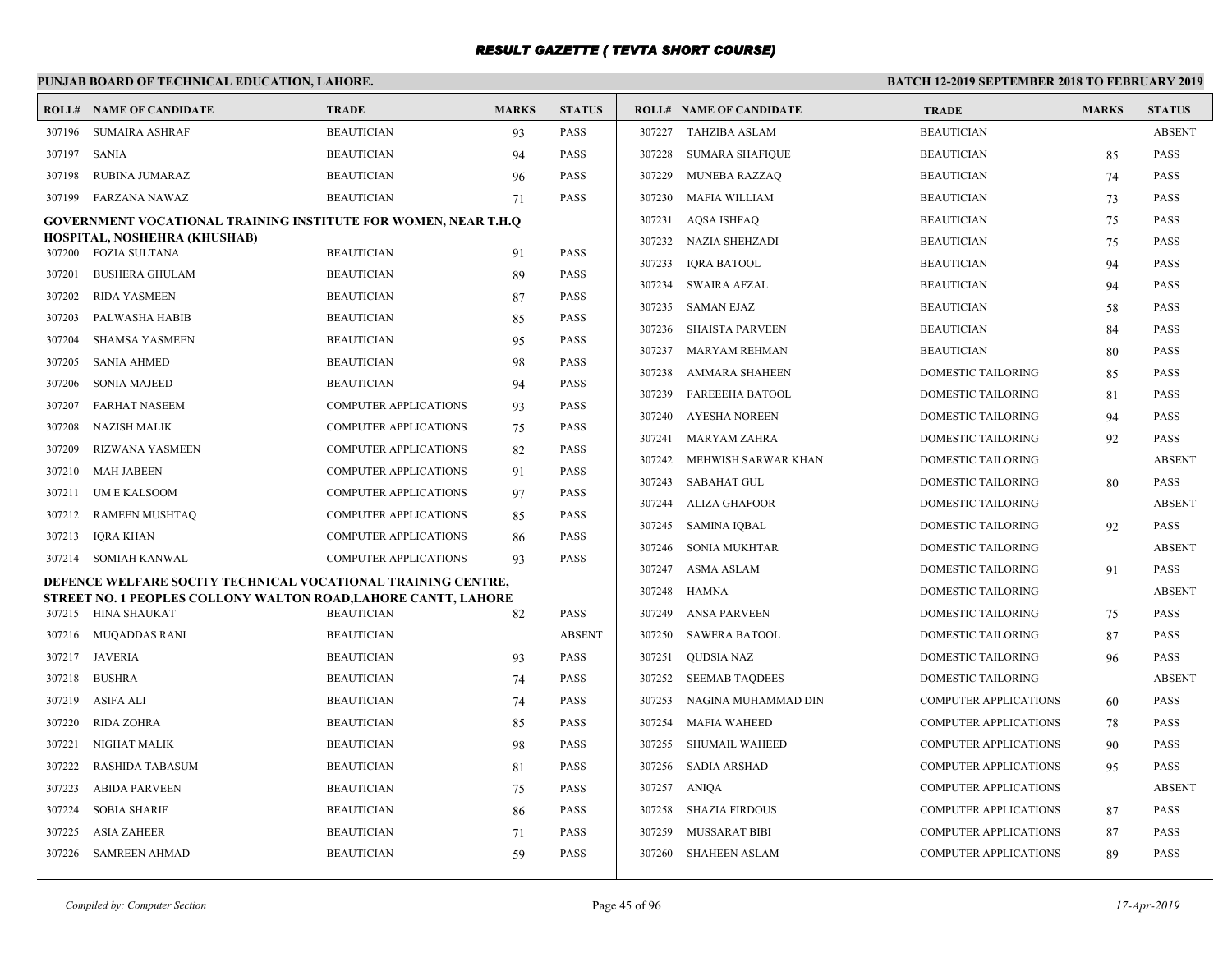# **PUNJAB BOARD OF TECHNICAL EDUCATION, LAHORE.**

|        | <b>ROLL# NAME OF CANDIDATE</b> | <b>TRADE</b>                 | <b>MARKS</b> | <b>STATUS</b> |        | <b>ROLL# NAME OF CANDIDATE</b>                                                             | <b>TRADE</b>                 | <b>MARKS</b> | <b>STATUS</b> |
|--------|--------------------------------|------------------------------|--------------|---------------|--------|--------------------------------------------------------------------------------------------|------------------------------|--------------|---------------|
| 307261 | <b>FARAH NAZ</b>               | COMPUTER APPLICATIONS        | 92           | <b>PASS</b>   |        | 307295 MUHAMMAD SHOUBAN                                                                    | <b>GENERAL ELECTRICIAN</b>   | 90           | <b>PASS</b>   |
| 307262 | <b>SHABNUM FAREED</b>          | <b>COMPUTER APPLICATIONS</b> | 89           | <b>PASS</b>   |        | DISTRICT INDUSTRIAL HOME FOR WOMEN (SANATZAR), SOCIAL WELFARE &                            |                              |              |               |
| 307263 | TAIBA JAN MUHAMMAD             | <b>COMPUTER APPLICATIONS</b> | 93           | <b>PASS</b>   |        | BAIT-UL-MAAL PUNJAB, 22-KASHMIR BLOCK, ALLAMA IQBAL TOWN, LAHORE<br>307296 SHUMAILA KHALID | <b>DOMESTIC TAILORING</b>    |              | <b>PASS</b>   |
| 307264 | FAIZA MARYAM                   | <b>COMPUTER APPLICATIONS</b> | 87           | <b>PASS</b>   | 307297 | <b>TUBA ABID</b>                                                                           | <b>DOMESTIC TAILORING</b>    | 91           | <b>PASS</b>   |
| 307265 | MUHAMMAD ASLAM                 | <b>COMPUTER APPLICATIONS</b> |              | <b>ABSENT</b> |        |                                                                                            |                              | 98           |               |
| 307266 | ABDUL AZIZ                     | COMPUTER APPLICATIONS        |              | <b>ABSENT</b> | 307298 | NAHEED AKHTAR                                                                              | <b>DOMESTIC TAILORING</b>    | 95           | <b>PASS</b>   |
| 307267 | ABUZAR                         | COMPUTER APPLICATIONS        | 82           | <b>PASS</b>   | 307299 | <b>SBAHAT SHOUKAT</b>                                                                      | <b>DOMESTIC TAILORING</b>    | 88           | <b>PASS</b>   |
| 307268 | ALIF ALI                       | <b>COMPUTER APPLICATIONS</b> | 80           | <b>PASS</b>   | 307300 | KHUSHBAKHT CH.                                                                             | DOMESTIC TAILORING           | 93           | <b>PASS</b>   |
| 307269 | MUHAMMAD USMAN GHANI           | <b>COMPUTER APPLICATIONS</b> |              | <b>ABSENT</b> | 307301 | <b>RIMSHA KHALID</b>                                                                       | DOMESTIC TAILORING           |              | <b>ABSENT</b> |
| 307270 | MUHAMMAD MUZAMIL               | <b>COMPUTER APPLICATIONS</b> | 94           | <b>PASS</b>   | 307302 | ZAINAB TARIQ                                                                               | <b>DOMESTIC TAILORING</b>    |              | <b>ABSENT</b> |
| 307271 | HAFIZ MUHAMMAD AHMAD           | <b>COMPUTER APPLICATIONS</b> | 78           | <b>PASS</b>   | 307303 | <b>MEHTAB SHAUKAT</b>                                                                      | <b>DOMESTIC TAILORING</b>    | 95           | <b>PASS</b>   |
| 307272 | <b>MAZHAR SAFDAR</b>           | <b>COMPUTER APPLICATIONS</b> | 78           | <b>PASS</b>   | 307304 | <b>RUBINA BASHIR</b>                                                                       | <b>DOMESTIC TAILORING</b>    | 92           | <b>PASS</b>   |
| 307273 | MUHAMMAD IFTIKHAR BASHIR       | <b>COMPUTER APPLICATIONS</b> |              | <b>ABSENT</b> | 307305 | <b>SANA KANWAL</b>                                                                         | DOMESTIC TAILORING           | 96           | PASS          |
| 307274 | MUHAMMAD ARSLAN                | <b>COMPUTER APPLICATIONS</b> |              | <b>ABSENT</b> | 307306 | <b>SABA ARIF</b>                                                                           | DOMESTIC TAILORING           | 98           | <b>PASS</b>   |
| 307275 | MUHAMMAD AMIR                  | COMPUTER APPLICATIONS        | 78           | <b>PASS</b>   | 307307 | MADIHA IRFAN                                                                               | <b>DOMESTIC TAILORING</b>    | 98           | <b>PASS</b>   |
| 307276 | <b>AMEER HAMZA</b>             | <b>COMPUTER APPLICATIONS</b> | 88           | <b>PASS</b>   | 307308 | AMINA NAEEM                                                                                | <b>TEXTILE DESIGNING</b>     | .59          | <b>PASS</b>   |
| 307277 | MUHAMMAD HASSAN BAIG           | <b>COMPUTER APPLICATIONS</b> | 70           | <b>PASS</b>   | 307309 | <b>AYMEN RAUF</b>                                                                          | <b>TEXTILE DESIGNING</b>     |              | <b>ABSENT</b> |
| 307278 | <b>NAVEED AHMAD</b>            | <b>COMPUTER APPLICATIONS</b> |              | <b>ABSENT</b> | 307310 | MEHAK REHMAN SETHI                                                                         | <b>TEXTILE DESIGNING</b>     |              | <b>ABSENT</b> |
| 307279 | MUHAMMAD SHARAFAT              | COMPUTER APPLICATIONS        |              | <b>ABSENT</b> | 307311 | SAMAN                                                                                      | <b>TEXTILE DESIGNING</b>     | 73           | <b>PASS</b>   |
| 307280 | MUHAMMAD DANIYAL               | <b>COMPUTER APPLICATIONS</b> |              | <b>ABSENT</b> |        | 307312 LAIBA TALIB                                                                         | <b>TEXTILE DESIGNING</b>     |              | <b>ABSENT</b> |
| 307281 | MUHAMMAD SHERAZ                | COMPUTER APPLICATIONS        |              | <b>ABSENT</b> |        | 307313 NADIA JABBAR                                                                        | <b>TEXTILE DESIGNING</b>     | 81           | <b>PASS</b>   |
| 307282 | SHEIKH JAMAL AHMAD             | <b>COMPUTER APPLICATIONS</b> | 70           | <b>PASS</b>   | 307314 | MEHWISH MUMTAZ                                                                             | <b>TEXTILE DESIGNING</b>     | 68           | <b>PASS</b>   |
| 307283 | <b>TAYYAB ASHRAF</b>           | <b>COMPUTER APPLICATIONS</b> |              | <b>ABSENT</b> |        | 307315 MARYAM IZHAR                                                                        | TEXTILE DESIGNING            |              | <b>ABSENT</b> |
| 307284 | MUHAMMAD SHAHZAD               | MOBILE PHONE REPAIRING       | 80           | <b>PASS</b>   |        | 307316 ABEERA ASIF                                                                         | <b>TEXTILE DESIGNING</b>     | 78           | <b>PASS</b>   |
| 307285 | <b>ABDULLAH</b>                | MOBILE PHONE REPAIRING       | 82           | <b>PASS</b>   |        | 307317 AMNA IJAZ                                                                           | <b>TEXTILE DESIGNING</b>     | 62           | <b>PASS</b>   |
| 307286 | MUHAMMAD MUQDDER HAYAT         | MOBILE PHONE REPAIRING       | 90           | <b>PASS</b>   |        | 307318 ZIRWA ANAM                                                                          | <b>TEXTILE DESIGNING</b>     | 78           | <b>PASS</b>   |
| 307287 | <b>FUROAN AKHTAR</b>           | MOBILE PHONE REPAIRING       | 76           | <b>PASS</b>   | 307319 | <b>MINAHIL JAVED</b>                                                                       | <b>TEXTILE DESIGNING</b>     |              | <b>ABSENT</b> |
| 307288 | MUHAMMAD FIDA UL HAQ BUKHARI   | GENERAL ELECTRICIAN          | 88           | <b>PASS</b>   | 307320 | SAJIDA IQBAL                                                                               | <b>TEXTILE DESIGNING</b>     | 78           | <b>PASS</b>   |
| 307289 | MUHAMMAD SOHAIL                | <b>GENERAL ELECTRICIAN</b>   | 84           | <b>PASS</b>   | 307321 | <b>FARAH AKHTAR</b>                                                                        | <b>TEXTILE DESIGNING</b>     |              | <b>ABSENT</b> |
| 307290 | MUHAMMAD ABDULLAH WAHEED       | <b>GENERAL ELECTRICIAN</b>   | 75           | <b>PASS</b>   | 307322 | <b>SANA IFTIKHAR</b>                                                                       | <b>TEXTILE DESIGNING</b>     | 78           | <b>PASS</b>   |
| 307291 | <b>ZAHEER ABBAS</b>            | <b>GENERAL ELECTRICIAN</b>   | 81           | <b>PASS</b>   | 307323 | <b>MARIAM ZAHEER</b>                                                                       | <b>COMPUTER APPLICATIONS</b> | 90           | <b>PASS</b>   |
| 307292 | <b>AAKASH PATRAS</b>           | <b>GENERAL ELECTRICIAN</b>   | 80           | <b>PASS</b>   | 307324 | SAMIA PERVAIZ AHMAD                                                                        | <b>COMPUTER APPLICATIONS</b> |              | <b>ABSENT</b> |
| 307293 | <b>IMTIAZ HUSNIN AZEEM</b>     | <b>GENERAL ELECTRICIAN</b>   | 86           | <b>PASS</b>   | 307325 | UJALA CH                                                                                   | <b>COMPUTER APPLICATIONS</b> | 82           | <b>PASS</b>   |
| 307294 | ARSLAN YOUSAF KHAN             | <b>GENERAL ELECTRICIAN</b>   | 87           | <b>PASS</b>   |        | 307326 KIRAN                                                                               | <b>COMPUTER APPLICATIONS</b> |              | <b>ABSENT</b> |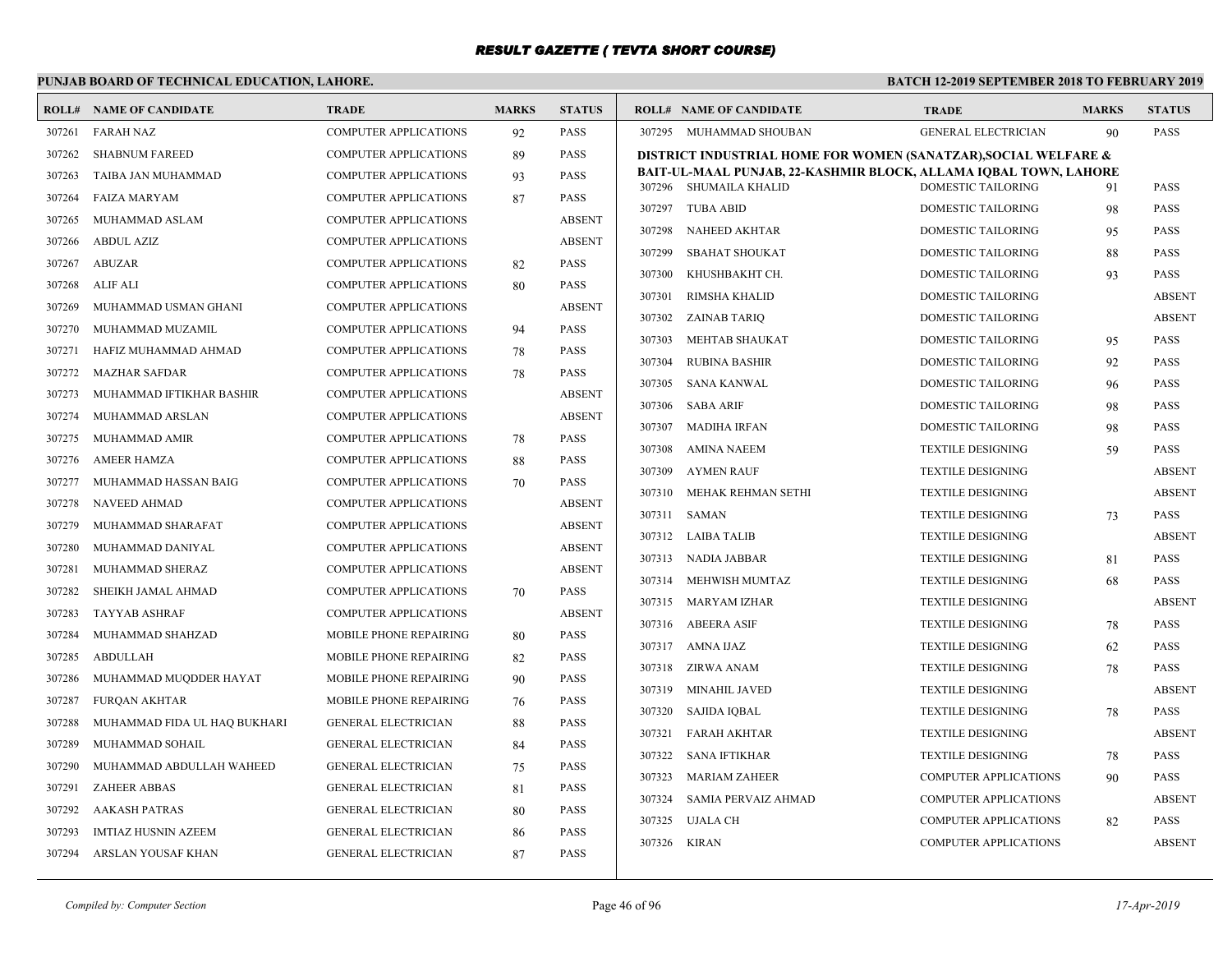# **PUNJAB BOARD OF TECHNICAL EDUCATION, LAHORE.**

|        | <b>ROLL# NAME OF CANDIDATE</b> | <b>TRADE</b>                 | <b>MARKS</b> | <b>STATUS</b> |               | <b>ROLL# NAME OF CANDIDATE</b>                                        | <b>TRADE</b>                 | <b>MARKS</b> | <b>STATUS</b> |
|--------|--------------------------------|------------------------------|--------------|---------------|---------------|-----------------------------------------------------------------------|------------------------------|--------------|---------------|
| 307327 | <b>SAMEENA KOUSAR</b>          | <b>COMPUTER APPLICATIONS</b> | 87           | <b>PASS</b>   |               | 307361 FAIZA ILYAS                                                    | <b>BEAUTICIAN</b>            | 91           | <b>PASS</b>   |
| 307328 | <b>BUSHRA YASMEEN</b>          | <b>COMPUTER APPLICATIONS</b> |              | <b>ABSENT</b> |               | 307362 NUZHAT SHAHZADI                                                | <b>BEAUTICIAN</b>            | 92           | <b>PASS</b>   |
| 307329 | MISHAL SHAKIR                  | COMPUTER APPLICATIONS        | 83           | <b>PASS</b>   | 307363        | <b>IMRANA HAMEED</b>                                                  | <b>BEAUTICIAN</b>            | 91           | <b>PASS</b>   |
| 307330 | <b>FATIMA ZUBAIR</b>           | <b>COMPUTER APPLICATIONS</b> | 90           | <b>PASS</b>   | 307364        | NASEEM GHORIA MANN KHAN                                               | <b>BEAUTICIAN</b>            | 93           | <b>PASS</b>   |
| 307331 | <b>AYESHA KALEEM</b>           | <b>COMPUTER APPLICATIONS</b> | 81           | <b>PASS</b>   | 307365        | SAADIA JABEEN                                                         | <b>BEAUTICIAN</b>            | 94           | <b>PASS</b>   |
| 307332 | <b>MAHAM NADEEM</b>            | <b>COMPUTER APPLICATIONS</b> | 81           | <b>PASS</b>   | 307366        | AMINA ARSHAD                                                          | <b>BEAUTICIAN</b>            | 86           | <b>PASS</b>   |
| 307333 | KAINAT SEHAR                   | <b>COMPUTER APPLICATIONS</b> |              | <b>ABSENT</b> | 307367        | SANA BASHIR                                                           | <b>BEAUTICIAN</b>            | 89           | <b>PASS</b>   |
| 307334 | <b>MATEEN HUSSAIN</b>          | COMPUTER APPLICATIONS        | 79           | <b>PASS</b>   |               | 307368 FARZANA                                                        | <b>BEAUTICIAN</b>            | 95           | <b>PASS</b>   |
| 307335 | <b>KAYNAT</b>                  | <b>COMPUTER APPLICATIONS</b> |              | <b>ABSENT</b> | 307369        | HUMA RIAZ                                                             | <b>BEAUTICIAN</b>            | 89           | <b>PASS</b>   |
| 307336 | <b>SALMA RAFIQ</b>             | COMPUTER APPLICATIONS        | 90           | <b>PASS</b>   | 307370 ATIYA  |                                                                       | <b>BEAUTICIAN</b>            | 92           | <b>PASS</b>   |
| 307337 | <b>NIMRA KHALIO</b>            | <b>COMPUTER APPLICATIONS</b> | 79           | <b>PASS</b>   | 307371        | <b>SAIRA DOST</b>                                                     | <b>BEAUTICIAN</b>            | 92           | <b>PASS</b>   |
| 307338 | <b>RAMEESHA ASIM</b>           | <b>COMPUTER APPLICATIONS</b> | 78           | <b>PASS</b>   |               | 307372 HIFSA SHAHID                                                   | <b>BEAUTICIAN</b>            |              | <b>ABSENT</b> |
| 307339 | SYEDA QANDEEL ZAHRA NAQVI      | <b>COMPUTER APPLICATIONS</b> | 82           | <b>PASS</b>   |               | 307373 ZUBIA MUMTAZ                                                   | <b>BEAUTICIAN</b>            | 95           | <b>PASS</b>   |
| 307340 | AMNA ARSHAD                    | <b>COMPUTER APPLICATIONS</b> | 85           | <b>PASS</b>   |               | 307374 MARYAM FAYYAZ                                                  | <b>BEAUTICIAN</b>            | 87           | <b>PASS</b>   |
| 307341 | <b>MAHEEN FATIMA</b>           | <b>COMPUTER APPLICATIONS</b> |              | <b>ABSENT</b> |               | 307375 SALMA GHULAM RASOOL                                            | <b>BEAUTICIAN</b>            | 88           | <b>PASS</b>   |
| 307342 | <b>BUSHRA ABDUL RAZAQ</b>      | <b>COMPUTER APPLICATIONS</b> | 79           | <b>PASS</b>   | 307376        | <b>BUSHRA SULTAN</b>                                                  | <b>BEAUTICIAN</b>            | 87           | <b>PASS</b>   |
| 307343 | <b>RAHAT BIBI</b>              | <b>COMPUTER APPLICATIONS</b> | 75           | <b>PASS</b>   |               | 307377 AMNA RAFIQ                                                     | <b>BEAUTICIAN</b>            | 95           | <b>PASS</b>   |
| 307344 | <b>HINA JAHANGIR</b>           | <b>COMPUTER APPLICATIONS</b> | 78           | <b>PASS</b>   | 307378        | <b>IORA SULTAN</b>                                                    | <b>BEAUTICIAN</b>            | 90           | <b>PASS</b>   |
| 307345 | ZEENAT SHAHZADI                | <b>COMPUTER APPLICATIONS</b> | 76           | <b>PASS</b>   | 307379        | ANAM SULTAN                                                           | <b>BEAUTICIAN</b>            | 92           | <b>PASS</b>   |
| 307346 | <b>ANUM GULZAR</b>             | <b>COMPUTER APPLICATIONS</b> | 80           | <b>PASS</b>   | 307380        | RIZWANA BIBI                                                          | <b>BEAUTICIAN</b>            | 91           | <b>PASS</b>   |
| 307347 | <b>ZUNERA TARIQ</b>            | <b>COMPUTER APPLICATIONS</b> | 87           | <b>PASS</b>   | 307381        | MAMOONA SHAHRYAR                                                      | <b>BEAUTICIAN</b>            | 93           | PASS          |
| 307348 | <b>ANAM RAZA</b>               | <b>COMPUTER APPLICATIONS</b> | 82           | <b>PASS</b>   | 307382        | NAILA ZAHOOR                                                          | <b>BEAUTICIAN</b>            | 91           | <b>PASS</b>   |
| 307349 | <b>SHAZIA IQBAL</b>            | <b>COMPUTER APPLICATIONS</b> |              | <b>ABSENT</b> | 307383        | NAGHMA NOREEN                                                         | <b>BEAUTICIAN</b>            | 94           | <b>PASS</b>   |
| 307350 | ASIMA GULAM MUSTAFA            | <b>COMPUTER APPLICATIONS</b> |              | <b>ABSENT</b> | 307384        | <b>SIDRA AKRAM</b>                                                    | <b>BEAUTICIAN</b>            | 89           | <b>PASS</b>   |
| 307351 | <b>SHEREEN BATOOL</b>          | COMPUTER APPLICATIONS        |              | <b>ABSENT</b> | 307385        | LUBNA SHARIF                                                          | <b>BASIC BEADING</b>         | 89           | <b>PASS</b>   |
| 307352 | <b>SAFORA SHAHEEN</b>          | <b>COMPUTER APPLICATIONS</b> |              | <b>ABSENT</b> | 307386        | AQSA SALEEM                                                           | <b>BASIC BEADING</b>         | 90           | <b>PASS</b>   |
| 307353 | ALEESHAH SLAH UD DIN           | <b>COMPUTER APPLICATIONS</b> | 81           | <b>PASS</b>   |               | 307387 NABILA KANWAL                                                  | <b>BASIC BEADING</b>         | 83           | <b>PASS</b>   |
| 307354 | ZAINAB NOUSHAR                 | <b>COMPUTER APPLICATIONS</b> | 87           | <b>PASS</b>   |               | 307388 MAIMOONA HANIF                                                 | <b>BASIC BEADING</b>         | 89           | <b>PASS</b>   |
| 307355 | SANA MUSHTAQ                   | <b>BEAUTICIAN</b>            | 84           | <b>PASS</b>   |               | <b>GOVERNMENT APPRENTICES TRAINING CENTRE, COLLEGE ROAD TOWNSHIP,</b> |                              |              |               |
| 307356 | NABEELA RAMZAN                 | <b>BEAUTICIAN</b>            | 89           | <b>PASS</b>   | <b>LAHORE</b> | 307389 GHULAM FARID                                                   | <b>COMPUTER APPLICATIONS</b> |              | <b>PASS</b>   |
| 307357 | <b>KHADIJA RAIQ</b>            | <b>BEAUTICIAN</b>            | 92           | <b>PASS</b>   | 307390        | TALHA ZUBAIR                                                          | <b>COMPUTER APPLICATIONS</b> | 75           | <b>PASS</b>   |
| 307358 | <b>NOOR FATIMA</b>             | <b>BEAUTICIAN</b>            | 92           | <b>PASS</b>   | 307391        | MUHAMMAD SOHAIB                                                       | <b>COMPUTER APPLICATIONS</b> | 73           | <b>ABSENT</b> |
| 307359 | <b>KOMAL RAOOF</b>             | <b>BEAUTICIAN</b>            | 87           | <b>PASS</b>   |               | 307392 ADNAN AHMED SAJID                                              |                              |              |               |
|        | 307360 SADAF NAZEER            | <b>BEAUTICIAN</b>            | 88           | <b>PASS</b>   |               |                                                                       | <b>COMPUTER APPLICATIONS</b> |              | <b>ABSENT</b> |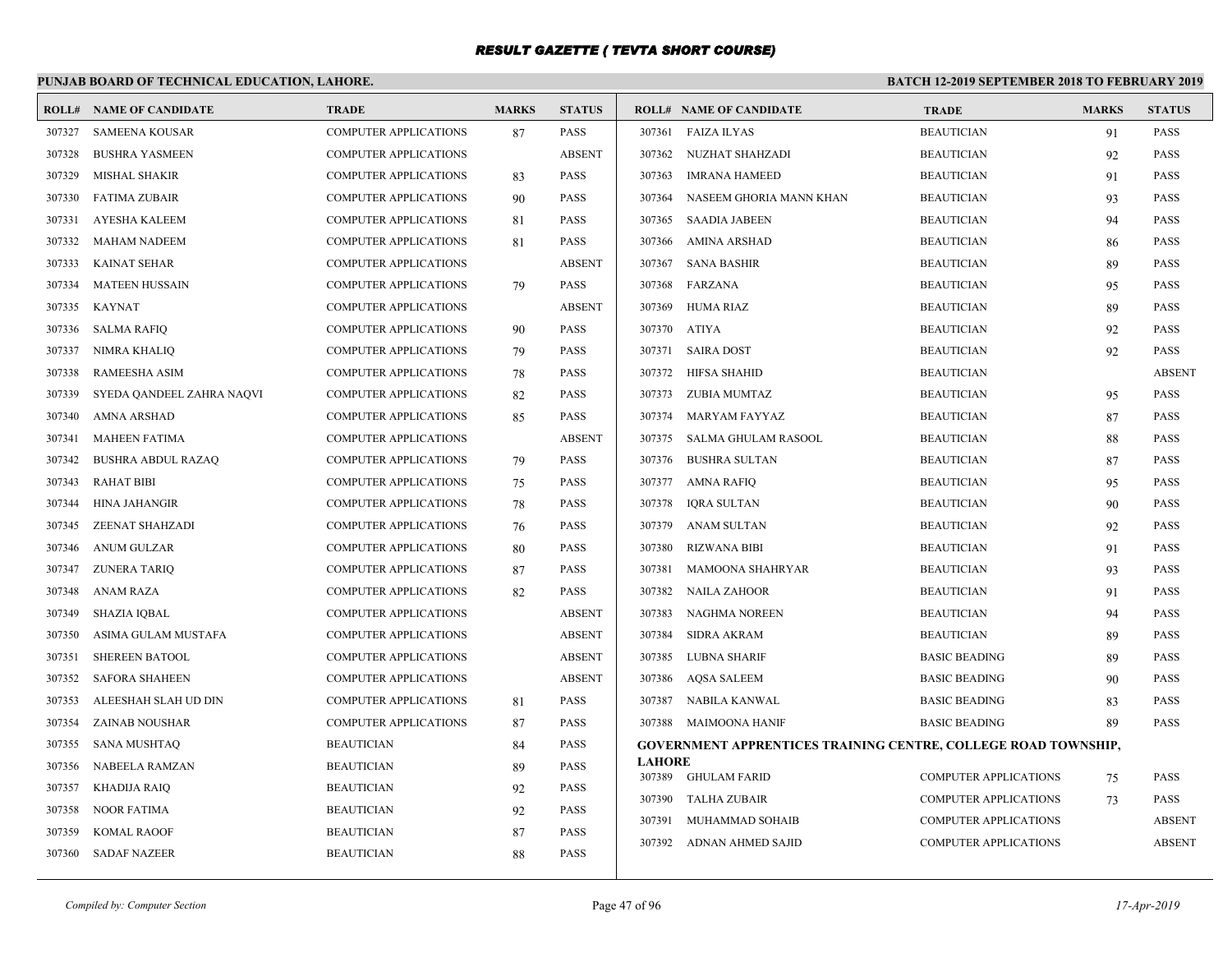# **PUNJAB BOARD OF TECHNICAL EDUCATION, LAHORE.**

|        | <b>ROLL# NAME OF CANDIDATE</b> | <b>TRADE</b>                 | <b>MARKS</b> | <b>STATUS</b> |        | <b>ROLL# NAME OF CANDIDATE</b>                                     | <b>TRADE</b>                 | <b>MARKS</b> | <b>STATUS</b> |
|--------|--------------------------------|------------------------------|--------------|---------------|--------|--------------------------------------------------------------------|------------------------------|--------------|---------------|
| 307393 | ARSLAN QAYYUM                  | <b>COMPUTER APPLICATIONS</b> | 89           | <b>PASS</b>   |        | 307427 MUHAMMAD TANZEEM                                            | ELECTRICAL WIRING            | 82           | PASS          |
| 307394 | MUDASSAR SALEEM                | <b>COMPUTER APPLICATIONS</b> | 75           | <b>PASS</b>   |        | 307428 MUHAMMAD NABEEL                                             | ELECTRICAL WIRING            | 71           | <b>PASS</b>   |
| 307395 | NADEEM ASHRAF                  | <b>COMPUTER APPLICATIONS</b> | 78           | PASS          |        | <b>GOVERNMENT TECHNICAL TRAINING INSTITUTE, 96-GULBERG, LAHORE</b> |                              |              |               |
| 307396 | MUJAHID ULLAH                  | <b>COMPUTER APPLICATIONS</b> | 79           | <b>PASS</b>   |        | 307429 AMBROSE KHAN                                                | PROFESSIONAL COOKING         | 72           | <b>PASS</b>   |
| 307397 | MUHAMMAD YASIR                 | <b>COMPUTER APPLICATIONS</b> | 77           | PASS          |        | 307430 ABDUL HAMID                                                 | PROFESSIONAL COOKING         |              | <b>ABSENT</b> |
| 307398 | MUHAMMAD ILYAS                 | <b>COMPUTER APPLICATIONS</b> | 82           | <b>PASS</b>   | 307431 | AHMAD DAR                                                          | PROFESSIONAL COOKING         | 63           | <b>PASS</b>   |
| 307399 | <b>FAISAL QAYYUM</b>           | <b>COMPUTER APPLICATIONS</b> | 81           | <b>PASS</b>   | 307432 | HAMMAS SHAHID                                                      | PROFESSIONAL COOKING         |              | <b>ABSENT</b> |
| 307400 | UBAID ULLAH                    | <b>COMPUTER APPLICATIONS</b> | 58           | <b>PASS</b>   | 307433 | NUMAN HAIDER                                                       | PROFESSIONAL COOKING         |              | <b>ABSENT</b> |
| 307401 | <b>SALMAN HAMZA</b>            | <b>COMPUTER APPLICATIONS</b> | 83           | <b>PASS</b>   | 307434 | <b>BILAL MOUZAM</b>                                                | PROFESSIONAL COOKING         |              | <b>ABSENT</b> |
| 307402 | <b>ADEEL YOUSAF</b>            | <b>COMPUTER APPLICATIONS</b> | 86           | <b>PASS</b>   | 307435 | <b>ASIF AMIN</b>                                                   | PROFESSIONAL COOKING         | 73           | PASS          |
| 307403 | MUHAMMAD YOUSAF                | <b>COMPUTER APPLICATIONS</b> | 77           | PASS          | 307436 | NOUMAN ALI                                                         | PROFESSIONAL COOKING         |              | <b>ABSENT</b> |
| 307404 | HAFIZ MUHAMMAD SHAHID          | COMPUTER APPLICATIONS        | 82           | <b>PASS</b>   | 307437 | MOHSIN ASIF                                                        | PROFESSIONAL COOKING         | 71           | <b>PASS</b>   |
| 307405 | AETZAZ AHMAD RANA              | COMPUTER APPLICATIONS        | 81           | PASS          | 307438 | USAMA KHAN                                                         | PROFESSIONAL COOKING         | 70           | PASS          |
| 307406 | <b>HAMZA RASOOL</b>            | <b>COMPUTER APPLICATIONS</b> | 73           | <b>PASS</b>   | 307439 | <b>SABOOR QURESHI</b>                                              | PROFESSIONAL COOKING         |              | <b>ABSENT</b> |
| 307407 | <b>DIN MUHAMMAD</b>            | <b>COMPUTER APPLICATIONS</b> | 83           | <b>PASS</b>   | 307440 | HASSAN ALI                                                         | PROFESSIONAL COOKING         | 69           | PASS          |
| 307408 | MUHAMMAD ABDULLAH TAHIR        | <b>COMPUTER APPLICATIONS</b> | 69           | <b>PASS</b>   | 307441 | MUHAMMAD ADEEL                                                     | PROFESSIONAL COOKING         | 74           | <b>PASS</b>   |
| 307409 | <b>ADRISH ZIA</b>              | <b>COMPUTER APPLICATIONS</b> | 72           | <b>PASS</b>   | 307442 | RASHID RAFIQQ MASIH                                                | PROFESSIONAL COOKING         |              | <b>ABSENT</b> |
| 307410 | <b>ABDULLAH YAQOOB</b>         | <b>COMPUTER APPLICATIONS</b> | 73           | <b>PASS</b>   | 307443 | <b>HAMMAD AMJAD</b>                                                | PROFESSIONAL COOKING         | 76           | <b>PASS</b>   |
| 307411 | MUHAMMAD HAMZA MUGHAL          | COMPUTER APPLICATIONS        | 90           | <b>PASS</b>   | 307444 | <b>SOHAIL JAMES</b>                                                | PROFESSIONAL COOKING         | 62           | <b>PASS</b>   |
| 307412 | MUHAMMAD NADEEM                | ELECTRICAL WIRING            | 70           | <b>PASS</b>   | 307445 | <b>UMAIR ZAHEER KHAN</b>                                           | PROFESSIONAL COOKING         | 71           | <b>PASS</b>   |
|        | 307413 HAMZA ALI               | ELECTRICAL WIRING            | 74           | PASS          | 307446 | <b>SHABRAIZ RASHID</b>                                             | PROFESSIONAL COOKING         | 69           | PASS          |
| 307414 | <b>ASIM SAJJAD</b>             | ELECTRICAL WIRING            | 71           | <b>PASS</b>   | 307447 | MUHAMMAD SHOAIB KHAN                                               | PROFESSIONAL COOKING         |              | <b>ABSENT</b> |
| 307415 | MUHAMMAD SAAD SAEED            | ELECTRICAL WIRING            |              | <b>ABSENT</b> | 307448 | <b>HAMZA ZUBAIR</b>                                                | PROFESSIONAL COOKING         | 78           | PASS          |
| 307416 | MUHAMMAD SAQLAIN               | ELECTRICAL WIRING            |              | <b>ABSENT</b> | 307449 | ALI FAYYAZ                                                         | PROFESSIONAL COOKING         |              | <b>ABSENT</b> |
| 307417 | <b>USAMA</b>                   | ELECTRICAL WIRING            | 68           | <b>PASS</b>   | 307450 | MUHAMMAD USAMA                                                     | PROFESSIONAL COOKING         | 81           | <b>PASS</b>   |
| 307418 | <b>ABDUL HAYYE</b>             | ELECTRICAL WIRING            | 71           | PASS          | 307451 | <b>SUAMAN ZAHID</b>                                                | PROFESSIONAL COOKING         |              | <b>ABSENT</b> |
| 307419 | MUHAMMAD ZAHID RAHEEM          | ELECTRICAL WIRING            |              | <b>ABSENT</b> | 307452 | MUHAMMAD SALMAN TAHIR                                              | PROFESSIONAL COOKING         | 65           | <b>PASS</b>   |
| 307420 | USAMA EJAZ                     | ELECTRICAL WIRING            | 66           | <b>PASS</b>   |        | 307453 MUHAMMAD IBRAHIM                                            | PROFESSIONAL COOKING         |              | <b>ABSENT</b> |
| 307421 | MUHAMMAD FAISAL SAIM           | ELECTRICAL WIRING            | 66           | PASS          |        | GOVERNMENT VOCATIONAL TRAINING INSTITUTE FOR WOMEN, DEV SMAJ       |                              |              |               |
| 307422 | <b>UMAR SHABBIR</b>            | ELECTRICAL WIRING            |              | <b>ABSENT</b> |        | <b>ROAD, LAHORE</b>                                                |                              |              |               |
| 307423 | <b>AHSAN RAZA</b>              | ELECTRICAL WIRING            |              | <b>ABSENT</b> |        | 307454 ATTIQA MUNIR                                                | <b>COMPUTER APPLICATIONS</b> | 98           | PASS          |
| 307424 | MUHAMMAD BASIT HASHIM AWAN     | ELECTRICAL WIRING            | 72           | <b>PASS</b>   |        | 307455 TAYYEBA MUSHTAQ                                             | <b>COMPUTER APPLICATIONS</b> | 98           | <b>PASS</b>   |
| 307425 | ALI HAMZA                      | ELECTRICAL WIRING            | 63           | <b>PASS</b>   | 307456 | <b>ZAIB UNNISA</b>                                                 | <b>COMPUTER APPLICATIONS</b> | 98           | PASS          |
|        | 307426 ABDUL SALAAM            | ELECTRICAL WIRING            | 86           | <b>PASS</b>   | 307457 | HOOR UL AIN KHALID                                                 | <b>COMPUTER APPLICATIONS</b> | 99           | <b>PASS</b>   |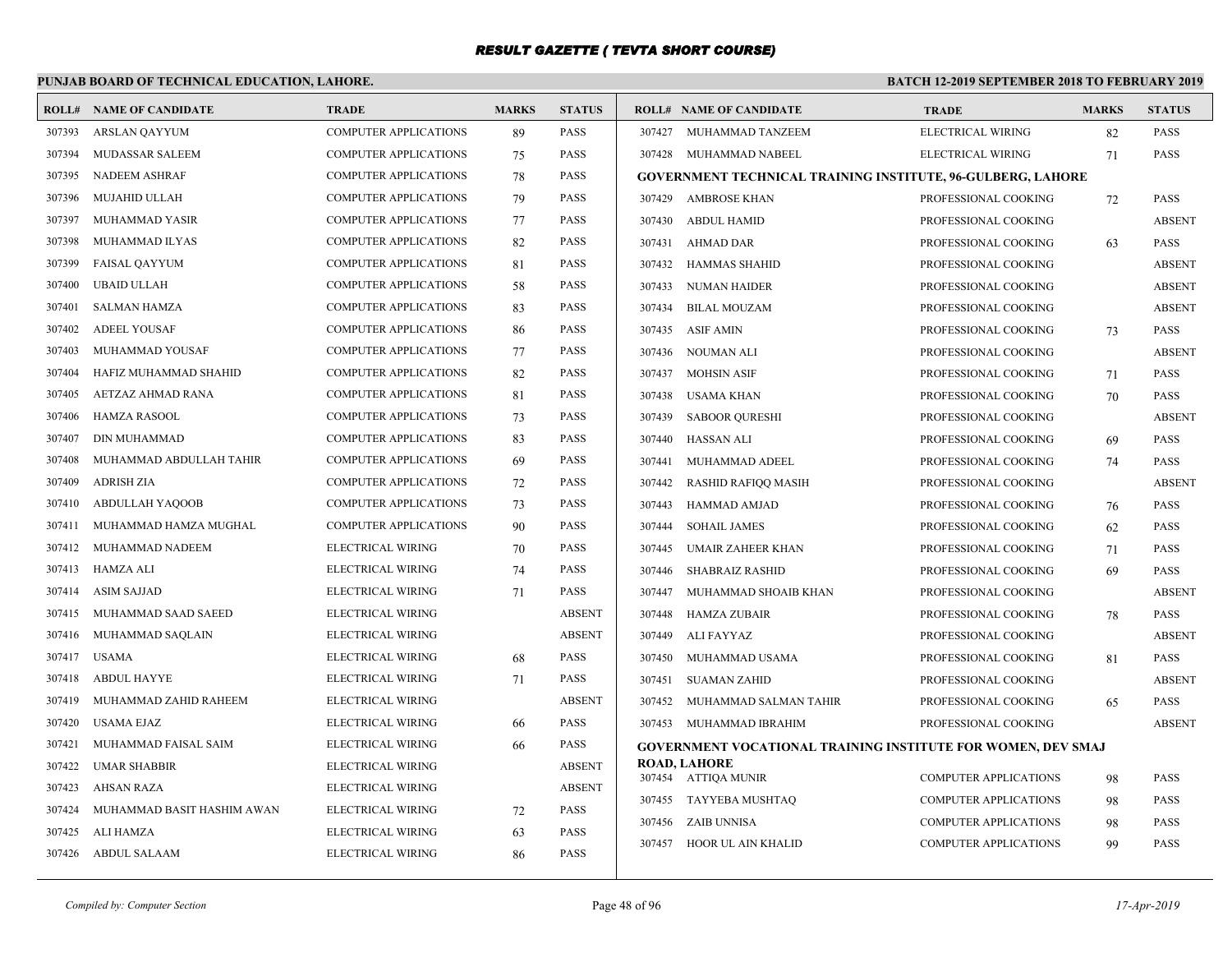# **PUNJAB BOARD OF TECHNICAL EDUCATION, LAHORE.**

| <b>ROLL#</b> | <b>NAME OF CANDIDATE</b> | <b>TRADE</b>                 | <b>MARKS</b> | <b>STATUS</b> |                  | <b>ROLL# NAME OF CANDIDATE</b>                                      | <b>TRADE</b>              | <b>MARKS</b> | <b>STATUS</b>                  |
|--------------|--------------------------|------------------------------|--------------|---------------|------------------|---------------------------------------------------------------------|---------------------------|--------------|--------------------------------|
| 307458       | <b>SAHER ABBAS</b>       | <b>COMPUTER APPLICATIONS</b> | 96           | <b>PASS</b>   | 307492           | KAINAT MEHMOOD                                                      | PROFESSIONAL COOKING      | 100          | <b>PASS</b>                    |
| 307459       | RABIA MEHMOOD            | <b>COMPUTER APPLICATIONS</b> | 97           | <b>PASS</b>   | 307493           | TAYYBA SHAUKAT                                                      | PROFESSIONAL COOKING      | 100          | <b>PASS</b>                    |
| 307460       | IQRA SAJJAD              | <b>COMPUTER APPLICATIONS</b> | 98           | <b>PASS</b>   | 307494           | MAH JABEEN HAMID                                                    | PROFESSIONAL COOKING      |              | <b>ABSENT</b>                  |
| 307461       | MISBAH FATIMA            | <b>COMPUTER APPLICATIONS</b> | 97           | <b>PASS</b>   | 307495           | MAHAM MUNAWAR                                                       | PROFESSIONAL COOKING      | 97           | <b>PASS</b>                    |
| 307462       | FATIMA JAMAL             | <b>COMPUTER APPLICATIONS</b> | 98           | <b>PASS</b>   | 307496           | SANA IRSHAD                                                         | PROFESSIONAL COOKING      | 98           | <b>PASS</b>                    |
| 307463       | <b>MUQADDAS ZAHOOR</b>   | <b>COMPUTER APPLICATIONS</b> | 98           | <b>PASS</b>   | 307497           | FARAH ISHTIAQ                                                       | PROFESSIONAL COOKING      | 97           | <b>PASS</b>                    |
| 307464       | <b>FAJAR MUSHTAQ</b>     | <b>COMPUTER APPLICATIONS</b> | 100          | <b>PASS</b>   | 307498           | <b>ANIQA MAJEED</b>                                                 | PROFESSIONAL COOKING      | 97           | <b>PASS</b>                    |
| 307465       | FARAH                    | <b>COMPUTER APPLICATIONS</b> | 97           | <b>PASS</b>   | 307499           | MAHAM                                                               | PROFESSIONAL COOKING      |              | <b>ABSENT</b>                  |
| 307466       | <b>AOSA SABIR</b>        | <b>COMPUTER APPLICATIONS</b> | 97           | <b>PASS</b>   | 307500           | HINA KHAN                                                           | PROFESSIONAL COOKING      | 97           | <b>PASS</b>                    |
| 307467       | <b>FARAH ARSHAD</b>      | <b>COMPUTER APPLICATIONS</b> | 95           | <b>PASS</b>   | 307501           | <b>FAJAR TARIQ</b>                                                  | PROFESSIONAL COOKING      | 99           | PASS                           |
| 307468       | <b>ARIFA LAEEQ</b>       | <b>COMPUTER APPLICATIONS</b> | 97           | <b>PASS</b>   | 307502           | SADIA ZULFIQAR                                                      | PROFESSIONAL COOKING      | 96           | <b>PASS</b>                    |
| 307469       | <b>RABIA AKBAR</b>       | <b>COMPUTER APPLICATIONS</b> | 98           | <b>PASS</b>   | 307503           | <b>SABREENA KHAN</b>                                                | PROFESSIONAL COOKING      | 99           | <b>PASS</b>                    |
| 307470       | <b>ZEENAT AKBAR</b>      | <b>COMPUTER APPLICATIONS</b> | 94           | <b>PASS</b>   | 307504           | <b>IORA</b>                                                         | PROFESSIONAL COOKING      | 100          | <b>PASS</b>                    |
| 307471       | <b>SAMREEN AMJAD</b>     | DOMESTIC TAILORING           | 99           | <b>PASS</b>   | 307505           | ASIMA IRSHAD                                                        | PROFESSIONAL COOKING      | 98           | <b>PASS</b>                    |
| 307472       | <b>RABIA HUSSAIN</b>     | DOMESTIC TAILORING           | 98           | <b>PASS</b>   | 307506           | SANA                                                                | PROFESSIONAL COOKING      | 97           | <b>PASS</b>                    |
| 307473       | AREEBA BABAR             | <b>DOMESTIC TAILORING</b>    | 98           | <b>PASS</b>   | 307507           | <b>GHULNAZ BABER</b>                                                | PROFESSIONAL COOKING      |              | <b>ABSENT</b>                  |
| 307474       | TAYYBA                   | <b>DOMESTIC TAILORING</b>    | 98           | <b>PASS</b>   |                  | 307508 MAHRUKH BABER                                                | PROFESSIONAL COOKING      |              | <b>ABSENT</b>                  |
| 307475       | <b>IRAM MAJEED</b>       | DOMESTIC TAILORING           | 97           | <b>PASS</b>   |                  | <b>GOVERNMENT VOCATIONAL TRAINING INSTITUTE FOR WOMEN, SHALIMAR</b> |                           |              |                                |
| 307476       | KOMAL ABDUL GHAFFAR      | DOMESTIC TAILORING           | 99           | <b>PASS</b>   | 307509           | LINK ROAD, BEGHBANPURA, LAHORE<br>AQSA MUBASHAR                     | <b>DOMESTIC TAILORING</b> | 97           | <b>PASS</b>                    |
| 307477       | LALA RUKH                | <b>DOMESTIC TAILORING</b>    | 98           | <b>PASS</b>   |                  |                                                                     |                           |              |                                |
| 307478       | <b>FATIMA ANSAR</b>      | <b>DOMESTIC TAILORING</b>    | 98           | <b>PASS</b>   | 307510           | AMNA ASLAM<br>TAYYABA SHAHEEN                                       | DOMESTIC TAILORING        |              | <b>ABSENT</b><br><b>ABSENT</b> |
| 307479       | <b>MAIDA ALI</b>         | DOMESTIC TAILORING           | 98           | <b>PASS</b>   | 307511           |                                                                     | DOMESTIC TAILORING        |              |                                |
| 307480       | <b>MAFIA GULZAR</b>      | DOMESTIC TAILORING           | 97           | <b>PASS</b>   | 307512<br>307513 | ARFAH SHOAIB                                                        | DOMESTIC TAILORING        | 92           | <b>PASS</b><br><b>ABSENT</b>   |
| 307481       | <b>SAIMA FAROOQ</b>      | <b>DOMESTIC TAILORING</b>    | 97           | <b>PASS</b>   |                  | SHEEZA SHEHZADI                                                     | <b>DOMESTIC TAILORING</b> |              |                                |
| 307482       | <b>KIRAN KHADIM</b>      | <b>DOMESTIC TAILORING</b>    | 99           | <b>PASS</b>   | 307514           | <b>MINHIL SHOAIB</b>                                                | DOMESTIC TAILORING        | 92           | PASS                           |
| 307483       | <b>SEHRISH</b>           | DOMESTIC TAILORING           | 99           | <b>PASS</b>   | 307515           | SAMINA                                                              | <b>DOMESTIC TAILORING</b> | 96           | <b>PASS</b>                    |
| 307484       | SYEDA SHARMEEN FATIMA    | <b>DOMESTIC TAILORING</b>    | 97           | <b>PASS</b>   | 307516<br>307517 | HARMAIN SARWAR<br>SAIMA MAHEEN                                      | <b>DOMESTIC TAILORING</b> | 95           | <b>PASS</b>                    |
| 307485       | <b>HINA MAHMOOD</b>      | DOMESTIC TAILORING           | 96           | <b>PASS</b>   |                  |                                                                     | <b>DOMESTIC TAILORING</b> | 94           | <b>PASS</b>                    |
| 307486       | KINZA MUSKAN             | <b>DOMESTIC TAILORING</b>    | 96           | <b>PASS</b>   | 307518           | <b>TAHIRA HAMEED</b>                                                | <b>DOMESTIC TAILORING</b> | 96           | <b>PASS</b>                    |
| 307487       | <b>RABIA IRFAN</b>       | DOMESTIC TAILORING           | 97           | <b>PASS</b>   | 307519           | SADAF SHAFIQUE                                                      | DOMESTIC TAILORING        | 94           | <b>PASS</b>                    |
| 307488       | <b>IQRA NADEEM</b>       | DOMESTIC TAILORING           | 97           | <b>PASS</b>   | 307520           | FAIZA KARAMAT                                                       | <b>DOMESTIC TAILORING</b> | 94           | <b>PASS</b>                    |
| 307489       | <b>ARIBA</b>             | PROFESSIONAL COOKING         | 97           | <b>PASS</b>   | 307521           | <b>AFSHAN BUKHARI</b>                                               | <b>DOMESTIC TAILORING</b> | 92           | <b>PASS</b>                    |
| 307490       | <b>TAYYABA SALEEM</b>    | PROFESSIONAL COOKING         | 97           | <b>PASS</b>   | 307522           | <b>SAMRAH MUQADDAS</b>                                              | <b>DOMESTIC TAILORING</b> | 94           | <b>PASS</b>                    |
| 307491       | <b>ZEENAT IRSHAD</b>     | PROFESSIONAL COOKING         | 98           | <b>PASS</b>   |                  | 307523 NABEELA                                                      | DOMESTIC TAILORING        | 93           | <b>PASS</b>                    |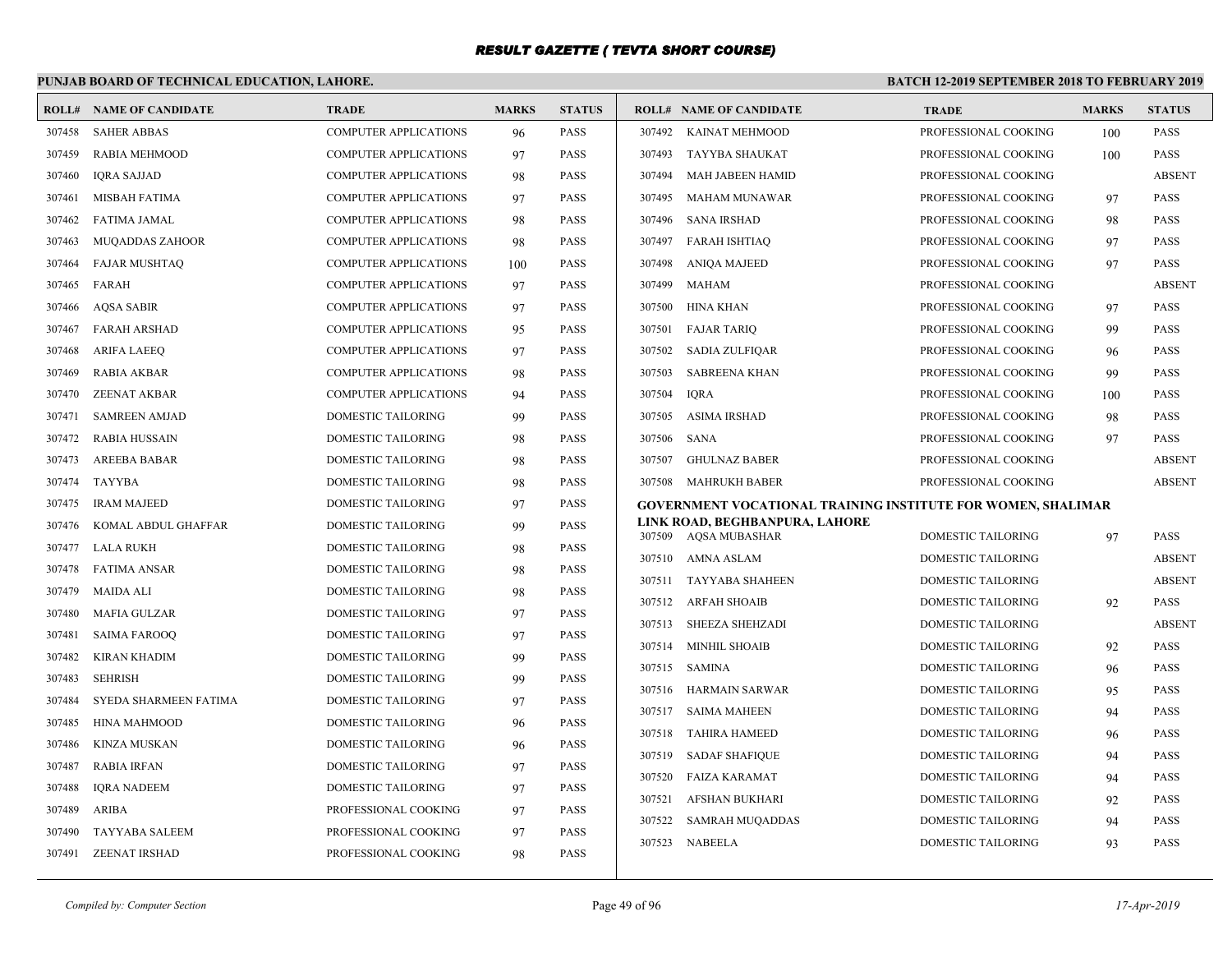### **PUNJAB BOARD OF TECHNICAL EDUCATION, LAHORE. BATCH 12-2019 SEPTEMBER 2018 TO FEBRUARY 2019 ROLL# NAME OF CANDIDATE TRADE MARKS STATUS ROLL# NAME OF CANDIDATE TRADE MARKS STATUS** 307524 MARIA SHAFIQ DOMESTIC TAILORING ABSENT 307525 ZUNAIRA ASIF DOMESTIC TAILORING 96 PASS 307526 AMINA SHAHID DOMESTIC TAILORING 95 PASS 307527 SUMAIRA PARVEEN DOMESTIC TAILORING 96 PASS 307528 BISMA KHALID DOMESTIC TAILORING ABSENT 307529 ZAINB BIBI COMPUTER APPLICATIONS 93 PASS 307530 NABILA HAFEEZ COMPUTER APPLICATIONS ABSENT 307531 HIRA YOUSAF COMPUTER APPLICATIONS 90 PASS 307532 SADIA KHUSHI COMPUTER APPLICATIONS 91 PASS 307533 NAZIA GHULAM MOHOY DIN COMPUTER APPLICATIONS 92 PASS 307534 LARAIB HABIB COMPUTER APPLICATIONS 96 PASS 307535 FARRI COMPUTER APPLICATIONS 94 PASS 307536 MARYAM BOOTA COMPUTER APPLICATIONS 96 PASS 307537 NAYAB AKRAM COMPUTER APPLICATIONS 95 PASS 307538 MISBAH SHKOOR COMPUTER APPLICATIONS 95 PASS 307539 MUQADAS NAZIR COMPUTER APPLICATIONS 92 PASS 307540 RABIA KANWAL COMPUTER APPLICATIONS 96 PASS 307541 SIDRA COMPUTER APPLICATIONS 93 PASS 307542 SHUMAILA AKRAM COMPUTER APPLICATIONS 98 PASS 307543 MAHRUKH YOUSUF KHOKHAR COMPUTER APPLICATIONS 98 PASS 307544 FIZA BIBI COMPUTER APPLICATIONS 93 PASS 307545 IQRA ABDUL RAHEEM COMPUTER APPLICATIONS 99 PASS 307546 SHAMA ASGHAR COMPUTER APPLICATIONS 97 PASS 307547 ALVENA COMPUTER APPLICATIONS 93 PASS 307548 AMINA SHABBIR COMPUTER APPLICATIONS 98 PASS 307549 AQSA SHOUKAT BEAUTICIAN 95 PASS 307550 SADIA IFTIKHAR BEAUTICIAN 93 PASS 307551 KOMAL FARMAN BEAUTICIAN 92 PASS 307552 NIMRA MAQSOOD BEAUTICIAN 92 PASS 307553 ASMA BEAUTICIAN 93 PASS 307554 SUNDAS BEAUTICIAN 91 PASS 307555 SABA NAEEM BEAUTICIAN 93 PASS 307556 GHAZALA HAMEED BEAUTICIAN 96 PASS 307557 RUQIA BEAUTICIAN 97 PASS 307558 AREEJ JAVAID BEAUTICIAN 90 PASS 307559 JAMILA RAFIQUE BEAUTICIAN 96 PASS 307560 SIDRA MEHAK BEAUTICIAN 94 PASS 307561 ANAM MUSHTAQ BEAUTICIAN 90 PASS 307562 ASMA ABBAS BEAUTICIAN 90 PASS 307563 AMNA ILYAS BEAUTICIAN 95 PASS 307564 MARIA BEAUTICIAN 93 PASS 307565 AYESHA AFTAB BEAUTICIAN 93 PASS 307566 AFREEN MAQBOOL BEAUTICIAN 96 PASS 307567 MAH JABEEN BEAUTICIAN 91 PASS 307568 SIDRA RANI BEAUTICIAN 96 PASS 307569 AMINA BEAUTICIAN 96 PASS 307570 MUQADAS NAEEM BEAUTICIAN 91 PASS 307571 SADIA RASHID BEAUTICIAN 92 PASS 307572 GUL NAAZ BANO BEAUTICIAN 94 PASS 307573 SAHRISH BASHIR BEAUTICIAN 93 PASS **GOVERNMENT VOCATIONAL TRAINING INSTITUTE FOR WOMEN, INSIDE DELHI GATE NEAR MASJID WAZIR KHAN, LAHORE** 307574 SAIRA SABIR COMPUTER APPLICATIONS 70 PASS 307575 RABICA MIRZA COMPUTER APPLICATIONS 94 PASS 307576 UMM E RUBAB COMPUTER APPLICATIONS 76 PASS 307577 AMNA QAYYUM COMPUTER APPLICATIONS 88 PASS 307578 HIMZA TAHIR COMPUTER APPLICATIONS 95 PASS 307579 SEHAR IMRAN COMPUTER APPLICATIONS 95 PASS 307580 KAINAT TAHIR COMPUTER APPLICATIONS 96 PASS 307581 MUKARMA ZAMAN COMPUTER APPLICATIONS ABSENT 307582 NIMRA COMPUTER APPLICATIONS 96 PASS 307583 SABA JAMIL DOMESTIC TAILORING ABSENT 307584 ZAINAB DOMESTIC TAILORING 89 PASS 307585 ZARAFSHAN DOMESTIC TAILORING ABSENT 307586 FAZILA SHAHID DOMESTIC TAILORING 96 PASS 307587 MAHNOOR DOMESTIC TAILORING 93 PASS 307588 KHAZINA ZAHID DOMESTIC TAILORING ABSENT 307589 KASHAF DOMESTIC TAILORING 70 PASS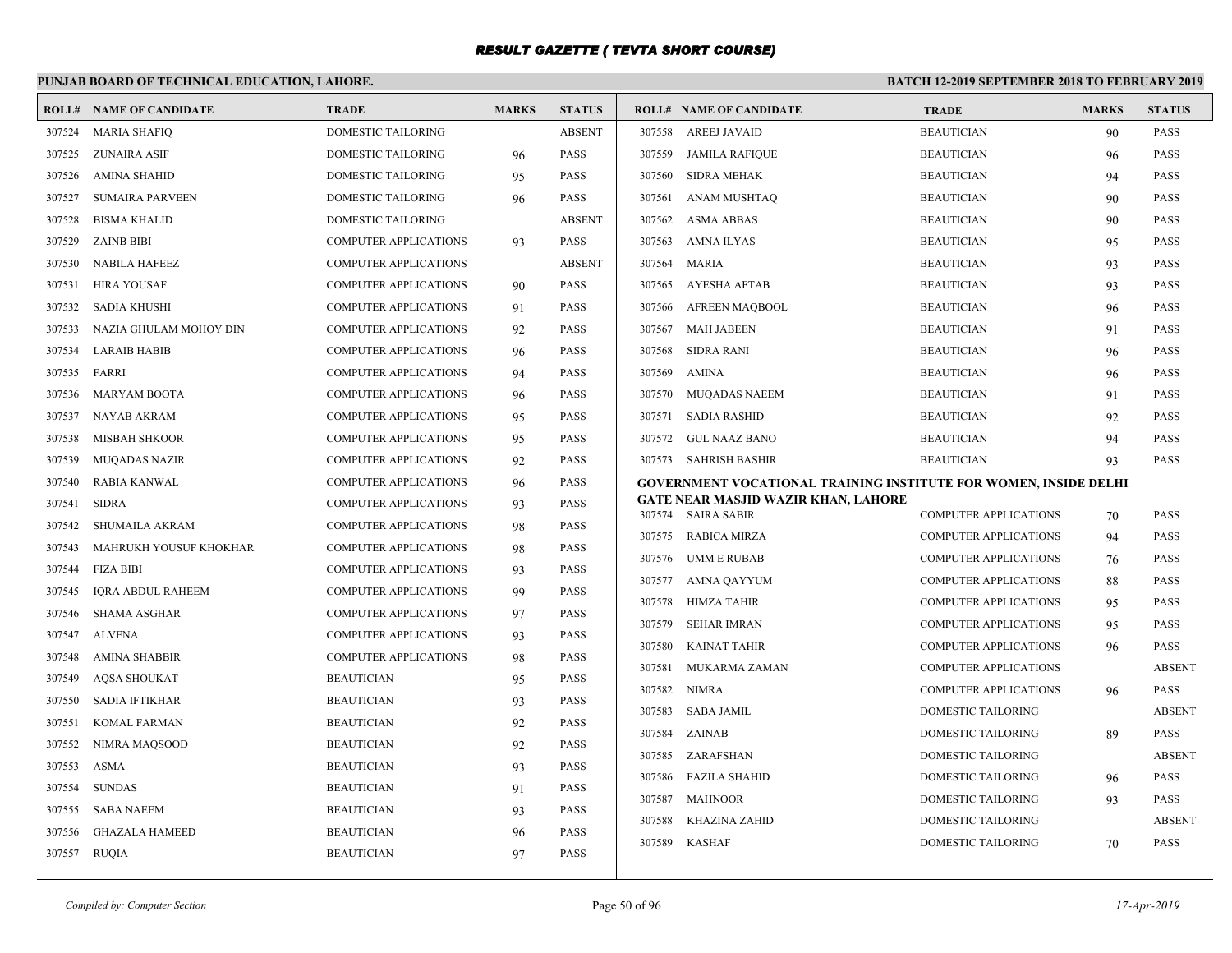# **PUNJAB BOARD OF TECHNICAL EDUCATION, LAHORE.**

| ROLL#                   | NAME OF CANDIDATE                                                 | <b>TRADE</b>                 | <b>MARKS</b> | <b>STATUS</b> |               | <b>ROLL# NAME OF CANDIDATE</b>                                 | <b>TRADE</b>                 | <b>MARKS</b> | <b>STATUS</b> |
|-------------------------|-------------------------------------------------------------------|------------------------------|--------------|---------------|---------------|----------------------------------------------------------------|------------------------------|--------------|---------------|
| 307590                  | <b>NIMRA</b>                                                      | DOMESTIC TAILORING           |              | <b>ABSENT</b> |               | 307622 AQSA ASHRAF                                             | <b>COMPUTER APPLICATIONS</b> | 99           | <b>PASS</b>   |
| 307591                  | ANEELA SHAHZADI                                                   | DOMESTIC TAILORING           |              | <b>ABSENT</b> |               | 307623 ANEEZA KHALID                                           | <b>COMPUTER APPLICATIONS</b> | 97           | <b>PASS</b>   |
| 307592                  | QANDEEL ARSHAD                                                    | DOMESTIC TAILORING           | 91           | <b>PASS</b>   | 307624        | QURAT UL AIN                                                   | <b>COMPUTER APPLICATIONS</b> | 98           | <b>PASS</b>   |
| 307593                  | <b>TAYYABA SHAHEEN</b>                                            | DOMESTIC TAILORING           |              | <b>ABSENT</b> |               | 307625 HUMA RASHEED                                            | <b>COMPUTER APPLICATIONS</b> | 99           | <b>PASS</b>   |
| 307594                  | <b>TAYYABA ASIF</b>                                               | DOMESTIC TAILORING           | 95           | <b>PASS</b>   | 307626        | AMNA SALEEM                                                    | <b>COMPUTER APPLICATIONS</b> | 99           | <b>PASS</b>   |
| 307595                  | <b>IQRA</b>                                                       | DOMESTIC TAILORING           | 97           | <b>PASS</b>   | 307627        | NAMRA IRFAN DAR                                                | <b>COMPUTER APPLICATIONS</b> |              | <b>ABSENT</b> |
|                         | <b>GOVERNMENT VOCATIONAL TRAINING INSTITUTE FOR WOMEN, CANTT,</b> |                              |              |               | 307628        | <b>WARDA WAHEED</b>                                            | <b>COMPUTER APPLICATIONS</b> | 98           | <b>PASS</b>   |
| <b>LAHORE</b><br>307596 | <b>SAMERA RAFIQUE</b>                                             | <b>BEAUTICIAN</b>            | 91           | <b>PASS</b>   | 307629        | <b>KHADIJA</b>                                                 | <b>COMPUTER APPLICATIONS</b> |              | <b>ABSENT</b> |
| 307597                  | MARIYAM ASHFAQ                                                    | <b>BEAUTICIAN</b>            | 97           | <b>PASS</b>   | 307630        | <b>TEHMEENA FIRDOUS</b>                                        | <b>COMPUTER APPLICATIONS</b> | 99           | <b>PASS</b>   |
| 307598                  | FAZEELAT                                                          | <b>BEAUTICIAN</b>            | 94           | <b>PASS</b>   | 307631        | TYYABA ASHFAQ                                                  | <b>COMPUTER APPLICATIONS</b> | 94           | <b>PASS</b>   |
| 307599                  | SHUMAILA NAZLI                                                    | <b>BEAUTICIAN</b>            | 93           | <b>PASS</b>   |               | 307632 AYESHA IDREES                                           | <b>DOMESTIC TAILORING</b>    | 98           | <b>PASS</b>   |
| 307600                  | SHUMAILA                                                          | <b>BEAUTICIAN</b>            | 95           | <b>PASS</b>   | 307633        | AMEENA FATIMA                                                  | <b>DOMESTIC TAILORING</b>    | 96           | <b>PASS</b>   |
| 307601                  | <b>KISHWER ISLAM</b>                                              | <b>BEAUTICIAN</b>            | 94           | <b>PASS</b>   |               | 307634 NAHEED AKHTAR                                           | DOMESTIC TAILORING           | 94           | <b>PASS</b>   |
| 307602                  | <b>FARZANA IRSHAD</b>                                             | <b>BEAUTICIAN</b>            | 96           | <b>PASS</b>   |               | 307635 SADIA ZAFAR                                             | DOMESTIC TAILORING           | 97           | <b>PASS</b>   |
| 307603                  | ATIFA KHAN                                                        | <b>BEAUTICIAN</b>            | 95           | <b>PASS</b>   | 307636        | MAHAM JAMIL                                                    | DOMESTIC TAILORING           | 97           | <b>PASS</b>   |
| 307604                  | NASIRA IQBAL                                                      | <b>BEAUTICIAN</b>            | 91           | PASS          | 307637        | <b>GHAZALA YASMEEN</b>                                         | DOMESTIC TAILORING           | 98           | <b>PASS</b>   |
| 307605                  | SHAMSA KANWAL                                                     | <b>BEAUTICIAN</b>            | 96           | <b>PASS</b>   | 307638        | <b>MAHNOOR</b>                                                 | <b>DOMESTIC TAILORING</b>    | 89           | <b>PASS</b>   |
| 307606                  | MAHNOOR ZULFIQAR                                                  | <b>BEAUTICIAN</b>            | 94           | <b>PASS</b>   | 307639        | SUMMAIRA QADIR                                                 | DOMESTIC TAILORING           | 98           | <b>PASS</b>   |
| 307607                  | KHADIJA                                                           | <b>BEAUTICIAN</b>            | 97           | <b>PASS</b>   | 307640        | SHAMSA KANWAL                                                  | DOMESTIC TAILORING           | 95           | <b>PASS</b>   |
| 307608                  | TAYYABA TALIB                                                     | <b>BEAUTICIAN</b>            | 96           | <b>PASS</b>   | 307641        | MARIA NAWAZ                                                    | DOMESTIC TAILORING           | 92           | <b>PASS</b>   |
| 307609                  | <b>MASHAL ZAHID</b>                                               | <b>BEAUTICIAN</b>            | 91           | PASS          | 307642        | <b>OADREENA WARSI</b>                                          | DOMESTIC TAILORING           | 87           | <b>PASS</b>   |
| 307610                  | NAZISH CHISHTY                                                    | <b>BEAUTICIAN</b>            |              | <b>ABSENT</b> | 307643        | SOBIA KHAN                                                     | <b>DOMESTIC TAILORING</b>    | 87           | <b>PASS</b>   |
| 307611                  | RABEEYA HAMID                                                     | <b>BEAUTICIAN</b>            | 95           | <b>PASS</b>   |               | 307644 MUNIBA                                                  | <b>DOMESTIC TAILORING</b>    | 91           | <b>PASS</b>   |
| 307612                  | SABA NAZ                                                          | <b>BEAUTICIAN</b>            | 97           | <b>PASS</b>   | 307645        | MEHWISH AKRAM                                                  | DOMESTIC TAILORING           | 88           | <b>PASS</b>   |
| 307613                  | MEMOONA IMTIAZ                                                    | <b>BEAUTICIAN</b>            | 96           | <b>PASS</b>   |               | 307646 AYSHA RAMZAN                                            | DOMESTIC TAILORING           | 84           | PASS          |
| 307614                  | <b>IQRA HAIDERI</b>                                               | <b>BEAUTICIAN</b>            | 94           | PASS          | <b>LAHORE</b> | GOVERNMENT VOCATIONAL TRAINING INSTITUTE FOR WOMEN, SHAD BAGH, |                              |              |               |
| 307615                  | <b>IQRA RAFIQUE</b>                                               | <b>BEAUTICIAN</b>            | 95           | <b>PASS</b>   |               | 307647 LAIBA ARSHAD                                            | <b>BEAUTICIAN</b>            | 86           | <b>PASS</b>   |
| 307616                  | SYEDA TANZEELA NASEER                                             | <b>BEAUTICIAN</b>            |              | <b>ABSENT</b> |               | 307648 GULLRUNG                                                | <b>BEAUTICIAN</b>            | 87           | <b>PASS</b>   |
| 307617                  | MARIA MOHSIN                                                      | <b>COMPUTER APPLICATIONS</b> | 99           | <b>PASS</b>   | 307649        | AMINA ZOHARA                                                   | <b>BEAUTICIAN</b>            | 88           | <b>PASS</b>   |
| 307618                  | AYESHA ABID                                                       | <b>COMPUTER APPLICATIONS</b> | 99           | <b>PASS</b>   | 307650        | <b>OIRAAT</b>                                                  | <b>BEAUTICIAN</b>            | 80           | <b>PASS</b>   |
| 307619                  | RIMSHA ASHRAF                                                     | <b>COMPUTER APPLICATIONS</b> | 99           | <b>PASS</b>   |               | 307651 IQRA PERVAIZ                                            | <b>BEAUTICIAN</b>            | 80           | <b>PASS</b>   |
| 307620                  | <b>SABA SAFDER</b>                                                | COMPUTER APPLICATIONS        | 99           | <b>PASS</b>   |               | 307652 FATIMA AHSIN                                            | <b>BEAUTICIAN</b>            | 80           | <b>PASS</b>   |
| 307621                  | KOMAL TARIQ                                                       | <b>COMPUTER APPLICATIONS</b> | 98           | <b>PASS</b>   |               | 307653 ALEENA REHMAN                                           | <b>BEAUTICIAN</b>            | 87           | <b>PASS</b>   |
|                         |                                                                   |                              |              |               |               |                                                                |                              |              |               |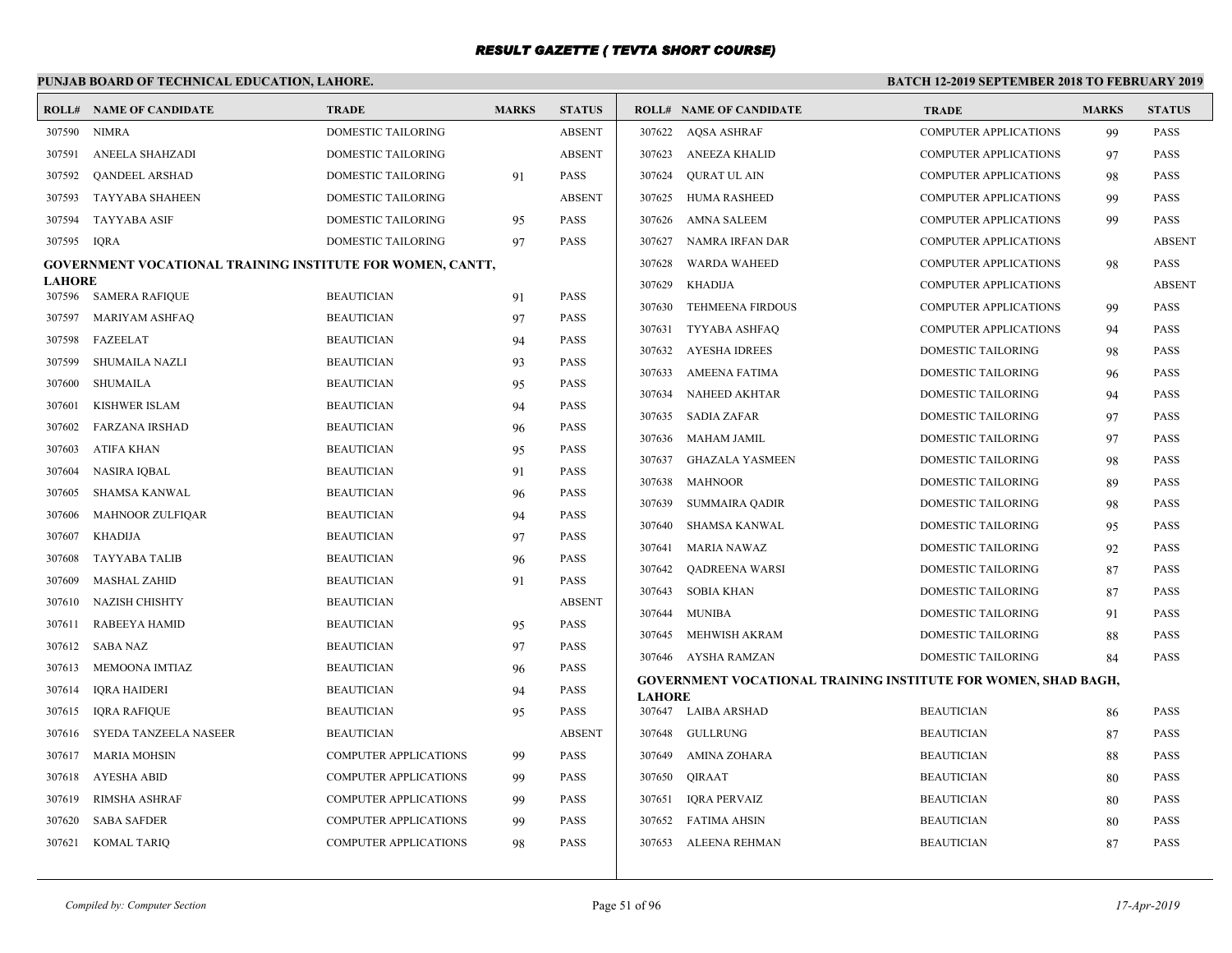# **PUNJAB BOARD OF TECHNICAL EDUCATION, LAHORE.**

| <b>ROLL#</b> | NAME OF CANDIDATE         | <b>TRADE</b>              | <b>MARKS</b> | <b>STATUS</b> |        | <b>ROLL# NAME OF CANDIDATE</b> | <b>TRADE</b>                 | <b>MARKS</b> | <b>STATUS</b> |
|--------------|---------------------------|---------------------------|--------------|---------------|--------|--------------------------------|------------------------------|--------------|---------------|
| 307654       | MAHWISH                   | <b>BEAUTICIAN</b>         | 73           | <b>PASS</b>   |        | 307688 MOMAL OSAIM             | <b>DOMESTIC TAILORING</b>    |              | <b>ABSENT</b> |
| 307655       | <b>SUNEELA NAZIR</b>      | <b>BEAUTICIAN</b>         | 81           | <b>PASS</b>   |        | 307689 TAMKNAT SHAFIQUE        | DOMESTIC TAILORING           | 90           | <b>PASS</b>   |
| 307656       | AYESHA ASLAM              | <b>BEAUTICIAN</b>         | 89           | <b>PASS</b>   | 307690 | AMNA                           | DOMESTIC TAILORING           | 78           | <b>PASS</b>   |
| 307657       | AQSA JAVAID               | <b>BEAUTICIAN</b>         | 89           | <b>PASS</b>   | 307691 | ZOYA                           | DOMESTIC TAILORING           | 89           | <b>PASS</b>   |
| 307658       | <b>FATIMA ASHRAF</b>      | <b>BEAUTICIAN</b>         | 85           | <b>PASS</b>   | 307692 | MARYAM                         | DOMESTIC TAILORING           | 70           | <b>PASS</b>   |
| 307659       | <b>IRAM GHULAM RASOOL</b> | <b>BEAUTICIAN</b>         | 89           | <b>PASS</b>   | 307693 | MUSABIH ZULFIQAR               | DOMESTIC TAILORING           | 65           | <b>PASS</b>   |
| 307660       | HABIBA KASHIF             | <b>BEAUTICIAN</b>         | 71           | <b>PASS</b>   | 307694 | <b>MOMNA ZAHID</b>             | DOMESTIC TAILORING           | 76           | <b>PASS</b>   |
| 307661       | MUBBARAH GULZAR           | <b>BEAUTICIAN</b>         | 73           | <b>PASS</b>   | 307695 | NIDA NAZ                       | DOMESTIC TAILORING           | 73           | <b>PASS</b>   |
| 307662       | <b>SITARA NISAR</b>       | <b>BEAUTICIAN</b>         | 87           | <b>PASS</b>   | 307696 | <b>MUQADDAS</b>                | DOMESTIC TAILORING           | 88           | <b>PASS</b>   |
| 307663       | SAHER SAGHEER AHMED       | <b>BEAUTICIAN</b>         | 85           | <b>PASS</b>   | 307697 | AQSA RIAZ                      | COMPUTER APPLICATIONS        | 86           | <b>PASS</b>   |
| 307664       | <b>MARIA MUNEER</b>       | <b>BEAUTICIAN</b>         | 77           | <b>PASS</b>   | 307698 | FATIMA SHAHZADI                | <b>COMPUTER APPLICATIONS</b> | 84           | <b>PASS</b>   |
| 307665       | <b>RABIA ABID</b>         | <b>BEAUTICIAN</b>         |              | <b>ABSENT</b> | 307699 | <b>IQRA SANIYA</b>             | <b>COMPUTER APPLICATIONS</b> | 84           | <b>PASS</b>   |
| 307666       | <b>RAMEEN SHER</b>        | <b>BEAUTICIAN</b>         | 75           | <b>PASS</b>   | 307700 | HINA MUQADDAS                  | COMPUTER APPLICATIONS        | 90           | <b>PASS</b>   |
| 307667       | NIMRA TARIQ               | <b>BEAUTICIAN</b>         | 81           | <b>PASS</b>   | 307701 | <b>SAMREEN</b>                 | COMPUTER APPLICATIONS        | 92           | <b>PASS</b>   |
| 307668       | ANUM                      | <b>BEAUTICIAN</b>         | 79           | <b>PASS</b>   | 307702 | <b>SIDRA REHMAT</b>            | <b>COMPUTER APPLICATIONS</b> | 94           | <b>PASS</b>   |
| 307669       | AMINA                     | <b>BEAUTICIAN</b>         | 70           | <b>PASS</b>   | 307703 | <b>UZMA BIBI</b>               | <b>COMPUTER APPLICATIONS</b> | 93           | <b>PASS</b>   |
| 307670       | <b>GHULAM FATIMA</b>      | <b>BEAUTICIAN</b>         | 81           | <b>PASS</b>   | 307704 | ZAINAB MEHMOOD                 | <b>COMPUTER APPLICATIONS</b> | 90           | <b>PASS</b>   |
| 307671       | <b>SALIHA AFZAAL</b>      | <b>BEAUTICIAN</b>         | 70           | <b>PASS</b>   | 307705 | <b>AIMAN IRSHAD</b>            | <b>COMPUTER APPLICATIONS</b> | 89           | <b>PASS</b>   |
| 307672       | <b>AFROZ KHAN</b>         | <b>DOMESTIC TAILORING</b> | 95           | <b>PASS</b>   | 307706 | HINA                           | <b>COMPUTER APPLICATIONS</b> | 93           | <b>PASS</b>   |
| 307673       | <b>IQRA</b>               | DOMESTIC TAILORING        |              | <b>ABSENT</b> | 307707 | <b>FOUZIA IRSHAD</b>           | COMPUTER APPLICATIONS        | 89           | <b>PASS</b>   |
| 307674       | HINA SHEHZADI             | DOMESTIC TAILORING        | 88           | <b>PASS</b>   | 307708 | FATIMA ISLAM                   | COMPUTER APPLICATIONS        | 80           | <b>PASS</b>   |
| 307675       | MAHNOOR                   | DOMESTIC TAILORING        | 67           | <b>PASS</b>   | 307709 | <b>SHAKIBA WASEEM</b>          | <b>COMPUTER APPLICATIONS</b> | 83           | <b>PASS</b>   |
| 307676       | FARHAT JEHAN              | DOMESTIC TAILORING        | 96           | <b>PASS</b>   |        | 307710 ALISHA ARIF             | <b>COMPUTER APPLICATIONS</b> | 84           | <b>PASS</b>   |
| 307677       | AQSA RANI                 | DOMESTIC TAILORING        | 76           | <b>PASS</b>   | 307711 | AYESHA SHAHBAZ                 | COMPUTER APPLICATIONS        | 87           | <b>PASS</b>   |
| 307678       | <b>HUMA ABID</b>          | DOMESTIC TAILORING        | 76           | <b>PASS</b>   | 307712 | MEHWISH NASEEM                 | COMPUTER APPLICATIONS        | 85           | <b>PASS</b>   |
| 307679       | <b>AYESHA ARIF</b>        | <b>DOMESTIC TAILORING</b> |              | <b>ABSENT</b> | 307713 | SUMAIRA SHAMS UD DIN           | <b>COMPUTER APPLICATIONS</b> | 88           | <b>PASS</b>   |
| 307680       | <b>BUSHRA IQBAL</b>       | DOMESTIC TAILORING        | 79           | <b>PASS</b>   | 307714 | <b>MISHAL EMAN</b>             | COMPUTER APPLICATIONS        | 84           | <b>PASS</b>   |
| 307681       | MARIA QAISAR              | DOMESTIC TAILORING        | 91           | <b>PASS</b>   | 307715 | ZARI                           | <b>COMPUTER APPLICATIONS</b> |              | <b>ABSENT</b> |
| 307682       | <b>SAGUFTA PERVEEN</b>    | DOMESTIC TAILORING        | 79           | <b>PASS</b>   |        | 307716 MADIHA AFZAL            | <b>COMPUTER APPLICATIONS</b> | 75           | <b>PASS</b>   |
| 307683       | HAMNA                     | DOMESTIC TAILORING        |              | <b>ABSENT</b> |        | 307717 FAIZA SAJJAD            | <b>COMPUTER APPLICATIONS</b> | 92           | <b>PASS</b>   |
| 307684       | KHADIJA                   | DOMESTIC TAILORING        | 65           | <b>PASS</b>   | 307718 | HIRA JAVED                     | COMPUTER APPLICATIONS        | 91           | <b>PASS</b>   |
| 307685       | <b>NAZIA PERVEEN</b>      | DOMESTIC TAILORING        | 88           | <b>PASS</b>   | 307719 | <b>RUBEET PERVAIZ</b>          | <b>COMPUTER APPLICATIONS</b> | 89           | <b>PASS</b>   |
| 307686       | <b>SUMAN SAGHIR AHMED</b> | <b>DOMESTIC TAILORING</b> | 91           | <b>PASS</b>   | 307720 | KANDEEL SAWAIRA                | <b>COMPUTER APPLICATIONS</b> |              | <b>ABSENT</b> |
|              | 307687 SANA BUTT          | DOMESTIC TAILORING        |              | <b>ABSENT</b> | 307721 | <b>SAMAVIA RASHEED</b>         | <b>COMPUTER APPLICATIONS</b> | 88           | <b>PASS</b>   |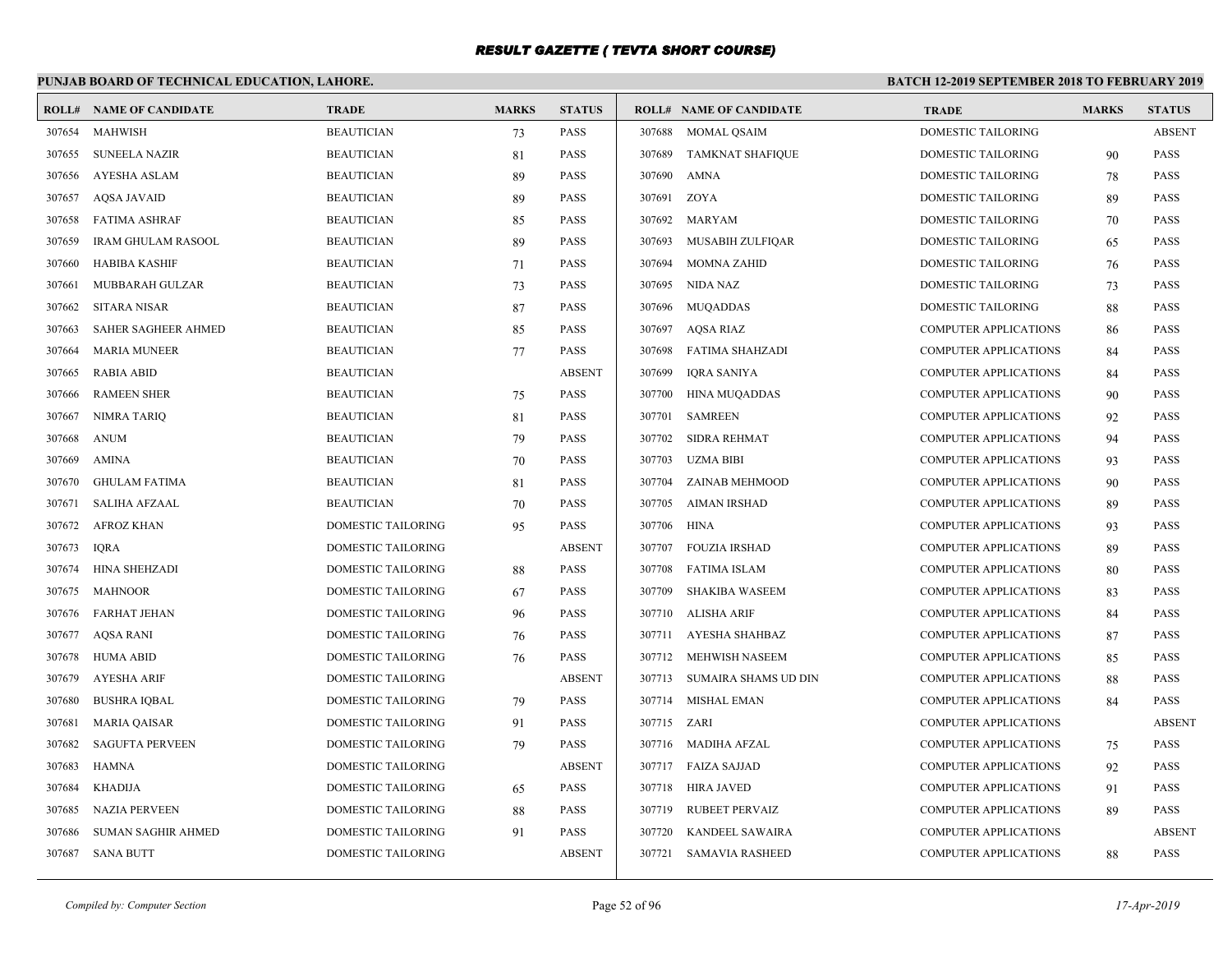# **PUNJAB BOARD OF TECHNICAL EDUCATION, LAHORE.**

|        | <b>ROLL# NAME OF CANDIDATE</b>                                     | <b>TRADE</b>                                 | <b>MARKS</b> | <b>STATUS</b> |        | <b>ROLL# NAME OF CANDIDATE</b> | <b>TRADE</b>                 | <b>MARKS</b> | <b>STATUS</b> |
|--------|--------------------------------------------------------------------|----------------------------------------------|--------------|---------------|--------|--------------------------------|------------------------------|--------------|---------------|
|        | <b>GOVERNMENT VOCATIONAL TRAINING INSTITUTE FOR WOMEN, JIAMUSA</b> |                                              |              |               | 307749 | SHUMAILA AKRAM                 | <b>COMPUTER APPLICATIONS</b> | 95           | <b>PASS</b>   |
|        | SHAHDARA, LAHORE                                                   |                                              |              |               | 307750 | <b>MARYAM</b>                  | <b>COMPUTER APPLICATIONS</b> | 89           | <b>PASS</b>   |
|        | 307722 MALIKA                                                      | MACHINE AND HAND<br><b>EMBROIDERY</b>        | 75           | <b>PASS</b>   | 307751 | <b>MAMOONA IQBAL</b>           | <b>COMPUTER APPLICATIONS</b> | 94           | <b>PASS</b>   |
| 307723 | AYESHA SHAHID                                                      | <b>MACHINE AND HAND</b>                      | 94           | <b>PASS</b>   | 307752 | <b>ZAKIA JABEEN</b>            | <b>COMPUTER APPLICATIONS</b> | 86           | <b>PASS</b>   |
| 307724 | HINA SHAHZADI                                                      | <b>EMBROIDERY</b><br>MACHINE AND HAND        | 86           | <b>PASS</b>   | 307753 | <b>KHUSHBU</b>                 | <b>COMPUTER APPLICATIONS</b> | 85           | <b>PASS</b>   |
|        |                                                                    | <b>EMBROIDERY</b>                            |              |               | 307754 | <b>SABA QAMAR</b>              | <b>COMPUTER APPLICATIONS</b> | 83           | <b>PASS</b>   |
| 307725 | RABIA CHANDA                                                       | <b>MACHINE AND HAND</b>                      | 81           | <b>PASS</b>   | 307755 | <b>SIDRA SULTAN</b>            | <b>COMPUTER APPLICATIONS</b> | 83           | <b>PASS</b>   |
| 307726 | <b>SHAMSA SHAHZADI</b>                                             | <b>EMBROIDERY</b><br><b>MACHINE AND HAND</b> | 79           | <b>PASS</b>   | 307756 | MARYAM SULTAN                  | <b>COMPUTER APPLICATIONS</b> | 83           | <b>PASS</b>   |
|        |                                                                    | <b>EMBROIDERY</b>                            |              |               |        |                                |                              |              |               |
| 307727 | <b>HIRA FIDA</b>                                                   | <b>MACHINE AND HAND</b>                      | 78           | <b>PASS</b>   | 307757 | <b>KOMAL SHAHZADI</b>          | <b>COMPUTER APPLICATIONS</b> | 95           | <b>PASS</b>   |
| 307728 | <b>SOBIA HABIB</b>                                                 | <b>EMBROIDERY</b><br><b>MACHINE AND HAND</b> | 79           | PASS          | 307758 | AYESHA                         | <b>COMPUTER APPLICATIONS</b> | 94           | <b>PASS</b>   |
|        |                                                                    | <b>EMBROIDERY</b>                            |              |               | 307759 | <b>RAHAT NASEEM</b>            | <b>COMPUTER APPLICATIONS</b> | 86           | <b>PASS</b>   |
| 307729 | <b>ASHWA ILYAS</b>                                                 | <b>MACHINE AND HAND</b><br><b>EMBROIDERY</b> | 77           | <b>PASS</b>   | 307760 | <b>SADAF SARFARAZ</b>          | <b>COMPUTER APPLICATIONS</b> | 85           | <b>PASS</b>   |
| 307730 | <b>OURATUL AIN</b>                                                 | <b>MACHINE AND HAND</b>                      | 78           | <b>PASS</b>   | 307761 | <b>TAHSEEN ILYAS</b>           | <b>COMPUTER APPLICATIONS</b> | 86           | <b>PASS</b>   |
|        |                                                                    | <b>EMBROIDERY</b>                            |              |               | 307762 | <b>GULNAZ ASHRAF</b>           | <b>COMPUTER APPLICATIONS</b> | 83           | <b>PASS</b>   |
| 307731 | <b>MARYEM SALEEM</b>                                               | MACHINE AND HAND<br><b>EMBROIDERY</b>        | 80           | PASS          | 307763 | NAEEMA                         | <b>COMPUTER APPLICATIONS</b> | 79           | <b>PASS</b>   |
| 307732 | HURRIA HAFEEZ                                                      | <b>MACHINE AND HAND</b>                      | 79           | <b>PASS</b>   | 307764 | <b>KALSOOM SABIRA</b>          | <b>COMPUTER APPLICATIONS</b> | 77           | <b>PASS</b>   |
|        |                                                                    | <b>EMBROIDERY</b>                            |              |               | 307765 | <b>SANA NAZ</b>                | <b>COMPUTER APPLICATIONS</b> | 87           | <b>PASS</b>   |
| 307733 | NOORIA RANA                                                        | <b>MACHINE AND HAND</b><br><b>EMBROIDERY</b> | 77           | <b>PASS</b>   | 307766 | <b>SUMAIRA HAMEED</b>          | <b>COMPUTER APPLICATIONS</b> | 87           | <b>PASS</b>   |
| 307734 | <b>FARIHA ZAHEER</b>                                               | MACHINE AND HAND                             | 78           | <b>PASS</b>   | 307767 | <b>SYEDA RUBAB BANO</b>        | <b>COMPUTER APPLICATIONS</b> | 80           | <b>PASS</b>   |
|        |                                                                    | <b>EMBROIDERY</b>                            |              |               |        |                                |                              |              |               |
| 307735 | MAIMONA                                                            | <b>MACHINE AND HAND</b><br><b>EMBROIDERY</b> | 77           | <b>PASS</b>   | 307768 | FAKHARA NAHEED                 | <b>COMPUTER APPLICATIONS</b> | 78           | <b>PASS</b>   |
| 307736 | <b>MAH JABEEN</b>                                                  | <b>MACHINE AND HAND</b>                      | 77           | <b>PASS</b>   | 307769 | <b>UMAIRA SIDDIQUE</b>         | <b>BEAUTICIAN</b>            | 95           | <b>PASS</b>   |
|        |                                                                    | <b>EMBROIDERY</b>                            |              |               | 307770 | AMNA ANWAR                     | <b>BEAUTICIAN</b>            | 95           | <b>PASS</b>   |
| 307737 | <b>RABIA ANAM</b>                                                  | <b>COMPUTER APPLICATIONS</b>                 | 94           | <b>PASS</b>   | 307771 | SHUMILA                        | <b>BEAUTICIAN</b>            | 95           | <b>PASS</b>   |
| 307738 | <b>GULSHAN</b>                                                     | <b>COMPUTER APPLICATIONS</b>                 | 88           | PASS          | 307772 | <b>KIRAN IBRAHIM</b>           | <b>BEAUTICIAN</b>            | 96           | <b>PASS</b>   |
| 307739 | UZMA MUHAMMAD DIN                                                  | <b>COMPUTER APPLICATIONS</b>                 | 85           | <b>PASS</b>   | 307773 | <b>SONIA SHOKAT</b>            | <b>BEAUTICIAN</b>            | 97           | <b>PASS</b>   |
| 307740 | <b>SANA RAFIQUE</b>                                                | <b>COMPUTER APPLICATIONS</b>                 |              | <b>ABSENT</b> | 307774 | <b>RAQIA BANO</b>              | <b>BEAUTICIAN</b>            | 96           | <b>PASS</b>   |
| 307741 | <b>MAHNOOR NASIR</b>                                               | <b>COMPUTER APPLICATIONS</b>                 |              | <b>ABSENT</b> | 307775 | MAHAM SHAHZADI                 | <b>BEAUTICIAN</b>            | 94           | <b>PASS</b>   |
| 307742 | <b>AMNA ANWAR</b>                                                  | COMPUTER APPLICATIONS                        | 82           | PASS          | 307776 | AROOJ IQBAL                    | <b>BEAUTICIAN</b>            | 90           | <b>PASS</b>   |
| 307743 | <b>RIMSHA</b>                                                      | <b>COMPUTER APPLICATIONS</b>                 | 83           | <b>PASS</b>   | 307777 | AQSA KANWAL                    | <b>BEAUTICIAN</b>            | 94           | <b>PASS</b>   |
| 307744 | <b>KAZMA AFZAL</b>                                                 | <b>COMPUTER APPLICATIONS</b>                 | 90           | <b>PASS</b>   | 307778 | SONOBER AZEEM ANSARI           | <b>BEAUTICIAN</b>            | 97           | <b>PASS</b>   |
| 307745 | <b>ANAM SHAHZADI</b>                                               | <b>COMPUTER APPLICATIONS</b>                 | 90           | <b>PASS</b>   | 307779 | AREEJ                          | <b>BEAUTICIAN</b>            | 89           | <b>PASS</b>   |
| 307746 | AMMARA ARSHAD                                                      | <b>COMPUTER APPLICATIONS</b>                 | 84           | <b>PASS</b>   | 307780 | <b>IRAM FARZAND</b>            | <b>BEAUTICIAN</b>            | 90           | <b>PASS</b>   |
| 307747 | <b>AMARA PARVEEN</b>                                               | <b>COMPUTER APPLICATIONS</b>                 | 87           | <b>PASS</b>   |        |                                |                              |              |               |
|        | 307748 AQSA RANI                                                   | <b>COMPUTER APPLICATIONS</b>                 | 85           | <b>PASS</b>   | 307781 | <b>SAMINA ANWAR</b>            | <b>BEAUTICIAN</b>            | 94           | <b>PASS</b>   |
|        |                                                                    |                                              |              |               |        | 307782 NOOR UL EMAN            | <b>BEAUTICIAN</b>            | 96           | <b>PASS</b>   |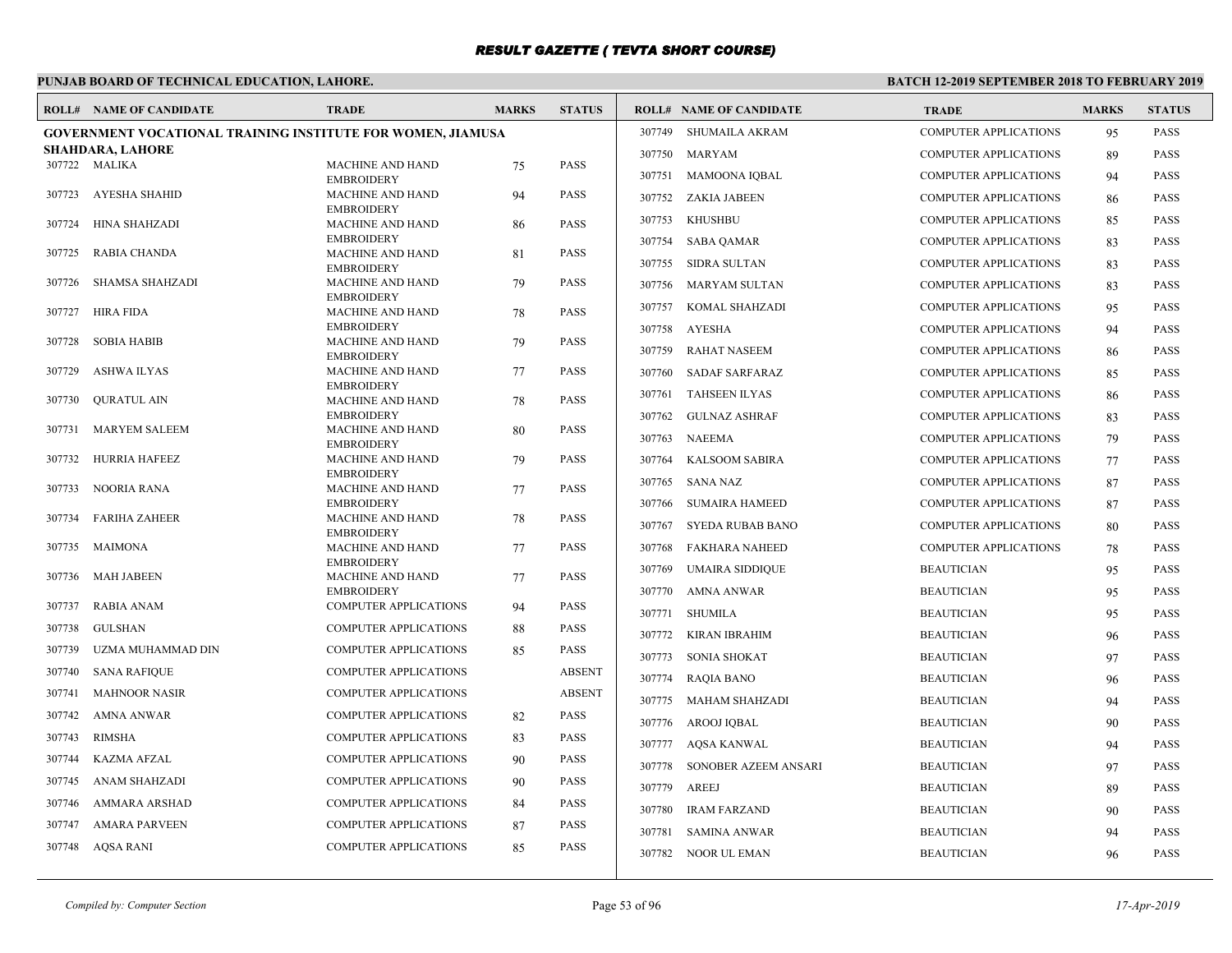# **PUNJAB BOARD OF TECHNICAL EDUCATION, LAHORE.**

|        | <b>ROLL# NAME OF CANDIDATE</b>                                          | <b>TRADE</b>                                    | <b>MARKS</b> | <b>STATUS</b> |        | <b>ROLL# NAME OF CANDIDATE</b> | <b>TRADE</b>                                           | <b>MARKS</b> | <b>STATUS</b> |
|--------|-------------------------------------------------------------------------|-------------------------------------------------|--------------|---------------|--------|--------------------------------|--------------------------------------------------------|--------------|---------------|
| 307783 | <b>SIDRA TALIB</b>                                                      | <b>BEAUTICIAN</b>                               | 95           | PASS          |        | 307814 ANSA ISHFAQ             | <b>INDUSTRIAL STITCHING</b>                            |              | <b>ABSENT</b> |
| 307784 | <b>MAHVISH</b>                                                          | DOMESTIC TAILORING                              | 81           | PASS          |        |                                | MACHINE OPERATOR                                       |              |               |
|        |                                                                         |                                                 |              |               |        | 307815 IFFAT SIDDIQUE          | <b>INDUSTRIAL STITCHING</b>                            | 81           | <b>PASS</b>   |
| 307785 | MUQDASA SULTAN                                                          | DOMESTIC TAILORING                              | 75           | PASS          |        |                                | <b>MACHINE OPERATOR</b>                                |              |               |
| 307786 | <b>RUBINA ASLAM</b>                                                     | <b>DOMESTIC TAILORING</b>                       | 81           | PASS          |        | 307816 AFIFA SIDDIQUE          | <b>INDUSTRIAL STITCHING</b><br><b>MACHINE OPERATOR</b> | 78           | <b>PASS</b>   |
| 307787 | <b>AYESHA SHAFIQUE</b>                                                  | DOMESTIC TAILORING                              | 86           | <b>PASS</b>   |        | 307817 HUMERA MAJEED           | <b>INDUSTRIAL STITCHING</b>                            | 77           | <b>PASS</b>   |
| 307788 | NUSRAT YASEEN                                                           | <b>DOMESTIC TAILORING</b>                       | 93           | <b>PASS</b>   |        |                                | MACHINE OPERATOR                                       |              |               |
|        |                                                                         |                                                 |              |               |        | 307818 MEHWISH                 | <b>INDUSTRIAL STITCHING</b>                            | 92           | <b>PASS</b>   |
| 307789 | <b>SIDRA WALAIT</b>                                                     | DOMESTIC TAILORING                              | 94           | PASS          |        |                                | <b>MACHINE OPERATOR</b>                                |              |               |
| 307790 | <b>JAVERIA BASHIR</b>                                                   | <b>DOMESTIC TAILORING</b>                       | 81           | PASS          |        | 307819 YASMEEN                 | <b>INDUSTRIAL STITCHING</b><br><b>MACHINE OPERATOR</b> |              | <b>ABSENT</b> |
| 307791 | <b>NAFEESA ARIF</b>                                                     | <b>DOMESTIC TAILORING</b>                       | 77           | PASS          | 307820 | ZAHIDA PARVEEN                 | <b>INDUSTRIAL STITCHING</b>                            |              | <b>ABSENT</b> |
| 307792 | <b>SHAMAILA IQBAL</b>                                                   | DOMESTIC TAILORING                              | 83           | PASS          |        |                                | <b>MACHINE OPERATOR</b>                                |              |               |
|        |                                                                         |                                                 |              |               | 307821 | HIRA IMRAN                     | <b>INDUSTRIAL STITCHING</b>                            |              | <b>ABSENT</b> |
| 307793 | <b>AYESHA</b>                                                           | DOMESTIC TAILORING                              |              | <b>ABSENT</b> |        |                                | <b>MACHINE OPERATOR</b>                                |              |               |
| 307794 | LAIBA JAMIL                                                             | DOMESTIC TAILORING                              | 88           | <b>PASS</b>   | 307822 | FAREEHA AFZAAL                 | <b>INDUSTRIAL STITCHING</b>                            |              | <b>ABSENT</b> |
| 307795 | <b>AYESHA MUZFFAR</b>                                                   | <b>DOMESTIC TAILORING</b>                       |              | <b>ABSENT</b> | 307823 | <b>MAHREEN FAROOQ</b>          | <b>MACHINE OPERATOR</b><br><b>INDUSTRIAL STITCHING</b> | 80           | <b>PASS</b>   |
| 307796 | <b>SAIRA LIAQAT</b>                                                     | DOMESTIC TAILORING                              |              | <b>ABSENT</b> |        |                                | <b>MACHINE OPERATOR</b>                                |              |               |
|        |                                                                         |                                                 |              |               |        | 307824 RABIA IKHLAS            | <b>INDUSTRIAL STITCHING</b>                            | 80           | <b>PASS</b>   |
| 307797 | <b>ASMA SIDDIQUE</b>                                                    | <b>DOMESTIC TAILORING</b>                       |              | <b>ABSENT</b> |        |                                | <b>MACHINE OPERATOR</b>                                |              |               |
| 307798 | <b>SUMBAL AKHTAR</b>                                                    | <b>DOMESTIC TAILORING</b>                       |              | <b>ABSENT</b> |        | 307825 SAMINA BIBI             | <b>INDUSTRIAL STITCHING</b>                            | 91           | <b>PASS</b>   |
| 307799 | <b>TAYYABA ZAHID</b>                                                    | <b>DOMESTIC TAILORING</b>                       | 93           | <b>PASS</b>   |        | 307826 FATIMA                  | <b>MACHINE OPERATOR</b><br><b>INDUSTRIAL STITCHING</b> | 92           | <b>PASS</b>   |
| 307800 |                                                                         | <b>DOMESTIC TAILORING</b>                       |              | <b>ABSENT</b> |        |                                | <b>MACHINE OPERATOR</b>                                |              |               |
|        | SHUMAILA NAZIR                                                          |                                                 |              |               |        | 307827 NIDA MUSHTAQ            | <b>INDUSTRIAL STITCHING</b>                            | 92           | <b>PASS</b>   |
| 307801 | RIHANA MUSHTAQ                                                          | DOMESTIC TAILORING                              |              | <b>ABSENT</b> |        |                                | <b>MACHINE OPERATOR</b>                                |              |               |
| 307802 | <b>FAIZA KHANAM</b>                                                     | DOMESTIC TAILORING                              | 94           | <b>PASS</b>   | 307828 | AYESHA MAHAM                   | <b>INDUSTRIAL STITCHING</b>                            | 84           | <b>PASS</b>   |
| 307803 | <b>FIZZA SHAUKAT</b>                                                    | DOMESTIC TAILORING                              | 93           | <b>PASS</b>   | 307829 | MISHAAL QUMER                  | <b>MACHINE OPERATOR</b><br><b>INDUSTRIAL STITCHING</b> | 93           | <b>PASS</b>   |
| 307804 | <b>RABIA</b>                                                            | <b>DOMESTIC TAILORING</b>                       |              | <b>PASS</b>   |        |                                | <b>MACHINE OPERATOR</b>                                |              |               |
|        |                                                                         |                                                 | 81           |               |        | 307830 HINA BHATTI             | <b>INDUSTRIAL STITCHING</b>                            | 80           | <b>PASS</b>   |
| 307805 | <b>AMRINA KHAN</b>                                                      | <b>DOMESTIC TAILORING</b>                       |              | <b>ABSENT</b> |        |                                | <b>MACHINE OPERATOR</b>                                |              |               |
| 307806 | <b>MALAIKA AREEJ</b>                                                    | DOMESTIC TAILORING                              | 80           | <b>PASS</b>   |        | 307831 NIMRA KHALIL            | <b>INDUSTRIAL STITCHING</b>                            | 80           | <b>PASS</b>   |
|        | <b>GOVT. ADVANCE APPAREL MANUFACTURING TRAINING INSTITUTE, , LAHORE</b> |                                                 |              |               | 307832 | <b>IORA</b>                    | <b>MACHINE OPERATOR</b>                                |              | <b>PASS</b>   |
|        |                                                                         |                                                 |              |               |        |                                | <b>INDUSTRIAL STITCHING</b><br><b>MACHINE OPERATOR</b> | 78           |               |
| 307807 | HINA                                                                    | <b>INDUSTRIAL STITCHING</b><br>MACHINE OPERATOR |              | <b>ABSENT</b> |        | 307833 SITARA                  | <b>INDUSTRIAL STITCHING</b>                            |              | <b>ABSENT</b> |
| 307808 | SHAZIA FIYYAZ                                                           | <b>INDUSTRIAL STITCHING</b>                     |              | <b>ABSENT</b> |        |                                | MACHINE OPERATOR                                       |              |               |
|        |                                                                         | MACHINE OPERATOR                                |              |               | 307834 | SHAHNAZ KAZMI                  | <b>INDUSTRIAL STITCHING</b>                            |              | <b>ABSENT</b> |
| 307809 | <b>TAYYEBA SHAHID</b>                                                   | <b>INDUSTRIAL STITCHING</b>                     | 88           | PASS          |        |                                | <b>MACHINE OPERATOR</b>                                |              |               |
|        |                                                                         | <b>MACHINE OPERATOR</b>                         |              |               |        | 307835 RIFFAT KAZMI            | <b>INDUSTRIAL STITCHING</b><br>MACHINE OPERATOR        |              | <b>ABSENT</b> |
| 307810 | <b>SAIRA MAHMOOD</b>                                                    | INDUSTRIAL STITCHING<br>MACHINE OPERATOR        |              | <b>ABSENT</b> |        | 307836 SOBIA SHAHBAZ           | <b>INDUSTRIAL STITCHING</b>                            | 93           | <b>PASS</b>   |
| 307811 | <b>ESHA ASHRAF</b>                                                      | INDUSTRIAL STITCHING                            |              | <b>ABSENT</b> |        |                                | MACHINE OPERATOR                                       |              |               |
|        |                                                                         | <b>MACHINE OPERATOR</b>                         |              |               |        | 307837 MADIHA ANWER            | <b>INDUSTRIAL STITCHING</b>                            | 88           | <b>PASS</b>   |
| 307812 | <b>AMEN ANEES</b>                                                       | INDUSTRIAL STITCHING                            |              | <b>ABSENT</b> |        |                                | <b>MACHINE OPERATOR</b>                                |              |               |
|        |                                                                         | <b>MACHINE OPERATOR</b>                         |              |               |        | 307838 MINAHIL AKHTAR          | INDUSTRIAL STITCHING                                   | 79           | <b>PASS</b>   |
| 307813 | AMMARA ASMAT                                                            | <b>INDUSTRIAL STITCHING</b>                     |              | <b>ABSENT</b> |        |                                | <b>MACHINE OPERATOR</b>                                |              |               |
|        |                                                                         | <b>MACHINE OPERATOR</b>                         |              |               |        |                                |                                                        |              |               |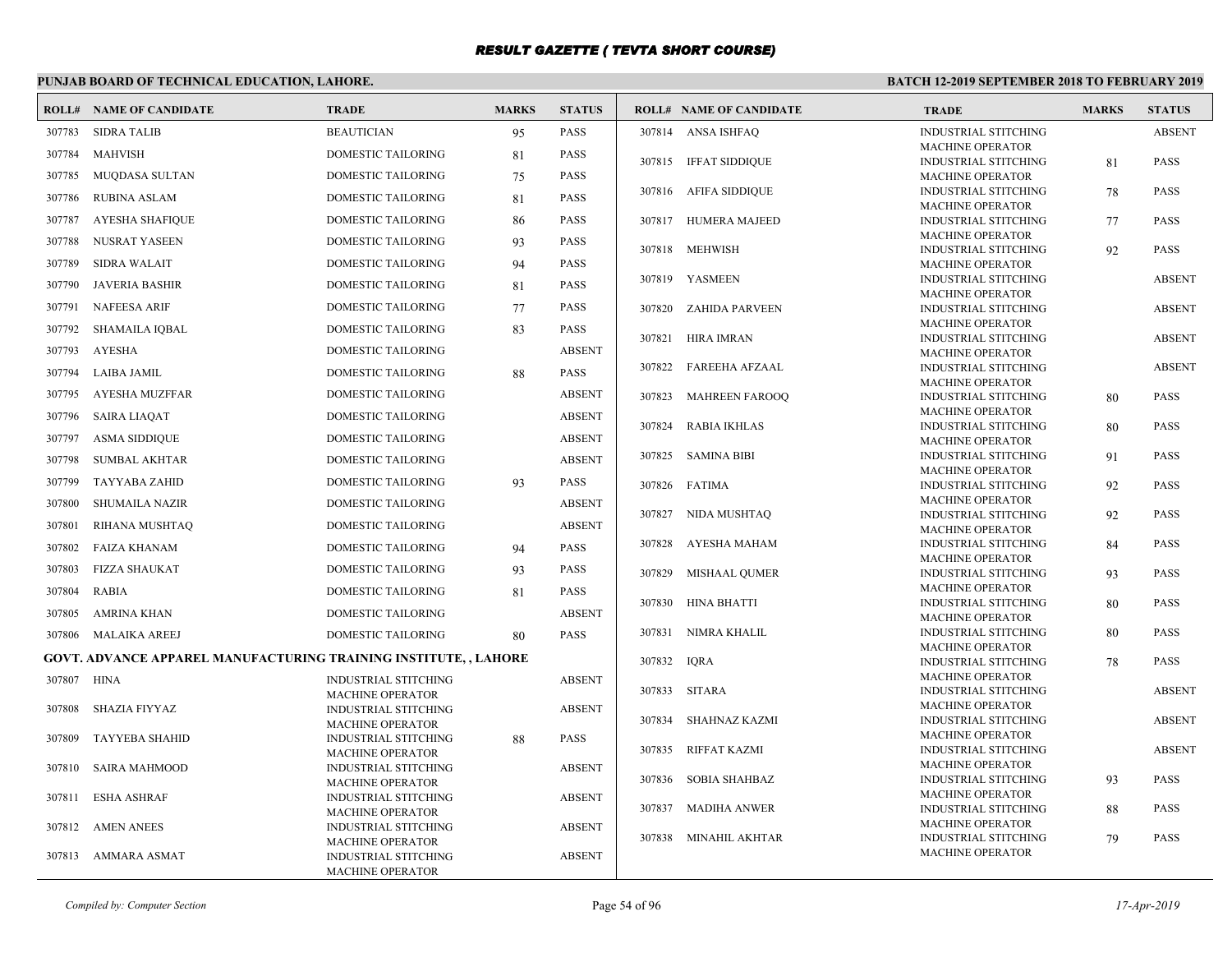# **PUNJAB BOARD OF TECHNICAL EDUCATION, LAHORE.**

|        | <b>ROLL# NAME OF CANDIDATE</b> | <b>TRADE</b>                                           | <b>MARKS</b> | <b>STATUS</b> |                  | <b>ROLL# NAME OF CANDIDATE</b>                                          | <b>TRADE</b>                                                 | <b>MARKS</b> | <b>STATUS</b>                |
|--------|--------------------------------|--------------------------------------------------------|--------------|---------------|------------------|-------------------------------------------------------------------------|--------------------------------------------------------------|--------------|------------------------------|
|        | 307839 SANA LATIF              | <b>INDUSTRIAL STITCHING</b><br><b>MACHINE OPERATOR</b> | 80           | <b>PASS</b>   |                  | 307864 MUHAMMAD QASID HABIB                                             | <b>INDUSTRIAL STITCHING</b><br><b>MACHINE OPERATOR</b>       |              | <b>ABSENT</b>                |
| 307840 | <b>SAEEDA FAQIR</b>            | <b>INDUSTRIAL STITCHING</b><br><b>MACHINE OPERATOR</b> |              | <b>ABSENT</b> | 307865           | MUHAMMAD DANIYAL AHMAD                                                  | <b>INDUSTRIAL STITCHING</b><br><b>MACHINE OPERATOR</b>       | 87           | <b>PASS</b>                  |
| 307841 | <b>NAASREER REHMAT</b>         | INDUSTRIAL STITCHING<br>MACHINE OPERATOR               |              | <b>ABSENT</b> | 307866           | MUHAMMAD AZAM                                                           | INDUSTRIAL STITCHING<br>MACHINE OPERATOR                     | 87           | PASS                         |
| 307842 | HASEEBA IQBAL                  | <b>INDUSTRIAL STITCHING</b><br><b>MACHINE OPERATOR</b> |              | <b>ABSENT</b> | 307867           | RANA SAMAMA MAJID                                                       | <b>INDUSTRIAL STITCHING</b><br><b>MACHINE OPERATOR</b>       | 87           | <b>PASS</b>                  |
| 307843 | <b>AQSA AKHTAR</b>             | INDUSTRIAL STITCHING<br><b>MACHINE OPERATOR</b>        | 76           | <b>PASS</b>   | 307868           | ALI SAIF                                                                | <b>INDUSTRIAL STITCHING</b><br><b>MACHINE OPERATOR</b>       | 85           | PASS                         |
| 307844 | <b>SAMEERA AHMAD</b>           | <b>INDUSTRIAL STITCHING</b><br><b>MACHINE OPERATOR</b> | 92           | <b>PASS</b>   | 307869           | MUHAMMAD UMAR                                                           | <b>INDUSTRIAL STITCHING</b><br><b>MACHINE OPERATOR</b>       | 85           | <b>PASS</b>                  |
| 307845 | <b>SAJIDA</b>                  | INDUSTRIAL STITCHING<br><b>MACHINE OPERATOR</b>        |              | <b>ABSENT</b> | 307870           | MUHAMMAD HAMZA                                                          | <b>INDUSTRIAL STITCHING</b><br><b>MACHINE OPERATOR</b>       | 89           | PASS                         |
| 307846 | <b>SIDRA ASHFAO</b>            | <b>INDUSTRIAL STITCHING</b><br><b>MACHINE OPERATOR</b> |              | <b>ABSENT</b> |                  | 307871 MUHAMMAD SAQIB                                                   | <b>INDUSTRIAL STITCHING</b><br><b>MACHINE OPERATOR</b>       | 90           | <b>PASS</b>                  |
| 307847 | <b>SEEME ASHFAQ</b>            | INDUSTRIAL STITCHING<br><b>MACHINE OPERATOR</b>        |              | <b>ABSENT</b> |                  | <b>GOVT. COLLEGE OF TECHNOLOGY FOR GLASS, CERAMICS &amp; POTTERY</b>    |                                                              |              |                              |
| 307848 | <b>ABIDA PARVEEN</b>           | <b>INDUSTRIAL STITCHING</b><br><b>MACHINE OPERATOR</b> | 67           | <b>PASS</b>   |                  | DEVELOPMENT, MATCHES FACTORY , SHAHDARA, LAHORE<br>307872 SABA ZULFIQAR | <b>COMPUTER APPLICATIONS</b>                                 | 93           | <b>PASS</b>                  |
| 307849 | KHURSHID JAHAN                 | INDUSTRIAL STITCHING<br><b>MACHINE OPERATOR</b>        |              | <b>ABSENT</b> |                  | 307873 MUHAMMAD AQIB                                                    | <b>COMPUTER APPLICATIONS</b>                                 | 77           | <b>PASS</b>                  |
| 307850 | <b>RIDA SALEEM</b>             | <b>INDUSTRIAL STITCHING</b><br><b>MACHINE OPERATOR</b> | 70           | <b>PASS</b>   | 307874<br>307875 | ALI RAZA<br>MUHAMMAD SHAHBAZ                                            | <b>COMPUTER APPLICATIONS</b><br><b>COMPUTER APPLICATIONS</b> | 71           | <b>PASS</b><br>FAIL          |
| 307851 | <b>WARDA SALEEM</b>            | INDUSTRIAL STITCHING<br><b>MACHINE OPERATOR</b>        | 67           | <b>PASS</b>   | 307876           | MOHSIN HAYAT                                                            | <b>COMPUTER APPLICATIONS</b>                                 |              | <b>ABSENT</b>                |
| 307852 | <b>AUAFIA QASIM</b>            | <b>INDUSTRIAL STITCHING</b><br><b>MACHINE OPERATOR</b> |              | <b>ABSENT</b> | 307877           | MAZHAR LIAQAT<br>307878 NABEEL KHALID                                   | <b>COMPUTER APPLICATIONS</b><br><b>COMPUTER APPLICATIONS</b> | 94           | <b>PASS</b><br><b>ABSENT</b> |
| 307853 | <b>MAHNOOR GHULAM</b>          | INDUSTRIAL STITCHING<br><b>MACHINE OPERATOR</b>        | 74           | <b>PASS</b>   | 307879           | MUHAMMAD SALMAN RAFIQUE                                                 | <b>COMPUTER APPLICATIONS</b>                                 |              | <b>ABSENT</b>                |
| 307854 | <b>AMNA BEHZAD</b>             | INDUSTRIAL STITCHING                                   | 86           | <b>PASS</b>   | 307880           | TASKEEN ARSHAD RATHORE                                                  | <b>COMPUTER APPLICATIONS</b>                                 | 92           | <b>PASS</b>                  |
| 307855 | <b>TAHIRA BASHIR</b>           | <b>MACHINE OPERATOR</b><br>INDUSTRIAL STITCHING        | 84           | <b>PASS</b>   | 307881           | <b>SAMRA ARIF</b>                                                       | <b>COMPUTER APPLICATIONS</b>                                 |              | <b>ABSENT</b>                |
| 307856 | <b>AYESHA ZAHOOR</b>           | <b>MACHINE OPERATOR</b><br>INDUSTRIAL STITCHING        |              | <b>ABSENT</b> | 307882<br>307883 | <b>MEHWISH RIAZ</b><br><b>SABA AZIZ</b>                                 | <b>COMPUTER APPLICATIONS</b><br><b>COMPUTER APPLICATIONS</b> | 91<br>84     | <b>PASS</b><br>PASS          |
| 307857 | <b>SHAMIM AKHTAR</b>           | <b>MACHINE OPERATOR</b><br><b>INDUSTRIAL STITCHING</b> |              | <b>ABSENT</b> | 307884           | MUHAMMAD UMAR                                                           | <b>COMPUTER APPLICATIONS</b>                                 | 80           | PASS                         |
| 307858 | JANNAT AFZAL                   | <b>MACHINE OPERATOR</b><br>INDUSTRIAL STITCHING        | 68           | <b>PASS</b>   | 307885           | <b>HAIDER SULTAN</b>                                                    | <b>COMPUTER APPLICATIONS</b>                                 | 83           | <b>PASS</b>                  |
| 307859 | <b>AMMARA YAMEEN</b>           | <b>MACHINE OPERATOR</b><br>INDUSTRIAL STITCHING        | 68           | <b>PASS</b>   | 307886<br>307887 | MUHAMMAD FAIZAN JAVAID<br><b>BENISH AZEEM</b>                           | <b>COMPUTER APPLICATIONS</b><br><b>COMPUTER APPLICATIONS</b> | 87<br>82     | PASS<br><b>PASS</b>          |
| 307860 | NUSRAT FEROZ                   | <b>MACHINE OPERATOR</b><br><b>INDUSTRIAL STITCHING</b> |              | <b>ABSENT</b> | 307888           | HAFIZA ZARK NAWAZ                                                       | <b>COMPUTER APPLICATIONS</b>                                 | 86           | <b>PASS</b>                  |
| 307861 | MUQADSA MISHAL                 | MACHINE OPERATOR<br>INDUSTRIAL STITCHING               | 73           | <b>PASS</b>   | 307889           | NOSHEEN MUSHTAQ                                                         | <b>COMPUTER APPLICATIONS</b>                                 | 83           | <b>PASS</b>                  |
| 307862 | <b>HEERA ALTAF</b>             | <b>MACHINE OPERATOR</b><br>INDUSTRIAL STITCHING        |              | <b>ABSENT</b> | 307890<br>307891 | <b>SUMRA ZULFIQAR</b><br><b>ISRAR TARIQ</b>                             | <b>COMPUTER APPLICATIONS</b><br><b>COMPUTER APPLICATIONS</b> | 95<br>91     | <b>PASS</b><br><b>PASS</b>   |
| 307863 | <b>FARHAN KHAN</b>             | <b>MACHINE OPERATOR</b><br><b>INDUSTRIAL STITCHING</b> | 94           | <b>PASS</b>   | 307892           | <b>ASAD AKHTAR</b>                                                      | <b>COMPUTER APPLICATIONS</b>                                 | 90           | PASS                         |
|        |                                | <b>MACHINE OPERATOR</b>                                |              |               |                  | 307893 HASNAIN YOUNIS                                                   | <b>COMPUTER APPLICATIONS</b>                                 | 92           | <b>PASS</b>                  |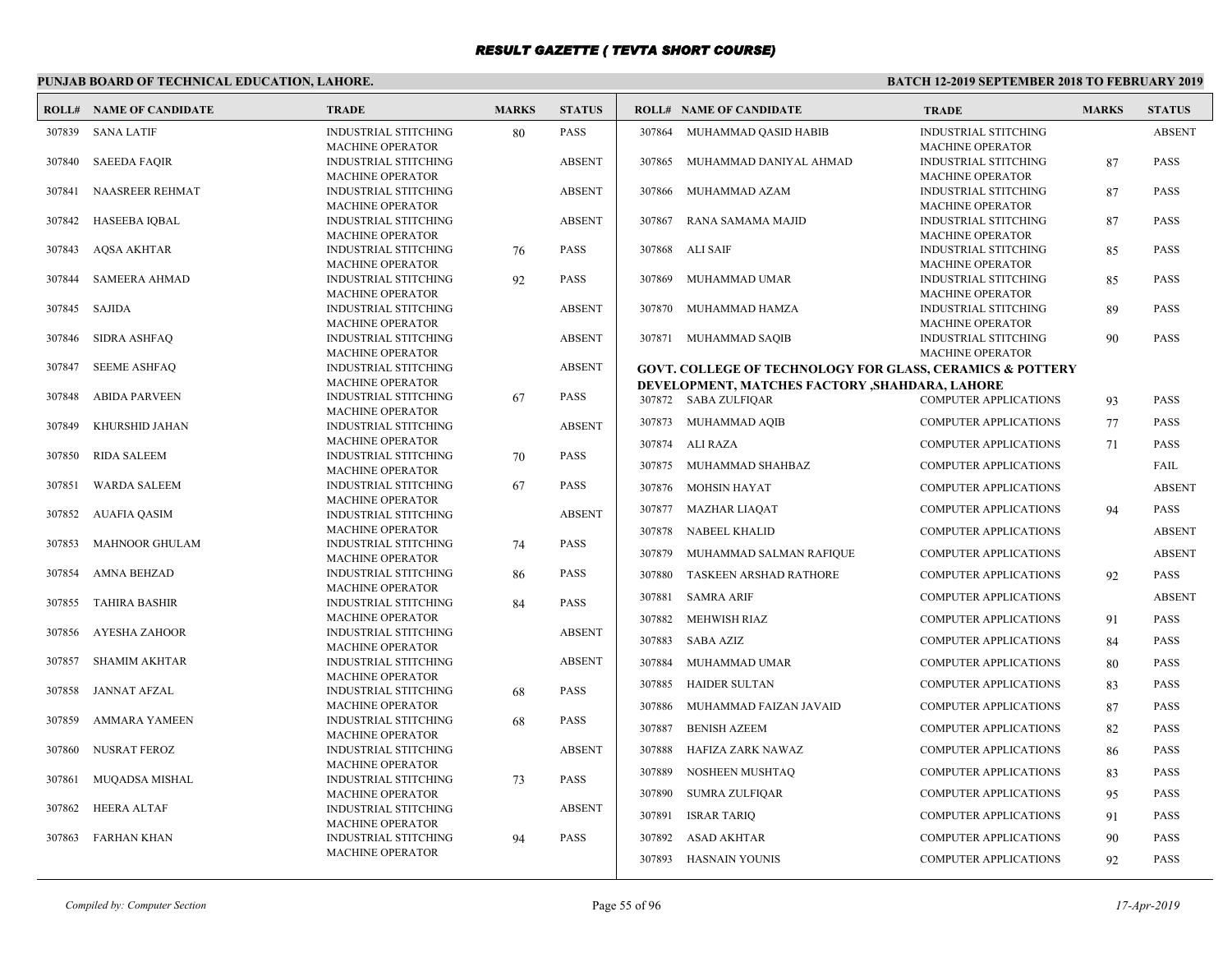|        | PUNJAB BOARD OF TECHNICAL EDUCATION, LAHORE.                      |                              |              |               | BATCH 12-2019 SEPTEMBER 2018 TO FEBRUARY 2019                         |                              |              |               |  |
|--------|-------------------------------------------------------------------|------------------------------|--------------|---------------|-----------------------------------------------------------------------|------------------------------|--------------|---------------|--|
|        | <b>ROLL# NAME OF CANDIDATE</b>                                    | <b>TRADE</b>                 | <b>MARKS</b> | <b>STATUS</b> | <b>ROLL# NAME OF CANDIDATE</b>                                        | <b>TRADE</b>                 | <b>MARKS</b> | <b>STATUS</b> |  |
| 307894 | <b>ASAD ALI</b>                                                   | COMPUTER APPLICATIONS        | 91           | <b>PASS</b>   | 307927<br>AMNA ARSHAD                                                 | <b>BEAUTICIAN</b>            | 90           | <b>PASS</b>   |  |
| 307895 | <b>MOHSIN ALI</b>                                                 | <b>COMPUTER APPLICATIONS</b> | 92           | <b>PASS</b>   | 307928<br>SHABINA NAZIR                                               | <b>BEAUTICIAN</b>            | 92           | <b>PASS</b>   |  |
| 307896 | MUHAMMAD AMAN KHAN                                                | COMPUTER APPLICATIONS        | 88           | <b>PASS</b>   | 307929<br>ASMA RAFIQUE                                                | <b>BEAUTICIAN</b>            | 95           | <b>PASS</b>   |  |
| 307897 | SADIA IMAM                                                        | COMPUTER APPLICATIONS        | 92           | <b>PASS</b>   | 307930<br>TAHSEEN FATIMA                                              | <b>BEAUTICIAN</b>            | 91           | <b>PASS</b>   |  |
| 307898 | MUHAMMAD AHSAN IJAZ                                               | <b>COMPUTER APPLICATIONS</b> | 91           | <b>PASS</b>   | 307931<br><b>SABA SABIR</b>                                           | <b>BEAUTICIAN</b>            | 90           | <b>PASS</b>   |  |
| 307899 | <b>MAHNOOR SAIF</b>                                               | COMPUTER APPLICATIONS        | 88           | <b>PASS</b>   | 307932<br>KHADIJA SAEED                                               | <b>BEAUTICIAN</b>            | 93           | <b>PASS</b>   |  |
| 307900 | MUHAMMAD AMBAR                                                    | COMPUTER APPLICATIONS        | 91           | <b>PASS</b>   | 307933<br>RUMILA GHULAM NABI                                          | <b>BEAUTICIAN</b>            |              | <b>ABSENT</b> |  |
| 307901 | NABILA LATIF                                                      | <b>COMPUTER APPLICATIONS</b> | 91           | <b>PASS</b>   | 307934<br><b>SHAHEEN FAIZ</b>                                         | <b>BEAUTICIAN</b>            |              | <b>ABSENT</b> |  |
|        | GOVT. VOCATIONAL TRAINING INSTITUTE (W), LOHARI/SAMANABAD, LAHORE |                              |              |               | GOVT. VOCATIONAL TRAINING INSTITUTE (W),, 939 ALLAH BUSHKH ROAD, BUTT |                              |              |               |  |
| 307902 | <b>SEHRISH ASHRAF</b>                                             | DOMESTIC TAILORING           | 98           | <b>PASS</b>   | <b>CHOWK, TOWNSHIP,, LAHORE</b><br>307935 AROOSA JAMROZ               | <b>COMPUTER APPLICATIONS</b> | 97           | <b>PASS</b>   |  |
| 307903 | <b>TAHIRA HAFEEZ</b>                                              | DOMESTIC TAILORING           | 99           | <b>PASS</b>   | 307936 RIDA ALI                                                       | <b>COMPUTER APPLICATIONS</b> |              | <b>ABSENT</b> |  |
| 307904 | <b>LAIBA AHMAD</b>                                                | DOMESTIC TAILORING           | 88           | <b>PASS</b>   | 307937<br><b>SUMBAL ARIF</b>                                          | <b>COMPUTER APPLICATIONS</b> | 97           | <b>PASS</b>   |  |
| 307905 | ANEESA RUBAB JAFREY                                               | DOMESTIC TAILORING           | 97           | <b>PASS</b>   | 307938 SHADAB                                                         | <b>COMPUTER APPLICATIONS</b> | 88           | <b>PASS</b>   |  |
| 307906 | <b>NEHA AKRAM</b>                                                 | DOMESTIC TAILORING           | 81           | <b>PASS</b>   | 307939 SAHER REHMAT                                                   | <b>COMPUTER APPLICATIONS</b> | 96           | <b>PASS</b>   |  |
| 307907 | <b>SIARA</b>                                                      | <b>DOMESTIC TAILORING</b>    |              | <b>ABSENT</b> | 307940<br><b>BENISH NAEEM</b>                                         | <b>COMPUTER APPLICATIONS</b> | 97           | <b>PASS</b>   |  |
| 307908 | <b>FALAK NAZ</b>                                                  | <b>DOMESTIC TAILORING</b>    |              | <b>ABSENT</b> | 307941<br>JAVERIA MUNEER                                              | <b>COMPUTER APPLICATIONS</b> | 91           | <b>PASS</b>   |  |
| 307909 | <b>SAMIA RAMZAN</b>                                               | DOMESTIC TAILORING           | 80           | <b>PASS</b>   | 307942 AMINA                                                          | <b>COMPUTER APPLICATIONS</b> | 90           | <b>PASS</b>   |  |
| 307910 | <b>HINA ASHIO</b>                                                 | <b>DOMESTIC TAILORING</b>    | 97           | <b>PASS</b>   | 307943 FAUZIA KAUKAB                                                  | <b>COMPUTER APPLICATIONS</b> | 89           | <b>PASS</b>   |  |
| 307911 | <b>AROOSA SAEED</b>                                               | DOMESTIC TAILORING           |              | <b>ABSENT</b> | 307944<br>MISBAH ASHRAF                                               | <b>COMPUTER APPLICATIONS</b> | 89           | <b>PASS</b>   |  |
| 307912 | <b>SUMAIRA BIBI</b>                                               | DOMESTIC TAILORING           |              | <b>ABSENT</b> | <b>SADAF SAHAR</b><br>307945                                          | <b>COMPUTER APPLICATIONS</b> | 89           | <b>PASS</b>   |  |
| 307913 | <b>HADIA BASHIR</b>                                               | <b>DOMESTIC TAILORING</b>    |              | <b>ABSENT</b> | 307946 OMICA                                                          | <b>COMPUTER APPLICATIONS</b> | 88           | <b>PASS</b>   |  |
| 307914 | AMNA TAHIR                                                        | DOMESTIC TAILORING           | 100          | <b>PASS</b>   | 307947 ANAM YOUSAF                                                    | <b>COMPUTER APPLICATIONS</b> | 90           | <b>PASS</b>   |  |
| 307915 | NABIHA NADEEM                                                     | <b>DOMESTIC TAILORING</b>    | 84           | <b>PASS</b>   | 307948<br>FATIMA MASOOD                                               | <b>COMPUTER APPLICATIONS</b> | 96           | <b>PASS</b>   |  |
| 307916 | FATIMA QURESHI                                                    | DOMESTIC TAILORING           | 96           | <b>PASS</b>   | 307949 MAHAK QADEER                                                   | <b>COMPUTER APPLICATIONS</b> | 89           | <b>PASS</b>   |  |
| 307917 | <b>FARWA ASHRAF</b>                                               | <b>BEAUTICIAN</b>            | 79           | <b>PASS</b>   | 307950<br>NASBA FAZAL ELLAHI                                          | <b>BEAUTICIAN</b>            |              | <b>ABSENT</b> |  |
| 307918 | <b>NOREEN MUNEER</b>                                              | <b>BEAUTICIAN</b>            | 96           | <b>PASS</b>   | <b>TANZEELA ASHIQ</b><br>307951                                       | <b>BEAUTICIAN</b>            | 85           | <b>PASS</b>   |  |
| 307919 | <b>VIZRA PERVAIZ</b>                                              | <b>BEAUTICIAN</b>            | 93           | <b>PASS</b>   | 307952 ZAKIA CHOUDHRY                                                 | <b>BEAUTICIAN</b>            | 95           | <b>PASS</b>   |  |
| 307920 | AFSHAN MAHMOOD                                                    | <b>BEAUTICIAN</b>            | 95           | <b>PASS</b>   | 307953<br><b>BUSHRA SHAHEEN</b>                                       | <b>BEAUTICIAN</b>            | 96           | <b>PASS</b>   |  |
| 307921 | <b>FATIMA ARIF</b>                                                | <b>BEAUTICIAN</b>            | 86           | <b>PASS</b>   | 307954<br><b>MARYUM SHAKOOR</b>                                       | <b>BEAUTICIAN</b>            | 92           | <b>PASS</b>   |  |
| 307922 | NIMRA FATIMA                                                      | <b>BEAUTICIAN</b>            | 91           | <b>PASS</b>   | 307955<br>IFRA ISHFAQ                                                 | <b>BEAUTICIAN</b>            |              | <b>PASS</b>   |  |
| 307923 | <b>SABA HAMEED</b>                                                | <b>BEAUTICIAN</b>            |              | <b>ABSENT</b> | 307956<br>UZMA BANO                                                   | <b>BEAUTICIAN</b>            | 95<br>96     | <b>PASS</b>   |  |
| 307924 | <b>SOBIA ARSHAD</b>                                               | <b>BEAUTICIAN</b>            | 87           | <b>PASS</b>   | 307957<br><b>SAMINA RANI</b>                                          | <b>BEAUTICIAN</b>            | 97           | <b>PASS</b>   |  |
| 307925 | <b>TUBA ASLAM</b>                                                 | <b>BEAUTICIAN</b>            | 90           | <b>PASS</b>   | 307958 TAYYABA MUNIR                                                  | <b>BEAUTICIAN</b>            | 96           | <b>PASS</b>   |  |
|        | 307926 SIDRA MUKHTAR                                              | <b>BEAUTICIAN</b>            | 87           | <b>PASS</b>   |                                                                       |                              |              |               |  |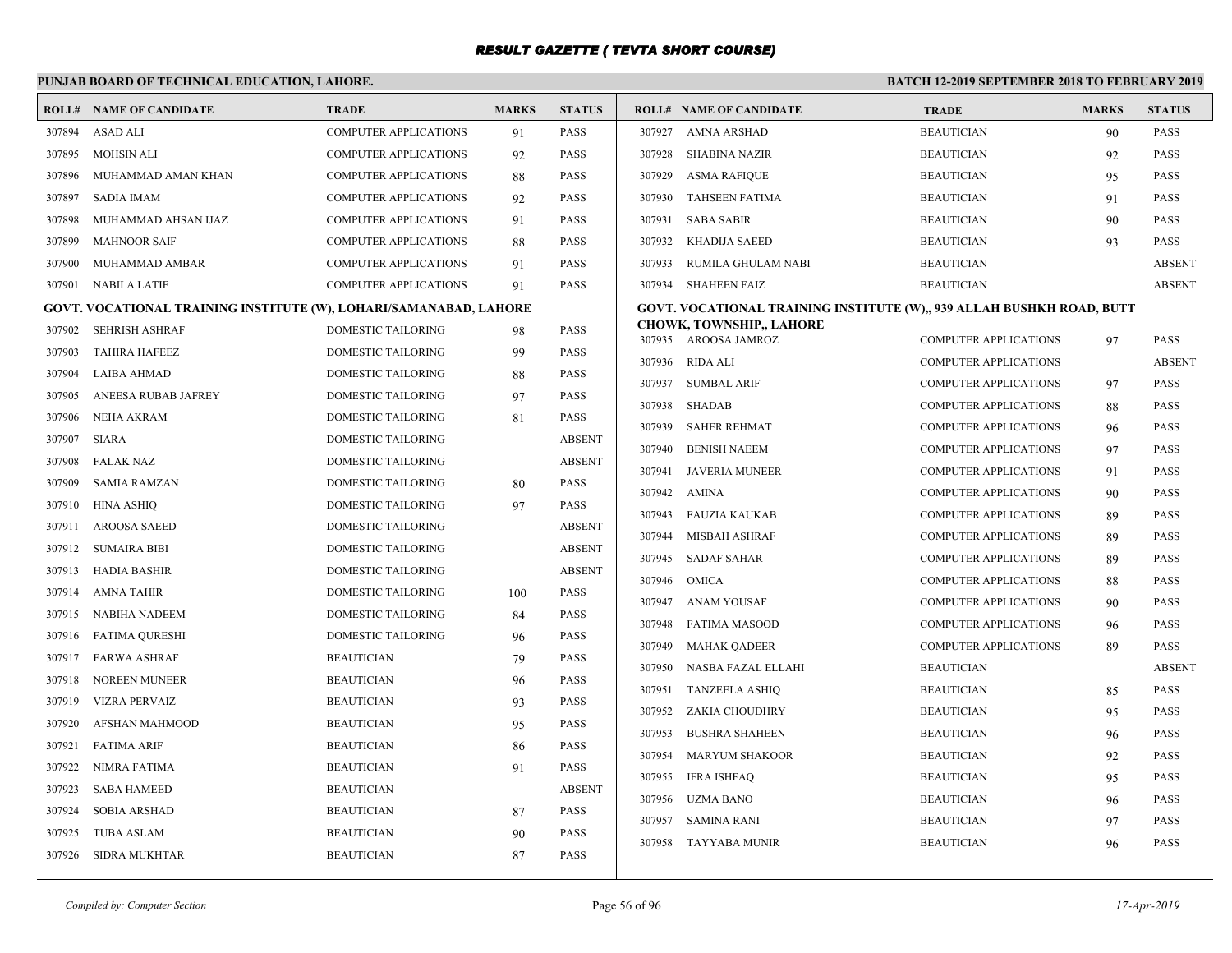# **PUNJAB BOARD OF TECHNICAL EDUCATION, LAHORE.**

|        | <b>ROLL# NAME OF CANDIDATE</b>                                   | <b>TRADE</b>              | <b>MARKS</b> | <b>STATUS</b> |        | <b>ROLL# NAME OF CANDIDATE</b>         | <b>TRADE</b>              | <b>MARKS</b> | <b>STATUS</b> |
|--------|------------------------------------------------------------------|---------------------------|--------------|---------------|--------|----------------------------------------|---------------------------|--------------|---------------|
| 307959 | SAMINA                                                           | <b>BEAUTICIAN</b>         |              | <b>ABSENT</b> |        | 307992 TOOBA ASIM                      | DOMESTIC TAILORING        | 70           | <b>PASS</b>   |
| 307960 | ANUSHA NAEEM                                                     | <b>BEAUTICIAN</b>         | 92           | <b>PASS</b>   | 307993 | KAINAT SHAHZADI                        | DOMESTIC TAILORING        | 60           | <b>PASS</b>   |
| 307961 | REHANA                                                           | <b>BEAUTICIAN</b>         | 94           | <b>PASS</b>   | 307994 | <b>KAINAT MAQBOOL</b>                  | <b>DOMESTIC TAILORING</b> | 97           | <b>PASS</b>   |
| 307962 | SHAMIM                                                           | <b>BEAUTICIAN</b>         | 88           | <b>PASS</b>   | 307995 | MANAHIL KASHAF                         | <b>BEAUTICIAN</b>         | 95           | <b>PASS</b>   |
| 307963 | <b>SHAGUFTA NAZLI</b>                                            | <b>BEAUTICIAN</b>         | 85           | <b>PASS</b>   | 307996 | <b>RIMSHA BATOOL</b>                   | <b>BEAUTICIAN</b>         | 96           | <b>PASS</b>   |
| 307964 | KHIZRA BIBI                                                      | <b>BEAUTICIAN</b>         | 86           | <b>PASS</b>   | 307997 | ANUM SALEEM                            | <b>BEAUTICIAN</b>         | 93           | <b>PASS</b>   |
| 307965 | <b>ATTIA ASHRAF</b>                                              | <b>BEAUTICIAN</b>         | 85           | <b>PASS</b>   | 307998 | TAYYABA REHMAN                         | <b>BEAUTICIAN</b>         | 96           | <b>PASS</b>   |
| 307966 | <b>RUKHSANA</b>                                                  | <b>BEAUTICIAN</b>         | 97           | <b>PASS</b>   | 307999 | <b>AMNA NAVEED</b>                     | <b>BEAUTICIAN</b>         | 95           | <b>PASS</b>   |
| 307967 | <b>SABA SOHIAL</b>                                               | <b>BEAUTICIAN</b>         | 84           | <b>PASS</b>   | 308000 | NOOR UL AIN                            | <b>BEAUTICIAN</b>         | 94           | <b>PASS</b>   |
| 307968 | <b>SABEEN AKHTAR</b>                                             | <b>BEAUTICIAN</b>         | 84           | <b>PASS</b>   | 308001 | <b>IFFAT U NISA</b>                    | <b>BEAUTICIAN</b>         | 98           | <b>PASS</b>   |
| 307969 | <b>SAFFIA MAJAHID</b>                                            | <b>BEAUTICIAN</b>         | 94           | <b>PASS</b>   | 308002 | <b>RAHIMA MUBEEN</b>                   | <b>BEAUTICIAN</b>         | 96           | <b>PASS</b>   |
| 307970 | MAHNOOR                                                          | <b>DOMESTIC TAILORING</b> | 96           | <b>PASS</b>   | 308003 | MUSARAT MUZAFFAR                       | <b>BEAUTICIAN</b>         | 94           | <b>PASS</b>   |
| 307971 | <b>NASREEN YOUSAF</b>                                            | DOMESTIC TAILORING        | 87           | <b>PASS</b>   | 308004 | <b>RIMSHA BIBI</b>                     | <b>BEAUTICIAN</b>         | 93           | <b>PASS</b>   |
| 307972 | <b>ABIDA SIDDIQ</b>                                              | DOMESTIC TAILORING        | 96           | <b>PASS</b>   |        | ILMO HUANR FOUNDATION, QAINCHI, LAHORE |                           |              |               |
| 307973 | <b>SOBIA ISHAO</b>                                               | DOMESTIC TAILORING        | 89           | <b>PASS</b>   |        | 308005 ABIDA AKRAM                     | DOMESTIC TAILORING        | 97           | <b>PASS</b>   |
| 307974 | <b>IQRA BIBI</b>                                                 | DOMESTIC TAILORING        | 96           | <b>PASS</b>   |        | 308006 SADAF AZAM                      | <b>DOMESTIC TAILORING</b> | 90           | <b>PASS</b>   |
| 307975 | <b>SAIM NOOR HUSSAIN</b>                                         | DOMESTIC TAILORING        | 86           | <b>PASS</b>   | 308007 | SHAKEELA LIAQAT                        | DOMESTIC TAILORING        | 95           | <b>PASS</b>   |
| 307976 | FARHANA                                                          | DOMESTIC TAILORING        | 95           | <b>PASS</b>   | 308008 | <b>ANAM SHAHZDI</b>                    | DOMESTIC TAILORING        | 87           | <b>PASS</b>   |
| 307977 | <b>SANA IBRAHIM</b>                                              | <b>DOMESTIC TAILORING</b> | 96           | <b>PASS</b>   | 308009 | <b>MUQADDAS SAEED</b>                  | DOMESTIC TAILORING        | 94           | <b>PASS</b>   |
| 307978 | KIRAN RAMZAN                                                     | DOMESTIC TAILORING        | 88           | <b>PASS</b>   | 308010 | <b>MARIA SAEED</b>                     | DOMESTIC TAILORING        | 93           | <b>PASS</b>   |
| 307979 | RAZIA BANO                                                       | DOMESTIC TAILORING        | 96           | <b>PASS</b>   | 308011 | RIMSHA                                 | DOMESTIC TAILORING        | 94           | <b>PASS</b>   |
|        | GOVT. VOCATIONAL TRAINING INSTITUTE FOR WOMEN, AWAN TOWN, LAHORE |                           |              |               |        | 308012 NUSRAT FAREED                   | <b>DOMESTIC TAILORING</b> | 100          | <b>PASS</b>   |
| 307980 | MUQADAS RASHID                                                   | DOMESTIC TAILORING        | 92           | <b>PASS</b>   |        | 308013 RIDA ISHAQ                      | DOMESTIC TAILORING        | 91           | <b>PASS</b>   |
| 307981 | <b>AQSA MANSHA</b>                                               | <b>DOMESTIC TAILORING</b> | 90           | <b>PASS</b>   |        | 308014 MAHNOOR NAEEM                   | DOMESTIC TAILORING        | 96           | <b>PASS</b>   |
| 307982 | AYESHA SIDDIQUA                                                  | DOMESTIC TAILORING        | 94           | <b>PASS</b>   |        | 308015 ATTIYA BIBI                     | DOMESTIC TAILORING        | 91           | <b>PASS</b>   |
| 307983 | <b>SUMBAL</b>                                                    | DOMESTIC TAILORING        | 70           | <b>PASS</b>   |        | 308016 SHAZIA SHARIF                   | <b>DOMESTIC TAILORING</b> | 92           | <b>PASS</b>   |
| 307984 | <b>IQRA NIAZ</b>                                                 | DOMESTIC TAILORING        | 70           | <b>PASS</b>   |        | 308017 MEHWISH                         | DOMESTIC TAILORING        | 100          | <b>PASS</b>   |
| 307985 | <b>FAIZA NIAZ</b>                                                | DOMESTIC TAILORING        | 70           | <b>PASS</b>   |        | 308018 TAHIRA AZIZ                     | DOMESTIC TAILORING        | 94           | <b>PASS</b>   |
|        | 307986 LAIBA IJAZ                                                | DOMESTIC TAILORING        | 95           | <b>PASS</b>   | 308019 | KIRAN GULZAR                           | DOMESTIC TAILORING        | 93           | <b>PASS</b>   |
| 307987 | <b>AMNA MUNIR</b>                                                | DOMESTIC TAILORING        | 98           | <b>PASS</b>   | 308020 | RIMSHA NADEEM AHMAD                    | DOMESTIC TAILORING        | 93           | <b>PASS</b>   |
| 307988 | <b>AZRA SHAHEEN</b>                                              | DOMESTIC TAILORING        | 98           | <b>PASS</b>   | 308021 | <b>TANZEELA AKRAM</b>                  | DOMESTIC TAILORING        | 98           | <b>PASS</b>   |
| 307989 | LARAIB RAMZAN                                                    | DOMESTIC TAILORING        | 97           | <b>PASS</b>   | 308022 | <b>BISMA LIAQAT</b>                    | DOMESTIC TAILORING        | 91           | <b>PASS</b>   |
| 307990 | <b>SANA</b>                                                      | <b>DOMESTIC TAILORING</b> | 95           | <b>PASS</b>   | 308023 | <b>HAFSA</b>                           | <b>DOMESTIC TAILORING</b> | 93           | <b>PASS</b>   |
|        | 307991 MARIAM ZAFAR                                              | <b>DOMESTIC TAILORING</b> | 90           | <b>PASS</b>   |        | 308024 ANEELA KANWAL                   | <b>DOMESTIC TAILORING</b> | 91           | <b>PASS</b>   |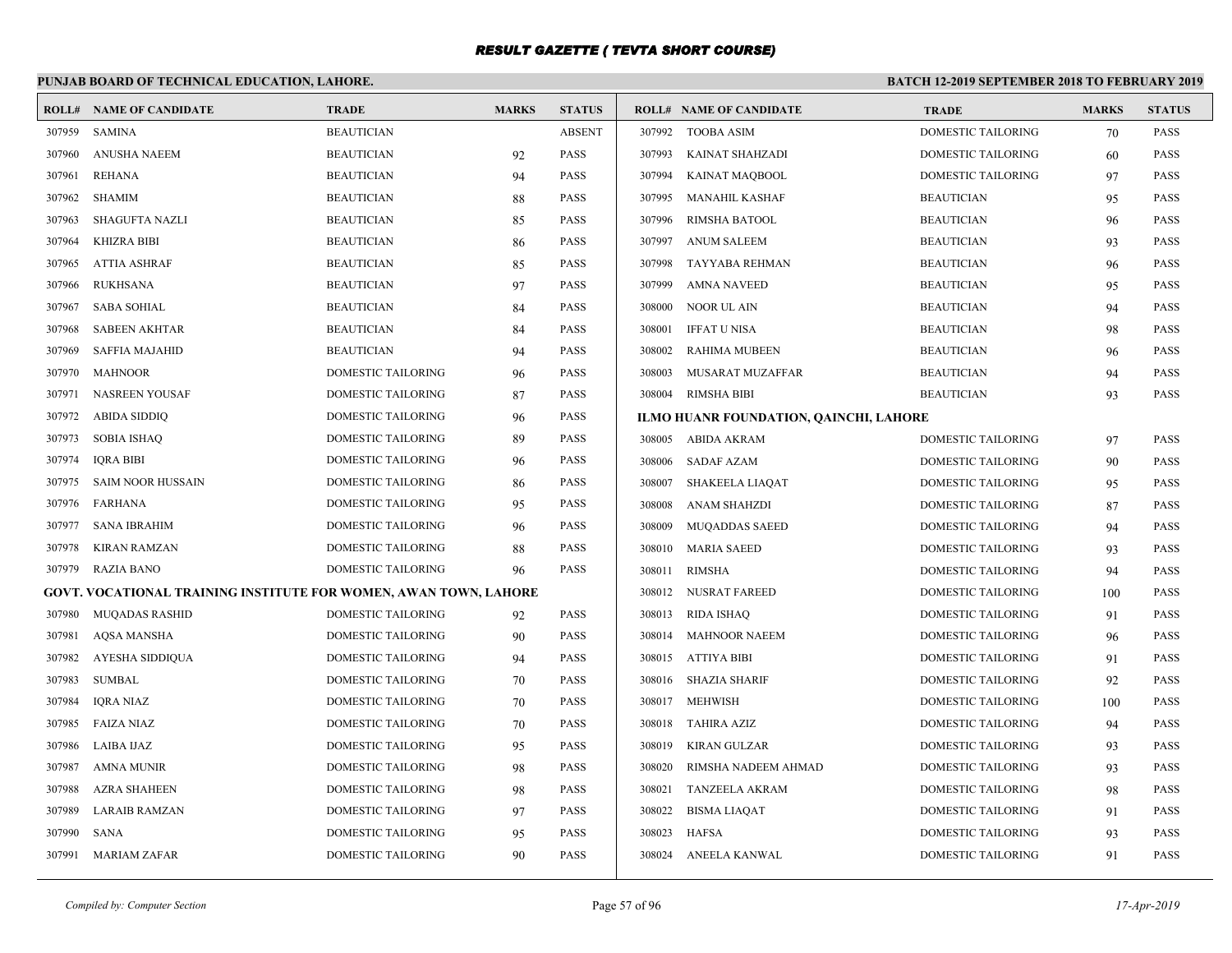# **PUNJAB BOARD OF TECHNICAL EDUCATION, LAHORE.**

|        | <b>ROLL# NAME OF CANDIDATE</b>                                 | <b>TRADE</b>                 | <b>MARKS</b> | <b>STATUS</b> |        | <b>ROLL# NAME OF CANDIDATE</b> | <b>TRADE</b>                 | <b>MARKS</b> | <b>STATUS</b> |
|--------|----------------------------------------------------------------|------------------------------|--------------|---------------|--------|--------------------------------|------------------------------|--------------|---------------|
| 308025 | NAZIA SHEHZADI                                                 | DOMESTIC TAILORING           | 93           | <b>PASS</b>   |        | 308056 IQRA ASLAM              | COMPUTER APPLICATIONS        | 91           | PASS          |
| 308026 | <b>NABILA SHARIF</b>                                           | <b>DOMESTIC TAILORING</b>    | 89           | <b>PASS</b>   | 308057 | <b>RIMSHA</b>                  | <b>COMPUTER APPLICATIONS</b> | 92           | <b>PASS</b>   |
| 308027 | <b>KALSOOM HAFEEZ</b>                                          | DOMESTIC TAILORING           | 88           | <b>PASS</b>   | 308058 | <b>SABA ABDUL GHANI</b>        | <b>COMPUTER APPLICATIONS</b> |              | <b>ABSENT</b> |
| 308028 | <b>MUNEEBA</b>                                                 | DOMESTIC TAILORING           | 96           | <b>PASS</b>   | 308059 | <b>MUOADAS</b>                 | <b>COMPUTER APPLICATIONS</b> | 89           | <b>PASS</b>   |
| 308029 | AMINA GHAFFAR                                                  | DOMESTIC TAILORING           | 94           | <b>PASS</b>   | 308060 | FATIMA MUSHTAQ                 | <b>COMPUTER APPLICATIONS</b> | 89           | PASS          |
| 308030 | TAYYABA SHAHZADI                                               | DOMESTIC TAILORING           | 93           | <b>PASS</b>   | 308061 | <b>MAHEK ASHFAO</b>            | <b>COMPUTER APPLICATIONS</b> | 80           | <b>PASS</b>   |
| 308031 | <b>SUMAIRA</b>                                                 | DOMESTIC TAILORING           | 92           | <b>PASS</b>   | 308062 | MARYAM                         | <b>COMPUTER APPLICATIONS</b> |              | <b>ABSENT</b> |
| 308032 | NIMRA WALI MUHAMMAD                                            | DOMESTIC TAILORING           | 92           | <b>PASS</b>   | 308063 | <b>ATTIA</b>                   | COMPUTER APPLICATIONS        | 78           | PASS          |
| 308033 | <b>ANILA SHARIF</b>                                            | <b>DOMESTIC TAILORING</b>    | 97           | <b>PASS</b>   | 308064 | <b>MEHAK ZAFAR</b>             | <b>COMPUTER APPLICATIONS</b> |              | <b>ABSENT</b> |
| 308034 | <b>ASMA MANZOOR</b>                                            | <b>DOMESTIC TAILORING</b>    | 94           | <b>PASS</b>   | 308065 | <b>RIMSHA NAZ</b>              | <b>COMPUTER APPLICATIONS</b> |              | <b>ABSENT</b> |
|        | RSLN GVTI (W), 2-LYTTON ROAD, LAHORE                           |                              |              |               | 308066 | <b>SUMARA</b>                  | <b>COMPUTER APPLICATIONS</b> |              | <b>ABSENT</b> |
| 308035 | KHADIJA MAJEED                                                 | <b>DOMESTIC TAILORING</b>    | 77           | <b>PASS</b>   | 308067 | <b>SANIA</b>                   | <b>COMPUTER APPLICATIONS</b> |              | <b>ABSENT</b> |
| 308036 | SHAZIA HAMEED                                                  | DOMESTIC TAILORING           | 68           | <b>PASS</b>   | 308068 | <b>TEHMINA</b>                 | <b>BEAUTICIAN</b>            | 85           | <b>PASS</b>   |
| 308037 | <b>HAFSA MUNIR</b>                                             | DOMESTIC TAILORING           | 96           | <b>PASS</b>   | 308069 | AZRA USMAN                     | DOMESTIC TAILORING           |              | <b>ABSENT</b> |
| 308038 | <b>ASIFA SULTANA</b>                                           | <b>DOMESTIC TAILORING</b>    | 77           | <b>PASS</b>   | 308070 | <b>ISMAT JAHAN</b>             | <b>DOMESTIC TAILORING</b>    |              | <b>ABSENT</b> |
| 308039 | <b>SUMAYYA</b>                                                 | <b>DOMESTIC TAILORING</b>    | 78           | <b>PASS</b>   | 308071 | MAIDA IQBAL                    | <b>BEAUTICIAN</b>            | 88           | <b>PASS</b>   |
| 308040 | <b>AFSHAN</b>                                                  | DOMESTIC TAILORING           | 66           | <b>PASS</b>   | 308072 | MEHWISH RAMAZAN                | <b>BEAUTICIAN</b>            | 75           | <b>PASS</b>   |
| 308041 | <b>RUOIYA RASHID</b>                                           | <b>DOMESTIC TAILORING</b>    | 85           | <b>PASS</b>   | 308073 | <b>SABA LATIF</b>              | <b>BEAUTICIAN</b>            | 88           | PASS          |
| 308042 | AQSA                                                           | PROFESSIONAL COOKING         | 94           | <b>PASS</b>   | 308074 | LUBNA KHALIL                   | <b>BEAUTICIAN</b>            | 89           | <b>PASS</b>   |
| 308043 | <b>SIDRA MURTAZA</b>                                           | PROFESSIONAL COOKING         | 83           | <b>PASS</b>   | 308075 | GHAZALA                        | <b>BEAUTICIAN</b>            | 74           | <b>PASS</b>   |
| 308044 | <b>ANAM IFTIKHAR</b>                                           | PROFESSIONAL COOKING         | 81           | <b>PASS</b>   | 308076 | NAZISH ASLAM                   | <b>BEAUTICIAN</b>            | 83           | <b>PASS</b>   |
| 308045 | <b>RIDA JAVED</b>                                              | PROFESSIONAL COOKING         | 91           | <b>PASS</b>   | 308077 | MAHNAZ RAFI                    | <b>BEAUTICIAN</b>            | 83           | <b>PASS</b>   |
| 308046 | <b>KASHAF KAMRAN</b>                                           | PROFESSIONAL COOKING         | 89           | <b>PASS</b>   | 308078 | <b>MARIAM SALEEM</b>           | <b>BEAUTICIAN</b>            | 88           | <b>PASS</b>   |
| 308047 | UZMA SHOUKAT                                                   | PROFESSIONAL COOKING         | 89           | <b>PASS</b>   | 308079 | RIMSHA KHALID                  | <b>BEAUTICIAN</b>            | 90           | PASS          |
| 308048 | <b>AMNA SHABBIR</b>                                            | PROFESSIONAL COOKING         | 94           | <b>PASS</b>   | 308080 | <b>MARYAM NOREEN</b>           | <b>BEAUTICIAN</b>            |              | <b>ABSENT</b> |
| 308049 | <b>MARIYAM NADEEM</b>                                          | PROFESSIONAL COOKING         | 92           | <b>PASS</b>   | 308081 | <b>KASHAF PERVAIZ</b>          | <b>BEAUTICIAN</b>            | 88           | <b>PASS</b>   |
| 308050 | <b>NAZISH TUFAIL</b>                                           | PROFESSIONAL COOKING         | 89           | <b>PASS</b>   | 308082 | <b>SAMIA</b>                   | <b>BEAUTICIAN</b>            |              | <b>ABSENT</b> |
| 308051 | <b>NAZIA NOREEN</b>                                            | PROFESSIONAL COOKING         | 88           | <b>PASS</b>   | 308083 | <b>SAIRA AFZAL</b>             | <b>BEAUTICIAN</b>            | 93           | <b>PASS</b>   |
| 308052 | FAIZA UMER                                                     | PROFESSIONAL COOKING         |              | <b>ABSENT</b> | 308084 | <b>AYESHA ADREES</b>           | <b>BEAUTICIAN</b>            | 84           | <b>PASS</b>   |
|        | SIR SIKANDAR GOVERNMENT VOCATIONAL INSTITUTE FOR WOMEN, 2787/D |                              |              |               | 308085 | FAIZA RANI                     | <b>BEAUTICIAN</b>            | 93           | <b>PASS</b>   |
|        | JORY MORY BAZAR SHAHALAM GATE, LAHORE                          |                              |              |               | 308086 | <b>TAHIRA FIRDOS</b>           | <b>BEAUTICIAN</b>            | 88           | <b>PASS</b>   |
| 308053 | KANDEEL SALEEM                                                 | <b>COMPUTER APPLICATIONS</b> | 89           | <b>PASS</b>   | 308087 | <b>SHAMAIELA</b>               | <b>BEAUTICIAN</b>            | 81           | PASS          |
| 308054 | SADIA MUHAMMAD DIN                                             | <b>COMPUTER APPLICATIONS</b> | 88           | <b>PASS</b>   | 308088 | <b>SHABIHA</b>                 | <b>BEAUTICIAN</b>            |              | <b>ABSENT</b> |
| 308055 | RIDA                                                           | <b>COMPUTER APPLICATIONS</b> | 86           | <b>PASS</b>   | 308089 | MARIYAM MOIN                   | <b>BEAUTICIAN</b>            | 85           | <b>PASS</b>   |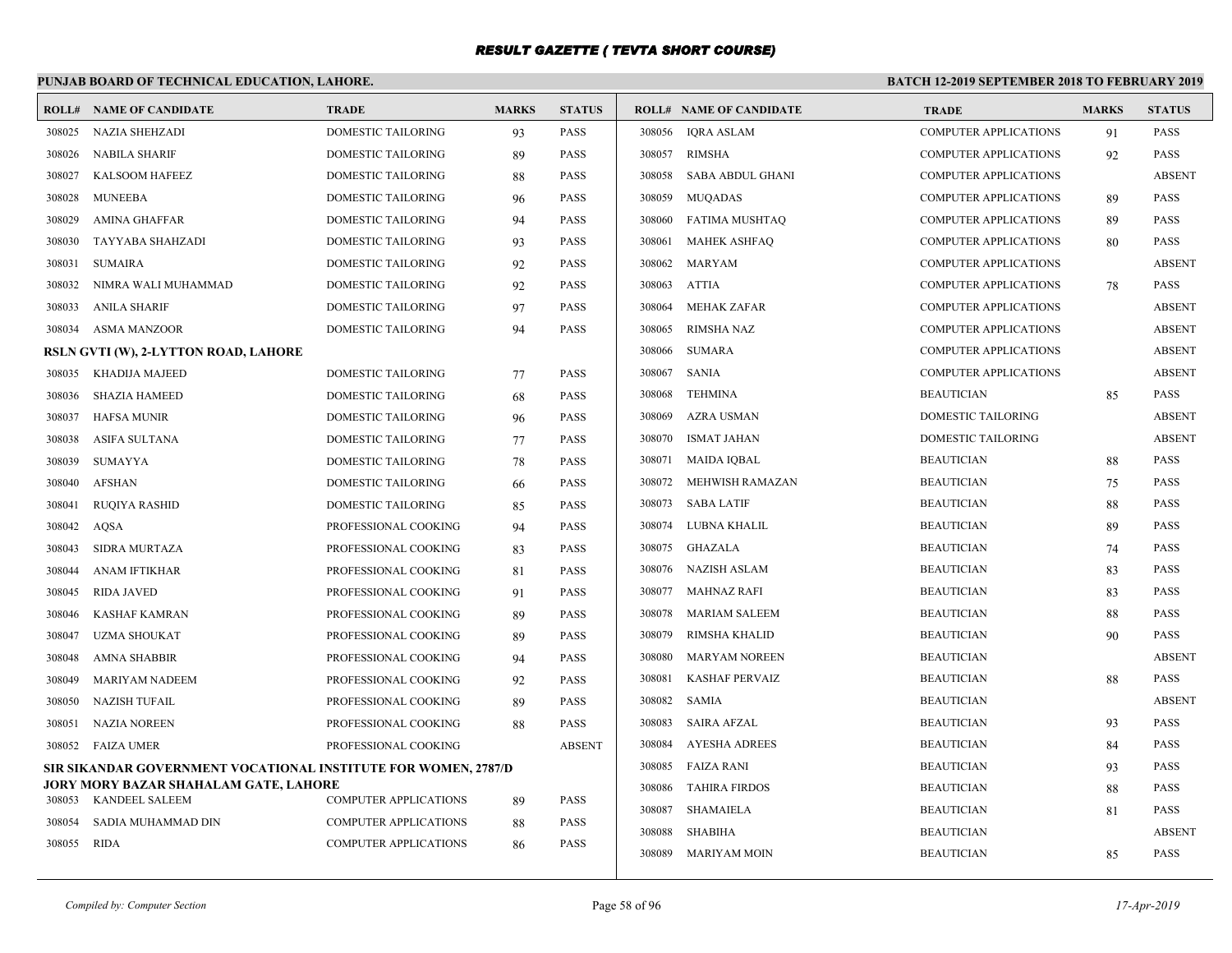# **PUNJAB BOARD OF TECHNICAL EDUCATION, LAHORE.**

| ROLL#        | <b>NAME OF CANDIDATE</b>                                   | <b>TRADE</b>                 | <b>MARKS</b> | <b>STATUS</b> |        | <b>ROLL# NAME OF CANDIDATE</b>                        | <b>TRADE</b>                 | <b>MARKS</b> | <b>STATUS</b> |
|--------------|------------------------------------------------------------|------------------------------|--------------|---------------|--------|-------------------------------------------------------|------------------------------|--------------|---------------|
| 308090       | <b>EMAN FATIMA</b>                                         | DOMESTIC TAILORING           | 90           | <b>PASS</b>   |        | 308122 MUHAMMAD IMRAN                                 | <b>COMPUTER APPLICATIONS</b> | 89           | <b>PASS</b>   |
| 308091       | ASMA AZIZ                                                  | DOMESTIC TAILORING           |              | <b>ABSENT</b> | 308123 | MOHAMMAD KASHIF RAZA                                  | <b>COMPUTER APPLICATIONS</b> | 90           | <b>PASS</b>   |
| 308092       | MHARUKH MUNIR                                              | DOMESTIC TAILORING           |              | <b>ABSENT</b> |        | 308124 NIAZ AHMAD                                     | <b>COMPUTER APPLICATIONS</b> | 92           | <b>PASS</b>   |
| 308093       | <b>IORA ANEES</b>                                          | DOMESTIC TAILORING           |              | <b>ABSENT</b> | 308125 | AZHAR HUSSAIN                                         | <b>COMPUTER APPLICATIONS</b> | 88           | <b>PASS</b>   |
| 308094       | <b>IQRA NADEEM</b>                                         | DOMESTIC TAILORING           |              | <b>ABSENT</b> |        | 308126 MUHAMMAD ASHRAF                                | <b>COMPUTER APPLICATIONS</b> | 90           | <b>PASS</b>   |
| 308095       | KALSOOM                                                    | DOMESTIC TAILORING           | 76           | <b>PASS</b>   | 308127 | MAMOONA IQBAL                                         | <b>COMPUTER APPLICATIONS</b> | 92           | <b>PASS</b>   |
| 308096       | <b>RIMSHA</b>                                              | DOMESTIC TAILORING           |              | <b>ABSENT</b> | 308128 | MUHAMMAD SHOAIB                                       | <b>COMPUTER APPLICATIONS</b> | 90           | <b>PASS</b>   |
| 308097       | <b>REHANA</b>                                              | DOMESTIC TAILORING           | 84           | <b>PASS</b>   | 308129 | JAVARIA SHAHID                                        | <b>COMPUTER APPLICATIONS</b> | 91           | <b>PASS</b>   |
| 308098       | SABA                                                       | DOMESTIC TAILORING           | 76           | <b>PASS</b>   |        | 308130 ALI JAVED KHAN                                 | <b>COMPUTER APPLICATIONS</b> | 92           | <b>PASS</b>   |
| 308099       | NAFIA                                                      | DOMESTIC TAILORING           |              | <b>ABSENT</b> | 308131 | <b>SHAZIA ASGHAR</b>                                  | <b>COMPUTER APPLICATIONS</b> | 91           | <b>PASS</b>   |
| 308100       | <b>RAMLA</b>                                               | DOMESTIC TAILORING           | 78           | <b>PASS</b>   | 308132 | MUHAMMAD ARHAM HANIF                                  | <b>COMPUTER APPLICATIONS</b> | 92           | <b>PASS</b>   |
| 308101       | <b>AROOJ NADEEM</b>                                        | DOMESTIC TAILORING           | 83           | <b>PASS</b>   | 308133 | <b>BUSHRA BASSRI</b>                                  | <b>COMPUTER APPLICATIONS</b> | 88           | <b>PASS</b>   |
| 308102       | ZARA SHAFI                                                 | DOMESTIC TAILORING           | 83           | <b>PASS</b>   | 308134 | SHAHAB KHAN                                           | <b>COMPUTER APPLICATIONS</b> | 91           | <b>PASS</b>   |
| 308103       | SHAHINA IRSHAD                                             | DOMESTIC TAILORING           | 83           | <b>PASS</b>   | 308135 | GHULAM MUJTABA                                        | <b>COMPUTER APPLICATIONS</b> | 95           | <b>PASS</b>   |
| 308104       | ANSA                                                       | DOMESTIC TAILORING           |              | <b>ABSENT</b> |        | 308136 MUHAMMAD TARIQ                                 | <b>COMPUTER APPLICATIONS</b> | 90           | <b>PASS</b>   |
| 308105       | <b>BISMA AHMAD</b>                                         | DOMESTIC TAILORING           | 83           | <b>PASS</b>   |        | 308137 TAHIR JAVED IQBAL                              | <b>COMPUTER APPLICATIONS</b> | 90           | <b>PASS</b>   |
| 308106       | MOINZA                                                     | DOMESTIC TAILORING           |              | <b>ABSENT</b> |        | 308138 ATIFA BIBI                                     | <b>COMPUTER APPLICATIONS</b> | 90           | <b>PASS</b>   |
| 308107 AROOJ |                                                            | DOMESTIC TAILORING           | 89           | <b>PASS</b>   | 308139 | <b>GULSHAN PARVEEN</b>                                | <b>COMPUTER APPLICATIONS</b> | 90           | <b>PASS</b>   |
|              | SOCIETY COLLEGE OF COMPUTER SCIENCES,, MOGHALPURA,, LAHORE |                              |              |               | 308140 | MUHAMMAD IBRAHIM                                      | <b>COMPUTER APPLICATIONS</b> | 88           | <b>PASS</b>   |
| 308108       | FOUZIA BASHIR                                              | COMPUTER APPLICATIONS        | 92           | <b>PASS</b>   | 308141 | <b>INAMUR REHMAN</b>                                  | <b>COMPUTER APPLICATIONS</b> | 89           | <b>PASS</b>   |
| 308109       | <b>HIRA JAVED</b>                                          | <b>COMPUTER APPLICATIONS</b> | 98           | <b>PASS</b>   |        | 308142 MUHAMMAD BILAL ILYAS                           | <b>COMPUTER APPLICATIONS</b> | 90           | <b>PASS</b>   |
| 308110       | HAFSA UMAR                                                 | <b>COMPUTER APPLICATIONS</b> | 95           | PASS          |        | 308143 ATIF SIDDIQUE                                  | <b>COMPUTER APPLICATIONS</b> | 91           | <b>PASS</b>   |
| 308111       | ASIFA AMJAD                                                | COMPUTER APPLICATIONS        | 92           | <b>PASS</b>   |        | 308144 LUQMAN ALI                                     | <b>COMPUTER APPLICATIONS</b> | 93           | <b>PASS</b>   |
| 308112       | KINZA BIBI                                                 | <b>COMPUTER APPLICATIONS</b> | 96           | <b>PASS</b>   |        | 308145 MUHAMMAD HASSAN ZIA                            | <b>COMPUTER APPLICATIONS</b> | 92           | <b>PASS</b>   |
| 308113       | <b>AMNA SHEHZADE</b>                                       | <b>COMPUTER APPLICATIONS</b> | 99           | <b>PASS</b>   |        | 308146 ASAD ALI                                       | <b>COMPUTER APPLICATIONS</b> | 88           | <b>PASS</b>   |
|              | <b>GOVT. INSTITUTE OF COMMERCE, , CHAUBARA</b>             |                              |              |               | 308147 | MUHAMMAD ZAHID                                        | <b>COMPUTER APPLICATIONS</b> | 93           | <b>PASS</b>   |
|              | 308114 FAIZ RASOOL                                         | COMPUTER APPLICATIONS        | 93           | <b>PASS</b>   | 308148 | MUHAMMAD TAYYAB                                       | <b>COMPUTER APPLICATIONS</b> | 93           | <b>PASS</b>   |
| 308115       | HUSNAIN ALI                                                | <b>COMPUTER APPLICATIONS</b> | 88           | <b>PASS</b>   | 308149 | LUBNA MUSHTAQ                                         | <b>COMPUTER APPLICATIONS</b> | 89           | <b>PASS</b>   |
| 308116       | MALIK MAHBOOB UL HASSAN                                    | <b>COMPUTER APPLICATIONS</b> | 90           | PASS          | 308150 | MUHAMMAD MASOOD                                       | <b>COMPUTER APPLICATIONS</b> | 94           | <b>PASS</b>   |
| 308117       | NAEEM ASHRAF                                               | <b>COMPUTER APPLICATIONS</b> | 92           | <b>PASS</b>   |        | 308151 MANZAR ABBAS                                   | <b>COMPUTER APPLICATIONS</b> | 90           | <b>PASS</b>   |
| 308118       | MUHAMMAD NASEER ASLAM                                      | <b>COMPUTER APPLICATIONS</b> | 92           | <b>PASS</b>   |        | 308152 ZAIGHAM ABBAS                                  | <b>COMPUTER APPLICATIONS</b> | 89           | <b>PASS</b>   |
| 308119       | <b>MUQSOOD RANA</b>                                        | <b>COMPUTER APPLICATIONS</b> | 91           | <b>PASS</b>   |        | GOVT. TECHNICAL TRAINING INSTITUTE(BOYS), , FATEH PUR |                              |              |               |
| 308120       | <b>MASOOD NAWAZ</b>                                        | <b>COMPUTER APPLICATIONS</b> | 92           | <b>PASS</b>   |        | 308153 SHAISTA LIAQAT                                 | <b>COMPUTER APPLICATIONS</b> | 96           | <b>PASS</b>   |
|              | 308121 MUHAMMAD RAMZAN                                     | <b>COMPUTER APPLICATIONS</b> | 87           | <b>PASS</b>   |        | 308154 SIDRA RASHEED                                  | <b>COMPUTER APPLICATIONS</b> | 90           | <b>PASS</b>   |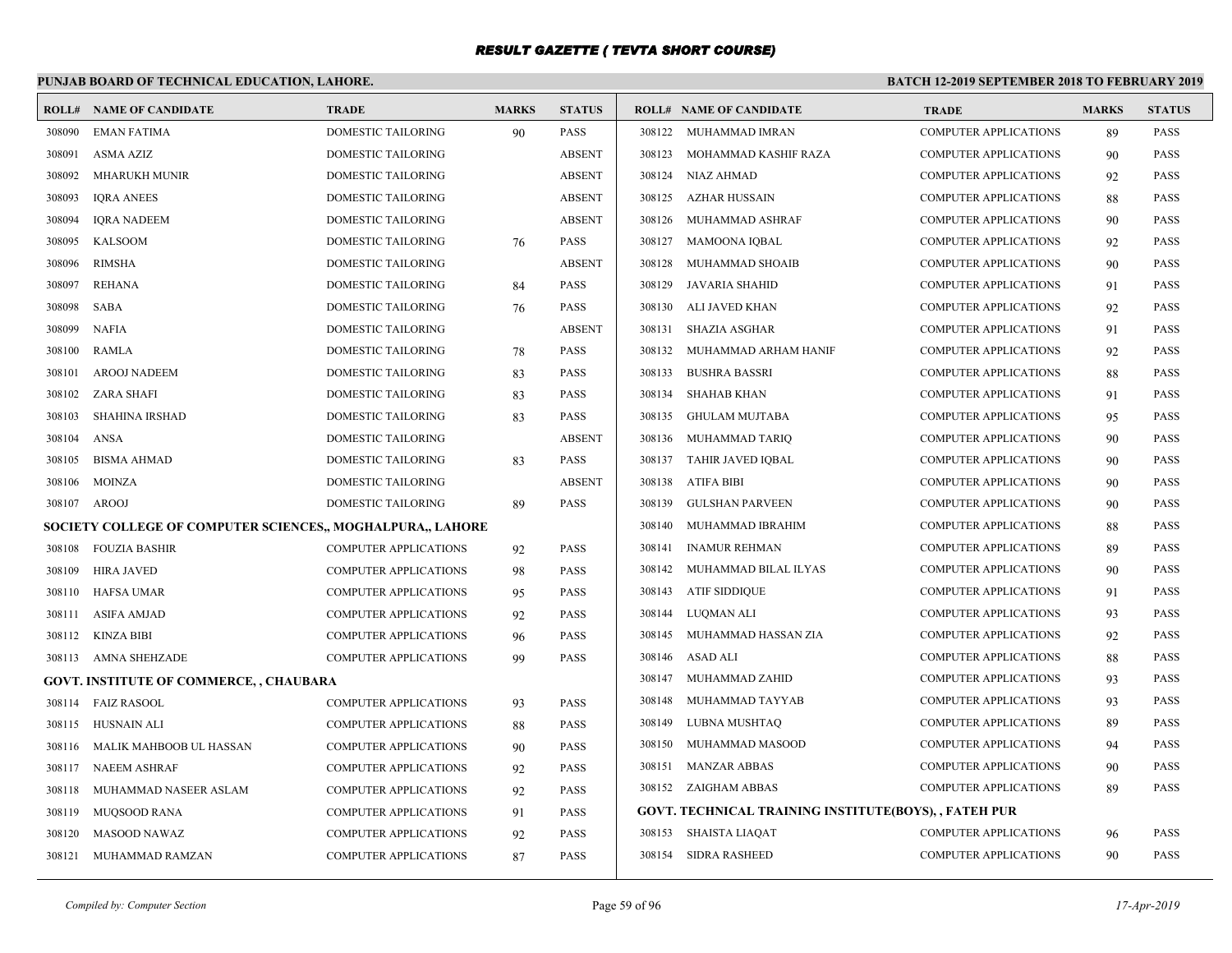# **PUNJAB BOARD OF TECHNICAL EDUCATION, LAHORE.**

|        | <b>ROLL# NAME OF CANDIDATE</b>                               | <b>TRADE</b>                 | <b>MARKS</b> | <b>STATUS</b> |        | <b>ROLL# NAME OF CANDIDATE</b>                                   | <b>TRADE</b>                 | <b>MARKS</b> | <b>STATUS</b> |
|--------|--------------------------------------------------------------|------------------------------|--------------|---------------|--------|------------------------------------------------------------------|------------------------------|--------------|---------------|
| 308155 | <b>SABA KHALID</b>                                           | <b>COMPUTER APPLICATIONS</b> | 95           | <b>PASS</b>   |        | 308188 MARIA KHURSHID                                            | <b>COMPUTER APPLICATIONS</b> | 95           | <b>PASS</b>   |
| 308156 | SHAHIDA SHOUKAT                                              | <b>COMPUTER APPLICATIONS</b> | 94           | <b>PASS</b>   | 308189 | <b>GHULAM MUSTAFA</b>                                            | <b>COMPUTER APPLICATIONS</b> | 98           | <b>PASS</b>   |
| 308157 | SAIMA GHAFOOR                                                | <b>COMPUTER APPLICATIONS</b> | 97           | <b>PASS</b>   | 308190 | ZULFIQAR ALI                                                     | <b>COMPUTER APPLICATIONS</b> | 97           | <b>PASS</b>   |
| 308158 | <b>SHAKILA IRSHAD</b>                                        | <b>COMPUTER APPLICATIONS</b> | 95           | <b>PASS</b>   | 308191 | MUHAMMAD KAWISH                                                  | <b>COMPUTER APPLICATIONS</b> | 96           | <b>PASS</b>   |
| 308159 | <b>ALI IMRAN</b>                                             | <b>COMPUTER APPLICATIONS</b> | 97           | <b>PASS</b>   | 308192 | <b>GHULAM MUSTAFA</b>                                            | <b>COMPUTER APPLICATIONS</b> | 98           | <b>PASS</b>   |
| 308160 | MUHAMMAD ABU SUFYAN                                          | <b>COMPUTER APPLICATIONS</b> | 93           | <b>PASS</b>   | 308193 | MUHAMMAD BAKHSH                                                  | COMPUTER APPLICATIONS        | 98           | <b>PASS</b>   |
| 308161 | <b>SAJJAD HUSSAIN</b>                                        | <b>COMPUTER APPLICATIONS</b> | 94           | <b>PASS</b>   |        | 308194 NAIM AL WAKEEL                                            | <b>COMPUTER APPLICATIONS</b> | 96           | <b>PASS</b>   |
| 308162 | <b>AFZAAL FAROOQ</b>                                         | <b>COMPUTER APPLICATIONS</b> | 96           | <b>PASS</b>   |        | 308195 MUDASIR NAEEM                                             | <b>COMPUTER APPLICATIONS</b> | 98           | <b>PASS</b>   |
| 308163 | ALI RAZA                                                     | <b>COMPUTER APPLICATIONS</b> | 99           | <b>PASS</b>   | 308196 | MUHAMMAD RAMZAN                                                  | <b>COMPUTER APPLICATIONS</b> | 95           | <b>PASS</b>   |
| 308164 | <b>AAMIR SAJJAD</b>                                          | <b>COMPUTER APPLICATIONS</b> | 95           | <b>PASS</b>   | 308197 | <b>MOHSIN NAWAZ</b>                                              | <b>COMPUTER APPLICATIONS</b> | 97           | <b>PASS</b>   |
| 308165 | <b>AHSAN GHAFOOR</b>                                         | <b>COMPUTER APPLICATIONS</b> | 95           | <b>PASS</b>   | 308198 | MUHAMMAD HASNAIN                                                 | COMPUTER APPLICATIONS        | 99           | <b>PASS</b>   |
| 308166 | MUHAMMAD USMAN                                               | <b>COMPUTER APPLICATIONS</b> | 91           | <b>PASS</b>   | 308199 | MUHAMMAD ANS RAFIQUE                                             | <b>COMPUTER APPLICATIONS</b> | 96           | <b>PASS</b>   |
| 308167 | <b>OASIM ABBAS</b>                                           | <b>COMPUTER APPLICATIONS</b> | 97           | <b>PASS</b>   | 308200 | MUHAMMAD KASHIF                                                  | <b>COMPUTER APPLICATIONS</b> | 96           | <b>PASS</b>   |
| 308168 | <b>AWAIS WAQAS</b>                                           | <b>COMPUTER APPLICATIONS</b> | 97           | <b>PASS</b>   | 308201 | MUHAMMAD SALSABEEL NAZEER                                        | <b>COMPUTER APPLICATIONS</b> | 99           | <b>PASS</b>   |
| 308169 | <b>FAISAL SHABBIR</b>                                        | <b>COMPUTER APPLICATIONS</b> | 98           | <b>PASS</b>   | 308202 | UZAIR FAROOQ                                                     | CIVIL SURVEYOR 2016          | 97           | <b>PASS</b>   |
| 308170 | SAQIB ALI                                                    | <b>COMPUTER APPLICATIONS</b> | 96           | <b>PASS</b>   |        | 308203 JAVED FAROOQ                                              | <b>CIVIL SURVEYOR 2016</b>   | 98           | <b>PASS</b>   |
| 308171 | <b>ABU BAKAR MANZOOR</b>                                     | <b>COMPUTER APPLICATIONS</b> | 98           | <b>PASS</b>   | 308204 | MUHAMMAD AWAIS                                                   | <b>CIVIL SURVEYOR 2016</b>   | 99           | <b>PASS</b>   |
| 308172 | MUHAMMAD ASIF                                                | <b>COMPUTER APPLICATIONS</b> | 94           | <b>PASS</b>   | 308205 | MUHAMMAD SADAM HUSSAIN                                           | <b>CIVIL SURVEYOR 2016</b>   | 98           | <b>PASS</b>   |
|        | ALI COLLEGE OF TECHNOLOGY,, FATTEH PUR ROAD,, KAROR LAL ESAN |                              |              |               |        | 308206 AHMED ABBAS                                               | <b>CIVIL SURVEYOR 2016</b>   | 97           | <b>PASS</b>   |
| 308173 | AZHAR ALI                                                    | <b>COMPUTER APPLICATIONS</b> | 99           | <b>PASS</b>   |        | GOVT. VOCATIONAL TRAINING INSTITUTE FOR WOMEN, NEAR JALAL UD DIN |                              |              |               |
| 308174 | MUHAMMAD HAROON KHALID                                       | <b>COMPUTER APPLICATIONS</b> | 96           | <b>PASS</b>   |        | <b>CLINIC,, KAROR LAL ESAN</b><br>308207 SIDRA AMIN              | <b>COMPUTER APPLICATIONS</b> | 96           | <b>PASS</b>   |
|        | 308175 MOHSIN ALI                                            | <b>COMPUTER APPLICATIONS</b> | 96           | <b>PASS</b>   |        | 308208 SIDRA IMTIAZ                                              | <b>COMPUTER APPLICATIONS</b> |              | <b>PASS</b>   |
| 308176 | <b>ARSHAD KHAN</b>                                           | COMPUTER APPLICATIONS        | 99           | <b>PASS</b>   | 308209 | <b>SAMAN BATOOL</b>                                              | <b>COMPUTER APPLICATIONS</b> | 96<br>99     | <b>PASS</b>   |
| 308177 | <b>AAMIR SOHAIL</b>                                          | <b>COMPUTER APPLICATIONS</b> | 96           | <b>PASS</b>   |        | 308210 NADIA PERVEEN                                             | <b>COMPUTER APPLICATIONS</b> | 96           | <b>PASS</b>   |
| 308178 | SHAHZAIB KHAN                                                | <b>COMPUTER APPLICATIONS</b> | 96           | <b>PASS</b>   | 308211 | <b>SAMREEN BIBI</b>                                              | <b>COMPUTER APPLICATIONS</b> |              | <b>ABSENT</b> |
| 308179 | <b>TOUSEEF AHMAD</b>                                         | <b>COMPUTER APPLICATIONS</b> | 98           | <b>PASS</b>   |        | 308212 SIDRA MUKHTAR                                             | <b>COMPUTER APPLICATIONS</b> |              | <b>PASS</b>   |
| 308180 | MUHAMMAD ISMAIL KHAN                                         | <b>COMPUTER APPLICATIONS</b> | 98           | <b>PASS</b>   | 308213 | IQRA MUKHTAR                                                     | COMPUTER APPLICATIONS        | 95           | <b>PASS</b>   |
| 308181 | MUHAMMAD BILAL                                               | COMPUTER APPLICATIONS        | 95           | <b>PASS</b>   |        | 308214 TASKEEN ZAHRA                                             | <b>COMPUTER APPLICATIONS</b> | 97           | <b>ABSENT</b> |
| 308182 | MUHAMMAD ASAD                                                | <b>COMPUTER APPLICATIONS</b> | 98           | <b>PASS</b>   |        | 308215 AOSA BATOOL                                               | <b>COMPUTER APPLICATIONS</b> |              | <b>PASS</b>   |
| 308183 | MUHAMMAD DILAWAR                                             | <b>COMPUTER APPLICATIONS</b> | 97           | <b>PASS</b>   |        |                                                                  |                              | 93           |               |
| 308184 | MUHAMMAD AYAZ KHAN                                           | <b>COMPUTER APPLICATIONS</b> | 96           | <b>PASS</b>   |        | 308216 SABA NADEEM                                               | <b>COMPUTER APPLICATIONS</b> | 95           | <b>PASS</b>   |
| 308185 | MUHAMMAD ARSALAN                                             | <b>COMPUTER APPLICATIONS</b> | 98           | <b>PASS</b>   |        | 308217 SHAMSA BATOOL                                             | COMPUTER APPLICATIONS        | 96           | <b>PASS</b>   |
| 308186 | MUDASSAR ABBAS                                               | COMPUTER APPLICATIONS        | 98           | <b>PASS</b>   | 308218 | <b>SUMERIA NIAZ</b>                                              | <b>COMPUTER APPLICATIONS</b> | 100          | <b>PASS</b>   |
|        | 308187 NAZIA KOUSAR                                          | <b>COMPUTER APPLICATIONS</b> | 98           | <b>PASS</b>   |        | 308219 SALMA ZUBAIR                                              | <b>COMPUTER APPLICATIONS</b> | 99           | <b>PASS</b>   |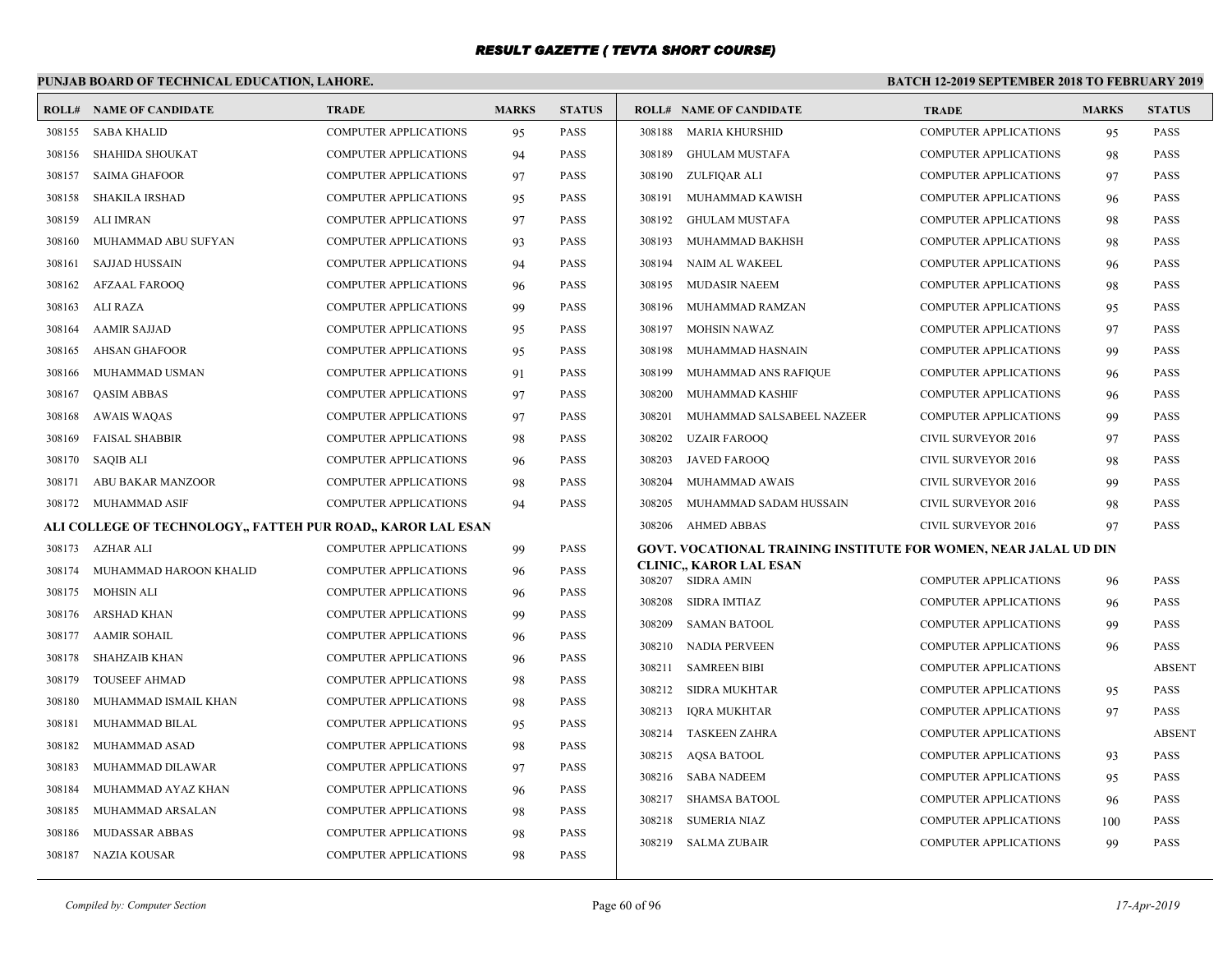# **PUNJAB BOARD OF TECHNICAL EDUCATION, LAHORE.**

|        | <b>ROLL# NAME OF CANDIDATE</b>                              | <b>TRADE</b>                 | <b>MARKS</b> | <b>STATUS</b> |        | <b>ROLL# NAME OF CANDIDATE</b>                                   | <b>TRADE</b>                 | <b>MARKS</b> | <b>STATUS</b> |
|--------|-------------------------------------------------------------|------------------------------|--------------|---------------|--------|------------------------------------------------------------------|------------------------------|--------------|---------------|
|        | 308220 SITARA RAFIQ                                         | <b>COMPUTER APPLICATIONS</b> | 88           | <b>PASS</b>   |        | 308252 FAISAL TEHSEEN                                            | <b>COMPUTER APPLICATIONS</b> | 88           | PASS          |
| 308221 | <b>FIAZ BIBI</b>                                            | <b>COMPUTER APPLICATIONS</b> | 91           | <b>PASS</b>   | 308253 | MUHAMMAD SHERAZ                                                  | <b>COMPUTER APPLICATIONS</b> | 90           | <b>PASS</b>   |
| 308222 | <b>SAFIA ZUBAIR</b>                                         | <b>COMPUTER APPLICATIONS</b> | 95           | <b>PASS</b>   | 308254 | MUHAMMAD ADNAN                                                   | <b>COMPUTER APPLICATIONS</b> | 89           | <b>PASS</b>   |
| 308223 | <b>RABIA BIBI</b>                                           | <b>COMPUTER APPLICATIONS</b> | 100          | <b>PASS</b>   | 308255 | MUHAMMAD ARSHAD                                                  | <b>COMPUTER APPLICATIONS</b> | 85           | <b>PASS</b>   |
| 308224 | <b>RUBY IRSHAD</b>                                          | <b>COMPUTER APPLICATIONS</b> | 91           | <b>PASS</b>   | 308256 | <b>MUNIR AHMAD</b>                                               | <b>COMPUTER APPLICATIONS</b> | 88           | <b>PASS</b>   |
| 308225 | <b>BUSHRA ASHRAF</b>                                        | <b>COMPUTER APPLICATIONS</b> | 96           | <b>PASS</b>   | 308257 | MUHAMMAD ASGHAR ALI                                              | <b>COMPUTER APPLICATIONS</b> | 88           | <b>PASS</b>   |
| 308226 | AALIA TAHREEM                                               | <b>COMPUTER APPLICATIONS</b> | 98           | <b>PASS</b>   | 308258 | <b>TANVEER HUSSAIN</b>                                           | <b>COMPUTER APPLICATIONS</b> | 88           | <b>PASS</b>   |
|        | <b>GOVERNMENT INSTITUTE OF COMMERCE FOR WOMAN, , LAYYAH</b> |                              |              |               | 308259 | <b>AQIB RAFIQUE</b>                                              | <b>COMPUTER APPLICATIONS</b> | 89           | <b>PASS</b>   |
| 308227 | <b>SADIA ASHIQ</b>                                          | <b>COMPUTER APPLICATIONS</b> | 95           | <b>PASS</b>   | 308260 | MUHAMMAD ZUBAIR                                                  | <b>COMPUTER APPLICATIONS</b> | 87           | <b>PASS</b>   |
| 308228 | <b>UME AMARA</b>                                            | <b>COMPUTER APPLICATIONS</b> | 94           | <b>PASS</b>   | 308261 | MUHAMMAD SHAHBAZ                                                 | <b>COMPUTER APPLICATIONS</b> | 86           | <b>PASS</b>   |
| 308229 | <b>NISBAH HANIF</b>                                         | <b>COMPUTER APPLICATIONS</b> | 97           | <b>PASS</b>   | 308262 | <b>SIKANDAR QAYYUM</b>                                           | <b>COMPUTER APPLICATIONS</b> | 87           | <b>PASS</b>   |
| 308230 | <b>MAIRA RASUL</b>                                          | <b>COMPUTER APPLICATIONS</b> | 92           | <b>PASS</b>   | 308263 | MUHAMMAD ADEEL                                                   | <b>COMPUTER APPLICATIONS</b> | 89           | <b>PASS</b>   |
| 308231 | <b>NOSHEEN SAJIDA</b>                                       | <b>COMPUTER APPLICATIONS</b> | 95           | <b>PASS</b>   | 308264 | <b>MUZAMIL BASHIR</b>                                            | <b>COMPUTER APPLICATIONS</b> | 88           | PASS          |
| 308232 | <b>TATHEER ZAHRA</b>                                        | <b>COMPUTER APPLICATIONS</b> | 94           | <b>PASS</b>   | 308265 | MUHAMMAD MIRAJ                                                   | <b>COMPUTER APPLICATIONS</b> | 91           | PASS          |
| 308233 | AROOBA MUSHTAQ                                              | <b>COMPUTER APPLICATIONS</b> | 95           | <b>PASS</b>   | 308266 | ZAHID MUSTAFA                                                    | <b>COMPUTER APPLICATIONS</b> | 88           | <b>PASS</b>   |
| 308234 | <b>SABA MAJEED</b>                                          | <b>COMPUTER APPLICATIONS</b> | 96           | <b>PASS</b>   | 308267 | <b>BUSHRA BIBI</b>                                               | <b>COMPUTER APPLICATIONS</b> | 83           | <b>PASS</b>   |
| 308235 | <b>JAVERIA SHEHZADI</b>                                     | <b>COMPUTER APPLICATIONS</b> | 93           | <b>PASS</b>   | 308268 | MUHAMMAD AHTASHAM UL HAQ                                         | <b>COMPUTER APPLICATIONS</b> | 88           | <b>PASS</b>   |
| 308236 | <b>DENA KHTOON</b>                                          | <b>COMPUTER APPLICATIONS</b> | 93           | <b>PASS</b>   | 308269 | <b>MUREED ABBAS</b>                                              | <b>COMPUTER APPLICATIONS</b> | 87           | <b>PASS</b>   |
| 308237 | FATIMA BASHIR                                               | <b>COMPUTER APPLICATIONS</b> | 95           | <b>PASS</b>   | 308270 | <b>MAZHAR HUSSAIN</b>                                            | <b>COMPUTER APPLICATIONS</b> | 88           | <b>PASS</b>   |
| 308238 | KIRAN KHALID                                                | <b>COMPUTER APPLICATIONS</b> | 95           | <b>PASS</b>   | 308271 | <b>NADEEM AHMAD</b>                                              | <b>COMPUTER APPLICATIONS</b> | 89           | <b>PASS</b>   |
| 308239 | MISBAH KHANUM                                               | <b>COMPUTER APPLICATIONS</b> | 97           | <b>PASS</b>   | 308272 | MUHAMMAD BILAL                                                   | <b>COMPUTER APPLICATIONS</b> | 88           | <b>PASS</b>   |
|        | GOVT. INSTITUTE OF COMMERCE, KOT SULTAN, LAYYAH             |                              |              |               |        | 308273 AQIB AKRAM                                                | <b>COMPUTER APPLICATIONS</b> | 88           | PASS          |
| 308240 | <b>ANEELA BATOOL</b>                                        | <b>COMPUTER APPLICATIONS</b> | 89           | <b>PASS</b>   |        | <b>GOVERNMENT TECHNICAL TRAINING CENTRE (W), , KAHROOR PACCA</b> |                              |              |               |
| 308241 | <b>SHAHR BANO</b>                                           | <b>COMPUTER APPLICATIONS</b> | 88           | <b>PASS</b>   | 308274 | <b>SUMERA BILAL</b>                                              | <b>BEAUTICIAN</b>            | 94           | <b>PASS</b>   |
| 308242 | RUBAB ZAHRA                                                 | <b>COMPUTER APPLICATIONS</b> | 87           | <b>PASS</b>   | 308275 | <b>SAIMA KANWAL</b>                                              | <b>BEAUTICIAN</b>            | 100          | PASS          |
| 308243 | ZOHA RIAZ                                                   | <b>COMPUTER APPLICATIONS</b> | 87           | <b>PASS</b>   | 308276 | JIYA DILBAR                                                      | <b>BEAUTICIAN</b>            | 97           | <b>PASS</b>   |
| 308244 | <b>TARIQ HUSSAIN</b>                                        | COMPUTER APPLICATIONS        | 88           | <b>PASS</b>   | 308277 | <b>SEHRISH ASLAM</b>                                             | <b>BEAUTICIAN</b>            | 95           | <b>PASS</b>   |
| 308245 | MUHAMMAD SAJJAD                                             | <b>COMPUTER APPLICATIONS</b> | 89           | <b>PASS</b>   | 308278 | ASIA BIBI                                                        | <b>BEAUTICIAN</b>            | 96           | <b>PASS</b>   |
| 308246 | MUHAMMAD NASIR                                              | <b>COMPUTER APPLICATIONS</b> | 88           | <b>PASS</b>   | 308279 | <b>AREEBA ASHRAF</b>                                             | <b>BEAUTICIAN</b>            | 90           | <b>PASS</b>   |
| 308247 | MUHAMMAD ZOHAIB                                             | <b>COMPUTER APPLICATIONS</b> | 88           | <b>PASS</b>   | 308280 | <b>SANIA</b>                                                     | <b>BEAUTICIAN</b>            |              | <b>ABSENT</b> |
| 308248 | MAHMOOD UL HASSAN                                           | <b>COMPUTER APPLICATIONS</b> | 87           | <b>PASS</b>   | 308281 | <b>SHAILA SADDIQ</b>                                             | <b>BEAUTICIAN</b>            | 98           | PASS          |
| 308249 | <b>FAIZ UL HASSAN</b>                                       | <b>COMPUTER APPLICATIONS</b> | 88           | <b>PASS</b>   | 308282 | <b>SONIA BILAL</b>                                               | <b>BEAUTICIAN</b>            | 97           | <b>PASS</b>   |
| 308250 | <b>KHIZAR ABBAS</b>                                         | <b>COMPUTER APPLICATIONS</b> | 86           | <b>PASS</b>   | 308283 | NISHA MURTAZA                                                    | <b>BEAUTICIAN</b>            | 92           | <b>PASS</b>   |
|        | 308251 MUHAMMAD WAQAS                                       | <b>COMPUTER APPLICATIONS</b> | 87           | <b>PASS</b>   | 308284 | <b>MAHAM KASHIF</b>                                              | <b>BEAUTICIAN</b>            | 91           | <b>PASS</b>   |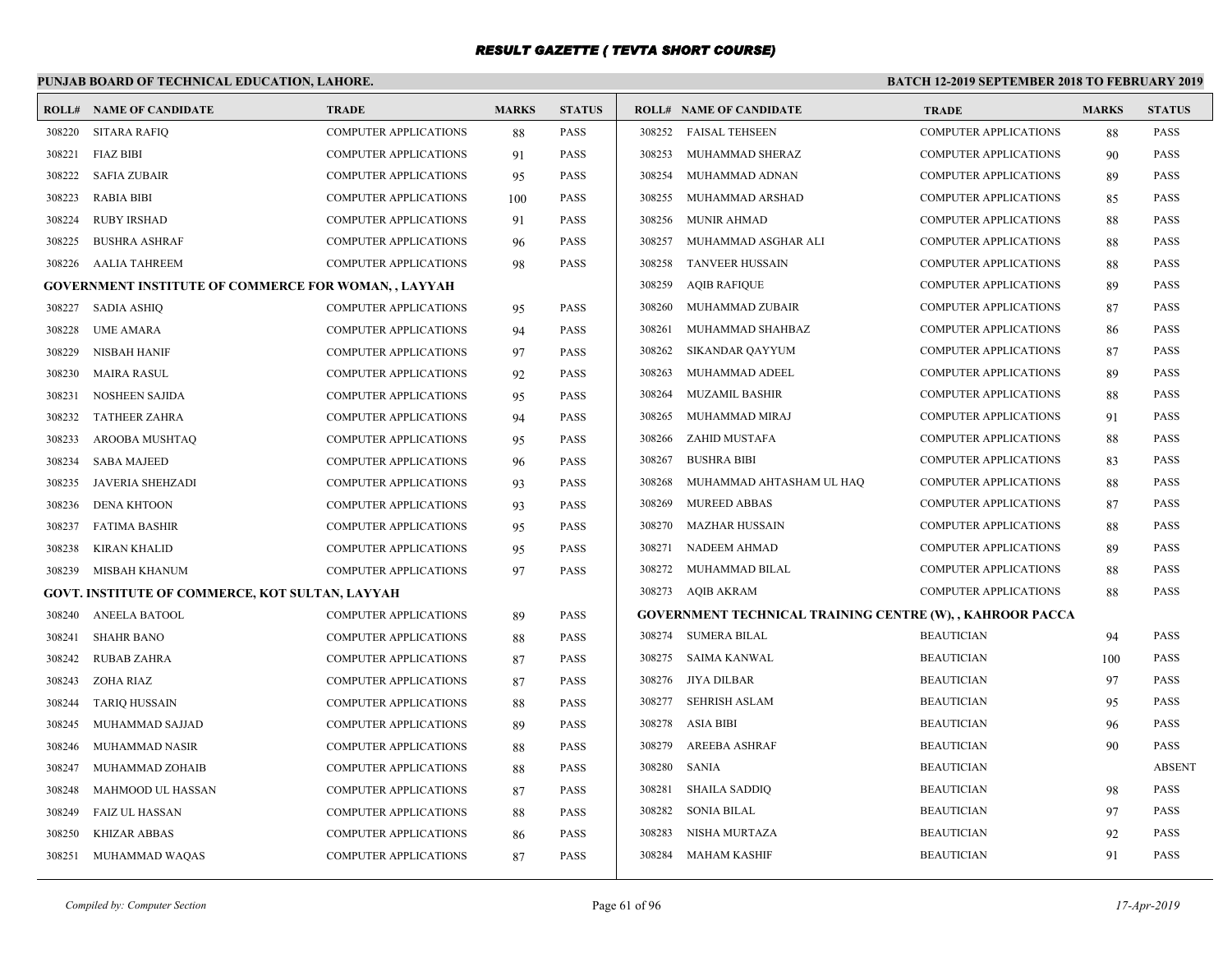# **PUNJAB BOARD OF TECHNICAL EDUCATION, LAHORE.**

|        | <b>ROLL# NAME OF CANDIDATE</b> | <b>TRADE</b>                 | <b>MARKS</b> | <b>STATUS</b> | <b>ROLL# NAME OF CANDIDATE</b>                                         | <b>TRADE</b>               | <b>MARKS</b> | <b>STATUS</b> |
|--------|--------------------------------|------------------------------|--------------|---------------|------------------------------------------------------------------------|----------------------------|--------------|---------------|
| 308285 | <b>FARINA SHAHEEN</b>          | <b>BEAUTICIAN</b>            | 91           | <b>PASS</b>   | <b>GOVT. VOCATIONAL TRAINING INSTITUE FOR WOMEN, HATTI MOTON MULL,</b> |                            |              |               |
| 308286 | <b>RUBI AKHTAR</b>             | <b>BEAUTICIAN</b>            | 92           | <b>PASS</b>   | <b>LODHRAN</b><br>308319 SUMEIRA ABDULLAH                              | <b>BEAUTICIAN</b>          | 94           | <b>PASS</b>   |
| 308287 | SANIA IQBAL                    | <b>BEAUTICIAN</b>            | 97           | PASS          | 308320 TAHMINA BIBI                                                    | <b>BEAUTICIAN</b>          |              | <b>ABSENT</b> |
| 308288 | <b>SAFIA ZAHOOR</b>            | <b>BEAUTICIAN</b>            | 97           | <b>PASS</b>   | 308321<br><b>QANDEEL AYUB</b>                                          | <b>BEAUTICIAN</b>          | 94           | <b>PASS</b>   |
| 308289 | <b>SHAHNAZ IOBAL</b>           | <b>COMPUTER APPLICATIONS</b> | 100          | <b>PASS</b>   | 308322<br>IRAM TANIA                                                   | <b>BEAUTICIAN</b>          | 91           | <b>PASS</b>   |
| 308290 | <b>SANA RAB NAWAZ</b>          | <b>COMPUTER APPLICATIONS</b> | 99           | <b>PASS</b>   | 308323<br>SHUMAILA                                                     | <b>BEAUTICIAN</b>          |              | <b>PASS</b>   |
| 308291 | SHAZIA ARIF                    | COMPUTER APPLICATIONS        | 99           | <b>PASS</b>   | 308324<br>RAZIA SATAR                                                  | <b>BEAUTICIAN</b>          | 91<br>86     | PASS          |
| 308292 | SURIYYA KABIR                  | <b>COMPUTER APPLICATIONS</b> | 99           | <b>PASS</b>   | AISHA OMAIED<br>308325                                                 | <b>BEAUTICIAN</b>          |              | <b>PASS</b>   |
| 308293 | <b>ZARINA BIBI</b>             | COMPUTER APPLICATIONS        | 100          | PASS          | 308326<br>HAMNA NASEER                                                 | <b>BEAUTICIAN</b>          | 92<br>89     | <b>PASS</b>   |
| 308294 | <b>MARIA MUKHTAR</b>           | <b>COMPUTER APPLICATIONS</b> | 98           | <b>PASS</b>   | SHABANA WAZIR                                                          |                            |              |               |
| 308295 | <b>FAUZIA ANJAM</b>            | <b>COMPUTER APPLICATIONS</b> | 99           | <b>PASS</b>   | 308327                                                                 | <b>BEAUTICIAN</b>          | 92           | <b>PASS</b>   |
| 308296 | <b>NASREEN BIBI</b>            | <b>COMPUTER APPLICATIONS</b> | 99           | <b>PASS</b>   | 308328<br>RABIA RIAZ                                                   | <b>BEAUTICIAN</b>          | 91           | <b>PASS</b>   |
| 308297 | FARHANA NAZIR                  | COMPUTER APPLICATIONS        | 98           | <b>PASS</b>   | 308329<br>AMNA                                                         | <b>BEAUTICIAN</b>          | 87           | <b>PASS</b>   |
| 308298 | <b>IORA KANWAL KHALID</b>      | <b>COMPUTER APPLICATIONS</b> | 100          | <b>PASS</b>   | 308330<br>SAWERA                                                       | <b>BEAUTICIAN</b>          | 87           | <b>PASS</b>   |
| 308299 | <b>LAIBA TEHSEEN</b>           | COMPUTER APPLICATIONS        | 98           | <b>PASS</b>   | ZOBIA<br>308331                                                        | <b>BEAUTICIAN</b>          | 89           | PASS          |
| 308300 | <b>REEHANA</b>                 | COMPUTER APPLICATIONS        | 100          | <b>PASS</b>   | IQRA AZAM<br>308332                                                    | <b>BEAUTICIAN</b>          | 94           | <b>PASS</b>   |
| 308301 | <b>SHAHEEN BIBI</b>            | <b>COMPUTER APPLICATIONS</b> | 99           | <b>PASS</b>   | 308333<br>AQSA LAL KHAN                                                | <b>BEAUTICIAN</b>          | 90           | <b>PASS</b>   |
| 308302 | <b>MEMONA SHABBIR</b>          | <b>COMPUTER APPLICATIONS</b> | 98           | <b>PASS</b>   | 308334<br><b>ROZINA</b>                                                | DOMESTIC TAILORING         | 93           | <b>PASS</b>   |
| 308303 | <b>BUSHRA USMAN</b>            | COMPUTER APPLICATIONS        | 99           | <b>PASS</b>   | 308335 NUSRAT                                                          | DOMESTIC TAILORING         | 87           | <b>PASS</b>   |
| 308304 | FIZA ASHRAF                    | <b>DOMESTIC TAILORING</b>    | 97           | <b>PASS</b>   | NADIA KHALIO<br>308336                                                 | <b>DOMESTIC TAILORING</b>  | 97           | <b>PASS</b>   |
| 308305 | <b>SUMERA TASAWAR</b>          | <b>DOMESTIC TAILORING</b>    | 97           | <b>PASS</b>   | 308337<br>SAMINA KAUSAR                                                | DOMESTIC TAILORING         | 89           | PASS          |
| 308306 | <b>SHAGUFTA SIDDIQUE</b>       | DOMESTIC TAILORING           | 96           | <b>PASS</b>   | 308338<br>ANAM                                                         | DOMESTIC TAILORING         | 86           | <b>PASS</b>   |
| 308307 | <b>IQRA ASLAM</b>              | DOMESTIC TAILORING           | 98           | <b>PASS</b>   | 308339 HINA                                                            | <b>DOMESTIC TAILORING</b>  | 91           | <b>PASS</b>   |
| 308308 | <b>HINA ASGHAR</b>             | <b>DOMESTIC TAILORING</b>    | 96           | <b>PASS</b>   | 308340 SABA KOUSAR                                                     | DOMESTIC TAILORING         | 83           | <b>PASS</b>   |
| 308309 | <b>SOBIA BILAL</b>             | <b>DOMESTIC TAILORING</b>    | 98           | <b>PASS</b>   | <b>SUMAIRA SARWAR</b><br>308341                                        | DOMESTIC TAILORING         | 98           | <b>PASS</b>   |
| 308310 | HAFZA ASLAM                    | DOMESTIC TAILORING           |              | <b>ABSENT</b> | 308342<br>AYSHA YASEEN                                                 | DOMESTIC TAILORING         | 86           | <b>PASS</b>   |
| 308311 | KIRAN BIBI                     | <b>DOMESTIC TAILORING</b>    | 96           | <b>PASS</b>   | <b>SAMINA BIBI</b><br>308343                                           | <b>DOMESTIC TAILORING</b>  | 80           | <b>PASS</b>   |
| 308312 | <b>TUBA ISMAEEL</b>            | <b>DOMESTIC TAILORING</b>    | 98           | <b>PASS</b>   | ASIA BIBI<br>308344                                                    | DOMESTIC TAILORING         | 82           | PASS          |
| 308313 | HASINA MURAD                   | DOMESTIC TAILORING           | 96           | PASS          | 308345 AMINA BIBI                                                      | DOMESTIC TAILORING         | 91           | <b>PASS</b>   |
| 308314 | <b>SAFIA RASHEED</b>           | <b>DOMESTIC TAILORING</b>    | 96           | <b>PASS</b>   | 308346<br>SAMINA NAZ                                                   | DOMESTIC TAILORING         | 93           | <b>PASS</b>   |
| 308315 | <b>TAHMINA BIBI</b>            | <b>DOMESTIC TAILORING</b>    | 93           | <b>PASS</b>   | 308347<br>SHAEHNAZ MAHI                                                | DOMESTIC TAILORING         | 82           | <b>PASS</b>   |
| 308316 | <b>SHAZIA TABASSUM</b>         | DOMESTIC TAILORING           |              | <b>ABSENT</b> | 308348 MADIA KIRAN                                                     | DOMESTIC TAILORING         | 88           | <b>PASS</b>   |
| 308317 | SEMA HUSSAIN                   | DOMESTIC TAILORING           | 92           | PASS          | AL-MUSTAFA TECHNICAL COLLEGE, NEAR FAISAL BANK, RAILWAY ROAD,          |                            |              |               |
|        | 308318 NADIA AMEEN             | <b>DOMESTIC TAILORING</b>    | 93           | <b>PASS</b>   | MANDI BAHAUDDIN, MANDI BAHAUDDIN<br>308349 NABEEL AHMED                | <b>CIVIL SURVEYOR 2016</b> | 89           | <b>PASS</b>   |
|        |                                |                              |              |               |                                                                        |                            |              |               |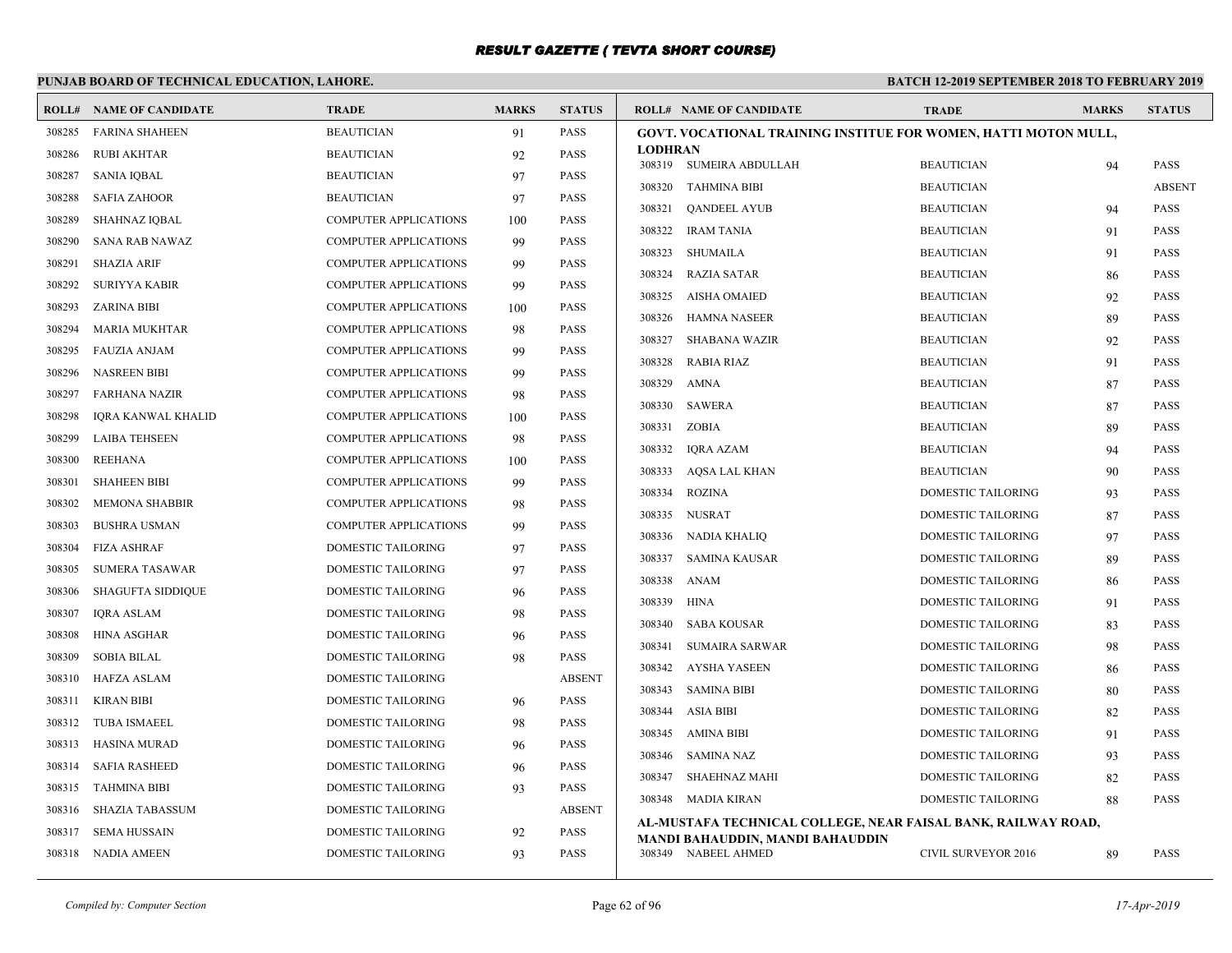# **PUNJAB BOARD OF TECHNICAL EDUCATION, LAHORE.**

|        | <b>ROLL# NAME OF CANDIDATE</b>                                  | <b>TRADE</b>                 | <b>MARKS</b> | <b>STATUS</b> | <b>ROLL# NAME OF CANDIDATE</b>                                   | <b>TRADE</b>               | <b>MARKS</b> | <b>STATUS</b> |
|--------|-----------------------------------------------------------------|------------------------------|--------------|---------------|------------------------------------------------------------------|----------------------------|--------------|---------------|
| 308350 | <b>JAVED IOBAL</b>                                              | CIVIL SURVEYOR 2016          | 89           | <b>PASS</b>   | 308382<br>SANIA NAVEED                                           | <b>DOMESTIC TAILORING</b>  | 74           | <b>PASS</b>   |
| 308351 | MUHAMMAD HASSNAIN IQBAL                                         | <b>CIVIL SURVEYOR 2016</b>   | 88           | <b>PASS</b>   | 308383<br><b>TAHIRA RASHEED</b>                                  | <b>DOMESTIC TAILORING</b>  | 79           | <b>PASS</b>   |
| 308352 | ANAS ARSHAD                                                     | <b>CIVIL SURVEYOR 2016</b>   | 89           | <b>PASS</b>   | 308384<br>ZOYA NADEEM                                            | DOMESTIC TAILORING         | 77           | <b>PASS</b>   |
| 308353 | MUHAMMAD MAROOF                                                 | <b>CIVIL SURVEYOR 2016</b>   | 86           | <b>PASS</b>   | MARYAM<br>308385                                                 | DOMESTIC TAILORING         | 95           | <b>PASS</b>   |
| 308354 | NOMAN IJAZ                                                      | CIVIL SURVEYOR 2016          |              | <b>ABSENT</b> | 308386<br>KIRAN SABA                                             | DOMESTIC TAILORING         | 96           | <b>PASS</b>   |
| 308355 | <b>BASHIR AHMED</b>                                             | <b>CIVIL SURVEYOR 2016</b>   |              | <b>ABSENT</b> | 308387<br>ZUNAIRA SHAFIQ                                         | DOMESTIC TAILORING         | 81           | <b>PASS</b>   |
| 308356 | <b>USAMA</b>                                                    | <b>CIVIL SURVEYOR 2016</b>   |              | <b>ABSENT</b> | 308388<br><b>SANA BASHIR</b>                                     | DOMESTIC TAILORING         | 86           | <b>PASS</b>   |
|        | GOVERNMENT VOCATIONAL TRAINING INSTITUTE FOR WOMEN, THANA ROAD, |                              |              |               | 308389<br>FAIZA FIAYAZ                                           | <b>DOMESTIC TAILORING</b>  | 66           | <b>PASS</b>   |
| 308357 | <b>MANDI BAHAUDDIN</b><br>MARIA GULZAR                          | <b>COMPUTER APPLICATIONS</b> | 72           | <b>PASS</b>   | 308390<br>TAHMINA TARIQ                                          | <b>BEAUTICIAN</b>          | 82           | <b>PASS</b>   |
| 308358 | SANIA KANWAL                                                    | <b>COMPUTER APPLICATIONS</b> |              | <b>PASS</b>   | 308391<br>FATIMA UL ZAHRA                                        | <b>BEAUTICIAN</b>          |              | FAIL          |
| 308359 | SAMIA                                                           | <b>COMPUTER APPLICATIONS</b> | 90           | <b>PASS</b>   | 308392<br>AQSA ANWAR                                             | <b>BEAUTICIAN</b>          | 87           | <b>PASS</b>   |
| 308360 | ASMA ANWAR                                                      | <b>COMPUTER APPLICATIONS</b> | 91<br>84     | <b>PASS</b>   | 308393<br>SADIA ASHRAF                                           | <b>BEAUTICIAN</b>          | 71           | <b>PASS</b>   |
| 308361 | MOAZAMA ASLAM                                                   | <b>COMPUTER APPLICATIONS</b> | 83           | <b>PASS</b>   | FAIQA ASHRAF<br>308394                                           | <b>BEAUTICIAN</b>          | 69           | <b>PASS</b>   |
| 308362 | ZURNASH MUQDAS                                                  | <b>COMPUTER APPLICATIONS</b> | 88           | <b>PASS</b>   | 308395<br><b>AMMARA PERVEEN</b>                                  | <b>BEAUTICIAN</b>          | 80           | <b>PASS</b>   |
| 308363 | SEHRISH                                                         | <b>COMPUTER APPLICATIONS</b> | 86           | <b>PASS</b>   | 308396<br><b>IORA</b>                                            | <b>BEAUTICIAN</b>          | 67           | <b>PASS</b>   |
| 308364 | NOSHABA ALLAH BAKHASH                                           | <b>COMPUTER APPLICATIONS</b> | 87           | <b>PASS</b>   | 308397<br><b>SAMRANA RIAZ</b>                                    | <b>BEAUTICIAN</b>          | 79           | <b>PASS</b>   |
| 308365 | NEELAM AZIZ                                                     | <b>COMPUTER APPLICATIONS</b> | 80           | <b>PASS</b>   | 308398<br>NAZIA UN NISA                                          | <b>BEAUTICIAN</b>          | 86           | <b>PASS</b>   |
| 308366 | RIDA                                                            | <b>COMPUTER APPLICATIONS</b> | 69           | <b>PASS</b>   | 308399<br><b>SHAHER BANO</b>                                     | <b>BEAUTICIAN</b>          | 73           | <b>PASS</b>   |
| 308367 | SABAHAT                                                         | <b>COMPUTER APPLICATIONS</b> | 81           | <b>PASS</b>   | MEHAK ASLAM<br>308400                                            | <b>BEAUTICIAN</b>          | 58           | <b>PASS</b>   |
| 308368 | SUMAN UN NISA                                                   | <b>COMPUTER APPLICATIONS</b> | 81           | <b>PASS</b>   | <b>SHAMSA KIRAN</b><br>308401                                    | <b>BEAUTICIAN</b>          | 88           | <b>PASS</b>   |
| 308369 | <b>ALMASS BIBI</b>                                              | <b>COMPUTER APPLICATIONS</b> | 70           | <b>PASS</b>   | SAMINA BASHIR<br>308402                                          | <b>BEAUTICIAN</b>          | 85           | <b>PASS</b>   |
| 308370 | RAFIA                                                           | DOMESTIC TAILORING           | 92           | <b>PASS</b>   | 308403<br><b>ABIDA PARVEEN</b>                                   | <b>BEAUTICIAN</b>          | 79           | <b>PASS</b>   |
| 308371 | IQRA KOUSAR                                                     | DOMESTIC TAILORING           | 78           | <b>PASS</b>   | 308404<br>MEHWISH                                                | <b>BEAUTICIAN</b>          | 77           | <b>PASS</b>   |
| 308372 | HUMAIRA SHAHBAZ                                                 | DOMESTIC TAILORING           | 99           | <b>PASS</b>   | 308405<br>RIMSHA KANWAL                                          | <b>BEAUTICIAN</b>          | 79           | <b>PASS</b>   |
| 308373 | <b>SHAHWAR ANWAR</b>                                            | DOMESTIC TAILORING           | 95           | <b>PASS</b>   | 308406 ANAM                                                      | <b>BEAUTICIAN</b>          | 80           | <b>PASS</b>   |
| 308374 | RASHNA KANWAL                                                   | <b>DOMESTIC TAILORING</b>    | 95           | <b>PASS</b>   | 308407<br>MARYAM IJAZ                                            | <b>BEAUTICIAN</b>          | 81           | <b>PASS</b>   |
| 308375 | ASMA INAYAT                                                     | DOMESTIC TAILORING           | 98           | <b>PASS</b>   | HAFIZA SIDRA NOREEN<br>308408                                    | <b>BEAUTICIAN</b>          | 79           | <b>PASS</b>   |
| 308376 | NIMRA ANAR                                                      | DOMESTIC TAILORING           | 95           | <b>PASS</b>   | 308409 HAFIZA HANIA                                              | <b>BEAUTICIAN</b>          | 85           | <b>PASS</b>   |
| 308377 | <b>MARYAM SHAHZADI</b>                                          | DOMESTIC TAILORING           | 97           | <b>PASS</b>   | ORIENTAL INSTITUTE OF TECHNOLOGY,, MOHALLAH SHAFQAT ABAD, PHALIA |                            |              |               |
| 308378 | MARYAM ASHRAF                                                   | DOMESTIC TAILORING           | 88           | <b>PASS</b>   | <b>ROAD,, MANDI BAHAUDDIN</b><br>308410 MOHSIN ALI               | <b>CIVIL SURVEYOR 2016</b> | 94           | <b>PASS</b>   |
| 308379 | SAMRA IQBAL                                                     | DOMESTIC TAILORING           | 79           | <b>PASS</b>   | 308411 ZOHAIB KHIZAR                                             | <b>CIVIL SURVEYOR 2016</b> | 95           | <b>PASS</b>   |
| 308380 | <b>IQRA BIBI</b>                                                | DOMESTIC TAILORING           | 85           | <b>PASS</b>   | 308412 IBRAR SHAMRAIZ                                            | CIVIL SURVEYOR 2016        | 90           | <b>PASS</b>   |
| 308381 | SANA                                                            | DOMESTIC TAILORING           | 76           | <b>PASS</b>   | 308413 SAQIB ALI                                                 | <b>CIVIL SURVEYOR 2016</b> | 92           | <b>PASS</b>   |
|        |                                                                 |                              |              |               |                                                                  |                            |              |               |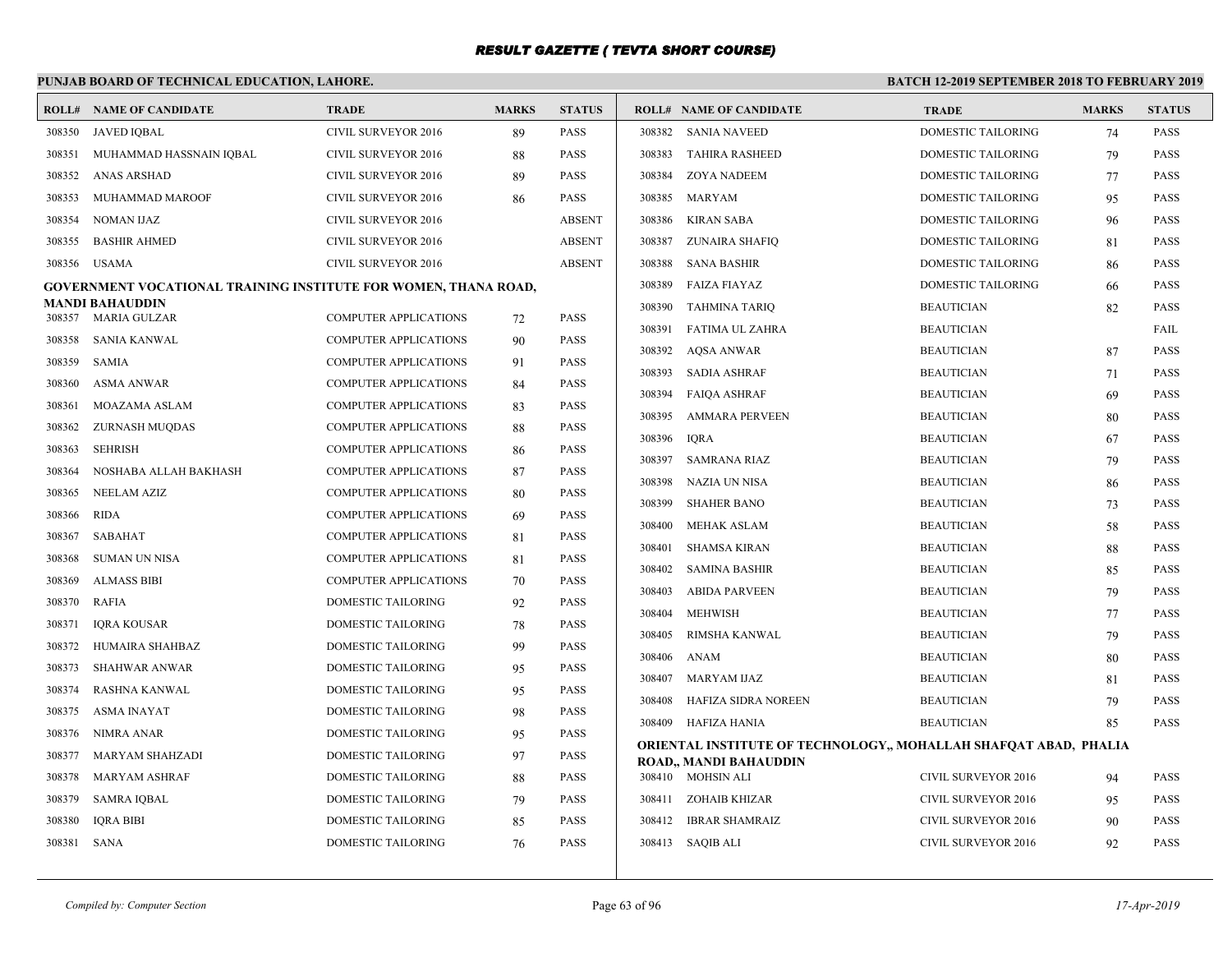# **PUNJAB BOARD OF TECHNICAL EDUCATION, LAHORE.**

|        | <b>ROLL# NAME OF CANDIDATE</b>                                | <b>TRADE</b>                 | <b>MARKS</b> | <b>STATUS</b> |        | <b>ROLL# NAME OF CANDIDATE</b> | <b>TRADE</b>                 | <b>MARKS</b> | <b>STATUS</b> |
|--------|---------------------------------------------------------------|------------------------------|--------------|---------------|--------|--------------------------------|------------------------------|--------------|---------------|
| 308414 | <b>HUSNAIN RAZA</b>                                           | <b>CIVIL SURVEYOR 2016</b>   | 87           | <b>PASS</b>   | 308446 | AREEJ                          | <b>COMPUTER APPLICATIONS</b> | 90           | <b>PASS</b>   |
| 308415 | ALI HASAN                                                     | <b>CIVIL SURVEYOR 2016</b>   | 87           | <b>PASS</b>   | 308447 | MISHAL NAZIR                   | <b>COMPUTER APPLICATIONS</b> | 92           | <b>PASS</b>   |
| 308416 | <b>IMRAN KHAN</b>                                             | CIVIL SURVEYOR 2016          | 88           | <b>PASS</b>   | 308448 | <b>TASKEEN ZAHRA</b>           | <b>COMPUTER APPLICATIONS</b> |              | <b>ABSENT</b> |
| 308417 | <b>INTZAR HUSSAIN</b>                                         | <b>CIVIL SURVEYOR 2016</b>   | 89           | <b>PASS</b>   | 308449 | IQRA ARSHAD                    | <b>COMPUTER APPLICATIONS</b> | 88           | <b>PASS</b>   |
| 308418 | <b>WASEEM SAJJAD</b>                                          | <b>CIVIL SURVEYOR 2016</b>   | 90           | <b>PASS</b>   | 308450 | <b>IFFAT AMEER</b>             | <b>COMPUTER APPLICATIONS</b> | -86          | <b>PASS</b>   |
| 308419 | MOAZAM SHAHZAD                                                | <b>CIVIL SURVEYOR 2016</b>   | 90           | PASS          | 308451 | <b>EIZA PERVEEN</b>            | <b>COMPUTER APPLICATIONS</b> | 88           | <b>PASS</b>   |
|        | GOVERNMENT VOCATIONAL TRAINING INSTITUTE FOR WOMEN, KOTHIYALA |                              |              |               | 308452 | SAMINA ASHRAF                  | <b>COMPUTER APPLICATIONS</b> | 93           | <b>PASS</b>   |
| 308420 | SHEIKHAN ROAD,, PHALIA<br>MUFRAH RUKHSAR SEKANDAR             | <b>BEAUTICIAN</b>            |              | <b>ABSENT</b> | 308453 | LAILA ASHRAF                   | <b>COMPUTER APPLICATIONS</b> | 91           | <b>PASS</b>   |
| 308421 | ATIA ASLAM                                                    | <b>BEAUTICIAN</b>            | 94           | <b>PASS</b>   |        | 308454 FAKHRA ARIF             | <b>COMPUTER APPLICATIONS</b> | 92           | <b>PASS</b>   |
| 308422 | KISHEN RANI                                                   | <b>BEAUTICIAN</b>            |              | <b>ABSENT</b> | 308455 | AQSA KHALID                    | <b>COMPUTER APPLICATIONS</b> | 90           | <b>PASS</b>   |
| 308423 | <b>SIDRA SHAN</b>                                             | <b>BEAUTICIAN</b>            | 90           | <b>PASS</b>   | 308456 | UM UL BANEEN                   | <b>COMPUTER APPLICATIONS</b> | 94           | <b>PASS</b>   |
| 308424 | AFIA BATOOL                                                   | <b>BEAUTICIAN</b>            |              | <b>PASS</b>   | 308457 | RAMEESHA KANWAL                | <b>COMPUTER APPLICATIONS</b> | 85           | <b>PASS</b>   |
| 308425 | MUBEEN AZAM                                                   | <b>BEAUTICIAN</b>            | 84           | <b>ABSENT</b> | 308458 | <b>FAKHRA ABBAS</b>            | <b>COMPUTER APPLICATIONS</b> | 80           | <b>PASS</b>   |
| 308426 | <b>KAINAT ANJAM</b>                                           | <b>BEAUTICIAN</b>            | 89           | PASS          | 308459 | <b>IRAM SHAHZADI</b>           | <b>COMPUTER APPLICATIONS</b> | -80          | <b>PASS</b>   |
| 308427 | <b>ZAHIDA PARVEEN</b>                                         | <b>BEAUTICIAN</b>            | 93           | <b>PASS</b>   | 308460 | AQSA FAIZ                      | <b>COMPUTER APPLICATIONS</b> | 83           | <b>PASS</b>   |
| 308428 | <b>MARYAM SHAHZADI</b>                                        | <b>BEAUTICIAN</b>            | 90           | <b>PASS</b>   | 308461 | <b>SADIA PERVEEN</b>           | <b>COMPUTER APPLICATIONS</b> | 83           | <b>PASS</b>   |
| 308429 | SANA ZAHRA                                                    | <b>BEAUTICIAN</b>            | 93           | <b>PASS</b>   | 308462 | <b>SHAKEELA FAREED</b>         | <b>COMPUTER APPLICATIONS</b> | 88           | <b>PASS</b>   |
| 308430 | AQSA MUBEEN                                                   | <b>BEAUTICIAN</b>            |              | <b>ABSENT</b> | 308463 | ZARQA MUNAWAR                  | <b>COMPUTER APPLICATIONS</b> | 85           | <b>PASS</b>   |
| 308431 | <b>IQRA REHMAN</b>                                            | <b>BEAUTICIAN</b>            |              | <b>ABSENT</b> | 308464 | ANAM SHAHZADI                  | COMPUTER APPLICATIONS        | 86           | <b>PASS</b>   |
| 308432 | <b>MAMOONA ARIF</b>                                           | <b>BEAUTICIAN</b>            | 84           | <b>PASS</b>   | 308465 | <b>NOVEZA AHSAN</b>            | <b>COMPUTER APPLICATIONS</b> |              | <b>ABSENT</b> |
| 308433 | SUMBAL SHAHZADI                                               | <b>BEAUTICIAN</b>            | 89           | PASS          | 308466 | <b>SUMMAIRA ABBAS</b>          | <b>COMPUTER APPLICATIONS</b> | 88           | <b>PASS</b>   |
| 308434 | KANWAL NOMAN                                                  | <b>BEAUTICIAN</b>            | 94           | <b>PASS</b>   | 308467 | <b>IMAN RASHEED</b>            | <b>COMPUTER APPLICATIONS</b> | 80           | <b>PASS</b>   |
| 308435 | NIDA PARVEEN                                                  | <b>BEAUTICIAN</b>            | 93           | <b>PASS</b>   | 308468 | <b>SAMINA KOUSAR</b>           | <b>COMPUTER APPLICATIONS</b> | 91           | <b>PASS</b>   |
| 308436 | <b>FAIZA RANI</b>                                             | <b>BEAUTICIAN</b>            | 83           | <b>PASS</b>   | 308469 | KASHMALA AZHAR                 | <b>COMPUTER APPLICATIONS</b> | 88           | <b>PASS</b>   |
| 308437 | MARIA SHAHEEN                                                 | <b>BEAUTICIAN</b>            | 95           | <b>PASS</b>   | 308470 | <b>MARYAM BIBI</b>             | <b>DOMESTIC TAILORING</b>    | 88           | <b>PASS</b>   |
| 308438 | MEHWISH NASEEM                                                | <b>BEAUTICIAN</b>            | 80           | <b>PASS</b>   |        | 308471 ASIA BIBI               | DOMESTIC TAILORING           | 91           | <b>PASS</b>   |
| 308439 | <b>RIMSHA BIBI</b>                                            | <b>BEAUTICIAN</b>            | 85           | PASS          |        | 308472 ZAINAB BATOOL           | DOMESTIC TAILORING           | 81           | <b>PASS</b>   |
| 308440 | SHEHARMEEN ANWAR                                              | <b>BEAUTICIAN</b>            |              | <b>ABSENT</b> |        | 308473 SADIA NOREEN            | <b>DOMESTIC TAILORING</b>    | 88           | <b>PASS</b>   |
| 308441 | <b>IRAM SHAHZADI</b>                                          | <b>BEAUTICIAN</b>            | 84           | <b>PASS</b>   |        | 308474 SABA RIAZ               | <b>DOMESTIC TAILORING</b>    |              | <b>ABSENT</b> |
| 308442 | AMRINA IMRAN                                                  | <b>BEAUTICIAN</b>            | 92           | <b>PASS</b>   | 308475 | <b>TEHNIAT IFTIKHAR</b>        | DOMESTIC TAILORING           | 82           | <b>PASS</b>   |
| 308443 | ROBINA AKHTAR                                                 | <b>BEAUTICIAN</b>            | 90           | PASS          | 308476 | <b>ASIA BATOOL</b>             | DOMESTIC TAILORING           | 84           | <b>PASS</b>   |
| 308444 | <b>SHEEBA RAHMAT</b>                                          | <b>BEAUTICIAN</b>            | 89           | <b>PASS</b>   | 308477 | <b>SABA ABBAS</b>              | <b>DOMESTIC TAILORING</b>    | 86           | <b>PASS</b>   |
| 308445 | NOREEN AZMAT                                                  | <b>COMPUTER APPLICATIONS</b> | 93           | <b>PASS</b>   | 308478 | <b>MUNAWAR BAVI</b>            | DOMESTIC TAILORING           | 95           | <b>PASS</b>   |
|        |                                                               |                              |              |               |        | 308479 SAMAN RANI              | <b>DOMESTIC TAILORING</b>    | 88           | <b>PASS</b>   |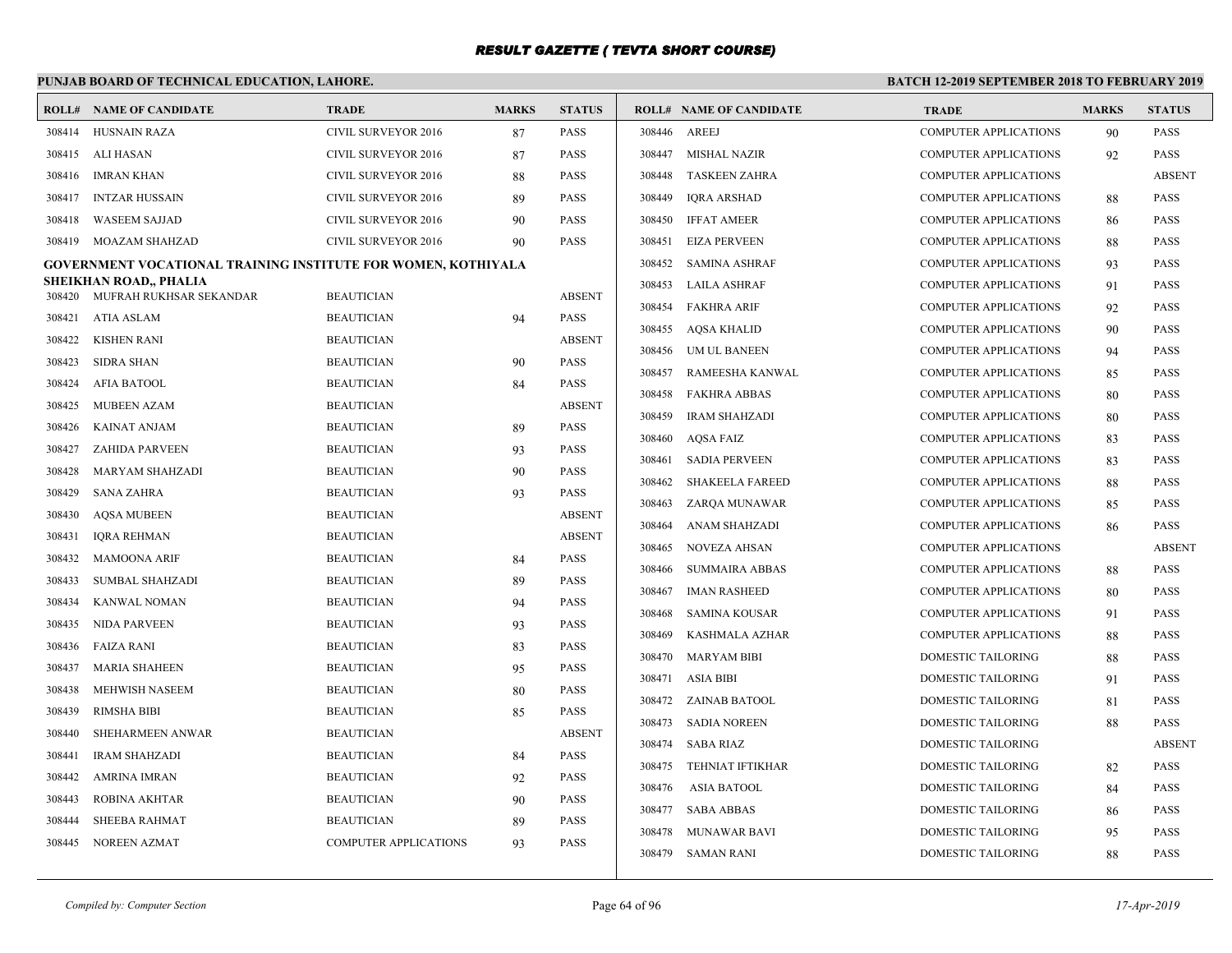# **PUNJAB BOARD OF TECHNICAL EDUCATION, LAHORE.**

|                  | <b>ROLL# NAME OF CANDIDATE</b>                             | <b>TRADE</b>                                                 | <b>MARKS</b> | <b>STATUS</b>              |        | <b>ROLL# NAME OF CANDIDATE</b>                            | <b>TRADE</b>                  | <b>MARKS</b> | <b>STATUS</b> |
|------------------|------------------------------------------------------------|--------------------------------------------------------------|--------------|----------------------------|--------|-----------------------------------------------------------|-------------------------------|--------------|---------------|
| 308480           | AYESHA SADDIQA                                             | DOMESTIC TAILORING                                           | 89           | PASS                       |        | 308512 HAFSA ALTAF                                        | COMPUTER APPLICATIONS         | 88           | <b>PASS</b>   |
| 308481           | <b>AFIA PARVEEN</b>                                        | DOMESTIC TAILORING                                           | 87           | <b>PASS</b>                |        | 308513 ZAKIA BIBI                                         | <b>COMPUTER APPLICATIONS</b>  |              | <b>ABSENT</b> |
| 308482           | <b>MUQADAS TAHIRA</b>                                      | <b>DOMESTIC TAILORING</b>                                    | 86           | <b>PASS</b>                |        | 308514 HUMAIRA NAWAZ                                      | <b>BEAUTICIAN</b>             | 86           | <b>PASS</b>   |
| 308483           | <b>SHERISH IQBAL</b>                                       | DOMESTIC TAILORING                                           | 86           | PASS                       | 308515 | SADIA KANWAL                                              | <b>BEAUTICIAN</b>             | 83           | <b>PASS</b>   |
| 308484           | <b>NAZIA NAZEER</b>                                        | DOMESTIC TAILORING                                           | 90           | PASS                       |        | 308516 ARIFA NAZEER                                       | <b>BEAUTICIAN</b>             | 84           | PASS          |
| 308485           | <b>MARYAM SADIQA</b>                                       | <b>DOMESTIC TAILORING</b>                                    | 85           | <b>PASS</b>                | 308517 | <b>OURAT UL AIN</b>                                       | <b>BEAUTICIAN</b>             | 80           | <b>PASS</b>   |
| 308486           | <b>FARHAT ASLAM</b>                                        | <b>DOMESTIC TAILORING</b>                                    | 87           | <b>PASS</b>                | 308518 | <b>SAWERA REHMAN</b>                                      | <b>BEAUTICIAN</b>             | 96           | <b>PASS</b>   |
| 308487           | <b>AQSA NAHEED</b>                                         | DOMESTIC TAILORING                                           | 87           | PASS                       | 308519 | <b>WASEELA RASHEED</b>                                    | <b>BEAUTICIAN</b>             | 79           | <b>PASS</b>   |
| 308488           | <b>TASNEEM MAQSOOD</b>                                     | DOMESTIC TAILORING                                           | 91           | PASS                       | 308520 | <b>AQEELA BIBI</b>                                        | <b>BEAUTICIAN</b>             | 78           | PASS          |
| 308489           | <b>SIDRA RIAZ</b>                                          | <b>DOMESTIC TAILORING</b>                                    | 85           | <b>PASS</b>                | 308521 | <b>SOBIA ASLAM</b>                                        | <b>BEAUTICIAN</b>             | 82           | <b>PASS</b>   |
| 308490           | <b>BUREERA NAWAZ</b>                                       | DOMESTIC TAILORING                                           | 91           | <b>PASS</b>                | 308522 | KAINAT FATIMA                                             | <b>BEAUTICIAN</b>             | 87           | <b>PASS</b>   |
| 308491           | <b>SHEEZA RIAZ</b>                                         | DOMESTIC TAILORING                                           | 79           | <b>PASS</b>                | 308523 | YASMEEN KANWAL                                            | <b>BEAUTICIAN</b>             | 79           | <b>PASS</b>   |
| 308492           | <b>RUKHSANA KUSAR</b>                                      | DOMESTIC TAILORING                                           | 95           | <b>PASS</b>                | 308524 | <b>SHAHEEN BIBI</b>                                       | <b>BEAUTICIAN</b>             |              | <b>ABSENT</b> |
| 308493           | ZOBIA INAYAT                                               | DOMESTIC TAILORING                                           | 94           | <b>PASS</b>                | 308525 | <b>TAIBA GHAFOOR</b>                                      | <b>BEAUTICIAN</b>             |              | <b>ABSENT</b> |
| 308494           | <b>SADAF RANI</b>                                          | DOMESTIC TAILORING                                           | 90           | <b>PASS</b>                | 308526 | <b>SEHRISH KHAN</b>                                       | <b>BEAUTICIAN</b>             | 85           | PASS          |
| 308495           | <b>MADIHA BASHIR</b>                                       | DOMESTIC TAILORING                                           | 87           | PASS                       | 308527 | NOUREEN HAYYAT                                            | <b>BEAUTICIAN</b>             | 87           | PASS          |
| 308496           | SAMINA KOSAR                                               | DOMESTIC TAILORING                                           | 91           | <b>PASS</b>                |        | 308528 SADAF FATIMA                                       | <b>BEAUTICIAN</b>             | 85           | <b>PASS</b>   |
| 308497           | <b>TAYYBA MUNIR</b>                                        | <b>DOMESTIC TAILORING</b>                                    |              | <b>ABSENT</b>              |        | DR. A.Q. KHAN INSTITUTE OF TECHNOLOGY, M.M ROAD, MIANWALI |                               |              |               |
| 308498           | KALSOOM NIAZ                                               | DOMESTIC TAILORING                                           | 86           | <b>PASS</b>                |        | 308529 AAMIR SOHAIL                                       | AUTOCAD 2016                  |              | <b>ABSENT</b> |
|                  | GOVERNMENT VOCATIONAL TRAINING INSTITUTE FOR WOMEN, MOHALA |                                                              |              |                            | 308530 | MUHAMMAD ASIF                                             | AUTOCAD 2016                  | 85           | <b>PASS</b>   |
| 308499           | ALAM KHAN, ISA KHEL<br><b>QURAT UL AIN</b>                 | <b>COMPUTER APPLICATIONS</b>                                 |              | <b>PASS</b>                | 308531 | MUHAMMAD SHEHAR YAR                                       | AUTOCAD 2016                  | 84           | <b>PASS</b>   |
|                  |                                                            |                                                              | 82           |                            |        | 308532 ZAHID IQBAL KHAN                                   | AUTOCAD 2016                  | 86           | <b>PASS</b>   |
| 308500<br>308501 | <b>MUSARRAT BIBI</b><br><b>AMRINA BIBI</b>                 | <b>COMPUTER APPLICATIONS</b><br><b>COMPUTER APPLICATIONS</b> | 94           | <b>PASS</b><br><b>PASS</b> | 308533 | MUHAMMAD ABU BAKR BILAL                                   | CIVIL SURVEYOR 2016           | 94           | PASS          |
| 308502           | <b>UZMA SHAHEEN</b>                                        | <b>COMPUTER APPLICATIONS</b>                                 | 87           | <b>PASS</b>                | 308534 | <b>ABDUL GHAFFAR</b>                                      | <b>CIVIL SURVEYOR 2016</b>    |              | <b>ABSENT</b> |
| 308503           |                                                            | <b>COMPUTER APPLICATIONS</b>                                 | 91           | <b>PASS</b>                | 308535 | <b>IRFAN HAYAT</b>                                        | <b>CIVIL SURVEYOR 2016</b>    |              | <b>ABSENT</b> |
|                  | RUKHSAR BIBI                                               | <b>COMPUTER APPLICATIONS</b>                                 | 83           | <b>PASS</b>                | 308536 | <b>WASIM AKRAM</b>                                        | CIVIL SURVEYOR 2016           |              | <b>ABSENT</b> |
| 308504           | IQRA JAHAN<br><b>KOUSER PERVEEN</b>                        | <b>COMPUTER APPLICATIONS</b>                                 | 94           | <b>PASS</b>                | 308537 | <b>SABIR HUSSAIN</b>                                      | <b>CIVIL SURVEYOR 2016</b>    |              | <b>ABSENT</b> |
| 308505           |                                                            |                                                              | 89           |                            |        | 308538 NADEEM IQBAL                                       | <b>CIVIL SURVEYOR 2016</b>    | 96           | <b>PASS</b>   |
| 308506           | <b>NADIA BIBI</b>                                          | <b>COMPUTER APPLICATIONS</b>                                 | 89           | PASS                       |        | 308539 MUHAMMAD TAIMOOR KHAN                              | CIVIL SURVEYOR 2016           | 96           | PASS          |
| 308507           | YASMEEN BIBI                                               | <b>COMPUTER APPLICATIONS</b>                                 | 87           | <b>PASS</b>                |        | <b>GOVERNMENT TECHNICAL TRAINING INSTITUTE,, MIANWALI</b> |                               |              |               |
| 308508           | PARVEEN AKHTAR                                             | <b>COMPUTER APPLICATIONS</b>                                 | 88           | <b>PASS</b>                |        | 308540 ABDUL SHAKOOR                                      | HOME APPLIANCES REPAIR        | 85           | <b>PASS</b>   |
| 308509           | <b>IQRA BATOOL</b>                                         | <b>COMPUTER APPLICATIONS</b><br><b>COMPUTER APPLICATIONS</b> | 86           | PASS                       | 308541 | MUHAMMAD USAMA                                            | HOME APPLIANCES REPAIR        | 86           | <b>PASS</b>   |
| 308510           | <b>TAYYABA NOOR</b>                                        |                                                              | 89           | PASS                       |        | 308542 IJAZ HABIB                                         | HOME APPLIANCES REPAIR        | 86           | PASS          |
| 308511           | <b>RABEEA SAHER</b>                                        | <b>COMPUTER APPLICATIONS</b>                                 | 86           | <b>PASS</b>                |        | 308543 MUHAMMAD TASAWAR KHAN                              | <b>HOME APPLIANCES REPAIR</b> | 90           | <b>PASS</b>   |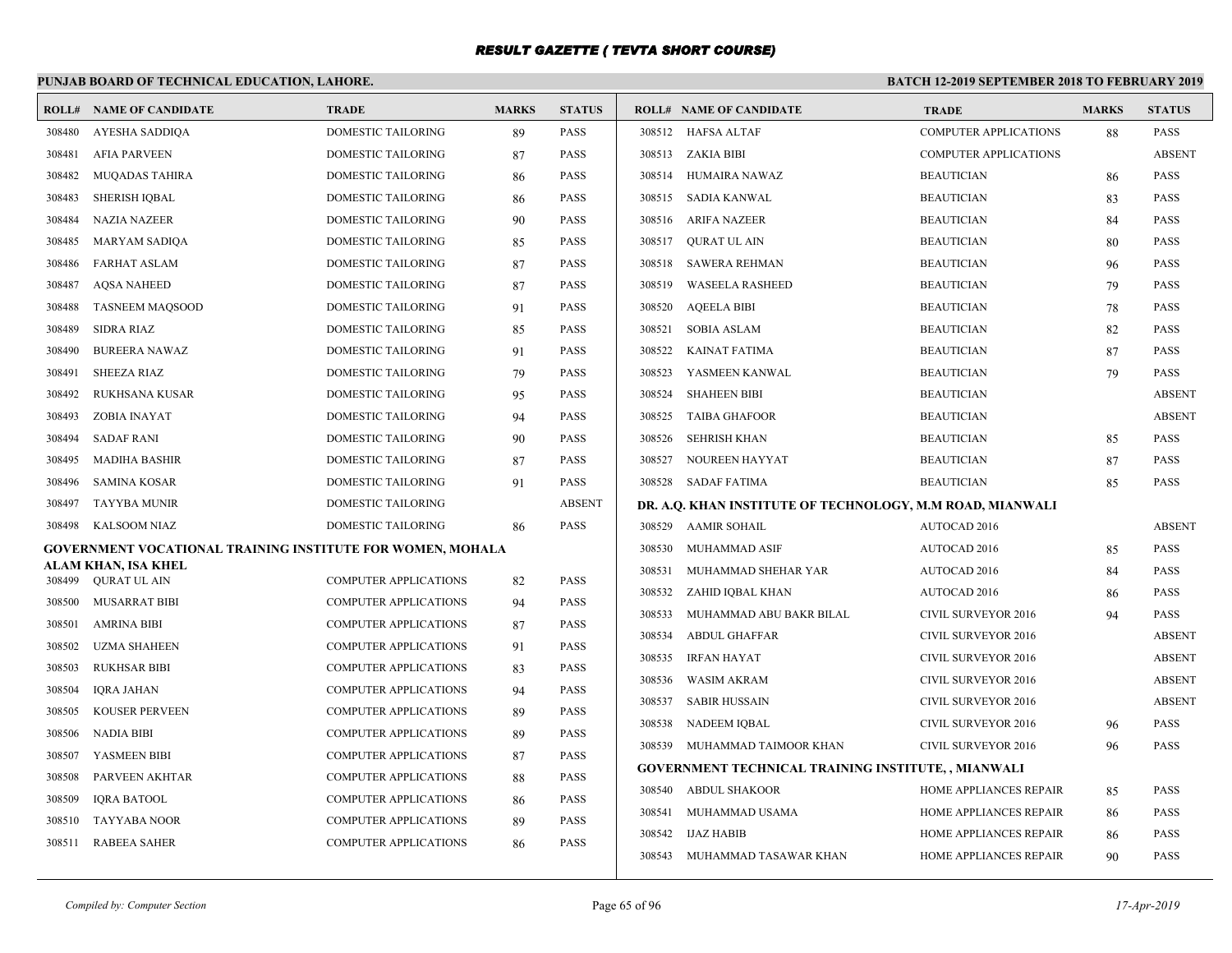# **PUNJAB BOARD OF TECHNICAL EDUCATION, LAHORE.**

|        | <b>ROLL# NAME OF CANDIDATE</b>            | <b>TRADE</b>                  | <b>MARKS</b> | <b>STATUS</b> |        | <b>ROLL# NAME OF CANDIDATE</b>                                      | <b>TRADE</b>                 | <b>MARKS</b> | <b>STATUS</b> |
|--------|-------------------------------------------|-------------------------------|--------------|---------------|--------|---------------------------------------------------------------------|------------------------------|--------------|---------------|
| 308544 | MUHAMMAD FIAZ KHAN                        | HOME APPLIANCES REPAIR        | 90           | <b>PASS</b>   | 308578 | MUHAMMAD TAHIR FARAZULLAH                                           | <b>COMPUTER APPLICATIONS</b> | 86           | <b>PASS</b>   |
| 308545 | <b>SAJID KHAN</b>                         | HOME APPLIANCES REPAIR        | 86           | <b>PASS</b>   |        | <b>KHAN</b><br>308579 MUHAMMAD ZEESHAN                              | <b>COMPUTER APPLICATIONS</b> | 87           | <b>PASS</b>   |
| 308546 | MUHAMMAD UZAIR MEHMOOD                    | HOME APPLIANCES REPAIR        | 84           | <b>PASS</b>   |        | <b>GOVERNMENT VOCATIONAL TRAINING INSTITUTE FOR WOMEN, MOHALLAH</b> |                              |              |               |
| 308547 | KALEEM ULLAH                              | HOME APPLIANCES REPAIR        | 85           | <b>PASS</b>   |        | SHERMAN KHEL STREET INAMULLAH KHAN, MIANWALI                        |                              |              |               |
| 308548 | MUHAMMAD AHSAN                            | HOME APPLIANCES REPAIR        | 84           | <b>PASS</b>   |        | 308580 ASIA BIBI                                                    | <b>BEAUTICIAN</b>            |              | <b>ABSENT</b> |
| 308549 | <b>MUREED ABBAS</b>                       | HOME APPLIANCES REPAIR        | 86           | <b>PASS</b>   | 308581 | <b>MOQADAS NAYAB</b>                                                | <b>BEAUTICIAN</b>            | 95           | <b>PASS</b>   |
| 308550 | MUHAMMAD IRFAN                            | HOME APPLIANCES REPAIR        | 85           | <b>PASS</b>   | 308582 | <b>SAMINA NASREEN</b>                                               | <b>BEAUTICIAN</b>            | 93           | <b>PASS</b>   |
| 308551 | <b>HUZAIFA ISHFAQ</b>                     | HOME APPLIANCES REPAIR        | 90           | <b>PASS</b>   | 308583 | MEHWISH IQBAL                                                       | <b>BEAUTICIAN</b>            | 99           | <b>PASS</b>   |
| 308552 | MUHAMMAD JUNAID                           | HOME APPLIANCES REPAIR        | 84           | <b>PASS</b>   | 308584 | <b>SOHERA IQBAL</b>                                                 | <b>BEAUTICIAN</b>            | 97           | <b>PASS</b>   |
| 308553 | <b>SHEHBAZ KHAN</b>                       | HOME APPLIANCES REPAIR        | 84           | <b>PASS</b>   | 308585 | HAFIZA MUSSARAT SHAHEEN                                             | <b>BEAUTICIAN</b>            | 91           | <b>PASS</b>   |
| 308554 | MALIK MUHAMMAD DANIYAL                    | HOME APPLIANCES REPAIR        | 84           | <b>PASS</b>   | 308586 | KOMAL SHEHZADI                                                      | <b>BEAUTICIAN</b>            | 89           | <b>PASS</b>   |
| 308555 | <b>SHAREEF</b><br><b>ABDUL RAOUF SHAH</b> | HOME APPLIANCES REPAIR        | 87           | <b>PASS</b>   | 308587 | <b>ROBINA ZAFER</b>                                                 | <b>BEAUTICIAN</b>            | 86           | <b>PASS</b>   |
| 308556 | TASAWAR ABBAS KHAN                        | HOME APPLIANCES REPAIR        | 84           | <b>PASS</b>   | 308588 | MUNAZZA NOUREEN                                                     | <b>BEAUTICIAN</b>            | 90           | <b>PASS</b>   |
| 308557 | SHEHZAD AHMED KHAN                        | <b>HOME APPLIANCES REPAIR</b> |              | <b>PASS</b>   | 308589 | <b>BENISH IMTIAZ</b>                                                | <b>BEAUTICIAN</b>            | 91           | <b>PASS</b>   |
| 308558 |                                           |                               | 87           | <b>PASS</b>   | 308590 | <b>JAWARIA YASMEEN</b>                                              | <b>BEAUTICIAN</b>            | 98           | <b>PASS</b>   |
|        | MUHAMMAD JUNAID KHAN                      | HOME APPLIANCES REPAIR        | 85           | <b>PASS</b>   | 308591 | NIMRA GULL                                                          | <b>BEAUTICIAN</b>            |              | <b>ABSENT</b> |
| 308559 | MALIK MUHAMMAD NAWAZ KHAN                 | <b>HOME APPLIANCES REPAIR</b> | 84           |               | 308592 | <b>GUL NAZ NISSAR</b>                                               | <b>BEAUTICIAN</b>            | 91           | <b>PASS</b>   |
| 308560 | MUHAMMAD ASIF                             | COMPUTER APPLICATIONS         | 88           | <b>PASS</b>   | 308593 | <b>MEMOONA SADAF</b>                                                | <b>BEAUTICIAN</b>            | 92           | <b>PASS</b>   |
| 308561 | <b>SHER DIL</b>                           | <b>COMPUTER APPLICATIONS</b>  | 86           | <b>PASS</b>   |        | <b>GOVRNMENT VOCATIONAL TRAINING INSTITUTE FOR WOMAN, KAMAR</b>     |                              |              |               |
| 308562 | MUHAMMAD AQEEL                            | <b>COMPUTER APPLICATIONS</b>  | 87           | <b>PASS</b>   |        | MUSHANI, MIANWALI                                                   |                              |              |               |
| 308563 | MUHAMMAD ILYAS KHAN                       | COMPUTER APPLICATIONS         | 89           | <b>PASS</b>   |        | 308594 FARWA GUL                                                    | <b>COMPUTER APPLICATIONS</b> |              | <b>ABSENT</b> |
| 308564 | <b>EJAZ UL HASSAN</b>                     | <b>COMPUTER APPLICATIONS</b>  | 92           | <b>PASS</b>   | 308595 | AMARA BATOOL                                                        | <b>COMPUTER APPLICATIONS</b> | 86           | <b>PASS</b>   |
| 308565 | MUHAMMAD JUNAID RAZA                      | <b>COMPUTER APPLICATIONS</b>  | 85           | <b>PASS</b>   | 308596 | <b>NAHEED BIBI</b>                                                  | <b>COMPUTER APPLICATIONS</b> | 93           | <b>PASS</b>   |
| 308566 | MUHAMMAD SUBHAN                           | <b>COMPUTER APPLICATIONS</b>  | 86           | <b>PASS</b>   | 308597 | AMINA BIBI                                                          | <b>COMPUTER APPLICATIONS</b> | 93           | <b>PASS</b>   |
| 308567 | MUHAMMAD KHAN                             | <b>COMPUTER APPLICATIONS</b>  | 90           | <b>PASS</b>   | 308598 | NOSHABA IQBAL                                                       | <b>COMPUTER APPLICATIONS</b> | 94           | <b>PASS</b>   |
| 308568 | ABDUL MAJEED KHAN                         | <b>COMPUTER APPLICATIONS</b>  | 90           | <b>PASS</b>   | 308599 | <b>IRSHAD BIBI</b>                                                  | <b>COMPUTER APPLICATIONS</b> | 96           | <b>PASS</b>   |
| 308569 | MUHAMMAD FAROOQ                           | <b>COMPUTER APPLICATIONS</b>  | 85           | <b>PASS</b>   | 308600 | UROOSA FATIMA                                                       | <b>COMPUTER APPLICATIONS</b> | 96           | <b>PASS</b>   |
| 308570 | <b>RIZWAN ABBAS SHAH</b>                  | COMPUTER APPLICATIONS         | 88           | <b>PASS</b>   | 308601 | <b>RABIA BATOOL</b>                                                 | <b>COMPUTER APPLICATIONS</b> | 96           | <b>PASS</b>   |
| 308571 | MUHAMMAD NOUMAN                           | <b>COMPUTER APPLICATIONS</b>  | 91           | <b>PASS</b>   | 308602 | JAVARIA BIBI                                                        | <b>COMPUTER APPLICATIONS</b> | 90           | <b>PASS</b>   |
| 308572 | JAFAR IQBAL KHAN                          | <b>COMPUTER APPLICATIONS</b>  | 89           | <b>PASS</b>   | 308603 | RUKHSANA KHATOON                                                    | <b>COMPUTER APPLICATIONS</b> | 92           | <b>PASS</b>   |
| 308573 | <b>AMMAR YASIR KHAN</b>                   | <b>COMPUTER APPLICATIONS</b>  | 87           | <b>PASS</b>   | 308604 | <b>TASNEEM ZAFAR</b>                                                | <b>COMPUTER APPLICATIONS</b> |              | <b>ABSENT</b> |
| 308574 | ATTA ULLAH KHAN                           | <b>COMPUTER APPLICATIONS</b>  | 91           | <b>PASS</b>   | 308605 | <b>SAFIA ZAFAR</b>                                                  | <b>COMPUTER APPLICATIONS</b> |              | <b>ABSENT</b> |
| 308575 | MUHAMMAD TAHIR AHSAN                      | <b>COMPUTER APPLICATIONS</b>  | 87           | <b>PASS</b>   | 308606 | <b>ASIA BIBI</b>                                                    | <b>COMPUTER APPLICATIONS</b> | 94           | <b>PASS</b>   |
| 308576 | MUHAMMAD RIZWAN                           | <b>COMPUTER APPLICATIONS</b>  | 91           | <b>PASS</b>   | 308607 | ZAIDA EHSAN                                                         | <b>COMPUTER APPLICATIONS</b> |              | <b>ABSENT</b> |
|        | 308577 MUHAMMAD NADEEM                    | <b>COMPUTER APPLICATIONS</b>  | 87           | <b>PASS</b>   |        | 308608 AZRA AHSAN                                                   | <b>COMPUTER APPLICATIONS</b> |              | <b>ABSENT</b> |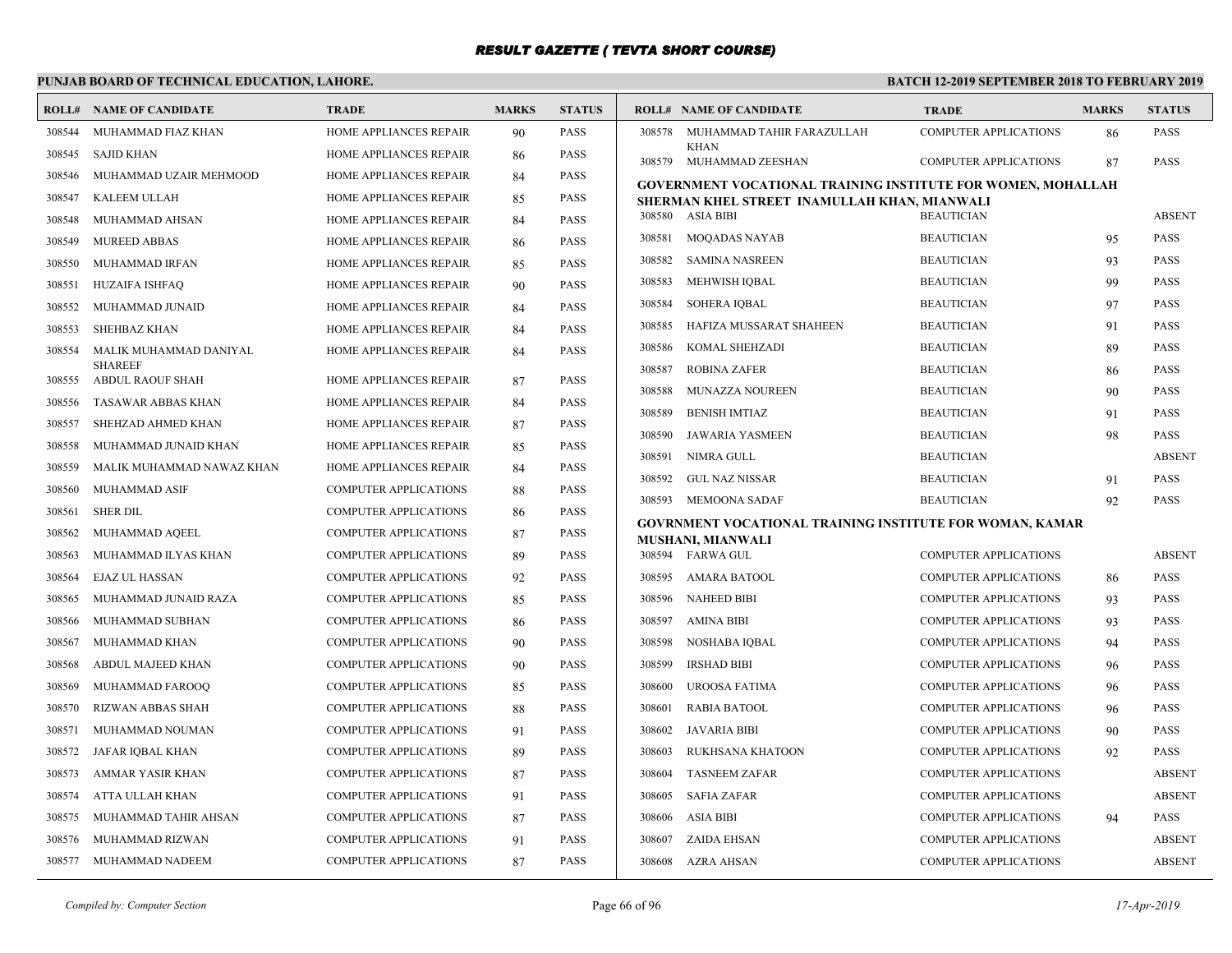# **PUNJAB BOARD OF TECHNICAL EDUCATION, LAHORE.**

|        | <b>ROLL# NAME OF CANDIDATE</b>                               | <b>TRADE</b>              | <b>MARKS</b> | <b>STATUS</b> |        | <b>ROLL# NAME OF CANDIDATE</b>                                  | <b>TRADE</b>              | <b>MARKS</b> | <b>STATUS</b> |
|--------|--------------------------------------------------------------|---------------------------|--------------|---------------|--------|-----------------------------------------------------------------|---------------------------|--------------|---------------|
| 308609 | <b>SAIMA BIBI</b>                                            | <b>DOMESTIC TAILORING</b> | 97           | <b>PASS</b>   | 308642 | <b>MUBARA ANDLIB</b>                                            | <b>BEAUTICIAN</b>         | 96           | <b>PASS</b>   |
| 308610 | <b>SAMREEN GUL</b>                                           | DOMESTIC TAILORING        | 98           | <b>PASS</b>   | 308643 | <b>SADIA REHMAN</b>                                             | <b>BEAUTICIAN</b>         | 93           | <b>PASS</b>   |
| 308611 | <b>IQRA BIBI</b>                                             | <b>DOMESTIC TAILORING</b> | 98           | <b>PASS</b>   | 308644 | <b>AMIRA HABIB</b>                                              | <b>BEAUTICIAN</b>         | 92           | <b>PASS</b>   |
| 308612 | SAHIRA SAIF                                                  | DOMESTIC TAILORING        | 98           | <b>PASS</b>   | 308645 | <b>SAMINA GUL</b>                                               | <b>BEAUTICIAN</b>         | 91           | <b>PASS</b>   |
| 308613 | FARINA KAYNAT                                                | DOMESTIC TAILORING        | 97           | <b>PASS</b>   | 308646 | <b>GUL BADAN HAFEEZ</b>                                         | <b>BEAUTICIAN</b>         | 93           | <b>PASS</b>   |
| 308614 | <b>RAFIA BIBI</b>                                            | DOMESTIC TAILORING        |              | <b>ABSENT</b> | 308647 | <b>LARAIB REHMAN</b>                                            | <b>BEAUTICIAN</b>         | 93           | <b>PASS</b>   |
| 308615 | <b>MEERAN BIBI</b>                                           | DOMESTIC TAILORING        | 96           | <b>PASS</b>   | 308648 | HINA IKRAM                                                      | <b>BEAUTICIAN</b>         | 94           | <b>PASS</b>   |
| 308616 | <b>SAFIA BATOOL</b>                                          | <b>DOMESTIC TAILORING</b> |              | <b>ABSENT</b> | 308649 | <b>IORA PERVEEN</b>                                             | <b>BEAUTICIAN</b>         | 93           | <b>PASS</b>   |
| 308617 | <b>ASIFA ABAID</b>                                           | DOMESTIC TAILORING        | 97           | <b>PASS</b>   | 308650 | <b>TANZEELA IQBAL</b>                                           | <b>BEAUTICIAN</b>         | 94           | <b>PASS</b>   |
| 308618 | REHANA BIBI                                                  | DOMESTIC TAILORING        |              | <b>ABSENT</b> | 308651 | <b>SAIRA MUNIR</b>                                              | <b>BEAUTICIAN</b>         | 95           | <b>PASS</b>   |
| 308619 | <b>SADIA YASEEN</b>                                          | DOMESTIC TAILORING        | 97           | <b>PASS</b>   | 308652 | <b>MARIA IRAM</b>                                               | <b>BEAUTICIAN</b>         | 93           | <b>PASS</b>   |
| 308620 | <b>SIDRA BTOOL</b>                                           | <b>DOMESTIC TAILORING</b> |              | <b>ABSENT</b> |        | 308653 SIDRA RIAZ                                               | <b>BEAUTICIAN</b>         | 95           | <b>PASS</b>   |
| 308621 | <b>SUMERA ANJUM</b>                                          | DOMESTIC TAILORING        |              | <b>ABSENT</b> |        | GOVERNMENT TECHNICAL TRAINING CENTRE (FEMALE), , PIPLAN         |                           |              |               |
| 308622 | <b>ASMA FATIMA</b>                                           | DOMESTIC TAILORING        |              | <b>ABSENT</b> |        | 308654 HALIMA BIBI                                              | DOMESTIC TAILORING        | 91           | <b>PASS</b>   |
| 308623 | FARAH ATTA                                                   | DOMESTIC TAILORING        |              | <b>ABSENT</b> | 308655 | <b>RIMSHA BIBI</b>                                              | DOMESTIC TAILORING        | 88           | <b>PASS</b>   |
| 308624 | <b>SABRA BIBI</b>                                            | <b>BEAUTICIAN</b>         | 97           | <b>PASS</b>   |        | 308656 RAHEELA BIBI                                             | DOMESTIC TAILORING        | 72           | <b>PASS</b>   |
| 308625 | HIRA BIBI                                                    | <b>BEAUTICIAN</b>         | 97           | <b>PASS</b>   | 308657 | <b>FAZEEN BIBI</b>                                              | DOMESTIC TAILORING        | 80           | <b>PASS</b>   |
| 308626 | HASEENA BIBI                                                 | <b>BEAUTICIAN</b>         | 96           | <b>PASS</b>   | 308658 | <b>MARIA BIBI</b>                                               | <b>DOMESTIC TAILORING</b> | 89           | <b>PASS</b>   |
| 308627 | MARIA ABAIDULLAH                                             | <b>BEAUTICIAN</b>         | 94           | <b>PASS</b>   | 308659 | <b>IRUM ASLAM</b>                                               | DOMESTIC TAILORING        | 90           | <b>PASS</b>   |
| 308628 | <b>MISBAH NAJEEB</b>                                         | <b>BEAUTICIAN</b>         | 93           | <b>PASS</b>   | 308660 | <b>KIANAT HANIF</b>                                             | <b>DOMESTIC TAILORING</b> | 92           | <b>PASS</b>   |
| 308629 | <b>FARHAT UL AIN</b>                                         | <b>BEAUTICIAN</b>         | 86           | PASS          | 308661 | <b>RUKHSANA NAZ</b>                                             | DOMESTIC TAILORING        | 95           | <b>PASS</b>   |
| 308630 | <b>IQRA IQBAL</b>                                            | <b>BEAUTICIAN</b>         | 94           | <b>PASS</b>   | 308662 | MISHAL                                                          | DOMESTIC TAILORING        | 90           | <b>PASS</b>   |
| 308631 | <b>KIRAN FATIMA</b>                                          | <b>BEAUTICIAN</b>         | 96           | <b>PASS</b>   | 308663 | <b>TASNEEM KHALID</b>                                           | DOMESTIC TAILORING        | 91           | <b>PASS</b>   |
| 308632 | <b>AQSA NAJEEB</b>                                           | <b>BEAUTICIAN</b>         | 93           | PASS          | 308664 | ZARTASHA FATIMA                                                 | <b>DOMESTIC TAILORING</b> | 81           | <b>PASS</b>   |
| 308633 | <b>TAHIRA AMAAN</b>                                          | <b>BEAUTICIAN</b>         |              | <b>ABSENT</b> | 308665 | <b>SIDRA GHAFFAR</b>                                            | <b>DOMESTIC TAILORING</b> | 87           | <b>PASS</b>   |
| 308634 | <b>SOBIA BIBI</b>                                            | <b>BEAUTICIAN</b>         |              | <b>ABSENT</b> | 308666 | <b>NOSHEEN HASSAN</b>                                           | <b>DOMESTIC TAILORING</b> | 88           | <b>PASS</b>   |
| 308635 | <b>ZARISH BIBI</b>                                           | <b>BEAUTICIAN</b>         |              | <b>ABSENT</b> | 308667 | SHAHIDA KANWAL                                                  | DOMESTIC TAILORING        | 89           | <b>PASS</b>   |
| 308636 | <b>MISHAL BIBI</b>                                           | <b>BEAUTICIAN</b>         |              | <b>ABSENT</b> | 308668 | AMINA BIBI                                                      | <b>DOMESTIC TAILORING</b> | 71           | <b>PASS</b>   |
| 308637 | <b>JAMEELA RAMZAN</b>                                        | <b>BEAUTICIAN</b>         |              | <b>ABSENT</b> |        | FARRUKH MUKHTAR VOCATIONAL EDUCATION CENTRE (MADNI), OPP. MADNI |                           |              |               |
|        | 308638 ASMA JAFAR                                            | <b>BEAUTICIAN</b>         |              | <b>ABSENT</b> |        | PARK, MADNI CHOK,, MULTAN<br>308669 ABIHA IMRAN                 | <b>BEAUTICIAN</b>         |              | <b>ABSENT</b> |
|        | GOVT. VOCATIONAL TRAINING INSTITUE FOR WOMEN, ABAD, MIANWALI |                           |              |               |        | 308670 AMINA DANISH                                             | <b>BEAUTICIAN</b>         | 77           | <b>PASS</b>   |
| 308639 | <b>ROBINA NAZIR</b>                                          | <b>BEAUTICIAN</b>         | 95           | PASS          | 308671 | <b>AMNA BIBI</b>                                                | <b>BEAUTICIAN</b>         | 80           | <b>PASS</b>   |
| 308640 | <b>AOEELA FATIMA</b>                                         | <b>BEAUTICIAN</b>         | 96           | <b>PASS</b>   | 308672 | ANAM MUBASHIR                                                   | <b>BEAUTICIAN</b>         | 78           | <b>PASS</b>   |
| 308641 | <b>IRAM ASLAM</b>                                            | <b>BEAUTICIAN</b>         | 98           | <b>PASS</b>   |        |                                                                 |                           |              |               |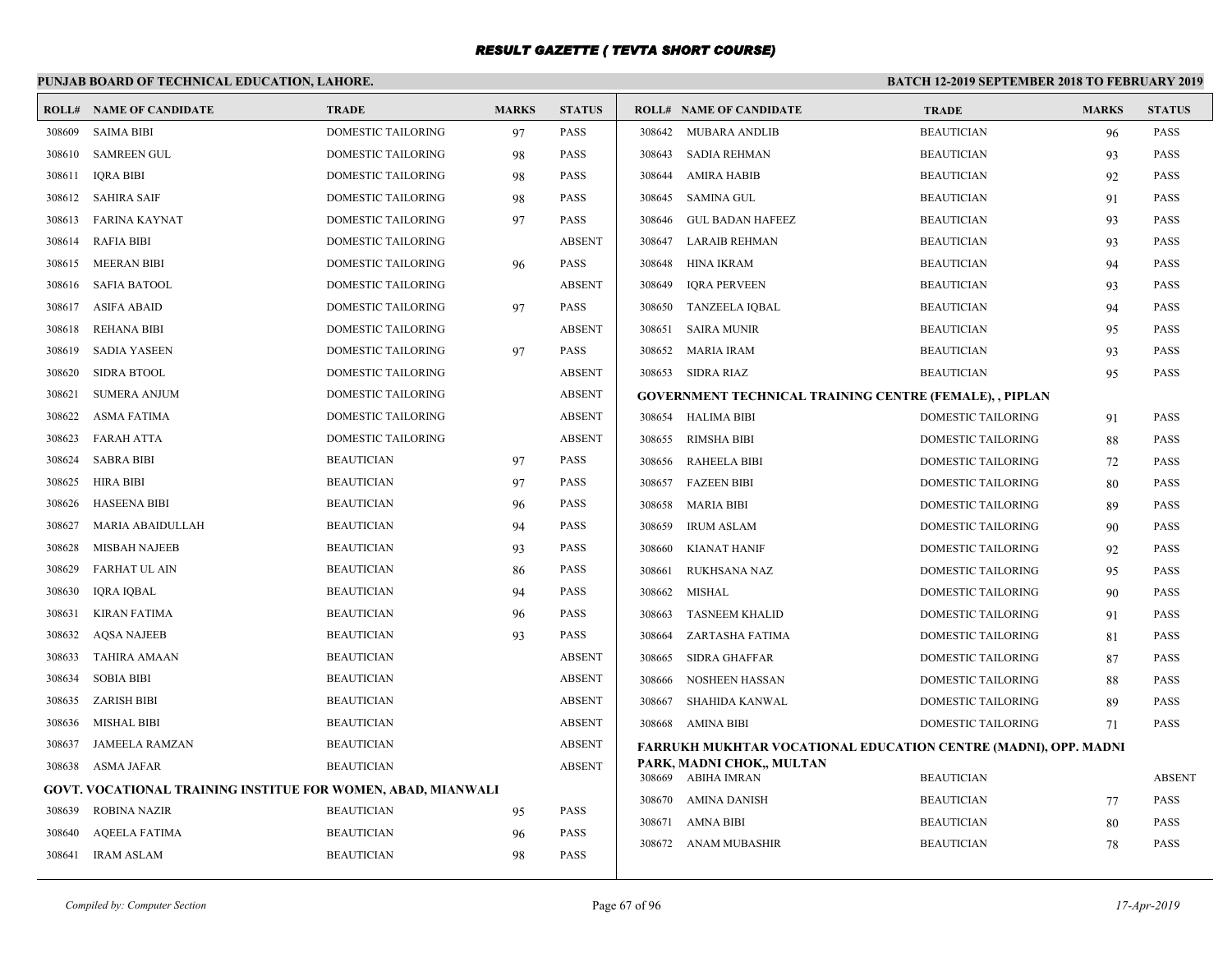# **PUNJAB BOARD OF TECHNICAL EDUCATION, LAHORE.**

|        | <b>ROLL# NAME OF CANDIDATE</b> | <b>TRADE</b>      | <b>MARKS</b> | <b>STATUS</b> |        | <b>ROLL# NAME OF CANDIDATE</b> | <b>TRADE</b>              | <b>MARKS</b> | <b>STATUS</b> |
|--------|--------------------------------|-------------------|--------------|---------------|--------|--------------------------------|---------------------------|--------------|---------------|
| 308673 | <b>AOSA BANO</b>               | <b>BEAUTICIAN</b> | 80           | <b>PASS</b>   | 308707 | RAFIA NASEEM                   | <b>BEAUTICIAN</b>         | 83           | <b>PASS</b>   |
| 308674 | <b>AROOBA WAHAB</b>            | <b>BEAUTICIAN</b> | 71           | <b>PASS</b>   | 308708 | RAHEELA SHAMIM                 | <b>BEAUTICIAN</b>         | 90           | <b>PASS</b>   |
| 308675 | ASMA ZAFAR ULLAH               | <b>BEAUTICIAN</b> | 81           | <b>PASS</b>   | 308709 | <b>RAZIA BIBI</b>              | <b>BEAUTICIAN</b>         | 79           | <b>PASS</b>   |
| 308676 | <b>AYESHA ASHRAF</b>           | <b>BEAUTICIAN</b> | 79           | <b>PASS</b>   | 308710 | <b>SABA QASIM</b>              | <b>BEAUTICIAN</b>         | 87           | PASS          |
| 308677 | <b>AYESHA BASHIR</b>           | <b>BEAUTICIAN</b> | 95           | <b>PASS</b>   | 308711 | SAIMA                          | <b>BEAUTICIAN</b>         | 78           | <b>PASS</b>   |
| 308678 | <b>AYESHA ILYAS</b>            | <b>BEAUTICIAN</b> |              | <b>ABSENT</b> | 308712 | <b>SAMAN ABAAD</b>             | <b>BEAUTICIAN</b>         | 74           | <b>PASS</b>   |
| 308679 | <b>BAKHTAWAR SABIR</b>         | <b>BEAUTICIAN</b> |              | <b>ABSENT</b> |        | 308713 SAMRA MAQSOOD           | <b>BEAUTICIAN</b>         | 76           | PASS          |
| 308680 | <b>BILQEES NAZAR</b>           | <b>BEAUTICIAN</b> | 70           | <b>PASS</b>   | 308714 | SANA KHADIM                    | <b>BEAUTICIAN</b>         | 79           | <b>PASS</b>   |
| 308681 | <b>FAREEHA NASIR</b>           | <b>BEAUTICIAN</b> | 81           | <b>PASS</b>   | 308715 | <b>SHABANA SALEEM</b>          | <b>BEAUTICIAN</b>         | 75           | PASS          |
| 308682 | <b>FAREEHA RIAZ</b>            | <b>BEAUTICIAN</b> | 89           | <b>PASS</b>   | 308716 | SHABNAM MUMTAZ                 | <b>BEAUTICIAN</b>         | 95           | <b>PASS</b>   |
| 308683 | <b>FAREENA SAEED</b>           | <b>BEAUTICIAN</b> | 70           | <b>PASS</b>   | 308717 | SHAHZADI                       | <b>BEAUTICIAN</b>         | 67           | <b>PASS</b>   |
| 308684 | <b>FARZEEN SAEED</b>           | <b>BEAUTICIAN</b> | 77           | <b>PASS</b>   | 308718 | SHAZIA SULTAN                  | <b>BEAUTICIAN</b>         | 83           | <b>PASS</b>   |
| 308685 | <b>HAJIRA SHABIR</b>           | <b>BEAUTICIAN</b> | 88           | <b>PASS</b>   | 308719 | SHUMAILA MAZHAR                | <b>BEAUTICIAN</b>         | 86           | <b>PASS</b>   |
| 308686 | <b>IQRA BATOOL</b>             | <b>BEAUTICIAN</b> | 72           | <b>PASS</b>   | 308720 | <b>SONIA SHAHEEN</b>           | <b>BEAUTICIAN</b>         | 77           | PASS          |
| 308687 | <b>IORA GHAFOOR</b>            | <b>BEAUTICIAN</b> | 70           | <b>PASS</b>   | 308721 | <b>SUMAIRA RANI</b>            | <b>BEAUTICIAN</b>         | 91           | <b>PASS</b>   |
| 308688 | <b>IQRA IQBAL</b>              | <b>BEAUTICIAN</b> | 83           | <b>PASS</b>   | 308722 | SHEIKH SUMYIA                  | <b>BEAUTICIAN</b>         | 82           | <b>PASS</b>   |
| 308689 | <b>IORA PERVEEN</b>            | <b>BEAUTICIAN</b> | 80           | <b>PASS</b>   | 308723 | SUNBUL KANWAL                  | <b>BEAUTICIAN</b>         |              | <b>ABSENT</b> |
| 308690 | <b>IQRA SAEED</b>              | <b>BEAUTICIAN</b> | 74           | <b>PASS</b>   | 308724 | <b>TAHIRA BATOOL</b>           | <b>BEAUTICIAN</b>         | 85           | <b>PASS</b>   |
| 308691 | <b>IRAM</b>                    | <b>BEAUTICIAN</b> |              | <b>ABSENT</b> | 308725 | TAYYABA AKRAM                  | <b>BEAUTICIAN</b>         | 84           | <b>PASS</b>   |
| 308692 | <b>KALSOOM BIBI</b>            | <b>BEAUTICIAN</b> | 80           | <b>PASS</b>   | 308726 | <b>TEHMINA AKHTAR</b>          | <b>BEAUTICIAN</b>         | 74           | <b>PASS</b>   |
| 308693 | <b>KAINAT TOUQEER</b>          | <b>BEAUTICIAN</b> | 70           | <b>PASS</b>   | 308727 | <b>OMAMA RAJAB</b>             | <b>BEAUTICIAN</b>         | 91           | <b>PASS</b>   |
| 308694 | <b>KIRAN SATTAR</b>            | <b>BEAUTICIAN</b> | 76           | <b>PASS</b>   | 308728 | ZAHRA MUZAMIL                  | <b>BEAUTICIAN</b>         | 66           | <b>PASS</b>   |
| 308695 | <b>MALIKA ARSHAD</b>           | <b>BEAUTICIAN</b> | 80           | <b>PASS</b>   | 308729 | ALISHBA AKRAM                  | DOMESTIC TAILORING        |              | <b>ABSENT</b> |
| 308696 | MALAIKA BAKHTAWAR              | <b>BEAUTICIAN</b> | 85           | <b>PASS</b>   | 308730 | <b>ANEELA ZAMAN</b>            | <b>DOMESTIC TAILORING</b> | 85           | <b>PASS</b>   |
| 308697 | <b>MANAHIL SHAUKET</b>         | <b>BEAUTICIAN</b> | 73           | <b>PASS</b>   | 308731 | ANSA                           | DOMESTIC TAILORING        | 88           | <b>PASS</b>   |
| 308698 | <b>MARYAM ASHRAF</b>           | <b>BEAUTICIAN</b> | 85           | <b>PASS</b>   | 308732 | AREENA ZAINAB                  | <b>DOMESTIC TAILORING</b> |              | <b>ABSENT</b> |
| 308699 | <b>MEHWISH NISAR</b>           | <b>BEAUTICIAN</b> | 92           | <b>PASS</b>   | 308733 | AROOSA ABASS                   | <b>DOMESTIC TAILORING</b> | 80           | <b>PASS</b>   |
| 308700 | MEHWISH SHAKIR                 | <b>BEAUTICIAN</b> | 82           | <b>PASS</b>   | 308734 | AROOSA MANAF                   | DOMESTIC TAILORING        |              | <b>ABSENT</b> |
| 308701 | NADIA GULL                     | <b>BEAUTICIAN</b> | 84           | <b>PASS</b>   |        | 308735 ASMA JABEEN             | DOMESTIC TAILORING        |              | <b>ABSENT</b> |
| 308702 | NAYAB HADDAR KHAN              | <b>BEAUTICIAN</b> | 76           | <b>PASS</b>   | 308736 | ASMA NAZ                       | DOMESTIC TAILORING        | 76           | <b>PASS</b>   |
| 308703 | <b>NAZISH SALEEM</b>           | <b>BEAUTICIAN</b> | 85           | <b>PASS</b>   | 308737 | AASMA SHEHZADI                 | DOMESTIC TAILORING        | 83           | <b>PASS</b>   |
| 308704 | NIMRA MAQSOOD                  | <b>BEAUTICIAN</b> | 82           | <b>PASS</b>   | 308738 | AYESHA KHALID                  | DOMESTIC TAILORING        | 85           | PASS          |
| 308705 | NUDRAT TANVEER                 | <b>BEAUTICIAN</b> | 65           | <b>PASS</b>   | 308739 | AYESHA SIDDIQA                 | DOMESTIC TAILORING        | 77           | <b>PASS</b>   |
| 308706 | <b>RABIA NAWAZ</b>             | <b>BEAUTICIAN</b> | 90           | <b>PASS</b>   | 308740 | BUSHRA HAZOOR BAKHSH           | DOMESTIC TAILORING        | 82           | <b>PASS</b>   |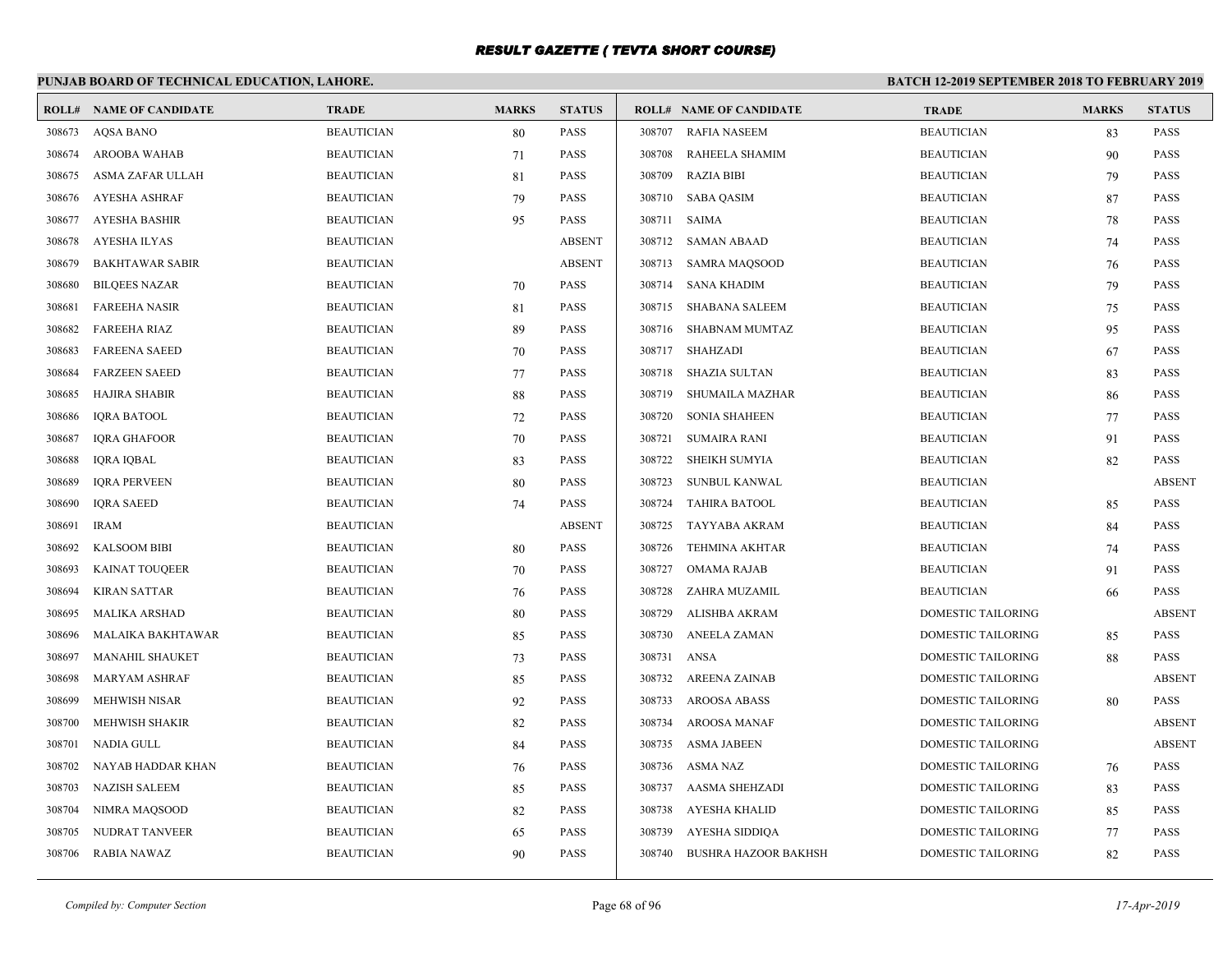# **PUNJAB BOARD OF TECHNICAL EDUCATION, LAHORE.**

|        | <b>ROLL# NAME OF CANDIDATE</b> | <b>TRADE</b>              | <b>MARKS</b> | <b>STATUS</b> |        | <b>ROLL# NAME OF CANDIDATE</b> | <b>TRADE</b>              | <b>MARKS</b> | <b>STATUS</b> |
|--------|--------------------------------|---------------------------|--------------|---------------|--------|--------------------------------|---------------------------|--------------|---------------|
| 308741 | <b>FAIZA ARSHAD</b>            | DOMESTIC TAILORING        | 84           | PASS          |        | 308775 SHAZIA INAM             | <b>DOMESTIC TAILORING</b> | 88           | <b>PASS</b>   |
| 308742 | <b>FATIMA PARVAIZ</b>          | <b>DOMESTIC TAILORING</b> | 88           | <b>PASS</b>   |        | 308776 SHAZIA BIBI             | <b>DOMESTIC TAILORING</b> | 83           | <b>PASS</b>   |
| 308743 | <b>GHULAB FATIMA TUL ZAHRA</b> | DOMESTIC TAILORING        |              | <b>ABSENT</b> | 308777 | <b>SHZIA SHOUKAT</b>           | DOMESTIC TAILORING        | 91           | PASS          |
| 308744 | HINA SHAHZAD                   | <b>DOMESTIC TAILORING</b> | 94           | PASS          | 308778 | <b>SHEZA IOBAL</b>             | DOMESTIC TAILORING        | 91           | PASS          |
| 308745 | <b>HUMA ALTAF</b>              | DOMESTIC TAILORING        | 91           | PASS          | 308779 | <b>SHEZA ABID</b>              | <b>DOMESTIC TAILORING</b> | 95           | <b>PASS</b>   |
| 308746 | <b>IORA ANJUM</b>              | <b>DOMESTIC TAILORING</b> | 72           | PASS          | 308780 | <b>SHUMAILA AKBAR</b>          | DOMESTIC TAILORING        | 93           | <b>PASS</b>   |
| 308747 | <b>IQRA JAMSHAID</b>           | DOMESTIC TAILORING        | 85           | PASS          | 308781 | <b>SIDRA FAREED</b>            | DOMESTIC TAILORING        | 88           | PASS          |
| 308748 | <b>IQRA RAMZAN</b>             | DOMESTIC TAILORING        | 82           | PASS          | 308782 | <b>SUMERA ISMAEEL</b>          | DOMESTIC TAILORING        | 82           | <b>PASS</b>   |
| 308749 | <b>IORA WAHEED</b>             | <b>DOMESTIC TAILORING</b> | 82           | PASS          | 308783 | <b>SUMAIRA BIBI</b>            | <b>DOMESTIC TAILORING</b> | 92           | <b>PASS</b>   |
| 308750 | <b>ISHRAT FATIMA</b>           | <b>DOMESTIC TAILORING</b> | 80           | PASS          | 308784 | <b>SUMBAL RAFIQ</b>            | DOMESTIC TAILORING        | 92           | <b>PASS</b>   |
| 308751 | <b>KAINAT ASGHAR</b>           | DOMESTIC TAILORING        | 82           | PASS          | 308785 | ZUNAIRA AKBAR                  | DOMESTIC TAILORING        |              | <b>ABSENT</b> |
| 308752 | KHADIJA YOUSAF                 | DOMESTIC TAILORING        |              | <b>ABSENT</b> | 308786 | ARIFA KHAN                     | PROFESSIONAL COOKING      | 75           | PASS          |
| 308753 | LUCKY BASHIR                   | DOMESTIC TAILORING        | 89           | PASS          | 308787 | AYESHA BIBI                    | PROFESSIONAL COOKING      | 84           | <b>PASS</b>   |
| 308754 | HAFSA                          | DOMESTIC TAILORING        | 88           | PASS          | 308788 | AYESHA MUMTAZ                  | PROFESSIONAL COOKING      | 87           | <b>PASS</b>   |
| 308755 | <b>MAHREEN ALI</b>             | DOMESTIC TAILORING        | 79           | PASS          | 308789 | AYESHA NASIR                   | PROFESSIONAL COOKING      | 80           | <b>PASS</b>   |
| 308756 | MALAIKA SAJJAD                 | DOMESTIC TAILORING        |              | <b>ABSENT</b> |        | 308790 GHULAM BUSHRA           | PROFESSIONAL COOKING      | 75           | PASS          |
| 308757 | <b>MAMOONA</b>                 | DOMESTIC TAILORING        | 91           | PASS          | 308791 | FATIMA MUNAWAR                 | PROFESSIONAL COOKING      | 83           | PASS          |
| 308758 | <b>MEHWISH AWAN</b>            | DOMESTIC TAILORING        | 92           | PASS          | 308792 | HIFSA IFTIKHAR MALIK           | PROFESSIONAL COOKING      | 68           | <b>PASS</b>   |
| 308759 | <b>MEHWISH BIBI</b>            | DOMESTIC TAILORING        |              | <b>ABSENT</b> | 308793 | HINA KIRAN                     | PROFESSIONAL COOKING      | 71           | <b>PASS</b>   |
| 308760 | <b>NADIA BATOOL</b>            | DOMESTIC TAILORING        | 88           | PASS          | 308794 | <b>HUMERA ARIF</b>             | PROFESSIONAL COOKING      | 75           | <b>PASS</b>   |
| 308761 | <b>MUSARAT BANO</b>            | DOMESTIC TAILORING        | 77           | PASS          | 308795 | <b>IQRA KHALID</b>             | PROFESSIONAL COOKING      | 81           | PASS          |
| 308762 | RABIA                          | DOMESTIC TAILORING        | 77           | PASS          | 308796 | <b>IQRA SAGHEER</b>            | PROFESSIONAL COOKING      | 80           | <b>PASS</b>   |
| 308763 | RAHEELA IMRAN                  | DOMESTIC TAILORING        | 85           | PASS          | 308797 | <b>KIRAN PARVEEN</b>           | PROFESSIONAL COOKING      | 84           | <b>PASS</b>   |
| 308764 | RUKHSAR KANWAL                 | DOMESTIC TAILORING        | 88           | PASS          | 308798 | MEHNAZ                         | PROFESSIONAL COOKING      | 82           | <b>PASS</b>   |
| 308765 | <b>SABA SHOUKAT</b>            | DOMESTIC TAILORING        | 81           | PASS          | 308799 | MUNAZA MUKHTAR                 | PROFESSIONAL COOKING      | 86           | PASS          |
| 308766 | <b>SADIA HANIF</b>             | DOMESTIC TAILORING        | 88           | PASS          | 308800 | <b>NAZIA BIBI</b>              | PROFESSIONAL COOKING      |              | <b>ABSENT</b> |
| 308767 | <b>SAIMA GULZAR</b>            | DOMESTIC TAILORING        | 75           | PASS          | 308801 | NISHA KANWAL                   | PROFESSIONAL COOKING      | 75           | <b>PASS</b>   |
| 308768 | <b>SANA AMIN</b>               | DOMESTIC TAILORING        | 91           | PASS          | 308802 | <b>RABBIA ANWAR</b>            | PROFESSIONAL COOKING      | 86           | <b>PASS</b>   |
| 308769 | <b>SANA ASHRAF</b>             | DOMESTIC TAILORING        | 88           | PASS          | 308803 | <b>SAMINA INAYAT</b>           | PROFESSIONAL COOKING      |              | <b>ABSENT</b> |
| 308770 | SANA ZAHOOR HUSSAIN            | DOMESTIC TAILORING        | 88           | PASS          | 308804 | <b>SEHRISH SALEEM</b>          | PROFESSIONAL COOKING      | 87           | PASS          |
| 308771 | <b>SARA TAHIR</b>              | DOMESTIC TAILORING        | 77           | PASS          | 308805 | <b>SIDRA SAGHEER</b>           | PROFESSIONAL COOKING      | 81           | <b>PASS</b>   |
| 308772 | SAWERA                         | DOMESTIC TAILORING        | 83           | <b>PASS</b>   | 308806 | <b>SUMAIRA NAZ</b>             | PROFESSIONAL COOKING      |              | <b>ABSENT</b> |
| 308773 | <b>SHABANA KUSAR</b>           | DOMESTIC TAILORING        | 78           | PASS          | 308807 | TASQEEN ZAHRA NUSRAT           | PROFESSIONAL COOKING      | 83           | <b>PASS</b>   |
|        | 308774 SHAHANA                 | <b>DOMESTIC TAILORING</b> | 70           | PASS          |        | 308808 TUBA SAQIB              | PROFESSIONAL COOKING      |              | <b>ABSENT</b> |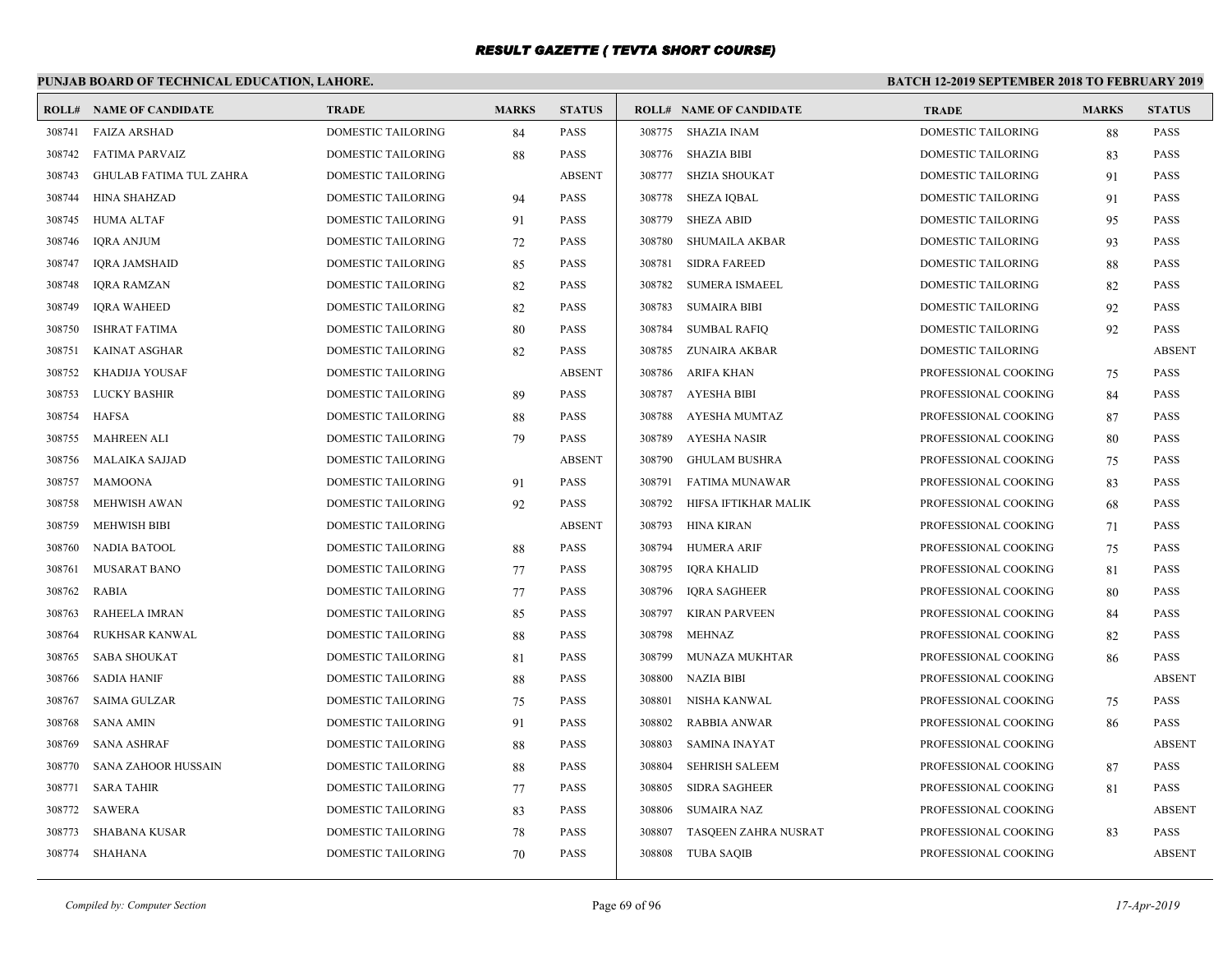# **PUNJAB BOARD OF TECHNICAL EDUCATION, LAHORE.**

|        | <b>ROLL# NAME OF CANDIDATE</b>                             | <b>TRADE</b>              | <b>MARKS</b> | <b>STATUS</b> |        | <b>ROLL# NAME OF CANDIDATE</b>                                       | <b>TRADE</b>              | <b>MARKS</b> | <b>STATUS</b> |
|--------|------------------------------------------------------------|---------------------------|--------------|---------------|--------|----------------------------------------------------------------------|---------------------------|--------------|---------------|
| 308809 | <b>UMM UL BANIN</b>                                        | PROFESSIONAL COOKING      | 85           | <b>PASS</b>   |        | 308841 SAIMA IJAZ                                                    | <b>BEAUTICIAN</b>         | 91           | <b>PASS</b>   |
|        | 308810 ZAKIA SAEED                                         | PROFESSIONAL COOKING      | 89           | <b>PASS</b>   |        | <b>GOVERNMENT VOCATIONAL TRAINING INSTITUTE FOR WOMEN, QASIM PUR</b> |                           |              |               |
|        | GOVERNMENT VOCATIONAL TRAINING INSTITUTE FOR WOMEN, TEHSIL |                           |              |               |        | <b>COLONY, MULTAN</b><br>308842 NITASHA ARSHAD                       | <b>DOMESTIC TAILORING</b> | 89           | <b>PASS</b>   |
|        | SHUJABAD, MULTAN                                           |                           |              | <b>PASS</b>   | 308843 |                                                                      |                           |              | <b>ABSENT</b> |
|        | 308811 SAMINA BIBI                                         | DOMESTIC TAILORING        | 97           |               |        | <b>IORA MUSHTAO</b>                                                  | <b>DOMESTIC TAILORING</b> |              |               |
| 308812 | SUGHRA MUSTAFA                                             | <b>DOMESTIC TAILORING</b> |              | <b>ABSENT</b> |        | 308844 MARIA ARIF                                                    | <b>DOMESTIC TAILORING</b> |              | <b>ABSENT</b> |
| 308813 | <b>SAIQA HAMEED</b>                                        | <b>DOMESTIC TAILORING</b> | 95           | <b>PASS</b>   |        | 308845 AKASHA IBRAR                                                  | <b>DOMESTIC TAILORING</b> | 88           | <b>PASS</b>   |
| 308814 | <b>ROBINA BIBI</b>                                         | <b>DOMESTIC TAILORING</b> | 96           | <b>PASS</b>   | 308846 | <b>KALSOOM BIBI</b>                                                  | <b>DOMESTIC TAILORING</b> | 88           | <b>PASS</b>   |
| 308815 | <b>SAWAIRA TABASSUM</b>                                    | <b>DOMESTIC TAILORING</b> | 90           | <b>PASS</b>   | 308847 | SAMAN                                                                | <b>DOMESTIC TAILORING</b> | 93           | <b>PASS</b>   |
| 308816 | NIMRA BATOOL                                               | DOMESTIC TAILORING        | 96           | <b>PASS</b>   | 308848 | SHAZIA MAZHAR                                                        | <b>DOMESTIC TAILORING</b> | 89           | <b>PASS</b>   |
| 308817 | <b>SURIYA BATOOL</b>                                       | DOMESTIC TAILORING        | 96           | <b>PASS</b>   | 308849 | FARI                                                                 | DOMESTIC TAILORING        |              | <b>ABSENT</b> |
| 308818 | <b>SUMBAL JAMEEL</b>                                       | DOMESTIC TAILORING        | 96           | <b>PASS</b>   | 308850 | <b>IQRA SHAHZADI</b>                                                 | DOMESTIC TAILORING        | 91           | <b>PASS</b>   |
| 308819 | SADIA ISLAM                                                | DOMESTIC TAILORING        | 96           | <b>PASS</b>   | 308851 | <b>FARAH RANI</b>                                                    | <b>DOMESTIC TAILORING</b> |              | <b>ABSENT</b> |
| 308820 | <b>REHANA GULL</b>                                         | DOMESTIC TAILORING        | 98           | <b>PASS</b>   | 308852 | RUBINA KANWAL                                                        | DOMESTIC TAILORING        |              | <b>ABSENT</b> |
| 308821 | <b>ASMA BATOOL</b>                                         | DOMESTIC TAILORING        | 96           | <b>PASS</b>   | 308853 | <b>ASMA BIBI</b>                                                     | <b>DOMESTIC TAILORING</b> | 89           | <b>PASS</b>   |
| 308822 | <b>FOUZIA RAMZAN</b>                                       | DOMESTIC TAILORING        | 93           | <b>PASS</b>   | 308854 | NAZISH KHANUM                                                        | <b>DOMESTIC TAILORING</b> | 93           | <b>PASS</b>   |
| 308823 | AFRA HASHMI                                                | DOMESTIC TAILORING        | 91           | <b>PASS</b>   | 308855 | FAKHRA SHAHEEN                                                       | <b>DOMESTIC TAILORING</b> | 94           | <b>PASS</b>   |
| 308824 | URABA BIBI                                                 | DOMESTIC TAILORING        | 88           | <b>PASS</b>   | 308856 | NAFSA MALIK                                                          | <b>DOMESTIC TAILORING</b> | 94           | <b>PASS</b>   |
| 308825 | KHADIJA FATIMA                                             | DOMESTIC TAILORING        | 94           | <b>PASS</b>   | 308857 | RAFIA KHAN                                                           | <b>DOMESTIC TAILORING</b> | 94           | <b>PASS</b>   |
| 308826 | <b>NARGIS TARIQ</b>                                        | <b>BEAUTICIAN</b>         | 97           | <b>PASS</b>   | 308858 | MEMOONA ABDUL GHAFOOR                                                | <b>DOMESTIC TAILORING</b> | 89           | <b>PASS</b>   |
| 308827 | ZAHRA BUKHARI                                              | <b>BEAUTICIAN</b>         | 83           | <b>PASS</b>   | 308859 | FARZANA                                                              | <b>DOMESTIC TAILORING</b> | 94           | <b>PASS</b>   |
| 308828 | <b>SANA ASIF</b>                                           | <b>BEAUTICIAN</b>         | 91           | <b>PASS</b>   | 308860 | SAJIDA ZAHID                                                         | <b>DOMESTIC TAILORING</b> | 95           | <b>PASS</b>   |
| 308829 | <b>SUMAIRA BIBI</b>                                        | BEAUTICIAN                | 94           | <b>PASS</b>   | 308861 | <b>TEHMEENA FAJAR</b>                                                | <b>DOMESTIC TAILORING</b> | 90           | <b>PASS</b>   |
| 308830 | <b>SHAZIA PERVEEN</b>                                      | <b>BEAUTICIAN</b>         | 92           | <b>PASS</b>   | 308862 | ROZINA KANWAL                                                        | <b>DOMESTIC TAILORING</b> | 90           | <b>PASS</b>   |
| 308831 | <b>KHADIJA BASHIR</b>                                      | <b>BEAUTICIAN</b>         | 89           | <b>PASS</b>   | 308863 | <b>JAVERIA IMTIAZ</b>                                                | DOMESTIC TAILORING        |              | <b>ABSENT</b> |
| 308832 | <b>SHAKEELA AKHTER</b>                                     | <b>BEAUTICIAN</b>         | 87           | <b>PASS</b>   | 308864 | <b>KOMAL</b>                                                         | DOMESTIC TAILORING        | 90           | <b>PASS</b>   |
| 308833 | <b>SAFIA</b>                                               | <b>BEAUTICIAN</b>         | 94           | <b>PASS</b>   | 308865 | NIMRA ZAHID                                                          | DOMESTIC TAILORING        | 92           | <b>PASS</b>   |
| 308834 | <b>NASREEN BIBI</b>                                        | <b>BEAUTICIAN</b>         | 88           | <b>PASS</b>   | 308866 | <b>SABEEN HANIF</b>                                                  | DOMESTIC TAILORING        | 90           | <b>PASS</b>   |
| 308835 | <b>ZAHIDA PARVEEN</b>                                      | <b>BEAUTICIAN</b>         | 87           | <b>PASS</b>   | 308867 | <b>UMRA ZAHID</b>                                                    | <b>DOMESTIC TAILORING</b> | 93           | <b>PASS</b>   |
| 308836 | SHEHREENA ISMAIL                                           | BEAUTICIAN                | 91           | <b>PASS</b>   | 308868 | <b>BANO IOBAL</b>                                                    | <b>BEAUTICIAN</b>         | 98           | <b>PASS</b>   |
| 308837 | <b>RABIA IRSHAD</b>                                        | <b>BEAUTICIAN</b>         | 87           | <b>PASS</b>   | 308869 | SHAHZADI NADIA KAUSAR                                                | <b>BEAUTICIAN</b>         | 94           | <b>PASS</b>   |
| 308838 | <b>ANISA IRSHAD</b>                                        | <b>BEAUTICIAN</b>         | 91           | <b>PASS</b>   | 308870 | SHABANA NAZ                                                          | <b>BEAUTICIAN</b>         | 96           | <b>PASS</b>   |
| 308839 | <b>TAHOOR SHEHZAD</b>                                      | <b>BEAUTICIAN</b>         | 94           | <b>PASS</b>   | 308871 | <b>RABIA YOUSAF</b>                                                  | <b>BEAUTICIAN</b>         | 95           | <b>PASS</b>   |
| 308840 | <b>SAMEEA AROOJ</b>                                        | <b>BEAUTICIAN</b>         |              | <b>ABSENT</b> |        | 308872 SUMMAN ASHFAQ                                                 | <b>BEAUTICIAN</b>         | 97           | <b>PASS</b>   |
|        |                                                            |                           |              |               |        |                                                                      |                           |              |               |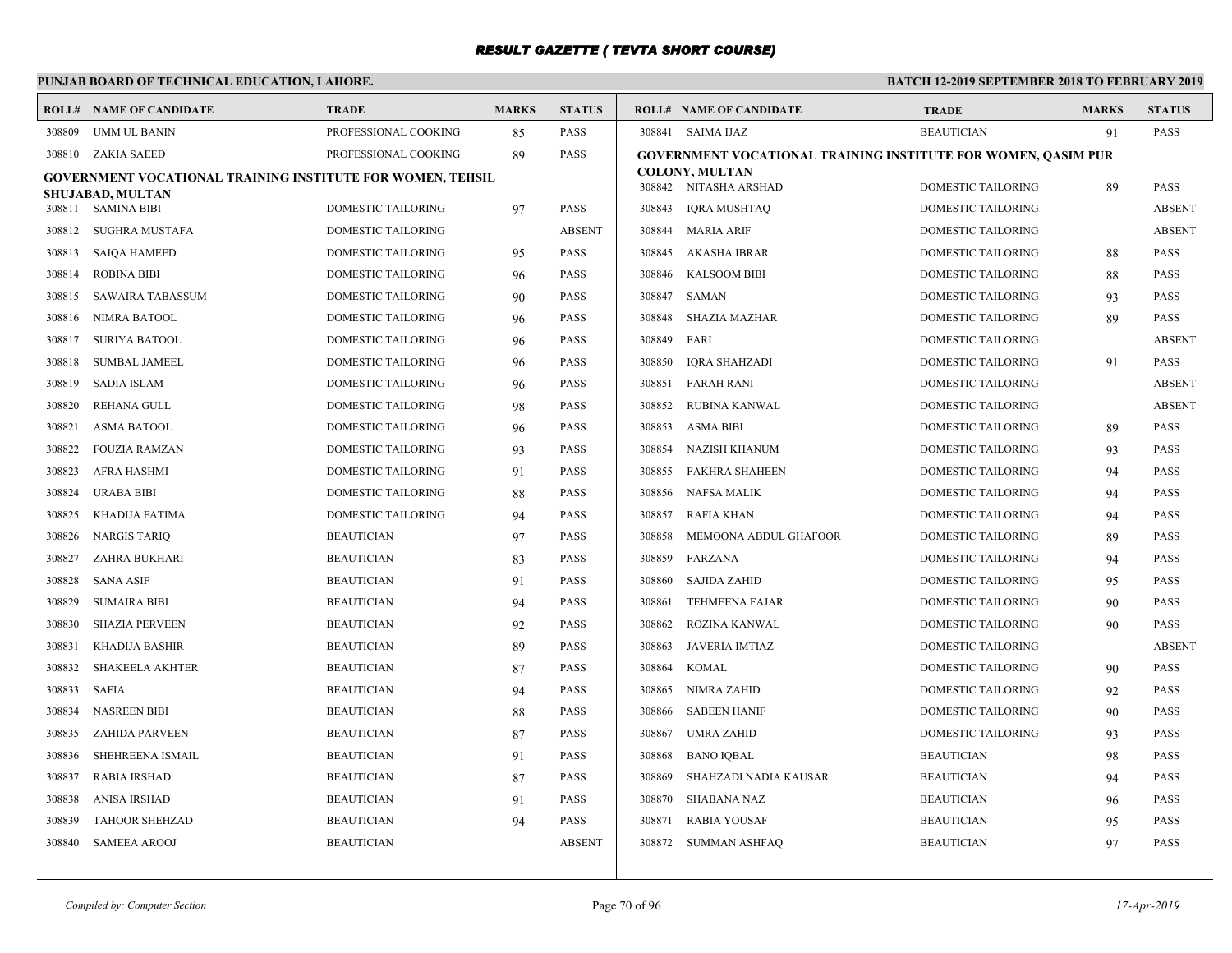# **PUNJAB BOARD OF TECHNICAL EDUCATION, LAHORE.**

| <b>ROLL#</b> | <b>NAME OF CANDIDATE</b>                                | <b>TRADE</b>                 | <b>MARKS</b> | <b>STATUS</b> |        | <b>ROLL# NAME OF CANDIDATE</b>                               | <b>TRADE</b>                  | <b>MARKS</b> | <b>STATUS</b> |
|--------------|---------------------------------------------------------|------------------------------|--------------|---------------|--------|--------------------------------------------------------------|-------------------------------|--------------|---------------|
| 308873       | <b>GULSHAN SHAREEF</b>                                  | <b>BEAUTICIAN</b>            | 95           | <b>PASS</b>   |        | 308906 MUHAMMAD HASNAIN                                      | <b>COMPUTER APPLICATIONS</b>  | 93           | <b>PASS</b>   |
| 308874       | <b>SHAHNAZ AKHTAR</b>                                   | <b>BEAUTICIAN</b>            | 93           | <b>PASS</b>   | 308907 | MUHAMMAD JALAL                                               | <b>COMPUTER APPLICATIONS</b>  | 88           | <b>PASS</b>   |
| 308875       | <b>SHAGUFTA ASLAM</b>                                   | <b>BEAUTICIAN</b>            | 94           | <b>PASS</b>   | 308908 | MUHAMMAD ZAHID                                               | <b>COMPUTER APPLICATIONS</b>  | 86           | <b>PASS</b>   |
| 308876       | <b>NOSHEEN RAMZAN</b>                                   | <b>BEAUTICIAN</b>            | 94           | <b>PASS</b>   | 308909 | MUHAMMAD AYYUB                                               | <b>COMPUTER APPLICATIONS</b>  | 91           | <b>PASS</b>   |
| 308877       | <b>MAUZMA</b>                                           | <b>BEAUTICIAN</b>            | 98           | <b>PASS</b>   | 308910 | <b>FALAK SHAIR</b>                                           | <b>COMPUTER APPLICATIONS</b>  | 90           | <b>PASS</b>   |
| 308878       | <b>MAHNOOR JAVEED</b>                                   | <b>BEAUTICIAN</b>            | 94           | <b>PASS</b>   | 308911 | MUHAMMAD QAMAR                                               | <b>COMPUTER APPLICATIONS</b>  | 90           | <b>PASS</b>   |
| 308879       | SYEDA FIZZA RUBAB                                       | <b>BEAUTICIAN</b>            | 98           | <b>PASS</b>   | 308912 | MUHAMMAD ABBAS                                               | <b>COMPUTER APPLICATIONS</b>  | 95           | <b>PASS</b>   |
| 308880       | <b>FARZANA IQBAL</b>                                    | <b>BEAUTICIAN</b>            | 99           | <b>PASS</b>   | 308913 | MUHAMMAD IRFAN                                               | <b>COMPUTER APPLICATIONS</b>  | 89           | <b>PASS</b>   |
| 308881       | <b>BUSHRA NAWAZ</b>                                     | <b>BEAUTICIAN</b>            | 98           | <b>PASS</b>   | 308914 | HAFIZ MUHAMMAD KAUSAR                                        | <b>COMPUTER APPLICATIONS</b>  | 94           | <b>PASS</b>   |
| 308882       | NIMRA IFTEKHAR                                          | <b>BEAUTICIAN</b>            | 95           | <b>PASS</b>   | 308915 | HAFIZ MUHAMMAD ASIF                                          | <b>COMPUTER APPLICATIONS</b>  | 90           | <b>PASS</b>   |
| 308883       | <b>USMA</b>                                             | <b>BEAUTICIAN</b>            | 94           | <b>PASS</b>   | 308916 | HAIZ MUHAMMAD AWAIS                                          | <b>COMPUTER APPLICATIONS</b>  | 91           | <b>PASS</b>   |
| 308884       | <b>SAWABA ZAFAR</b>                                     | <b>BEAUTICIAN</b>            | 96           | PASS          | 308917 | MUHAMMAD MOHSIN                                              | MOBILE PHONE REPAIRING        | 89           | <b>PASS</b>   |
| 308885       | <b>SONIA ZAFAR</b>                                      | <b>BEAUTICIAN</b>            | 95           | <b>PASS</b>   | 308918 | MUHAMMAD JUNAID                                              | MOBILE PHONE REPAIRING        | 90           | <b>PASS</b>   |
| 308886       | NADIA KHAN                                              | <b>BEAUTICIAN</b>            | 97           | <b>PASS</b>   | 308919 | MUHAMMAD DILAWAR                                             | <b>MOBILE PHONE REPAIRING</b> | 84           | <b>PASS</b>   |
| 308887       | <b>SHAZIA KHALIO</b>                                    | <b>BEAUTICIAN</b>            | 96           | <b>PASS</b>   | 308920 | MUHAMMAD TUFAIL                                              | MOBILE PHONE REPAIRING        | 95           | <b>PASS</b>   |
| 308888       | <b>MARIA SHAFIQ</b>                                     | <b>BEAUTICIAN</b>            | 93           | <b>PASS</b>   | 308921 | MUHAMMAD ATHAR HUSSAIN                                       | MOBILE PHONE REPAIRING        | 77           | <b>PASS</b>   |
| 308889       | <b>HINA SHAFIQ</b>                                      | <b>BEAUTICIAN</b>            | 94           | <b>PASS</b>   | 308922 | <b>ZAHID RASOOL</b>                                          | <b>MOBILE PHONE REPAIRING</b> | 96           | <b>PASS</b>   |
| 308890       | <b>ASIA ABBAS</b>                                       | <b>BEAUTICIAN</b>            | 95           | PASS          | 308923 | MUHAMMAD USMAN                                               | MOBILE PHONE REPAIRING        | 93           | <b>PASS</b>   |
| 308891       | NIMRA JAVAID                                            | <b>BEAUTICIAN</b>            | 96           | <b>PASS</b>   | 308924 | HAFIZ TALHA REHMAN                                           | <b>MOBILE PHONE REPAIRING</b> | 92           | <b>PASS</b>   |
| 308892       | <b>UNSA SOHAIL</b>                                      | <b>BEAUTICIAN</b>            |              | <b>ABSENT</b> | 308925 | MUHAMMAD SHOUKAT ALI                                         | MOBILE PHONE REPAIRING        | 78           | <b>PASS</b>   |
| 308893       | <b>IQRA ASLAM</b>                                       | <b>BEAUTICIAN</b>            | 95           | <b>PASS</b>   | 308926 | MUHAMMAD NAEEM                                               | MOBILE PHONE REPAIRING        | 85           | <b>PASS</b>   |
| 308894       | RUQIA SAHAR BUKHARI                                     | <b>BEAUTICIAN</b>            | 96           | <b>PASS</b>   | 308927 | <b>SHABBIR AHMAD</b>                                         | MOBILE PHONE REPAIRING        | 80           | <b>PASS</b>   |
| 308895       | <b>AQSA TARIQ</b>                                       | <b>BEAUTICIAN</b>            | 94           | <b>PASS</b>   | 308928 | MUHAMMAD AHMAD RAZA                                          | MOBILE PHONE REPAIRING        | 93           | <b>PASS</b>   |
| 308896       | <b>SAIRA ASLAM</b>                                      | <b>BEAUTICIAN</b>            | 94           | <b>PASS</b>   | 308929 | MUHAMMAD KASHIF SAEED                                        | <b>MOBILE PHONE REPAIRING</b> | 92           | <b>PASS</b>   |
|              | GOVT. TECHNICAL TRAINING INSTITUTE, DAULAT GATE, MULTAN |                              |              |               | 308930 | MUHAMMAD ILYAS                                               | MOBILE PHONE REPAIRING        | 89           | <b>PASS</b>   |
| 308897       | MUHAMMAD WALEED MAQBOOL                                 | <b>COMPUTER APPLICATIONS</b> | 98           | <b>PASS</b>   | 308931 | NASRULLAH                                                    | <b>MOBILE PHONE REPAIRING</b> | 92           | <b>PASS</b>   |
| 308898       | MUHAMMAD USMAN                                          | <b>COMPUTER APPLICATIONS</b> | 94           | <b>PASS</b>   | 308932 | MUHAMMAD BASIT                                               | MOBILE PHONE REPAIRING        | 89           | <b>PASS</b>   |
| 308899       | MUHAMMAD FIAZ                                           | <b>COMPUTER APPLICATIONS</b> | 90           | <b>PASS</b>   | 308933 | <b>SAIF UR REHMAN</b>                                        | MOBILE PHONE REPAIRING        | 86           | <b>PASS</b>   |
| 308900       | HAFIZ SHAKEEL AHMAD                                     | <b>COMPUTER APPLICATIONS</b> | 98           | <b>PASS</b>   | 308934 | <b>SHAHBAZ SHAH</b>                                          | MOBILE PHONE REPAIRING        | 89           | <b>PASS</b>   |
| 308901       | MUHAMMAD AJMAL                                          | <b>COMPUTER APPLICATIONS</b> | 82           | <b>PASS</b>   | 308935 | MUHAMMAD SHAHID                                              | MOBILE PHONE REPAIRING        |              | <b>ABSENT</b> |
| 308902       | MUHAMMAD RAZA UL MUSTAFA                                | <b>COMPUTER APPLICATIONS</b> | 98           | PASS          | 308936 | HAFIZ MUHAMMAD AMJAD ALI                                     | <b>MOBILE PHONE REPAIRING</b> | 94           | <b>PASS</b>   |
| 308903       | MUHAMMAD SAEED                                          | <b>COMPUTER APPLICATIONS</b> | 96           | <b>PASS</b>   |        | GOVT. TECHNICAL TRAINING INSTITUTE (WOMEN), SHAH RUKN-E-ALAM |                               |              |               |
| 308904       | MUHAMMAD UMAR HANIF                                     | <b>COMPUTER APPLICATIONS</b> | 92           | <b>PASS</b>   |        | <b>COLONY, MULTAN</b><br>308937 MUHAMMAD KASHIF              |                               |              | <b>PASS</b>   |
| 308905       | SHAH FAISAL                                             | <b>COMPUTER APPLICATIONS</b> | 85           | <b>PASS</b>   |        |                                                              | <b>COMPUTER APPLICATIONS</b>  | 68           |               |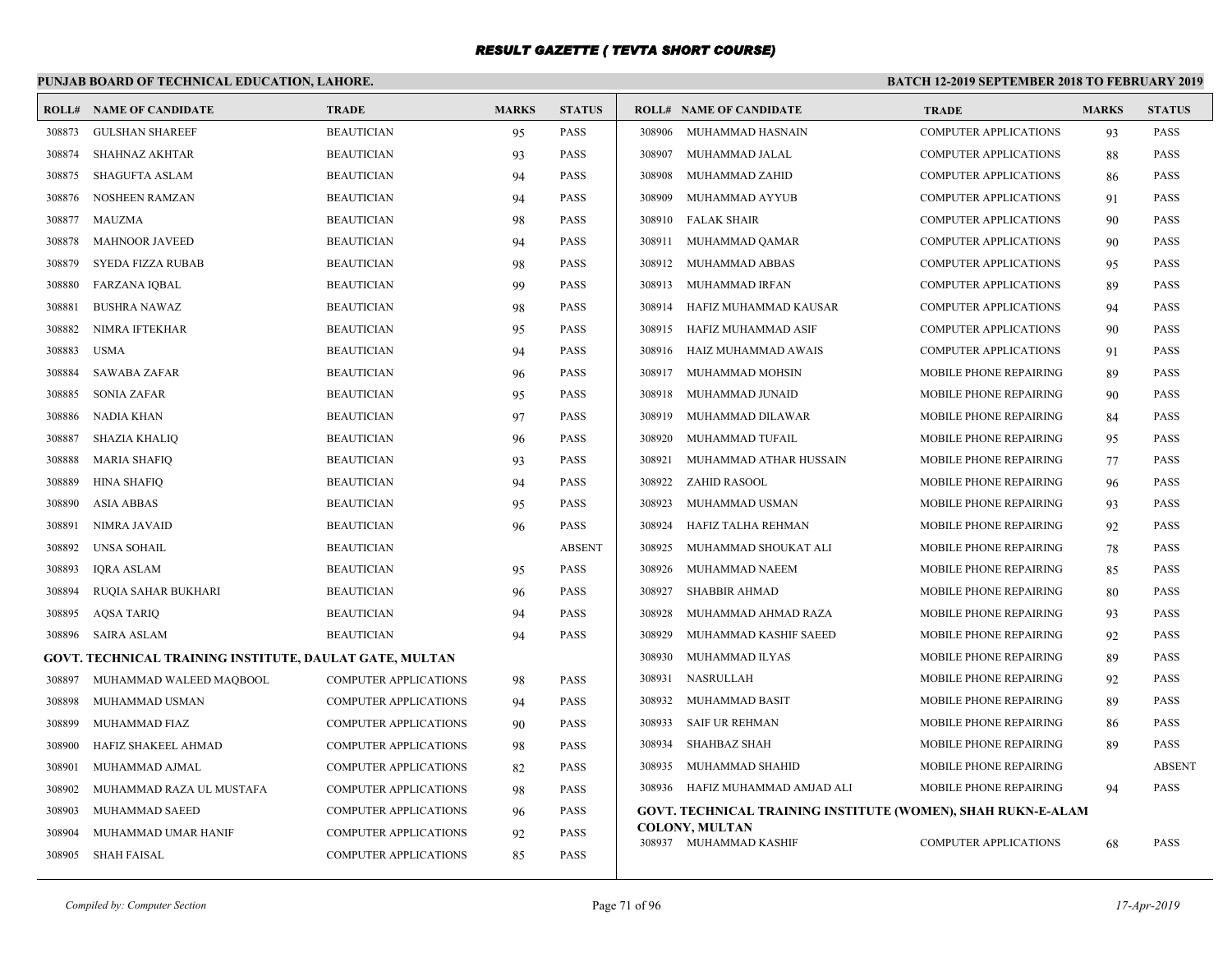# **PUNJAB BOARD OF TECHNICAL EDUCATION, LAHORE.**

| <b>ROLL#</b> | <b>NAME OF CANDIDATE</b>   | <b>TRADE</b>                 | <b>MARKS</b> | <b>STATUS</b> | <b>ROLL# NAME OF CANDIDATE</b>                                  | <b>TRADE</b>                 | <b>MARKS</b> | <b>STATUS</b> |
|--------------|----------------------------|------------------------------|--------------|---------------|-----------------------------------------------------------------|------------------------------|--------------|---------------|
| 308938       | AHMAD RAZA QADRI           | <b>COMPUTER APPLICATIONS</b> | 70           | <b>PASS</b>   | 308972 SADIA SAMAN                                              | DOMESTIC TAILORING           | 85           | <b>PASS</b>   |
| 308939       | MUHAMMAD SHEHZAD           | <b>COMPUTER APPLICATIONS</b> | 76           | <b>PASS</b>   | GOVT.VOCATIONAL TRAINING INSTITUTE (W), MOHALAH JALIL ABAD,H.NO |                              |              |               |
| 308940       | MUHAMMAD AZHAR SHABIR      | <b>COMPUTER APPLICATIONS</b> | 67           | <b>PASS</b>   | 107/GA, MULTAN, NEW, MULTAN<br>308973 ABIDA BIBI                | <b>DOMESTIC TAILORING</b>    |              | <b>PASS</b>   |
| 308941       | RAO MUHAMMAD FAIZAN TOHEED | <b>COMPUTER APPLICATIONS</b> | 63           | <b>PASS</b>   | 308974 KHUSH BAKHAT YAMEEN                                      | <b>DOMESTIC TAILORING</b>    | 82           | <b>PASS</b>   |
| 308942       | MUHAMMAD MUNAWER ZAMAN     | <b>COMPUTER APPLICATIONS</b> | 69           | <b>PASS</b>   |                                                                 |                              | 81           | <b>PASS</b>   |
| 308943       | MUHAMMAD YAQOOB            | <b>COMPUTER APPLICATIONS</b> | 69           | <b>PASS</b>   | 308975<br>TAYYIBA HUR MAAIN                                     | <b>DOMESTIC TAILORING</b>    | 78           |               |
| 308944       | <b>UMAR HAYAT</b>          | <b>COMPUTER APPLICATIONS</b> | 89           | <b>PASS</b>   | 308976<br>SAMIA MUHAMMAD ALI                                    | DOMESTIC TAILORING           | 77           | <b>PASS</b>   |
| 308945       | FARAZ AHMAD                | COMPUTER APPLICATIONS        | 73           | <b>PASS</b>   | AQEELA BANO<br>308977                                           | <b>DOMESTIC TAILORING</b>    | 87           | <b>PASS</b>   |
| 308946       | MUHAMMAD SAJJAD            | <b>COMPUTER APPLICATIONS</b> | 63           | <b>PASS</b>   | 308978<br>RASHIDA PARVEEN                                       | <b>DOMESTIC TAILORING</b>    | 88           | <b>PASS</b>   |
| 308947       | MUHAMMAD YASEEN            | <b>COMPUTER APPLICATIONS</b> | 68           | <b>PASS</b>   | 308979<br><b>SADIA ARIF</b>                                     | DOMESTIC TAILORING           | 71           | <b>PASS</b>   |
| 308948       | ZAIN ALI                   | <b>COMPUTER APPLICATIONS</b> | 73           | <b>PASS</b>   | 308980<br>ANAM SHEHZADI                                         | DOMESTIC TAILORING           | 77           | <b>PASS</b>   |
| 308949       | <b>NAEEM SHEHZAD</b>       | COMPUTER APPLICATIONS        | 74           | <b>PASS</b>   | 308981<br>NASEEM AKHTAR                                         | <b>DOMESTIC TAILORING</b>    | 88           | <b>PASS</b>   |
| 308950       | ABID NAWAZ                 | <b>COMPUTER APPLICATIONS</b> | 72           | <b>PASS</b>   | 308982<br>UROOSA NASEER                                         | <b>DOMESTIC TAILORING</b>    | 88           | <b>PASS</b>   |
| 308951       | MUHAMMAD NAVEED ASLAM      | <b>COMPUTER APPLICATIONS</b> | 70           | <b>PASS</b>   | 308983<br>SHABANA HASSAN                                        | DOMESTIC TAILORING           | 88           | <b>PASS</b>   |
| 308952       | HASNAIN ABBAS              | <b>COMPUTER APPLICATIONS</b> | 65           | <b>PASS</b>   | <b>FATIMA BEGUM</b><br>308984                                   | <b>DOMESTIC TAILORING</b>    | 88           | <b>PASS</b>   |
| 308953       | MUHAMMAD SALMAN            | <b>COMPUTER APPLICATIONS</b> | 66           | <b>PASS</b>   | 308985<br>MALAIKA AYAZ                                          | <b>DOMESTIC TAILORING</b>    | 88           | <b>PASS</b>   |
| 308954       | <b>UBAID UR REHMAN</b>     | <b>COMPUTER APPLICATIONS</b> | 67           | <b>PASS</b>   | 308986<br><b>SIDRA SALEEM</b>                                   | <b>DOMESTIC TAILORING</b>    | 77           | <b>PASS</b>   |
| 308955       | MUHAMMAD JAMSHAID          | <b>COMPUTER APPLICATIONS</b> | 72           | <b>PASS</b>   | <b>ANAM HAMED</b><br>308987                                     | DOMESTIC TAILORING           | 82           | <b>PASS</b>   |
| 308956       | MUHAMMAD REHMAN            | COMPUTER APPLICATIONS        | 71           | <b>PASS</b>   | 308988<br>MADEEHA IFTIKHAR                                      | <b>DOMESTIC TAILORING</b>    | 88           | <b>PASS</b>   |
| 308957       | MUHAMMAD ARSHAD            | <b>COMPUTER APPLICATIONS</b> | 69           | <b>PASS</b>   | 308989<br>YASMIN ALTAF                                          | <b>DOMESTIC TAILORING</b>    | 88           | <b>PASS</b>   |
| 308958       | DUA KHALID                 | DOMESTIC TAILORING           | 89           | <b>PASS</b>   | 308990<br>AYESHA KHALID                                         | DOMESTIC TAILORING           | 88           | <b>PASS</b>   |
| 308959       | <b>FOZIA IQBAL</b>         | DOMESTIC TAILORING           | 84           | <b>PASS</b>   | 308991<br>FARKAHDA ASGHAR                                       | DOMESTIC TAILORING           | 87           | <b>PASS</b>   |
| 308960       | <b>SAHNISH BATOOL</b>      | DOMESTIC TAILORING           | 78           | <b>PASS</b>   | NAFIA IFTIKHAR<br>308992                                        | <b>DOMESTIC TAILORING</b>    | 87           | <b>PASS</b>   |
| 308961       | <b>SUNAINA</b>             | DOMESTIC TAILORING           | 83           | <b>PASS</b>   | <b>RASHID ALI</b><br>308993                                     | <b>COMPUTER APPLICATIONS</b> | 96           | <b>PASS</b>   |
| 308962       | <b>SARFRAZI</b>            | DOMESTIC TAILORING           | 83           | <b>PASS</b>   | 308994<br>MUHAMMAD SHOAIB                                       | <b>COMPUTER APPLICATIONS</b> | 95           | <b>PASS</b>   |
| 308963       | <b>SAIRA BIBI</b>          | DOMESTIC TAILORING           | 83           | <b>PASS</b>   | 308995<br>HAJI MUHAMMAD                                         | <b>COMPUTER APPLICATIONS</b> | 98           | <b>PASS</b>   |
| 308964       | MUSKAN                     | DOMESTIC TAILORING           | 82           | <b>PASS</b>   | 308996<br>NAJMUL DEEN                                           | <b>COMPUTER APPLICATIONS</b> | 96           | <b>PASS</b>   |
| 308965       | NIDA ANWAR                 | DOMESTIC TAILORING           | 84           | <b>PASS</b>   | 308997<br>ZAFFAR IQBAL                                          | COMPUTER APPLICATIONS        | 95           | <b>PASS</b>   |
| 308966       | <b>GULSHAN IRSHAD</b>      | DOMESTIC TAILORING           | 92           | <b>PASS</b>   | 308998<br>MUHAMMAD NADEEM                                       | <b>COMPUTER APPLICATIONS</b> | 98           | <b>PASS</b>   |
| 308967       | ASMA JAHAN                 | DOMESTIC TAILORING           | 85           | <b>PASS</b>   | 308999<br><b>TAASIN HABIB</b>                                   | <b>COMPUTER APPLICATIONS</b> | 94           | <b>PASS</b>   |
| 308968       | MEHR UN NISA               | DOMESTIC TAILORING           | 84           | <b>PASS</b>   | 309000<br>ARBAZ AHMAD                                           | <b>COMPUTER APPLICATIONS</b> | 94           | <b>PASS</b>   |
| 308969       | <b>MAMOONA SHAREEF</b>     | DOMESTIC TAILORING           | 83           | <b>PASS</b>   | 309001<br>MUHAMMAD OWAIS                                        | <b>COMPUTER APPLICATIONS</b> | 92           | <b>PASS</b>   |
| 308970       | <b>SAIRA SAEED</b>         | <b>DOMESTIC TAILORING</b>    | 81           | <b>PASS</b>   | 309002<br>SAJID HUSSAIN                                         | <b>COMPUTER APPLICATIONS</b> | 94           | <b>PASS</b>   |
|              | 308971 MARYAM IQBAL        | <b>DOMESTIC TAILORING</b>    | 87           | <b>PASS</b>   | 309003<br><b>MUNIR AHMAD</b>                                    | <b>COMPUTER APPLICATIONS</b> | 96           | <b>PASS</b>   |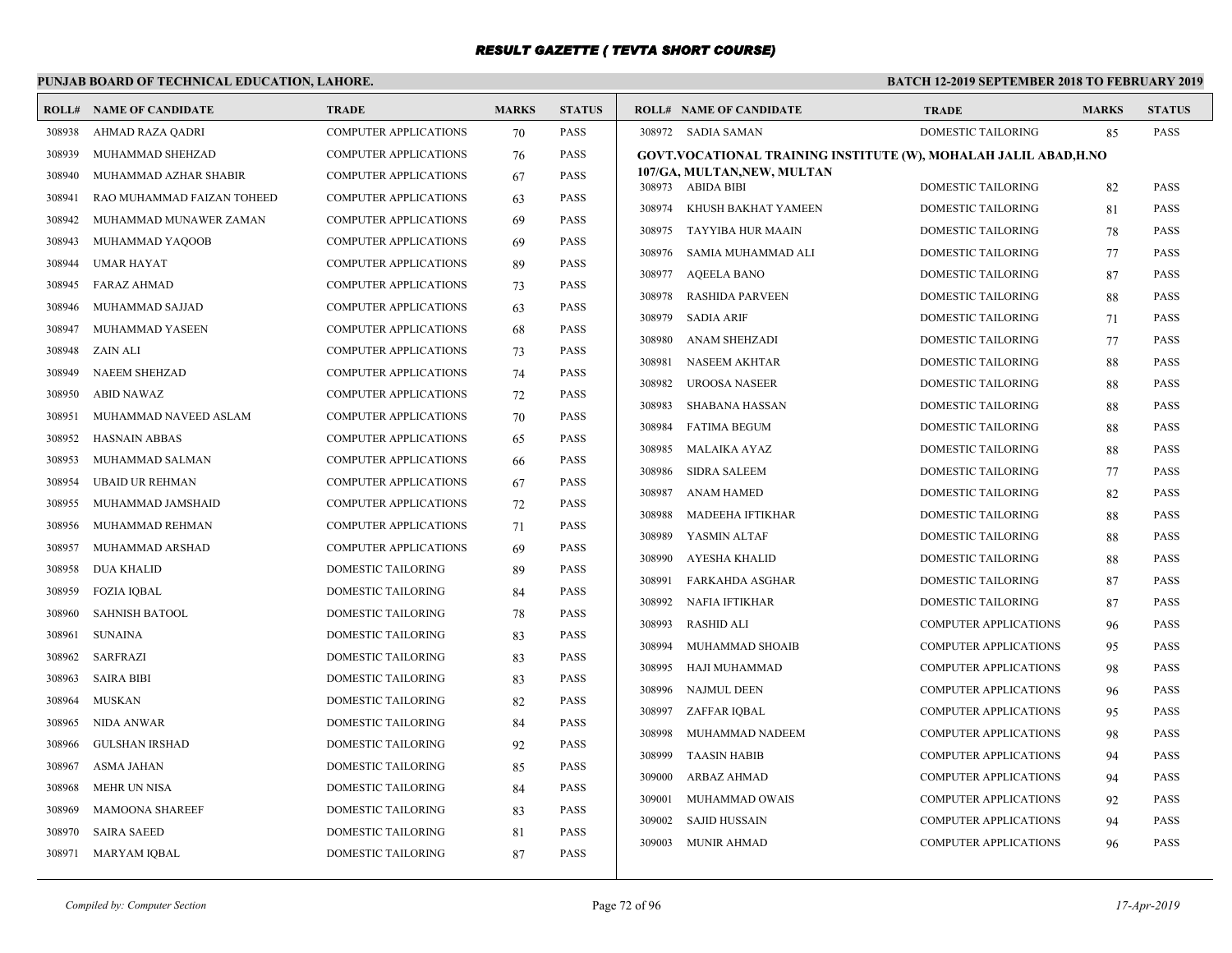# **PUNJAB BOARD OF TECHNICAL EDUCATION, LAHORE.**

|        | <b>ROLL# NAME OF CANDIDATE</b>                           | <b>TRADE</b>                                 | <b>MARKS</b> | <b>STATUS</b> |        | <b>ROLL# NAME OF CANDIDATE</b> | <b>TRADE</b>                                 | <b>MARKS</b> | <b>STATUS</b> |
|--------|----------------------------------------------------------|----------------------------------------------|--------------|---------------|--------|--------------------------------|----------------------------------------------|--------------|---------------|
| 309004 | MUHAMMAD JUNAID                                          | <b>COMPUTER APPLICATIONS</b>                 | 96           | <b>PASS</b>   |        | 309037 ZAIB UN NISA            | <b>MACHINE AND HAND</b>                      | 79           | <b>PASS</b>   |
| 309005 | MUHAMMAD IRFAN                                           | <b>COMPUTER APPLICATIONS</b>                 | 96           | <b>PASS</b>   |        |                                | <b>EMBROIDERY</b>                            |              |               |
| 309006 | ASHIFAQ HUSSAIN                                          | COMPUTER APPLICATIONS                        | 94           | <b>PASS</b>   |        | 309038 SABA BIBI               | <b>MACHINE AND HAND</b><br><b>EMBROIDERY</b> |              | <b>ABSENT</b> |
| 309007 | MAHAR MUHAMMAD YASIR YASIN                               | <b>COMPUTER APPLICATIONS</b>                 | 95           | <b>PASS</b>   | 309039 | <b>SAMIYAH MEHWISH</b>         | <b>MACHINE AND HAND</b>                      |              | <b>ABSENT</b> |
|        |                                                          |                                              |              |               |        |                                | <b>EMBROIDERY</b>                            |              |               |
| 309008 | MUHAMMAD RIZWAN                                          | <b>COMPUTER APPLICATIONS</b>                 | 98           | <b>PASS</b>   | 309040 | <b>SHAMIM AKHTER</b>           | <b>MACHINE AND HAND</b><br><b>EMBROIDERY</b> | 84           | PASS          |
| 309009 | <b>MUZAMMIL ZAFAR</b>                                    | <b>COMPUTER APPLICATIONS</b>                 | 94           | <b>PASS</b>   | 309041 | <b>BIBI RASHDA</b>             | <b>MACHINE AND HAND</b>                      | 98           | <b>PASS</b>   |
| 309010 | MUHAMMAD KHALID ALTAF DASTI                              | <b>COMPUTER APPLICATIONS</b>                 | 94           | <b>PASS</b>   |        |                                | <b>EMBROIDERY</b>                            |              |               |
| 309011 | MUHAMMAD ASIF ABBAS                                      | <b>COMPUTER APPLICATIONS</b>                 | 94           | <b>PASS</b>   |        | 309042 ZAIB UN NISA            | <b>MACHINE AND HAND</b><br><b>EMBROIDERY</b> | 98           | <b>PASS</b>   |
| 309012 | WASIF AHMAD                                              | <b>COMPUTER APPLICATIONS</b>                 | 92           | <b>PASS</b>   | 309043 | <b>GHULAM FATIMA</b>           | MACHINE AND HAND                             | 98           | PASS          |
| 309013 | TAYYIBA FAROOQ                                           | <b>BEAUTICIAN</b>                            | 91           | <b>PASS</b>   |        |                                | <b>EMBROIDERY</b>                            |              |               |
| 309014 | FAKHIA BILAL                                             | <b>BEAUTICIAN</b>                            |              | <b>ABSENT</b> |        | 309044 NADIA IOBAL             | <b>MACHINE AND HAND</b><br><b>EMBROIDERY</b> | 97           | <b>PASS</b>   |
| 309015 | RABBIA ASMA ANSARI                                       | <b>BEAUTICIAN</b>                            |              | <b>ABSENT</b> | 309045 | FARINA                         | <b>MACHINE AND HAND</b>                      | 93           | <b>PASS</b>   |
| 309016 | FAIZA MAHMOOD                                            | <b>BEAUTICIAN</b>                            | 91           | <b>PASS</b>   |        |                                | <b>EMBROIDERY</b>                            |              |               |
|        |                                                          |                                              |              |               | 309046 | MISBAH AKHTER                  | <b>MACHINE AND HAND</b><br><b>EMBROIDERY</b> | 87           | <b>PASS</b>   |
| 309017 | NIGHANA BIBI                                             | <b>BEAUTICIAN</b>                            | 95           | PASS          | 309047 | KIRAN GHULAM FARID             | <b>MACHINE AND HAND</b>                      | 89           | <b>PASS</b>   |
| 309018 | SEHRISH NAZ                                              | <b>BEAUTICIAN</b>                            | 91           | <b>PASS</b>   |        |                                | <b>EMBROIDERY</b>                            |              |               |
| 309019 | SALAHA RAMZAN                                            | <b>BEAUTICIAN</b>                            | 94           | <b>PASS</b>   | 309048 | <b>IRAM GHULAM FARID</b>       | <b>MACHINE AND HAND</b><br><b>EMBROIDERY</b> | 87           | <b>PASS</b>   |
|        | 309020 FATIMA ZAHRAH                                     | <b>BEAUTICIAN</b>                            | 94           | <b>PASS</b>   | 309049 | <b>SAEEDA NASEEM</b>           | <b>MACHINE AND HAND</b>                      | 82           | <b>PASS</b>   |
| 309021 | <b>IQRA MEHMOOD</b>                                      | <b>BEAUTICIAN</b>                            | 95           | <b>PASS</b>   |        |                                | <b>EMBROIDERY</b>                            |              |               |
| 309022 | RUBAB AMAN BHATTI                                        | <b>BEAUTICIAN</b>                            | 94           | <b>PASS</b>   |        | 309050 KALSOOM AKHTER          | MACHINE AND HAND<br><b>EMBROIDERY</b>        | 86           | PASS          |
| 309023 | <b>IRAM ZAINAT MURRAD</b>                                | <b>BEAUTICIAN</b>                            | 93           | <b>PASS</b>   | 309051 | SHAKEELA                       | <b>MACHINE AND HAND</b>                      | 79           | <b>PASS</b>   |
| 309024 | FARHA HUSSAIN                                            | <b>BEAUTICIAN</b>                            | 93           | <b>PASS</b>   |        |                                | <b>EMBROIDERY</b>                            |              |               |
|        |                                                          |                                              |              | <b>PASS</b>   | 309052 | <b>SAHIBA MAZHAR</b>           | MACHINE AND HAND<br><b>EMBROIDERY</b>        | 98           | <b>PASS</b>   |
| 309025 | <b>SARA ABID</b>                                         | <b>BEAUTICIAN</b>                            | 93           |               | 309053 | RAHAT MAJEED                   | <b>MACHINE AND HAND</b>                      | 85           | <b>PASS</b>   |
| 309026 | <b>SANOBER RASHEED</b>                                   | <b>BEAUTICIAN</b>                            |              | <b>ABSENT</b> |        |                                | <b>EMBROIDERY</b>                            |              |               |
| 309027 | <b>KIRRAN FATIMA</b>                                     | <b>BEAUTICIAN</b>                            | 91           | <b>PASS</b>   | 309054 | NOOR UL HUDA                   | <b>MACHINE AND HAND</b><br><b>EMBROIDERY</b> | 88           | <b>PASS</b>   |
| 309028 | <b>SIDRA</b>                                             | <b>BEAUTICIAN</b>                            | 94           | <b>PASS</b>   | 309055 | AYESHA ZAHID                   | <b>MACHINE AND HAND</b>                      | 70           | <b>PASS</b>   |
| 309029 | HUMA TARIQ                                               | <b>BEAUTICIAN</b>                            | 89           | PASS          |        |                                | <b>EMBROIDERY</b>                            |              |               |
| 309030 | <b>AQSA ASLAM</b>                                        | <b>BEAUTICIAN</b>                            | 93           | <b>PASS</b>   |        | 309056 AMBRIN BIBI             | MACHINE AND HAND<br><b>EMBROIDERY</b>        | 66           | PASS          |
| 309031 | <b>AASMA SHABBIR</b>                                     | <b>BEAUTICIAN</b>                            | 89           | PASS          |        | 309057 AZRA BIBI               | <b>MACHINE AND HAND</b>                      | 82           | <b>PASS</b>   |
|        | 309033 MAHREEN SHARIF                                    | <b>BEAUTICIAN</b>                            | 92           | <b>PASS</b>   |        |                                | <b>EMBROIDERY</b>                            |              |               |
|        | TROOPS FAMILIES WELFARE CENTRE, AVN LINE 2 CORPS, MULTAN |                                              |              |               |        | 309058 NARGIS                  | <b>MACHINE AND HAND</b><br><b>EMBROIDERY</b> | 91           | <b>PASS</b>   |
|        |                                                          |                                              |              |               | 309059 | <b>RUKHSANA</b>                | MACHINE AND HAND                             | 94           | PASS          |
|        | 309034 ASIA ASHIQ                                        | <b>MACHINE AND HAND</b><br><b>EMBROIDERY</b> | 81           | <b>PASS</b>   |        |                                | <b>EMBROIDERY</b>                            |              |               |
| 309035 | FARZANA BIBI                                             | <b>MACHINE AND HAND</b>                      | 81           | <b>PASS</b>   | 309060 | <b>KALSOOM BIBI</b>            | <b>MACHINE AND HAND</b><br><b>EMBROIDERY</b> | 90           | <b>PASS</b>   |
|        |                                                          | <b>EMBROIDERY</b>                            |              |               | 309061 | YASMIN BIBI                    | <b>MACHINE AND HAND</b>                      | 95           | <b>PASS</b>   |
|        | 309036 FARZANA BIBI                                      | MACHINE AND HAND<br><b>EMBROIDERY</b>        | 83           | <b>PASS</b>   |        |                                | <b>EMBROIDERY</b>                            |              |               |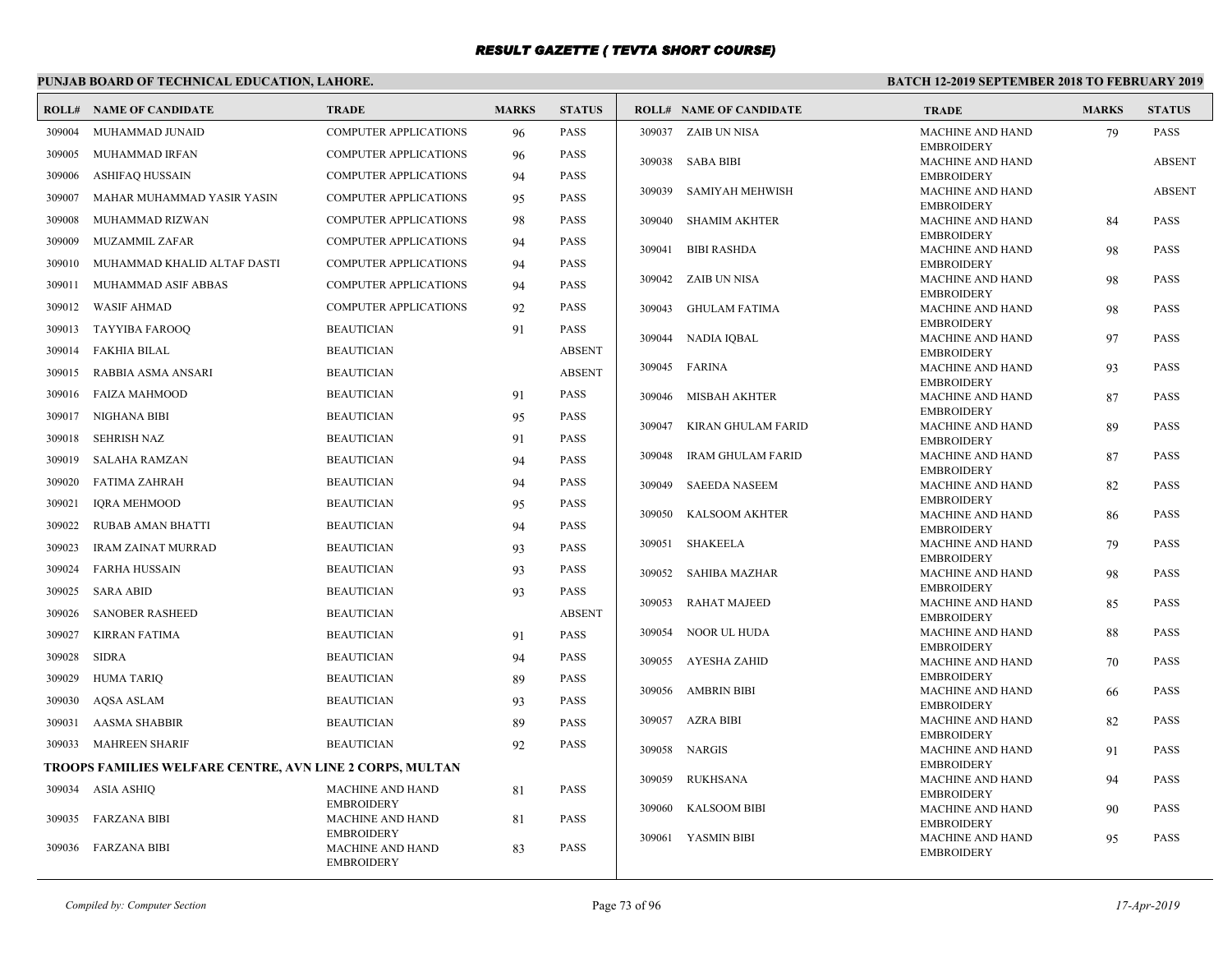# **PUNJAB BOARD OF TECHNICAL EDUCATION, LAHORE.**

|        | <b>ROLL# NAME OF CANDIDATE</b>                                       | <b>TRADE</b>                                 | <b>MARKS</b> | <b>STATUS</b> |                        | <b>ROLL# NAME OF CANDIDATE</b>                                | <b>TRADE</b>              | <b>MARKS</b> | <b>STATUS</b> |
|--------|----------------------------------------------------------------------|----------------------------------------------|--------------|---------------|------------------------|---------------------------------------------------------------|---------------------------|--------------|---------------|
| 309062 | <b>ANUM FAYAZ</b>                                                    | <b>MACHINE AND HAND</b>                      | 97           | <b>PASS</b>   | 309090                 | RAFIA AKRAM                                                   | <b>BEAUTICIAN</b>         | 98           | <b>PASS</b>   |
| 309063 | <b>NOSHEEN AKHTAR</b>                                                | <b>EMBROIDERY</b><br><b>MACHINE AND HAND</b> | 94           | <b>PASS</b>   |                        | 309091 AYESHA BIBI                                            | <b>BEAUTICIAN</b>         | 98           | <b>PASS</b>   |
|        |                                                                      | <b>EMBROIDERY</b>                            |              |               | 309092                 | <b>REFAQAT BIBI</b>                                           | <b>BEAUTICIAN</b>         | 97           | <b>PASS</b>   |
| 309064 | NUZHAT BATOOL                                                        | <b>MACHINE AND HAND</b><br><b>EMBROIDERY</b> | 83           | <b>PASS</b>   | 309093                 | <b>BRAZIA SHAKEEL</b>                                         | <b>BEAUTICIAN</b>         | 94           | <b>PASS</b>   |
| 309065 | <b>SHEZILA AKRAM</b>                                                 | <b>MACHINE AND HAND</b>                      | 89           | <b>PASS</b>   | 309094                 | <b>SHAHEEN BIBI</b>                                           | <b>BEAUTICIAN</b>         | 96           | PASS          |
| 309066 | KOSAR                                                                | <b>EMBROIDERY</b><br><b>MACHINE AND HAND</b> | 66           | <b>PASS</b>   | 309095                 | MARYAM AYAZ                                                   | <b>BEAUTICIAN</b>         | 97           | <b>PASS</b>   |
|        |                                                                      | <b>EMBROIDERY</b>                            |              |               |                        | 309096 ATIA MUREED                                            | <b>BEAUTICIAN</b>         | 92           | <b>PASS</b>   |
| 309067 | NISBAH ARSHAD                                                        | <b>MACHINE AND HAND</b><br><b>EMBROIDERY</b> | 94           | <b>PASS</b>   |                        | GOVERNMENT TECHNICAL TRAINING CENTRE (W), TELEPHONE EXCHANGE, |                           |              |               |
| 309068 | <b>SHEHNAZ BIBI</b>                                                  | <b>MACHINE AND HAND</b><br><b>EMBROIDERY</b> | 63           | <b>PASS</b>   | <b>JATOI</b><br>309097 | <b>RASHIDA BIBI</b>                                           | MACHINE EMBROIDERY        | 98           | <b>PASS</b>   |
| 309069 | <b>RIMSHA FAHEEM</b>                                                 | <b>MACHINE AND HAND</b>                      | 73           | <b>PASS</b>   | 309098                 | <b>IORA</b>                                                   | <b>MACHINE EMBROIDERY</b> | 98           | <b>PASS</b>   |
| 309070 | <b>HALIMA BIBI</b>                                                   | <b>EMBROIDERY</b><br><b>MACHINE AND HAND</b> |              | <b>PASS</b>   |                        | 309099 AQSA BIBI                                              | <b>MACHINE EMBROIDERY</b> | 97           | <b>PASS</b>   |
|        |                                                                      | <b>EMBROIDERY</b>                            | 90           |               | 309100                 | SHAGUFTA                                                      | <b>MACHINE EMBROIDERY</b> | 95           | <b>PASS</b>   |
| 309071 | SHAHINA ALLAH DITTA                                                  | <b>MACHINE AND HAND</b><br><b>EMBROIDERY</b> | 92           | <b>PASS</b>   |                        | 309101 NASRA                                                  | <b>MACHINE EMBROIDERY</b> | 94           | <b>PASS</b>   |
| 309072 | ZAHIDA AKRAM                                                         | <b>MACHINE AND HAND</b>                      | 93           | <b>PASS</b>   | 309102                 | <b>HAJRA</b>                                                  | MACHINE EMBROIDERY        | 95           | PASS          |
| 309073 | SAJIDA YASMEEN                                                       | <b>EMBROIDERY</b><br><b>MACHINE AND HAND</b> | 78           | <b>PASS</b>   | 309103                 | SAIMA YASEEN                                                  | <b>MACHINE EMBROIDERY</b> | 94           | <b>PASS</b>   |
|        |                                                                      | <b>EMBROIDERY</b>                            |              |               | 309104                 | <b>SUMAIRA</b>                                                | <b>MACHINE EMBROIDERY</b> | 94           | <b>PASS</b>   |
| 309074 | <b>BISMA</b>                                                         | <b>MACHINE AND HAND</b><br><b>EMBROIDERY</b> | 91           | <b>PASS</b>   | 309105                 | TAHIRA KHALIO                                                 | MACHINE EMBROIDERY        | 94           | <b>PASS</b>   |
|        | <b>GOVERNMENT VOCATIONAL TRAINING INSTITUTE FOR WOMEN, FATEH PUR</b> |                                              |              |               | 309106                 | RUKHSANA BIBI                                                 | <b>MACHINE EMBROIDERY</b> | 95           | <b>PASS</b>   |
|        | ROAD NEAR NORANI MASJID, ALIPUR<br>309075 SHAHDIA PERVEEN            | <b>BEAUTICIAN</b>                            | 95           | <b>PASS</b>   | 309107                 | RIZWANA FIDA                                                  | MACHINE EMBROIDERY        | 96           | <b>PASS</b>   |
| 309076 | RUKHSANA ASHIQ                                                       | <b>BEAUTICIAN</b>                            | 83           | <b>PASS</b>   | 309108                 | NADIA YASEEN                                                  | <b>MACHINE EMBROIDERY</b> | 95           | <b>PASS</b>   |
| 309077 | SABA MUHAMMAD ASLAM                                                  | <b>BEAUTICIAN</b>                            | 92           | <b>PASS</b>   |                        | 309109 SANA IOBAL                                             | <b>MACHINE EMBROIDERY</b> | 95           | <b>PASS</b>   |
| 309078 | <b>SAJIDA SHAKOOR</b>                                                | <b>BEAUTICIAN</b>                            | 82           | <b>PASS</b>   |                        | 309110 NIMRA HAMEED                                           | DOMESTIC TAILORING        | 97           | <b>PASS</b>   |
| 309079 | <b>KIRAN SHAHZADI</b>                                                | <b>BEAUTICIAN</b>                            | 96           | <b>PASS</b>   |                        | 309111 PERWEEN ZAHRA                                          | DOMESTIC TAILORING        | 91           | <b>PASS</b>   |
| 309080 | <b>SHABANA BIBI</b>                                                  | <b>BEAUTICIAN</b>                            | 94           | <b>PASS</b>   |                        | 309112 SAMINA BIBI                                            | <b>DOMESTIC TAILORING</b> | 91           | <b>PASS</b>   |
| 309081 | <b>ALMAS ZAHARA</b>                                                  | <b>BEAUTICIAN</b>                            | 94           | <b>PASS</b>   | 309113 IQRA            |                                                               | DOMESTIC TAILORING        | 90           | <b>PASS</b>   |
| 309082 | KHALIDA ATTA                                                         | <b>BEAUTICIAN</b>                            | 96           | <b>PASS</b>   | 309114                 | SEEMA                                                         | DOMESTIC TAILORING        | 90           | <b>PASS</b>   |
| 309083 | <b>SHAHZADI BINT ZAINAB</b>                                          | <b>BEAUTICIAN</b>                            | 96           | <b>PASS</b>   | 309115                 | RUKHSANA PARVEEN                                              | DOMESTIC TAILORING        | 83           | <b>PASS</b>   |
| 309084 | <b>ASFA KHADIM</b>                                                   | <b>BEAUTICIAN</b>                            | 97           | <b>PASS</b>   |                        | 309116 SHAHANA ALEEM UD DEEN                                  | <b>DOMESTIC TAILORING</b> | 83           | <b>PASS</b>   |
| 309085 | <b>ASMA BIBI</b>                                                     | <b>BEAUTICIAN</b>                            |              | <b>ABSENT</b> |                        | 309117 UZMA BIBI                                              | DOMESTIC TAILORING        | 83           | PASS          |
| 309086 | <b>SAMREEN BATOOL</b>                                                | <b>BEAUTICIAN</b>                            | 92           | <b>PASS</b>   |                        | 309118 NADIA                                                  | <b>DOMESTIC TAILORING</b> | 83           | <b>PASS</b>   |
| 309087 | <b>SHAGUFTA KHALIQ</b>                                               | <b>BEAUTICIAN</b>                            | 94           | PASS          |                        | 309119 SAIRA                                                  | DOMESTIC TAILORING        | 82           | <b>PASS</b>   |
| 309088 | <b>RIZWANA NAZ</b>                                                   | <b>BEAUTICIAN</b>                            |              | <b>PASS</b>   | 309120                 | MOMNA                                                         | <b>DOMESTIC TAILORING</b> | 84           | <b>PASS</b>   |
|        |                                                                      |                                              | 95           | <b>PASS</b>   |                        | 309121 JANAT MAI                                              | <b>DOMESTIC TAILORING</b> | 83           | <b>PASS</b>   |
| 309089 | <b>SUMERA ASHIQ</b>                                                  | <b>BEAUTICIAN</b>                            | 98           |               |                        |                                                               |                           |              |               |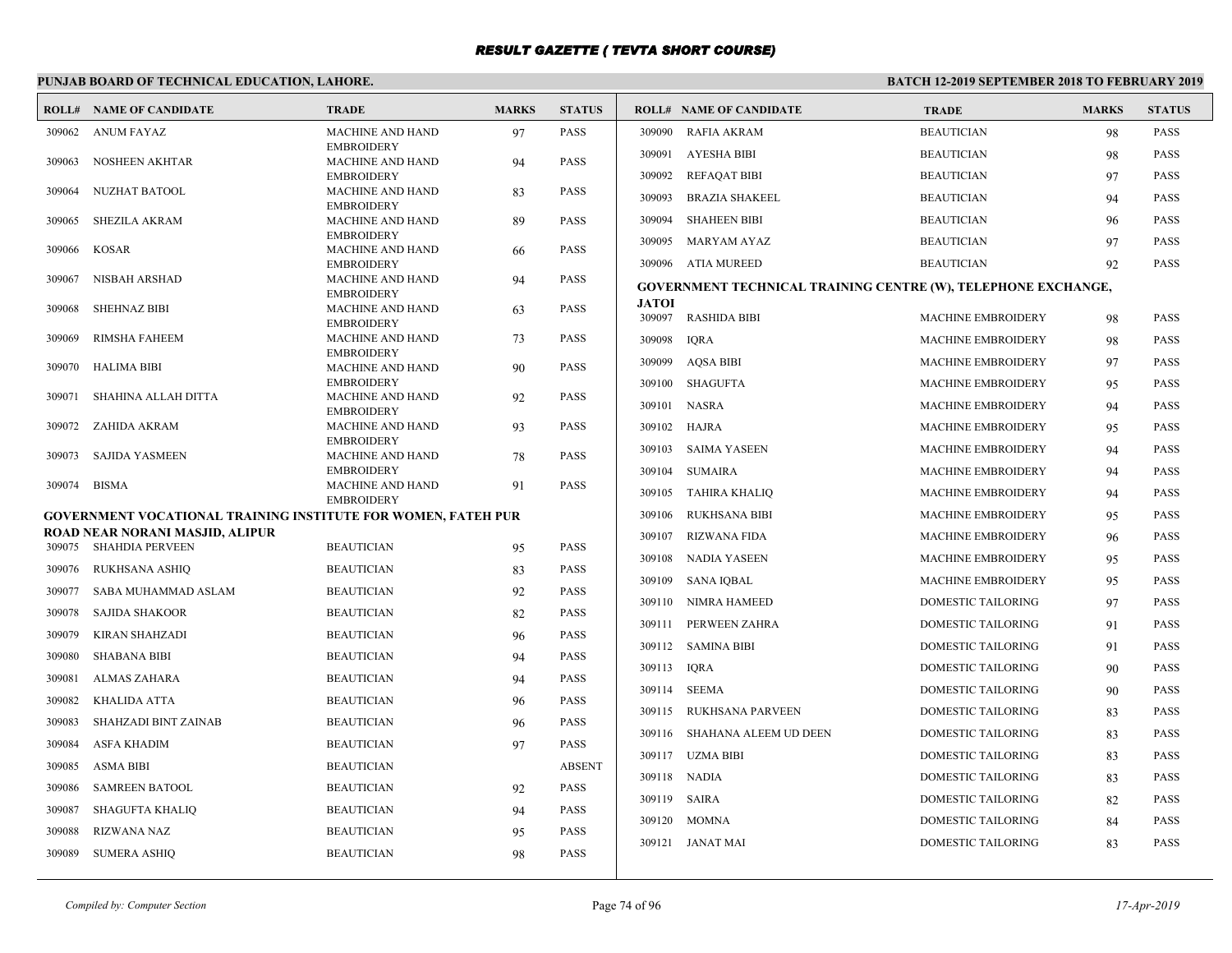# **PUNJAB BOARD OF TECHNICAL EDUCATION, LAHORE.**

| ROLL#        | <b>NAME OF CANDIDATE</b>                               | <b>TRADE</b>                 | <b>MARKS</b> | <b>STATUS</b> |        | <b>ROLL# NAME OF CANDIDATE</b>                                     | <b>TRADE</b>                 | <b>MARKS</b> | <b>STATUS</b> |
|--------------|--------------------------------------------------------|------------------------------|--------------|---------------|--------|--------------------------------------------------------------------|------------------------------|--------------|---------------|
| 309122 ALIZA |                                                        | DOMESTIC TAILORING           | 84           | <b>PASS</b>   |        | 309155 MUHAMMAD DANISH                                             | <b>COMPUTER APPLICATIONS</b> | 85           | <b>PASS</b>   |
| 309123 NAZIA |                                                        | DOMESTIC TAILORING           | 85           | <b>PASS</b>   |        | 309156 MUHAMMAD TARIQ                                              | <b>COMPUTER APPLICATIONS</b> | 94           | <b>PASS</b>   |
| 309124       | SADIA                                                  | DOMESTIC TAILORING           | 86           | <b>PASS</b>   | 309157 | MUHAMMAD SHAHBAZ                                                   | <b>COMPUTER APPLICATIONS</b> | 91           | <b>PASS</b>   |
| 309125       | KAUSAR BIBI                                            | DOMESTIC TAILORING           | 96           | <b>PASS</b>   | 309158 | MUHAMMAD ARSHAD                                                    | <b>COMPUTER APPLICATIONS</b> | 86           | <b>PASS</b>   |
| 309126 LAILA |                                                        | <b>DOMESTIC TAILORING</b>    | 96           | <b>PASS</b>   | 309159 | MUHAMMAD WASEEM                                                    | <b>COMPUTER APPLICATIONS</b> | 91           | <b>PASS</b>   |
|              | <b>GOVT. TECHNICAL TRAINING CENTRE (MALE), , JATOI</b> |                              |              |               | 309160 | KHURSHEED QADIR                                                    | <b>COMPUTER APPLICATIONS</b> | 91           | <b>PASS</b>   |
| 309127       | MUHAMMAD USMAN HANEEF                                  | <b>WELDER</b>                | 87           | <b>PASS</b>   | 309161 | MUHAMMAD AHMAD                                                     | <b>COMPUTER APPLICATIONS</b> | 87           | <b>PASS</b>   |
| 309128       | MUHAMMAD AKHTER                                        | <b>WELDER</b>                | 90           | <b>PASS</b>   | 309162 | MUHAMMAD ZAHID                                                     | <b>COMPUTER APPLICATIONS</b> | 86           | <b>PASS</b>   |
| 309129       | MUHAMMAD RAFEQ                                         | <b>WELDER</b>                | 85           | <b>PASS</b>   | 309163 | MUHAMMAD SHAHID GHAFOOR                                            | <b>COMPUTER APPLICATIONS</b> | 87           | <b>PASS</b>   |
| 309130       | MUHAMMAD SAFDAR                                        | <b>WELDER</b>                | 91           | <b>PASS</b>   | 309164 | MUHAMMAD DANISH RAZA                                               | <b>COMPUTER APPLICATIONS</b> | 87           | <b>PASS</b>   |
| 309131       | MUHAMMAD AAMIR                                         | <b>WELDER</b>                | 90           | <b>PASS</b>   | 309165 | <b>SAMI ULLAH</b>                                                  | <b>COMPUTER APPLICATIONS</b> | 85           | <b>PASS</b>   |
| 309132       | MUHAMMAD SAJID                                         | <b>WELDER</b>                | 89           | <b>PASS</b>   |        | 309166 HAQ NAWAZ                                                   | <b>COMPUTER APPLICATIONS</b> | 85           | <b>PASS</b>   |
| 309133       | MUHAMMAD ZUBAIR                                        | <b>WELDER</b>                | 88           | <b>PASS</b>   |        | 309167 MUHAMMAD ARSLAN                                             | <b>COMPUTER APPLICATIONS</b> | 85           | <b>PASS</b>   |
| 309134       | MUHAMMAD SOHAIL                                        | <b>WELDER</b>                | 93           | <b>PASS</b>   | 309168 | <b>IMTIAZ AHMAD</b>                                                | <b>COMPUTER APPLICATIONS</b> | 86           | <b>PASS</b>   |
| 309135       | MUHAMMAD SALEEM                                        | <b>WELDER</b>                | 87           | <b>PASS</b>   | 309169 | <b>ABDUL BASIT</b>                                                 | <b>COMPUTER APPLICATIONS</b> | 90           | <b>PASS</b>   |
| 309136       | MUJEEB UR REHMAN                                       | <b>ELECTRICIAN</b>           | 89           | <b>PASS</b>   | 309170 | MUHAMMAD AMMAR                                                     | <b>COMPUTER APPLICATIONS</b> | 86           | <b>PASS</b>   |
| 309137       | MUHAMMAD TAHIR                                         | <b>ELECTRICIAN</b>           | 85           | <b>PASS</b>   |        | 309171 MUHAMMAD NAEEM                                              | WELDER                       | 86           | <b>PASS</b>   |
| 309138       | MUHAMMAD IMRAN                                         | <b>ELECTRICIAN</b>           | 91           | <b>PASS</b>   |        | <b>GOVERNMENT COLLEGE OF COMMERCE, BEHIND FAISAL STADIUM, DERA</b> |                              |              |               |
| 309139       | MUHAMMAD SHAHZAD                                       | <b>ELECTRICIAN</b>           | 87           | <b>PASS</b>   |        | <b>GHAZI KHAN ROAD, MUZAFFARGARH</b><br>309172 MUHAMMAD SHAH NAWAZ | <b>COMPUTER APPLICATIONS</b> | 86           | <b>PASS</b>   |
| 309140       | HANZLA SALEEM                                          | <b>ELECTRICIAN</b>           | 81           | <b>PASS</b>   | 309173 | MUHAMMAD NOMAN                                                     | <b>COMPUTER APPLICATIONS</b> | 85           | <b>PASS</b>   |
| 309141       | NOUMAN HASSAN                                          | <b>ELECTRICIAN</b>           | 84           | <b>PASS</b>   | 309174 | <b>SADIQ HUSSAIN</b>                                               | <b>COMPUTER APPLICATIONS</b> | 86           | <b>PASS</b>   |
| 309142       | MUHAMMAD YAMEEN                                        | <b>ELECTRICIAN</b>           | 85           | <b>PASS</b>   | 309175 | MUHAMMAD SHOAIB AKBAR                                              | <b>COMPUTER APPLICATIONS</b> |              | <b>ABSENT</b> |
| 309143       | MUHAMMAD ADEEL                                         | <b>ELECTRICIAN</b>           | 85           | <b>PASS</b>   | 309176 | HASEEB SARWAR KHAN                                                 | <b>COMPUTER APPLICATIONS</b> | 91           | <b>PASS</b>   |
| 309144       | MUHAMMAD UMAIR                                         | <b>ELECTRICIAN</b>           | 81           | <b>PASS</b>   | 309177 | ANEES SARWAR KHAN                                                  | <b>COMPUTER APPLICATIONS</b> | 82           | <b>PASS</b>   |
| 309145       | MUHAMMAD SALEEM                                        | <b>ELECTRICIAN</b>           | 82           | <b>PASS</b>   | 309178 | MUHAMMAD NADEEM IBRAHIM                                            | <b>COMPUTER APPLICATIONS</b> | 82           | <b>PASS</b>   |
| 309146       | MUHAMMAD MUBASHIR JAVED                                | <b>COMPUTER APPLICATIONS</b> | 91           | <b>PASS</b>   | 309179 | KEHASHAN ZAINAB                                                    | <b>COMPUTER APPLICATIONS</b> | 90           | <b>PASS</b>   |
| 309147       | <b>GHULAM FAREED</b>                                   | <b>COMPUTER APPLICATIONS</b> | 86           | <b>PASS</b>   | 309180 | <b>SHAN HAMEED</b>                                                 | <b>COMPUTER APPLICATIONS</b> |              | <b>ABSENT</b> |
| 309148       | MUHAMMAD NOMAN                                         | COMPUTER APPLICATIONS        | 88           | <b>PASS</b>   | 309181 | MUHAMMAD ASIF RAZA                                                 | <b>COMPUTER APPLICATIONS</b> |              | <b>ABSENT</b> |
| 309149       | NOMAN AKBAR                                            | <b>COMPUTER APPLICATIONS</b> | 85           | <b>PASS</b>   | 309182 | MUHAMMAD ARIF                                                      | <b>COMPUTER APPLICATIONS</b> |              | <b>PASS</b>   |
| 309150       | GHULAM NAJAM UD DIN                                    | <b>COMPUTER APPLICATIONS</b> | 92           | <b>PASS</b>   | 309183 | MUHAMMAD BILAL                                                     | <b>COMPUTER APPLICATIONS</b> | 85           | <b>PASS</b>   |
| 309151       | SADAQAT ALI                                            | <b>COMPUTER APPLICATIONS</b> | 86           | <b>PASS</b>   | 309184 | <b>TOUQEER NASIR</b>                                               | <b>COMPUTER APPLICATIONS</b> | 90           | <b>PASS</b>   |
| 309152       | MUHAMMAD AMIR                                          | COMPUTER APPLICATIONS        | 90           | <b>PASS</b>   | 309185 | MUZAMIL RIAZ                                                       | <b>COMPUTER APPLICATIONS</b> | 92           | <b>PASS</b>   |
| 309153       | MUHAMMAD KASHIF                                        | <b>COMPUTER APPLICATIONS</b> | 87           | <b>PASS</b>   | 309186 | HASSAN ASGHAR                                                      | <b>COMPUTER APPLICATIONS</b> | 90           | <b>PASS</b>   |
|              | 309154 ZIA ULLAH                                       | COMPUTER APPLICATIONS        | 87           | <b>PASS</b>   |        |                                                                    |                              | 86           |               |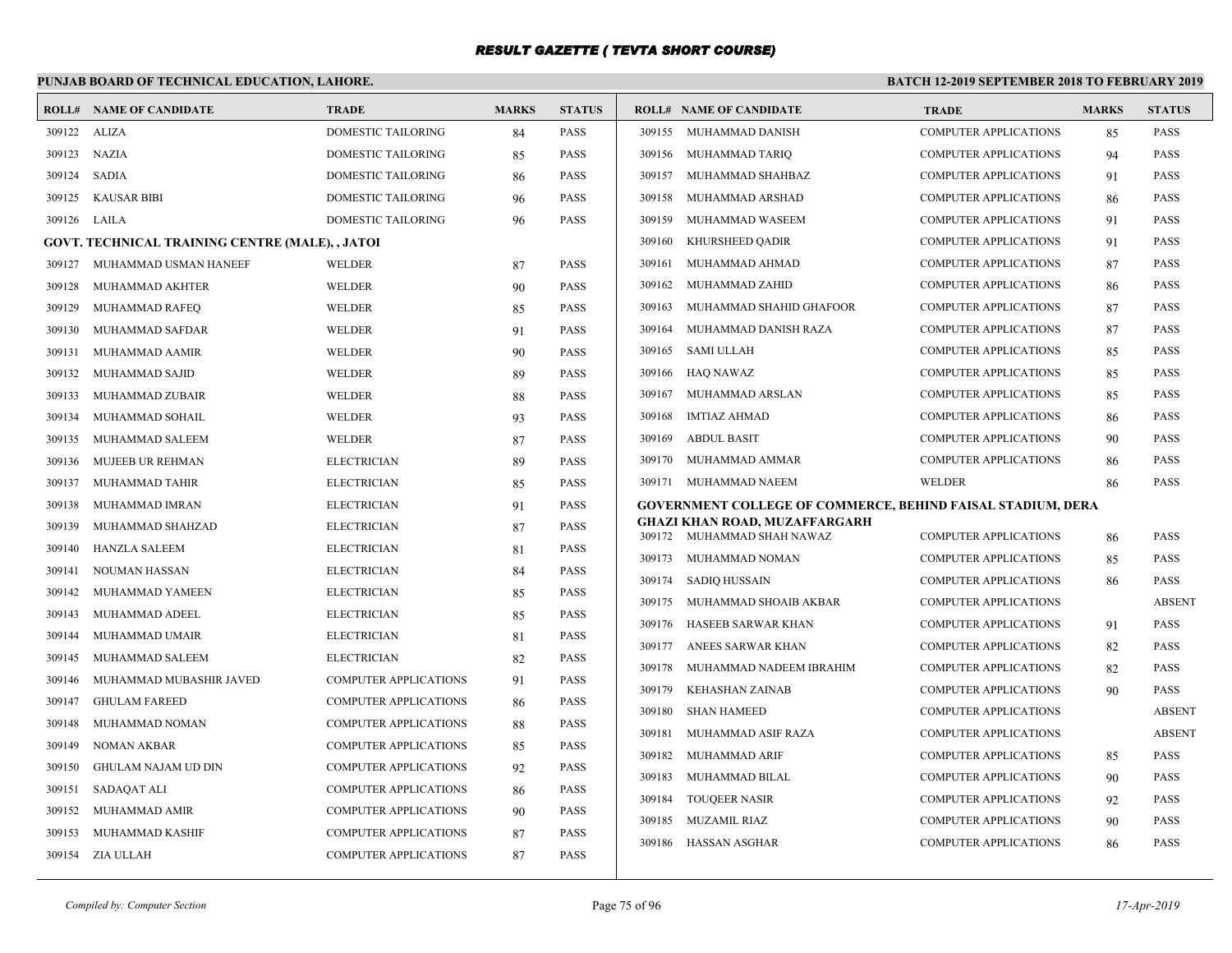# **PUNJAB BOARD OF TECHNICAL EDUCATION, LAHORE.**

|        | <b>ROLL# NAME OF CANDIDATE</b> | <b>TRADE</b>                 | <b>MARKS</b> | <b>STATUS</b> |        | <b>ROLL# NAME OF CANDIDATE</b>                                        | <b>TRADE</b>                 | <b>MARKS</b> | <b>STATUS</b> |
|--------|--------------------------------|------------------------------|--------------|---------------|--------|-----------------------------------------------------------------------|------------------------------|--------------|---------------|
| 309187 | MUHAMMAD RIZWAN                | <b>COMPUTER APPLICATIONS</b> | 92           | <b>PASS</b>   | 309221 | <b>MARIA BIBI</b>                                                     | <b>COMPUTER APPLICATIONS</b> | 90           | <b>PASS</b>   |
| 309188 | MUHAMMAD MURSALAIN SUBHAN      | <b>COMPUTER APPLICATIONS</b> | 84           | <b>PASS</b>   | 309222 | <b>BUSHRA SHOUKAT</b>                                                 | <b>COMPUTER APPLICATIONS</b> | 92           | <b>PASS</b>   |
| 309189 | MUHAMMAD MUJAHID               | <b>COMPUTER APPLICATIONS</b> | 90           | <b>PASS</b>   | 309223 | <b>BUSHRA YAQOUB</b>                                                  | <b>COMPUTER APPLICATIONS</b> | 85           | <b>PASS</b>   |
| 309190 | <b>GHULAM MUJTABA</b>          | <b>COMPUTER APPLICATIONS</b> | 90           | <b>PASS</b>   | 309224 | ASIMA RANI                                                            | <b>COMPUTER APPLICATIONS</b> | 86           | <b>PASS</b>   |
| 309191 | <b>MOAZAM HUSSAIN</b>          | <b>COMPUTER APPLICATIONS</b> |              | <b>ABSENT</b> | 309225 | SANAINA ISHFAQ                                                        | COMPUTER APPLICATIONS        | 95           | PASS          |
| 309192 | USAMA AYYAZ                    | <b>COMPUTER APPLICATIONS</b> | 89           | <b>PASS</b>   | 309226 | MUHAMMAD IRFAN                                                        | <b>COMPUTER APPLICATIONS</b> |              | <b>ABSENT</b> |
| 309193 | <b>SAFIA BATOOL</b>            | <b>COMPUTER APPLICATIONS</b> | 92           | <b>PASS</b>   |        | 309227 MUHAMMAD TARIQ                                                 | <b>COMPUTER APPLICATIONS</b> |              | <b>ABSENT</b> |
| 309194 | MUHAMMAD RASHEED               | <b>COMPUTER APPLICATIONS</b> |              | <b>ABSENT</b> |        | <b>GOVT. VOCATIONAL TRAINING INSTITUTE FOR WOMEN, , NANKANA SAHIB</b> |                              |              |               |
| 309195 | MUHAMMAD RAMISH                | <b>COMPUTER APPLICATIONS</b> | 92           | <b>PASS</b>   | 309228 | SANA ASLAM                                                            | <b>COMPUTER APPLICATIONS</b> | 82           | <b>PASS</b>   |
| 309196 | <b>UME KALSOOM</b>             | <b>COMPUTER APPLICATIONS</b> | 90           | <b>PASS</b>   | 309229 | <b>RIMSHA</b>                                                         | <b>COMPUTER APPLICATIONS</b> | 91           | <b>PASS</b>   |
| 309197 | <b>UMEZAINAB</b>               | <b>COMPUTER APPLICATIONS</b> | 90           | <b>PASS</b>   | 309230 | <b>AYESHA PERVEEN</b>                                                 | <b>COMPUTER APPLICATIONS</b> | 80           | <b>PASS</b>   |
| 309198 | NASIR HUSSAIN                  | <b>COMPUTER APPLICATIONS</b> | 88           | <b>PASS</b>   | 309231 | AYSHA MAJEEB                                                          | <b>COMPUTER APPLICATIONS</b> | 82           | <b>PASS</b>   |
| 309199 | <b>ASAD ULLAH</b>              | <b>COMPUTER APPLICATIONS</b> |              | <b>ABSENT</b> | 309232 | <b>NOREEN</b>                                                         | <b>COMPUTER APPLICATIONS</b> | 80           | <b>PASS</b>   |
| 309200 | RABIA MUSTAFA                  | <b>COMPUTER APPLICATIONS</b> | 90           | <b>PASS</b>   | 309233 | SAMRA HADAYAT ULLAH                                                   | <b>COMPUTER APPLICATIONS</b> | 89           | <b>PASS</b>   |
| 309201 | <b>JAMSHAID KHIZAR</b>         | <b>COMPUTER APPLICATIONS</b> | 85           | <b>PASS</b>   | 309234 | SABA MUNAWAR                                                          | COMPUTER APPLICATIONS        | 81           | <b>PASS</b>   |
| 309202 | MUHAMMAD SAADAT                | <b>COMPUTER APPLICATIONS</b> | 86           | <b>PASS</b>   | 309235 | <b>CHANDNI SADIQ</b>                                                  | <b>COMPUTER APPLICATIONS</b> | 84           | <b>PASS</b>   |
| 309203 | MISBAH CHANDNI                 | <b>COMPUTER APPLICATIONS</b> | 85           | <b>PASS</b>   | 309236 | <b>IFFAT TAHIRA</b>                                                   | <b>COMPUTER APPLICATIONS</b> | 81           | <b>PASS</b>   |
| 309204 | MUHAMMAD HANEEF                | <b>COMPUTER APPLICATIONS</b> | 84           | <b>PASS</b>   | 309237 | <b>SADIA GAHFOOR</b>                                                  | <b>COMPUTER APPLICATIONS</b> | 71           | <b>PASS</b>   |
| 309205 | MUHAMMAD AYAN KALEEM           | <b>COMPUTER APPLICATIONS</b> | 86           | <b>PASS</b>   | 309238 | <b>NABILA SAEED</b>                                                   | <b>COMPUTER APPLICATIONS</b> | 88           | <b>PASS</b>   |
| 309206 | <b>RAMEEZ RAJA</b>             | <b>COMPUTER APPLICATIONS</b> | 93           | <b>PASS</b>   | 309239 | MEHNAZ ASLAM                                                          | COMPUTER APPLICATIONS        | 89           | <b>PASS</b>   |
| 309207 | MUHAMMAD SAQIB                 | <b>COMPUTER APPLICATIONS</b> | 93           | <b>PASS</b>   | 309240 | <b>SABA ARIF</b>                                                      | <b>COMPUTER APPLICATIONS</b> | 83           | <b>PASS</b>   |
| 309208 | MUHAMMAD SOHAIB ANJUM          | <b>COMPUTER APPLICATIONS</b> | 92           | <b>PASS</b>   | 309241 | DEENA MAHARANI                                                        | <b>COMPUTER APPLICATIONS</b> | 80           | <b>PASS</b>   |
| 309209 | MUHAMMAD RASHID                | <b>COMPUTER APPLICATIONS</b> | 91           | <b>PASS</b>   | 309242 | <b>AMBAR DAUD</b>                                                     | <b>COMPUTER APPLICATIONS</b> | 77           | <b>PASS</b>   |
| 309210 | <b>SHAH NAWAZ</b>              | <b>COMPUTER APPLICATIONS</b> | 88           | <b>PASS</b>   | 309243 | ZUNAIRA                                                               | COMPUTER APPLICATIONS        | 83           | <b>PASS</b>   |
| 309211 | MUHAMMAD SHOAIB                | <b>COMPUTER APPLICATIONS</b> | 85           | <b>PASS</b>   | 309244 | <b>NASEEM AKHTER</b>                                                  | <b>COMPUTER APPLICATIONS</b> | 76           | <b>PASS</b>   |
| 309212 | MUHAMMAD SAQLAIN               | <b>COMPUTER APPLICATIONS</b> | 84           | <b>PASS</b>   | 309245 | <b>NIMRA</b>                                                          | COMPUTER APPLICATIONS        | 77           | <b>PASS</b>   |
| 309213 | RANI                           | <b>COMPUTER APPLICATIONS</b> | 90           | <b>PASS</b>   | 309246 | <b>APKEEZA</b>                                                        | <b>COMPUTER APPLICATIONS</b> | 73           | <b>PASS</b>   |
| 309214 | MUHAMMAD WAJID                 | <b>COMPUTER APPLICATIONS</b> | 88           | <b>PASS</b>   | 309247 | MARIA AFZAAL ANWER                                                    | <b>BEAUTICIAN</b>            | 83           | <b>PASS</b>   |
| 309215 | ALI KHAN                       | <b>COMPUTER APPLICATIONS</b> | 89           | <b>PASS</b>   | 309248 | ZUNAIRA SIDDIQA                                                       | <b>BEAUTICIAN</b>            | 82           | <b>PASS</b>   |
| 309216 | MUHAMMAD ABID                  | <b>COMPUTER APPLICATIONS</b> | 86           | <b>PASS</b>   | 309249 | <b>MADIHA REHMAN</b>                                                  | <b>BEAUTICIAN</b>            | 83           | <b>PASS</b>   |
| 309217 | MUHAMMAD ALI HASSAN            | <b>COMPUTER APPLICATIONS</b> | 86           | <b>PASS</b>   | 309250 | <b>KIRAN ASLAM</b>                                                    | <b>BEAUTICIAN</b>            | 72           | <b>PASS</b>   |
| 309218 | HAFIZ ALI HUSSAIN FIAZ         | <b>COMPUTER APPLICATIONS</b> | 86           | <b>PASS</b>   | 309251 | SYEDA TANZILA JABEEN                                                  | <b>BEAUTICIAN</b>            | 87           | <b>PASS</b>   |
| 309219 | <b>ARIFA YAQUB</b>             | <b>COMPUTER APPLICATIONS</b> | 85           | <b>PASS</b>   | 309252 | SADIA SANDAL                                                          | <b>BEAUTICIAN</b>            | 85           | <b>PASS</b>   |
| 309220 | FARZANA HUSSAIN                | <b>COMPUTER APPLICATIONS</b> | 86           | <b>PASS</b>   | 309253 | IORA SHAHZADI                                                         | <b>BEAUTICIAN</b>            | 80           | <b>PASS</b>   |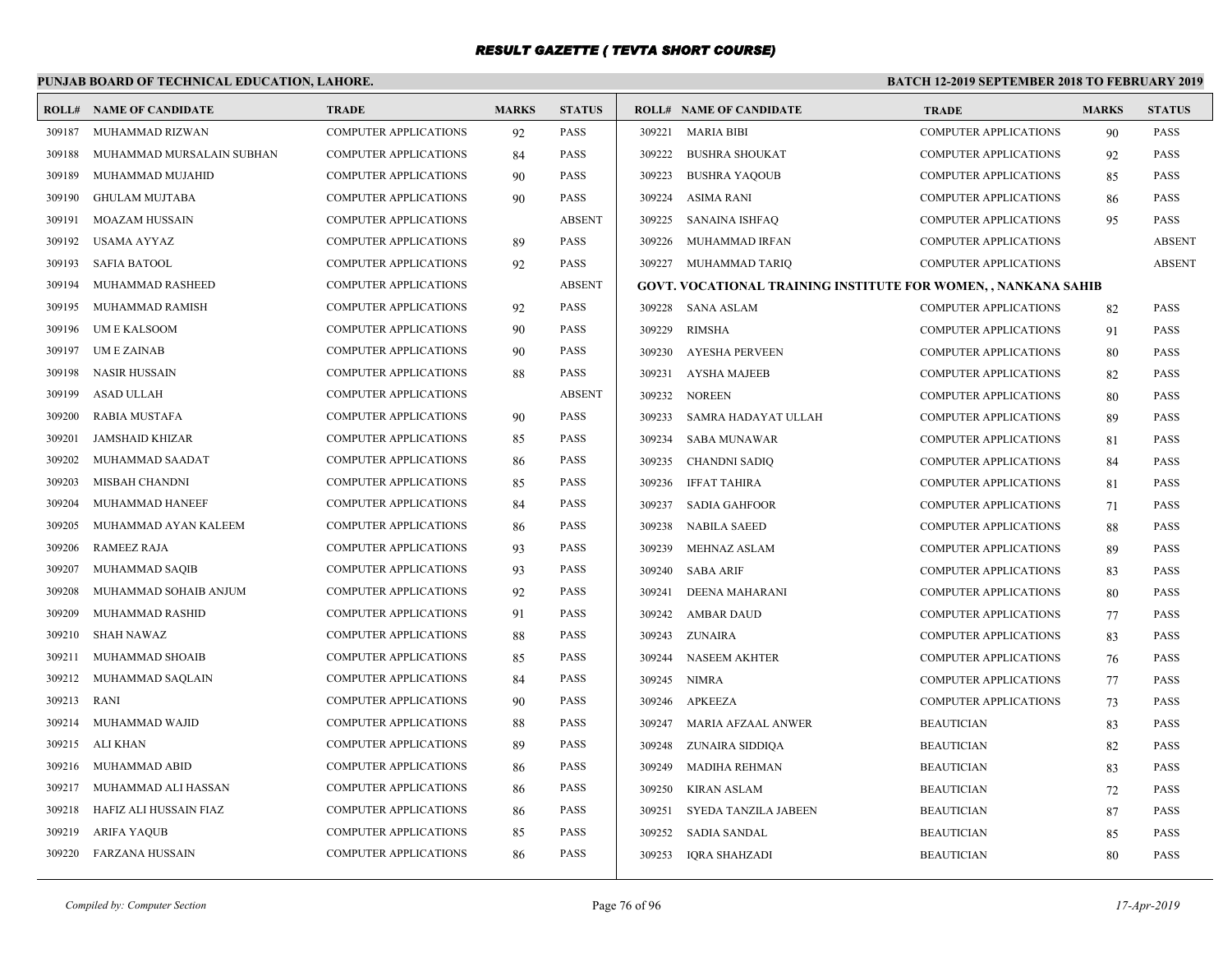# **PUNJAB BOARD OF TECHNICAL EDUCATION, LAHORE.**

| <b>ROLL#</b> | <b>NAME OF CANDIDATE</b>                                         | <b>TRADE</b>                 | <b>MARKS</b> | <b>STATUS</b> |        | <b>ROLL# NAME OF CANDIDATE</b> | <b>TRADE</b>                 | <b>MARKS</b> | <b>STATUS</b> |
|--------------|------------------------------------------------------------------|------------------------------|--------------|---------------|--------|--------------------------------|------------------------------|--------------|---------------|
| 309254       | NUSRAT PERVEEN                                                   | <b>BEAUTICIAN</b>            | 78           | PASS          |        | 309286 SYEDA TAYYABA QANDEEL   | <b>COMPUTER APPLICATIONS</b> | 99           | <b>PASS</b>   |
| 309255       | AROOJ ASHRAF                                                     | <b>BEAUTICIAN</b>            | 85           | PASS          |        | 309287 SHIZA SHAFAQAT          | <b>COMPUTER APPLICATIONS</b> | 99           | <b>PASS</b>   |
| 309256       | NAZIA ASHRAF                                                     | <b>BEAUTICIAN</b>            | 79           | <b>PASS</b>   | 309288 | <b>GULNAZ SHAFI</b>            | <b>COMPUTER APPLICATIONS</b> | 88           | <b>PASS</b>   |
| 309257       | <b>IRAM BATOOL</b>                                               | <b>BEAUTICIAN</b>            | 81           | PASS          | 309289 | <b>SANIA JAVED</b>             | <b>COMPUTER APPLICATIONS</b> | 94           | <b>PASS</b>   |
| 309258       | <b>FARWA SADDIOUE</b>                                            | <b>BEAUTICIAN</b>            | 87           | PASS          | 309290 | <b>SAADIA AKRAM</b>            | <b>COMPUTER APPLICATIONS</b> | 91           | <b>PASS</b>   |
| 309259       | <b>AQSA REHMAN</b>                                               | <b>BEAUTICIAN</b>            | 78           | PASS          | 309291 | <b>MARIA ASHRAF</b>            | <b>COMPUTER APPLICATIONS</b> | 90           | <b>PASS</b>   |
| 309260       | <b>FATIMA RAFIE</b>                                              | <b>BEAUTICIAN</b>            | 85           | PASS          | 309292 | NAJIA BILAL                    | <b>COMPUTER APPLICATIONS</b> | 95           | <b>PASS</b>   |
| 309261       | <b>GULSHAN NAFAR</b>                                             | <b>BEAUTICIAN</b>            | 82           | PASS          | 309293 | <b>IQRA SULEMAN</b>            | <b>COMPUTER APPLICATIONS</b> | 98           | <b>PASS</b>   |
| 309262       | <b>IQRA</b>                                                      | <b>BEAUTICIAN</b>            | 85           | PASS          | 309294 | <b>HUMAIRA NAZAR</b>           | <b>COMPUTER APPLICATIONS</b> | 87           | <b>PASS</b>   |
| 309263       | <b>SAMRA HUSSAIN</b>                                             | <b>BEAUTICIAN</b>            | 84           | PASS          | 309295 | <b>RAHAT NAEEM</b>             | <b>COMPUTER APPLICATIONS</b> | 89           | <b>PASS</b>   |
| 309264       | <b>TANZEELA KHALID</b>                                           | <b>BEAUTICIAN</b>            | 81           | PASS          | 309296 | ELIZBATH RASHEED MASEEH        | <b>COMPUTER APPLICATIONS</b> | 96           | <b>PASS</b>   |
| 309265       | <b>ZOYA SHAFIQUE</b>                                             | <b>BEAUTICIAN</b>            | 90           | PASS          | 309297 | ANILA AZIZ                     | <b>COMPUTER APPLICATIONS</b> | 97           | <b>PASS</b>   |
| 309266       | <b>SUMAIRA MUNIR</b>                                             | <b>DOMESTIC TAILORING</b>    |              | <b>ABSENT</b> | 309298 | <b>MAFIA KHALIL</b>            | <b>COMPUTER APPLICATIONS</b> | 97           | <b>PASS</b>   |
| 309267       | ZAREENA BIBI                                                     | DOMESTIC TAILORING           | 73           | PASS          | 309299 | TANZEELA KAUSAR                | <b>COMPUTER APPLICATIONS</b> | 82           | <b>PASS</b>   |
| 309268       | <b>SADIA KIRAN</b>                                               | <b>DOMESTIC TAILORING</b>    |              | <b>ABSENT</b> | 309300 | AMNA YAQOOB                    | <b>COMPUTER APPLICATIONS</b> |              | <b>ABSENT</b> |
| 309269       | <b>BENISH AMEEN RANA</b>                                         | <b>DOMESTIC TAILORING</b>    | 86           | PASS          | 309301 | <b>FATIMA ALYAS</b>            | <b>COMPUTER APPLICATIONS</b> | 87           | <b>PASS</b>   |
| 309270       | <b>ISHRAT ZAHEER</b>                                             | DOMESTIC TAILORING           | 73           | PASS          | 309302 | <b>FARZANA RAFIQUE</b>         | <b>COMPUTER APPLICATIONS</b> | 92           | <b>PASS</b>   |
| 309271       | <b>TUSLEEM JAFAR</b>                                             | DOMESTIC TAILORING           | 69           | PASS          | 309303 | <b>HINA SHAFIQUE</b>           | <b>BEAUTICIAN</b>            | 94           | <b>PASS</b>   |
| 309272       | TEHMINA                                                          | DOMESTIC TAILORING           | 91           | PASS          | 309304 | <b>ZIKRIA ABBAS</b>            | <b>BEAUTICIAN</b>            | 88           | <b>PASS</b>   |
| 309273       | NEELAM SHEHZADI                                                  | DOMESTIC TAILORING           | 73           | PASS          | 309305 | <b>ANAM FAZAL</b>              | <b>BEAUTICIAN</b>            | 90           | <b>PASS</b>   |
| 309274       | <b>IQRA ALI YOUNIS</b>                                           | DOMESTIC TAILORING           | 70           | PASS          | 309306 | <b>MEHWISH BASHEER</b>         | <b>BEAUTICIAN</b>            | 95           | <b>PASS</b>   |
| 309275       | <b>FATIMA SARWAR</b>                                             | <b>DOMESTIC TAILORING</b>    | 68           | PASS          | 309307 | <b>ATTIA MALIK</b>             | <b>BEAUTICIAN</b>            | 90           | <b>PASS</b>   |
| 309276       | <b>SANA ASHRAF</b>                                               | <b>DOMESTIC TAILORING</b>    | 85           | PASS          | 309308 | <b>SEHAR UN NISA</b>           | <b>BEAUTICIAN</b>            | 95           | <b>PASS</b>   |
|              | GOVERNMENT VOCATIONAL TRAINING INSTITUTE FOR WOMEN, NEAR HUSSAIN |                              |              |               | 309309 | <b>FAKHARA SHAFIQUE</b>        | <b>BEAUTICIAN</b>            |              | <b>ABSENT</b> |
|              | TRUST, SANGLA HILLS<br>309277 AYESHA ARIF                        | <b>COMPUTER APPLICATIONS</b> |              | PASS          | 309310 | <b>RIMSHA NOUREEN</b>          | <b>BEAUTICIAN</b>            | 90           | <b>PASS</b>   |
| 309278       | <b>IRAM ASHFAQ</b>                                               | <b>COMPUTER APPLICATIONS</b> | 98           | PASS          | 309311 | ANAM SHEHZADI                  | <b>BEAUTICIAN</b>            | 95           | <b>PASS</b>   |
| 309279       | MUKHTARAN BIBI                                                   | <b>COMPUTER APPLICATIONS</b> | 89           | PASS          | 309312 | KINZA SHAHZADI                 | <b>BEAUTICIAN</b>            | 95           | <b>PASS</b>   |
| 309280       | <b>MEHREEN NASIR</b>                                             | <b>COMPUTER APPLICATIONS</b> | 93           | PASS          | 309313 | KOMAL SHAHZADI                 | <b>BEAUTICIAN</b>            | 93           | <b>PASS</b>   |
| 309281       | URFA KHALID                                                      | <b>COMPUTER APPLICATIONS</b> | 99           | PASS          | 309314 | <b>HUMERA BIBI</b>             | <b>BEAUTICIAN</b>            | 93           | <b>PASS</b>   |
| 309282       | <b>FATIMA FAROOO</b>                                             | <b>COMPUTER APPLICATIONS</b> | 98           | PASS          | 309315 | MEHWISH ALLAH DITTA            | <b>BEAUTICIAN</b>            | 93           | <b>PASS</b>   |
| 309283       | <b>SANA BARI</b>                                                 | <b>COMPUTER APPLICATIONS</b> | 94           | PASS          |        | 309316 ZAINAB                  | <b>BEAUTICIAN</b>            |              | <b>ABSENT</b> |
| 309284       | <b>MEHWISH BIBI</b>                                              | <b>COMPUTER APPLICATIONS</b> | 98           | PASS          |        | 309317 SAHILA GUL              | <b>BEAUTICIAN</b>            | 93           | <b>PASS</b>   |
|              |                                                                  | <b>COMPUTER APPLICATIONS</b> | 88           | PASS          | 309318 | UMME TEHREEM                   | <b>BEAUTICIAN</b>            | 95           | <b>PASS</b>   |
| 309285       | SHAKEELA SHOUKAT                                                 |                              | 94           |               |        | 309319 YUSRA AKRAAM            | <b>BEAUTICIAN</b>            | 95           | <b>PASS</b>   |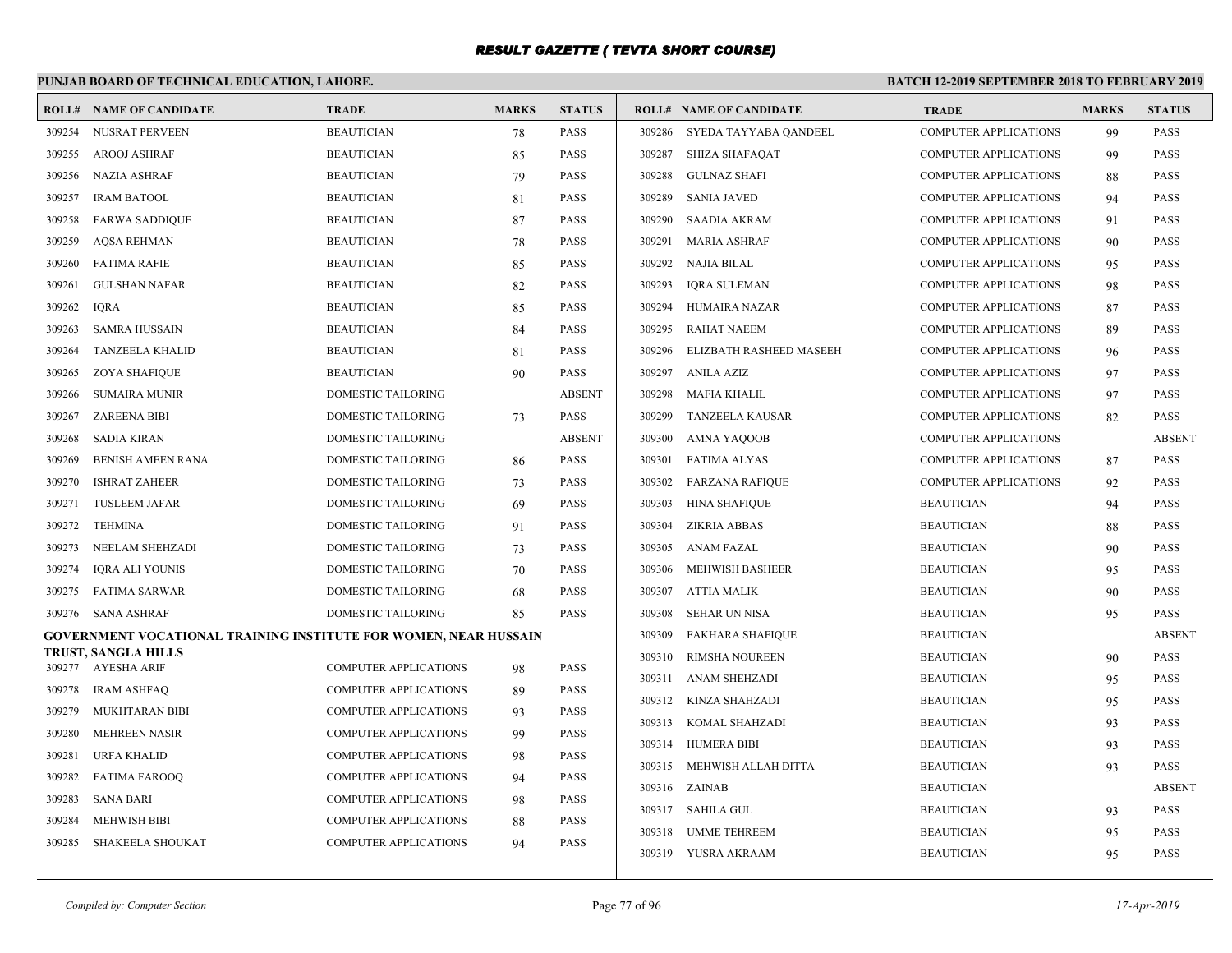# **PUNJAB BOARD OF TECHNICAL EDUCATION, LAHORE.**

|        | <b>ROLL# NAME OF CANDIDATE</b>                               | <b>TRADE</b>                           | <b>MARKS</b> | <b>STATUS</b>              |              | <b>ROLL# NAME OF CANDIDATE</b>            | <b>TRADE</b>                 | <b>MARKS</b> | <b>STATUS</b> |
|--------|--------------------------------------------------------------|----------------------------------------|--------------|----------------------------|--------------|-------------------------------------------|------------------------------|--------------|---------------|
| 309320 | <b>IFFAT KAUSAR</b>                                          | <b>BEAUTICIAN</b>                      | 95           | <b>PASS</b>                |              | 309352 AQSA LIAQAT                        | <b>BEAUTICIAN</b>            | 98           | <b>PASS</b>   |
| 309321 | <b>NIMRA SHAFIQUE</b>                                        | <b>BEAUTICIAN</b>                      | 82           | <b>PASS</b>                |              | 309353 SADIA AKRAM                        | <b>BEAUTICIAN</b>            | 98           | <b>PASS</b>   |
| 309322 | <b>ANMOL</b>                                                 | <b>BEAUTICIAN</b>                      | 88           | <b>PASS</b>                | 309354       | MALIKA TASADAQ                            | <b>BEAUTICIAN</b>            | 98           | <b>PASS</b>   |
| 309323 | NOSHEEZA SALEEM                                              | <b>BEAUTICIAN</b>                      | 93           | <b>PASS</b>                |              | 309355 NABILA KOUSAR                      | <b>BEAUTICIAN</b>            | 98           | <b>PASS</b>   |
| 309324 | <b>TOOBA AFZAL</b>                                           | <b>BEAUTICIAN</b>                      | 93           | <b>PASS</b>                | 309356       | SAMINA KOUSER                             | <b>BEAUTICIAN</b>            | 98           | <b>PASS</b>   |
| 309325 | <b>SHAMILA LATIF</b>                                         | <b>BEAUTICIAN</b>                      | 91           | <b>PASS</b>                | 309357       | RUKHSANA KOUSAR                           | <b>BEAUTICIAN</b>            | 89           | <b>PASS</b>   |
| 309326 | <b>WARDA SAMEEN</b>                                          | <b>BEAUTICIAN</b>                      |              | <b>ABSENT</b>              | 309358       | ANAM SHAHZADI                             | <b>BEAUTICIAN</b>            | 98           | <b>PASS</b>   |
| 309327 | <b>MANAHEL ZAFAR</b>                                         | <b>BEAUTICIAN</b>                      | 91           | <b>PASS</b>                | 309359       | <b>IRUM SHEHZADI</b>                      | <b>BEAUTICIAN</b>            | 91           | PASS          |
| 309328 | <b>IORA MANZOOR</b>                                          | <b>BEAUTICIAN</b>                      | 92           | <b>PASS</b>                | 309360       | SHAHIDA KOUSAR                            | <b>BEAUTICIAN</b>            | 91           | <b>PASS</b>   |
| 309329 | <b>ASIMA PARVEEN</b>                                         | <b>BEAUTICIAN</b>                      | 93           | <b>PASS</b>                | 309361       | <b>MADIHA LATIF</b>                       | <b>BEAUTICIAN</b>            | 91           | <b>PASS</b>   |
| 309330 | <b>HIRA RAFIQUE</b>                                          | <b>BEAUTICIAN</b>                      | 96           | <b>PASS</b>                |              | 309362 TASKEEN RASOOL                     | <b>BEAUTICIAN</b>            | 96           | <b>PASS</b>   |
| 309331 | <b>ARFAA</b>                                                 | <b>BEAUTICIAN</b>                      | 95           | <b>PASS</b>                | 309363       | KHADIJA BANO                              | <b>BEAUTICIAN</b>            | 96           | <b>PASS</b>   |
| 309332 | SADIA SHAHZADI                                               | <b>BEAUTICIAN</b>                      | 95           | <b>PASS</b>                | 309364       | RAZIA NASEER                              | <b>BEAUTICIAN</b>            | 91           | <b>PASS</b>   |
| 309333 | AMMARA AMJAD                                                 | DOMESTIC TAILORING                     | 95           | <b>PASS</b>                |              | 309365 NUREEN AKHTAR                      | DOMESTIC TAILORING           | 93           | PASS          |
| 309334 | <b>AQSA AKRAM</b>                                            | <b>DOMESTIC TAILORING</b>              | 94           | <b>PASS</b>                | 309366       | HUMARA ANWAR                              | <b>DOMESTIC TAILORING</b>    | 91           | <b>PASS</b>   |
| 309335 | <b>ABIDA SHAMSA</b>                                          | <b>DOMESTIC TAILORING</b>              | 95           | <b>PASS</b>                | 309367       | ANISHA SHAHZADI                           | <b>DOMESTIC TAILORING</b>    | 91           | <b>PASS</b>   |
| 309336 | <b>FAREEHA NASEER</b>                                        | DOMESTIC TAILORING                     | 95           | <b>PASS</b>                | 309368       | AQEELA KOUSAR                             | DOMESTIC TAILORING           | 96           | <b>PASS</b>   |
| 309337 | <b>MARIA WAZIR</b>                                           | DOMESTIC TAILORING                     | 96           | <b>PASS</b>                | 309369       | RUBINA                                    | DOMESTIC TAILORING           | 92           | <b>PASS</b>   |
| 309338 | TEHMEENA MUNAWAR                                             | DOMESTIC TAILORING                     | 94           | <b>PASS</b>                | 309370       | <b>RABIA BIBI</b>                         | <b>DOMESTIC TAILORING</b>    | 96           | <b>PASS</b>   |
| 309339 | MARYAM SADDIQA WAINS                                         | DOMESTIC TAILORING                     | 88           | <b>PASS</b>                | 309371       | SIDRA BIBI                                | DOMESTIC TAILORING           | 95           | <b>PASS</b>   |
| 309340 | <b>RABIA SHABIR</b>                                          | DOMESTIC TAILORING                     | 92           | <b>PASS</b>                | 309372       | RIMSHA KHAN                               | DOMESTIC TAILORING           | 96           | <b>PASS</b>   |
| 309341 | ANAM NAZ                                                     | <b>DOMESTIC TAILORING</b>              | 94           | <b>PASS</b>                | 309373       | SABA RANI                                 | <b>DOMESTIC TAILORING</b>    | 93           | <b>PASS</b>   |
| 309342 | <b>SHUMAILA IOBAL</b>                                        | <b>DOMESTIC TAILORING</b>              | 95           | <b>PASS</b>                | 309374       | MUNEEBA SULTAN                            | <b>DOMESTIC TAILORING</b>    | 95           | <b>PASS</b>   |
| 309343 | SANA ANWAR                                                   | DOMESTIC TAILORING                     |              | <b>ABSENT</b>              | 309375       | IFTA TANVEER AHMAD                        | DOMESTIC TAILORING           | 95           | <b>PASS</b>   |
| 309344 | NAILA RANI                                                   | DOMESTIC TAILORING                     | 96           | <b>PASS</b>                |              | 309376 AMINA TARIQ                        | DOMESTIC TAILORING           | 93           | <b>PASS</b>   |
| 309345 | NIGHAT YASMEEN                                               | <b>DOMESTIC TAILORING</b>              |              | <b>ABSENT</b>              |              | 309377 NAHEED ANJUM                       | <b>DOMESTIC TAILORING</b>    | 92           | <b>PASS</b>   |
|        | GOVERNMENT VOCATIONAL TRAINING INSTITUTE FOR WOMEN, MOHALLAH |                                        |              |                            | 309378       | RIMSHA SHAHZADI                           | DOMESTIC TAILORING           | 94           | PASS          |
|        | ABBAS NAGAR NEAR MISKEEN HOTEL, NAROWAL<br>309346 KUBRA BIBI | <b>BEAUTICIAN</b>                      |              | <b>PASS</b>                | 309379       | IQRA SHAHZADI                             | DOMESTIC TAILORING           | 93           | <b>PASS</b>   |
| 309347 | <b>UME KALSOOM</b>                                           | <b>BEAUTICIAN</b>                      | 87           | <b>PASS</b>                | 309380       | MAHREEN SARWAR                            | <b>DOMESTIC TAILORING</b>    | 94           | <b>PASS</b>   |
|        |                                                              |                                        | 86           |                            | 309381       | <b>SIDRA HANIF</b>                        | DOMESTIC TAILORING           | 92           | PASS          |
| 309348 | <b>SOBIA KOUSAR</b>                                          | <b>BEAUTICIAN</b><br><b>BEAUTICIAN</b> | 86           | <b>PASS</b>                | 309382 SOMIA |                                           | DOMESTIC TAILORING           | 94           | <b>PASS</b>   |
| 309349 | <b>RAHILA GHAFOOR</b>                                        |                                        | 98           | <b>PASS</b><br><b>PASS</b> |              | 309383 SANA ISHAQ                         | <b>DOMESTIC TAILORING</b>    | 94           | <b>PASS</b>   |
| 309350 | <b>FARHEEN SHAHZADI</b>                                      | <b>BEAUTICIAN</b>                      | 89           |                            |              | <b>GOVT. COLLEGE OF COMMERCE, , OKARA</b> |                              |              |               |
| 309351 | SANA NASEEM                                                  | <b>BEAUTICIAN</b>                      | 100          | <b>PASS</b>                |              | 309384 SIDRA IOBAL                        | <b>COMPUTER APPLICATIONS</b> | 92           | <b>PASS</b>   |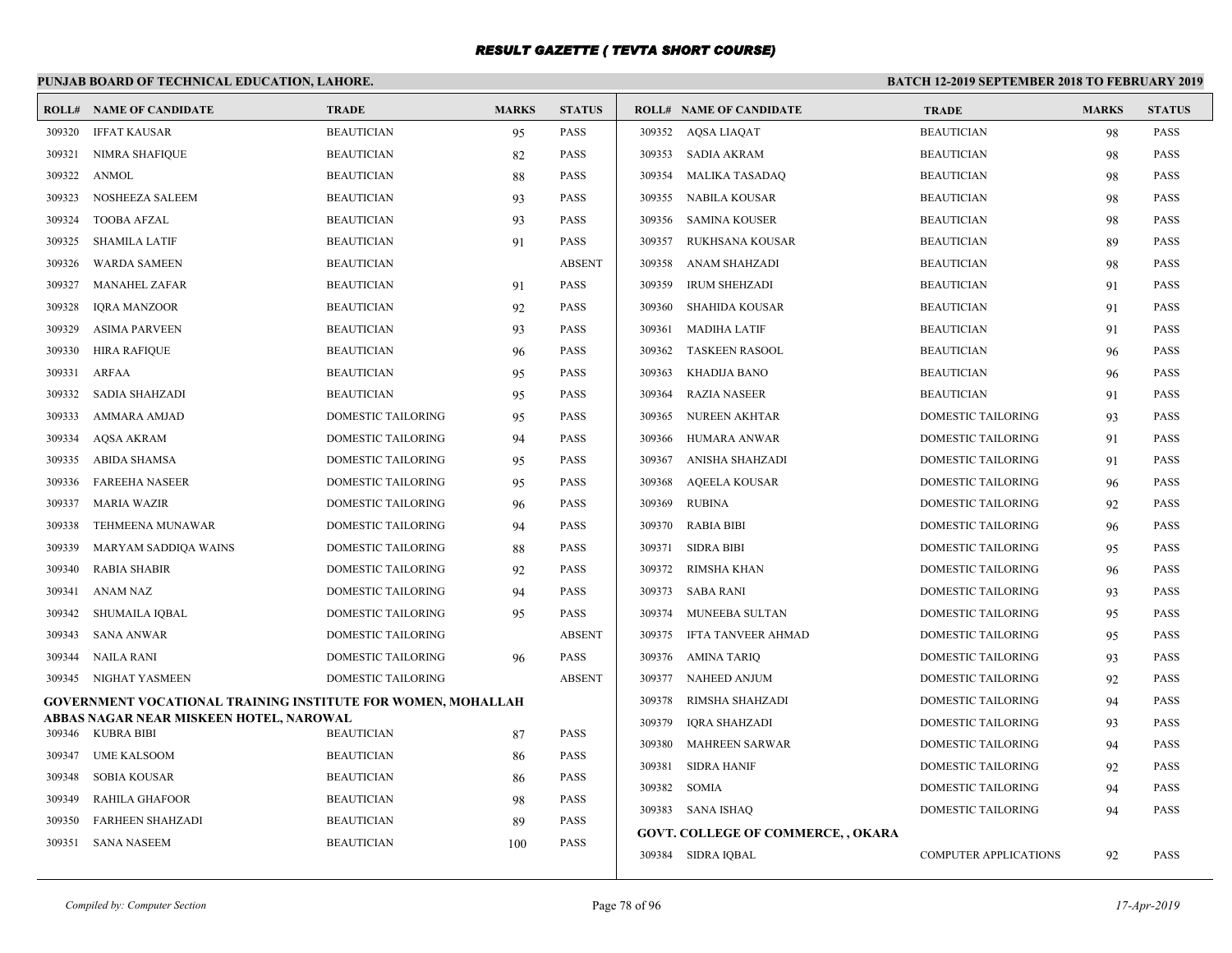# **PUNJAB BOARD OF TECHNICAL EDUCATION, LAHORE.**

|                          | <b>ROLL# NAME OF CANDIDATE</b>                                  | <b>TRADE</b>                 | <b>MARKS</b> | <b>STATUS</b> |        | <b>ROLL# NAME OF CANDIDATE</b>                                           | <b>TRADE</b>                 | <b>MARKS</b> | <b>STATUS</b> |
|--------------------------|-----------------------------------------------------------------|------------------------------|--------------|---------------|--------|--------------------------------------------------------------------------|------------------------------|--------------|---------------|
| 309385                   | <b>ASIA HANIF</b>                                               | <b>COMPUTER APPLICATIONS</b> | 88           | PASS          |        | 309417 HUMAIRA HUSSAIN                                                   | <b>BEAUTICIAN</b>            |              | <b>ABSENT</b> |
| 309386                   | <b>ARSAM JAVED</b>                                              | <b>COMPUTER APPLICATIONS</b> | 80           | <b>PASS</b>   | 309418 | SUMAIRA KANWAL                                                           | <b>BEAUTICIAN</b>            | 93           | <b>PASS</b>   |
| 309387                   | MUHAMMAD SHAHBAZ                                                | <b>COMPUTER APPLICATIONS</b> | 80           | <b>PASS</b>   | 309419 | FAIZA MUNEER                                                             | <b>BEAUTICIAN</b>            | 95           | <b>PASS</b>   |
| 309388                   | MUHAMMAD HUBDAR MAHDAI                                          | <b>COMPUTER APPLICATIONS</b> | 85           | <b>PASS</b>   | 309420 | <b>TAUSEEF FATIMA</b>                                                    | <b>BEAUTICIAN</b>            | 94           | <b>PASS</b>   |
| 309389                   | <b>ALI ABBAS</b>                                                | <b>COMPUTER APPLICATIONS</b> | 87           | <b>PASS</b>   | 309421 | <b>ASIFA HAMEED</b>                                                      | <b>BEAUTICIAN</b>            | 98           | <b>PASS</b>   |
| 309390                   | HAFIZ ABDUL REHMAN                                              | <b>COMPUTER APPLICATIONS</b> | 85           | <b>PASS</b>   | 309422 | <b>RUBEENA SADIQ</b>                                                     | <b>BEAUTICIAN</b>            | 98           | <b>PASS</b>   |
| 309391                   | <b>IBTISAM ELAHI ZAHEER</b>                                     | <b>COMPUTER APPLICATIONS</b> | 87           | <b>PASS</b>   | 309423 | <b>NAZIA RASHEED</b>                                                     | <b>BEAUTICIAN</b>            | 91           | <b>PASS</b>   |
| 309392                   | MUHAMMAD AASHAR HAYAT                                           | <b>COMPUTER APPLICATIONS</b> | 85           | <b>PASS</b>   | 309424 | <b>SAIMA SARWER</b>                                                      | <b>BEAUTICIAN</b>            | 94           | <b>PASS</b>   |
| 309393                   | SHAREEM ALI RAZA                                                | <b>COMPUTER APPLICATIONS</b> | 86           | <b>PASS</b>   | 309425 | <b>NADIA NOREEN</b>                                                      | <b>BEAUTICIAN</b>            | 98           | <b>PASS</b>   |
| 309394                   | MUDUSSAR ALI                                                    | <b>COMPUTER APPLICATIONS</b> | 87           | <b>PASS</b>   | 309426 | <b>SEHRISH FATIMA</b>                                                    | <b>COMPUTER APPLICATIONS</b> | 95           | <b>PASS</b>   |
| 309395                   | MUHAMMAD ABUBAKAR                                               | <b>COMPUTER APPLICATIONS</b> | 84           | <b>PASS</b>   | 309427 | <b>KALSOOM YASEEN</b>                                                    | <b>COMPUTER APPLICATIONS</b> | 94           | <b>PASS</b>   |
| 309396                   | <b>UMAIR BILAL</b>                                              | <b>COMPUTER APPLICATIONS</b> | 84           | <b>PASS</b>   | 309428 | FAIZA FAROOO                                                             | <b>COMPUTER APPLICATIONS</b> | 97           | <b>PASS</b>   |
| 309397                   | <b>ABDUUL REHMAN</b>                                            | <b>COMPUTER APPLICATIONS</b> | 70           | <b>PASS</b>   | 309429 | <b>TANIA KHURSHEED</b>                                                   | <b>COMPUTER APPLICATIONS</b> | -99          | <b>PASS</b>   |
| 309398                   | <b>AAMER ALI</b>                                                | COMPUTER APPLICATIONS        | 76           | <b>PASS</b>   | 309430 | <b>FARZANA ZULFIQAR</b>                                                  | <b>COMPUTER APPLICATIONS</b> | 99           | <b>PASS</b>   |
| 309399                   | <b>AMEER HAMZA</b>                                              | <b>COMPUTER APPLICATIONS</b> | 92           | <b>PASS</b>   | 309431 | <b>ASMA BASHIR</b>                                                       | <b>COMPUTER APPLICATIONS</b> | 96           | <b>PASS</b>   |
| 309400                   | <b>WAHEED ALI</b>                                               | <b>COMPUTER APPLICATIONS</b> | 88           | <b>PASS</b>   | 309432 | <b>MAHNOOR FATIMA</b>                                                    | <b>COMPUTER APPLICATIONS</b> |              | <b>ABSENT</b> |
| 309401                   | MUHAMMAD WAQAR                                                  | <b>COMPUTER APPLICATIONS</b> | 87           | <b>PASS</b>   | 309433 | <b>FOZIA BASHIR</b>                                                      | <b>COMPUTER APPLICATIONS</b> | 95           | <b>PASS</b>   |
| 309402                   | <b>ZAHIDA ASHRAF</b>                                            | <b>COMPUTER APPLICATIONS</b> | 86           | <b>PASS</b>   | 309434 | <b>IQRA SATTAR</b>                                                       | <b>COMPUTER APPLICATIONS</b> | 96           | <b>PASS</b>   |
| 309403                   | <b>RAJAB ALI</b>                                                | <b>COMPUTER APPLICATIONS</b> | 87           | <b>PASS</b>   | 309435 | <b>SAMRA PARVEEN</b>                                                     | <b>COMPUTER APPLICATIONS</b> | 96           | <b>PASS</b>   |
| 309404                   | <b>MURTAZA</b>                                                  | <b>COMPUTER APPLICATIONS</b> | 84           | <b>PASS</b>   | 309436 | <b>HABIBA BABER</b>                                                      | <b>COMPUTER APPLICATIONS</b> | 93           | PASS          |
| 309405                   | <b>ASIF ASHRAF</b>                                              | <b>COMPUTER APPLICATIONS</b> | 85           | <b>PASS</b>   | 309437 | <b>KAINAT RIAZ</b>                                                       | <b>COMPUTER APPLICATIONS</b> | 94           | <b>PASS</b>   |
| 309406                   | MUHAMMAD ABU BAKER SIDDIQUE                                     | <b>COMPUTER APPLICATIONS</b> | 92           | <b>PASS</b>   | 309438 | AYESHA FAZAL                                                             | <b>COMPUTER APPLICATIONS</b> | 96           | <b>PASS</b>   |
| 309407                   | MUHAMMAD MUDASSAR MUSHTAQ                                       | <b>COMPUTER APPLICATIONS</b> | 91           | <b>PASS</b>   | 309439 | <b>SHUMAILA PARVEEN</b>                                                  | <b>COMPUTER APPLICATIONS</b> | 98           | <b>PASS</b>   |
| 309408                   | <b>UMER AKRAM SIDDIQUE</b>                                      | <b>COMPUTER APPLICATIONS</b> | 89           | <b>PASS</b>   | 309440 | <b>ASMA ZAHOOR</b>                                                       | <b>COMPUTER APPLICATIONS</b> | 96           | <b>PASS</b>   |
|                          | GOVT.VOCATIONAL TRAINING INSTITUTE (FOR WOMEN), NEAR CITY PARK, |                              |              |               | 309441 | <b>NABILA ZAHOOR</b>                                                     | <b>COMPUTER APPLICATIONS</b> | 96           | <b>PASS</b>   |
| <b>KHANPUR</b><br>309409 | <b>KAINAT ISHAQ</b>                                             | <b>BEAUTICIAN</b>            | 94           | <b>PASS</b>   | 309442 | <b>REHANA ZAHOOR</b>                                                     | <b>COMPUTER APPLICATIONS</b> | 96           | <b>PASS</b>   |
| 309410                   | <b>SUGHRA BIBI</b>                                              | <b>BEAUTICIAN</b>            | 87           | <b>PASS</b>   | 309443 | <b>HINA AFZAL</b>                                                        | <b>COMPUTER APPLICATIONS</b> | 96           | <b>PASS</b>   |
| 309411                   | AQSA JAMIL                                                      | <b>BEAUTICIAN</b>            | 95           | <b>PASS</b>   | 309444 | FARIHA NIAZ                                                              | <b>COMPUTER APPLICATIONS</b> | 94           | <b>PASS</b>   |
|                          | 309412 NIDA SATTAR                                              | <b>BEAUTICIAN</b>            |              | <b>PASS</b>   | 309445 | <b>SABA HAMEED</b>                                                       | <b>COMPUTER APPLICATIONS</b> | 97           | PASS          |
| 309413                   | <b>SIMRAN SALAMAT</b>                                           | <b>BEAUTICIAN</b>            | 96<br>94     | <b>PASS</b>   |        | 309446 IQRA HAMEED                                                       | <b>COMPUTER APPLICATIONS</b> | 97           | <b>PASS</b>   |
| 309414                   | <b>ROZINA NAZ</b>                                               | <b>BEAUTICIAN</b>            |              | <b>ABSENT</b> |        | <b>GOVERNMENT VOCATIONAL TRAINING INSTITUTE FOR WOMEN, EID GAH ROAD,</b> |                              |              |               |
| 309415                   | SAMAN GUL                                                       | <b>BEAUTICIAN</b>            | 94           | <b>PASS</b>   |        | <b>RAHIM YAR KHAN</b><br>309447 SAIRA SHAFIQ                             | <b>DOMESTIC TAILORING</b>    | 86           | <b>PASS</b>   |
|                          |                                                                 | <b>BEAUTICIAN</b>            | 98           | <b>PASS</b>   |        | 309448 RAZIA ZAFAR                                                       | DOMESTIC TAILORING           |              | PASS          |
| 309416                   | <b>RASHIDA BASHIR</b>                                           |                              |              |               |        |                                                                          |                              | 86           |               |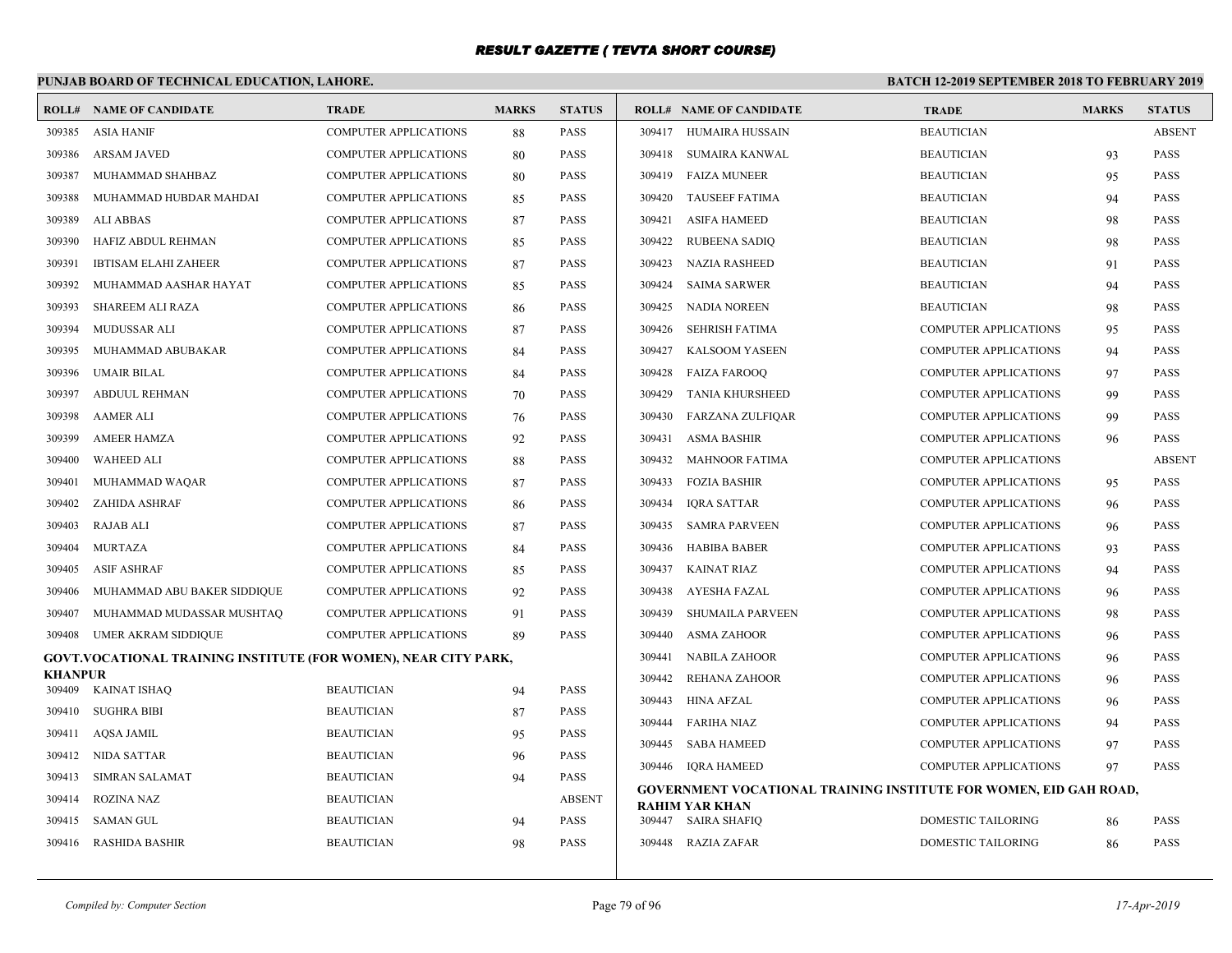# **PUNJAB BOARD OF TECHNICAL EDUCATION, LAHORE.**

|        | <b>ROLL# NAME OF CANDIDATE</b> | <b>TRADE</b>                 | <b>MARKS</b> | <b>STATUS</b> |                  | <b>ROLL# NAME OF CANDIDATE</b>                                         | <b>TRADE</b>                 | <b>MARKS</b> | <b>STATUS</b> |
|--------|--------------------------------|------------------------------|--------------|---------------|------------------|------------------------------------------------------------------------|------------------------------|--------------|---------------|
| 309449 | DOHA KANWAL                    | DOMESTIC TAILORING           | 96           | <b>PASS</b>   | 309483           | <b>SADIA YASMEEN</b>                                                   | <b>COMPUTER APPLICATIONS</b> | 92           | <b>PASS</b>   |
| 309450 | <b>ASIMA ESSA</b>              | <b>DOMESTIC TAILORING</b>    |              | <b>ABSENT</b> | 309484           | <b>SABA MAJEED</b>                                                     | <b>COMPUTER APPLICATIONS</b> |              | <b>ABSENT</b> |
| 309451 | <b>RIMSHA ANJUM</b>            | DOMESTIC TAILORING           |              | <b>ABSENT</b> | 309485           | <b>ANAM NAWAZ</b>                                                      | <b>COMPUTER APPLICATIONS</b> | 70           | <b>PASS</b>   |
| 309452 | <b>SUMAIRA SHABBIR</b>         | <b>DOMESTIC TAILORING</b>    |              | <b>ABSENT</b> | 309486           | <b>USWA KALSOOM</b>                                                    | <b>COMPUTER APPLICATIONS</b> |              | <b>ABSENT</b> |
| 309453 | <b>SADIA NOREEN</b>            | DOMESTIC TAILORING           | 89           | <b>PASS</b>   | 309487           | <b>FATIMA SHABBIR</b>                                                  | <b>COMPUTER APPLICATIONS</b> | 83           | <b>PASS</b>   |
| 309454 | <b>FARYAL MAOSOOD</b>          | <b>DOMESTIC TAILORING</b>    | 92           | <b>PASS</b>   | 309488           | <b>SIDRA NOREEN</b>                                                    | <b>BEAUTICIAN</b>            | 96           | <b>PASS</b>   |
| 309455 | <b>KIRAN SHAFAQAT</b>          | DOMESTIC TAILORING           | 89           | <b>PASS</b>   | 309489           | <b>KAYNAT ZAFAR</b>                                                    | <b>BEAUTICIAN</b>            |              | <b>ABSENT</b> |
| 309456 | AMNA RAZAK                     | DOMESTIC TAILORING           | 90           | <b>PASS</b>   | 309490           | <b>SOBIA HASHMAT</b>                                                   | <b>BEAUTICIAN</b>            | 90           | <b>PASS</b>   |
| 309457 | <b>SALMA NAWAZ</b>             | <b>DOMESTIC TAILORING</b>    | 87           | <b>PASS</b>   | 309491           | <b>FAIZA ZULFIQAR</b>                                                  | <b>BEAUTICIAN</b>            | 89           | PASS          |
| 309458 | <b>FATIMA ABBAS ALVI</b>       | <b>DOMESTIC TAILORING</b>    | 96           | <b>PASS</b>   | 309492           | <b>MARIA SHEHBAZ</b>                                                   | <b>BEAUTICIAN</b>            | 90           | PASS          |
| 309459 | <b>SALMA BIBI</b>              | <b>DOMESTIC TAILORING</b>    |              | <b>ABSENT</b> | 309493           | <b>SANA NOREEN</b>                                                     | <b>BEAUTICIAN</b>            | 92           | <b>PASS</b>   |
| 309460 | <b>AYESHA AHMED</b>            | <b>DOMESTIC TAILORING</b>    |              | <b>ABSENT</b> | 309494           | <b>SAMRAH MAQSOOD</b>                                                  | <b>BEAUTICIAN</b>            | 99           | PASS          |
| 309461 | <b>IRSA WARIS</b>              | DOMESTIC TAILORING           | 93           | <b>PASS</b>   | 309495           | <b>RABIA ASHIQ</b>                                                     | <b>BEAUTICIAN</b>            | 89           | <b>PASS</b>   |
| 309462 | SHABNAM ASAD KHAN              | DOMESTIC TAILORING           | 87           | <b>PASS</b>   | 309496           | <b>MAHNOOR ZAHID</b>                                                   | <b>BEAUTICIAN</b>            | 89           | <b>PASS</b>   |
| 309463 | <b>ASIFA ARSHAD</b>            | DOMESTIC TAILORING           | 95           | <b>PASS</b>   | 309497           | AYESHA WAHID                                                           | <b>BEAUTICIAN</b>            | 90           | <b>PASS</b>   |
| 309464 | <b>TEHMINA AHMAD</b>           | <b>COMPUTER APPLICATIONS</b> | 72           | <b>PASS</b>   | 309498           | <b>SUMARA SHAFOAT</b>                                                  | <b>BEAUTICIAN</b>            | 87           | <b>PASS</b>   |
| 309465 | ZOHRA ILYAS                    | COMPUTER APPLICATIONS        | 70           | <b>PASS</b>   | 309499           | <b>SANA RAMZAN</b>                                                     | <b>BEAUTICIAN</b>            | 98           | <b>PASS</b>   |
| 309466 | NIMRA MAOSOOD                  | <b>COMPUTER APPLICATIONS</b> | 89           | <b>PASS</b>   | 309500           | <b>MADEEHA TANWEER</b>                                                 | <b>BEAUTICIAN</b>            |              | <b>ABSENT</b> |
| 309467 | ANAM GULZAR                    | <b>COMPUTER APPLICATIONS</b> | 77           | <b>PASS</b>   | 309501           | <b>AYESHA RAZIA</b>                                                    | <b>BEAUTICIAN</b>            | 96           | PASS          |
| 309468 | FARAH LIAQUAT                  | <b>COMPUTER APPLICATIONS</b> | 65           | <b>PASS</b>   | 309502           | <b>MARYAM ZAFAR</b>                                                    | <b>BEAUTICIAN</b>            | 97           | <b>PASS</b>   |
| 309469 | <b>SAFINA ASLAM</b>            | <b>COMPUTER APPLICATIONS</b> | 70           | <b>PASS</b>   | 309503           | <b>HINA PARVEEN</b>                                                    | <b>BEAUTICIAN</b>            | 89           | PASS          |
| 309470 | <b>ZEHRISH ARSHAD</b>          | <b>COMPUTER APPLICATIONS</b> | 95           | <b>PASS</b>   | 309504           | REHANA NADEEM                                                          | <b>BEAUTICIAN</b>            | 94           | <b>PASS</b>   |
| 309471 | <b>NAZAN VICTOR</b>            | <b>COMPUTER APPLICATIONS</b> | 95           | <b>PASS</b>   | 309505           | <b>MISBAH DASTGEER</b>                                                 | <b>BEAUTICIAN</b>            | 89           | <b>PASS</b>   |
| 309472 | SAMINA NAZ                     | <b>COMPUTER APPLICATIONS</b> | 65           | <b>PASS</b>   | 309506           | <b>AYESHA HAMEED</b>                                                   | <b>BEAUTICIAN</b>            | 88           | PASS          |
| 309473 | KAYANAT AKRAM                  | <b>COMPUTER APPLICATIONS</b> |              | <b>ABSENT</b> | 309507           | <b>RAMEEN MAQSOOD</b>                                                  | <b>BEAUTICIAN</b>            | 87           | <b>PASS</b>   |
| 309474 | <b>AMARIA NAEEM</b>            | <b>COMPUTER APPLICATIONS</b> | 88           | <b>PASS</b>   | 309508           | <b>RIDA ASLAM</b>                                                      | <b>BEAUTICIAN</b>            | 86           | <b>PASS</b>   |
| 309475 | <b>NEELAM NAZ</b>              | <b>COMPUTER APPLICATIONS</b> | 75           | <b>PASS</b>   | 309509           | <b>KANEEZ FATIMA</b>                                                   | <b>BEAUTICIAN</b>            | 94           | <b>PASS</b>   |
| 309476 | AYESHA IKRAM                   | COMPUTER APPLICATIONS        |              | <b>ABSENT</b> | 309510           | NASIRA MARYAM                                                          | <b>BEAUTICIAN</b>            | 93           | PASS          |
| 309477 | JAWARIA ILYAS                  | <b>COMPUTER APPLICATIONS</b> | 60           | <b>PASS</b>   | 309511           | <b>SABA HAMEED</b>                                                     | <b>BEAUTICIAN</b>            |              | <b>ABSENT</b> |
| 309478 | <b>AIMAN SATTAR</b>            | <b>COMPUTER APPLICATIONS</b> | 60           | <b>PASS</b>   |                  | 309512 HIRA ABDUL HAMEED                                               | <b>BEAUTICIAN</b>            |              | <b>ABSENT</b> |
| 309479 | PALWASHA AIMAN                 | <b>COMPUTER APPLICATIONS</b> | 70           | <b>PASS</b>   |                  | <b>GOVERNMENT VOCATIONAL TRAINING INSTITUTE FOR WOMEN, KANAL ROAD,</b> |                              |              |               |
| 309480 | <b>SADIA KANWAL</b>            | <b>COMPUTER APPLICATIONS</b> | 70           | <b>PASS</b>   | <b>SADIOABAD</b> |                                                                        |                              |              |               |
| 309481 | <b>AIMAN ASLAM</b>             | <b>COMPUTER APPLICATIONS</b> | 90           | PASS          |                  | 309513 REHMANA KHALID                                                  | <b>BEAUTICIAN</b>            | 92           | <b>PASS</b>   |
| 309482 | AMMARA FATIMA                  | <b>COMPUTER APPLICATIONS</b> | 93           | <b>PASS</b>   | 309514           | UZMA SHAHZADI                                                          | <b>BEAUTICIAN</b>            | 87           | <b>PASS</b>   |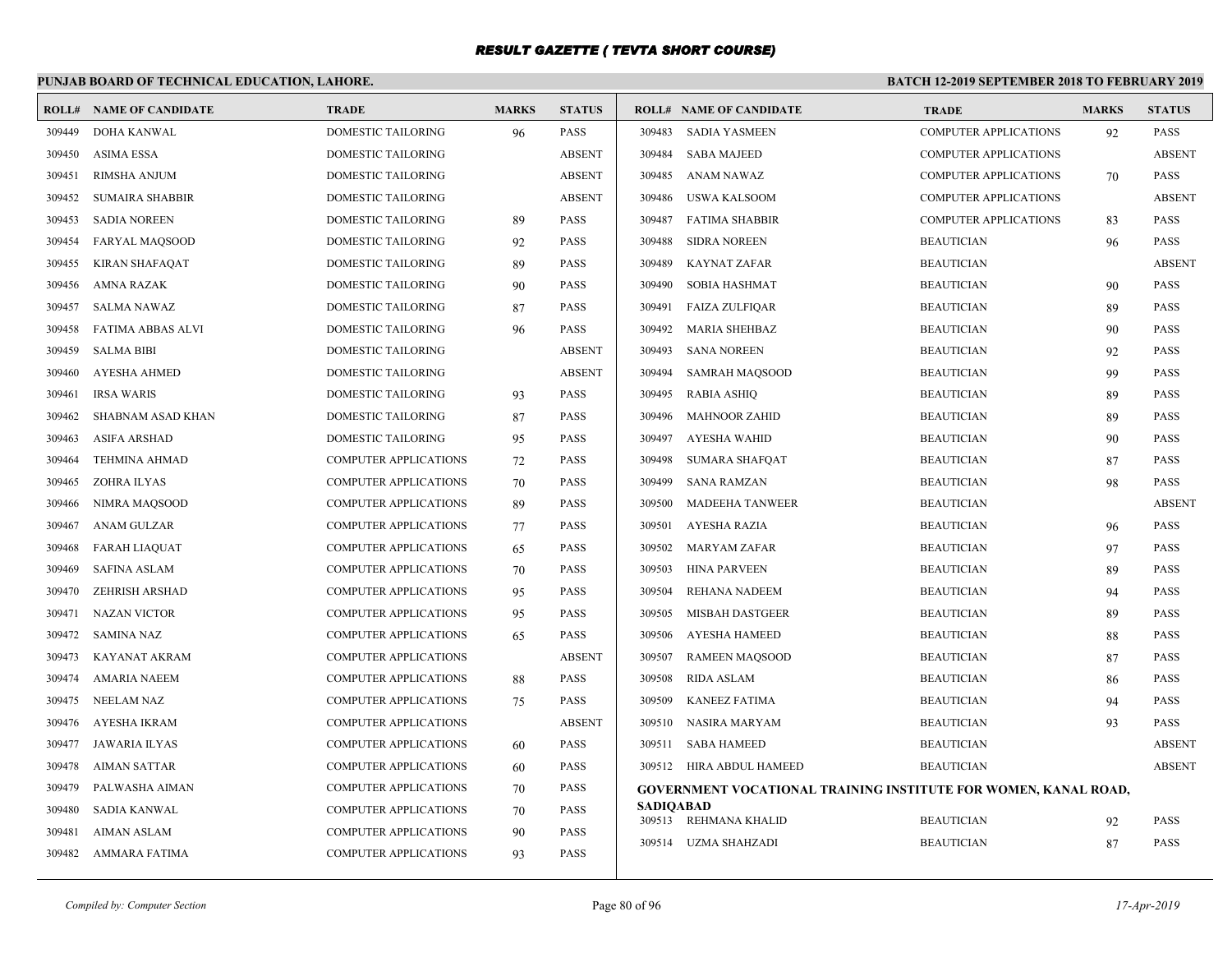# **PUNJAB BOARD OF TECHNICAL EDUCATION, LAHORE.**

|        | <b>ROLL# NAME OF CANDIDATE</b> | <b>TRADE</b>              | <b>MARKS</b> | <b>STATUS</b> |        | <b>ROLL# NAME OF CANDIDATE</b> | <b>TRADE</b>                 | <b>MARKS</b> | <b>STATUS</b> |
|--------|--------------------------------|---------------------------|--------------|---------------|--------|--------------------------------|------------------------------|--------------|---------------|
| 309515 | <b>SHABANA ASHRAF</b>          | <b>BEAUTICIAN</b>         | 88           | PASS          | 309549 | HAIKAH SHOUKAT                 | DOMESTIC TAILORING           | 74           | <b>PASS</b>   |
| 309516 | AANSA SALEEM                   | <b>BEAUTICIAN</b>         | 94           | <b>PASS</b>   | 309550 | <b>NABEELA KOUSAR</b>          | DOMESTIC TAILORING           |              | <b>ABSENT</b> |
| 309517 | <b>HUMA ANJUM</b>              | <b>BEAUTICIAN</b>         | 91           | <b>PASS</b>   | 309551 | <b>ESHA ZULFIQAR</b>           | DOMESTIC TAILORING           | 82           | <b>PASS</b>   |
| 309518 | RABIKA NAWAZ                   | <b>BEAUTICIAN</b>         | 91           | PASS          | 309552 | FARHA MUSHTAQ                  | DOMESTIC TAILORING           | 66           | <b>PASS</b>   |
| 309519 | <b>RIFFAT SALEEM</b>           | <b>BEAUTICIAN</b>         | 91           | PASS          | 309553 | FAIZA ILAM DIN                 | PROFESSIONAL COOKING         | 92           | <b>PASS</b>   |
| 309520 | KHADIJA MALIK                  | <b>BEAUTICIAN</b>         | 77           | PASS          | 309554 | SEERAT FATIMA                  | PROFESSIONAL COOKING         | 90           | PASS          |
| 309521 | <b>FOUZIA MUKHTAR</b>          | <b>BEAUTICIAN</b>         | 91           | PASS          | 309555 | AIMA KIRAN                     | PROFESSIONAL COOKING         | 90           | PASS          |
| 309522 | <b>MAHWISH RAFEEO</b>          | <b>BEAUTICIAN</b>         | 94           | PASS          | 309556 | <b>SHAHER BANO</b>             | PROFESSIONAL COOKING         | 83           | <b>PASS</b>   |
| 309523 | <b>SADAF NAZ</b>               | <b>BEAUTICIAN</b>         | 89           | PASS          | 309557 | ADEEBA TABASSUM                | PROFESSIONAL COOKING         | 89           | PASS          |
| 309524 | <b>SANA LIAQUAT</b>            | <b>BEAUTICIAN</b>         | 90           | PASS          | 309558 | <b>TAYYBA NASEEM</b>           | PROFESSIONAL COOKING         | 93           | <b>PASS</b>   |
| 309525 | <b>MUBEEN SARWAR</b>           | <b>BEAUTICIAN</b>         | 90           | PASS          | 309559 | JAWERIA KHALIO                 | PROFESSIONAL COOKING         | 91           | <b>PASS</b>   |
| 309526 | <b>MARIA MAQSOOD</b>           | <b>BEAUTICIAN</b>         | 90           | PASS          | 309560 | <b>AYESHA SALEEM</b>           | PROFESSIONAL COOKING         | 88           | PASS          |
| 309527 | RUKHSANA AMANAT ALI            | <b>BEAUTICIAN</b>         | 75           | <b>PASS</b>   | 309561 | NOREEN AMIN                    | PROFESSIONAL COOKING         | 92           | <b>PASS</b>   |
| 309528 | <b>SHAKEELA PERVEEN</b>        | <b>BEAUTICIAN</b>         | 90           | <b>PASS</b>   | 309562 | HAFSA PERVAIZ                  | PROFESSIONAL COOKING         | 92           | <b>PASS</b>   |
| 309529 | RAZIA ASLAM                    | <b>BEAUTICIAN</b>         | 91           | <b>PASS</b>   | 309563 | YUSRA MARYEM                   | PROFESSIONAL COOKING         |              | <b>ABSENT</b> |
| 309530 | KAINAT AYOUB                   | <b>BEAUTICIAN</b>         | 88           | PASS          | 309564 | ZAHIDA SHAFIQUE                | PROFESSIONAL COOKING         | 90           | <b>PASS</b>   |
| 309531 | MEHREEN QAYOOM                 | <b>BEAUTICIAN</b>         | 92           | <b>PASS</b>   | 309565 | <b>ASMA BIBI</b>               | PROFESSIONAL COOKING         | 89           | <b>PASS</b>   |
| 309532 | SHAHEENA                       | <b>BEAUTICIAN</b>         | 96           | <b>PASS</b>   | 309566 | <b>TANIA SHAFIQUE</b>          | PROFESSIONAL COOKING         | 80           | <b>PASS</b>   |
| 309533 | <b>SHAZMINA SHAFOAT</b>        | DOMESTIC TAILORING        | 86           | PASS          | 309567 | <b>SOFIA BIBI</b>              | PROFESSIONAL COOKING         |              | <b>ABSENT</b> |
| 309534 | <b>SAWAIRA HABIB</b>           | DOMESTIC TAILORING        | 71           | PASS          | 309568 | <b>KIRAN AMIR</b>              | <b>COMPUTER APPLICATIONS</b> | 88           | <b>PASS</b>   |
| 309535 | SABA FATIMA                    | <b>DOMESTIC TAILORING</b> |              | <b>ABSENT</b> | 309569 | <b>SABA MUNIR</b>              | <b>COMPUTER APPLICATIONS</b> | 86           | <b>PASS</b>   |
| 309536 | ANAM KHANAM                    | <b>DOMESTIC TAILORING</b> | 72           | PASS          | 309570 | <b>ADDILA</b>                  | <b>COMPUTER APPLICATIONS</b> | 86           | <b>PASS</b>   |
| 309537 | <b>SUMAIRA MARYAM</b>          | DOMESTIC TAILORING        | 68           | PASS          | 309571 | <b>IQRA SAEED</b>              | <b>COMPUTER APPLICATIONS</b> | 91           | <b>PASS</b>   |
| 309538 | <b>MADHIA SHAFIQUE</b>         | DOMESTIC TAILORING        | 75           | PASS          | 309572 | <b>ARIBA SHAHID</b>            | <b>COMPUTER APPLICATIONS</b> | 92           | <b>PASS</b>   |
| 309539 | <b>SHAGUFTA RAFIO</b>          | <b>DOMESTIC TAILORING</b> | 90           | <b>PASS</b>   | 309573 | SANA UMAR                      | <b>COMPUTER APPLICATIONS</b> |              | <b>ABSENT</b> |
| 309540 | KHALIDA PERVEEN                | DOMESTIC TAILORING        | 74           | <b>PASS</b>   | 309574 | KANWAL ASGHAR                  | <b>COMPUTER APPLICATIONS</b> | 80           | PASS          |
| 309541 | REHANA KOUSAR                  | <b>DOMESTIC TAILORING</b> | 79           | PASS          | 309575 | MADIHA RANI                    | <b>COMPUTER APPLICATIONS</b> | 80           | <b>PASS</b>   |
| 309542 | SAYYEDA SHADAB SHAH            | <b>DOMESTIC TAILORING</b> | 69           | PASS          | 309576 | <b>AFSHAN MEHBOOB</b>          | <b>COMPUTER APPLICATIONS</b> | 89           | <b>PASS</b>   |
| 309543 | SABA NAZ                       | DOMESTIC TAILORING        |              | <b>ABSENT</b> | 309577 | SABA RANI                      | <b>COMPUTER APPLICATIONS</b> | 82           | <b>PASS</b>   |
| 309544 | <b>SAIMA SIDDIQUE</b>          | <b>DOMESTIC TAILORING</b> | 83           | PASS          | 309578 | FEHMEEDA BANO                  | <b>COMPUTER APPLICATIONS</b> | 90           | <b>PASS</b>   |
| 309545 | <b>BUSHRA AYOUBE</b>           | <b>DOMESTIC TAILORING</b> |              | <b>ABSENT</b> | 309579 | SADAF NOOR MUHAMMAD            | <b>COMPUTER APPLICATIONS</b> |              | <b>ABSENT</b> |
| 309546 | <b>AFSHAN NOUREEN</b>          | DOMESTIC TAILORING        | 82           | <b>PASS</b>   | 309580 | <b>TAHIRA BANO</b>             | <b>COMPUTER APPLICATIONS</b> |              | <b>ABSENT</b> |
| 309547 | <b>SANA AMEER</b>              | <b>DOMESTIC TAILORING</b> | 56           | PASS          | 309581 | <b>SAMAR AROOJ</b>             | <b>COMPUTER APPLICATIONS</b> | 87           | <b>PASS</b>   |
| 309548 | <b>KOUSAR PARVEEN</b>          | <b>DOMESTIC TAILORING</b> | 91           | PASS          | 309582 | ASIA BASHIR                    | <b>COMPUTER APPLICATIONS</b> | 91           | <b>PASS</b>   |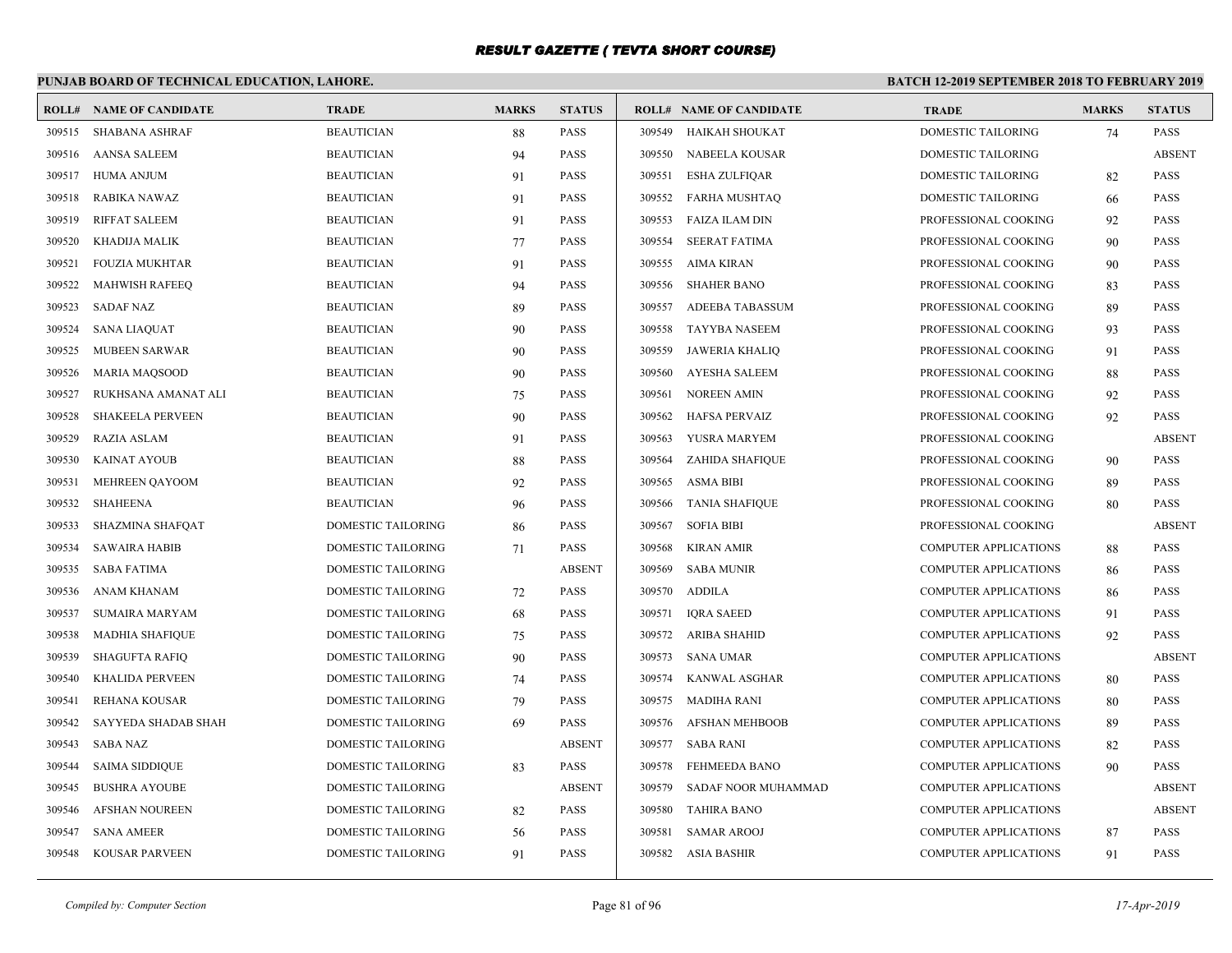# **PUNJAB BOARD OF TECHNICAL EDUCATION, LAHORE.**

| <b>ROLL#</b> | NAME OF CANDIDATE                                                         | <b>TRADE</b>                                           | <b>MARKS</b> | <b>STATUS</b> |        | <b>ROLL# NAME OF CANDIDATE</b>                                     | <b>TRADE</b>                                                 | <b>MARKS</b> | <b>STATUS</b>              |
|--------------|---------------------------------------------------------------------------|--------------------------------------------------------|--------------|---------------|--------|--------------------------------------------------------------------|--------------------------------------------------------------|--------------|----------------------------|
| 309583       | ZOYA ZULFIQAR                                                             | <b>COMPUTER APPLICATIONS</b>                           | 86           | <b>PASS</b>   |        | 309614 MUHAMMAD NASIR IQBAL                                        | INDUSTRIAL STITCHING                                         | 83           | PASS                       |
| 309584       | ALINA AFZAL                                                               | <b>COMPUTER APPLICATIONS</b>                           |              | <b>ABSENT</b> |        |                                                                    | <b>MACHINE OPERATOR</b>                                      |              |                            |
|              |                                                                           |                                                        |              |               | 309615 | <b>ISHRAT PARYEEN</b>                                              | INDUSTRIAL STITCHING                                         |              | <b>ABSENT</b>              |
| 309585       | NAZIA REHMAN                                                              | <b>COMPUTER APPLICATIONS</b>                           | 80           | <b>PASS</b>   |        | 309616 SADAF HAMEED                                                | <b>MACHINE OPERATOR</b><br><b>INDUSTRIAL STITCHING</b>       |              | <b>ABSENT</b>              |
| 309586       | <b>TAHIRA LATIF</b>                                                       | <b>COMPUTER APPLICATIONS</b>                           | 87           | <b>PASS</b>   |        |                                                                    | <b>MACHINE OPERATOR</b>                                      |              |                            |
| 309587       | NIMRA SADAF                                                               | COMPUTER APPLICATIONS                                  | 92           | <b>PASS</b>   | 309617 | <b>NADIA BIBI</b>                                                  | INDUSTRIAL STITCHING                                         | 81           | <b>PASS</b>                |
| 309588       | SADAF SADAQAT                                                             | <b>COMPUTER APPLICATIONS</b>                           | 94           | <b>PASS</b>   |        |                                                                    | <b>MACHINE OPERATOR</b>                                      |              |                            |
|              |                                                                           |                                                        |              |               | 309618 | <b>NARGIS PARVEEN</b>                                              | <b>INDUSTRIAL STITCHING</b>                                  |              | <b>ABSENT</b>              |
| 309589       | <b>AMMARA WAZIR</b>                                                       | <b>COMPUTER APPLICATIONS</b>                           | 80           | <b>PASS</b>   | 309619 | MUHAMMAD SARMAD WAQAR                                              | <b>MACHINE OPERATOR</b><br><b>INDUSTRIAL STITCHING</b>       |              | <b>PASS</b>                |
| 309590       | <b>RIMSHA SAEED</b>                                                       | <b>COMPUTER APPLICATIONS</b>                           | 86           | PASS          |        |                                                                    | MACHINE OPERATOR                                             | 84           |                            |
| 309591       | <b>AREIJ JAVEID</b>                                                       | <b>COMPUTER APPLICATIONS</b>                           | 87           | <b>PASS</b>   | 309620 | <b>ADNAN KHAN</b>                                                  | <b>INDUSTRIAL STITCHING</b>                                  | 86           | <b>PASS</b>                |
| 309592       | TAHIRA ALLAH BAKSH                                                        | <b>COMPUTER APPLICATIONS</b>                           | 81           | <b>PASS</b>   |        |                                                                    | <b>MACHINE OPERATOR</b>                                      |              |                            |
|              |                                                                           |                                                        |              |               | 309621 | KALSOOM AKHTER                                                     | <b>INDUSTRIAL STITCHING</b>                                  |              | <b>ABSENT</b>              |
|              | PAKISTAN NAVY WOMEN ASSOCIATION TRAINING CENTRE, HEADQUARTER              |                                                        |              |               | 309622 | <b>AYESHA NOSHEEN</b>                                              | <b>MACHINE OPERATOR</b>                                      |              |                            |
| 309593       | <b>COMMANDER NORTH, SECTOR E-8, ISLAMABAD</b><br><b>MAHJABEEN GHAFOOR</b> | DOMESTIC TAILORING                                     | 93           | <b>PASS</b>   |        |                                                                    | <b>INDUSTRIAL STITCHING</b><br><b>MACHINE OPERATOR</b>       |              | <b>ABSENT</b>              |
|              |                                                                           |                                                        |              |               | 309623 | <b>SAJIDA KALSOOM</b>                                              | INDUSTRIAL STITCHING                                         |              | <b>ABSENT</b>              |
| 309594       | MEHMOONA HAKEEM                                                           | <b>DOMESTIC TAILORING</b>                              | 85           | <b>PASS</b>   |        |                                                                    | <b>MACHINE OPERATOR</b>                                      |              |                            |
| 309595       | <b>ADEELA ANWAR</b>                                                       | <b>DOMESTIC TAILORING</b>                              | 85           | <b>PASS</b>   | 309624 | <b>SAIMA FAYYAZ</b>                                                | <b>INDUSTRIAL STITCHING</b>                                  | 86           | <b>PASS</b>                |
| 309596       | <b>SADAF IFTIKHAR</b>                                                     | <b>DOMESTIC TAILORING</b>                              | 89           | <b>PASS</b>   |        |                                                                    | <b>MACHINE OPERATOR</b>                                      |              |                            |
| 309597       | <b>SUMAIRA BIBI</b>                                                       | DOMESTIC TAILORING                                     | 96           | <b>PASS</b>   | 309625 | <b>SHUMAILA BIBI</b>                                               | <b>INDUSTRIAL STITCHING</b><br>MACHINE OPERATOR              | 89           | <b>PASS</b>                |
|              |                                                                           |                                                        |              |               | 309626 | <b>GHULAM MUSTAFA</b>                                              | <b>INDUSTRIAL STITCHING</b>                                  | 86           | <b>PASS</b>                |
| 309598       | <b>IQRA SALEEM</b>                                                        | DOMESTIC TAILORING                                     | 85           | <b>PASS</b>   |        |                                                                    | <b>MACHINE OPERATOR</b>                                      |              |                            |
| 309599       | <b>SAMRA AHMED</b>                                                        | DOMESTIC TAILORING                                     | 86           | <b>PASS</b>   | 309627 | <b>SAJIDA BIBI</b>                                                 | <b>INDUSTRIAL STITCHING</b>                                  | 79           | <b>PASS</b>                |
| 309600       | <b>SADIA NOREEN</b>                                                       | DOMESTIC TAILORING                                     | 90           | PASS          |        |                                                                    | <b>MACHINE OPERATOR</b>                                      |              |                            |
| 309601       | <b>FAIZA BIBI</b>                                                         | <b>DOMESTIC TAILORING</b>                              | 86           | PASS          | 309628 | <b>TAHIRA BATOOL</b>                                               | <b>INDUSTRIAL STITCHING</b><br><b>MACHINE OPERATOR</b>       |              | <b>ABSENT</b>              |
|              |                                                                           |                                                        |              |               | 309629 | <b>SHAZIA PARVEEN</b>                                              | <b>INDUSTRIAL STITCHING</b>                                  |              | <b>ABSENT</b>              |
| 309602       | <b>GHULAM ZAHRA</b>                                                       | <b>DOMESTIC TAILORING</b>                              | 88           | <b>PASS</b>   |        |                                                                    | <b>MACHINE OPERATOR</b>                                      |              |                            |
| 309603       | <b>NOSHEEN AKHTAR</b>                                                     | DOMESTIC TAILORING                                     | 86           | <b>PASS</b>   | 309630 | SHAZIA                                                             | <b>INDUSTRIAL STITCHING</b>                                  | 77           | <b>PASS</b>                |
| 309604       | <b>HINA AFSAR</b>                                                         | <b>DOMESTIC TAILORING</b>                              | 89           | PASS          |        |                                                                    | <b>MACHINE OPERATOR</b>                                      |              |                            |
| 309605       | SAIRA                                                                     | DOMESTIC TAILORING                                     | 88           | PASS          | 309631 | HINA                                                               | <b>INDUSTRIAL STITCHING</b><br>MACHINE OPERATOR              | 84           | <b>PASS</b>                |
|              |                                                                           |                                                        |              |               | 309632 | SHAH JAHAN BIBI                                                    | <b>INDUSTRIAL STITCHING</b>                                  | 86           | <b>PASS</b>                |
| 309606       | <b>SHAMSHAD BASHIR</b>                                                    | <b>DOMESTIC TAILORING</b>                              | 90           | <b>PASS</b>   |        |                                                                    | <b>MACHINE OPERATOR</b>                                      |              |                            |
| 309607       | <b>SHAMIM AKHTER</b>                                                      | DOMESTIC TAILORING                                     | 86           | <b>PASS</b>   | 309633 | RUKHSANA BIBI                                                      | <b>INDUSTRIAL STITCHING</b>                                  |              | <b>ABSENT</b>              |
| 309608       | <b>FARHANA BIBI</b>                                                       | DOMESTIC TAILORING                                     | 88           | <b>PASS</b>   |        |                                                                    | MACHINE OPERATOR                                             |              |                            |
| 309609       | <b>ANEETA IJAZ</b>                                                        | DOMESTIC TAILORING                                     | 93           | <b>PASS</b>   | 309634 | <b>RASHID NAYAZ</b>                                                | <b>INDUSTRIAL STITCHING</b><br><b>MACHINE OPERATOR</b>       |              | <b>ABSENT</b>              |
|              |                                                                           |                                                        |              |               | 309635 | SUGHRAN BIBI                                                       | <b>INDUSTRIAL STITCHING</b>                                  |              | <b>ABSENT</b>              |
| 309610       | <b>IRAM IFTAKHAR</b>                                                      | DOMESTIC TAILORING                                     |              | <b>ABSENT</b> |        |                                                                    | <b>MACHINE OPERATOR</b>                                      |              |                            |
|              | 309611 SABIA NASEER                                                       | <b>DOMESTIC TAILORING</b>                              | 94           | <b>PASS</b>   | 309636 | MUHAMMAD ALI                                                       | <b>INDUSTRIAL STITCHING</b>                                  |              | <b>ABSENT</b>              |
|              | <b>GOVT TECHNICAL TRAINING INSTITUE (W), DHOKE SYEDAN, RAWALPINDI</b>     |                                                        |              |               |        |                                                                    | <b>MACHINE OPERATOR</b>                                      |              |                            |
| 309612       | AHMAR NAQEEB KHAN                                                         | INDUSTRIAL STITCHING                                   | 87           | <b>PASS</b>   |        | GOVT. TECHNICAL TRAINING CENTRE (MALE), NEAR BANK AL-FALAH KASHMIR |                                                              |              |                            |
|              |                                                                           | <b>MACHINE OPERATOR</b>                                |              |               |        | ROAD KALLAR SYEDAN, RAWALPINDI                                     |                                                              |              |                            |
|              | 309613 SHUMAILA                                                           | <b>INDUSTRIAL STITCHING</b><br><b>MACHINE OPERATOR</b> | 94           | <b>PASS</b>   |        | 309637 MUHAMMAD SAAD RAZA<br>309638 MUHAMMAD NOUMAN                | <b>COMPUTER APPLICATIONS</b><br><b>COMPUTER APPLICATIONS</b> | 85<br>80     | <b>PASS</b><br><b>PASS</b> |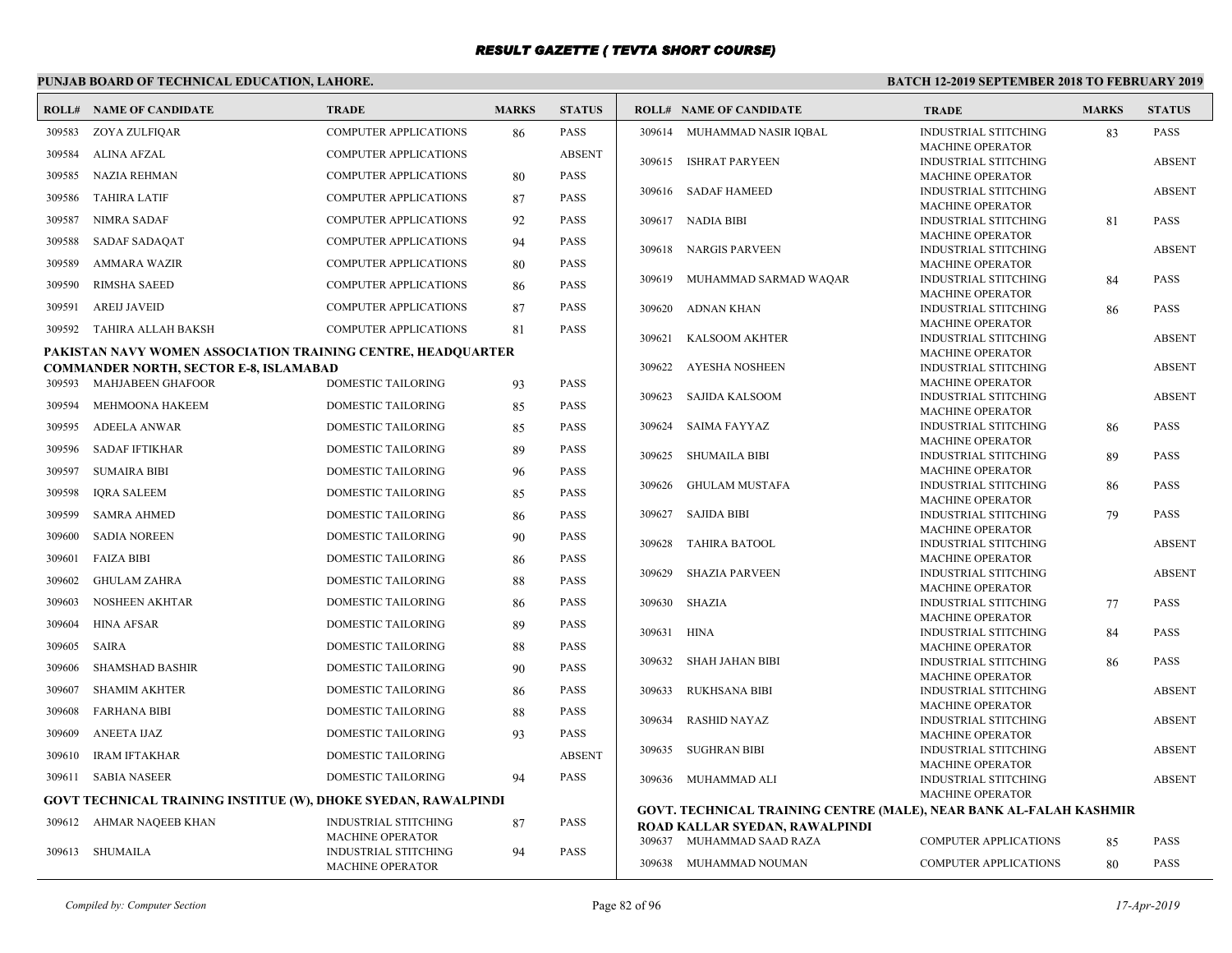# **PUNJAB BOARD OF TECHNICAL EDUCATION, LAHORE.**

|        | <b>ROLL# NAME OF CANDIDATE</b> | <b>TRADE</b>                 | <b>MARKS</b> | <b>STATUS</b> | <b>ROLL# NAME OF CANDIDATE</b>                                                                  | <b>TRADE</b>                                    | <b>MARKS</b> | <b>STATUS</b>                |
|--------|--------------------------------|------------------------------|--------------|---------------|-------------------------------------------------------------------------------------------------|-------------------------------------------------|--------------|------------------------------|
| 309639 | <b>ABDUL SAMAD</b>             | <b>COMPUTER APPLICATIONS</b> | 87           | <b>PASS</b>   | <b>INDUSTRIAL HOME, 495 ENGINEERING GROUP (FWO) CHAK LALA, RAWALPINDI</b>                       |                                                 |              |                              |
| 309640 | <b>UMAIR AZHAR</b>             | <b>COMPUTER APPLICATIONS</b> | 83           | <b>PASS</b>   | <b>CANTT</b><br>309672 FAIZA SHAUKAT                                                            | <b>DOMESTIC TAILORING</b>                       | 89           | <b>PASS</b>                  |
| 309641 | ZAIGHAM HASSAN MIRZA           | <b>COMPUTER APPLICATIONS</b> | 85           | <b>PASS</b>   | RAHEELA KAUSAR<br>309673                                                                        | <b>DOMESTIC TAILORING</b>                       | 87           | <b>PASS</b>                  |
| 309642 | <b>SARMAD WAHEED</b>           | <b>COMPUTER APPLICATIONS</b> | 95           | <b>PASS</b>   | <b>ZEENAB BIBI</b><br>309674                                                                    | DOMESTIC TAILORING                              | 95           | <b>PASS</b>                  |
| 309643 | MUHAMMAD TAYYAB REHMAN         | COMPUTER APPLICATIONS        | 88           | <b>PASS</b>   | 309675<br>SANA GUL                                                                              | <b>DOMESTIC TAILORING</b>                       | 92           | <b>PASS</b>                  |
| 309644 | <b>MUEED AHMED</b>             | <b>COMPUTER APPLICATIONS</b> | 89           | <b>PASS</b>   | 309676 AQSA EHSAN                                                                               | DOMESTIC TAILORING                              | 82           | <b>PASS</b>                  |
| 309645 | MUDASSAR MEHMOOD               | <b>COMPUTER APPLICATIONS</b> | 89           | <b>PASS</b>   | 309677 MEHWISH SHEHZADI                                                                         | <b>DOMESTIC TAILORING</b>                       |              | <b>PASS</b>                  |
| 309646 | MUHAMMAD REHAN                 | <b>COMPUTER APPLICATIONS</b> | 87           | <b>PASS</b>   | 309678<br><b>BEENISH ZAHID</b>                                                                  | DOMESTIC TAILORING                              | 88<br>96     | <b>PASS</b>                  |
| 309647 | <b>NOMAN ARSHAD</b>            | <b>COMPUTER APPLICATIONS</b> | 87           | <b>PASS</b>   | <b>IRAM BIBI</b><br>309679                                                                      | <b>DOMESTIC TAILORING</b>                       | 96           | <b>PASS</b>                  |
| 309648 | MUHAMMAD DANYAL                | <b>ELECTRICIAN</b>           | 84           | <b>PASS</b>   | 309680<br>MADIHA KANWAL                                                                         | DOMESTIC TAILORING                              |              | <b>PASS</b>                  |
| 309649 | <b>NOUMAN ALI</b>              | <b>ELECTRICIAN</b>           | 94           | <b>PASS</b>   | <b>FAREEHA HAMEED</b>                                                                           |                                                 | -89          | <b>PASS</b>                  |
| 309650 | MUHAMMAD KALEEM BABAR          | <b>ELECTRICIAN</b>           | 87           | <b>PASS</b>   | 309681<br>309682<br>SALIHA EMAN                                                                 | DOMESTIC TAILORING<br><b>DOMESTIC TAILORING</b> | 90           | <b>PASS</b>                  |
| 309651 | KHAYAM MEHMOOD                 | <b>ELECTRICIAN</b>           | 77           | <b>PASS</b>   |                                                                                                 |                                                 | 77           |                              |
| 309652 | NAFEES IQBAL                   | <b>ELECTRICIAN</b>           | 85           | <b>PASS</b>   | 309683<br>ANUM BIBI                                                                             | <b>DOMESTIC TAILORING</b>                       | 85           | <b>PASS</b><br><b>ABSENT</b> |
| 309653 | MUHAMMAD SAAD UMER             | <b>ELECTRICIAN</b>           | 87           | <b>PASS</b>   | 309684<br>HAJRA ASHRAF                                                                          | <b>DOMESTIC TAILORING</b>                       |              |                              |
| 309654 | <b>ZEESHAN WAHEED</b>          | <b>ELECTRICIAN</b>           | 94           | <b>PASS</b>   | 309685 JAVERIA RIAZ                                                                             | DOMESTIC TAILORING<br><b>DOMESTIC TAILORING</b> | 94           | PASS                         |
| 309655 | MUHAMMAD ADNAN                 | <b>ELECTRICIAN</b>           | 88           | <b>PASS</b>   | 309686<br>MEHWISH ASHRAF<br>309687                                                              |                                                 | 92           | <b>PASS</b>                  |
| 309656 | <b>HASEEB FAZAL</b>            | <b>ELECTRICIAN</b>           | 81           | <b>PASS</b>   | ALIYA KHATOON                                                                                   | DOMESTIC TAILORING                              | 94           | <b>PASS</b>                  |
| 309657 | <b>AHSAN TANVEER</b>           | <b>HVACR</b>                 | 91           | <b>PASS</b>   | 309688<br>MARYAM RIAZ                                                                           | DOMESTIC TAILORING                              | 91           | <b>PASS</b>                  |
| 309658 | <b>NABEEL AHMED</b>            | <b>HVACR</b>                 | 90           | <b>PASS</b>   | 309689<br>FARAH JABEEN                                                                          | <b>DOMESTIC TAILORING</b>                       | 85           | <b>PASS</b>                  |
| 309659 | KHURRAM ISHFAQ                 | <b>HVACR</b>                 | 83           | <b>PASS</b>   | 309690<br>IRUM SHEHZADI                                                                         | <b>DOMESTIC TAILORING</b>                       | 91           | PASS                         |
| 309660 | <b>RAMEEZ AHMED</b>            | <b>HVACR</b>                 | 85           | <b>PASS</b>   | TROOPS FAMILY WELFARE CENTRE, 158-AIR DEFENCE REGMENT, JARRAR<br><b>CAMP., RAWALPINDI CANTT</b> |                                                 |              |                              |
| 309661 | <b>MOHSIN RAZA</b>             | <b>HVACR</b>                 | 84           | <b>PASS</b>   | 309691 MARIA ARSHAD                                                                             | <b>COMPUTER APPLICATIONS</b>                    | 85           | <b>PASS</b>                  |
| 309662 | <b>JAMAL AZMAT</b>             | <b>HVACR</b>                 | 91           | <b>PASS</b>   | 309692<br>RAKHSHANDA QURESHI                                                                    | <b>COMPUTER APPLICATIONS</b>                    |              | <b>ABSENT</b>                |
| 309663 | <b>JAWAD ASGHAR</b>            | <b>HVACR</b>                 | 86           | <b>PASS</b>   | 309693<br>KOMAL SHEHZADI                                                                        | <b>COMPUTER APPLICATIONS</b>                    |              | <b>ABSENT</b>                |
| 309664 | MUHAMMAD MURSALEEN             | <b>HVACR</b>                 | 88           | <b>PASS</b>   | 309694<br><b>TEHREEM SHAHID</b>                                                                 | <b>COMPUTER APPLICATIONS</b>                    | 90           | <b>PASS</b>                  |
| 309665 | MUHAMMAD AWAIS KHALID          | PLUMBER 2016                 | 86           | <b>PASS</b>   | 309695<br><b>RUKHSAR ARSHAD</b>                                                                 | <b>COMPUTER APPLICATIONS</b>                    | 73           | <b>PASS</b>                  |
| 309666 | <b>HANAN RASHEED</b>           | PLUMBER 2016                 | 91           | <b>PASS</b>   | 309696<br>MUSKAN AMAN                                                                           | COMPUTER APPLICATIONS                           |              | <b>ABSENT</b>                |
| 309667 | MUHAMMAD NAWAZ                 | PLUMBER 2016                 | 85           | <b>PASS</b>   | 309697<br>SONIA ARSHAD                                                                          | DOMESTIC TAILORING                              | 81           | <b>PASS</b>                  |
| 309668 | MUHAMMAD YAMAN                 | PLUMBER 2016                 | 90           | <b>PASS</b>   | 309698<br><b>FOOIA SHAHEEN</b>                                                                  | <b>DOMESTIC TAILORING</b>                       | 75           | <b>PASS</b>                  |
| 309669 | MUHAMMAD MOMIN RAZA            | PLUMBER 2016                 | 90           | <b>PASS</b>   | 309699<br>SHARMEEN                                                                              | <b>DOMESTIC TAILORING</b>                       |              | <b>ABSENT</b>                |
| 309670 | RAJA JAMAL AHMED               | PLUMBER 2016                 | 86           | <b>PASS</b>   | 309700<br><b>FRASHA BIBI</b>                                                                    | DOMESTIC TAILORING                              | 69           | <b>PASS</b>                  |
| 309671 | <b>ABDUL REHMAN</b>            | PLUMBER 2016                 | 93           | <b>PASS</b>   | 309701<br>RIZWANA KAUSAR                                                                        | DOMESTIC TAILORING                              | 75           | PASS                         |
|        |                                |                              |              |               | 309702<br><b>KHATIBUN NAFEESA</b>                                                               | <b>DOMESTIC TAILORING</b>                       |              | FAIL                         |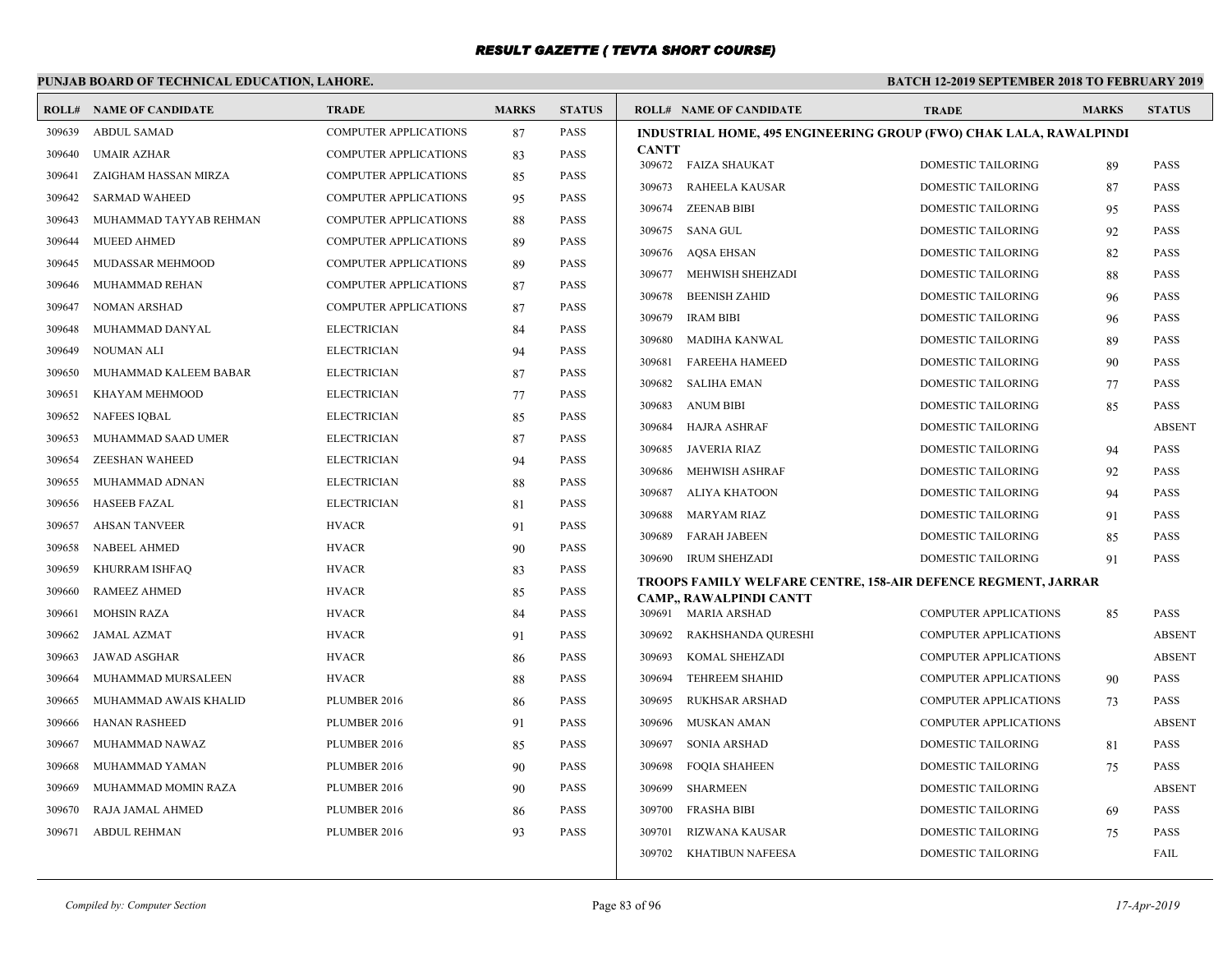# **PUNJAB BOARD OF TECHNICAL EDUCATION, LAHORE.**

|        | <b>ROLL# NAME OF CANDIDATE</b>                                       | <b>TRADE</b>                 | <b>MARKS</b> | <b>STATUS</b> |        | <b>ROLL# NAME OF CANDIDATE</b> | <b>TRADE</b>                 | <b>MARKS</b> | <b>STATUS</b> |
|--------|----------------------------------------------------------------------|------------------------------|--------------|---------------|--------|--------------------------------|------------------------------|--------------|---------------|
| 309703 | FIZZA BIBI                                                           | DOMESTIC TAILORING           | 62           | PASS          |        | 309734 MEHREEN SHAUKAT         | <b>BEAUTICIAN</b>            | 92           | <b>PASS</b>   |
| 309704 | <b>ANUM ZAHRA</b>                                                    | DOMESTIC TAILORING           | 73           | <b>PASS</b>   |        | 309735 SAIRA SALEEM            | <b>BEAUTICIAN</b>            | 95           | <b>PASS</b>   |
| 309705 | <b>AMNA BIBI</b>                                                     | DOMESTIC TAILORING           | 71           | PASS          | 309736 | <b>IQRA LIAQAT</b>             | <b>BEAUTICIAN</b>            | 93           | <b>PASS</b>   |
| 309706 | NOSBA SHAHEEN                                                        | <b>DOMESTIC TAILORING</b>    | 70           | PASS          | 309737 | ANEETA MUSTAFA                 | <b>BEAUTICIAN</b>            | 94           | <b>PASS</b>   |
| 309707 | <b>FARAH NAZ</b>                                                     | DOMESTIC TAILORING           | 65           | PASS          | 309738 | LAIBA RAFIQ                    | <b>BEAUTICIAN</b>            | 91           | <b>PASS</b>   |
| 309708 | MUQADDAS NAZ TARIQ                                                   | <b>DOMESTIC TAILORING</b>    | 71           | <b>PASS</b>   | 309739 | ASIA ROBINA                    | <b>BEAUTICIAN</b>            | 93           | <b>PASS</b>   |
| 309709 | <b>SHAMSA TARIO</b>                                                  | <b>DOMESTIC TAILORING</b>    |              | <b>ABSENT</b> |        | 309740 FARAH                   | <b>COMPUTER APPLICATIONS</b> | 94           | <b>PASS</b>   |
| 309710 | <b>SANAM BIBI</b>                                                    | DOMESTIC TAILORING           | 82           | PASS          | 309741 | <b>RIMSHA</b>                  | COMPUTER APPLICATIONS        | 99           | PASS          |
| 309711 | MARYYUM NISA                                                         | DOMESTIC TAILORING           | 64           | <b>PASS</b>   | 309742 | <b>MAMOONA MANZOOR</b>         | <b>COMPUTER APPLICATIONS</b> | 98           | <b>PASS</b>   |
| 309712 | <b>MUQADDAS BIBI</b>                                                 | <b>DOMESTIC TAILORING</b>    | 59           | <b>PASS</b>   | 309743 | MALEEHA KIRAN                  | <b>COMPUTER APPLICATIONS</b> | 97           | <b>PASS</b>   |
| 309713 | SHAHIDA                                                              | <b>DOMESTIC TAILORING</b>    | 74           | PASS          | 309744 | <b>AOSA MAJEED</b>             | <b>COMPUTER APPLICATIONS</b> | 98           | <b>PASS</b>   |
|        | <b>GOVERNMENT COLLEGE OF COMMERCE, G.T ROAD, CHICHAWATNI</b>         |                              |              |               | 309745 | SHANZA KHAN                    | <b>COMPUTER APPLICATIONS</b> | 98           | <b>PASS</b>   |
| 309714 | RAHEEL AHMAD                                                         | COMPUTER APPLICATIONS        | 75           | <b>PASS</b>   | 309746 | <b>RIMSHA</b>                  | <b>COMPUTER APPLICATIONS</b> |              | <b>ABSENT</b> |
| 309715 | MUJAHID HUSSAIN                                                      | <b>COMPUTER APPLICATIONS</b> | 70           | <b>PASS</b>   |        | 309747 NAILA WAHEED            | <b>COMPUTER APPLICATIONS</b> | 95           | <b>PASS</b>   |
| 309716 | MUHAMMAD AZEEM                                                       | <b>COMPUTER APPLICATIONS</b> | 82           | <b>PASS</b>   | 309748 | FIZA ASLAM                     | COMPUTER APPLICATIONS        | 99           | <b>PASS</b>   |
| 309717 | MUHAMMAD TAHIR                                                       | <b>COMPUTER APPLICATIONS</b> |              | <b>ABSENT</b> | 309749 | SABAHAT ARSHAD                 | <b>COMPUTER APPLICATIONS</b> |              | <b>ABSENT</b> |
| 309718 | MUHAMMAD SOHAIL RAZA                                                 | <b>COMPUTER APPLICATIONS</b> | 92           | <b>PASS</b>   | 309750 | ANIQA                          | <b>COMPUTER APPLICATIONS</b> | 99           | <b>PASS</b>   |
| 309719 | MUHAMMAD NOOR                                                        | <b>COMPUTER APPLICATIONS</b> | 76           | PASS          | 309751 | <b>TEHREEM BASHIR</b>          | DOMESTIC TAILORING           | 95           | <b>PASS</b>   |
| 309720 | MUHAMMAD AZEEM                                                       | <b>COMPUTER APPLICATIONS</b> | 84           | PASS          | 309752 | HAJRA SALEEM                   | DOMESTIC TAILORING           | 95           | PASS          |
| 309721 | MUHAMMAD TAIMOOR ASHRAF                                              | <b>COMPUTER APPLICATIONS</b> | 90           | PASS          |        | 309753 MARIAM BIBI             | DOMESTIC TAILORING           | 91           | <b>PASS</b>   |
| 309722 | MUHAMMAD SALEEM                                                      | <b>COMPUTER APPLICATIONS</b> | 84           | PASS          | 309754 | ALIA PARVEEN                   | DOMESTIC TAILORING           | 90           | <b>PASS</b>   |
| 309723 | MUHAMMAD MURTAZA                                                     | <b>COMPUTER APPLICATIONS</b> | -86          | <b>PASS</b>   |        | 309755 SAMN NIAZ               | DOMESTIC TAILORING           | 92           | PASS          |
| 309724 | <b>HUSNAIN RASHEED</b>                                               | <b>COMPUTER APPLICATIONS</b> | 81           | <b>PASS</b>   | 309756 | LAMIA NOOR                     | DOMESTIC TAILORING           | 85           | <b>PASS</b>   |
| 309725 | MUHAMMAD ARSHAD                                                      | <b>COMPUTER APPLICATIONS</b> | 81           | <b>PASS</b>   | 309757 | HUMERA NAZIR                   | DOMESTIC TAILORING           | 95           | <b>PASS</b>   |
| 309726 | MUHAMMAD NAEEM AKBAR                                                 | <b>COMPUTER APPLICATIONS</b> | 87           | PASS          | 309758 | MUSARAT SHAHEEN                | DOMESTIC TAILORING           | 88           | <b>PASS</b>   |
| 309727 | MUHAMMAD ABU BAKAR                                                   | <b>COMPUTER APPLICATIONS</b> | 92           | PASS          | 309759 | <b>HAMNA</b>                   | DOMESTIC TAILORING           | 90           | PASS          |
| 309728 | MUHAMMAD SALEEM                                                      | <b>COMPUTER APPLICATIONS</b> | 87           | PASS          | 309760 | <b>IORA KHAN</b>               | DOMESTIC TAILORING           | 80           | <b>PASS</b>   |
| 309729 | <b>AFZAAL HUSSAIN</b>                                                | <b>COMPUTER APPLICATIONS</b> | 85           | PASS          |        | 309761 MUZAMMAL SAEED          | DOMESTIC TAILORING           | 91           | <b>PASS</b>   |
| 309730 | MUHAMMAD SHAHID                                                      | <b>COMPUTER APPLICATIONS</b> | 88           | <b>PASS</b>   |        | 309762 AYESHA                  | DOMESTIC TAILORING           | 92           | <b>PASS</b>   |
| 309731 | MISBAH NAUREEN                                                       | COMPUTER APPLICATIONS        | 90           | <b>PASS</b>   | 309763 | AOSA LATIF                     | DOMESTIC TAILORING           | 80           | <b>PASS</b>   |
| 309732 | <b>BUSHRA BATOOL</b>                                                 | <b>COMPUTER APPLICATIONS</b> | 88           | PASS          | 309764 | <b>SADIA KHALID</b>            | DOMESTIC TAILORING           | 94           | <b>PASS</b>   |
|        | 309733 ALI RAZA BHATTI                                               | <b>COMPUTER APPLICATIONS</b> | 85           | PASS          | 309765 | FAHMIDA DILSHAD                | DOMESTIC TAILORING           | 95           | <b>PASS</b>   |
|        | <b>GOVERNMENT VOCATIONAL TRAINING INSTITUTE FOR WOMEN, NAI ABADI</b> |                              |              |               | 309766 | HIRA HUSSAIN                   | DOMESTIC TAILORING           | 95           | PASS          |
|        | NEAR GOVT. URBAN AREA HIGH SCHOOL, SAHIWAL                           |                              |              |               |        | 309767 REHANA KOSAR            | <b>DOMESTIC TAILORING</b>    | 94           | <b>PASS</b>   |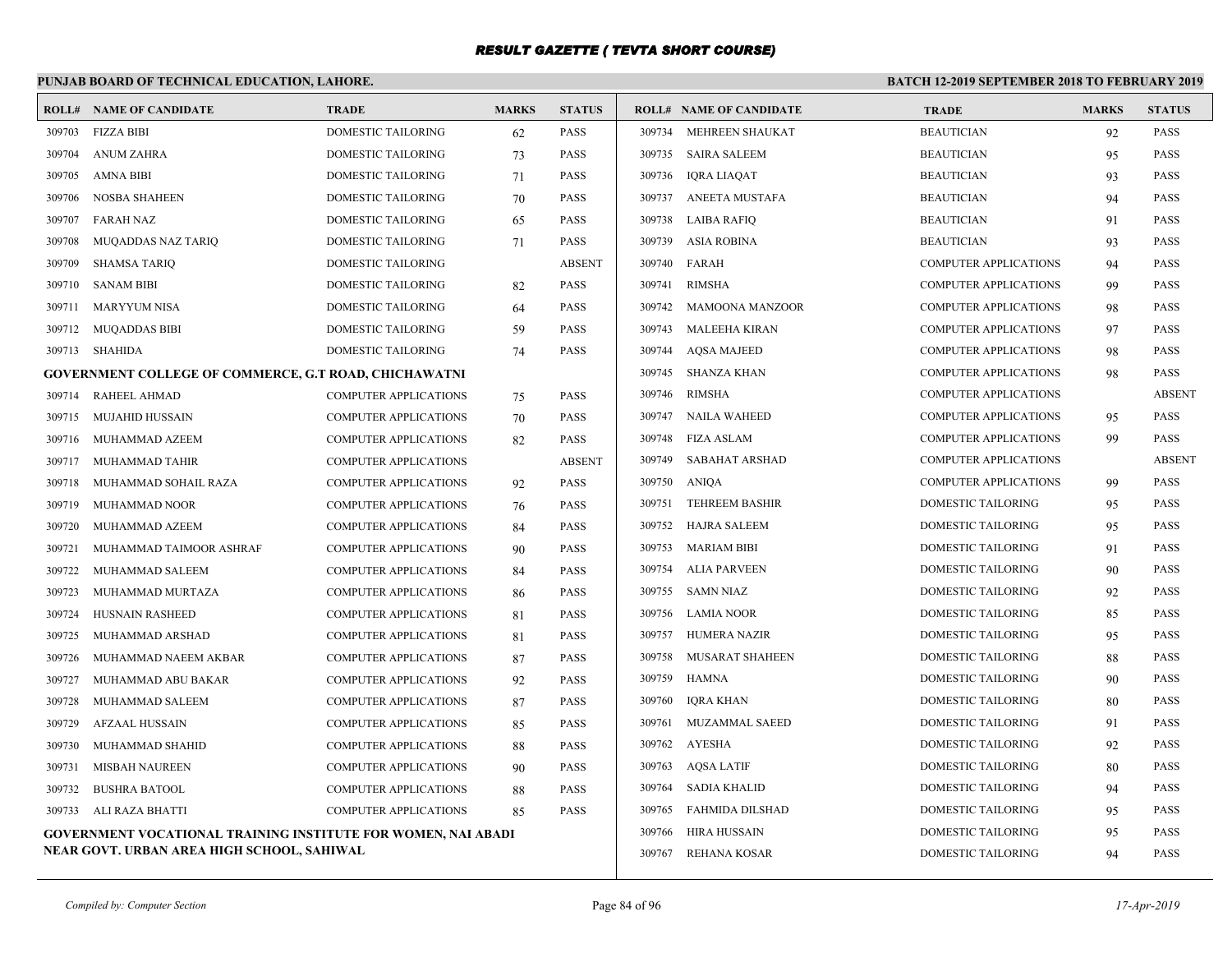# **PUNJAB BOARD OF TECHNICAL EDUCATION, LAHORE.**

|        | <b>ROLL# NAME OF CANDIDATE</b>                                  | <b>TRADE</b>                  | <b>MARKS</b> | <b>STATUS</b> |        | <b>ROLL# NAME OF CANDIDATE</b>                      | <b>TRADE</b>                 | <b>MARKS</b> | <b>STATUS</b> |
|--------|-----------------------------------------------------------------|-------------------------------|--------------|---------------|--------|-----------------------------------------------------|------------------------------|--------------|---------------|
| 309768 | <b>BUSHRA IQBAL</b>                                             | DOMESTIC TAILORING            | 93           | <b>PASS</b>   |        | 309801 IMRAN ALI                                    | COMPUTER APPLICATIONS        | 79           | <b>PASS</b>   |
| 309769 | <b>AOSA PARVEEN</b>                                             | <b>DOMESTIC TAILORING</b>     | 80           | <b>PASS</b>   |        | 309802 OASIM AKRAM                                  | <b>COMPUTER APPLICATIONS</b> | 91           | <b>PASS</b>   |
|        | 309770 ATIFA SAEED                                              | DOMESTIC TAILORING            | 80           | <b>PASS</b>   | 309803 | MUHAMMAD BILAL                                      | COMPUTER APPLICATIONS        | 89           | <b>PASS</b>   |
|        | <b>GOVERNMENT TECHNICAL TRAINING INSTITUTE, 47 NB, SARGODHA</b> |                               |              |               | 309804 | MUHAMMAD WAQAR                                      | COMPUTER APPLICATIONS        | 54           | <b>PASS</b>   |
| 309771 | <b>ABDUL MOIZ</b>                                               | MOBILE PHONE REPAIRING        |              | <b>ABSENT</b> |        | 309805 WASI ZAFAR REHAN                             | <b>COMPUTER APPLICATIONS</b> | 78           | <b>PASS</b>   |
| 309772 | <b>SAAD UL HASSAN</b>                                           | MOBILE PHONE REPAIRING        | 75           | PASS          |        | GOVT. TECHNICAL TRAINING INSTITUTE, BHERA, SARGODHA |                              |              |               |
| 309773 | <b>FAHEEM NAEEM</b>                                             | MOBILE PHONE REPAIRING        | 60           | PASS          |        | 309806 ABID HUSSAIN                                 | <b>COMPUTER APPLICATIONS</b> |              | <b>ABSENT</b> |
| 309774 | <b>ABDUL REHMAN</b>                                             | MOBILE PHONE REPAIRING        | 84           | <b>PASS</b>   | 309807 | MUHAMMAD AHSAN MUNIR                                | <b>COMPUTER APPLICATIONS</b> | 86           | <b>PASS</b>   |
| 309775 | MUHAMMAD ANAS                                                   | MOBILE PHONE REPAIRING        | 90           | <b>PASS</b>   | 309808 | <b>SAMRAN NAEEM</b>                                 | <b>COMPUTER APPLICATIONS</b> | 90           | <b>PASS</b>   |
| 309776 | <b>USAMA SADIO</b>                                              | MOBILE PHONE REPAIRING        | 76           | <b>PASS</b>   | 309809 | MUHAMMAD WAQAR                                      | <b>COMPUTER APPLICATIONS</b> | 80           | <b>PASS</b>   |
| 309777 | <b>OBAID UR REHMAN</b>                                          | MOBILE PHONE REPAIRING        | 87           | <b>PASS</b>   | 309810 | DANIAL AFZAL                                        | <b>COMPUTER APPLICATIONS</b> | 86           | <b>PASS</b>   |
| 309778 | ABU HAFS HAMDANI                                                | MOBILE PHONE REPAIRING        | 80           | <b>PASS</b>   |        | 309811 AMEER HAMZA                                  | <b>COMPUTER APPLICATIONS</b> |              | <b>ABSENT</b> |
| 309779 | <b>SANA ULLAH</b>                                               | MOBILE PHONE REPAIRING        | 66           | <b>PASS</b>   |        | 309812 HASSAN RAZA                                  | <b>COMPUTER APPLICATIONS</b> |              | <b>ABSENT</b> |
| 309780 | IHSAN ULLAH QAMAR                                               | <b>MOBILE PHONE REPAIRING</b> | 89           | <b>PASS</b>   |        | 309813 TAUQEER HAIDER                               | <b>COMPUTER APPLICATIONS</b> | 85           | <b>PASS</b>   |
| 309781 | <b>TANVEER HUSSAIN</b>                                          | MOBILE PHONE REPAIRING        | 90           | PASS          |        | 309814 MIRAJ UL HASSAN                              | COMPUTER APPLICATIONS        |              | ABSENT        |
| 309782 | <b>HAFEEZ ULLAH</b>                                             | <b>MOBILE PHONE REPAIRING</b> | 60           | <b>PASS</b>   |        | 309815 ASAD NOMAN                                   | <b>COMPUTER APPLICATIONS</b> | 85           | <b>PASS</b>   |
| 309783 | MUHAMMAD AMEER HAMZA                                            | MOBILE PHONE REPAIRING        | 69           | <b>PASS</b>   |        | 309816 HAMMAD UL HASSAN                             | <b>COMPUTER APPLICATIONS</b> | 93           | <b>PASS</b>   |
| 309784 | REHMAT ULLAH                                                    | MOBILE PHONE REPAIRING        | 92           | <b>PASS</b>   |        | 309817 KHURRAM ALI                                  | COMPUTER APPLICATIONS        | 89           | <b>PASS</b>   |
| 309785 | MUHAMMAD ADIL KAYANI                                            | MOBILE PHONE REPAIRING        | 70           | <b>PASS</b>   | 309818 | WAQAR YOUNAS                                        | <b>COMPUTER APPLICATIONS</b> | 92           | <b>PASS</b>   |
| 309786 | MUHAMMAD RIZWAN                                                 | <b>COMPUTER APPLICATIONS</b>  | 84           | <b>PASS</b>   | 309819 | MUHAMMAD BILAL                                      | <b>COMPUTER APPLICATIONS</b> | 82           | <b>PASS</b>   |
| 309787 | HAFIZ MUHAMMAD BILAL ASHRAF                                     | <b>COMPUTER APPLICATIONS</b>  | 76           | <b>PASS</b>   | 309820 | MUHAMMAD ABDUL RAHEEM                               | <b>COMPUTER APPLICATIONS</b> | 85           | <b>PASS</b>   |
| 309788 | MUHAMMAD AWAIS IQBAL                                            | <b>COMPUTER APPLICATIONS</b>  | 92           | <b>PASS</b>   | 309821 | <b>SAPRA</b><br>HAFIZ MUHAMMAD ZEESHAN              | <b>COMPUTER APPLICATIONS</b> | 89           | <b>PASS</b>   |
| 309789 | DAWOOD AHMAD                                                    | <b>COMPUTER APPLICATIONS</b>  | 66           | PASS          |        | 309822 MUHAMMAD USMAN                               | COMPUTER APPLICATIONS        |              | <b>ABSENT</b> |
| 309790 | <b>NAEEM ULLAH</b>                                              | <b>COMPUTER APPLICATIONS</b>  | 85           | <b>PASS</b>   |        | 309823 AAMIR JAVED                                  | COMPUTER APPLICATIONS        | 82           | <b>PASS</b>   |
| 309791 | <b>SHAHID BILAL</b>                                             | <b>COMPUTER APPLICATIONS</b>  | 79           | <b>PASS</b>   | 309824 | MUZAMMAL HUSSAIN                                    | <b>COMPUTER APPLICATIONS</b> | 89           | <b>PASS</b>   |
| 309792 | <b>SHOAIB RIAZ</b>                                              | COMPUTER APPLICATIONS         | 89           | <b>PASS</b>   | 309825 | ARSLAN ALI                                          | COMPUTER APPLICATIONS        |              | <b>ABSENT</b> |
| 309793 | <b>AQEEL UR REHMAN</b>                                          | <b>COMPUTER APPLICATIONS</b>  | 82           | <b>PASS</b>   |        | 309826 FARHAN NASEER                                | COMPUTER APPLICATIONS        | 90           | <b>PASS</b>   |
| 309794 | <b>KAMRAN ABBAS</b>                                             | <b>COMPUTER APPLICATIONS</b>  | 90           | <b>PASS</b>   | 309827 | FAISAL SHAHZAD                                      | <b>COMPUTER APPLICATIONS</b> | 80           | <b>PASS</b>   |
| 309795 | MUHAMMAD JABIR                                                  | <b>COMPUTER APPLICATIONS</b>  | 60           | <b>PASS</b>   | 309828 | MUHAMMAD UMAIR                                      | <b>COMPUTER APPLICATIONS</b> | 87           | <b>PASS</b>   |
| 309796 | <b>AHMAD BILAL</b>                                              | <b>COMPUTER APPLICATIONS</b>  | 60           | <b>PASS</b>   | 309829 | MUHAMMAD ZAHEER                                     | COMPUTER APPLICATIONS        |              | ABSENT        |
| 309797 | NUSRAT ALI                                                      | COMPUTER APPLICATIONS         | 58           | PASS          | 309830 | <b>QASIR ABBAS</b>                                  | <b>COMPUTER APPLICATIONS</b> | 84           | <b>PASS</b>   |
| 309798 | <b>BIN YAMEEN</b>                                               | <b>COMPUTER APPLICATIONS</b>  | 87           | <b>PASS</b>   | 309831 | MUHAMMAD RAMZAN                                     | COMPUTER APPLICATIONS        | 85           | <b>PASS</b>   |
| 309799 | NOMAN HAYAT                                                     | <b>COMPUTER APPLICATIONS</b>  | 79           | <b>PASS</b>   |        | 309832 MUHAMMAD INAM                                | <b>COMPUTER APPLICATIONS</b> | 91           | <b>PASS</b>   |
| 309800 | <b>ABRAR AHMED</b>                                              | <b>COMPUTER APPLICATIONS</b>  | 95           | <b>PASS</b>   |        | 309833 HAFIZ MUHAMMAD IMRAN                         | <b>COMPUTER APPLICATIONS</b> | 92           | <b>PASS</b>   |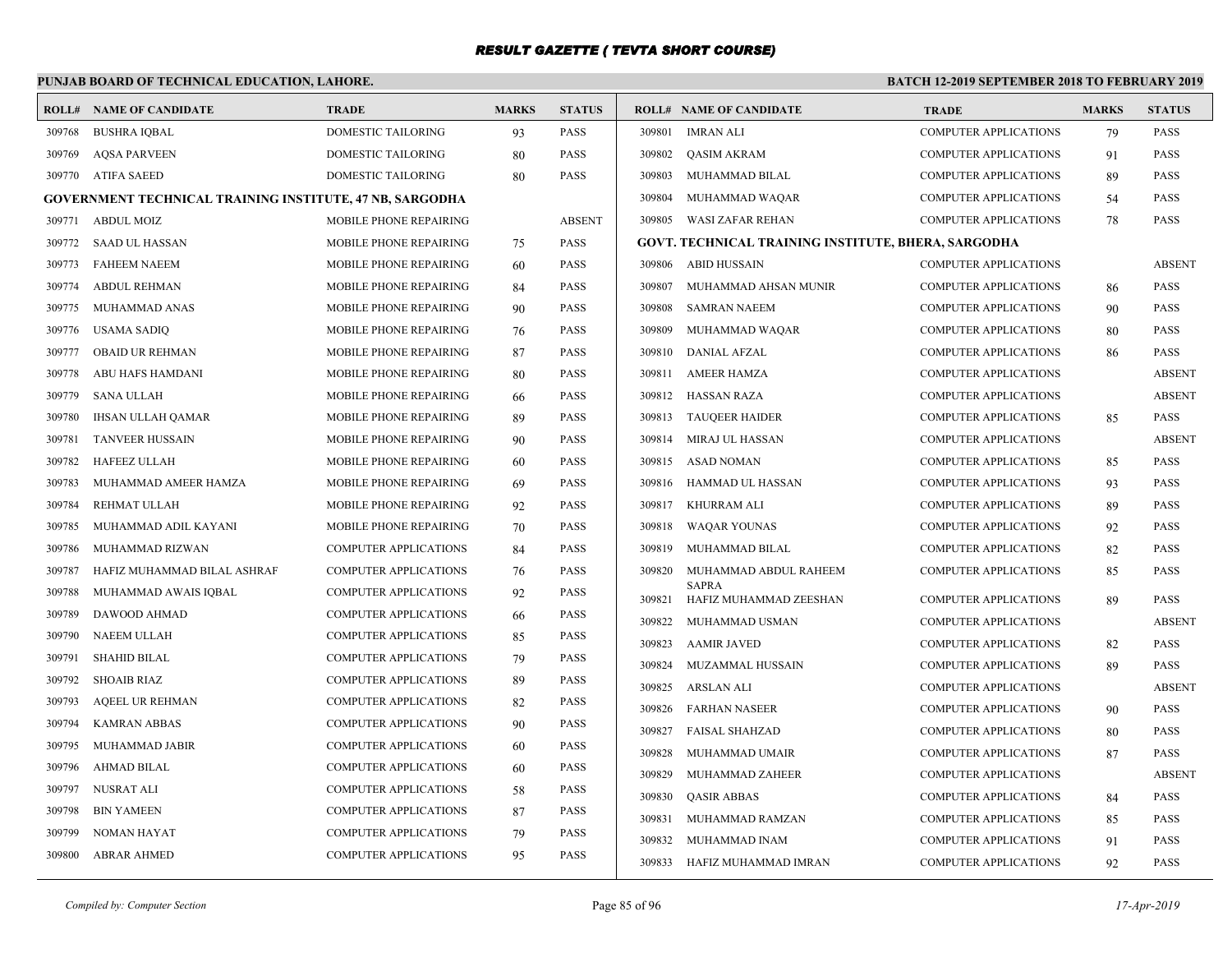# **PUNJAB BOARD OF TECHNICAL EDUCATION, LAHORE.**

|        | <b>ROLL# NAME OF CANDIDATE</b>                                       | <b>TRADE</b>                  | <b>MARKS</b> | <b>STATUS</b> |        | <b>ROLL# NAME OF CANDIDATE</b>                                       | <b>TRADE</b>              | <b>MARKS</b> | <b>STATUS</b> |
|--------|----------------------------------------------------------------------|-------------------------------|--------------|---------------|--------|----------------------------------------------------------------------|---------------------------|--------------|---------------|
| 309834 | ALI HASNAIN SHAH                                                     | <b>COMPUTER APPLICATIONS</b>  | 91           | PASS          | 309865 | TOOBA MAZHER BUTT                                                    | <b>BEAUTICIAN</b>         |              | <b>ABSENT</b> |
| 309835 | USAMA                                                                | <b>COMPUTER APPLICATIONS</b>  | 86           | <b>PASS</b>   | 309866 | <b>KAYNAT ASIF</b>                                                   | <b>BEAUTICIAN</b>         | 89           | <b>PASS</b>   |
| 309836 | MUHAMMAD NAJEEB                                                      | <b>COMPUTER APPLICATIONS</b>  | 82           | <b>PASS</b>   | 309867 | SHUMAILA KANWAL                                                      | <b>BEAUTICIAN</b>         | 97           | <b>PASS</b>   |
| 309837 | ASAD ALI                                                             | <b>COMPUTER APPLICATIONS</b>  | 85           | <b>PASS</b>   | 309868 | <b>MEHRU NISA</b>                                                    | <b>BEAUTICIAN</b>         | 93           | <b>PASS</b>   |
| 309838 | MUHAMMAD USMAN                                                       | <b>COMPUTER APPLICATIONS</b>  | 89           | <b>PASS</b>   | 309869 | <b>AOSA KARAMAT</b>                                                  | <b>BEAUTICIAN</b>         | 96           | <b>PASS</b>   |
| 309839 | MUHAMMAD ABDUL NAAFIE                                                | COMPUTER APPLICATIONS         | 92           | <b>PASS</b>   | 309870 | <b>AEMAN MUKHTAR</b>                                                 | <b>BEAUTICIAN</b>         | 86           | <b>PASS</b>   |
| 309840 | MUHAMMAD SHERAZ                                                      | <b>COMPUTER APPLICATIONS</b>  | 85           | <b>PASS</b>   | 309871 | <b>NAILA</b>                                                         | <b>BEAUTICIAN</b>         | 92           | <b>PASS</b>   |
| 309841 | KHAWAJA AHMAD ALI ANJUM                                              | <b>COMPUTER APPLICATIONS</b>  |              | <b>ABSENT</b> | 309872 | <b>TOOBA LIAQAT</b>                                                  | <b>BEAUTICIAN</b>         | 91           | <b>PASS</b>   |
| 309842 | ARSLAN HAIDER SHAH                                                   | <b>COMPUTER APPLICATIONS</b>  | 88           | <b>PASS</b>   | 309873 | <b>AOSA ALTAF</b>                                                    | <b>BEAUTICIAN</b>         | 88           | <b>PASS</b>   |
| 309843 | MUHAMMAD SHABBIR                                                     | <b>COMPUTER APPLICATIONS</b>  | 87           | <b>PASS</b>   | 309874 | <b>SHEIKHA BABAR</b>                                                 | <b>BEAUTICIAN</b>         | 96           | <b>PASS</b>   |
| 309844 | MUHAMMAD USMAN                                                       | COMPUTER APPLICATIONS         | 87           | <b>PASS</b>   | 309875 | ARIBA ASGHAR                                                         | <b>BEAUTICIAN</b>         | 96           | <b>PASS</b>   |
| 309845 | MUHAMMAD AHSAAN UL HAQ                                               | COMPUTER APPLICATIONS         | 91           | PASS          | 309876 | RUKHSAR FATIMA                                                       | <b>BEAUTICIAN</b>         | 90           | <b>PASS</b>   |
| 309846 | MUHAMMAD ADIL SHAHZAD                                                | COMPUTER APPLICATIONS         | 89           | <b>PASS</b>   | 309877 | REHANA                                                               | DOMESTIC TAILORING        | 85           | <b>PASS</b>   |
| 309847 | MUJAHID ABDULLAH                                                     | <b>COMPUTER APPLICATIONS</b>  | 80           | <b>PASS</b>   | 309878 | AQSA ASGHAR                                                          | DOMESTIC TAILORING        |              | <b>ABSENT</b> |
| 309848 | MUHAMMAD WAQAS                                                       | <b>COMPUTER APPLICATIONS</b>  | 87           | <b>PASS</b>   | 309879 | <b>IORA SADDAF</b>                                                   | <b>DOMESTIC TAILORING</b> | 68           | <b>PASS</b>   |
| 309849 | MUHAMMAD ABOU BAKR AMEER                                             | <b>COMPUTER APPLICATIONS</b>  | 87           | <b>PASS</b>   | 309880 | NIMRA ISHAQ                                                          | DOMESTIC TAILORING        | 86           | <b>PASS</b>   |
| 309850 | ZAKIR HUSSAIN                                                        | <b>COMPUTER APPLICATIONS</b>  | 89           | PASS          | 309881 | <b>SABA YOUNAS</b>                                                   | DOMESTIC TAILORING        | 83           | <b>PASS</b>   |
| 309851 | MUHAMMAD USAMA                                                       | <b>COMPUTER APPLICATIONS</b>  | 93           | <b>PASS</b>   | 309882 | SAMIA RANI                                                           | <b>DOMESTIC TAILORING</b> | 94           | <b>PASS</b>   |
|        | <b>HEAVEN INSTITUTE OF TECHNOLOGY, CHAK NO.8 NB, FACTORY AREA</b>    |                               |              |               | 309883 | <b>HIBA</b>                                                          | <b>DOMESTIC TAILORING</b> | 87           | <b>PASS</b>   |
|        | BHALWAL, SARGODHA<br>309852 SHAHZAIB ALTAF MUGHAL                    | CIVIL SURVEYOR 2016           | 86           | <b>PASS</b>   | 309884 | <b>NISHA JAVED</b>                                                   | <b>DOMESTIC TAILORING</b> | 85           | <b>PASS</b>   |
| 309853 | MUNEEB MOHSAN                                                        | <b>CIVIL SURVEYOR 2016</b>    | 81           | <b>PASS</b>   | 309885 | ALLAH RAKHI                                                          | DOMESTIC TAILORING        | 82           | <b>PASS</b>   |
| 309854 | <b>HASSNAIN ZAHOOR</b>                                               | <b>CIVIL SURVEYOR 2016</b>    | 93           | <b>PASS</b>   | 309886 | ANDLEEB RAMZAN                                                       | DOMESTIC TAILORING        |              | <b>ABSENT</b> |
| 309855 | USMAN SARWAR                                                         | <b>QUANTITY SURVEYOR 2016</b> | 92           | <b>PASS</b>   | 309887 | <b>SABA SHAFQAT</b>                                                  | <b>DOMESTIC TAILORING</b> | 94           | <b>PASS</b>   |
| 309856 | MUHAMMAD REHAN                                                       | <b>COMPUTER APPLICATIONS</b>  | 94           | <b>PASS</b>   | 309888 | <b>NAILA SADIQ</b>                                                   | <b>DOMESTIC TAILORING</b> | 94           | <b>PASS</b>   |
|        | <b>GOVERNMENT VOCATIONAL TRAINING INSTITUTE FOR WOMEN, ALI AKBAR</b> |                               |              |               | 309889 | <b>AMBREEN SADIO</b>                                                 | <b>DOMESTIC TAILORING</b> | 95           | <b>PASS</b>   |
|        | ROAD CHOWK ABBAS AMAMIA COLONY, FEROZEWALA                           |                               |              |               | 309890 | ZAREEN                                                               | DOMESTIC TAILORING        |              | <b>ABSENT</b> |
|        | 309857 KIRAN RAHMAT                                                  | <b>BEAUTICIAN</b>             | 96           | <b>PASS</b>   | 309891 | <b>MAHAM YAMIN</b>                                                   | DOMESTIC TAILORING        | 83           | <b>PASS</b>   |
| 309858 | LAILA ADREES                                                         | <b>BEAUTICIAN</b>             | 94           | <b>PASS</b>   | 309892 | <b>MUSSARAT BIBI</b>                                                 | DOMESTIC TAILORING        | 90           | <b>PASS</b>   |
| 309859 | AIMAN NISAR                                                          | <b>BEAUTICIAN</b>             | 97           | <b>PASS</b>   |        | 309893 LARAIB SHAN                                                   | <b>DOMESTIC TAILORING</b> | 92           | <b>PASS</b>   |
| 309860 | MAOSOODA                                                             | <b>BEAUTICIAN</b>             | 94           | <b>PASS</b>   | 309894 | <b>FARAH KHALID</b>                                                  | DOMESTIC TAILORING        | 76           | <b>PASS</b>   |
| 309861 | NOOR UL HUDA AMJAD                                                   | <b>BEAUTICIAN</b>             | 88           | <b>PASS</b>   | 309895 | <b>SUNBAL SHAHBAZ</b>                                                | DOMESTIC TAILORING        | 68           | <b>PASS</b>   |
| 309862 | PAKIZA MUJJAHID                                                      | <b>BEAUTICIAN</b>             | 94           | <b>PASS</b>   |        | 309896 TABINDA TARIQ                                                 | DOMESTIC TAILORING        | 87           | <b>PASS</b>   |
| 309863 | RIMSHA QAMAR ZAMAN                                                   | <b>BEAUTICIAN</b>             | 83           | <b>PASS</b>   |        | LAHORE POLYTECHNIC INSTITUTE,, OPP. TEHSIL HEAD QUARTER HOSPITAL G.T |                           |              |               |
| 309864 | HUMAIRA AMANAT                                                       | <b>BEAUTICIAN</b>             | 91           | <b>PASS</b>   |        | <b>ROAD, MURIDKE</b>                                                 |                           |              |               |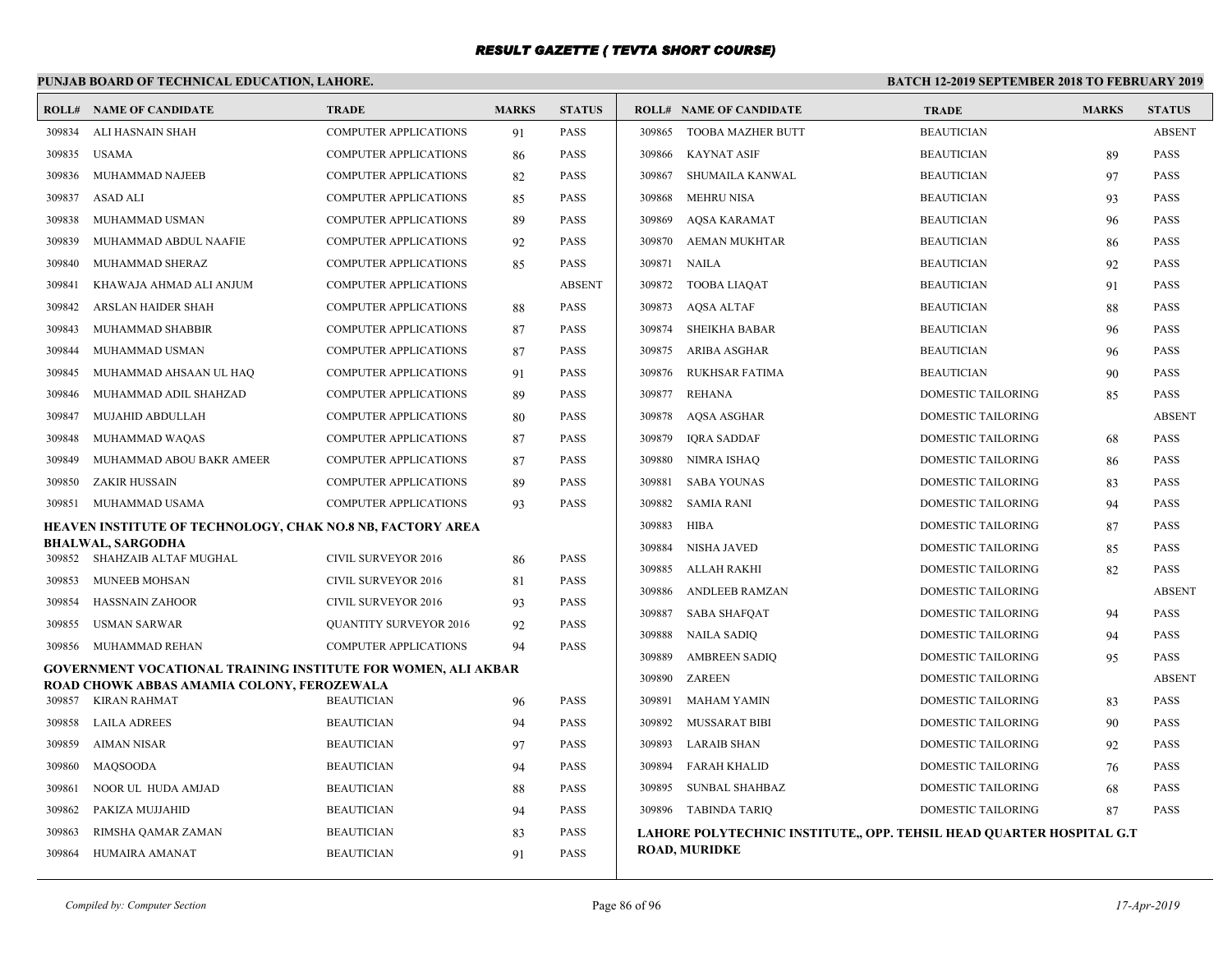# **PUNJAB BOARD OF TECHNICAL EDUCATION, LAHORE.**

|        | <b>ROLL# NAME OF CANDIDATE</b>                    | <b>TRADE</b>                  | <b>MARKS</b> | <b>STATUS</b> |        | <b>ROLL# NAME OF CANDIDATE</b> | <b>TRADE</b>                 | <b>MARKS</b> | <b>STATUS</b> |
|--------|---------------------------------------------------|-------------------------------|--------------|---------------|--------|--------------------------------|------------------------------|--------------|---------------|
| 309897 | <b>REHMAN SHABBIR</b>                             | COMPUTER APPLICATIONS         | 83           | <b>PASS</b>   | 309930 | HASEEB ULLAH                   | COMPUTER APPLICATIONS        | 85           | <b>PASS</b>   |
| 309898 | ZAID AHMAD                                        | <b>COMPUTER APPLICATIONS</b>  | 83           | <b>PASS</b>   | 309931 | MUHAMMAD UMER FAROOQ           | <b>COMPUTER APPLICATIONS</b> | 86           | <b>PASS</b>   |
| 309899 | <b>MAHBOOB RAZA</b>                               | <b>CIVIL SURVEYOR 2016</b>    | 81           | <b>PASS</b>   |        | 309932 MAOSOOD SAEED           | <b>COMPUTER APPLICATIONS</b> | 85           | <b>PASS</b>   |
| 309900 | MUHAMMAD UMER                                     | <b>CIVIL SURVEYOR 2016</b>    | 85           | <b>PASS</b>   | 309933 | USAMA SHAHZAD                  | <b>COMPUTER APPLICATIONS</b> | 86           | <b>PASS</b>   |
| 309901 | MUHAMMAD ARSALAN                                  | <b>QUANTITY SURVEYOR 2016</b> | 86           | <b>PASS</b>   | 309934 | USMAN ALI                      | <b>COMPUTER APPLICATIONS</b> | 85           | <b>PASS</b>   |
| 309902 | ASTESHNA SHEHZAD                                  | AUTOCAD 2016                  | 86           | <b>PASS</b>   | 309935 | UMAR FAROOQ                    | COMPUTER APPLICATIONS        | 90           | <b>PASS</b>   |
| 309903 | ANAS MUSTAFA                                      | AUTOCAD 2016                  | 86           | <b>PASS</b>   |        | 309936 ALLAH TAWAKAL           | <b>COMPUTER APPLICATIONS</b> | 82           | <b>PASS</b>   |
| 309904 | SYED KAZAM ALI                                    | <b>AUTOCAD 2016</b>           | 78           | <b>PASS</b>   |        | 309937 ALI HUSSAN              | <b>COMPUTER APPLICATIONS</b> | 84           | <b>PASS</b>   |
|        | WINWARE INSTITUTE OF COMPUTER SCIENCES, , MURIDKE |                               |              |               | 309938 | <b>QASIM RAZA</b>              | <b>COMPUTER APPLICATIONS</b> | 85           | PASS          |
| 309905 | <b>HAMZA MASROOR</b>                              | AUTOCAD 2016                  | 86           | <b>PASS</b>   | 309939 | MUHAMMAD SHAHBAZ               | <b>COMPUTER APPLICATIONS</b> | 85           | <b>PASS</b>   |
| 309906 | MUHAMMAD ABDUL REHMAN                             | AUTOCAD 2016                  | 86           | <b>PASS</b>   | 309940 | ALI RAZA BUTT                  | <b>COMPUTER APPLICATIONS</b> | 86           | <b>PASS</b>   |
| 309907 | ZEESHAN TANVEER                                   | <b>AUTOCAD 2016</b>           | 87           | <b>PASS</b>   | 309941 | MOZAM ALI                      | <b>COMPUTER APPLICATIONS</b> | 89           | <b>PASS</b>   |
| 309908 | ALI HASSAN RIAZ                                   | <b>AUTOCAD 2016</b>           | 87           | <b>PASS</b>   | 309942 | FARKH SHAHZAD                  | COMPUTER APPLICATIONS        | 89           | <b>PASS</b>   |
| 309909 | ZAGHAM ABBAS JAFRI                                | AUTOCAD 2016                  | 85           | <b>PASS</b>   | 309943 | MUHAMMAD ALI JAN               | <b>COMPUTER APPLICATIONS</b> | 89           | <b>PASS</b>   |
| 309910 | <b>UMAR FAROOQ</b>                                | <b>COMPUTER APPLICATIONS</b>  | 87           | <b>PASS</b>   |        | 309944 AQIB ALI                | <b>COMPUTER APPLICATIONS</b> | 86           | <b>PASS</b>   |
| 309911 | MUHAMMAD HANZALA                                  | <b>COMPUTER APPLICATIONS</b>  | 88           | <b>PASS</b>   |        | 309945 ALI HASSAN              | <b>COMPUTER APPLICATIONS</b> | 84           | <b>PASS</b>   |
| 309912 | <b>JUNAID AFZAL</b>                               | <b>COMPUTER APPLICATIONS</b>  | 85           | <b>PASS</b>   | 309946 | HUSNAIN ALI                    | <b>COMPUTER APPLICATIONS</b> | 82           | <b>PASS</b>   |
| 309913 | <b>ABDUL WASAY</b>                                | <b>COMPUTER APPLICATIONS</b>  | 88           | <b>PASS</b>   |        | 309947 HAIDER SAQLAIN          | <b>COMPUTER APPLICATIONS</b> | 83           | <b>PASS</b>   |
| 309914 | ZUBAIR ABID ALI                                   | <b>COMPUTER APPLICATIONS</b>  | 85           | <b>PASS</b>   | 309948 | ABDULLAH HAROON                | <b>COMPUTER APPLICATIONS</b> | 88           | <b>PASS</b>   |
| 309915 | WASEEM                                            | COMPUTER APPLICATIONS         | 86           | <b>PASS</b>   | 309949 | <b>ABDUL WHAB</b>              | <b>COMPUTER APPLICATIONS</b> | 86           | <b>PASS</b>   |
| 309916 | ADNAN MEHMOOD                                     | <b>COMPUTER APPLICATIONS</b>  | 86           | <b>PASS</b>   | 309950 | RAJA ZOHAIB MALIK              | <b>COMPUTER APPLICATIONS</b> | 85           | <b>PASS</b>   |
| 309917 | AHSAN ALI                                         | <b>COMPUTER APPLICATIONS</b>  | 85           | <b>PASS</b>   | 309951 | ALI HAMZA                      | <b>COMPUTER APPLICATIONS</b> | 85           | <b>PASS</b>   |
| 309918 | MUHAMMAD ATIF                                     | COMPUTER APPLICATIONS         | 86           | <b>PASS</b>   | 309952 | AWAIS HAFEEZ                   | <b>COMPUTER APPLICATIONS</b> | 86           | PASS          |
| 309919 | MUHAMMAD NADEEM                                   | <b>COMPUTER APPLICATIONS</b>  | 83           | <b>PASS</b>   |        | 309953 ZEESHAN                 | COMPUTER APPLICATIONS        | 85           | <b>PASS</b>   |
| 309920 | <b>ALI HAIDER</b>                                 | <b>COMPUTER APPLICATIONS</b>  | 87           | <b>PASS</b>   | 309954 | <b>AZEEM SHAHBAZ</b>           | <b>COMPUTER APPLICATIONS</b> | 92           | <b>PASS</b>   |
| 309921 | ALI RAZA AMANAT                                   | <b>COMPUTER APPLICATIONS</b>  | 90           | <b>PASS</b>   | 309955 | ATIF ALI                       | <b>COMPUTER APPLICATIONS</b> | 86           | <b>PASS</b>   |
| 309922 | ADNAN AMANAT                                      | <b>COMPUTER APPLICATIONS</b>  | 90           | <b>PASS</b>   | 309956 | MUHAMMAD ABDULLAH              | <b>COMPUTER APPLICATIONS</b> | 86           | <b>PASS</b>   |
| 309923 | HAMAZ ALI                                         | COMPUTER APPLICATIONS         | 87           | <b>PASS</b>   | 309957 | HAIDER ZAMAN AKHTER            | <b>COMPUTER APPLICATIONS</b> | 84           | <b>PASS</b>   |
| 309924 | ALI HAMZA                                         | <b>COMPUTER APPLICATIONS</b>  | 87           | <b>PASS</b>   | 309958 | ZULQARNAIN HAIDER              | COMPUTER APPLICATIONS        | 85           | <b>PASS</b>   |
| 309925 | <b>SUHAIB SAFDAR</b>                              | <b>COMPUTER APPLICATIONS</b>  | 86           | <b>PASS</b>   | 309959 | KASHIF BASHIR                  | <b>COMPUTER APPLICATIONS</b> | 90           | <b>PASS</b>   |
| 309926 | MUHAMMAD SHAHBAZ                                  | <b>COMPUTER APPLICATIONS</b>  | 87           | <b>PASS</b>   |        | 309960 NABEEL                  | <b>COMPUTER APPLICATIONS</b> | 90           | <b>PASS</b>   |
| 309927 | MUHAMMAD RAMZAN                                   | <b>COMPUTER APPLICATIONS</b>  | 87           | <b>PASS</b>   | 309961 | ARSLAN ALI                     | <b>COMPUTER APPLICATIONS</b> | 86           | <b>PASS</b>   |
| 309928 | AMEER HAMZA MAQSOOD                               | <b>COMPUTER APPLICATIONS</b>  | 88           | <b>PASS</b>   | 309962 | MUHAMMAD USAMA                 | <b>COMPUTER APPLICATIONS</b> | 85           | <b>PASS</b>   |
| 309929 | AHMAD ARZA                                        | <b>COMPUTER APPLICATIONS</b>  | 85           | <b>PASS</b>   |        | 309963 ARIF RASOOL             | <b>COMPUTER APPLICATIONS</b> | 86           | <b>PASS</b>   |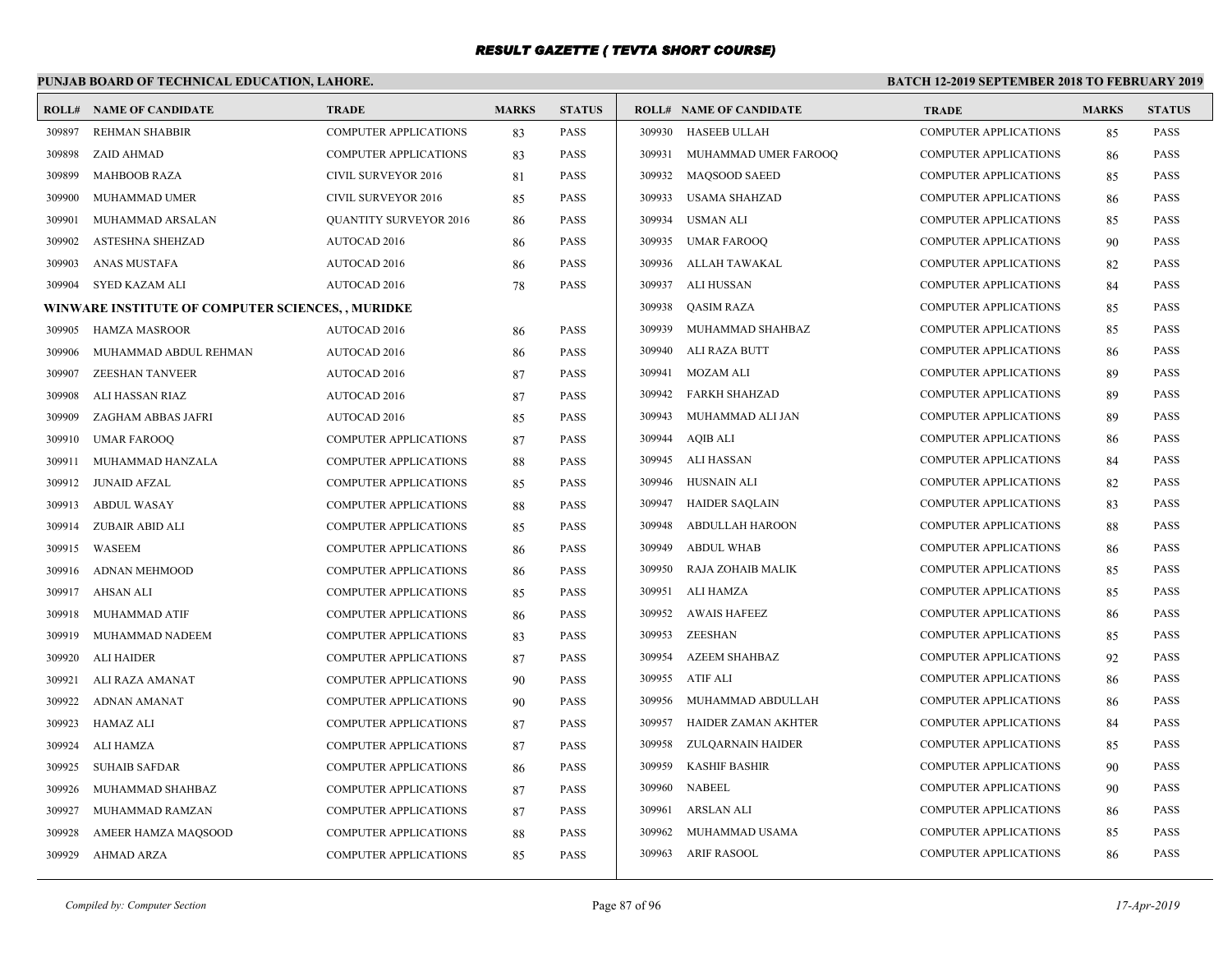# **PUNJAB BOARD OF TECHNICAL EDUCATION, LAHORE.**

|        | <b>ROLL# NAME OF CANDIDATE</b> | <b>TRADE</b>                 | <b>MARKS</b> | <b>STATUS</b> |        | <b>ROLL# NAME OF CANDIDATE</b> | <b>TRADE</b>                 | <b>MARKS</b> | <b>STATUS</b> |
|--------|--------------------------------|------------------------------|--------------|---------------|--------|--------------------------------|------------------------------|--------------|---------------|
| 309964 | <b>ABDUL AZIZ</b>              | <b>COMPUTER APPLICATIONS</b> | 89           | <b>PASS</b>   | 309998 | NAFISA YOUNUS                  | <b>COMPUTER APPLICATIONS</b> | 89           | <b>PASS</b>   |
| 309965 | RANA HASSAM ZIA                | <b>COMPUTER APPLICATIONS</b> | 85           | <b>PASS</b>   | 309999 | NIDA SOHAIL                    | <b>COMPUTER APPLICATIONS</b> | 90           | <b>PASS</b>   |
| 309966 | MUHAMMAD JAHANZAIB             | <b>COMPUTER APPLICATIONS</b> | 86           | <b>PASS</b>   | 310000 | MARIAM SOHAIL                  | <b>COMPUTER APPLICATIONS</b> | 90           | <b>PASS</b>   |
| 309967 | <b>BADAR MUSHTAQ</b>           | <b>COMPUTER APPLICATIONS</b> | 88           | <b>PASS</b>   | 310001 | <b>FATIMA NOOR</b>             | <b>COMPUTER APPLICATIONS</b> | 89           | <b>PASS</b>   |
| 309968 | <b>USMAN ALI</b>               | <b>COMPUTER APPLICATIONS</b> | 87           | <b>PASS</b>   | 310002 | FATIMA UL ZAHRA                | <b>COMPUTER APPLICATIONS</b> | 89           | <b>PASS</b>   |
| 309969 | MUHAMMAD NADEEM AKRAM          | <b>COMPUTER APPLICATIONS</b> | 88           | <b>PASS</b>   | 310003 | <b>AQSA BIBI</b>               | <b>COMPUTER APPLICATIONS</b> | 83           | <b>PASS</b>   |
| 309970 | MUHAMMAD KAMRAN                | <b>COMPUTER APPLICATIONS</b> | 87           | <b>PASS</b>   | 310004 | JAWARIA JAVAID                 | <b>COMPUTER APPLICATIONS</b> | 90           | <b>PASS</b>   |
| 309971 | MUHAMMAD SHEHARYAR             | <b>COMPUTER APPLICATIONS</b> | 87           | <b>PASS</b>   | 310005 | KOMAL ASMAT ALI                | <b>COMPUTER APPLICATIONS</b> | 89           | <b>PASS</b>   |
| 309972 | <b>HAIDER ALI</b>              | <b>COMPUTER APPLICATIONS</b> | 86           | <b>PASS</b>   | 310006 | KIRAN ANWER                    | <b>COMPUTER APPLICATIONS</b> | 89           | <b>PASS</b>   |
| 309973 | <b>MAHROOZ ALI</b>             | <b>COMPUTER APPLICATIONS</b> | 85           | <b>PASS</b>   | 310007 | TAYYABA SALAMAT                | <b>COMPUTER APPLICATIONS</b> | 88           | <b>PASS</b>   |
| 309974 | <b>RASHI DANIAL</b>            | <b>COMPUTER APPLICATIONS</b> | 82           | <b>PASS</b>   | 310008 | <b>AQSA ZULFIQAR</b>           | <b>COMPUTER APPLICATIONS</b> | 88           | <b>PASS</b>   |
| 309975 | MUHAMMAD ZUBAIR                | <b>COMPUTER APPLICATIONS</b> | 86           | <b>PASS</b>   | 310009 | <b>SABA SHAHEEN</b>            | <b>COMPUTER APPLICATIONS</b> | 88           | <b>PASS</b>   |
| 309976 | MUHAMMAD ZAID ALI              | <b>COMPUTER APPLICATIONS</b> | 87           | <b>PASS</b>   | 310010 | <b>HIFZA TALIB</b>             | <b>COMPUTER APPLICATIONS</b> | 89           | <b>PASS</b>   |
| 309977 | <b>ALI HAIDER</b>              | <b>COMPUTER APPLICATIONS</b> | 87           | <b>PASS</b>   | 310011 | SIDRA RIAZ                     | <b>COMPUTER APPLICATIONS</b> | 89           | <b>PASS</b>   |
| 309978 | MUHAMMAD FAWAZ LIAQAT          | <b>COMPUTER APPLICATIONS</b> | 87           | <b>PASS</b>   |        | 310012 NAZLI IQBAL             | <b>COMPUTER APPLICATIONS</b> | 89           | <b>PASS</b>   |
| 309979 | MUHAMMAD USAMA AKBAR           | <b>COMPUTER APPLICATIONS</b> | 87           | <b>PASS</b>   |        | 310013 IQRA SULTAN             | <b>COMPUTER APPLICATIONS</b> | 88           | <b>PASS</b>   |
| 309980 | <b>ALI HAIDER</b>              | <b>COMPUTER APPLICATIONS</b> | 86           | <b>PASS</b>   | 310014 | AMNA SHAHID                    | <b>COMPUTER APPLICATIONS</b> | 88           | <b>PASS</b>   |
| 309981 | <b>ABDUL REHMAN</b>            | <b>COMPUTER APPLICATIONS</b> | 86           | <b>PASS</b>   | 310015 | MEHRU NISSA                    | <b>COMPUTER APPLICATIONS</b> | 95           | <b>PASS</b>   |
| 309982 | <b>TAYYAB SHABBIR</b>          | <b>COMPUTER APPLICATIONS</b> | 87           | <b>PASS</b>   | 310016 | MISHAL AZMAT                   | <b>COMPUTER APPLICATIONS</b> | 90           | <b>PASS</b>   |
| 309983 | <b>RANA SAJID ALI</b>          | <b>COMPUTER APPLICATIONS</b> | 86           | <b>PASS</b>   |        | 310017 LARAIB FATIMA           | <b>COMPUTER APPLICATIONS</b> | 90           | <b>PASS</b>   |
| 309984 | ALI KHASSAL                    | <b>COMPUTER APPLICATIONS</b> | 86           | <b>PASS</b>   | 310018 | CHAHAT TARIO                   | <b>COMPUTER APPLICATIONS</b> | 85           | <b>PASS</b>   |
| 309985 | MUHAMMAD USAMA                 | <b>COMPUTER APPLICATIONS</b> | 87           | <b>PASS</b>   | 310019 | <b>ABIDA AKHTAR</b>            | <b>COMPUTER APPLICATIONS</b> | 90           | <b>PASS</b>   |
| 309986 | <b>SOHAIL ASLAM</b>            | <b>COMPUTER APPLICATIONS</b> | 86           | <b>PASS</b>   | 310020 | <b>SADIA SALEEM</b>            | <b>COMPUTER APPLICATIONS</b> | 91           | <b>PASS</b>   |
| 309987 | <b>ZAID ASLAM</b>              | <b>COMPUTER APPLICATIONS</b> | 85           | <b>PASS</b>   | 310021 | <b>SHAMILA NAZIR</b>           | <b>COMPUTER APPLICATIONS</b> | 87           | <b>PASS</b>   |
| 309988 | <b>AYAZ AHMAD</b>              | <b>COMPUTER APPLICATIONS</b> | 86           | <b>PASS</b>   | 310022 | <b>ROBINA KHALID</b>           | <b>COMPUTER APPLICATIONS</b> | 87           | <b>PASS</b>   |
| 309989 | SYED ALI IJAZ                  | COMPUTER APPLICATIONS        | 88           | <b>PASS</b>   | 310023 | <b>SAMIA YOUSAF</b>            | <b>COMPUTER APPLICATIONS</b> | 90           | <b>PASS</b>   |
| 309990 | MUHAMMAD SUFYAN                | <b>COMPUTER APPLICATIONS</b> | 87           | <b>PASS</b>   | 310024 | SAIRA KANWAL                   | <b>COMPUTER APPLICATIONS</b> | 88           | <b>PASS</b>   |
| 309991 | HUSSAIN ALI                    | <b>COMPUTER APPLICATIONS</b> | 90           | <b>PASS</b>   | 310025 | SAIRA                          | <b>COMPUTER APPLICATIONS</b> | 87           | <b>PASS</b>   |
| 309992 | MUHAMMAD ZAMAN                 | <b>COMPUTER APPLICATIONS</b> | 86           | <b>PASS</b>   |        | 310026 AQSA SHOIB              | <b>COMPUTER APPLICATIONS</b> | 89           | <b>PASS</b>   |
| 309993 | <b>IRAM SHAHZDI</b>            | <b>COMPUTER APPLICATIONS</b> | 95           | <b>PASS</b>   | 310027 | <b>ISHRAT SHEHZADI</b>         | <b>COMPUTER APPLICATIONS</b> | 88           | <b>PASS</b>   |
| 309994 | <b>AREEJ FATIMA</b>            | <b>COMPUTER APPLICATIONS</b> | 88           | <b>PASS</b>   | 310028 | <b>FEEBA NAZIR</b>             | <b>COMPUTER APPLICATIONS</b> | 90           | PASS          |
| 309995 | <b>GULSHAN AZIZ</b>            | <b>COMPUTER APPLICATIONS</b> | 88           | <b>PASS</b>   | 310029 | <b>NAHEED UMER</b>             | <b>COMPUTER APPLICATIONS</b> | 89           | <b>PASS</b>   |
| 309996 | <b>SABA YASEEN</b>             | <b>COMPUTER APPLICATIONS</b> | 83           | <b>PASS</b>   | 310030 | SYEDA KIRAN SHEHZADI           | <b>COMPUTER APPLICATIONS</b> | 89           | <b>PASS</b>   |
| 309997 | <b>SADAF NAVEED</b>            | <b>COMPUTER APPLICATIONS</b> | 84           | <b>PASS</b>   | 310031 | ISHRAT IQBAL                   | <b>COMPUTER APPLICATIONS</b> | 89           | <b>PASS</b>   |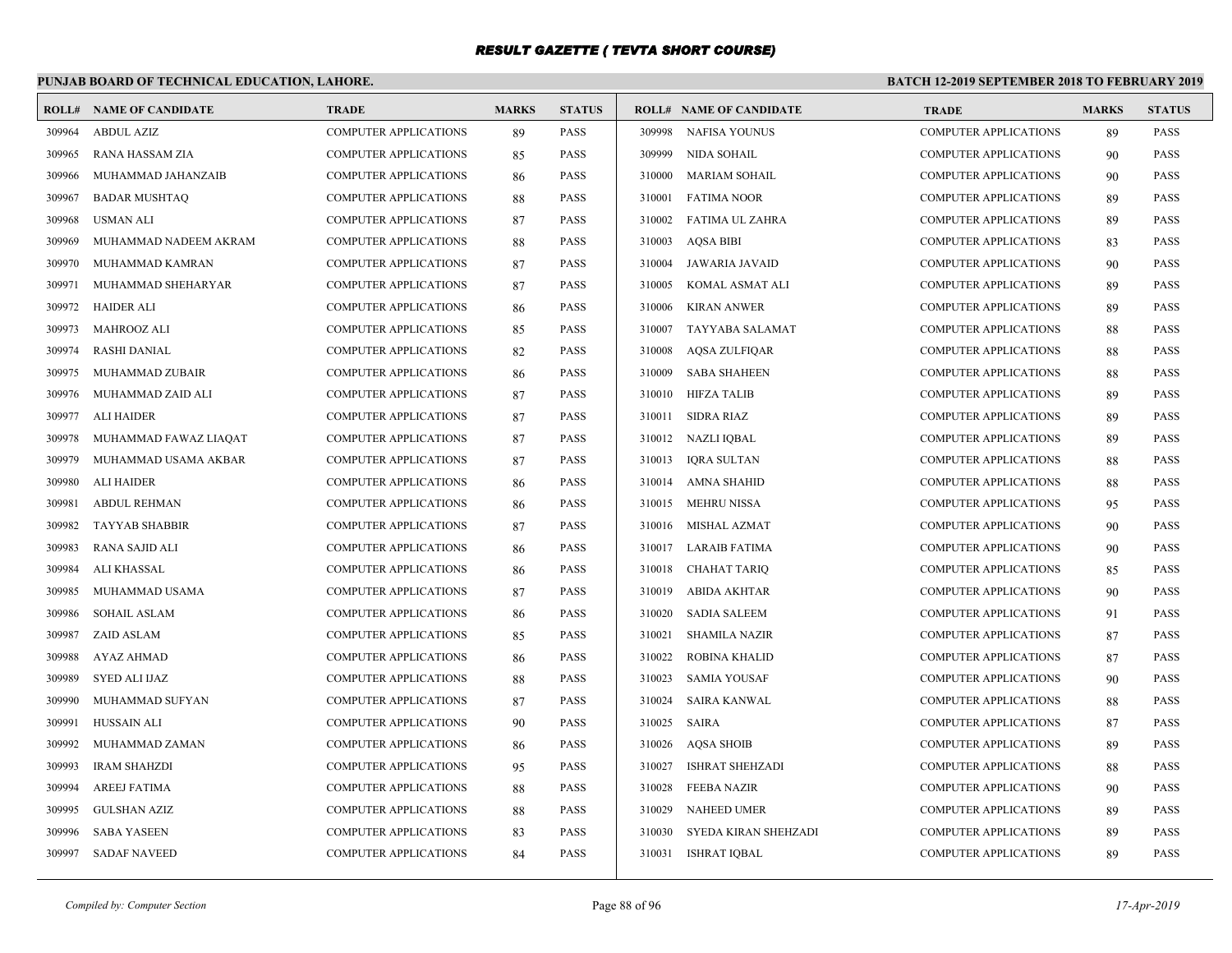# **PUNJAB BOARD OF TECHNICAL EDUCATION, LAHORE.**

|        | <b>ROLL# NAME OF CANDIDATE</b>                                   | <b>TRADE</b>                 | <b>MARKS</b> | <b>STATUS</b> |        | <b>ROLL# NAME OF CANDIDATE</b> | <b>TRADE</b>                 | <b>MARKS</b> | <b>STATUS</b> |
|--------|------------------------------------------------------------------|------------------------------|--------------|---------------|--------|--------------------------------|------------------------------|--------------|---------------|
| 310032 | MOBIN FATIMA                                                     | COMPUTER APPLICATIONS        | 89           | PASS          |        | 310064 ZOBIA ISLAM             | <b>COMPUTER APPLICATIONS</b> | 94           | <b>PASS</b>   |
| 310033 | <b>SANIA MUSTAFA</b>                                             | <b>COMPUTER APPLICATIONS</b> | 90           | <b>PASS</b>   | 310065 | AMNA ASLAM                     | <b>COMPUTER APPLICATIONS</b> | 86           | <b>PASS</b>   |
| 310034 | <b>HAMERA JAVED</b>                                              | <b>COMPUTER APPLICATIONS</b> | 87           | <b>PASS</b>   | 310066 | AREEBA KHUSHI MUHAMMAD         | <b>COMPUTER APPLICATIONS</b> | 88           | <b>PASS</b>   |
| 310035 | <b>RIMSHA JAFAR</b>                                              | <b>COMPUTER APPLICATIONS</b> | 88           | <b>PASS</b>   | 310067 | <b>FAIZA NAZ</b>               | <b>COMPUTER APPLICATIONS</b> | 98           | <b>PASS</b>   |
| 310036 | <b>MAFIA YUNAS</b>                                               | <b>COMPUTER APPLICATIONS</b> | 90           | <b>PASS</b>   | 310068 | TAHIRA YASMIN                  | <b>COMPUTER APPLICATIONS</b> |              | <b>ABSENT</b> |
| 310037 | ROBAIQA ANWAR                                                    | <b>COMPUTER APPLICATIONS</b> | 90           | <b>PASS</b>   | 310069 | AMMARAH AKHTAR                 | <b>COMPUTER APPLICATIONS</b> | 92           | <b>PASS</b>   |
| 310038 | KOMAL AKHTAR                                                     | COMPUTER APPLICATIONS        | 90           | <b>PASS</b>   | 310070 | <b>KIRAN SHAFIQUE</b>          | <b>COMPUTER APPLICATIONS</b> | 85           | <b>PASS</b>   |
| 310039 | <b>KHADIJA WARIS</b>                                             | <b>COMPUTER APPLICATIONS</b> | 90           | <b>PASS</b>   | 310071 | <b>SUMARA MUSHTAQ</b>          | <b>COMPUTER APPLICATIONS</b> | 71           | <b>PASS</b>   |
| 310040 | <b>FAIZA ZAMIR</b>                                               | COMPUTER APPLICATIONS        | 90           | PASS          | 310072 | <b>RAMA AYUB</b>               | <b>COMPUTER APPLICATIONS</b> | 97           | <b>PASS</b>   |
| 310041 | NADIA TARIQ                                                      | <b>COMPUTER APPLICATIONS</b> | 89           | PASS          | 310073 | <b>AMNA SAEED</b>              | <b>COMPUTER APPLICATIONS</b> | 67           | <b>PASS</b>   |
| 310042 | AYESA RIASAT                                                     | <b>COMPUTER APPLICATIONS</b> | 89           | <b>PASS</b>   | 310074 | <b>SANA WARIS</b>              | <b>COMPUTER APPLICATIONS</b> | 91           | <b>PASS</b>   |
| 310043 | <b>MAHAM RIASAT</b>                                              | <b>COMPUTER APPLICATIONS</b> | 89           | <b>PASS</b>   | 310075 | <b>SEHAR RAUF</b>              | <b>COMPUTER APPLICATIONS</b> | 93           | <b>PASS</b>   |
| 310044 | <b>SEHRISH MUKHTAR</b>                                           | COMPUTER APPLICATIONS        | 89           | <b>PASS</b>   | 310076 | ASIA GHULAM NABI               | <b>COMPUTER APPLICATIONS</b> | 92           | <b>PASS</b>   |
| 310045 | <b>KAINAT AFZAL</b>                                              | <b>COMPUTER APPLICATIONS</b> | 89           | <b>PASS</b>   | 310077 | AQSA AHMAD                     | <b>COMPUTER APPLICATIONS</b> | 87           | <b>PASS</b>   |
| 310046 | <b>RIMSHA ASHRAF</b>                                             | <b>COMPUTER APPLICATIONS</b> | 90           | <b>PASS</b>   | 310078 | <b>BUSHRA RIASAT</b>           | <b>COMPUTER APPLICATIONS</b> | 93           | <b>PASS</b>   |
| 310047 | <b>SHUMAILA</b>                                                  | <b>COMPUTER APPLICATIONS</b> | 90           | <b>PASS</b>   | 310079 | <b>SANA BIBI</b>               | <b>COMPUTER APPLICATIONS</b> | 94           | <b>PASS</b>   |
| 310048 | AYESHA MALIK                                                     | <b>COMPUTER APPLICATIONS</b> | 93           | <b>PASS</b>   | 310080 | <b>SANA KHALID</b>             | <b>COMPUTER APPLICATIONS</b> | 89           | <b>PASS</b>   |
| 310049 | SHAIZA NAZIR                                                     | <b>COMPUTER APPLICATIONS</b> | 90           | PASS          | 310081 | ANAM MEHMOOD                   | <b>BEAUTICIAN</b>            | 93           | <b>PASS</b>   |
| 310050 | <b>TAYBA MAQSOOD</b>                                             | <b>COMPUTER APPLICATIONS</b> | 89           | <b>PASS</b>   | 310082 | ZAMBRA                         | <b>BEAUTICIAN</b>            | 84           | <b>PASS</b>   |
| 310051 | <b>ANAM AFZAL</b>                                                | <b>COMPUTER APPLICATIONS</b> | 89           | <b>PASS</b>   | 310083 | <b>MARRYAM ASLAM</b>           | <b>BEAUTICIAN</b>            | 87           | <b>PASS</b>   |
| 310052 | <b>MARIA AFZAL</b>                                               | COMPUTER APPLICATIONS        | 87           | PASS          | 310084 | ZANIB GHULAM RASOOL            | <b>BEAUTICIAN</b>            | 89           | <b>PASS</b>   |
| 310053 | SABA MUSHTAQ                                                     | <b>COMPUTER APPLICATIONS</b> | 90           | PASS          | 310085 | <b>RABIA NAEEM</b>             | <b>BEAUTICIAN</b>            | 80           | <b>PASS</b>   |
| 310054 | <b>DILAWEZ</b>                                                   | <b>COMPUTER APPLICATIONS</b> | 90           | <b>PASS</b>   | 310086 | <b>EISHA RAZZAQ</b>            | <b>BEAUTICIAN</b>            |              | <b>ABSENT</b> |
| 310055 | NAGHMA MUSHTAO                                                   | <b>COMPUTER APPLICATIONS</b> | 90           | <b>PASS</b>   | 310087 | KIRAN SHAHZADI                 | <b>BEAUTICIAN</b>            | 79           | <b>PASS</b>   |
| 310056 | OREEBA SARWAR                                                    | <b>COMPUTER APPLICATIONS</b> | 87           | <b>PASS</b>   | 310088 | NUZHAT KHALEEL                 | <b>BEAUTICIAN</b>            | 97           | <b>PASS</b>   |
| 310057 | RAZIA ASLAM                                                      | <b>COMPUTER APPLICATIONS</b> | 90           | <b>PASS</b>   | 310089 | <b>ASMA HASHMI</b>             | <b>BEAUTICIAN</b>            | 86           | <b>PASS</b>   |
| 310058 | ZARMEEN MALIK                                                    | <b>COMPUTER APPLICATIONS</b> | 90           | <b>PASS</b>   | 310090 | <b>RIMSHA</b>                  | <b>BEAUTICIAN</b>            | 88           | <b>PASS</b>   |
| 310059 | <b>AMINA AKRAM</b>                                               | <b>COMPUTER APPLICATIONS</b> | 86           | <b>PASS</b>   | 310091 | <b>HUMAIRA SAFDAR</b>          | <b>BEAUTICIAN</b>            | 88           | <b>PASS</b>   |
| 310060 | <b>SABA REHMAN</b>                                               | <b>COMPUTER APPLICATIONS</b> | 88           | PASS          | 310092 | <b>SONIA ASLAM</b>             | <b>BEAUTICIAN</b>            | 84           | <b>PASS</b>   |
| 310061 | KIRAN NASIR                                                      | <b>COMPUTER APPLICATIONS</b> | 85           | <b>PASS</b>   | 310093 | <b>ZAREEN ARSHAD</b>           | <b>BEAUTICIAN</b>            | 82           | <b>PASS</b>   |
| 310062 | <b>NAZIA TABASSUM</b>                                            | <b>COMPUTER APPLICATIONS</b> | 88           | <b>PASS</b>   | 310094 | <b>FAKHRA SHAHZADI</b>         | <b>BEAUTICIAN</b>            | 82           | <b>PASS</b>   |
| 310063 | <b>SADIA SAEED</b>                                               | <b>COMPUTER APPLICATIONS</b> | 91           | <b>PASS</b>   | 310095 | <b>ADEEBA SHAHEEN</b>          | <b>BEAUTICIAN</b>            | 81           | <b>PASS</b>   |
|        | GOVERNMENT VOCATIONAL TRAINING INSTITUTE FOR WOMEN, AKBER BAZAR, |                              |              |               | 310096 | JAVERIA ALI                    | <b>BEAUTICIAN</b>            | 78           | <b>PASS</b>   |
|        | <b>SHEIKHUPURA</b>                                               |                              |              |               |        | 310097 SANA MUSHTAQ            | <b>BEAUTICIAN</b>            | 81           | <b>PASS</b>   |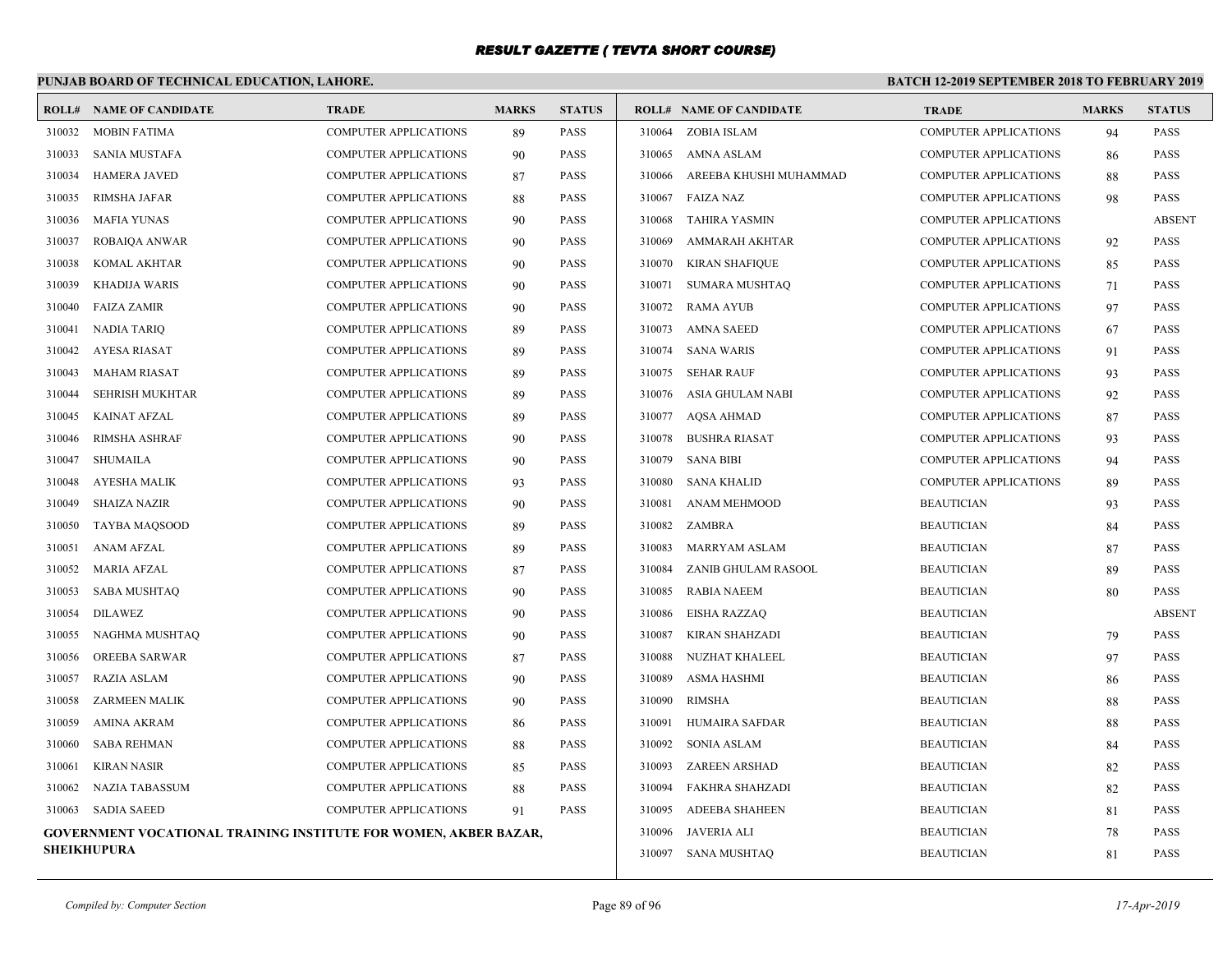# **PUNJAB BOARD OF TECHNICAL EDUCATION, LAHORE.**

|        | <b>ROLL# NAME OF CANDIDATE</b> | <b>TRADE</b>              | <b>MARKS</b> | <b>STATUS</b> |        | <b>ROLL# NAME OF CANDIDATE</b>                               | <b>TRADE</b>                 | <b>MARKS</b> | <b>STATUS</b> |
|--------|--------------------------------|---------------------------|--------------|---------------|--------|--------------------------------------------------------------|------------------------------|--------------|---------------|
| 310098 | REHANA KOUSAR                  | <b>BEAUTICIAN</b>         | 89           | <b>PASS</b>   |        | 310132 RABIA RAMZAN                                          | MACHINE EMBROIDERY           | 74           | <b>PASS</b>   |
| 310099 | <b>AMINA YASEEN</b>            | <b>BEAUTICIAN</b>         | 83           | <b>PASS</b>   | 310133 | MARYAM SHAUKAT                                               | <b>MACHINE EMBROIDERY</b>    | 76           | <b>PASS</b>   |
| 310100 | <b>MEHWISH SHAFIQUE</b>        | <b>BEAUTICIAN</b>         | 86           | <b>PASS</b>   | 310134 | ATTIA                                                        | <b>MACHINE EMBROIDERY</b>    |              | <b>ABSENT</b> |
| 310101 | <b>SABA SARDAR</b>             | <b>BEAUTICIAN</b>         | 84           | <b>PASS</b>   | 310135 | <b>UZMA SHARAFAT</b>                                         | <b>MACHINE EMBROIDERY</b>    | 75           | <b>PASS</b>   |
| 310102 | MUQDAS RANI                    | <b>BEAUTICIAN</b>         | 85           | PASS          |        | 310136 FAIZA NAWAZ                                           | <b>MACHINE EMBROIDERY</b>    | 89           | PASS          |
| 310103 | HINA AKRAM                     | <b>BEAUTICIAN</b>         | 80           | <b>PASS</b>   | 310137 | AMENA ABID                                                   | <b>MACHINE EMBROIDERY</b>    | 86           | <b>PASS</b>   |
| 310104 | <b>SATARA PERVEEN</b>          | <b>BEAUTICIAN</b>         | 94           | PASS          | 310138 | <b>TAYYBA GHAFOOR</b>                                        | MACHINE EMBROIDERY           |              | <b>ABSENT</b> |
| 310105 | <b>MEMOONA ANWER</b>           | <b>BEAUTICIAN</b>         | 86           | PASS          | 310139 | <b>FOZIA TABSIM</b>                                          | <b>MACHINE EMBROIDERY</b>    |              | <b>ABSENT</b> |
| 310106 | <b>NASREEN MUNIER</b>          | <b>DOMESTIC TAILORING</b> | 97           | <b>PASS</b>   | 310140 | NIDA SALEEM                                                  | <b>MACHINE EMBROIDERY</b>    | 88           | <b>PASS</b>   |
| 310107 | <b>SAMRA SALEEM</b>            | <b>DOMESTIC TAILORING</b> | 92           | <b>PASS</b>   | 310141 | AYESHA SHAUKAT                                               | <b>MACHINE EMBROIDERY</b>    | 86           | <b>PASS</b>   |
| 310108 | MUNAZA MUSHTAQ                 | DOMESTIC TAILORING        | 90           | PASS          | 310142 | <b>IRAM</b>                                                  | MACHINE EMBROIDERY           | 90           | PASS          |
| 310109 | <b>MISBAH RASHEED</b>          | DOMESTIC TAILORING        | 91           | <b>PASS</b>   | 310143 | SAYHA MUSTAFA                                                | <b>MACHINE EMBROIDERY</b>    | 89           | PASS          |
| 310110 | <b>MARWA NAZAR</b>             | <b>DOMESTIC TAILORING</b> | 92           | <b>PASS</b>   |        | 310144 ZAINAB BIBI                                           | <b>MACHINE EMBROIDERY</b>    | 95           | <b>PASS</b>   |
| 310111 | MARYAM ZAHID IQBAL             | DOMESTIC TAILORING        | 93           | <b>PASS</b>   |        | 310145 EMAN TARIQ                                            | MACHINE EMBROIDERY           |              | <b>ABSENT</b> |
| 310112 | <b>RABIA YASEEN</b>            | DOMESTIC TAILORING        | 96           | <b>PASS</b>   |        | 310146 SABAHAT SHAHZADI                                      | <b>COMPUTER APPLICATIONS</b> | 89           | <b>PASS</b>   |
| 310113 | MEHWISH MUKHTAR                | <b>DOMESTIC TAILORING</b> | 95           | <b>PASS</b>   |        | GOVERNMENT VOCATIONAL TRAINING INSTITUTE FOR WOMEN, MOHALLAH |                              |              |               |
| 310114 | <b>SARA MUSTAFA</b>            | DOMESTIC TAILORING        | 94           | <b>PASS</b>   |        | <b>INAYAT PURA, PASRUR</b>                                   | <b>BEAUTICIAN</b>            |              | <b>PASS</b>   |
| 310115 | AQSA QASIM                     | DOMESTIC TAILORING        | 95           | PASS          | 310148 | 310147 SAIMA QAISER<br><b>RIMSHA</b>                         | <b>BEAUTICIAN</b>            | 97           | <b>PASS</b>   |
| 310116 | NISHA SIRAJ                    | <b>DOMESTIC TAILORING</b> | 95           | <b>PASS</b>   | 310149 | <b>AMINA</b>                                                 | <b>BEAUTICIAN</b>            | 91           | <b>PASS</b>   |
| 310117 | <b>SADIA MANZOOR</b>           | <b>DOMESTIC TAILORING</b> |              | <b>ABSENT</b> | 310150 | <b>ANEETA ASLAM</b>                                          | <b>BEAUTICIAN</b>            | 94           | <b>PASS</b>   |
| 310118 | FAIZA SHAHZADI                 | DOMESTIC TAILORING        | 91           | <b>PASS</b>   | 310151 | KIRAN                                                        | <b>BEAUTICIAN</b>            | 97           | <b>PASS</b>   |
| 310119 | FARHANA RAMZAN                 | DOMESTIC TAILORING        | 94           | <b>PASS</b>   | 310152 |                                                              | <b>BEAUTICIAN</b>            | 93           |               |
| 310120 | PALVASHA TARIQ                 | <b>DOMESTIC TAILORING</b> | 93           | <b>PASS</b>   | 310153 | <b>RAHAT IQBAL</b><br>AQSA                                   | <b>BEAUTICIAN</b>            | 97           | <b>PASS</b>   |
| 310121 | <b>MEHAK ALI</b>               | DOMESTIC TAILORING        | 97           | PASS          |        | 310154 NIDA RANI                                             | <b>BEAUTICIAN</b>            | 94           | PASS          |
| 310122 | ANUM LATIF                     | DOMESTIC TAILORING        | 93           | PASS          | 310155 |                                                              |                              | 97           | PASS          |
| 310123 | SABAHAT MAOSOOD                | <b>DOMESTIC TAILORING</b> | 95           | <b>PASS</b>   |        | <b>MARYAM YOUNAS</b>                                         | <b>BEAUTICIAN</b>            | 96           | <b>PASS</b>   |
| 310124 | <b>ASIMA NAZIR</b>             | DOMESTIC TAILORING        |              | <b>ABSENT</b> | 310156 | SHANZA ILYAS                                                 | <b>BEAUTICIAN</b>            | 88           | PASS          |
| 310125 | KHALIDA ZAHEER                 | DOMESTIC TAILORING        | 94           | <b>PASS</b>   | 310157 | SAFIA IMRAN                                                  | <b>BEAUTICIAN</b>            | 93           | <b>PASS</b>   |
| 310126 | IQRA RANI                      | DOMESTIC TAILORING        | 94           | <b>PASS</b>   | 310158 | SANA YOUNAS                                                  | <b>BEAUTICIAN</b>            | 95           | <b>PASS</b>   |
| 310127 | <b>HAFSA NASEER</b>            | <b>DOMESTIC TAILORING</b> |              | <b>ABSENT</b> | 310159 | <b>SHAINA EHSAN</b>                                          | <b>BEAUTICIAN</b>            | 96           | PASS          |
| 310128 | <b>IQRA MEHWISH</b>            | DOMESTIC TAILORING        |              | <b>ABSENT</b> | 310160 | <b>BASHAMA</b>                                               | <b>BEAUTICIAN</b>            | 97           | <b>PASS</b>   |
| 310129 | <b>SABA BATOOL</b>             | DOMESTIC TAILORING        | 95           | <b>PASS</b>   | 310161 | <b>UMME HABIBA</b>                                           | <b>BEAUTICIAN</b>            | 91           | <b>PASS</b>   |
| 310130 | ROZEENA SHAHBAZ                | <b>DOMESTIC TAILORING</b> | 92           | <b>PASS</b>   | 310162 | <b>RIDA TUFAIL</b>                                           | DOMESTIC TAILORING           | 84           | <b>PASS</b>   |
|        | 310131 MAFIA ARSHAD            | <b>MACHINE EMBROIDERY</b> |              | <b>ABSENT</b> | 310163 | <b>SAIMA NAWAZ</b>                                           | DOMESTIC TAILORING           | 88           | <b>PASS</b>   |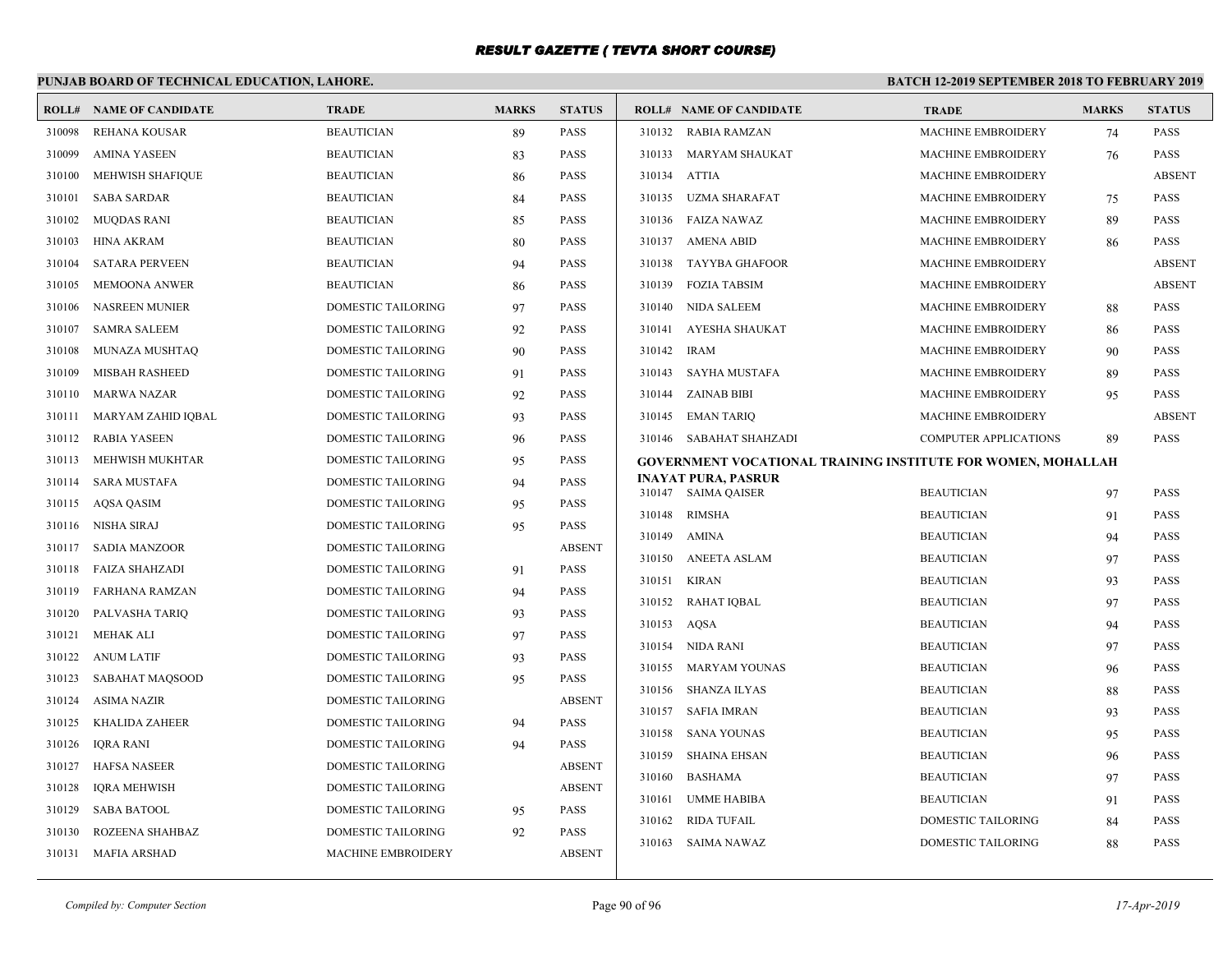# **PUNJAB BOARD OF TECHNICAL EDUCATION, LAHORE.**

|        | <b>ROLL# NAME OF CANDIDATE</b>                         | <b>TRADE</b>                 | <b>MARKS</b> | <b>STATUS</b> |        | <b>ROLL# NAME OF CANDIDATE</b>                                    | <b>TRADE</b>                 | <b>MARKS</b> | <b>STATUS</b> |
|--------|--------------------------------------------------------|------------------------------|--------------|---------------|--------|-------------------------------------------------------------------|------------------------------|--------------|---------------|
| 310164 | MARIA SHAHID                                           | <b>DOMESTIC TAILORING</b>    | 93           | <b>PASS</b>   |        | 310197 MUHAMMAD AWAIS ASLAM                                       | <b>COMPUTER APPLICATIONS</b> | 84           | <b>PASS</b>   |
| 310165 | MAFYA SALEEM                                           | DOMESTIC TAILORING           | 88           | <b>PASS</b>   | 310198 | KASHIF ALI                                                        | <b>COMPUTER APPLICATIONS</b> | 86           | <b>PASS</b>   |
| 310166 | <b>SAWARA AMEEN</b>                                    | DOMESTIC TAILORING           |              | <b>ABSENT</b> | 310199 | PUKAR UL HASSAN                                                   | <b>COMPUTER APPLICATIONS</b> |              | <b>ABSENT</b> |
| 310167 | <b>AYESHA KHATOON</b>                                  | DOMESTIC TAILORING           | 96           | <b>PASS</b>   | 310200 | SYED ALI SHER BUKHARI                                             | ELECTRICAL WIRING            | 72           | <b>PASS</b>   |
| 310168 | UMME HABIBA                                            | DOMESTIC TAILORING           | 91           | <b>PASS</b>   | 310201 | MUHAMMAD SHAHZAD                                                  | ELECTRICAL WIRING            | 80           | <b>PASS</b>   |
| 310169 | <b>IQRA SAEED</b>                                      | DOMESTIC TAILORING           | 98           | PASS          | 310202 | MUHAMMAD MUZAMAL                                                  | ELECTRICAL WIRING            | 80           | <b>PASS</b>   |
| 310170 | USWA BUTT                                              | DOMESTIC TAILORING           | 96           | <b>PASS</b>   | 310203 | MUHAMMAD AWAIS                                                    | ELECTRICAL WIRING            | 82           | <b>PASS</b>   |
| 310171 | KHADIJA TUL KUBRA                                      | DOMESTIC TAILORING           | 97           | <b>PASS</b>   | 310204 | FAROOQ AYAZ                                                       | ELECTRICAL WIRING            | 85           | <b>PASS</b>   |
| 310172 | <b>BUSHRA RANI</b>                                     | DOMESTIC TAILORING           |              | <b>ABSENT</b> | 310205 | MUHAMMAD HASAN                                                    | ELECTRICAL WIRING            | 80           | <b>PASS</b>   |
| 310173 | <b>IORA AMANAT</b>                                     | DOMESTIC TAILORING           | 95           | <b>PASS</b>   | 310206 | <b>HASSAN</b>                                                     | ELECTRICAL WIRING            | 83           | <b>PASS</b>   |
| 310174 | MAHAM MUSTAFA                                          | DOMESTIC TAILORING           | 95           | PASS          | 310207 | MUHAMMAD JAWAD AHMAD                                              | ELECTRICAL WIRING            | 80           | <b>PASS</b>   |
|        | <b>GOVT COLLEGE OF TECHNOLOGY, PARIS ROAD, SIALKOT</b> |                              |              |               | 310208 | <b>UMAR SHAHZAD</b>                                               | ELECTRICAL WIRING            | 91           | <b>PASS</b>   |
| 310175 | ZOHAIB MAJEED                                          | <b>COMPUTER APPLICATIONS</b> | 98           | <b>PASS</b>   | 310209 | HUSSNAIN ALI                                                      | ELECTRICAL WIRING            | 80           | <b>PASS</b>   |
|        | 310176 SHAMMAS ILYAS                                   | <b>COMPUTER APPLICATIONS</b> | 86           | <b>PASS</b>   | 310210 | <b>AHSAN SHEHZAD</b>                                              | ELECTRICAL WIRING            | 80           | <b>PASS</b>   |
| 310177 | <b>RIZWAN</b>                                          | <b>COMPUTER APPLICATIONS</b> | 97           | <b>PASS</b>   | 310211 | MUHAMMAD ASAD ZULFQAR                                             | ELECTRICAL WIRING            | 80           | <b>PASS</b>   |
| 310178 | HAMAD ALI                                              | <b>COMPUTER APPLICATIONS</b> | 94           | PASS          | 310212 | MUHAMMAD NAVEED UR REHMAN                                         | ELECTRICAL WIRING            | 80           | <b>PASS</b>   |
| 310179 | ZUHAAB NADEEM                                          | <b>COMPUTER APPLICATIONS</b> | 94           | <b>PASS</b>   |        | 310213 MUHAMMAD ARSLAN ASGHAR                                     | ELECTRICAL WIRING            | 75           | <b>PASS</b>   |
| 310180 | <b>BILAL HUSSAIN</b>                                   | <b>COMPUTER APPLICATIONS</b> | 96           | <b>PASS</b>   |        | RACHINA INSTITUTE OF TECHNICAL EDUCATION, ZAFAR ALI ROAD, SIALKOT |                              |              |               |
| 310181 | MUHAMMAD MOTIUR RAHMAN                                 | <b>COMPUTER APPLICATIONS</b> | 97           | <b>PASS</b>   |        | 310214 M ARIF                                                     | CIVIL SURVEYOR 2016          | 91           | <b>PASS</b>   |
| 310182 | HUSNAIN YOUSAF                                         | <b>COMPUTER APPLICATIONS</b> | 90           | <b>PASS</b>   |        | 310215 MUHAMMAD SAFI ULLAH                                        | <b>CIVIL SURVEYOR 2016</b>   | 80           | <b>PASS</b>   |
| 310183 | MUHAMMAD TAHIR KHAN                                    | COMPUTER APPLICATIONS        | 94           | PASS          |        | 310216 MUHAMMAD HUSNAIN ISHAQ                                     | CIVIL SURVEYOR 2016          | 89           | <b>PASS</b>   |
| 310184 | <b>SHOAIB TARIQ</b>                                    | <b>COMPUTER APPLICATIONS</b> | 96           | <b>PASS</b>   |        | 310217 SALMAN                                                     | <b>CIVIL SURVEYOR 2016</b>   |              | <b>ABSENT</b> |
| 310185 | <b>RAFIO UR REHMAN</b>                                 | <b>COMPUTER APPLICATIONS</b> | 89           | <b>PASS</b>   | 310218 | ARSLAN DANISH                                                     | <b>CIVIL SURVEYOR 2016</b>   | 81           | <b>PASS</b>   |
| 310186 | MUHAMMAD ARSLAN                                        | COMPUTER APPLICATIONS        | 92           | PASS          | 310219 | <b>ADEEL REHMAN</b>                                               | CIVIL SURVEYOR 2016          | 83           | <b>PASS</b>   |
| 310187 | <b>GULSHAN</b>                                         | <b>COMPUTER APPLICATIONS</b> | 78           | <b>PASS</b>   | 310220 | <b>UMAIR BASHIR</b>                                               | <b>CIVIL SURVEYOR 2016</b>   | 84           | <b>PASS</b>   |
| 310188 | HAFIZ ADNAN AHMED                                      | COMPUTER APPLICATIONS        | 92           | PASS          | 310221 | QAMAR SHAHZAD                                                     | CIVIL SURVEYOR 2016          |              | <b>ABSENT</b> |
| 310189 | <b>SHAN SHAHZADA</b>                                   | <b>COMPUTER APPLICATIONS</b> | 88           | <b>PASS</b>   |        | 310222 ABU ZAR                                                    | <b>CIVIL SURVEYOR 2016</b>   | 84           | <b>PASS</b>   |
| 310190 | <b>REHMAN</b>                                          | <b>COMPUTER APPLICATIONS</b> | 85           | <b>PASS</b>   | 310223 | RANA MOBEEN KHAN                                                  | <b>CIVIL SURVEYOR 2016</b>   | 85           | <b>PASS</b>   |
| 310191 | <b>AMEER HAMZA</b>                                     | COMPUTER APPLICATIONS        | 89           | <b>PASS</b>   | 310224 | MULAZAM HUSSAIN                                                   | CIVIL SURVEYOR 2016          | 94           | <b>PASS</b>   |
| 310192 | USAMA AHMED                                            | <b>COMPUTER APPLICATIONS</b> |              | <b>ABSENT</b> | 310225 | ATIF SHAHBAZ                                                      | <b>CIVIL SURVEYOR 2016</b>   | 90           | <b>PASS</b>   |
| 310193 | FAIZAN ALI                                             | <b>COMPUTER APPLICATIONS</b> | 79           | <b>PASS</b>   | 310226 | HAMZA ASLAM                                                       | <b>CIVIL SURVEYOR 2016</b>   | 80           | <b>PASS</b>   |
| 310194 | MUHAMMAD UMAIR NISAR KHAN                              | <b>COMPUTER APPLICATIONS</b> | 88           | <b>PASS</b>   | 310227 | ALI HAMZA                                                         | CIVIL SURVEYOR 2016          | 86           | <b>PASS</b>   |
| 310195 | HAFIZ MUHAMMAD SOHAIB ALI                              | <b>COMPUTER APPLICATIONS</b> | 81           | <b>PASS</b>   | 310228 | <b>SULAMAN AKBAR</b>                                              | <b>CIVIL SURVEYOR 2016</b>   | 80           | <b>PASS</b>   |
|        | 310196 GHULAM MEERAN                                   | <b>COMPUTER APPLICATIONS</b> | 84           | PASS          | 310229 | MUHAMMAD ZIA UR REHMAN                                            | CIVIL SURVEYOR 2016          | 85           | PASS          |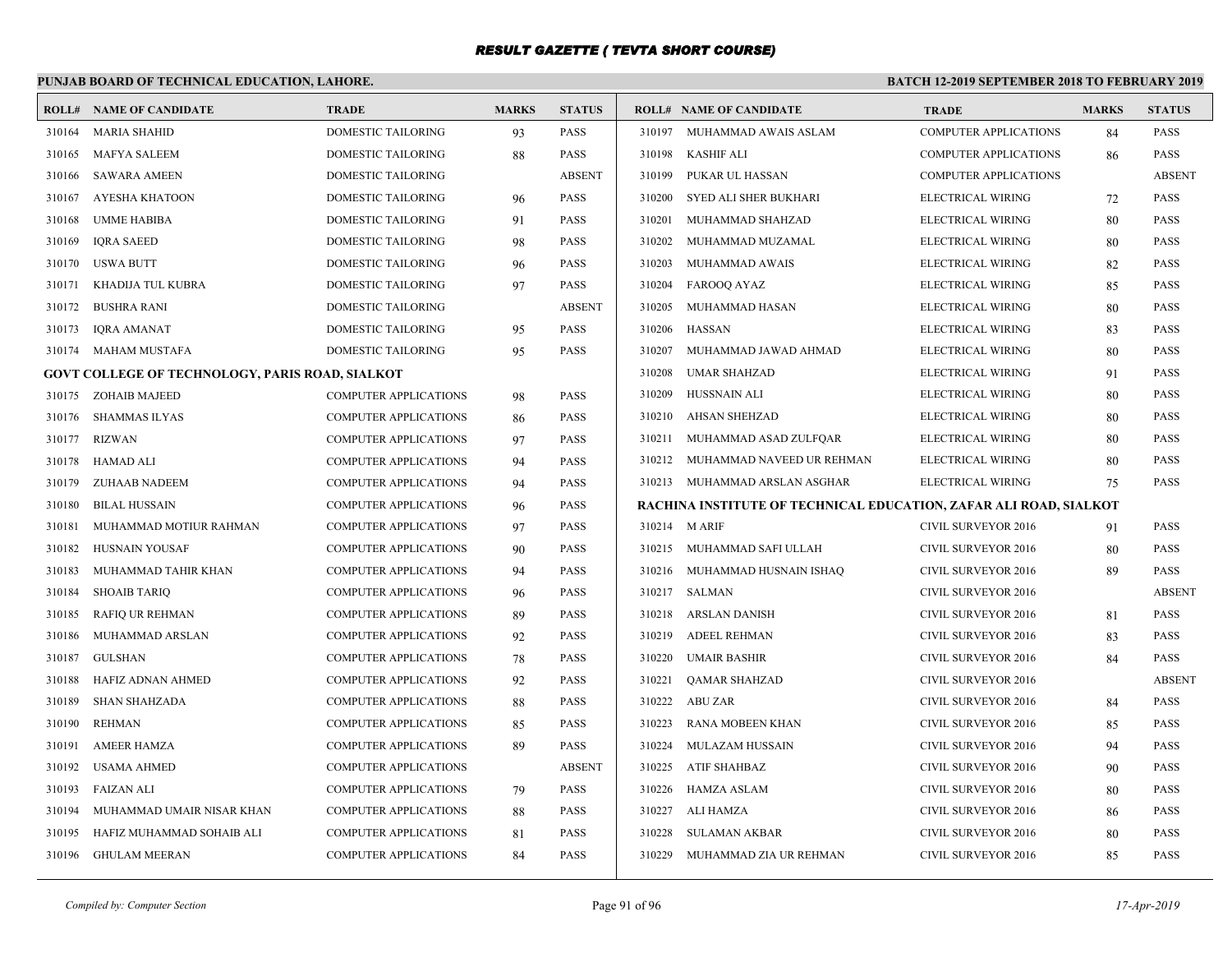# **PUNJAB BOARD OF TECHNICAL EDUCATION, LAHORE.**

|        | <b>ROLL# NAME OF CANDIDATE</b>                            | <b>TRADE</b>               | <b>MARKS</b> | <b>STATUS</b> |        | <b>ROLL# NAME OF CANDIDATE</b> | <b>TRADE</b>                 | <b>MARKS</b> | <b>STATUS</b> |
|--------|-----------------------------------------------------------|----------------------------|--------------|---------------|--------|--------------------------------|------------------------------|--------------|---------------|
| 310230 | <b>ABDUL SATTAR</b>                                       | <b>CIVIL SURVEYOR 2016</b> | 84           | <b>PASS</b>   | 310261 | <b>IMRANA MATLOOB</b>          | <b>BEAUTICIAN</b>            | 91           | <b>PASS</b>   |
| 310231 | AFFAN ALI QURESHI                                         | CIVIL SURVEYOR 2016        | 76           | <b>PASS</b>   | 310262 | <b>MALEEHA KOSAR</b>           | <b>COMPUTER APPLICATIONS</b> | 91           | <b>PASS</b>   |
| 310232 | KHURAM SHAHZAD                                            | <b>CIVIL SURVEYOR 2016</b> | 82           | <b>PASS</b>   | 310263 | <b>SAWARA ARSHAD</b>           | <b>COMPUTER APPLICATIONS</b> | 93           | <b>PASS</b>   |
| 310233 | MUHAMMAD GULBAZ KHAN                                      | CIVIL SURVEYOR 2016        | 77           | <b>PASS</b>   | 310264 | <b>KINZA YAMEEN</b>            | <b>COMPUTER APPLICATIONS</b> | 90           | PASS          |
|        | ROYAL COLLEGE OF TECHNOLOGY., G.T ROAD, SAMBRIAL, SIALKOT |                            |              |               | 310265 | <b>SADIA YOUSAF</b>            | <b>COMPUTER APPLICATIONS</b> | 89           | PASS          |
| 310234 | TALHA REHMAN                                              | <b>CIVIL SURVEYOR 2016</b> | 83           | <b>PASS</b>   | 310266 | AASMA RANI                     | <b>COMPUTER APPLICATIONS</b> | 96           | <b>PASS</b>   |
| 310235 | ALI RAZA AKBAR                                            | CIVIL SURVEYOR 2016        | 89           | <b>PASS</b>   | 310267 | <b>AMNA BATOOL</b>             | <b>COMPUTER APPLICATIONS</b> | 92           | <b>PASS</b>   |
| 310236 | MUHAMMAD ARSLAN RAFIQUE                                   | <b>AUTOCAD 2016</b>        | 89           | <b>PASS</b>   | 310268 | <b>FAIZA SAEED</b>             | <b>COMPUTER APPLICATIONS</b> | 93           | PASS          |
|        | GOVERNMENT VOCATIONAL TRAINING INSTITUTE FOR WOMEN, NEAR  |                            |              |               | 310269 | IQRA SHAUKAT                   | <b>COMPUTER APPLICATIONS</b> | 94           | PASS          |
|        | ISLAMIYA GROUND CHOWAK KACHHA, GOJRA                      |                            |              |               | 310270 | <b>AMINA ZUBAIR</b>            | <b>COMPUTER APPLICATIONS</b> | 94           | <b>PASS</b>   |
|        | 310237 MARIA SARFRAZ                                      | <b>BEAUTICIAN</b>          | 83           | <b>PASS</b>   | 310271 | <b>SHAZIA NOREEN</b>           | <b>COMPUTER APPLICATIONS</b> | 89           | <b>PASS</b>   |
| 310238 | <b>OURA ULAIN IMTIAZ</b>                                  | <b>BEAUTICIAN</b>          | 93           | <b>PASS</b>   | 310272 | <b>AMMARA BASHIR</b>           | COMPUTER APPLICATIONS        |              | <b>ABSENT</b> |
| 310239 | <b>SAMAN</b>                                              | <b>BEAUTICIAN</b>          | 90           | <b>PASS</b>   | 310273 | MUQADDAS SHAHZADI              | <b>COMPUTER APPLICATIONS</b> | 95           | PASS          |
| 310240 | FOZIA RAMZAN                                              | <b>BEAUTICIAN</b>          | 88           | <b>PASS</b>   | 310274 | <b>SIDRA SEHAR</b>             | <b>COMPUTER APPLICATIONS</b> | 90           | <b>PASS</b>   |
| 310241 | <b>AOSA MEHREEN</b>                                       | <b>BEAUTICIAN</b>          |              | <b>ABSENT</b> | 310275 | SAJIDA SAJJAD                  | <b>COMPUTER APPLICATIONS</b> |              | <b>ABSENT</b> |
| 310242 | <b>IRAM SHAHZADI</b>                                      | <b>BEAUTICIAN</b>          |              | <b>ABSENT</b> | 310276 | RUKHSANA KOUSAR                | DOMESTIC TAILORING           | 91           | <b>PASS</b>   |
| 310243 | <b>SHUMAILA KAUSAR</b>                                    | <b>BEAUTICIAN</b>          | 93           | <b>PASS</b>   | 310277 | <b>FAREEDA BIBI</b>            | <b>DOMESTIC TAILORING</b>    | 97           | <b>PASS</b>   |
| 310244 | <b>KATHERINE BASHIR</b>                                   | <b>BEAUTICIAN</b>          | 84           | <b>PASS</b>   | 310278 | SHAMRA RAMZAN                  | DOMESTIC TAILORING           | 97           | <b>PASS</b>   |
| 310245 | <b>AQSA JABEEN</b>                                        | <b>BEAUTICIAN</b>          | 98           | <b>PASS</b>   | 310279 | <b>SONIA TABASSUM</b>          | <b>DOMESTIC TAILORING</b>    | 86           | <b>PASS</b>   |
| 310246 | <b>SIDRA KHALID</b>                                       | <b>BEAUTICIAN</b>          | 80           | <b>PASS</b>   | 310280 | <b>SIDRA IQBAL</b>             | DOMESTIC TAILORING           | 88           | <b>PASS</b>   |
| 310247 | <b>MEHWISH</b>                                            | <b>BEAUTICIAN</b>          | 73           | <b>PASS</b>   | 310281 | <b>ADEELA</b>                  | <b>DOMESTIC TAILORING</b>    | 96           | <b>PASS</b>   |
| 310248 | KINZA AKRAM                                               | <b>BEAUTICIAN</b>          | 85           | <b>PASS</b>   | 310282 | <b>SABA AMJUM</b>              | <b>DOMESTIC TAILORING</b>    | 85           | <b>PASS</b>   |
| 310249 | HIRA SALEEM                                               | <b>BEAUTICIAN</b>          | 94           | <b>PASS</b>   | 310283 | <b>SHAGUFTA ISHAO</b>          | <b>DOMESTIC TAILORING</b>    | 97           | <b>PASS</b>   |
| 310250 | <b>SALMA JAVAID</b>                                       | <b>BEAUTICIAN</b>          | 83           | <b>PASS</b>   | 310284 | <b>RIDA SHOUKAT</b>            | DOMESTIC TAILORING           | 98           | PASS          |
| 310251 | <b>RIZWANA SHAUKAT</b>                                    | <b>BEAUTICIAN</b>          | 84           | <b>PASS</b>   | 310285 | <b>SUMAIRA ASHRAF</b>          | <b>DOMESTIC TAILORING</b>    | 91           | PASS          |
| 310252 | <b>RUBY</b>                                               | <b>BEAUTICIAN</b>          | 86           | <b>PASS</b>   | 310286 | AYESHA RIAZ                    | <b>DOMESTIC TAILORING</b>    | 86           | <b>PASS</b>   |
| 310253 | <b>SABIRA JABEEN</b>                                      | <b>BEAUTICIAN</b>          | 90           | <b>PASS</b>   | 310287 | <b>SHAZIA SHAREEF</b>          | DOMESTIC TAILORING           | 85           | <b>PASS</b>   |
| 310254 | <b>SONIA MEHREEN</b>                                      | <b>BEAUTICIAN</b>          | 96           | <b>PASS</b>   | 310288 | AMNA AFZAL                     | DOMESTIC TAILORING           | 99           | <b>PASS</b>   |
| 310255 | HAFIZA FALAK NAZ                                          | <b>BEAUTICIAN</b>          | 89           | <b>PASS</b>   | 310289 | <b>MAHAM IFTIKHAR</b>          | DOMESTIC TAILORING           | 87           | PASS          |
| 310256 | <b>ALINA MARYEM</b>                                       | <b>BEAUTICIAN</b>          | 90           | <b>PASS</b>   | 310290 | MADEEHA ZULFIQAR               | <b>DOMESTIC TAILORING</b>    | 87           | PASS          |
| 310257 | <b>SABA NAUREEN</b>                                       | <b>BEAUTICIAN</b>          | 86           | <b>PASS</b>   | 310291 | <b>SABA FAREED</b>             | <b>DOMESTIC TAILORING</b>    | 96           | <b>PASS</b>   |
| 310258 | NIDA ANWAR                                                | <b>BEAUTICIAN</b>          | 91           | <b>PASS</b>   | 310292 | AMNA ASIF                      | DOMESTIC TAILORING           | 97           | <b>PASS</b>   |
| 310259 | <b>ZONERA TAJ</b>                                         | <b>BEAUTICIAN</b>          | 88           | <b>PASS</b>   | 310293 | SONIA GHULAM NABI              | DOMESTIC TAILORING           | 91           | PASS          |
|        | 310260 SAMRA RIAZ                                         | <b>BEAUTICIAN</b>          | 92           | <b>PASS</b>   |        | 310294 MALIHA FAZAL ELAHI      | <b>DOMESTIC TAILORING</b>    | 87           | <b>PASS</b>   |
|        |                                                           |                            |              |               |        |                                |                              |              |               |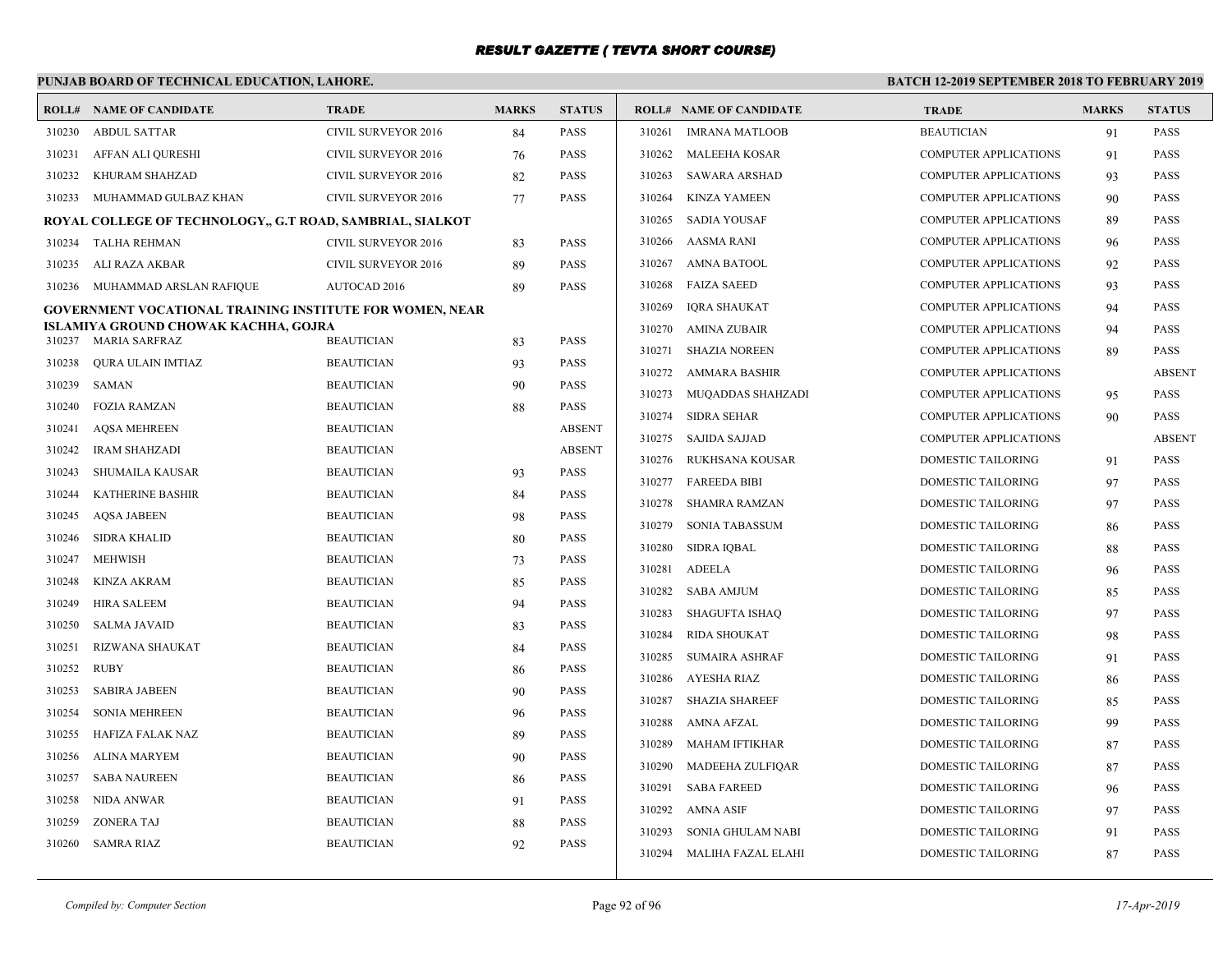# **PUNJAB BOARD OF TECHNICAL EDUCATION, LAHORE.**

|         | <b>ROLL# NAME OF CANDIDATE</b>                                                                                      | <b>TRADE</b>                 | <b>MARKS</b> | <b>STATUS</b> |             | <b>ROLL# NAME OF CANDIDATE</b> | <b>TRADE</b>                 | <b>MARKS</b> | <b>STATUS</b> |
|---------|---------------------------------------------------------------------------------------------------------------------|------------------------------|--------------|---------------|-------------|--------------------------------|------------------------------|--------------|---------------|
| 310295  | AYESHA SADIQA                                                                                                       | DOMESTIC TAILORING           | 86           | <b>PASS</b>   |             | 310325 ALINA KHALID            | <b>BEAUTICIAN</b>            | 78           | <b>PASS</b>   |
|         | PAK TECH COLLEGE OF TECHNOLOGY, CHOWK RAILWAY STATION,, GOJRA                                                       |                              |              |               | 310326      | <b>BUSHRA SHAHEEN</b>          | <b>BEAUTICIAN</b>            | 78           | <b>PASS</b>   |
| 310296  | MUHAMMAD SHAHZAD                                                                                                    | AUTOCAD 2016                 | 94           | <b>PASS</b>   | 310327      | AYESHA LIAQAT                  | <b>BEAUTICIAN</b>            |              | <b>ABSENT</b> |
| 310297  | MUHAMMAD NUMAIR RASHEED                                                                                             | AUTOCAD 2016                 | 93           | <b>PASS</b>   | 310328      | SADAF                          | <b>BEAUTICIAN</b>            | 85           | <b>PASS</b>   |
| 310298  | <b>AHSAN HAMEED</b>                                                                                                 | AUTOCAD 2016                 | 95           | <b>PASS</b>   | 310329      | <b>SADAF YUNUS</b>             | <b>BEAUTICIAN</b>            | 85           | <b>PASS</b>   |
| 310299  | MUHAMMAD SHAZEB                                                                                                     | AUTOCAD 2016                 | 94           | <b>PASS</b>   |             | 310330 SAMRA SATTAR            | <b>BEAUTICIAN</b>            | 79           | <b>PASS</b>   |
| 310300  | ALI HAFEEZ                                                                                                          | AUTOCAD 2016                 | 95           | <b>PASS</b>   | 310331      | FAIZA RASHEED                  | <b>BEAUTICIAN</b>            | 85           | <b>PASS</b>   |
| 310301  | <b>NOMAN ASHRAF</b>                                                                                                 | AUTOCAD 2016                 | 95           | <b>PASS</b>   |             | 310332 NIMRA MAJEED            | <b>BEAUTICIAN</b>            | 82           | <b>PASS</b>   |
| 310302  | MUHAMMAD BILAL                                                                                                      | AUTOCAD 2016                 | 96           | <b>PASS</b>   | 310333      | LUBNA SHAHZADI                 | <b>BEAUTICIAN</b>            | 85           | <b>PASS</b>   |
| 310303  | <b>ADIL HUSSAIN</b>                                                                                                 | <b>AUTOCAD 2016</b>          | 93           | <b>PASS</b>   | 310334      | AMINA IFTIKHAR                 | <b>BEAUTICIAN</b>            | 84           | <b>PASS</b>   |
| 310304  | SKHAWAT ALI                                                                                                         | AUTOCAD 2016                 | 94           | <b>PASS</b>   | 310335      | <b>NOSHEEN AKHTAR</b>          | <b>BEAUTICIAN</b>            | 86           | <b>PASS</b>   |
| 310305  | MUHAMMAD USMAN TARIO                                                                                                | AUTOCAD 2016                 | 93           | <b>PASS</b>   | 310336      | <b>MUKHDDUS RAFEEQ</b>         | <b>BEAUTICIAN</b>            | 86           | <b>PASS</b>   |
| 310306  | AKAS                                                                                                                | AUTOCAD 2016                 | 96           | <b>PASS</b>   | 310337      | MEHLKA AKMAL                   | <b>BEAUTICIAN</b>            | 80           | <b>PASS</b>   |
| 310307  | MUHAMMAD SARMAD IQBAL                                                                                               | <b>AUTOCAD 2016</b>          | 96           | <b>PASS</b>   |             | 310338 SAMIA IQBAL             | <b>BEAUTICIAN</b>            | 86           | <b>PASS</b>   |
| 310308  | MUHAMMAD SHAKEEL                                                                                                    | AUTOCAD 2016                 | 93           | <b>PASS</b>   |             | 310339 NAZIA BATOOL            | <b>BEAUTICIAN</b>            | 86           | <b>PASS</b>   |
| 310309  | AHTSHAM UL HAQ                                                                                                      | <b>AUTOCAD 2016</b>          | 96           | <b>PASS</b>   | 310340      | <b>BAREERA YASEEN</b>          | <b>BEAUTICIAN</b>            | 76           | <b>PASS</b>   |
| 310310  | <b>ABDUL REHMAN</b>                                                                                                 | AUTOCAD 2016                 | 95           | <b>PASS</b>   | 310341      | MARYAM ARSHAD                  | <b>BEAUTICIAN</b>            |              | <b>ABSENT</b> |
| 310311  | HASSAN                                                                                                              | AUTOCAD 2016                 | 93           | <b>PASS</b>   | 310342      | HALIMA SADIA                   | <b>COMPUTER APPLICATIONS</b> | 92           | <b>PASS</b>   |
|         | 310312 MUHAMMAD AHMAD RAZA                                                                                          | AUTOCAD 2016                 | 95           | <b>PASS</b>   | 310343      | MAHNAZ GHULAM ALI              | <b>COMPUTER APPLICATIONS</b> | 91           | <b>PASS</b>   |
|         | <b>GOVERNMENT VOCATIONAL TRAINING INSTITUTE FOR WOMEN, NAWA CHAK,</b>                                               |                              |              |               | 310344      | <b>SAFINA GHULL</b>            | <b>COMPUTER APPLICATIONS</b> | 92           | <b>PASS</b>   |
| KAMALIA | 310313 SONIA YOUNIS                                                                                                 | <b>COMPUTER APPLICATIONS</b> |              | <b>PASS</b>   | 310345      | MUNEEBA KHADAM                 | <b>COMPUTER APPLICATIONS</b> | 93           | <b>PASS</b>   |
| 310314  | HUMAIRA NAUREEN                                                                                                     | <b>COMPUTER APPLICATIONS</b> | 90<br>92     | <b>PASS</b>   |             | 310346 SABA ANWAR              | <b>COMPUTER APPLICATIONS</b> | 93           | <b>PASS</b>   |
| 310315  | <b>SAMINA SHAHEEN</b>                                                                                               | <b>COMPUTER APPLICATIONS</b> |              | <b>PASS</b>   | 310347      | KAINAT MAOSOOD                 | <b>COMPUTER APPLICATIONS</b> |              | <b>ABSENT</b> |
|         | 310316 NOOR UL NISA                                                                                                 | <b>COMPUTER APPLICATIONS</b> | 86<br>97     | <b>PASS</b>   | 310348      | <b>MARIAM ARIF</b>             | <b>COMPUTER APPLICATIONS</b> | 90           | <b>PASS</b>   |
|         |                                                                                                                     |                              |              |               | 310349      | <b>SABA SHABBIR</b>            | <b>COMPUTER APPLICATIONS</b> | 92           | <b>PASS</b>   |
|         | GOVERNMENT VOCATIONAL TRAINING INSTITUTE FOR WOMEN, NEAR<br>DISTRICT EDUCATION (MEN) AKAL WALA ROAD, TOBA TEK SINGH |                              |              |               | 310350      | <b>SANA RAMZAN</b>             | <b>COMPUTER APPLICATIONS</b> | 90           | PASS          |
|         | 310317 FAHMIDA PARVEEN                                                                                              | <b>BEAUTICIAN</b>            | 86           | <b>PASS</b>   | 310351      | MOMNA SHAFOAT                  | <b>COMPUTER APPLICATIONS</b> | 95           | <b>PASS</b>   |
| 310318  | RIDA BILAL                                                                                                          | <b>BEAUTICIAN</b>            | 76           | <b>PASS</b>   |             | 310352 MUBARRA LATIF           | <b>COMPUTER APPLICATIONS</b> | 94           | <b>PASS</b>   |
| 310319  | <b>ITRAR FATIMA</b>                                                                                                 | <b>BEAUTICIAN</b>            | 74           | <b>PASS</b>   | 310353      | KINZA PARVEEN                  | <b>COMPUTER APPLICATIONS</b> | 90           | <b>PASS</b>   |
| 310320  | GULSHAN SADIQUE                                                                                                     | <b>BEAUTICIAN</b>            | 86           | <b>PASS</b>   | 310354      | <b>SIDRA RASOOL</b>            | <b>COMPUTER APPLICATIONS</b> | 90           | <b>PASS</b>   |
| 310321  | <b>HUNIBA AFZAL</b>                                                                                                 | <b>BEAUTICIAN</b>            | 78           | <b>PASS</b>   |             | 310355 ALISHBA AFZAL           | <b>COMPUTER APPLICATIONS</b> | 92           | <b>PASS</b>   |
| 310322  | SANA SHAHBAZ                                                                                                        | <b>BEAUTICIAN</b>            | 75           | <b>PASS</b>   | 310356      | <b>AQSA NASEER</b>             | <b>COMPUTER APPLICATIONS</b> | 90           | <b>PASS</b>   |
| 310323  | <b>MISBAH ALTAF</b>                                                                                                 | <b>BEAUTICIAN</b>            | 75           | <b>PASS</b>   | 310357      | <b>AQSA PARVEEN</b>            | <b>COMPUTER APPLICATIONS</b> | 95           | <b>PASS</b>   |
|         | 310324 SABA SABIR                                                                                                   | <b>BEAUTICIAN</b>            | 86           | <b>PASS</b>   | 310358 SANA |                                | <b>COMPUTER APPLICATIONS</b> | 93           | <b>PASS</b>   |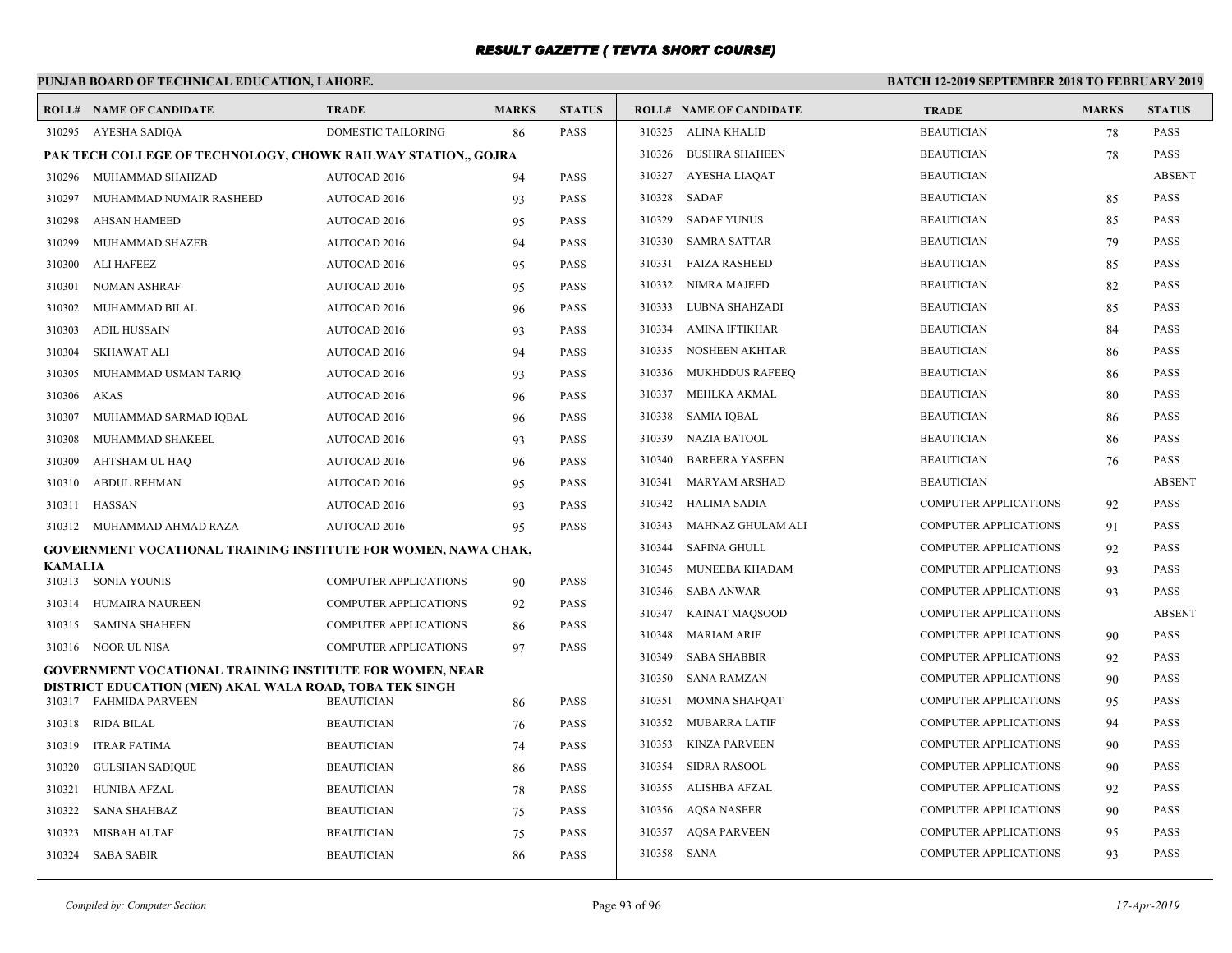#### **PUNJAB BOARD OF TECHNICAL EDUCATION, LAHORE. BATCH 12-2019 SEPTEMBER 2018 TO FEBRUARY 2019 ROLL# NAME OF CANDIDATE TRADE MARKS STATUS ROLL# NAME OF CANDIDATE TRADE MARKS STATUS** 310359 SAIMA KOUSAR COMPUTER APPLICATIONS 94 PASS 310360 HINA ISHTIAQ COMPUTER APPLICATIONS 93 PASS 310361 SIDRA AKBAR COMPUTER APPLICATIONS 87 PASS 310362 FATIMA ZAHRA COMPUTER APPLICATIONS 91 PASS 310363 SAMAN PARVEEN COMPUTER APPLICATIONS 87 PASS **GOVERNMENT VOCATIONAL TRAINING INSTITUTE FOR WOMEN, AZEEM ABAD, BUREWALA** 310364 SANA SALEEM COMPUTER APPLICATIONS 98 PASS 310365 IQRA SHAHZADI COMPUTER APPLICATIONS ABSENT 310366 AQSA MAHREEN COMPUTER APPLICATIONS 90 PASS 310367 SABEHA MAJEED COMPUTER APPLICATIONS 89 PASS 310368 HUMAIRA RAFIQ COMPUTER APPLICATIONS 93 PASS 310369 ANEETA TALIB COMPUTER APPLICATIONS 97 PASS 310370 MEHR UL NISA COMPUTER APPLICATIONS 89 PASS 310371 MARYAM AKBAR COMPUTER APPLICATIONS 97 PASS 310372 UZMA KHALID COMPUTER APPLICATIONS 96 PASS 310373 SUMERA KOUSER COMPUTER APPLICATIONS 96 PASS 310374 HIRA RAZZAQ COMPUTER APPLICATIONS ABSENT 310375 AISHA COMPUTER APPLICATIONS 94 PASS 310376 SADIA BASHIR COMPUTER APPLICATIONS 94 PASS 310377 AROOJ AKRAM COMPUTER APPLICATIONS 99 PASS 310378 ANEETA RIAZ COMPUTER APPLICATIONS 89 PASS 310379 AYESHA PARVEEN COMPUTER APPLICATIONS 92 PASS 310380 IQRA SHABBIR COMPUTER APPLICATIONS 97 PASS 310381 SHAMSA NAZIR COMPUTER APPLICATIONS 90 PASS 310382 ASIFA NOREEN COMPUTER APPLICATIONS 91 PASS 310383 TALAT HALIMA COMPUTER APPLICATIONS 90 PASS 310384 NADIA PAREN COMPUTER APPLICATIONS 88 PASS 310385 SAIRA TABSSUM COMPUTER APPLICATIONS 99 PASS 310386 BISMA FATIMA COMPUTER APPLICATIONS ABSENT 310387 ANEELA SAQIB COMPUTER APPLICATIONS 95 PASS 310388 UZMA REHMAN COMPUTER APPLICATIONS 91 PASS 310389 NASEEM AKHTAR BEAUTICIAN 92 PASS 310390 RESHMAN BIBI BEAUTICIAN 96 PASS 310391 SABAHAT KAZMI BEAUTICIAN 98 PASS 310392 SUMBAL BOOTA BEAUTICIAN 90 PASS 310393 SABA PERVAIZ BEAUTICIAN 92 PASS 310394 NIMRA BEAUTICIAN 93 PASS 310395 RABIA BASHIR BEAUTICIAN ABSENT 310396 HUMIRA BIBI BEAUTICIAN 93 PASS 310397 MEHWISH ZULFIQAR BEAUTICIAN 87 PASS 310398 MARIA JAMEEL BEAUTICIAN 96 PASS 310399 HAFIZA BIBI BEAUTICIAN 97 PASS 310400 SHAZIA JABEEN BEAUTICIAN 94 PASS 310401 SONIA ZAFAR BEAUTICIAN 94 PASS 310402 TABASSUM SARWAR BEAUTICIAN ABSENT 310403 HINA RUKHSAR BEAUTICIAN 93 PASS 310404 MARIA LUTFULLAH BEAUTICIAN 92 PASS 310405 HINA FAISAL BEAUTICIAN 93 PASS 310406 SUMERA BASHIR BEAUTICIAN 94 PASS 310407 BUSHRA AMIN BEAUTICIAN 96 PASS 310408 SANA KHALIQ BEAUTICIAN 93 PASS 310409 SHAZIA ISMAIL BEAUTICIAN 91 PASS 310410 SAFINA YAMEEN BEAUTICIAN 89 PASS 310411 IQRA JAMIL BEAUTICIAN 90 PASS 310412 SHAISTA SHAHEEN BEAUTICIAN 87 PASS 310413 ASMA BIBI BEAUTICIAN 93 PASS **GOVERNMENT VOCATIONAL TRAINING INSTITUTE FOR WOMEN, NEAR MARKET, MAILSI** 310414 GULSHAN MEHREEN BEAUTICIAN 95 PASS 310415 ZARA RIAZ BEAUTICIAN 92 PASS 310416 FATIMA RIAZ BEAUTICIAN 96 PASS 310417 SHIZA WAHEED BEAUTICIAN 95 PASS 310418 SAJIDA RIAZ BEAUTICIAN 91 PASS 310419 NOOR FATIMA BEAUTICIAN 91 PASS 310420 SHAHNAZ AKHTER BEAUTICIAN 96 PASS 310421 MEHWISH BIBI BEAUTICIAN BEAUTICIAN 96 PASS 310422 IQRA KANWAL BEAUTICIAN 96 PASS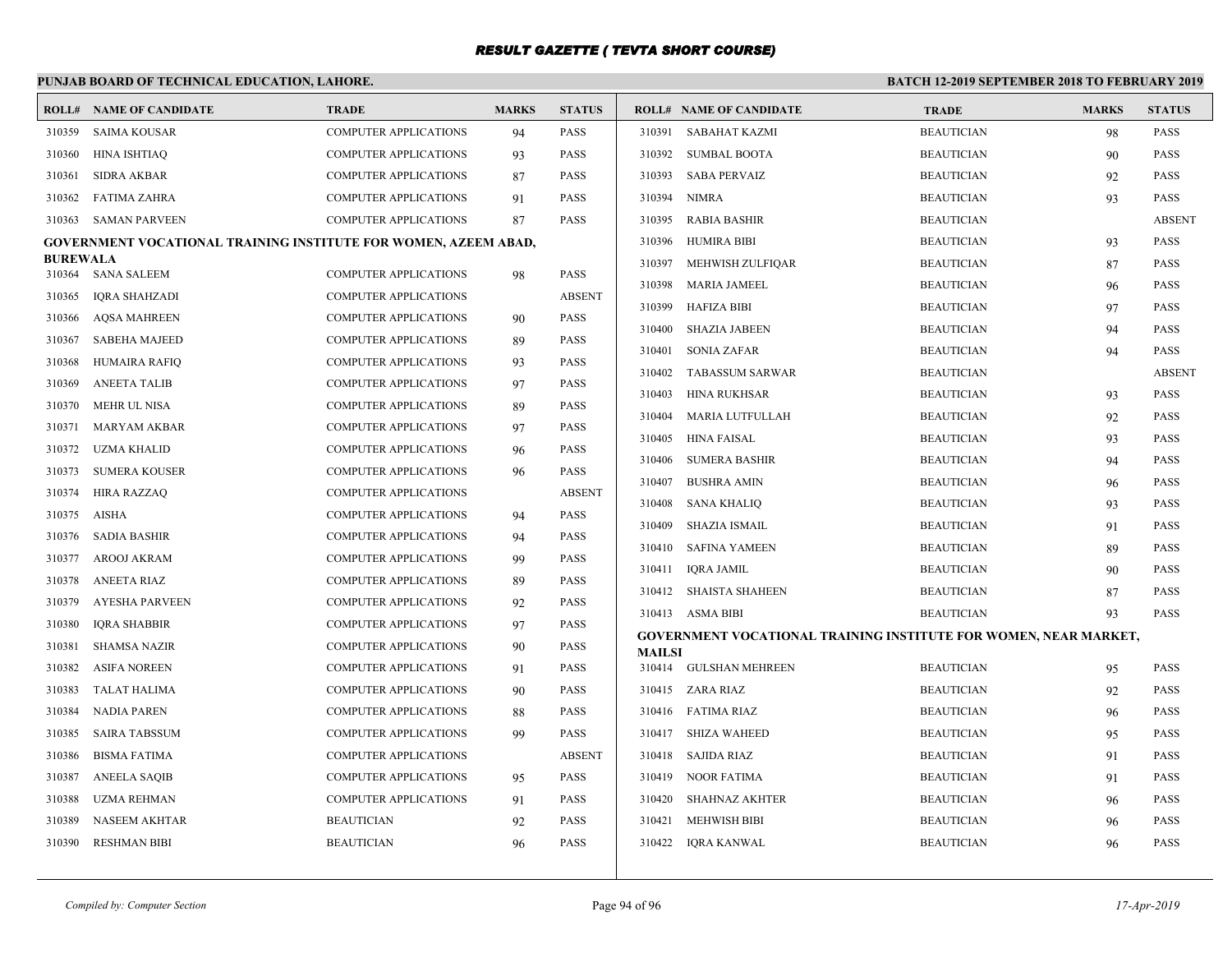# **PUNJAB BOARD OF TECHNICAL EDUCATION, LAHORE.**

|        | <b>ROLL# NAME OF CANDIDATE</b>                               | <b>TRADE</b>                 | <b>MARKS</b> | <b>STATUS</b> |        | <b>ROLL# NAME OF CANDIDATE</b> | <b>TRADE</b>                 | <b>MARKS</b> | <b>STATUS</b> |
|--------|--------------------------------------------------------------|------------------------------|--------------|---------------|--------|--------------------------------|------------------------------|--------------|---------------|
| 310423 | <b>MARYAM ISLAM</b>                                          | <b>BEAUTICIAN</b>            | 96           | <b>PASS</b>   |        | 310456 NADIA BAIGUM            | COMPUTER APPLICATIONS        | 88           | <b>PASS</b>   |
| 310424 | SYEDA HIFSA IFTIKHAR                                         | <b>BEAUTICIAN</b>            | 92           | <b>PASS</b>   | 310457 | <b>RIAZ PERVEEN</b>            | <b>COMPUTER APPLICATIONS</b> | 87           | <b>PASS</b>   |
| 310425 | SYEDA SUMERA MUBASHIR                                        | <b>BEAUTICIAN</b>            | 96           | <b>PASS</b>   | 310458 | RAFIA PARVEEN                  | <b>COMPUTER APPLICATIONS</b> | 88           | <b>PASS</b>   |
| 310426 | SHOMAILA MUMTAZ                                              | <b>BEAUTICIAN</b>            | 91           | <b>PASS</b>   | 310459 | SUMAIRA KOSAR                  | <b>COMPUTER APPLICATIONS</b> | 87           | <b>PASS</b>   |
| 310427 | NIDA ALI                                                     | <b>BEAUTICIAN</b>            | 95           | <b>PASS</b>   | 310460 | <b>SAFIA BIBI</b>              | <b>COMPUTER APPLICATIONS</b> | 88           | <b>PASS</b>   |
| 310428 | <b>AYESHA BATOOL</b>                                         | <b>BEAUTICIAN</b>            | 93           | <b>PASS</b>   | 310461 | JAMILA BEGUM                   | <b>COMPUTER APPLICATIONS</b> | 91           | <b>PASS</b>   |
| 310429 | <b>SHUMAILA ANWAR</b>                                        | DOMESTIC TAILORING           | 93           | <b>PASS</b>   | 310462 | HUMA ZATOON AKHTAR             | <b>COMPUTER APPLICATIONS</b> | 87           | <b>PASS</b>   |
| 310430 | <b>FARZANA KOUSAR</b>                                        | <b>DOMESTIC TAILORING</b>    | 93           | <b>PASS</b>   | 310463 | SYEDA AZRA BATOOL              | <b>COMPUTER APPLICATIONS</b> | 86           | <b>PASS</b>   |
| 310431 | NEELAM SALEEM                                                | DOMESTIC TAILORING           | 91           | <b>PASS</b>   | 310464 | <b>MAHEEN JAVED</b>            | <b>BEAUTICIAN</b>            | 92           | PASS          |
| 310432 | NIMRA SALEEM                                                 | <b>DOMESTIC TAILORING</b>    | 93           | <b>PASS</b>   | 310465 | ANEELA KHALID                  | <b>BEAUTICIAN</b>            | 88           | <b>PASS</b>   |
| 310433 | <b>FARKHANDA YASMEEN</b>                                     | <b>DOMESTIC TAILORING</b>    | 93           | <b>PASS</b>   | 310466 | ANIOA ANWAR                    | <b>BEAUTICIAN</b>            | 87           | <b>PASS</b>   |
| 310434 | <b>SIDRA PARVEEN</b>                                         | DOMESTIC TAILORING           | 89           | <b>PASS</b>   | 310467 | MEHNAZ KOUSAR                  | <b>BEAUTICIAN</b>            | 89           | <b>PASS</b>   |
| 310435 | FARHANA DILDAR                                               | DOMESTIC TAILORING           | 90           | <b>PASS</b>   | 310468 | <b>SIDRA SHAHEEN</b>           | <b>BEAUTICIAN</b>            | 88           | PASS          |
| 310436 | MEHWISH SHAKEEL                                              | DOMESTIC TAILORING           | 92           | <b>PASS</b>   | 310469 | <b>SAMRA BATOOL</b>            | <b>BEAUTICIAN</b>            | 88           | <b>PASS</b>   |
| 310437 | <b>KIRAN YASEEN</b>                                          | <b>DOMESTIC TAILORING</b>    | 91           | <b>PASS</b>   | 310470 | <b>BALQEES BIBI</b>            | <b>BEAUTICIAN</b>            | 90           | <b>PASS</b>   |
| 310438 | KIRAN FATIMA                                                 | DOMESTIC TAILORING           | 91           | <b>PASS</b>   | 310471 | REHANA KOUSAR                  | <b>BEAUTICIAN</b>            | 90           | <b>PASS</b>   |
|        | GOVERNMENT VOCATIONAL TRAINING INSTITUTE FOR WOMEN, , VEHARI |                              |              |               | 310472 | AYESHA QAMAR                   | <b>BEAUTICIAN</b>            | 91           | <b>PASS</b>   |
| 310439 | SHABNAM AKRAM SHAHZADI                                       | <b>COMPUTER APPLICATIONS</b> | 91           | <b>PASS</b>   | 310473 | FARZANA KOUSAR                 | <b>BEAUTICIAN</b>            | 88           | <b>PASS</b>   |
| 310440 | <b>FOUZIA PARVEEN</b>                                        | COMPUTER APPLICATIONS        | 88           | <b>PASS</b>   | 310474 | AMINA BIBI                     | <b>BEAUTICIAN</b>            | 88           | <b>PASS</b>   |
| 310441 | RABIA ZAHID                                                  | <b>COMPUTER APPLICATIONS</b> | 88           | <b>PASS</b>   | 310475 | SITARA RAMZAN                  | <b>BEAUTICIAN</b>            | 88           | <b>PASS</b>   |
| 310442 | <b>FERDOUS SHAHEEN</b>                                       | <b>COMPUTER APPLICATIONS</b> | 88           | <b>PASS</b>   |        | 310476 SADIA MUSHTAQ           | <b>BEAUTICIAN</b>            | 90           | <b>PASS</b>   |
| 310443 | <b>AROOJ ABRAR</b>                                           | COMPUTER APPLICATIONS        | 91           | <b>PASS</b>   | 310477 | ANAM HAMEED                    | <b>BEAUTICIAN</b>            | 91           | <b>PASS</b>   |
| 310444 | <b>SADAF AMJAD</b>                                           | COMPUTER APPLICATIONS        | 89           | <b>PASS</b>   | 310478 | AYESHA AKRAM                   | <b>BEAUTICIAN</b>            | 90           | <b>PASS</b>   |
| 310445 | <b>MAMOONA QADEER</b>                                        | <b>COMPUTER APPLICATIONS</b> | 90           | <b>PASS</b>   | 310479 | IQRA RIAZ                      | <b>BEAUTICIAN</b>            | 88           | <b>PASS</b>   |
| 310446 | <b>RAZIA RAMZAN</b>                                          | <b>COMPUTER APPLICATIONS</b> | 88           | <b>PASS</b>   | 310480 | NAJEELA KAUSER                 | <b>BEAUTICIAN</b>            | 87           | <b>PASS</b>   |
| 310447 | <b>AMINA ABBAS</b>                                           | <b>COMPUTER APPLICATIONS</b> | 88           | <b>PASS</b>   | 310481 | MARIA BIBI                     | <b>BEAUTICIAN</b>            | 90           | <b>PASS</b>   |
| 310448 | <b>FOZIA BIBI</b>                                            | <b>COMPUTER APPLICATIONS</b> | 88           | <b>PASS</b>   |        | 310482 SABA NORIN              | <b>BEAUTICIAN</b>            | 90           | <b>PASS</b>   |
| 310449 | <b>KAINAT</b>                                                | <b>COMPUTER APPLICATIONS</b> | 87           | <b>PASS</b>   | 310483 | TAYYABA AMEEN                  | <b>BEAUTICIAN</b>            | 87           | <b>PASS</b>   |
| 310450 | <b>GULL E LALA NADEEM</b>                                    | <b>COMPUTER APPLICATIONS</b> | 94           | <b>PASS</b>   | 310484 | HAJAN BIBI                     | <b>BEAUTICIAN</b>            | 88           | <b>PASS</b>   |
| 310451 | <b>SABA AKBAR</b>                                            | COMPUTER APPLICATIONS        | 91           | <b>PASS</b>   | 310485 | PALVISHA HUSSAIN               | <b>BEAUTICIAN</b>            | 89           | <b>PASS</b>   |
| 310452 | <b>ABIDA AMIN</b>                                            | <b>COMPUTER APPLICATIONS</b> | 90           | <b>PASS</b>   | 310486 | NAILA JAVED                    | <b>BEAUTICIAN</b>            | 90           | PASS          |
| 310453 | AYESHA SOUKAT                                                | <b>COMPUTER APPLICATIONS</b> | 88           | <b>PASS</b>   | 310487 | SHABANA SAJID                  | <b>BEAUTICIAN</b>            | -89          | <b>PASS</b>   |
| 310454 | <b>RIFAT SHAFIQ</b>                                          | <b>COMPUTER APPLICATIONS</b> | 91           | <b>PASS</b>   | 310488 | <b>MISBAH NOREEN</b>           | <b>BEAUTICIAN</b>            | 88           | <b>PASS</b>   |
| 310455 | <b>FAREEHA HAMEED</b>                                        | <b>COMPUTER APPLICATIONS</b> | 94           | <b>PASS</b>   |        |                                |                              |              |               |